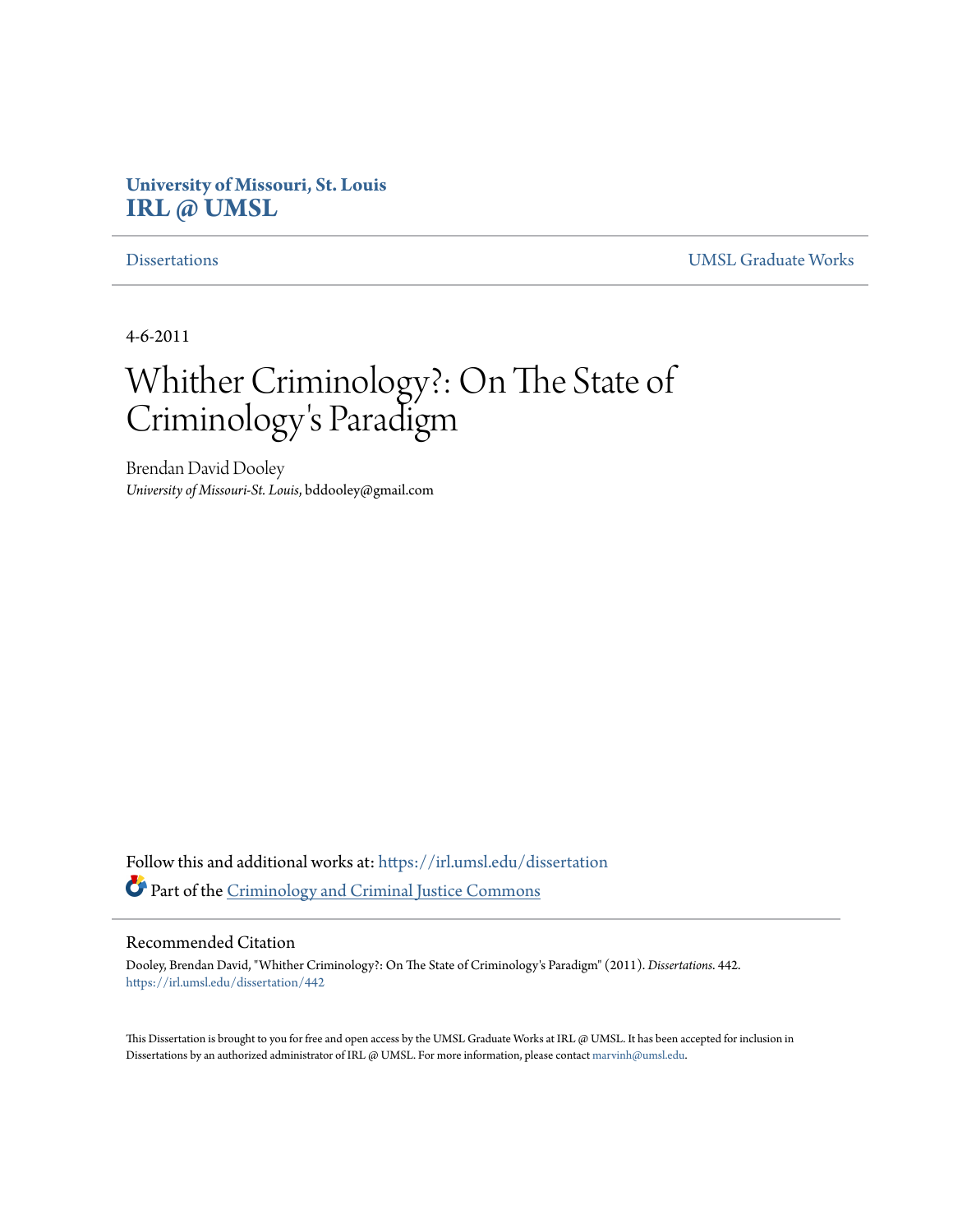Whither Criminology?: On the State of Criminology's Paradigm

Brendan D. Dooley M.A. Criminal Justice, Loyola University of Chicago, 2003 B.S. Criminal Justice, Loyola University of Chicago, 2001

A Dissertation Submitted to the Graduate School at the University of Missouri—St. Louis in partial fulfillment of the requirements for the degree Doctorate in Criminology & Criminal Justice

December 2010

Advisory Committee

Richard Rosenfeld, Ph.D. Chairman

David A. Klinger, Ph.D.

Richard Wright, Ph.D.

Joachim J. Savelsberg, Ph.D.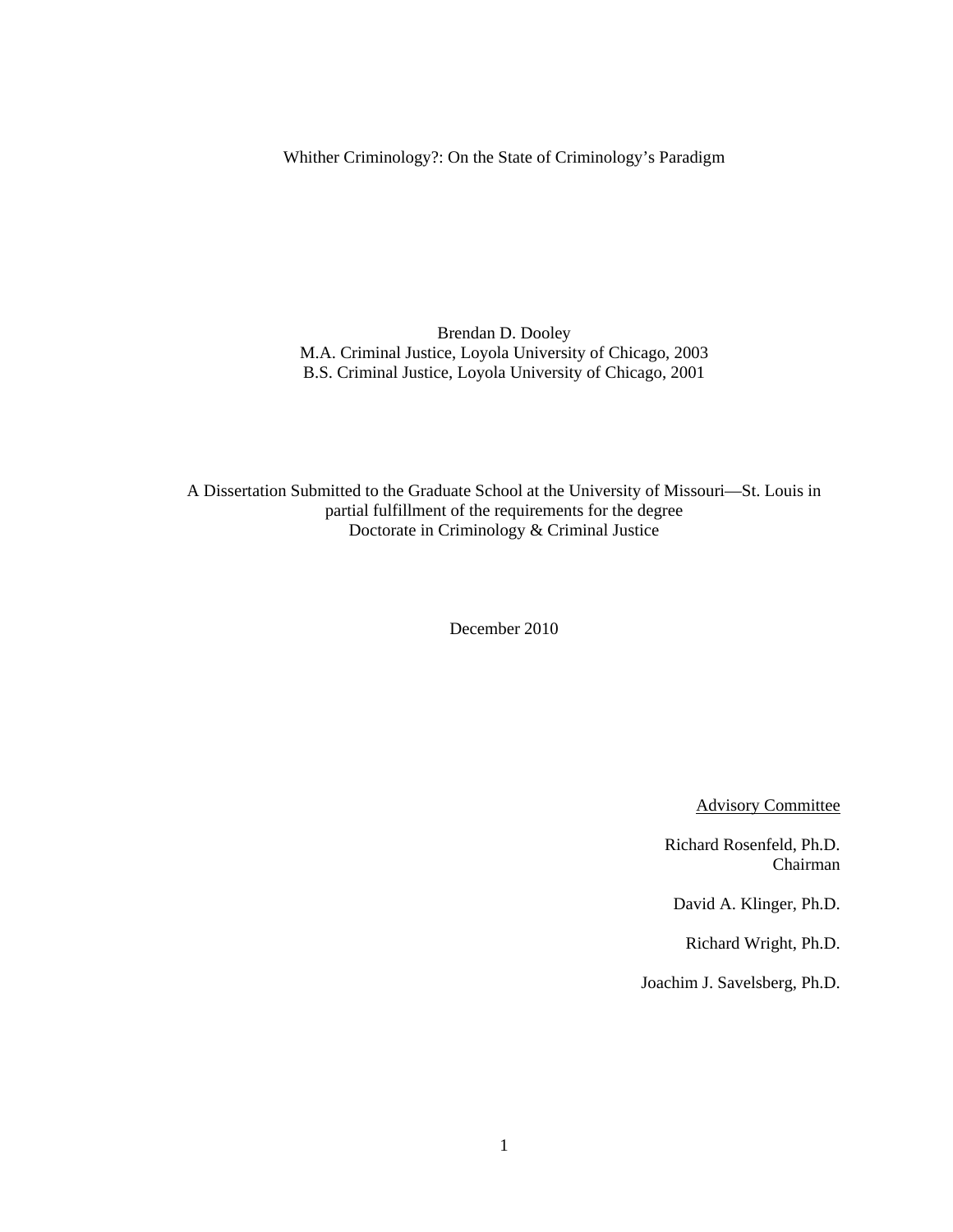## **Table of Contents**

| <b>List of Tables &amp; Figures</b>                                                         |  |
|---------------------------------------------------------------------------------------------|--|
|                                                                                             |  |
| Table 2: Academic Journals Included in the Savelsberg Dataset 1951-1993  47                 |  |
|                                                                                             |  |
|                                                                                             |  |
|                                                                                             |  |
|                                                                                             |  |
|                                                                                             |  |
| Table 8: Differences in Sociology and Criminology Journal Contribution Characteristics  137 |  |
|                                                                                             |  |
|                                                                                             |  |
|                                                                                             |  |
|                                                                                             |  |
|                                                                                             |  |
|                                                                                             |  |
|                                                                                             |  |
|                                                                                             |  |
|                                                                                             |  |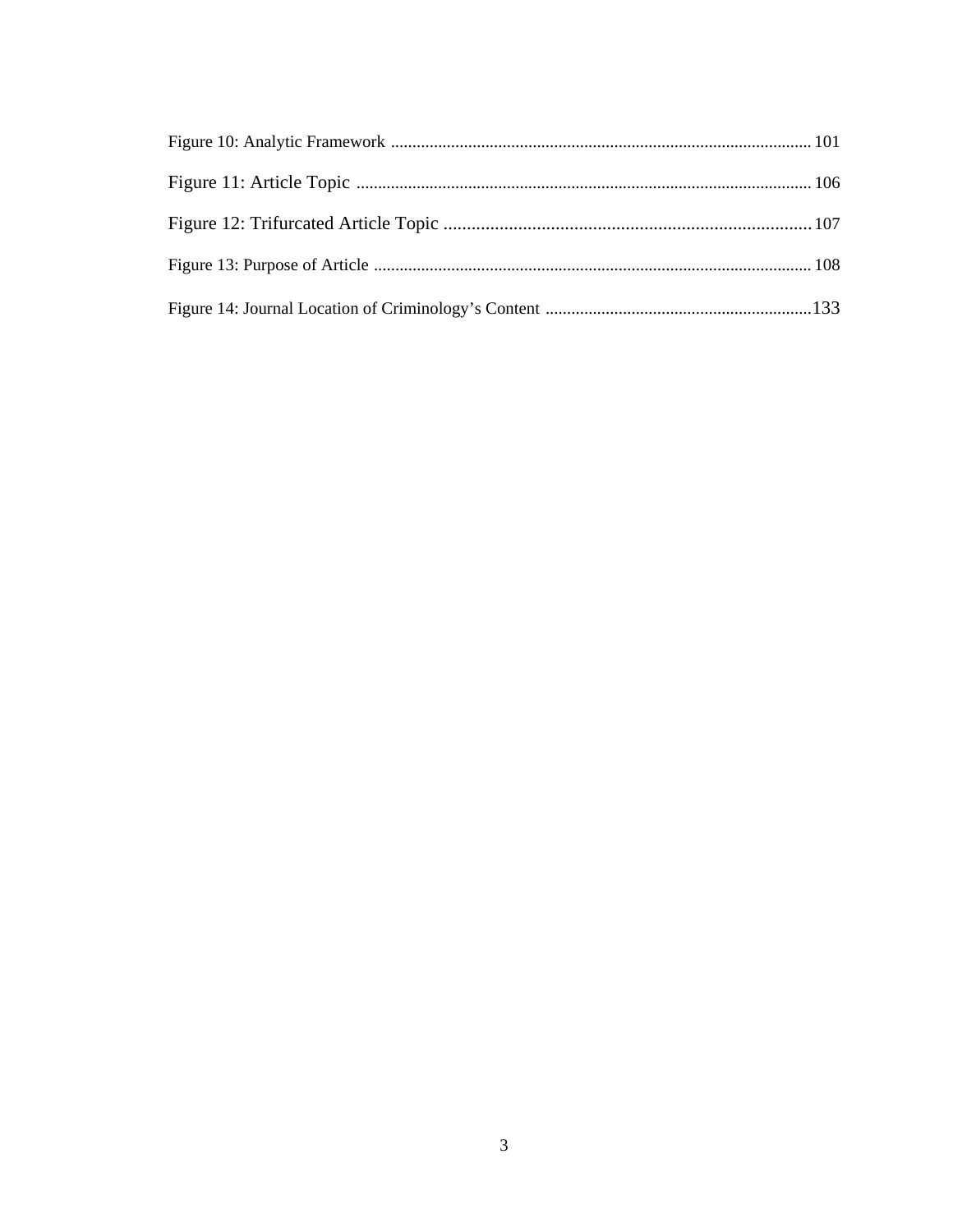#### Acknowledgements

 The work presented represents the culmination of my scholastic career to date. Over the course of the effort I have accrued an intellectual debt to numerous sources. Each has granted a selfless contribution to the improvement of the product before you. For that, I am grateful. I pray the work meets the expectations of those who have fused their effort with mine. The faults that remain are, of course, mine.

My dad's example through his own quiet genius and voracious reading has inspired my pursuit of a doctorate. Exploring ideas simply for the sake of knowledge may not pay the bills but I am foolishly romantic enough to believe that these represent the only enduring contribution of humankind.

 The Institute for Humane Studies provided the immediate inspiration for the larger agenda of which this is the first effort. It has granted sustenance through offering a forum for continued contact and exchange with dedicated and talented scholars from across the globe. From these interactions I am now poignantly aware of the field's stature. The Institute was kind enough to grant me a fellowship to help sustain the research, one of my signal academic achievements thus far. I look forward to the challenge of repaying their generosity through promoting the gospel of liberty as an academic.

 Working under the guidance of the committee has been nothing short of gratifying. Rick Rosenfeld's direction has been firm and supportive throughout. Collecting data has presented numerous challenges to which he managed to respond with aplomb. Under his tutelage I have made immense improvements as a writer as well. Joachim Savelsberg's guidance and beneficent offer of access to data have contributed mightily. His comments have always been timely and thorough and invariably shaped my thinking for the better. Finally, professors Klinger and Wright have also contributed pointed analysis of the work and suggestions for improvement. My responses to these points have assuredly raised the quality of its content.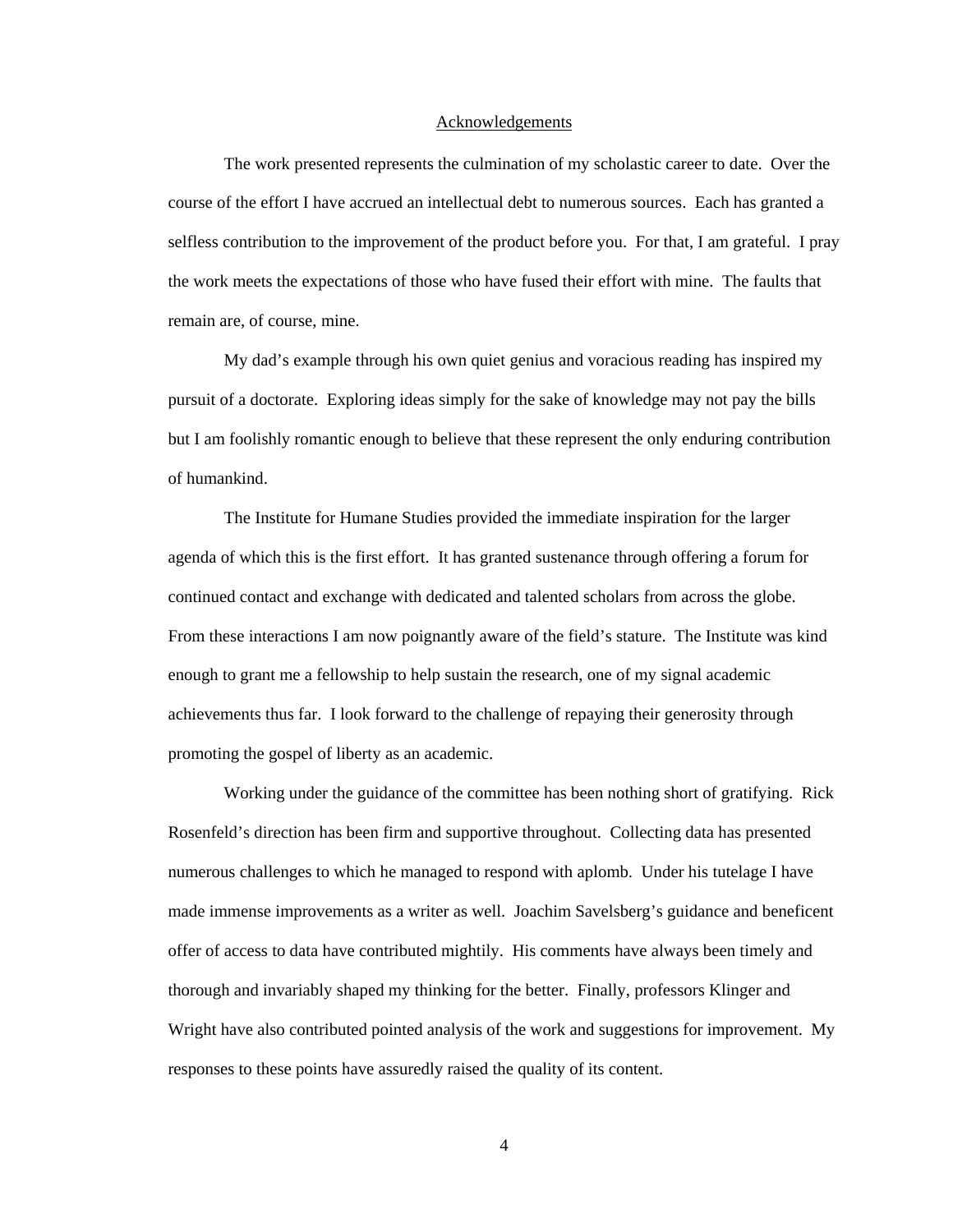The interviews presented would not have been a viable reality but for Dr. Rosenfeld's personal connections and esteem within the field. It would also not have been possible without the 17 scholars having agreed to set aside time to speak with me as well as addressing follow up edits and questions. Those I spoke with, from Adler to Tittle, were universally supportive of the work. It was both professionally and personally fulfilling speaking with each about their work and the state of the field. Having the opportunity to interact with such a distinguished group of scholars has been the highlight of my career sure to provide warm memories for years to come. I hope to have done justice to the insights each has generously provided.

 Several of these contacts have blossomed into professional relationships and even friendships. One in particular deserves special mention. Jack Gibbs' work promoting both an argument for a central notion and his attention to the exacting rigor of science through tirelessly beating the drum of formal theory construction has served as a catalyst for the dissertation. His exhortations of "Go get 'em tiger!" and "Hurriedly," have helped sustain my interest during its lengthy and trying execution. For this, I humbly dedicate the work to him.

 Lastly, and certainly not least, I am indebted to several colleagues. Daniel Duplantier and Jason Rydberg both offered of their time as graduate students, while refusing pay (!), to assist in establishing interrater reliability. They met this tedious task with competence and nary a hint of complaint, and for that I am thankful. Lastly, I owe both Mark Berg and Mike Cherbonneau recognition for being unflagging in their support throughout my arduous trek through graduate school. I have benefitted enormously through our informal discussions over the years. If I have taken more than I have contributed from these I can only plead guilty to the charge of being in the presence of more worthy scholars.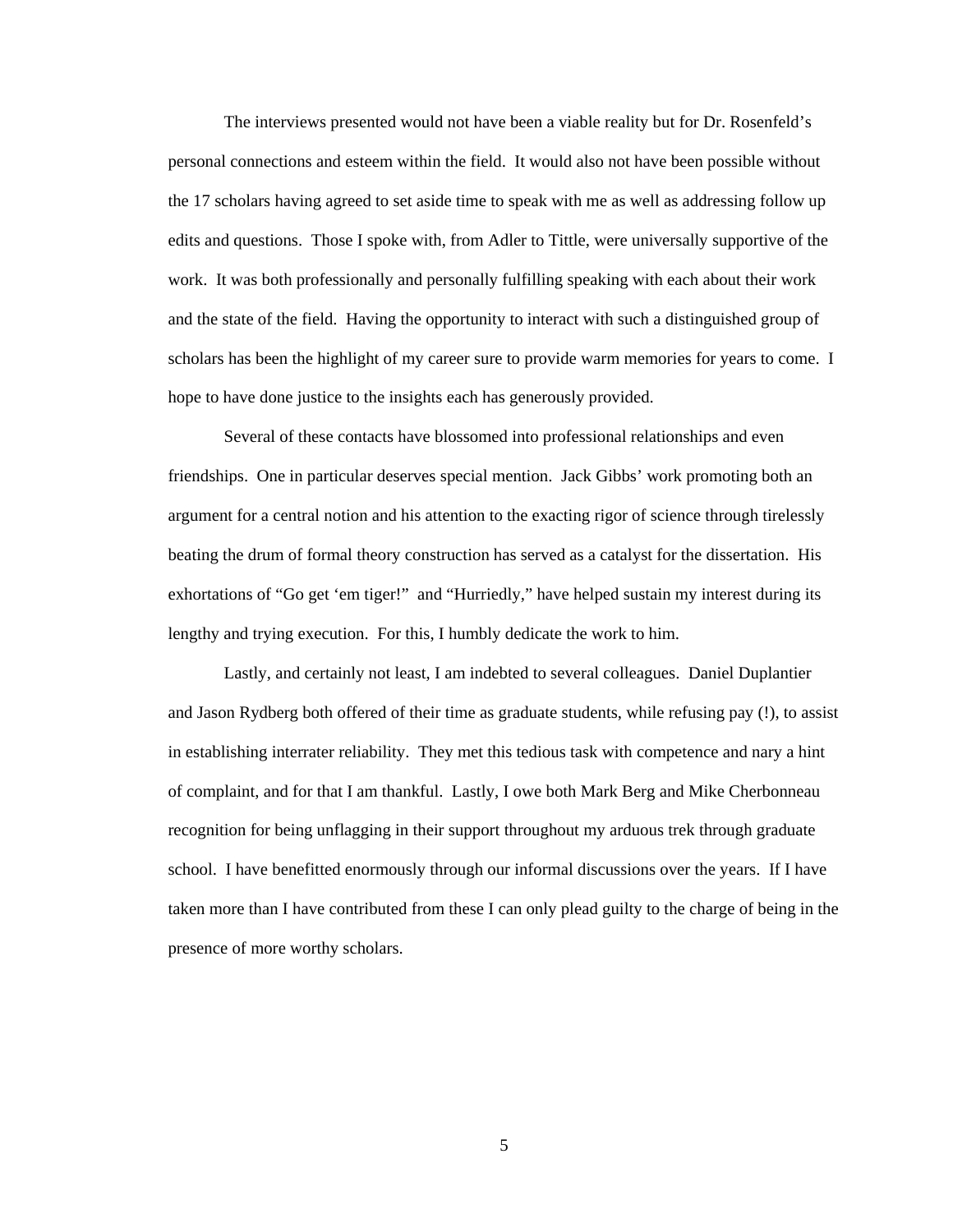#### Abstract

*What is the condition of criminology's paradigm? The reply to this question has implications bearing on the profession's bona fides as a science as well as its sustainability as an independent academic enterprise. The work attempts to capture the elusive term through the use of five themes: theoretical consensus, methodological consensus, boundaries, the departure from sociology, and the current and future status of the field. In approaching this question the work presents an analysis of both qualitative and quantitative data. Semi-structured interviews were conducted with seventeen renowned criminologists. The centerpiece of the latter dataset was assembled and analyzed in prior research (Savelsberg et al. 2002). A content analysis of 2,109 peerreviewed articles appearing in the field's top journals from 1951 to 2008 produced numerous findings. Criminology lacks a hegemonic theoretical orientation but a consensus is evident in the peer-reviewed publication data in terms of its methodology. The field defends its prerogative to draw from any tradition it sees fit to. A review of the content of the field's research and the debates discussed with the interviewees suggests a somewhat amorphous, yet still discernable, definition of the field's identity, one that is dedicated to the process of science. This can be seen in terms of the parameters of the seminal theoretical and empirical debates recounted by the interviewees. What is clear is that the field has successfully emancipated itself from the discipline of sociology both professionally and in terms of its content. Concerns were offered in terms of potential threats to the continued growth of the profession resulting from a reduction in funding and its becoming fractured and isolated organizationally but there are reasons for optimism in terms of the expansion of its research horizons into exploring state crime, overcoming the macro/micro divide and incorporating biological, international, cultural/anthropological, and power oriented themes. Discussion of the prospects for how the current work may come to inform a large scale research agenda conclude the work.*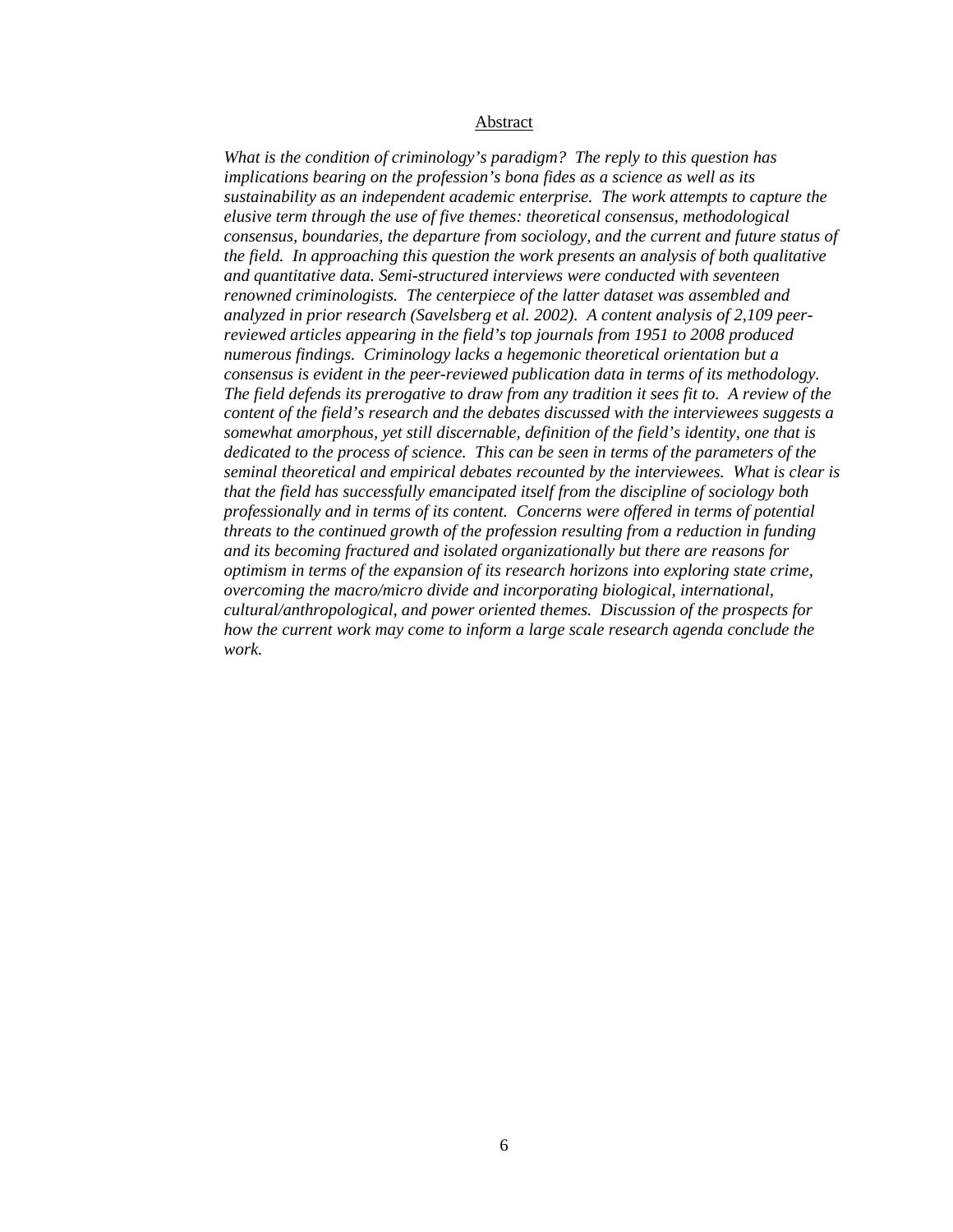# *Chapter I: Foundation and Framework*

Whither criminology? The established social sciences hold the field at bay. But within the professions and academy it blooms with vigor. Conventional indicators of success—enrollments, numbers of graduates, programs conferring degrees, professional journals with improved impact ratings, growing acceptance by a wider community of scholars and policymakers—verify that criminology and criminal justice (hereinafter "criminology" unless otherwise specified) is a field demonstrating all the indicators that promise of continued growth. Yet expansion cannot continue forever; the entire university will not be turned over to criminology. The growth in the profession will eventually moderate as that of its early sponsor, sociology, has done (Turner and Turner, 1990). Numerous other scientific endeavors have all experienced similar trajectories and will continue to (Price, 1965). Accepting this as the fundamental assumption, the present work poses a research question the field and its growing number of practitioners ought to consider: What is the state of criminology's paradigm? That is, what is the degree of theoretical and methodological consensus within the field? The answer to this question has a bearing on the state of the field as well as its institutional well-being. The issue has recently been raised by a two of the field's leading scholars (Laub, 2004; Rafter 2007, 2008a) but no systematic attempts have been made in addressing these concerns to date.

If it is not dismissed out-of-hand by the field the posing of such a question is likely to generate criticism. Indeed, it would be difficult to imagine a more inopportune moment at which to raise the issue. In a university environment increasingly attentive to markers of financial success the introduction of a criminology and criminal justice curriculum has been welcome. On the college campus it has managed to generate an interest on behalf of its primary constituency, undergraduate majors, while simultaneously attracting research funding from external resources. The field has flourished since the founding of the first independent School of Criminology at the University of California at Berkeley in 1950 (Morris, 1975) and offering 30 total courses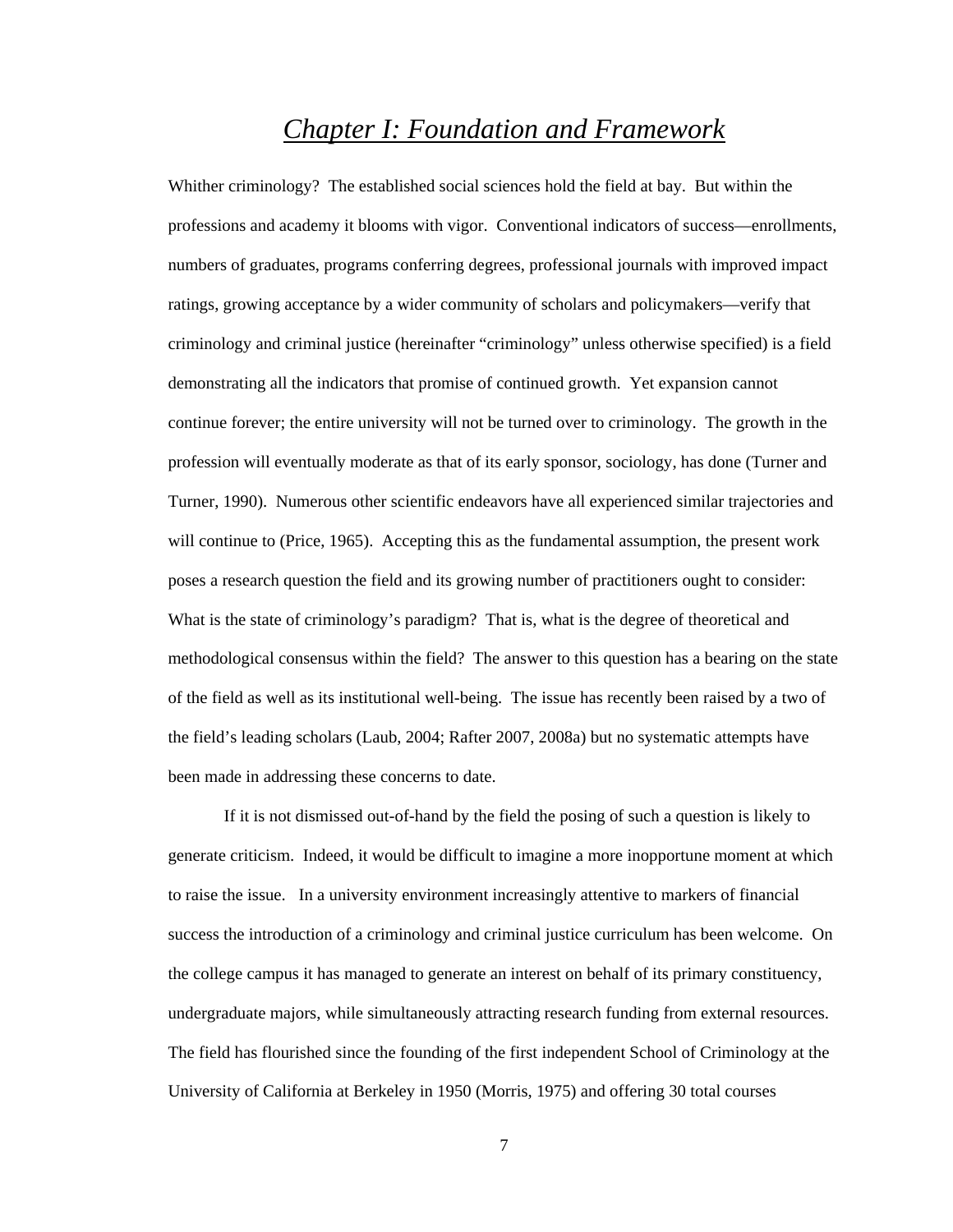nationwide on the sociology of delinquent classes/ criminology in 1901 (Oberschall, 1972). As of 2001 the field had established near 25 doctoral, well over 100 master's level, and several hundred bachelor's programs (Clear, 2001). These programs graduated 82 doctoral students in 1999 and an estimated 2,300 master's students in 1997 (ibid). These figures, now nearly a decade old, are offered as indication of the field's having successfully ensconced itself in the university structure. Its boundaries have also expanded beyond the confines of police science to include such diverse interests as developmental taxonomies and bio-social influences in criminality to critical theories and a variety of sociologically influenced theorizing. The field has become accustomed to success. This holds the potential for encouraging a false sense of confidence and accomplishment. The field has established a record of professional success. The question of scholarly success is a different matter however.

And this is the point at which the problem begins. Much of the field's success is correlated with the growth of higher education. This makes the task of disentangling its success from that of its primary benefactor challenging. Earning revenue for the university and contributing to the accumulation of understanding through generating research findings are excellent attributes for an emerging social science to demonstrate. Through meeting these institutional goals the field of criminology has secured its immediate future on the college campus. The fact that independent departments are emerging indicates an institutional commitment on the part of universities in recognizing and fostering its unique contribution for years to come. With its short term future no longer in jeopardy it is time to begin an appraisal of its intellectual state. The university structure will support a field of endeavor for only a short duration—to satiate labor market forces for instance—without requiring it make a more sustained intellectual contribution. Ultimately, if the field is to secure an enduring presence it must demonstrate a capacity to compete in the market of ideas. What will help to ensure this is a coherent research agenda. This will offer the benefit of building a body of research findings which will produce a cumulative growth of knowledge by greasing the proverbial wheels of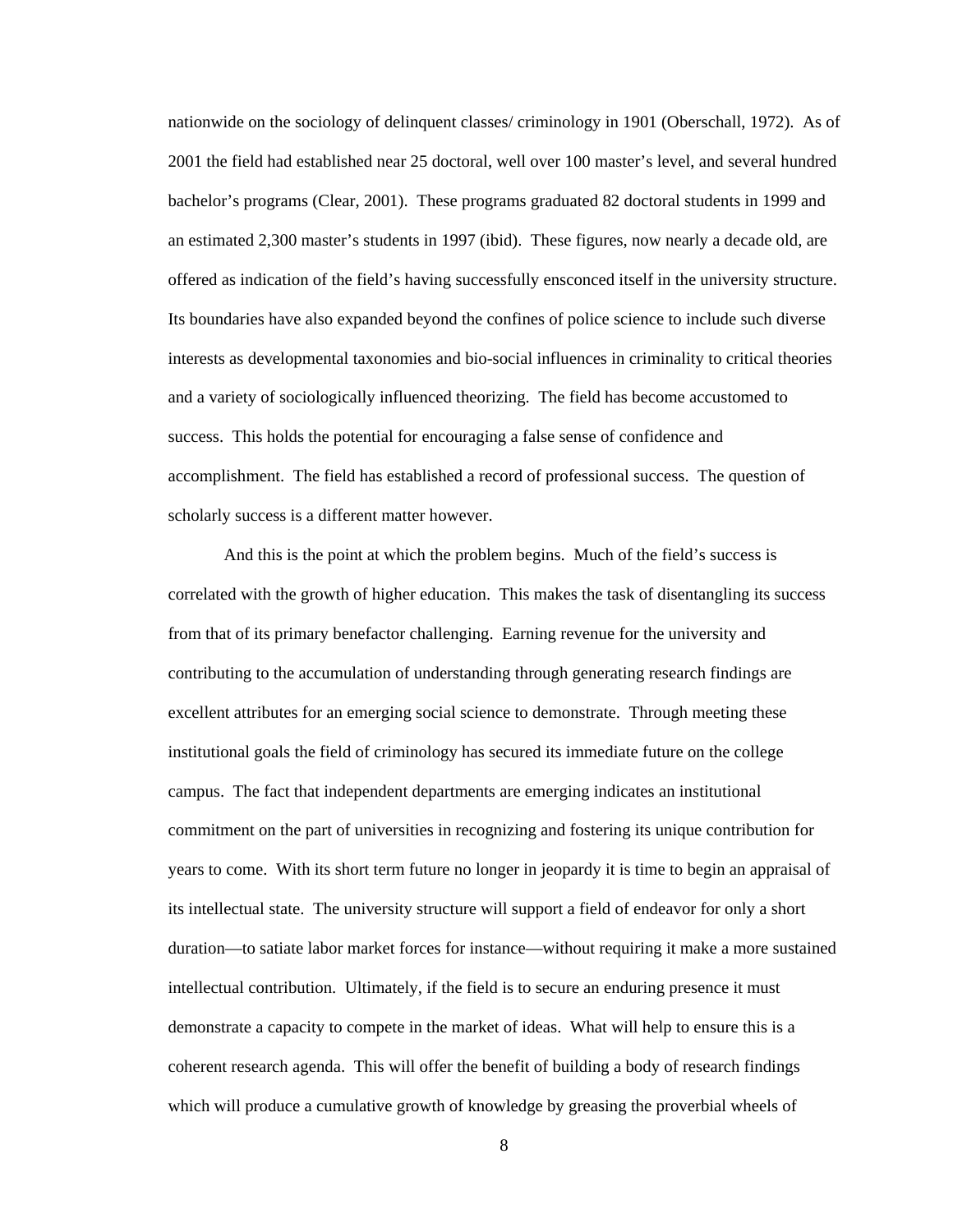discovery. Building cohesion around unified theoretical and methodological approaches will also serve to keep competing social sciences from imposing their perspectives on the field. Metaphorically speaking, the field should be cognizant of the risks associated with being colonized by an imperialistically minded approach such as economics. A social science with a more resolute sense of its own purpose will be more successful in offering resistance, thereby extending its lifespan. Paradigm can be thought of as the field's bulwark against potential encroachments on its academic territory.

A cautionary tale can be seen in the unraveling of The American Social Science Association's  $19<sup>th</sup>$  century broad mandate to eradicate poverty. The organization eventually splintered into political science and history, leaving the organization without an agenda sufficient to justify its continued existence (Haskell, 2000). Prior to engaging the task of building this consensus in hopes of avoiding a similar fate an evaluation of to what extent criminology may already demonstrate agreement is required.

### *Statement of the Problem*

Reflections over criminology heading into social scientific discourse alone have been a growing theme amongst practitioners (Wellford, 1991; Akers, 1993; Savelsberg and Sampson, 2002), but has not lacked for historical antecedents (Wolfgang, 1963; Jeffery, 1978; Binder, 1987). Some contend that the field's effort at establishing an identity separate from its principle patron, sociology, offers professional and intellectual advantages. Having the autonomy to establish a research agenda uninhibited by and distinct from sociology is perhaps the foremost advantage mentioned. The thrust of the critique of this position is that criminology, after but a brief incubation within sociology, is not mature enough yet to sustain the rigors of academic debate without the benefit of a chaperone. Its lack of a more fully formed purpose and sense of identity will increase its susceptibility to intellectual whims. A critical part of the argument contends that as a policy centered exercise criminology is vulnerable to adopting the ideological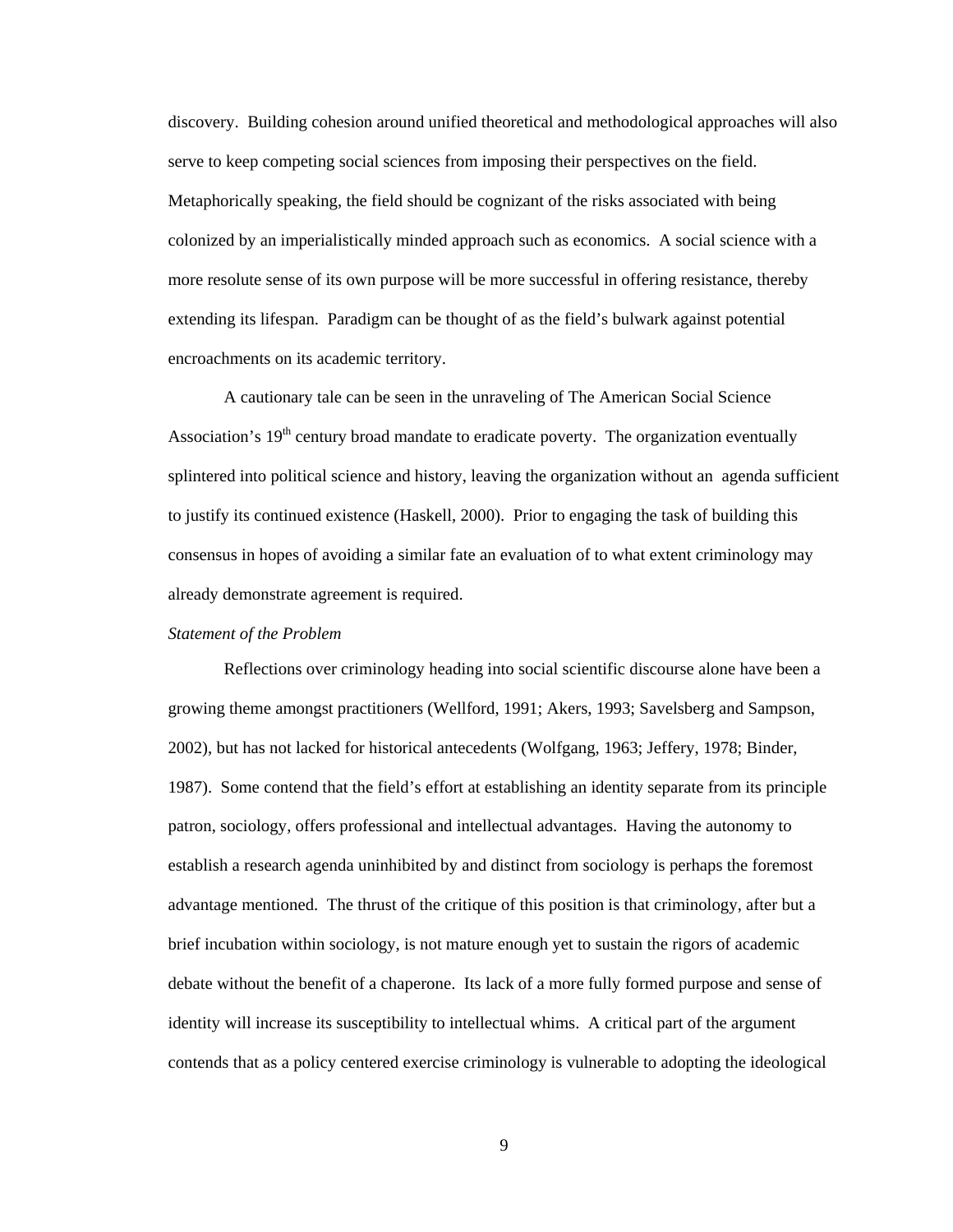dispositions of funding sources. To the degree that it is shaped by these influences it cannot claim to be objectively pursuing truth.

The work of Joachim Savelsberg and colleagues (Savelsberg, King & Cleveland, 2002; Savelsberg, Cleveland & King, 2004) has demonstrated that while the content of findings of criminology are consistently generated through verifiably scientific methodology the research agenda—the topics it devotes resources to exploring—of the field demonstrates a correlation with prevailing political perspectives. Their review of the field's literature appearing over a forty-two year span suggests that the choice of research question is influenced by the political agenda of funding sources. This effect is more visible when comparing agendas across disciplines. Research conducted by scholars affiliated with criminology or criminal justice programs tends to focus more on topics and theories advocated by state actors than their peers conducting studies within sociology departments (Savelsberg, King & Cleveland, 2002). This finding is suggestive that sociology is less prone to the influence of funding sources as a result of it being wedded to a more robust intellectual tradition. What makes these findings particularly problematic are the additive effects of the rise in governmental funding for criminological research over the last half century and "the relationship between a changing ideological climate and criminological knowledge [being] almost fully explained through funding and programming effects." (Savelsberg, King & Cleveland, 2002, p. 327).

These criticisms (Savelsberg, King & Cleveland, 2002; Savelsberg, Cleveland & King, 2004) were generated through the careful collection and analysis of criminological publications appearing during the formative period of the field's professionalization (1951-1993). The deference required by virtue of being subjected to the peer-review process was set aside in an editorial preface to a special edition of *Crime, Law, & Social Change* entitled "Mutual Engagement: Criminology and Sociology?" Here, Joachim Savelsberg and Harvard University's Robert J. Sampson laid six critiques at the foot of criminology. Three of these are particularly relevant to the present inquiry. Firstly, it is alleged that criminology lacks an intellectual core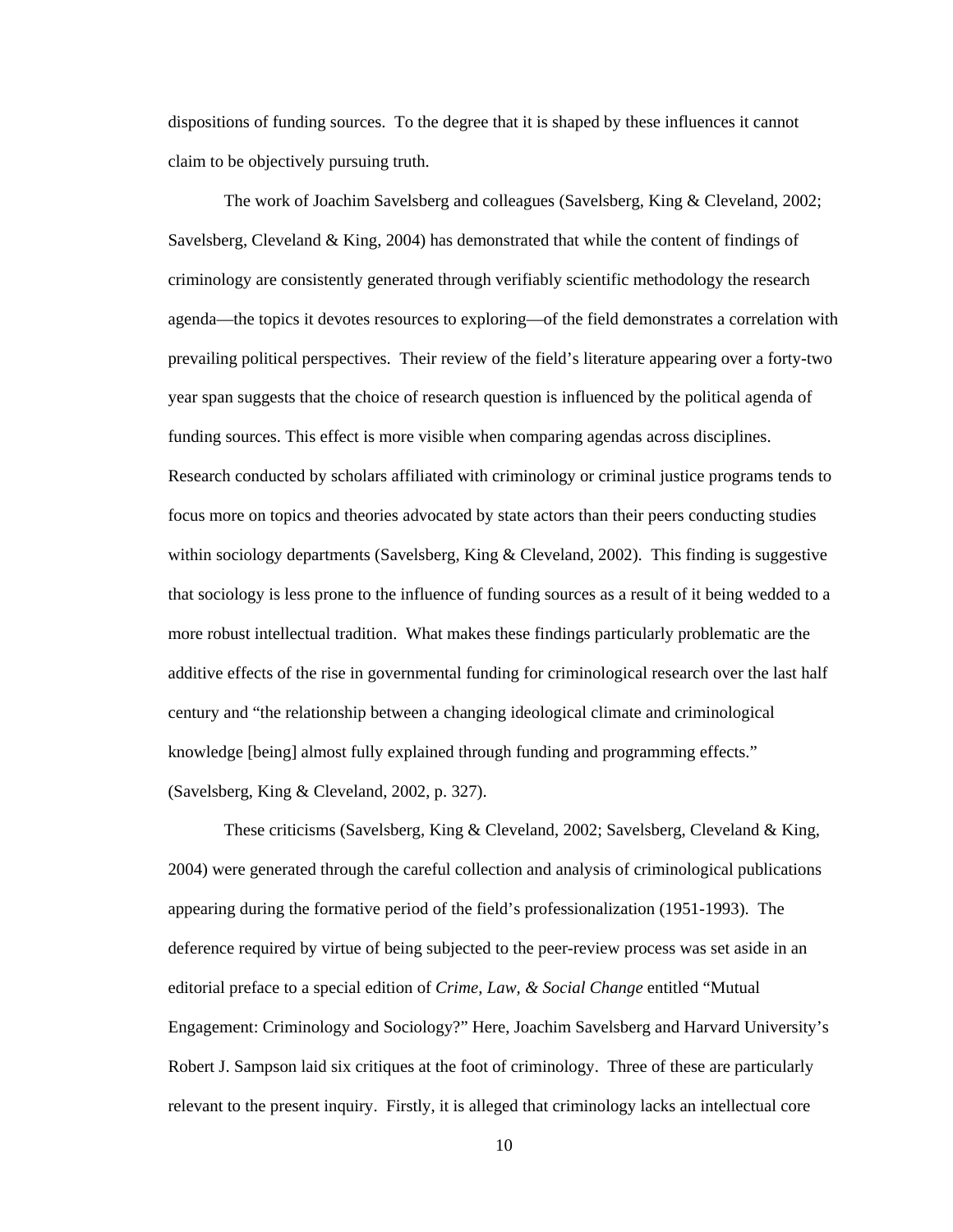(i.e. "common assumptions, guiding insights, or an intellectual idea that animates" Savelsberg  $\&$ Sampson, 2002, p. 101). Secondly, they argue that criminologists devote too much attention to earning disciplinary credentials, to the detriment of the development of intellectual ideas. Thirdly, reiterating the points raised in the paragraph above, they argue that as the field separates itself from sociology it is vulnerable to extra-scholarly influences. The caution suggested by the editors and voiced by others is that criminology would be well served to deliberate carefully before severing its institutional and intellectual ties to sociology (see also Short with Hughes, 2007). An evaluation of the field's literature reveals that sociology doctorates still maintain a significant presence (Shutt and Barnes, 2008), indicating that there is still time to mend the divide without encountering lasting damage.

 The field's longstanding relationship with sociology is the legacy of one of its original theorists, Edwin H. Sutherland (Laub, 2006). Ironically, he may also be responsible for its intellectual diversity through the expansive definition of the field he provided, it being the most enduring and popularly cited. Criminology, he stated, is the systematic study of, "the process of making laws, of breaking laws, and reacting toward the breaking of laws" (Sutherland, 1960 p.3). The field is built largely around a focus on the explanation of variation in these three *separate* dependent variables. This tripartite agenda invites contributions from an open-ended range of research traditions; to that approach which can account for the most variation will go the rewards. The first piece (the process of making laws) implies the application of power, typically falling within the domain of political science, and to a lesser extent the sociology of law. Within criminology this question has traditionally drawn the attention of radical/critical criminologists (Turk, 1969; Quinney, 1970), in addition to rational choice (Beccaria 1775, [1983]) and labeling theorists (Becker, 1963). The second prong, pertaining to the breaking of laws, includes the research agenda of the bulk of the field's practitioners. Conventional criminology addresses the question of etiology or motive. An abbreviated list of explanations falling under this heading include: control, social disorganization, anomie, strain, and differential association. Finally, the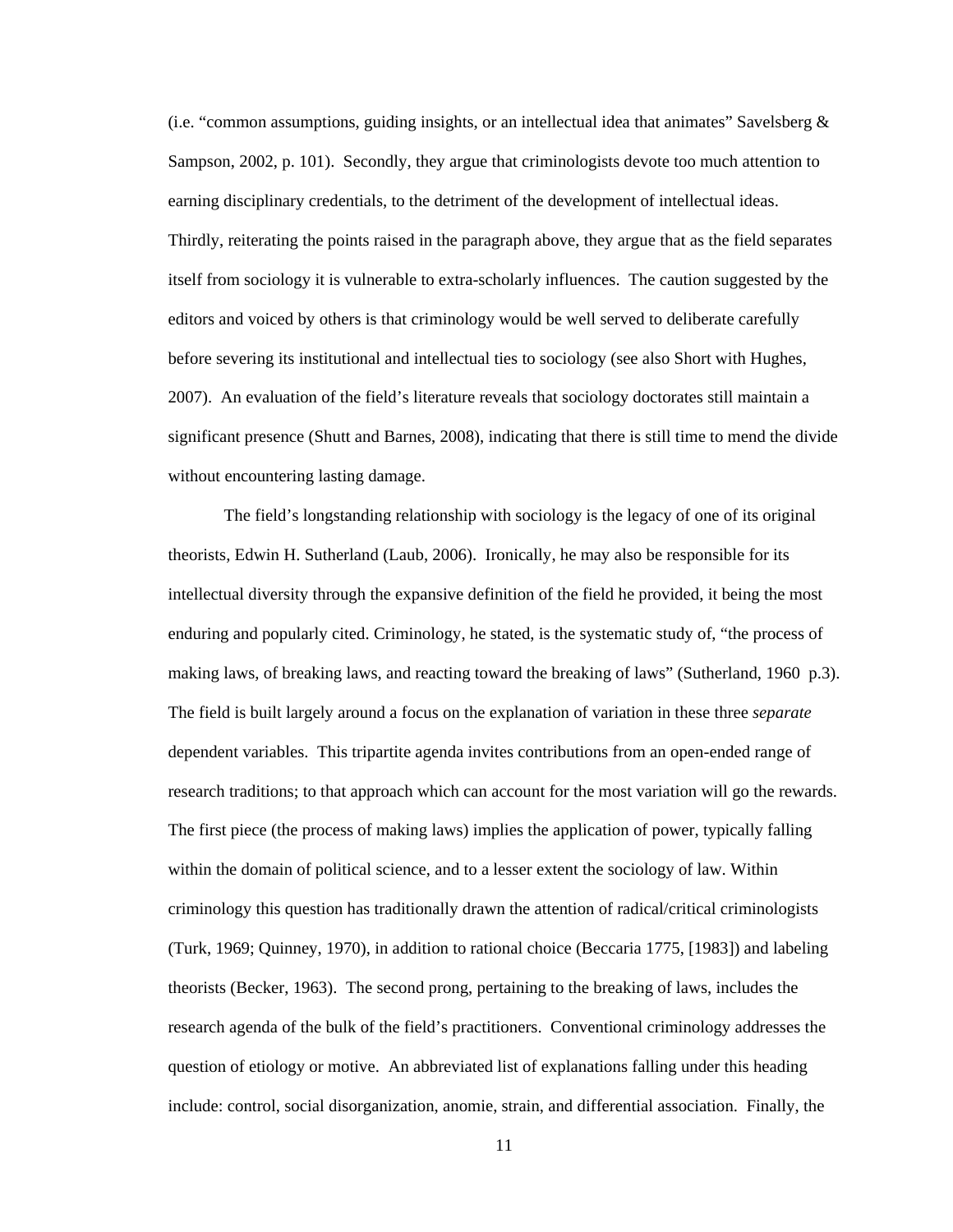reaction to the breaking of laws incorporates criminal justice, with its focus on the administrative apparatus of the justice system—police, courts, corrections. This interdisciplinarity provides the field with an abundance of intellectual flexibility. Additionally, this has also ensured the initial survival of the field and encouraged vigorous discussion.

However, this could also be the selfsame trait that is inhibiting its intellectual reputation. A leading scholar in the sociology of professions has offered the following observation on the state of criminology, "In the first place, interdisciplinarism has generally been problem driven, and problems. . . have their own life cycle. There is ample evidence that problem-oriented empirical work does not create enduring, self reproducing communities like disciplines except in areas with stable and strongly institutionalized external clienteles like criminology. Even there, the status differences seem to keep the disciplines in superior power. Criminology departments hire from sociology departments, but seldom vice versa" (Abbott, 2001 p. 134). Two of the points raised merit additional discussion. Problem driven intellectual pursuits, like those attempting to explain crime, are responsive to the entities responsible for defining and suppressing the problems (i.e., funding sources). By extension, the shape of the problem will demonstrate a corresponding impact on the shape of the interdisciplinary efforts; as the problem goes, so goes the field. The second point is that despite having the benefit of a "stable and strongly institutionalized external clientele" criminology lacks the intellectual or institutional capital required to have its graduates hired in the more established discipline of sociology. Arguably, this is an indication that sociology views criminology as an intellectual pursuit lacking in ideas, or at least those that cohere with and can potentially propel its agenda.

What would give the field leverage both professionally and intellectually, while simultaneously offering it the prospect of maturing into a discipline, is an overarching idea that sustains the research enterprise. Fundamental agreement on a unifying theoretical and methodological perspective would help to ensure criminology's continued presence in the marketplace of ideas by facilitating a more efficient allocation of limited resources. Those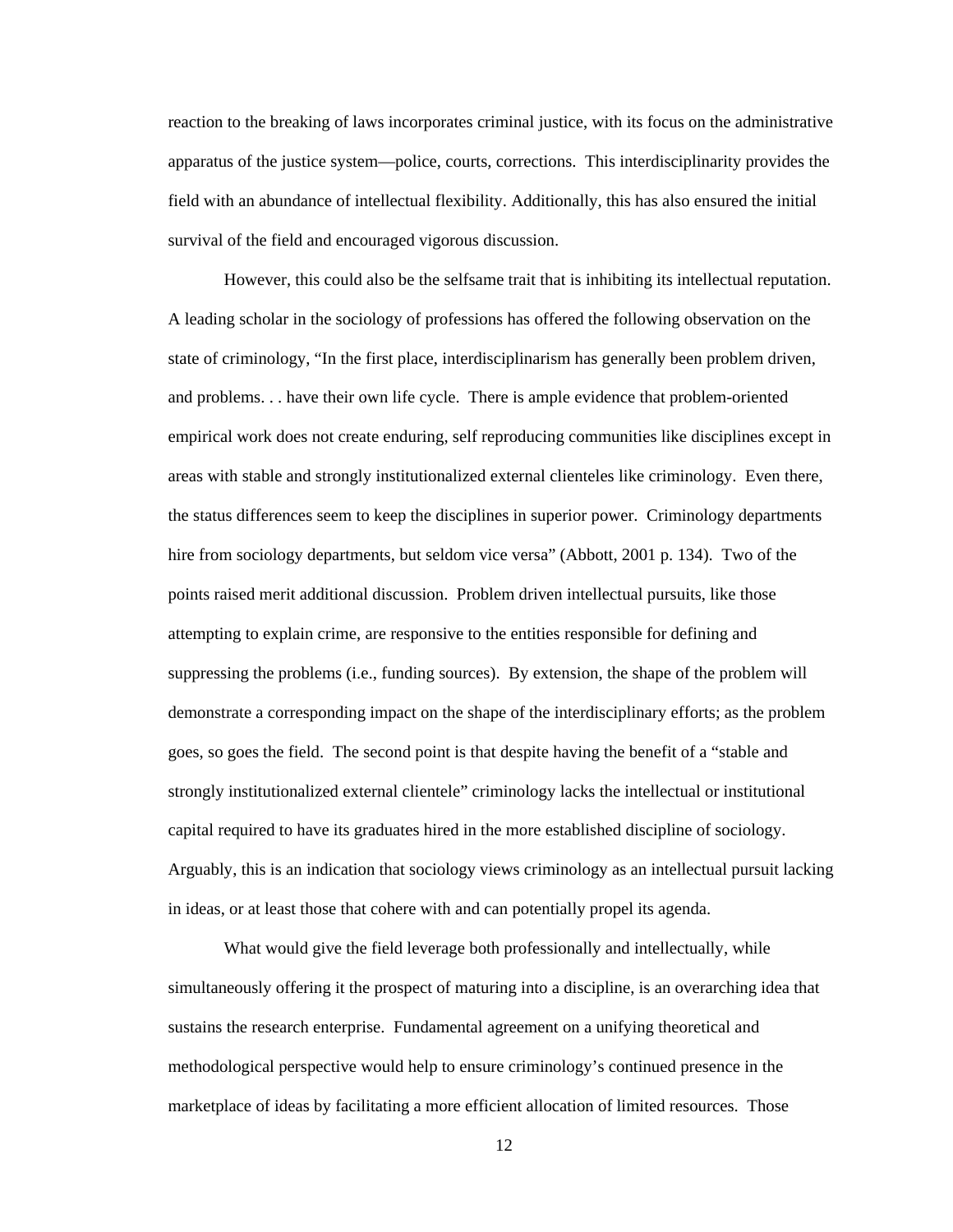disciplines or fields of study with a greater degree of technical certainty and consensus evidence shorter review periods for peer-evaluated publication, more effect on pay resulting from research productivity, greater success competing for external funding/university resources, and more likelihood of having research results cited by lower consensus fields than vice-versa (Pfeffer, 1993). Professional consensus produces these advantages through reducing the amount of "task uncertainty" (Fuchs, 1992; Whitley, 2000). Researchers in the community are apprised of what questions require attention, the accepted manner in which to approach them, and how to interpret the results. As a result, there is relativity little effort expended in pursuing answers to questions which the field is indifferent to. Building from an established body of findings offers the advantage of encouraging a cumulative and linear accumulation of knowledge. The practical implication is that consensus offers the benefit of having a group of scholars recognize a limited number of findings as exemplars. In a sense, this serves the purpose of canalizing the research efforts of the field. The question of the value of criminology's scientific credentials is a sensitive one. In order to approach it the field must be resolute enough to heed an honest answer. As a fledgling social science the posing of such a critical question would have been ill-considered; its mere survival was of utmost importance.

The field of criminology required some time between its founding and flowering to assure itself of its immediate future prior to asking self-critical questions. Having secured the appropriate measure of self-assurance the time for a systematic account of the field's bona fides has arrived. Several luminaries have pointed the field in the direction of engaging the issue. During his 2005 Sutherland award address to the American Society of Criminology (ASC) John Laub (2006) promoted the argument that the idea of paradigm ("the soul of criminology" or "systematizing the concepts and problems of a given domain of inquiry in compact form" fn. 5) should be problematized. Two years hence, in his Sutherland address Franklin Zimring offered a similar sentiment, "Indeed, one threshold question is whether the only organizing principle of the discipline is its diversity—perhaps we could consider a name change to the American Society of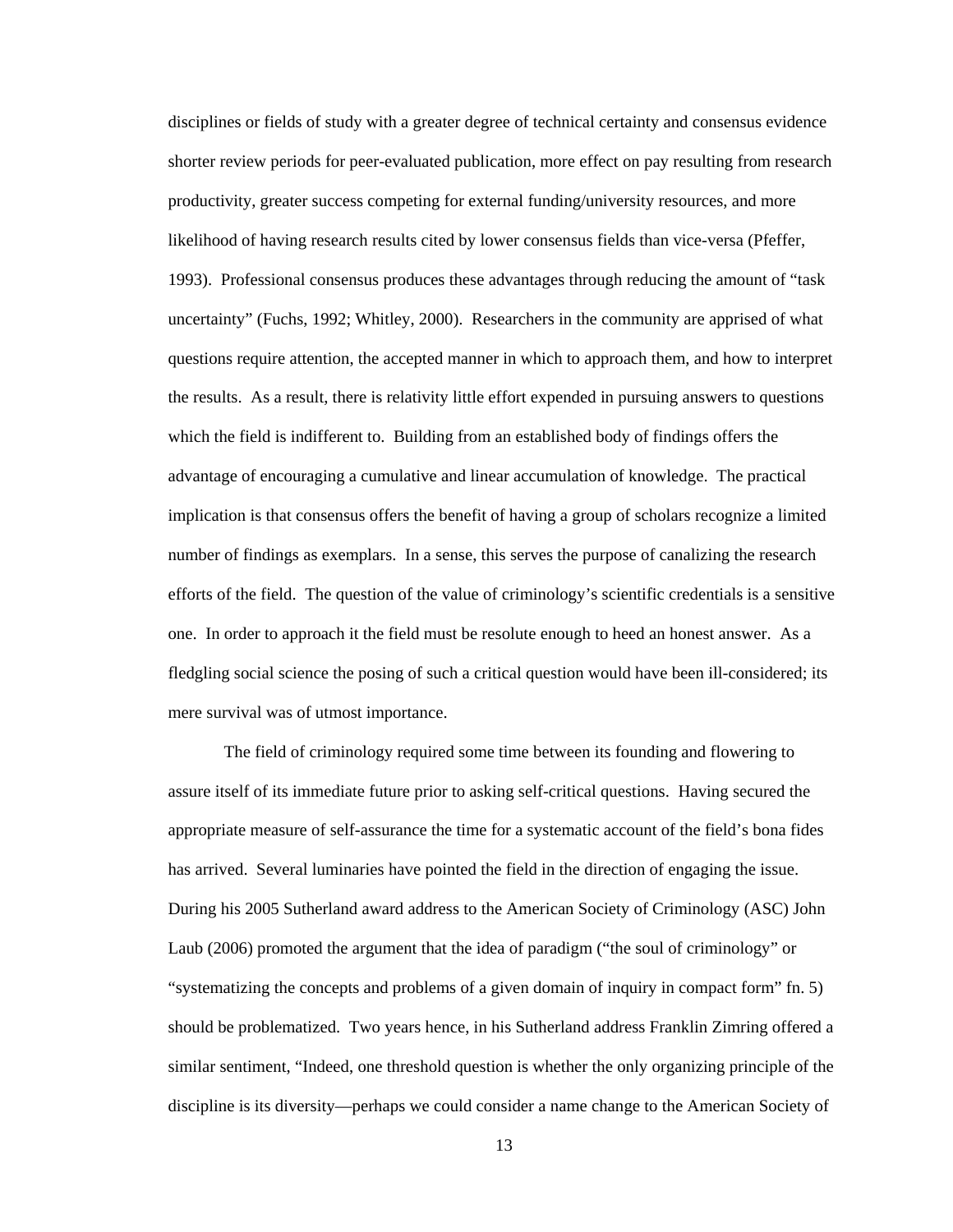People Who Study Crime? Perhaps all methods and all perspectives are created equal in this postmodern era of ours" (Zimring, 2008, p. 257). The forum of the messages—the Sutherland Address being tantamount to a lifetime achievement award bestowed upon criminology's most esteemed scholars—and the gravitas of its messengers notwithstanding, the notion of revisiting the idea of paradigm is likely to meet with resistance for two reasons. Firstly, criminology has managed to not just survive but thrive while lacking an organizing framework to this point. Many would ask, what would be the point of altering a program that has produced this much success? Secondly, there are longstanding theoretical debates with irreconcilable assumptions (Hirschi, 1979) and level of measurement issues (Short Jr., 1979) that cannot be simply ignored. This presents the practical difficulty of generating consensus even if the field wished to approach it through integrating traditions. Despite its professional reluctance to fix what may not be broken and the state of theoretical incongruity it behooves the group of scholars who identify as criminologists to engage this issue because of its existential importance.

These challenges to the field are not unprecedented. In many ways they are reminiscent of the Michael-Adler report which raised similar concerns early in the  $20<sup>th</sup>$  Century (Michael and Adler, 1933). The substance of the damning points raised against the enterprise of criminology at that early point perturbed a young Edwin H. Sutherland. In response to its criticism that the field lacked a unifying framework, scientifically falsifiable hypotheses, and the incoherence he saw in the Gluecks' research (Laub and Sampson, 1991) he formulated one of the field's early dominant theoretical perspectives, differential association. In a similar vein, it is hoped that an appraisal of the points raised by the contemporary critics of the field can provide the foundation for another equally compelling reply. The first step in this process will be determining how valid these criticisms are. With over a century's worth of accumulated research the field is in a much better position to both evaluate and withstand these critiques. Whether or not it will choose to mobilize resources in dealing with it will be up to the criminological community however.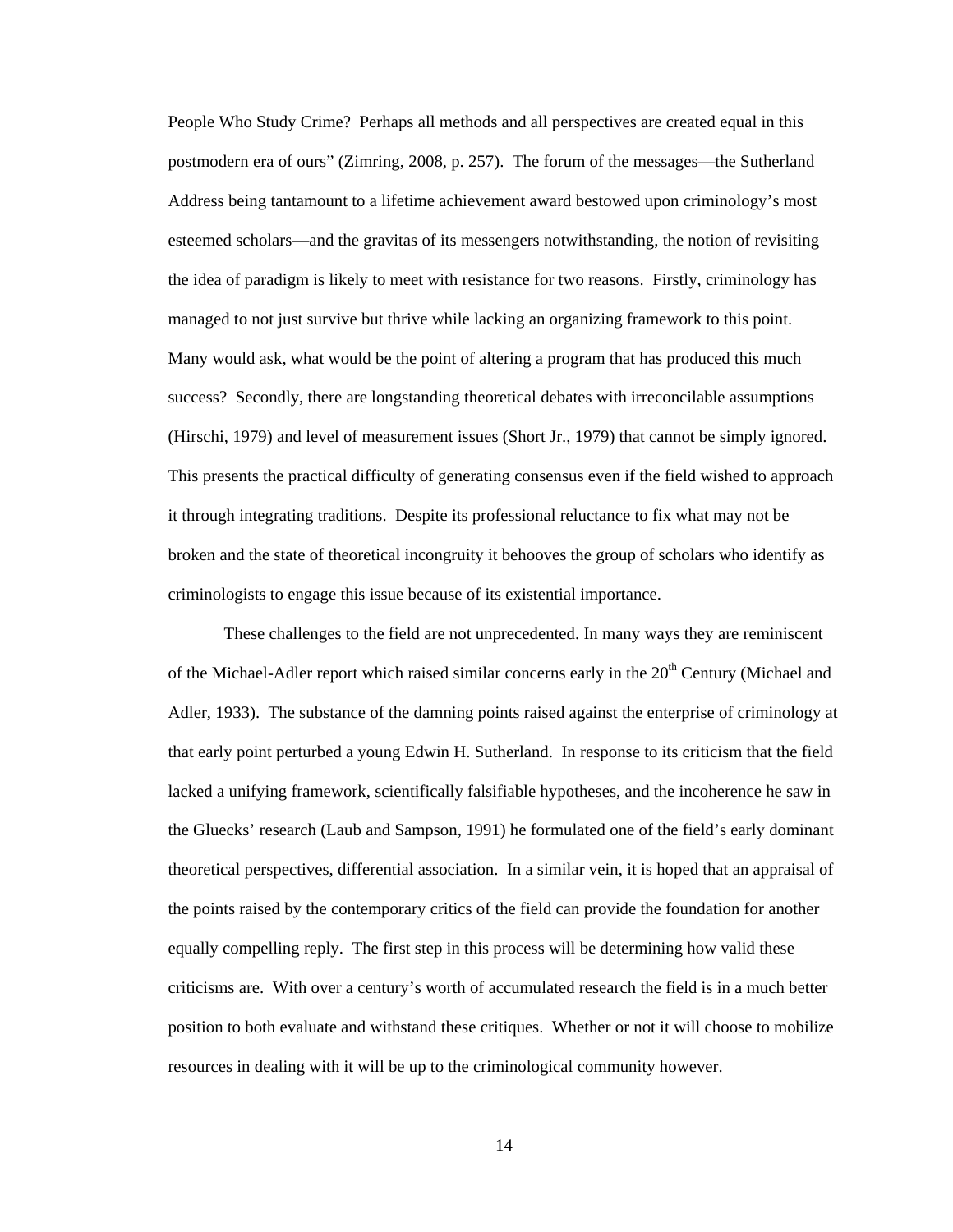#### *Framework for the Study*

 The touchstone of the current effort is Thomas Kuhn's (1970) account of the history of scientific progress, *The Structure of Scientific Revolution* (SSR, Kuhn, 1970). This work depicts the evolution of the scientific enterprise from inchoate fact gathering to sophisticated theory testing. Pre-paradigmatic sciences find practitioners toiling away at the task of accumulating and documenting observations. Little training, if any, is necessary at this early point to be part of the scientific effort; an interest in documenting the phenomenon will suffice. At some later point attempts are made to draw inferences that account for variations in the collected data. Competing theoretical perspectives are eventually formulated which purport to define and explain the given phenomena. At the outset each is compelled to simultaneously engage both the competing perspectives and the data. Because the competing perspectives use an independent explanatory framework in accounting for the events each largely speaks past the others by focusing attention on differing aspects of the problem. The absence of agreement on the terms of the debate induces stalemate. What is needed to overcome this discord is agreement on the fundaments of debate and a methodology with which to approach the question.

There are two primary means by which a community of investigators comes to adopt a common understanding or paradigm. A pre-paradigmatic community must create one anew and a community with one on occasion will exchange an established understanding for a revolutionary approach. The most straightforward manner by which the former occurs is through a near universal recognition by the community that the new explanatory framework offers a more satisfying account of the observation than its competitors. The outcome can be established by a simple appeal to the logic of those confronting the problem. Kuhn also states that sociological shifts can account for the succession of one paradigm by another. If a conceptual apparatus fails to earn a sufficient number of adherents amongst subsequent generations—if students no longer cite it, that is—it is no longer deemed relevant. Alternatively, the revolutionary approach, that which displaces the older framework, is that which is deemed more relevant by the scientific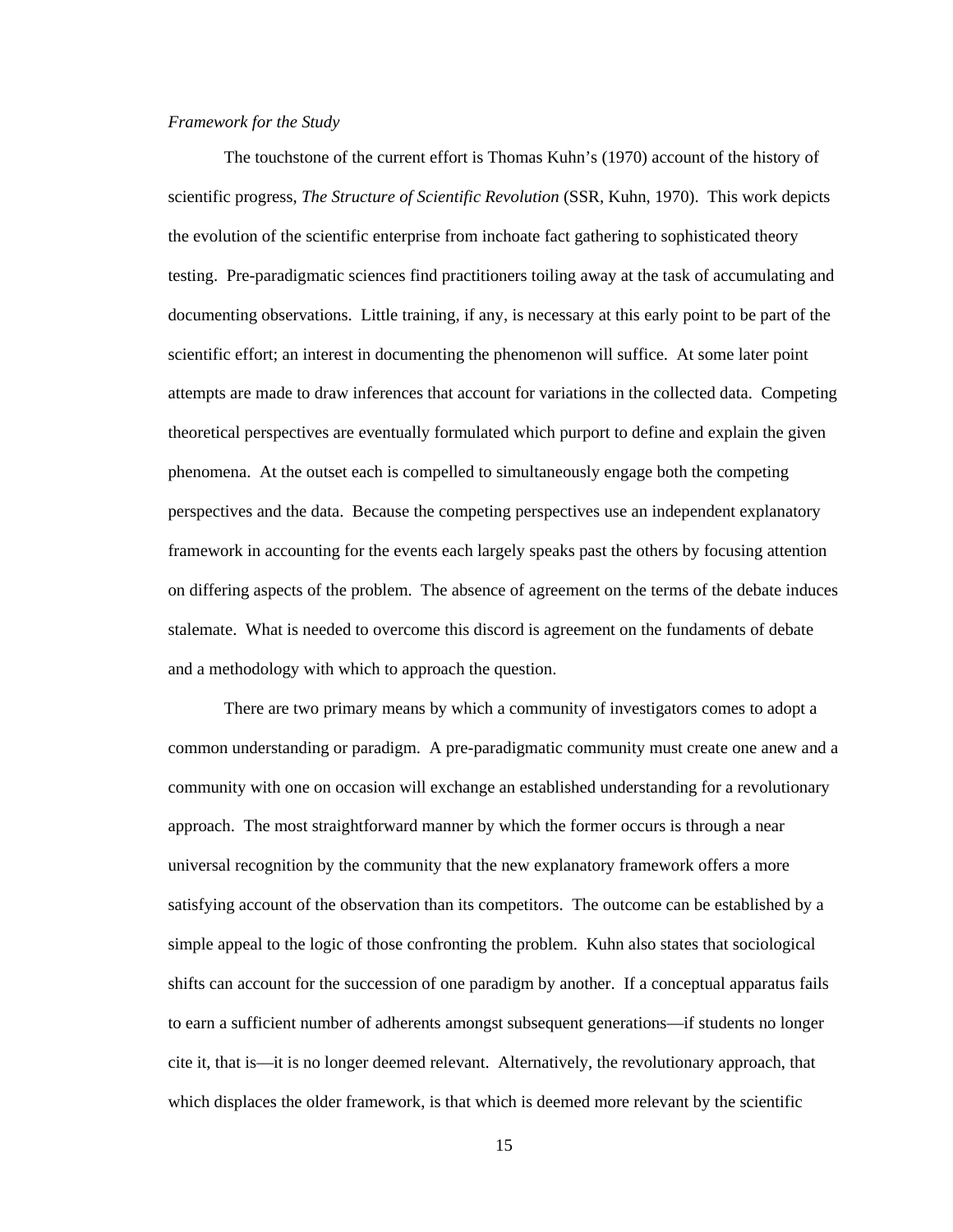community (see also Collins, 1998). The history of science is filled with examples such as the paradigmatic thinking of Newton giving way to more recent contribution formulated by Einstein within the discipline of physics. Within criminology this can be seen in the understanding of Beccaria giving way to Lombroso and then Sutherland. The essential value of paradigmatic insights offered by these figures is that it provides the fundamental assumptions upon which to pursue additional understanding of the phenomena in question.

What the paradigm allows for is a state of affairs characterized as "normal science". The "mopping-up" (the task of exploring the numerous implications of the paradigm) occurs within the boundaries established by these paradigmatic figures. The value that these unprecedented contributions grant is that they inform the process of puzzle solving. Paradigm offers a comprehensive understanding of the issue at hand and it delimits the tasks of the community. It defines the problem, offers guidance on a systematic approach, and suggests a perspective with which to interpret observations. The process of revolution begins anew with the accumulation of anomalies or unanticipated results. When a critical mass of *ad hoc* explanations are brought to bear in accounting for the anomalies the community begins the process of working itself out of the crisis through discrediting the existing paradigm and agitating for an improved approach. At this point the process of redefining the problem and seeking alternative solutions begins anew; it is a cyclical routine whereby a discipline works its way through a succession of normal sciences. *Limitations and Criticisms of Kuhn* 

 The argument articulated in SSR, although integral to the work, does not constitute the framework in its entirety. There exist several worthy critiques of the work. The most significant of these in light of the current exercise is his almost exclusive reliance on examples drawn from the natural sciences. As a result, Thomas Kuhn's work has been largely appropriated by philosophy and history, although the work is not completely lacking in sociological applications (Freidrichs, 1970; Nisbet, 1966; Ritzer, 1975). Kuhn insists that his theory of scientific progression can apply to the entire range of traditions aimed at understanding the human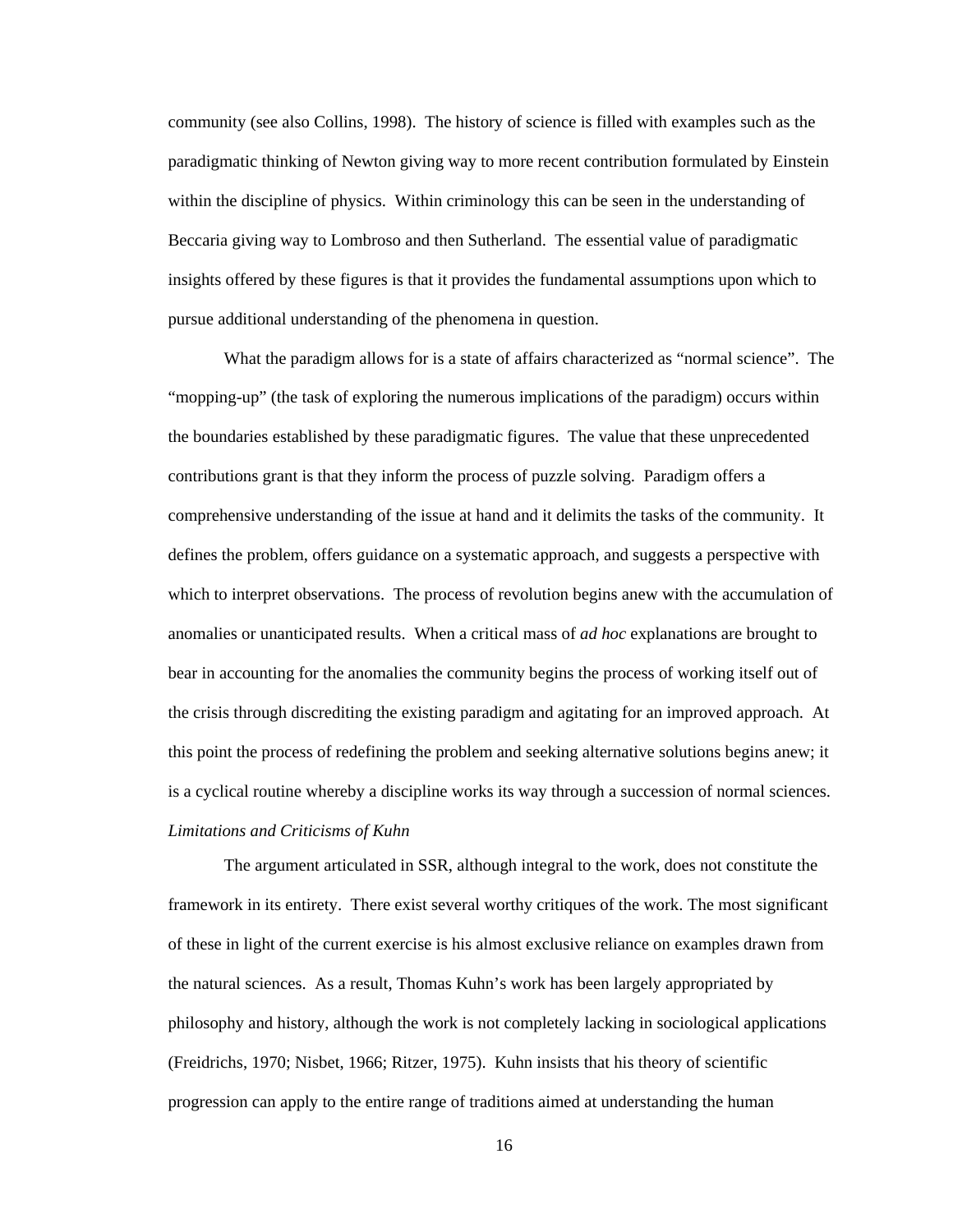condition, up to and including artistic expression (see Chapter 13, Kuhn, 1970). However, elsewhere in the text there is indication that his position is less than absolute: "On the contrary, the really pressing problems, e.g., a cure for cancer or the design of a lasting peace, are often not puzzles at all, largely because they may not have any solution" (Kuhn, 1970 p. 36-7). Here it is revealed that his characterization of the scientific approach may not be entirely inclusive of the social sciences. In addition, the quote indicates that his framework is not completely teleological. Broadly conceived, economics, political science, and criminology alike are each aimed at achieving "a lasting peace" through informing us of the nature of human interaction. Criminology hopes to achieve this end through determining what is responsible for criminality and recommending ameliorative measures. Applying a framework principally designed to explain the evolution of thought within the natural sciences, as Kuhn's is, without modification to the social sciences would be imprudent. The primary difficulty is that the sciences are founded upon differing assumptions. Namely, natural science is driven to find *one* answer. For example, as a point of empirical fact DNA can assume only one structure but a lasting peace can manifest itself in numerous forms (compare Rawls, 1971 with Nozick, 1974). This will present a problem in applying the framework in the event that criminology is addressing itself to a problem which lacks a singular solution, or any solution for that matter. The first piece of Sutherland's three part definition of the field (the making of laws) seems to introduce the notion of ideology into the field. Here, one can see the axiomatic difference between conflict and consensus theorists on how to achieve a lasting peace. This fact may represent a fundamental impediment to achieving theoretical or methodological agreement from the field's practitioners. The intertwining of ideology and science has led some to argue that social scientists cannot claim to be scientists in the purest sense of the term (Hayek, 1955).

 Thomas Kuhn's work proceeds upon the assumption that science has an internal logic of its own; it is an introspective assessment of the processes within a self-contained endeavor. The argument generally ignores considerations proffered by the sociology of science and the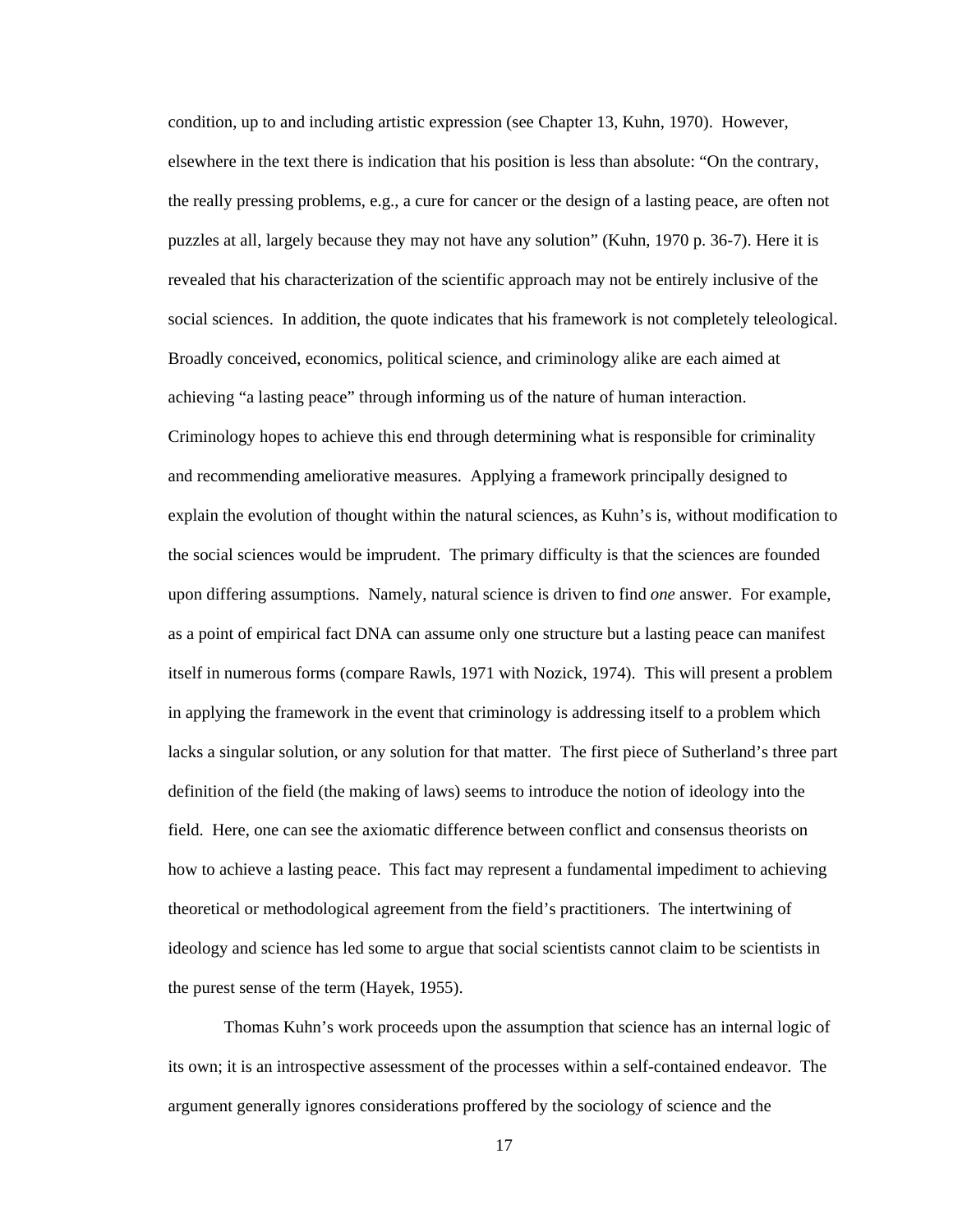sociology of knowledge which contend that exogenous factors exert influence on the internal machinations of an investigatory framework. These literatures are resplendent with examples of how sources operating at a remove from science such as governmental funding (Stokes, 1997), cohort effects (Savelsberg & Flood, 2004), scholarly networks (Collins, 1998; Crane, 1975; Mullins, 1973; Zuckerman, 1976), professional competition (Abbott, 1988), and the waxing and waning of religious doctrine (Fleck, 1979; Merton, 1970)—just to name a few—contribute to the development and acceptance of scientific fact. The present work seeks to overcome this bias through devoting attention to cultural factors that shape the contours of criminology.

A related bias is that Kuhn implies a set of characteristics a community of scholars must demonstrate prior to earning the distinction of being a science. On the whole it seems to be the case that Kuhn recognizes the paradigmatic state of a field as being the singular hallmark of a scientific approach but draws back from this position in part: "there can be a sort of scientific research without paradigms, or at least without any so unequivocal and so binding as the ones named above"—Aristotle's *Physica*, Ptolemy's *Almagest*, Newton's *Principia* and *Optics*, Franklin's *Electricity*, Lavoisier's *Chemistry*, and Lyell's *Geology* (Kuhn, 1970 p. 11). Systematic approaches to accumulating understanding should be thought to differ in scale, not in kind; paradigm is therefore argued to exist on a continuum. With the introduction of Lyell's *Geology*, for instance, the science demonstrated more coherence than it had before. What is proposed is an evaluation of the state of paradigm with the recognition that the absence of a single marker of the maturity of its paradigm does not nullify its consideration as a science. Paradigm is used as a crude approximation of the field's development. If criminology relies almost exclusively upon a single theoretical construct and methodological approach it can be considered as more developed than those enterprises engaged in simple data collection; making any more fine grained analysis than this significantly increases the difficulty of the work. However, the absence of several of the hallmarks of paradigm likely will make offering this determination easier.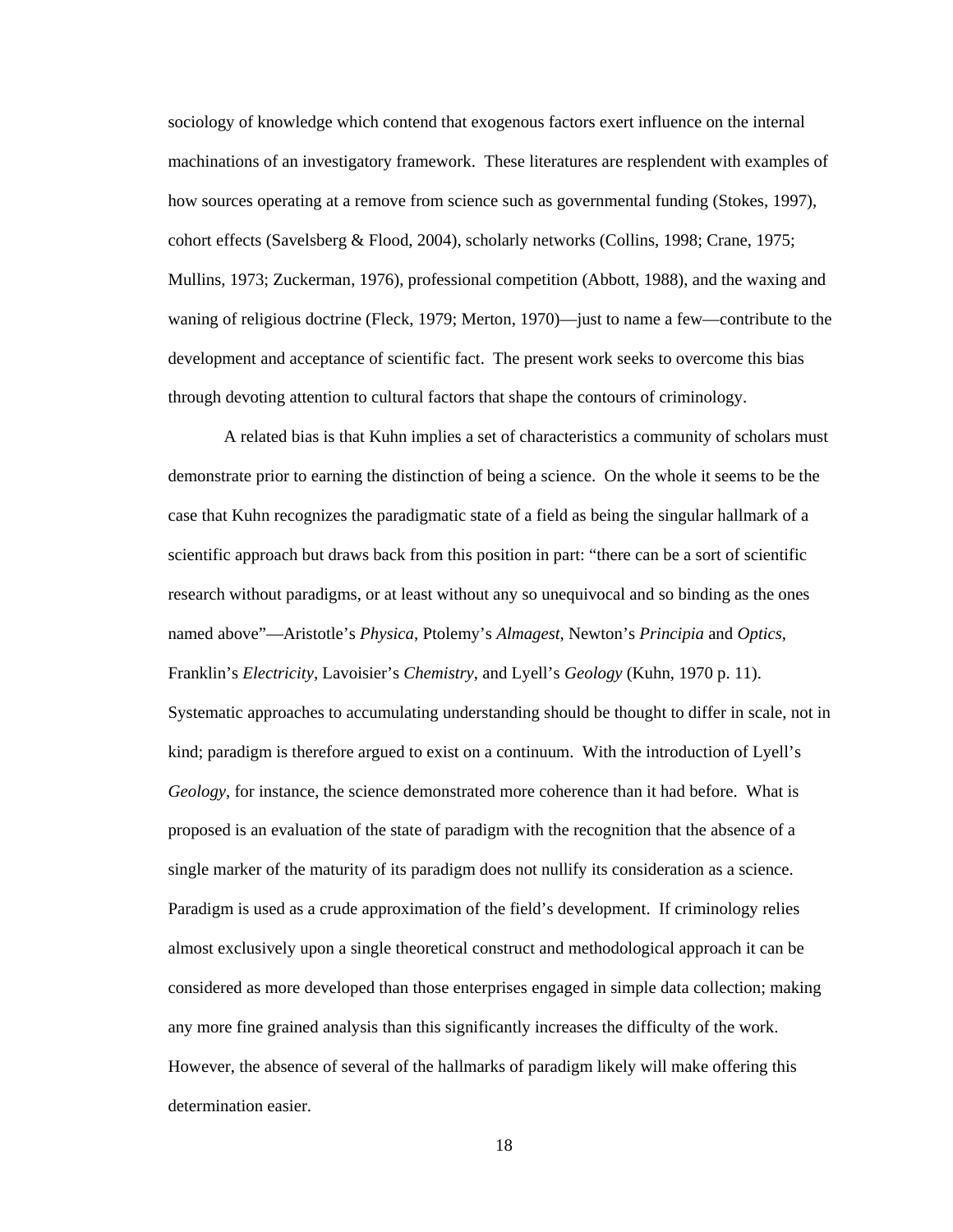Another criticism raised in opposition to the Kuhnian perspective rests on philosophical grounds. Karl Popper (1959, 1963) insists that the *sine quo non* of the scientific approach is falsification. A theory cannot be proved; it can only be disproved. The objection leveled is that Kuhn's conceptualization of science allows for, indeed even encourages, *ad hoc* explanations to account for anomalous findings. The problem is that these are not necessarily incorporated into the larger theory in any meaningful sense; they are simply appended without being embedded. Rather than dismiss an existing paradigm its advocates are inclined to develop piecemeal explanations. Only when an inordinate number of these accumulate does a crisis develop and a need for a revolutionary approach emerge. Yet even when a revolution succeeds its victory is often not total or complete. SSR documents that displaced paradigms are often maintained contemporaneously with revolutionary paradigms, as they frequently manage to answer lingering questions more satisfactorily than the newer formulations. Revolutionary paradigms are not necessarily more comprehensive than their antecedents. Popper argues this is inexcusable; theories that fail to account for phenomena that they purport to merit outright rejection (for a similarly provocative statement see also Feyerbend, 1975). Fundamentally, this is a disagreement over the defining characteristic of science. Ultimately, Popper's critique misses the point. Kuhn is engaged in explaining the machination of science not in making normative claims.

Nevertheless, Popper's criticism has been applied to criminology by Thomas Bernard (1990). He argues that the principal problem of the field is in its accumulation of theoretical perspectives that lack testability. What the field should focus on after its twenty years of testing theories is on falsifying perspectives. Emphasis should be placed on purging the field of theories that fail to enhance our understanding of the phenomena in question. In order to accomplish this end he states that scholars proffering theory should be required to offer falsifiable hypotheses. Furthermore, theoreticians should be obligated to grant advice on how to properly evaluate the predictions they put forth. A dilemma presents itself when thinking of executing this mandate. As indicated earlier, within criminology there are theoretical perspectives which hold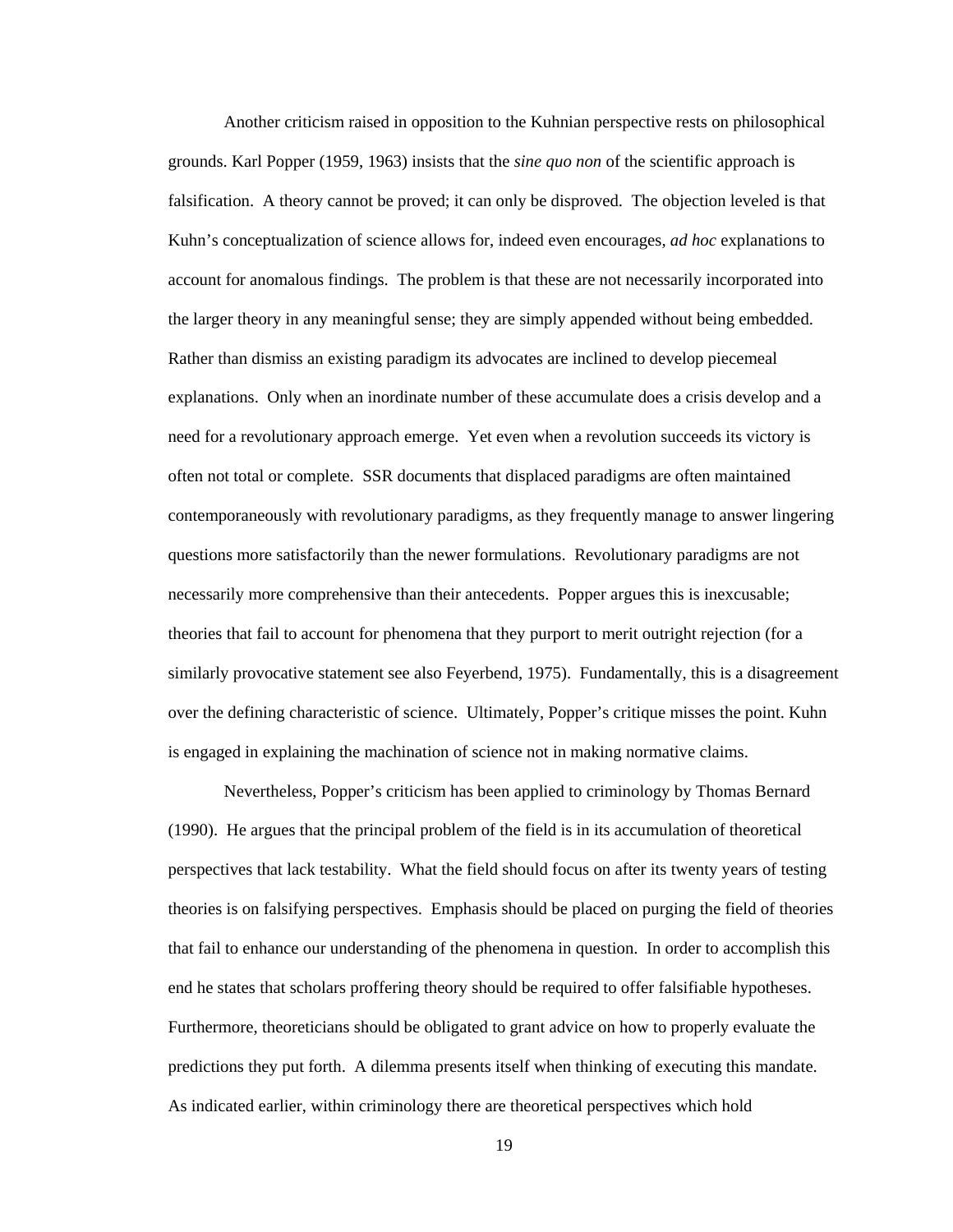assumptions of human nature that are unalterably opposed (e.g. strain v. control, deterrence v. labeling). Evaluating the merits of their fundamental assumptions with objective certainty is an impossible task; the content of man's character has perplexed humanity for eons. Despite this obstacle, Bernard goads the field in the direction of being more sensitive to creating falsifiable theory. This can be accomplished through altering the structure in which research is conducted. Graduate training and tenure requirements should be adjusted in order to reflect an awareness of the problem. Perhaps by reducing the number of theoretical contenders (pretenders?) through eliminating theoretical constructs that are untestable the field can achieve a unified perspective or at the very least reach tentative agreement as to what fails to contribute to an explanation.

Yet another philosopher raises a pragmatic criticism. Throughout SSR Kuhn uses the term "paradigm" with nuances too numerous for it to have a reliable meaning. With twenty-one different shades of meaning (Masterman, 1970) in the central conceptual tool of the present work it is important that another, more consistent, definition be used here. The definition employed by a leading sociologist in his survey of the state of sociology's paradigm is generally consistent with that of Kuhn's without the ambiguity: "A paradigm is a fundamental image of the subject matter within a science. It serves to define what should be studied, what questions should be asked, how they should be asked, and what rules should be followed in interpreting the answers obtained. The paradigm is the broadest unit of consensus within a science and serves to differentiate one scientific community (or subcommunity) from another. It subsumes, defines, and interrelates the exemplars, theories, and methods and instruments that exist within it" (Ritzer, 1975). This definition is comprehensive and contains at least four fundamental elements bearing on the current inquiry. The first point is that the paradigm limits the scope of investigation and offers accepted guidelines for generating appropriate questions, as well as protocol for approaching and interpreting data. This results from the second point: these guidelines are created by a community of investigators—agreement on these issues exists at "the broadest unit of consensus". Thirdly, this consensus is used to distinguish this group from other communities.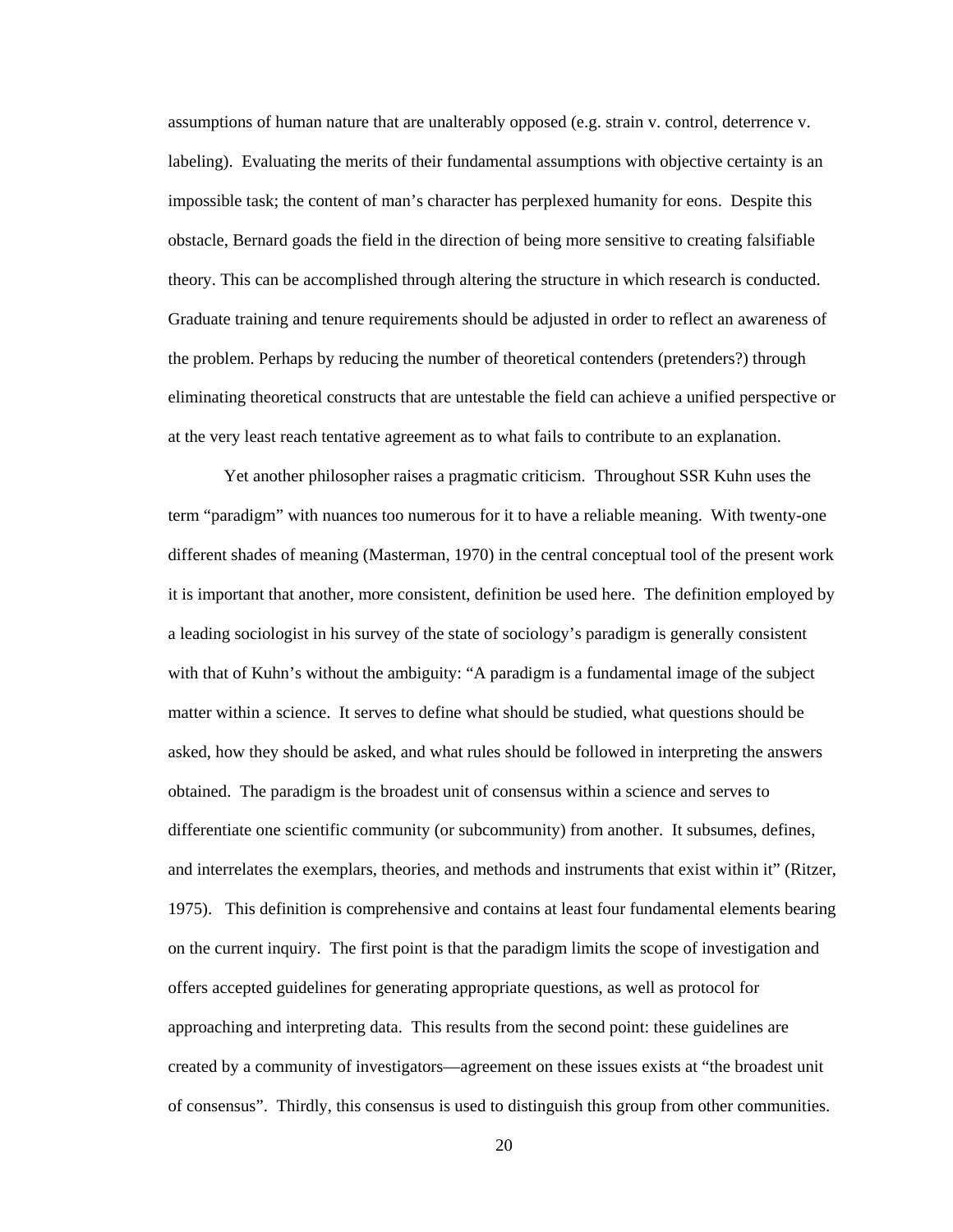It serves the sociological purpose of creating a marker of identity. Lastly, this consensus is built upon a common understanding derived from the application of an interrelation of the exemplars, theories, methods, and instruments it avails itself of. That is, there is a tradition which the group recognizes as being foundational. Against this standard a determination on the state of criminology's paradigm will be made. This process will begin with a review of the work conducted to date in gauging the extent of consensus within the field.

#### *Prior Research*

 Although the idea of paradigm has appeared within the literature of criminology recently (Laub, 2004; Rafter 2007, 2008a) there have been no explicit attempts to assess its state as yet. This is not meant to suggest that there is a total absence of research informing the current investigation. The research efforts have progressed along disparate lines and little effort has been expended in combining them to gain an enriched perspective. The concatenation of these fragmented research efforts yields an outline of what the field's understanding of its broadest unit of consensus is. What follows is a discussion of the contributions made through professional accounts given by leading intellects in the field, literature reviews, and surveys on the popularity of explanatory frameworks and criminogenic factors.

 Arguably the most popular body of work informing an evaluation of the paradigmatic state of the field can be found in the retrospective accounts offered by the leading intellectuals in the field. Accounts from either the primary scholars themselves or others mentored by them have an established history in both criminology (Mannheim, 1960) and sociology (Horowitz, 1969). These accounts generally offer readers a first-person account of the origins of theoretical and methodological contributions. Some of these innovations resulted from exposure to training or reading outside the field, indicating intellectual debts the field owes to parent disciplines. Often included in these recollections are thoughts as to the factors influencing the success of specific contributions. Popularity of a given idea bears witness to the thought that a community recognizes as more or less central to its approach. More recent contributions have tended to rely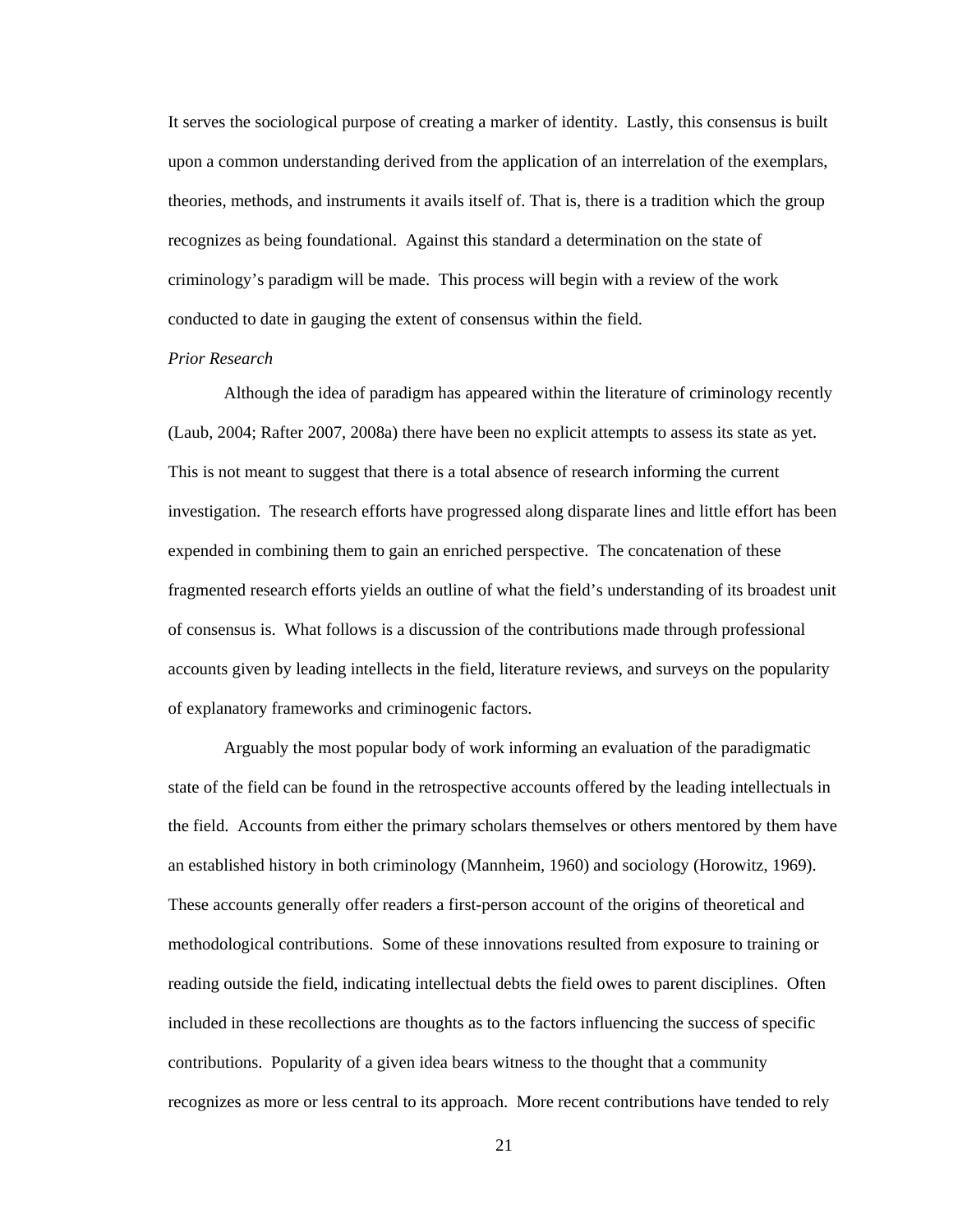on in-depth interviews to account for the development of both careers and the field (Laub, 1983, 2002; Adler, 2002; Savelsberg and Flood, in press, Cullen and Messner, 2007, Cullen et al., forthcoming), but have not neglected the first hand written accounts (Short, 1969; Chambliss, 1987; Bursik, 1998; Merton, 2000; Geis & Dodge, 2002; Savelsberg, 2007; Sampson, in press). Other efforts have examined the field from a more historical and philosophical point of reference (Jones, 1986; Zeman, 1981). These historical overviews offer value through connecting developments of criminological understanding to cultural forces and ideas *writ large*, the Enlightenment for instance. The same accounts are weak, however, in explaining endogenous developments.

The recent efforts at "taking stock" (Cullen et al., 2006) address this shortcoming. These accounts are typically offered by the theoretical perspectives' major proponents (e.g. Ronald Akers—differential association/social learning, Michael Gottfredson—control theory, Steven F. Messner and Richard Rosenfeld—anomie). These accounts offer an idea of why perspectives within the field tend to vary in their importance over time. Many of the field's major contributions spark excitement in the research community before another idea supersedes it as the focus. There seems to be a structurally induced shortness of attention span within both sociology (Gans, 1992) and criminology (Bursik, 2009). Typically the process begins when the field's major theories encounter criticism and are subsequently set aside. Eventually they are rediscovered and reformulated. Briefly stated, within the field of criminology there are a multitude of theoretical perspectives, none of which has maintained the exclusive attention of its community for a sustained period. Perhaps the best illustration of this cyclical process can be seen with the lifecycle of strain/anomie (Merton, 1938) theory. The criticisms of Travis Hirschi (1969) and Ruth Kornhauser (1978) effectively dismissed the theory as a credible explanation. After a period of dormancy the idea was revived in two important efforts that have renewed the interest of the research community, institutional anomie (Messner and Rosenfeld, 1994; see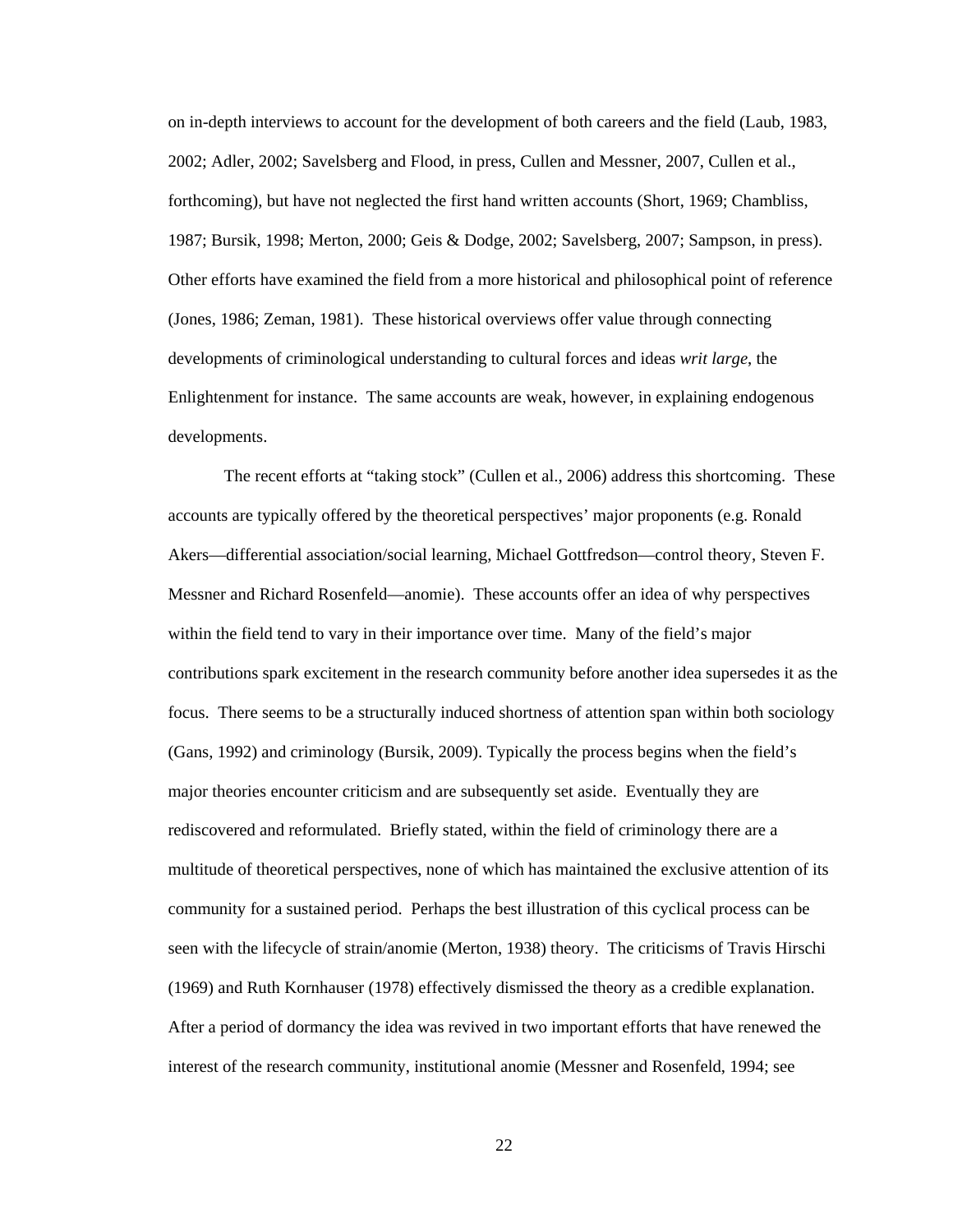Messner and Rosenfeld, forthcoming) and general strain theory (Agnew, 1992; see Agnew, forthcoming).

 Looking at the literature of the field presents a more objective account of the field's intellectual consensus. These analyses offer indication of what the field values through determining what contributions influence its research. In terms of comprehensiveness and depth the effort of Wolfgang, Figlio, and Thornberry (1978) is unmatched. In *Evaluating Criminology*  (Wolfgang et al., 1978) the authors surveyed 99 scholars working within the field in addition to amassing, cataloging, and analyzing the total criminological literature—over 4,000 books and journal articles—appearing from 1945 to 1972. The findings derived from the assessments gathered through the surveys were largely consistent with the pattern reflected in the literature. Seven of the top ten works mentioned by the sample as being influential appeared in the top ten most cited in the literature. This select group of works, to name a few, includes such theoretical and methodological classics as *Delinquent Boys* (Cohen, 1955), *Delinquency and Opportunity* (Cloward and Ohlin, 1960), *The Outsiders* (Becker, 1963), and *The Measurement of Delinquency* (Sellin and Wolfgang, 1964). A minority of work inspires much of the field's research. "2.2 percent of all the works. . .received one-half, and 0.5 percent received one-quarter of the citations" (ibid, p. 37). Alternatively, over half the works collected were never cited. This is a pattern that can be seen in the scholarship of other disciplines and across the spectrum of human enterprise, especially with regard to scientific productivity (Lotka, 1926; Murray, 2003). The results of their analysis produced a veritable canon. This can be conceptualized as the body of work the field's scholars were in broad agreement with respect to its importance.

*Evaluating Criminology* (Wolfgang et al., 1978) also discusses the theoretical orientation of the field's work. Unsurprisingly, at this early point in the field's development orientations were borrowed from established disciplines such as history, demography, psychology, and psychiatry. This determination was based on their being overrepresented in terms of total citation counts; these categories accounted for a disproportionate share of the literature being cited. By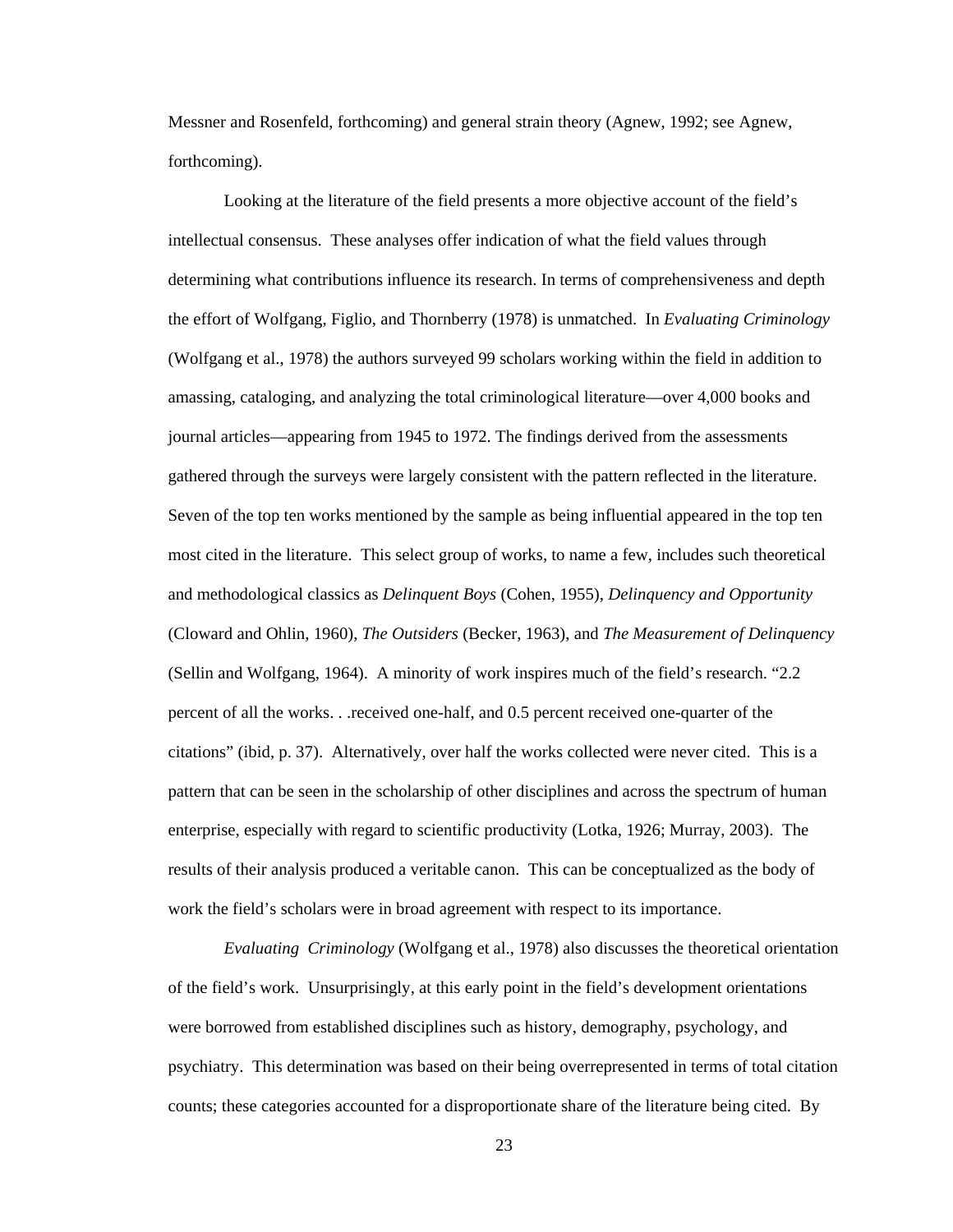this same measure, what are now regarded as standard criminological subject matter and orientations were underrepresented during this period. Recidivism, official and self-report statistics, victimization, labeling, social disorganization, control, anomie, differential association, deterrence were among those appearing with less regularity than expected. Measured differently (in terms of the average number of citations to literature within each category) many of the latter rank higher in terms of what the authors refer to as "quality". This may account for their eventual emergence as important theoretical explanations within the field. The quality of this work was able to overwhelm the quantity of other perspectives in terms of effectuating an impact. This finding is evidence of an early development of a distinct criminological perspective. Additional support for this hypothesis is found in the differential between total and average annual citations partially diminishing when controlling for time. The authors explain the apparent disparity as resulting from the mathematical orientation of the more recent works. The inclusion of mathematical modeling required a greater level of sophistication or training from practitioners if it was to be cited. Having been trained in the mathematically oriented methodology younger cohorts were more likely to cite the higher quality work. This is suggestive of the field's early methodological development and quantitative orientation, marking a departure from the methodology used more commonly in its earlier years (Wolfgang et al., 1978 p. 48-53). The current incremental movement toward an experimental approach and away from an extended history of working within an analytic framework resembles this earlier shift (Sherman, 2005).

More contemporary efforts have been limited due to a lack of funding (Cohn, Farrington, and Wright, 1998). Despite these constraints a trio of researchers—Ellen G. Cohn, David P. Farrington, and Richard A. Wright—have managed to systematically tabulate citation counts of contemporary criminology and criminal justice scholars both domestically (Cohn & Farrington, 1998a; Cohn, Farrington & Wright, 1998; Cohn & Farrington, 2007; Wright, 1995) and internationally (Cohn & Farrington, 1990, 1994, 1998b). Their work identifies the field's dominant contributors. Although their results vary depending on the time periods covered and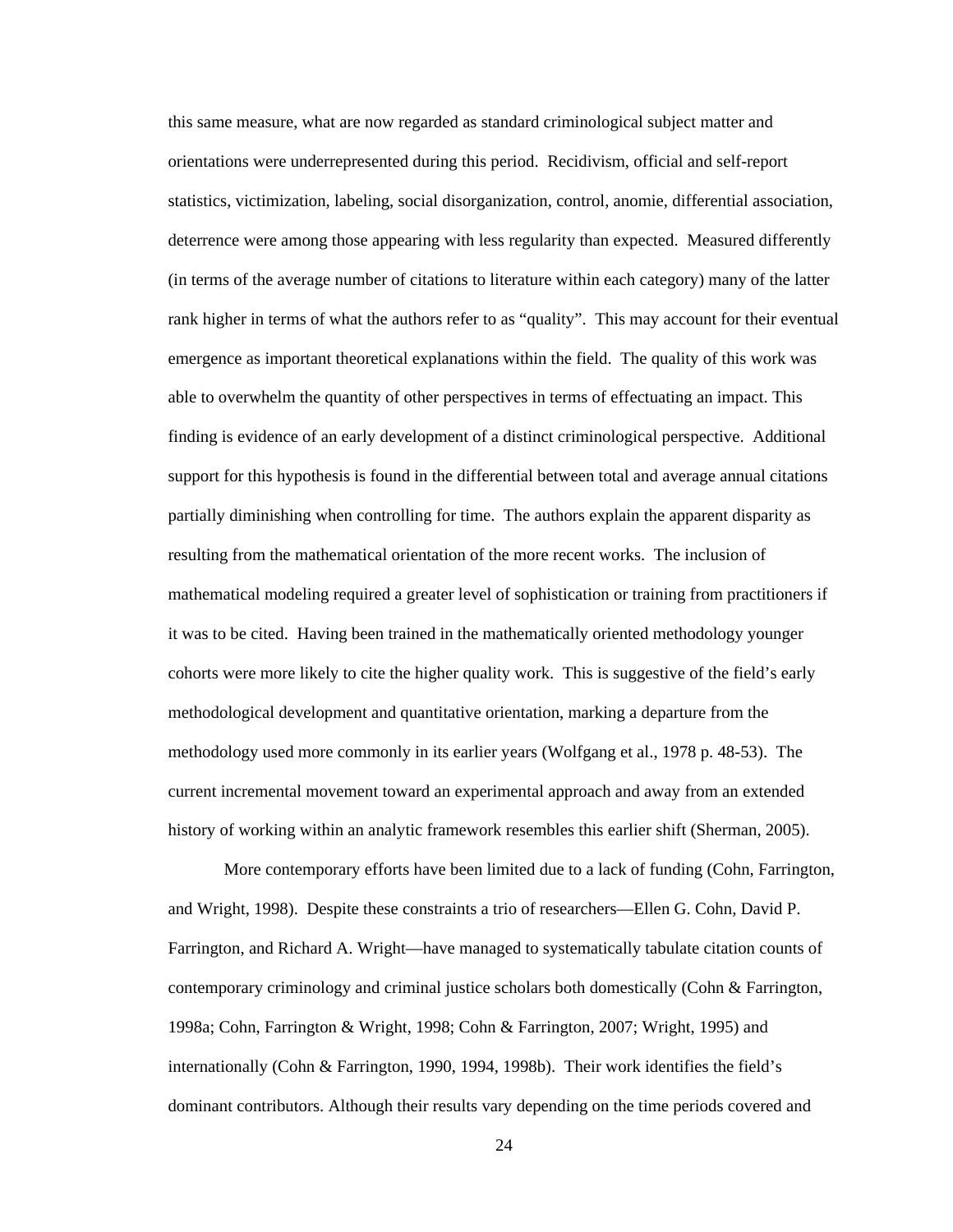journals collected, names such as Alfred Blumstein, Travis Hirschi, David Farrington, John Hagan, and James Q. Wilson, amongst others, appear with regularity as among the most cited. It is to these scholars the field looks when framing its research agenda. Unfortunately, the work has failed to generate the wider audience it deserves due to its lack of a theoretical framework. The results are presented as a plain enumeration of scholars that have accumulated the most citations over a selected period of time. Two of the authors take a tentative step in the direction of introducing theoretical constructs with the formulation of "citation careers" in a contribution appearing in the *Crime and Justice* annual series (Cohn & Farrington, 1996). These illustrations suggest that publications crest and decline in terms of the number of citations each manages to earn over time. Explaining these patterns could produce an enlightened understanding of the intellectual trends of the field. Those contributions that consistently appear amongst the most cited are of more paradigmatic import than those making brief appearances.

Within the literature review approach a more rigorous methodological tool for evaluating a body of findings has recently been developed. Meta-analysis documents in a systematic manner the consensus the field has reached on an issue by way of its accumulated research findings. This also has a bearing on the question of whether or not the field ever dismisses a theory based on its demonstrated incapacity to account for variation. Maintaining consistent explanatory capacity through repeated testing stands as evidence of a given construct's durability as an explanatory mechanism; this should serve as a foundation for future expansion. Conversely, this method can point to theory that has failed to muster sufficient empirical evidence. These are concepts that can be thought of as having been falsified or at least dismissed. The meta-analysis is beginning to be applied to the literature that has accumulated within a few theoretical traditions. The statistical approach involves the systematic coding and weighting of variables within the collected research of a given theoretical perspective. What results is a numerical value that summarizes its empirical validity. With regard to Gottfredson and Hirschi's (1990) self-control theory Pratt and Cullen (2000) found a significant enough effect size (0.2) to lead them to the conclusion that all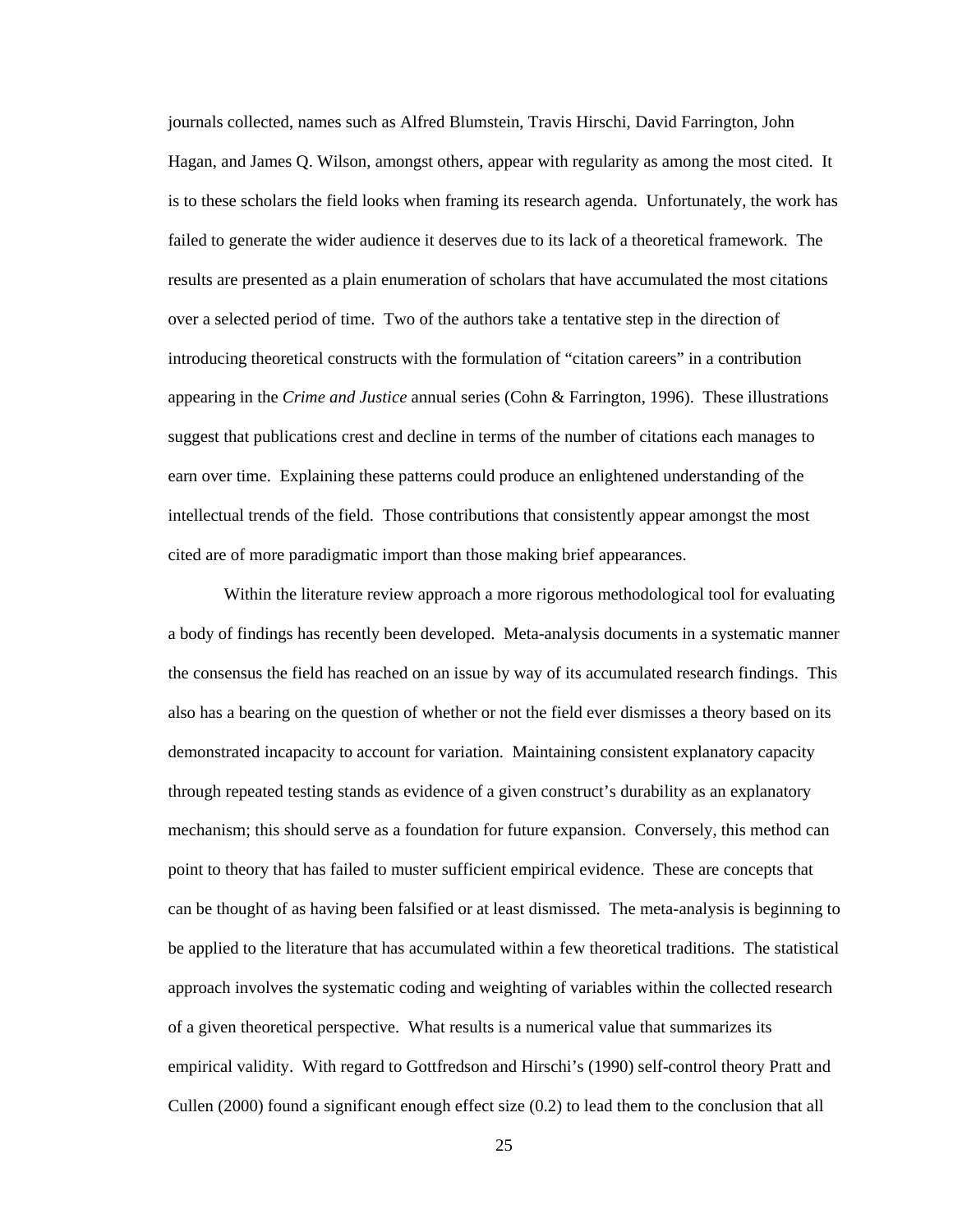future research failing to include the construct in their models risked misspecification. When these scholars turned their attention to reviewing over 200 studies using a macro-level approaches they found that, "social disorganization and resource/economic deprivation theories receive strong empirical support; anomie/strain, social support/social altruism, and routine activity theories receive moderate support; and deterrence/rational choice and subcultural theories receive weak support" (Pratt and Cullen, 2005).

 Another account of criminology's consensus on theoretical and methodological matters results from a series of findings generated from questionnaires administered to the membership of the ASC. The earliest effort polled 182 attendees of the 1986 meetings (Ellis and Hoffman, 1990) on their opinions within three domains: most significant specific factors in crime causation, theories with the strongest support, and perspective subscribed to. The most commonly selected cause of delinquency and minor criminality were "poor supervision in the home or unstable/uncaring family" (24%) and an "economic system which prevents participation by some individuals" (21%). This order is reversed, but again totals to near half the sample response, in reference to popular explanations for serious and persistent criminality (30% and 17%, respectively). With regard to the second domain, respondents cited control theory (27%) and social learning (18%) as those with the strongest support. Lastly, several theoretical perspectives were marked as important: symbolic interactionism (19%), behaviorism (13%) Marxist/conflict (11%) and positivism (11%). Ellis and Hoffman (1990, p. 56) conclude that "no theory or perspective is really dominant at the present time (with the possible exception of control theory)."

Two follow-up efforts have produced findings consistent with the above. Similar methodology and sampling frame used a decade later affirm the continuing popularity of control theory. "Together the two versions of control theory (social and self) were the most favored" (Walsh and Ellis, 1999 p. 1). However, there were marked differences in the popularity of perspectives by self-reported socio-political ideology, with "conservatives" citing family problems and discipline and "radicals" referencing societal inequality in explaining crime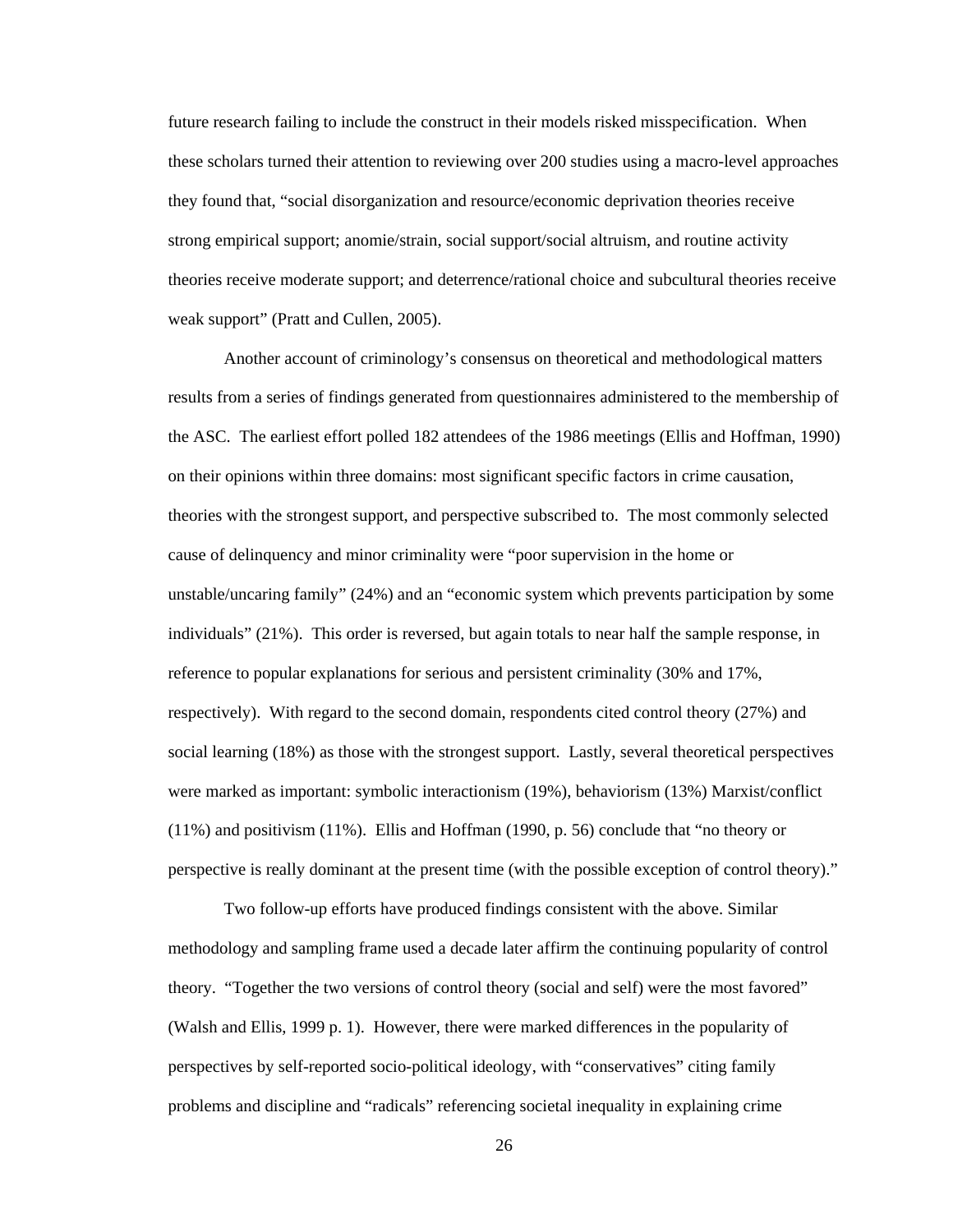causation. Again there were differences in the explanatory framework chosen by the overall sample. Control (social and self), differential association, and conflict combined to account for less than half of the respondent selection for delinquency/ minor adult offending (44%) and serious/persistent offending (43% Ellis and Walsh, 1999 p. 4). Yet another decade later the same exercise revealed that the support for control theory had eroded as a result of the reemerging popularity of once dormant theoretical perspectives and the introduction of new perspectives (i.e. differential association-reinforcement; self-control and developmental, respectively; Ellis, Cooper & Walsh, 2008). A polling of 2007 ASC conference attendees found, consistent with the initial survey, that a plurality agree that the frustration caused by the economic system is the most important cause of serious/persistent offending while peer influences reappeared as the most referenced cause of delinquency. Less than half (46%) cite social learning, life course/developmental, social control, or social disorganization as holding the most explanatory power with regard to serious and persistent offending (ibid). This indicates that the field lacks a dominant theoretical perspective; the most popular won by a plurality, not a majority. An even greater diversity of opinion than that seen with reference to the popularity of theory can be seen in the results pertaining to the importance placed on the twenty-four causal factors listed. This indicates an even wider dissensus amongst the field's practitioners on the relative importance of the causal factors that merit consideration. The reemergence of social learning—it failed to make the top five in the prior survey—suggests that the popularity of explanatory frameworks may falter but are never forever dismissed. Alternately stated, this is evidence that theoretical perspectives are subject to revision. The results gained through these studies are valuable because there are little data bearing on the question of professional consensus. It should be noted, however, that confidence in the findings is limited by the low response rates for each of the three survey cycles and its being limited to conference *attendees*.

Another manner in which a group of professionals' consensus can be determined is through an evaluation of the content of their meeting's annual proceedings. Two such efforts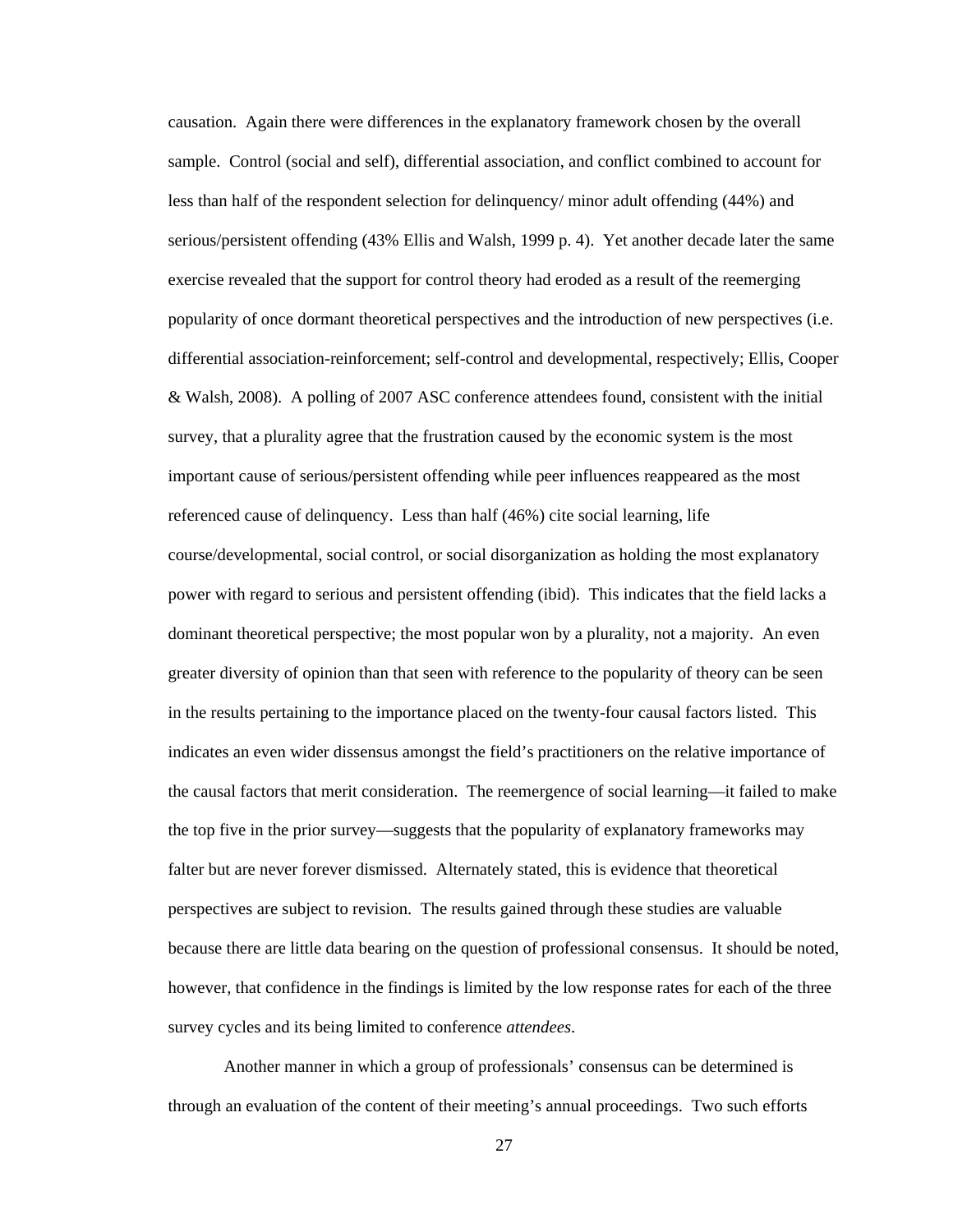have been made with reference to the Academy of Criminal Justice Science (Robinson, 2002; Ruffinengo, Mueller, and Collins, 2008). A comparison of the abstracts submitted for the 2002  $(n=705)$  and 2007 ( $n=1099$ ) conferences revealed a significant jump in the number of submissions. This finding indicates the success of criminal justice at drawing research attention to the issues it is pursuing. With the exception of a similar spike in the number of papers dedicated to exploring terrorism and a quintupling of the number of juvenile justice related themes the content remained largely consistent between conferences. Listed in descending order of frequency are papers presented at the 2007 conference concerning: types of crime (22%) policing (15%), juvenile justice (11%) corrections (10%), law & order (10%), and terrorism/national security (7%).

The body of work presented above provides a measure of insight into the state of consensus within the field. It also offers guidance to the proper ways in which to approach the question of paradigm, especially with regard to data and methods to be brought to bear. Like all other research efforts past, present, and future, it offers answers to some questions while posing additional others. As such, its applicability is limited.

The present effort applies the lessons learned through these works in the hopes of pushing the research agenda focusing on paradigm forward. With regard to the retrospective accounts offered by the field's notables only one effort (Savelsberg and Flood, in press) has attempted to make sense of opinions offered by a group of scholars. The remaining efforts elaborate on the thoughts given by isolated scholars. In order to answer the current research question an approach more like the former is required. The literature reviews provide an excellent understanding of the intellectual content of the field's discourse. The primary problem with these efforts is their scarcity. Furthermore, the work of Wolfgang et al. (1978) is now thirty years old. The field has evolved in numerous ways since it appeared. The more contemporary efforts of Cohn, Farrington, and Wright are generally focused on five- to ten-year periods and on the contribution of authors, as opposed to publications. For present purposes more attention will need to be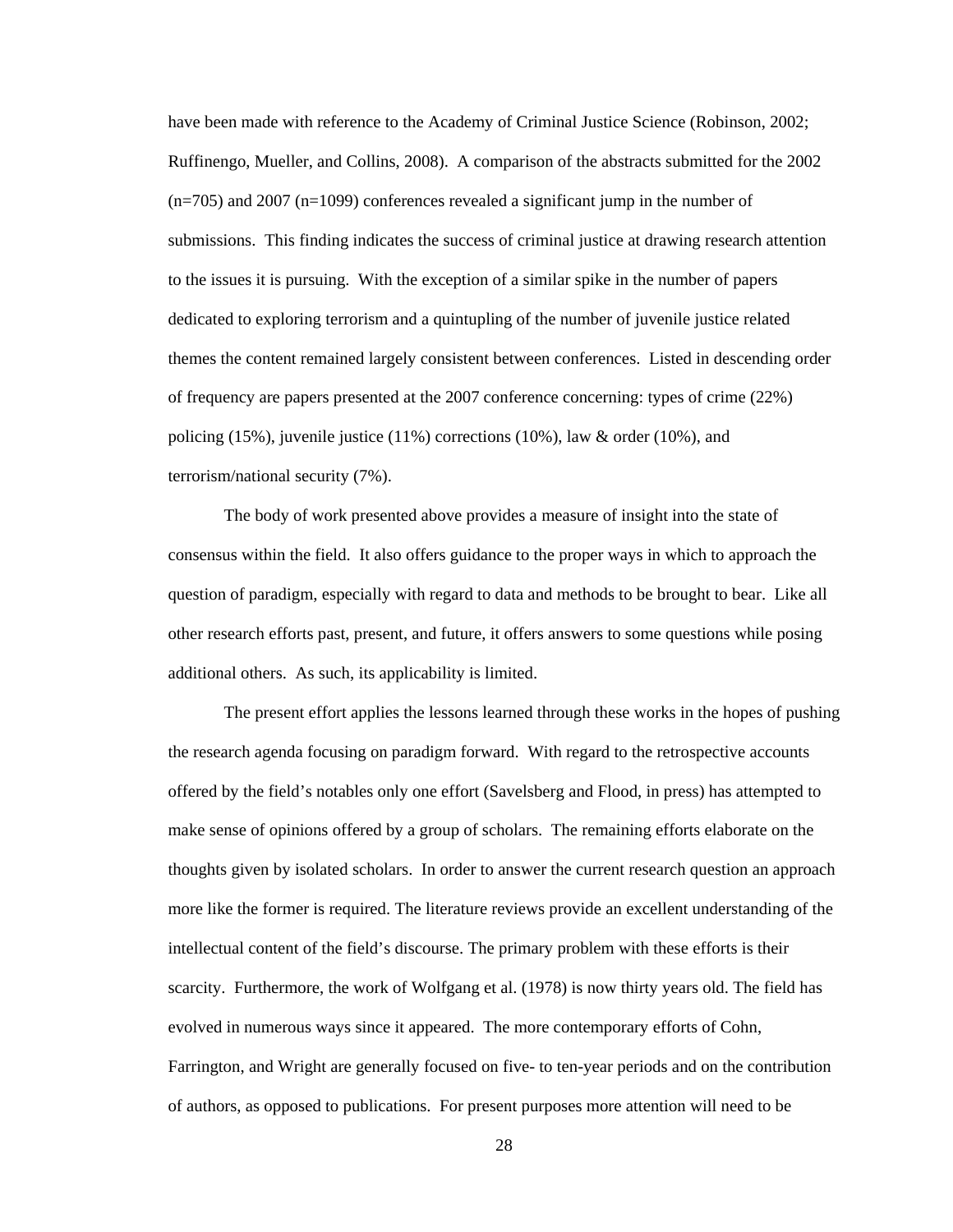directed at a lengthier time frame and on the theory and methods of intellectual contributions. Lastly, the survey data are weakened by a low response rate and using samples limited to those members attending annual meetings decades apart. Before discussing at greater length how the current work builds on the foundation offered in these studies an explanation of the structure of the work is given. The research themes articulated help to organize the research undertaken (see chapter outlines) and aid in the readers' digestion of results.

### *Research Themes*

 Building on the work outlined in the previous section, the sum total of the work to be presented represents an attempt at assessing the state of paradigm within criminology and its implications for the profession. This task has been divided into five portions. This serves to make the task of measuring the status of a concept as amorphous and abstract as paradigm conceivable. This also assists in making both the criteria for assessment and the work's assumptions explicit. The five themes are interrelated to some degree; these categories are not meant to imply that the themes are mutually exclusive. They are intended to be conceived of as the means by which the abstract concept of paradigm can be connected with the indicators detailed in the following section. It is emphasized that these categories are used as a heuristic with which to approach the idea of paradigm; these categories are offered with the caveat that the reader should not construe the exercise as an effort at reifying the idea of paradigm. The variables to be measured are indicative of the construct but not the concept itself. The five broad categories that the work will draw attention to are theoretical consensus, methodological consensus, boundaries, the departure from sociology, and the present and future of criminology. The inclusion of each is briefly justified below.

*Theoretical consensus* signals the extent to which the field's research is directed by a dominant perspective. Those fields/disciplines in which multiple theoretical perspectives are evident are less unified in their approach to science than those with one or only a few dominant perspectives. In the event criminology demonstrates a tolerance for an abundance of theoretical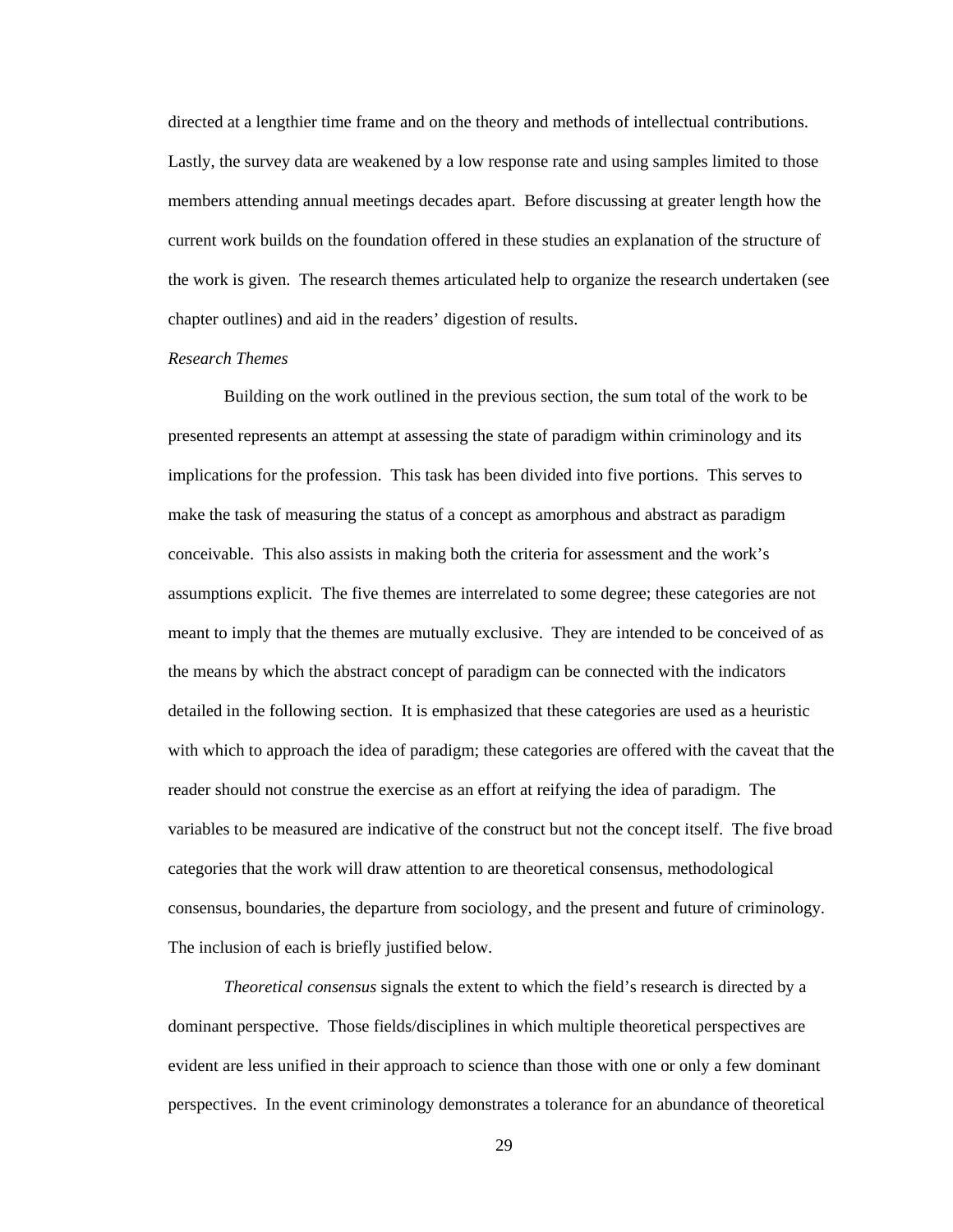explanations, some of which are likely to be contradictory to others, it is less paradigmatic. A paradigmatic field will also show less tolerance for the reintroduction of once dormant perspectives. Once it has adopted a framework it will rely on that until its explanatory capacity is exhausted and a new successor is formulated. Permanently dismissing theoretical perspectives reflects the process of falsification. However, at the moment revolutionary perspectives are brought to life there may be a brief window in which the field is more chaotic and other perspectives are sought in an effort to explain anomalies. Making a determination as to where in the progression of achieving consensus the field of criminology is will pinpoint its evolution as a science.

*Methodological consensus* is to be gauged for all the reasons specified immediately above, only within the context of the field's settled methodological approach. Again, consensus denotes a more robust state of paradigmatic health relative to dissensus.

The field may or may not have settled on a particular methodology by which all theoretical approaches are to be tested and empirical facts are to be documented. The types of data that are available to be tested also play a role in mediating theoretical and methodological debates. Methodological consensus and the application of specific types of data to a field's research agenda are indicative of the accepted protocol for deciding the outcome of conflicts over theory. It sets the parameters within which the argument is to proceed and the criteria by which knowledge is to be assessed by the group. Its methodology attests to how the field conducts itself as a science. It defines the context of its inquiry.

*Boundaries* will detail debate and its mediation within two concentrations included under this heading, internal and external. Fields and disciplines seek to regulate, police, and repel thought that offends its principles. Contributions or revisions offered by its practitioners that challenge its accumulated understanding will encounter resistance from the community of scholars who are invested in the perspective or paradigm. Affronts to the established order will either overcome the criticism in some capacity or surrender in whole or in part. Simultaneously,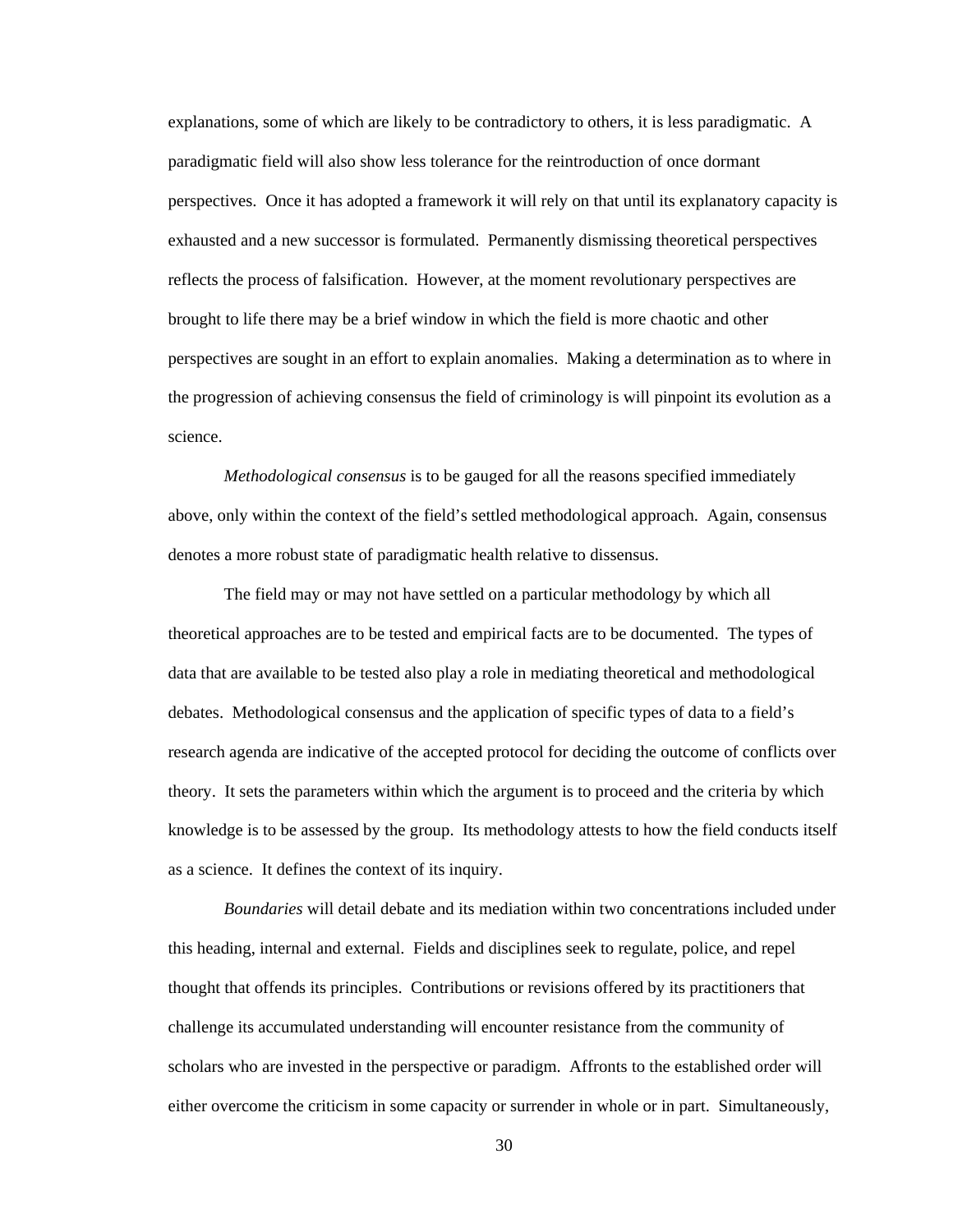external borders must be erected and fortified; this captures the essence of the Durkheimian notion that a group defines itself over and against another. Cataloging the hallmarks of a given community's collective understanding of itself is readily accomplished by contrasting it with another. Determining the points of contention and the denouement of the controversy reveals the structure that a field of study seeks to maintain. It is through this dialectic of conjectures and refutations (Popper, 1963) that science trudges forth and identity solidified. This process is analogous to that of molting; as the newer understanding emerges the older shell is sloughed off. This comes at the cost of some momentary chafing however.

Mapping the boundaries of the field reveal what it values by indicating what it is not. Few of the multitude of ideas that are proposed resonate within the group, in fact most are ignored. Alternatively, few contributions generate discussion, much less spirited exchanges (Collins, 1998). The majority of ideas offered manage to contribute to the base of understanding without challenging accepted beliefs. When a contribution manages to provoke reaction this is indicia that its community holds the threatened claim to be well established and worth defending. A leading scholar within the sociology of science calls these reactions, rearguard or otherwise, "boundary work" (Gieryn, 1999). In addition to maintaining integrity internally, the field must simultaneously defend its claims against challenges leveled from other disciplines.

This theme borrows its essentials from Stephen Cole's (1992) conceptualization of the "core and frontier". The "core" represents the fundamentals that the field adopts while the "frontier" represents the periphery of research where the rules tend to be nebulous and less rigidly enforced (Nisbet, 1976). Another scholar refers to these essential elements as "black-boxes" (Latour, 1976). With these foundational assumptions the field builds its understanding. In the Kuhnian sense revolution occurs when the structural integrity of this foundation, erected on an infrastructure of black-boxes, is compromised in light of either new evidence or a newer explanatory framework.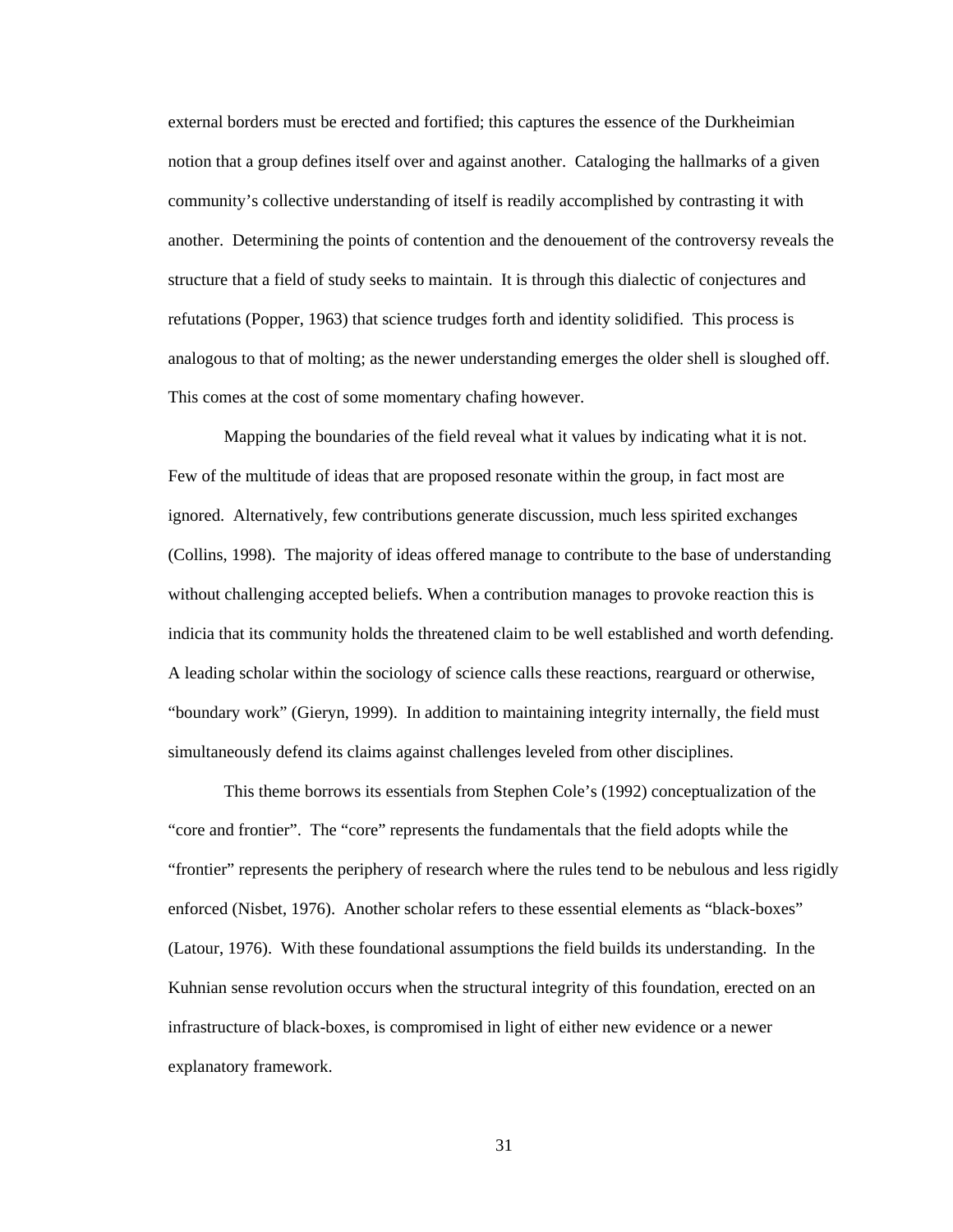The community of scholars must sift through the evidence offered in adjudicating what constitutes a contribution to its core versus that which is to be relegated to its frontier. Determining the mechanism by which claims to truth are mediated indicate what the field's practitioners regard as legitimate evidence. In a rough sense, outlining the parameters of the debate affirm the scientific standards the field has reached a measure of agreement on. There is likely to be a varied response to a claim, ranging from outright rejection to complete acceptance, which is contingent upon the evidence that is presented. Less scientific, more ideologically saturated, fields may accept *ad hominem* critiques. This can be contrasted with more scientifically oriented fields which have come to rely (nearly) exclusively on the objective evaluation of data. Crudely analogized, recourse to a knife would not be deemed fair in settling an exchange on a point of scientific fact but arouses less opprobrium when combatants are locked in a street fight. This context denotes what a community recognizes as legitimate methodology in terms of advancing claims. Ultimately the community is vested with the responsibility of sanctioning its processes.

The contributions at the core of an approach can be seen in what the field gives formal distinction to through the bestowing of awards. Through this method it points to given contributions or research as exemplars. The remainder of the field is encouraged through witnessing the conferring of "ribbons and gold" (Stephan and Levin, 1992) to make similar efforts at pushing understanding further. Although these ostensibly honor individuals they also serve to commemorate scholastic contributions that have been built into the foundation of the enterprise. With some degree of regularity ideas that may have been initially marked as "controversial" eventually gain acceptance. These are contentions that at first are recognized as a threat to the established understanding that manage, through the give and take of scholarly discourse, to overcome its criticisms. Scholars who offer these insights must often endure the initial criticisms only to earn accolades later in their career when the furor has subsided.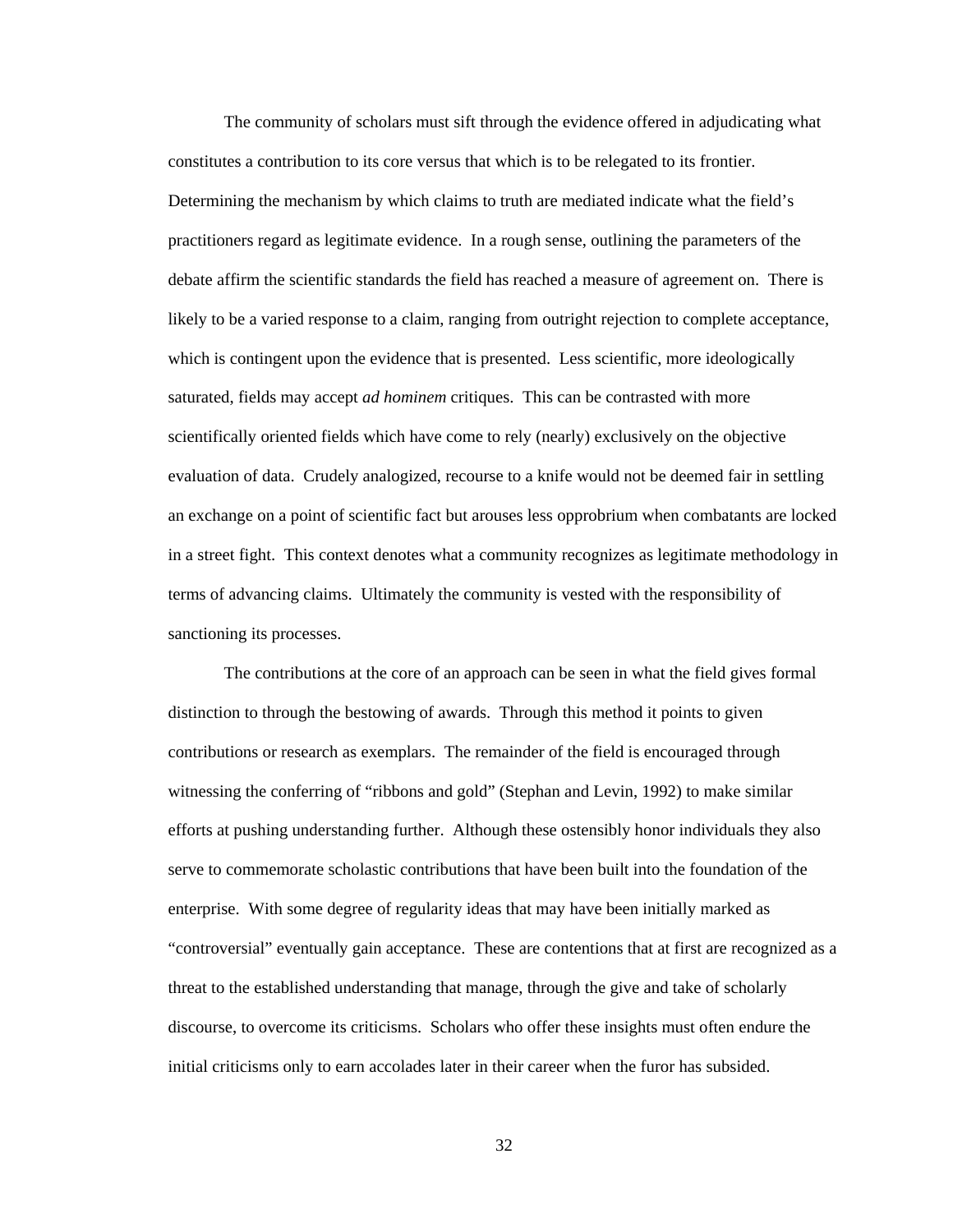Conversely, once conservative ideas are periodically problemetized (e.g., labeling perspective's rejection of the use of official data).

*The departure from sociology* has been a cause for concern because it is predicted that this will leave criminology without an organizing framework equal to the task of generating lasting knowledge. The implication that is commonly drawn is that this will produce a field lacking an abiding source of ideas, resulting in a disorganized science. Additionally, without sociology to guide the younger social science it will leave the latter susceptible to any available tradition wishing to implant its theoretical or methodological approach. If the field falls prey to academic imperialism then it lacks sufficient justification for pursuing an independent course. This professionally driven divergence from sociology serves to distance the field from its historical source of ideas, content, and identity. While some in the field may find this development disconcerting others are likely to be untroubled by it or welcome it as beneficial. To this point an empirical assessment of the intellectual departure has yet to be conducted. If works on criminological topics are now appearing more in expressly criminological outlets as opposed to sociologically oriented journals then the field can be characterized as growing in independence. Publications appearing in criminology outlets are reviewed and consumed by a more interdisciplinary group of scholars in terms of their training, appeal to a different readership, and reference research that is less likely to be sociological in origin. In addition, the similarities or differences in theoretical and methodological content between sociology and criminology outlets will allow a determination of just how independent criminological research has become. The normative question as to how troubling practitioners find this development will also tell how much confidence practitioners have in its continued success as an independent academic venture.

*The present and future of criminology* are sources that hold the potential of undermining the continued success of the field in addition to topics of inquiry left to be explored. There are two primary sources that this work acknowledges that imperil its expansion, both related to criminology's status as a science. A reduction in research funding would serve to reduce the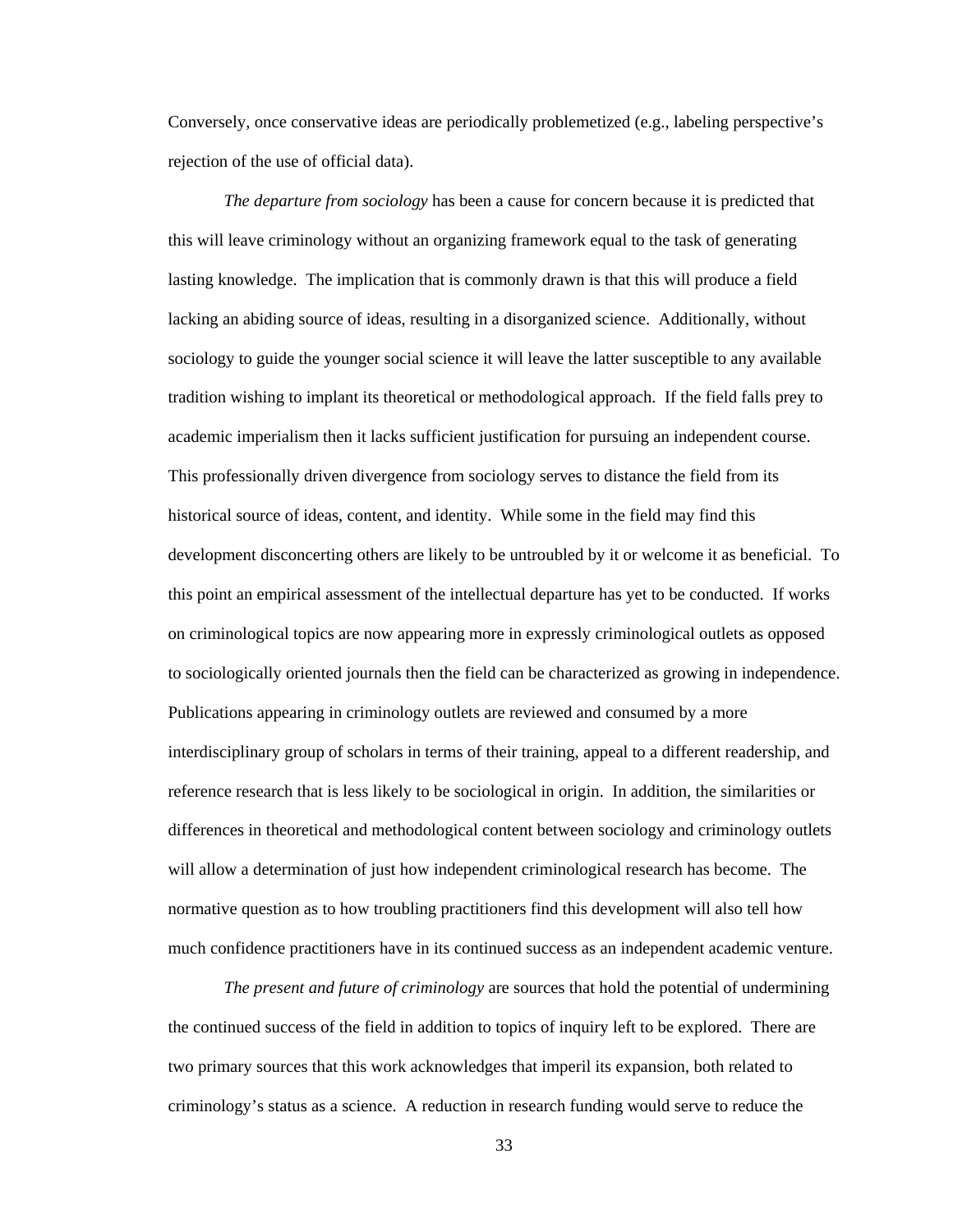field's claim of scientific legitimacy as well as put a brake on the engine of intellectual growth. The state of criminology's science may be related to this pragmatic concern through the following line of logic. In the event that policy makers no longer see the validity of criminology's contributions they will no longer fund basic research. Criminology failed to predict the crime decline and has, with only isolated counterexamples (Blumstein and Wallman, 2000; Zimring, 2007), failed to recognize the importance of accounting for this trend. If prediction is the elementary task of a science the field should seek to bolster its scientific credentials on this account. Failing to do so may result in policy makers giving research dollars to competing institutional interests addressing crime such as public health or economics. Fundamentally, the argument is that legitimacy is granted by a profession's clientele (Larson, 1977; Abbott, 1988). Opinions will vary as to how much this is perceived as a potential source for undermining criminology's continued growth.

If criminology is to grow it will need to annex intellectual terrain through engaging questions it has not before. One of the ways this can be effectuated is through the application of its conceptual tools to developing phenomena, such as accounting for war crimes, for example. Another source of knowledge expansion results from renewed interest in more traditional subject matter. Expanding the white-collar crime research agenda and pushing methods in the direction of approaching persistent problems with new tools are just two examples of how criminology may engage in normal science, consolidating its gains and pushing its frontier outward. This approach could solidify its claim to exclusive expertise on the core issues the field contends with. In the event that the field meets with sustained resistance in expanding its research agenda at its extremities it would be well served to deepen its understanding of issues that have traditionally fallen within its purview.

These five research themes structure the inquiry. The current work is atypical in that it is not an effort in applying deductive reasoning. Therefore, a series of hypotheses are not being elaborated and tested. Rather, the work represents an initial foray into exploring the state of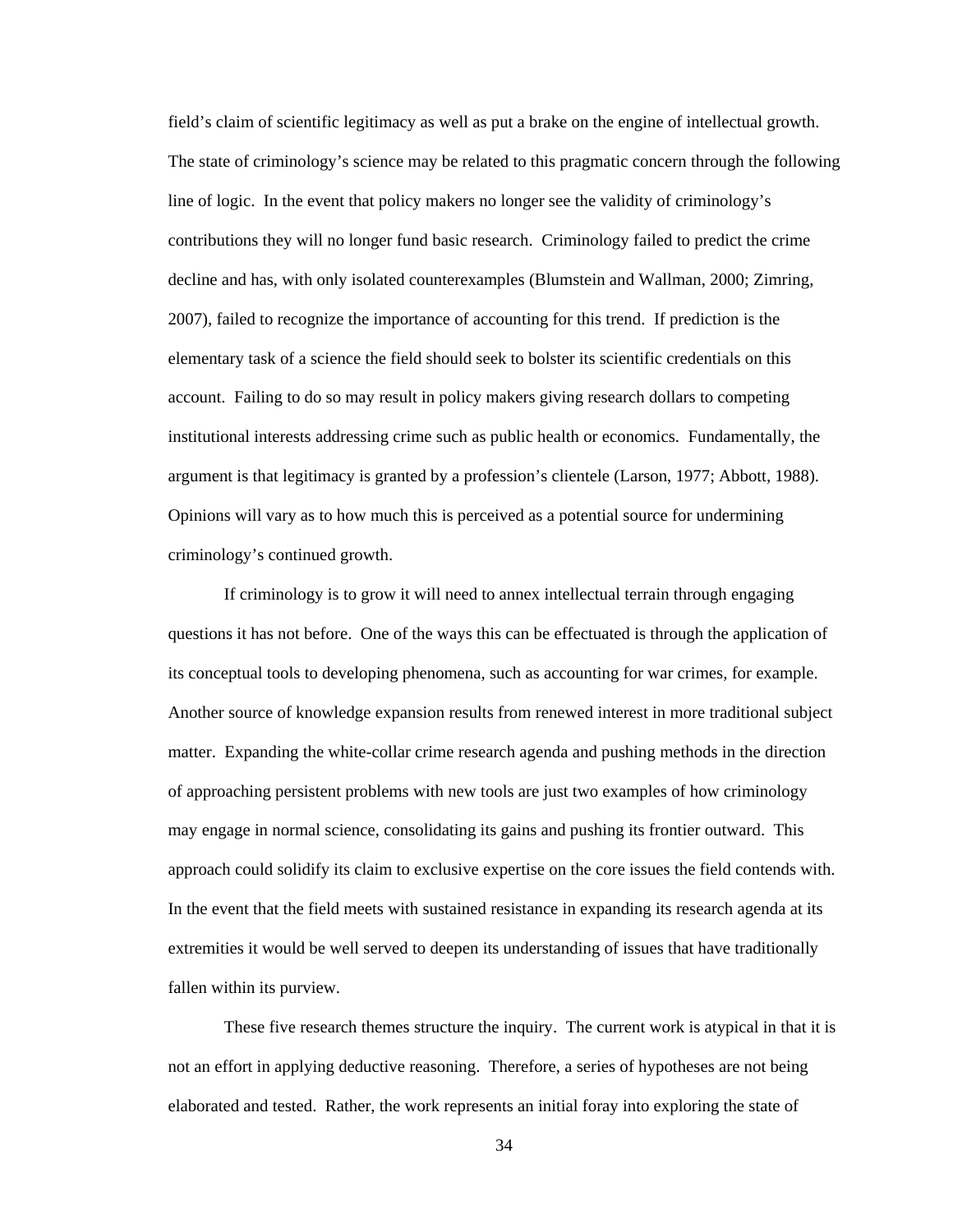criminology's science. At the heart of the effort is a bifurcated focus. The first focal point is determining the state of criminology's paradigm. The secondary focal point is assessing the practical implications that can be drawn from the preceding findings. Rather than wander aimlessly into the inquiry these five themes help to direct the efforts toward tangible targets.

The substantive chapters are ordered in a progression beginning with the core of the field and ending at its periphery. The first two themes, theoretical and methodological consensus, represent the ideas that are at the center of criminology's identity as a social science. These are the elemental notions that define it as a form of scientific endeavor. Consequently, they are packaged together in a single chapter prior to the work moving toward addressing paradigm in a more indirect manner. The chapter that follows presents findings on boundary maintenance, the departure of criminology from sociology, and prognostications on the future of the field. This draws attention to the state of intellectual coherence in the field's approach as well as the implications of criminology's carving out a unique niche within the university structure. The final element enumerated is the most practically oriented of the three, its primary concern being that of criminology's institutional well being and its prospects for continued success in competing as a profession.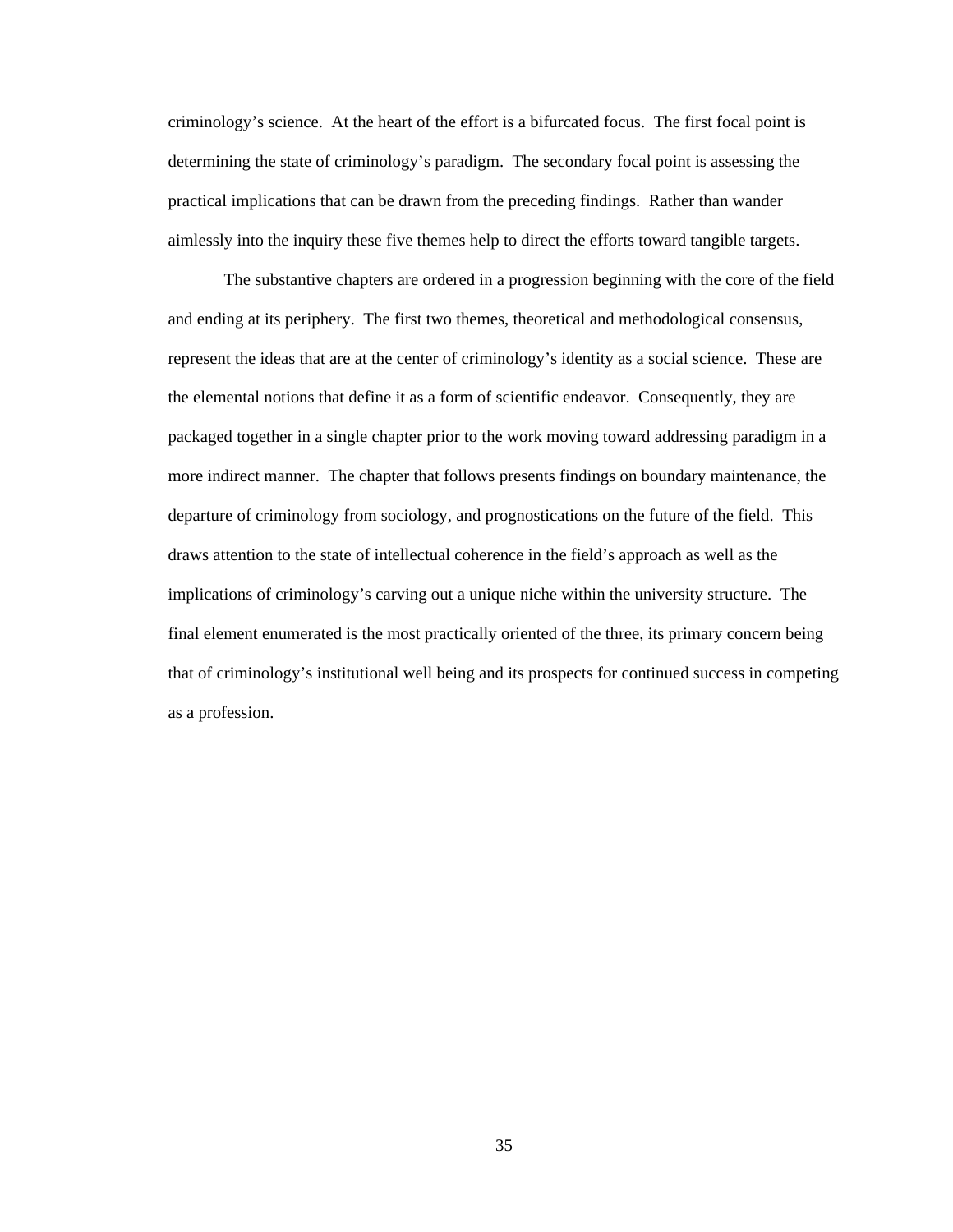# *Chapter II: Data & Methods*

In assessing the state of criminology's scientific evolution over the last half century qualitative and quantitative data have been analyzed. The primary limitation of the literature discussed heretofore is its abbreviated time frame. Paradigms take time to develop. A brief snapshot of a science could represent the legitimate finding of a paradigm, or merely a passing fad. Alternatively, dissensus could represent a structurally imbedded condition of the field or a momentary divergence from consensus that will presage a Kuhnian revolution. In either event, the interpretation of shorter term trends presents difficulties. In an effort to overcome this shortcoming the present investigation approaches the question with two types of historical accounts stretching back several decades. One relies on the narratives of a select group of decorated scholars and the other an analysis of the field's published peer-reviewed research. The use of two types of data is intended for the purpose of generating topical overlap, thereby increasing reliability. The weaknesses inherent in one approach are compensated for by the strengths of the other. An additional benefit is that each type includes independent data elements as well. Through an appraisal of criminology's history and evolution it is plain that patterns are evident. These trends point the field in the direction of fruitful inquiry and potential development. The work looks to its past in an attempt to inform its future. What follows is intended as a descriptive account of the goings-on within the field from the 1950s to the present emphasizing the five primary themes detailed in the preceding. An explanation of the content of the qualitative data is offered prior to a discussion of the quantitative data.

### *Qualitative Component*

This portion of the work is informed by earlier oral historical efforts within the field (see also, the Oral History Project housed at the University of Pennsylvania) and beyond. These efforts have been used to document phenomena as varied as the hardships encountered by survivors of the Great Depression (Terkel, 1970), the development of our early understanding of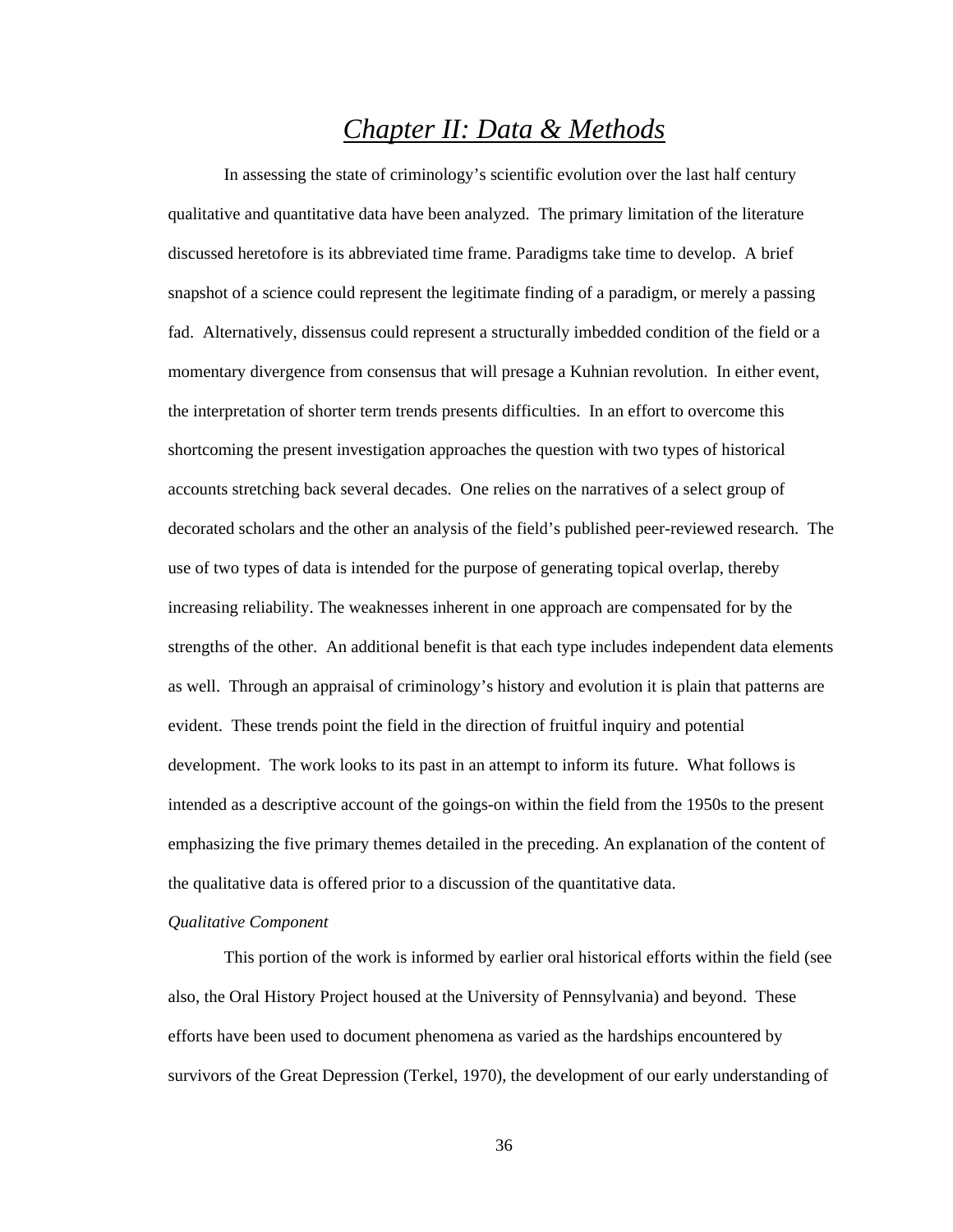criminal behavior (Bennett, 1981), criminal careers (Shaw, 1930, 1931), and criminological careers (Laub, 1983). Each of these contributions relied on raw materials that were originally verbal accounts. These were then edited, bound, and published. These works improved understanding on issues that were poorly developed or emergent at the time. For this reason it is an ideal methodology for an initial attempt at discerning the state of criminology's paradigm. Several renowned criminologists have made recent contributions to our understanding of the field's development through offering accounts of their own progression as scholars: Albert Cohen (Cavender, 1993), Meda Chesney-Lind (Cavender, 1995), Travis Hirschi (Laub, 2002), Coramae Richey Mann (Cavender, 1996), Robert K. Merton (Cullen and Messner, 2007), Jerome Skolnick (Cavender, 1994), and Marvin Wolfgang (Adler, 2002). These accounts highlight major personal and impersonal influences on their thinking as well as major projects and publications and their importance. Through their work criminology has advanced its understanding and refined its approach to its subject matter. Accounting for the importance of their work, through their introspective reflections, offers insight into the values of the field.

This portion of the work follows in the oral history tradition through its collection of indepth interviews with luminaries from the field of criminology. The sampling frame was purposive. As a result, the thoughts offered by the group are not intended to be representative of the field's practitioners in general. Rather, what is intended is a general indication of the collected wisdom of the field's elite. Those twenty-five scholars invited to participate, seventeen of whom eventually did, were selected because of their being atypical. Members of the sample were selected because each has pioneered a perspective within the field. The sample includes experts from numerous traditions. Social disorganization, anomie/strain, differential association/social learning, control, critical/radical, developmental, methodology, policing, routine activities, and victimology are all represented. A general familiarity with the work of the field's notables, resulting from years of reading, produced a working list of candidates. These are scholars whose work has been widely and repeatedly cited, demonstrating their esteem within the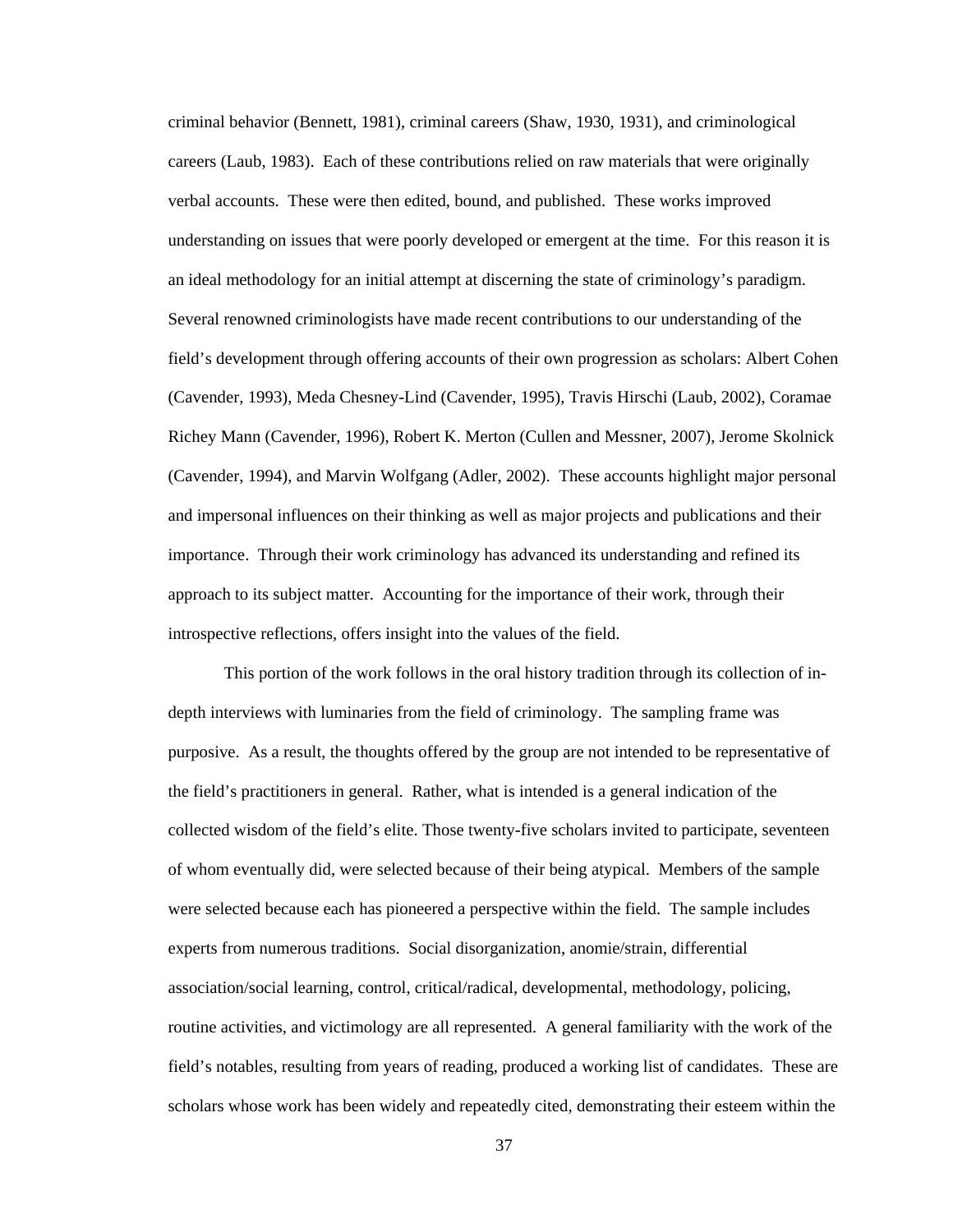criminological community. Ten of the seventeen interviewees rank among the top 33 scholars in a recent ranking of their citations within the criminology and criminal justice research (Cohn  $&$ Farrington, 2007). This group has demonstrated a talent in producing scholarship that is integral to the field's accumulated understanding. Published work by several sampled scholars also indicated those who would make meaningful contributions to the understanding of state of criminology's science by virtue of their already having given the subject matter consideration. The current work presents an account of the field's development, as well projecting its promise for the future, from these oral contributions.

The two essential criteria for inclusion in the sample were longevity and success of career. Career duration offers the respondents understanding on how the field has developed with regard to the five research themes over their tenure. Each has seen methodological and theoretical arguments gain favor and unravel. They have also authored and witnessed a number of enduring contributions. Some have participated in its seminal debates and all have witnessed them. Their consumption of the field's work over their extended careers has also granted each an informed perspective on what differentiates fad from fact. The sample averaged 1973 for a date of doctorate producing an average of approximately thirty-five years of experience prior to the interview.

Determining length of career is simple enough to measure; establishing level of success is more difficult to accomplish. A listing of the awards accumulated should serve as an indication of the respect their work has earned. Of the seventeen interviewees sixteen are ASC fellows. The ASC has also recognized eight of the group as president, nine as Sutherland Award winners, and one Herbert Block Award winner. Two now have awards named in their honor issued by the organization. Included in the sample is a former president of the American Sociological Association (ASA). The ASA has recently honored another interviewee with its lifetime achievement award. This same scholar earned the same distinction from the Society for the Study of Social Problems. Also included is a past president of the ACJS, three of the organization's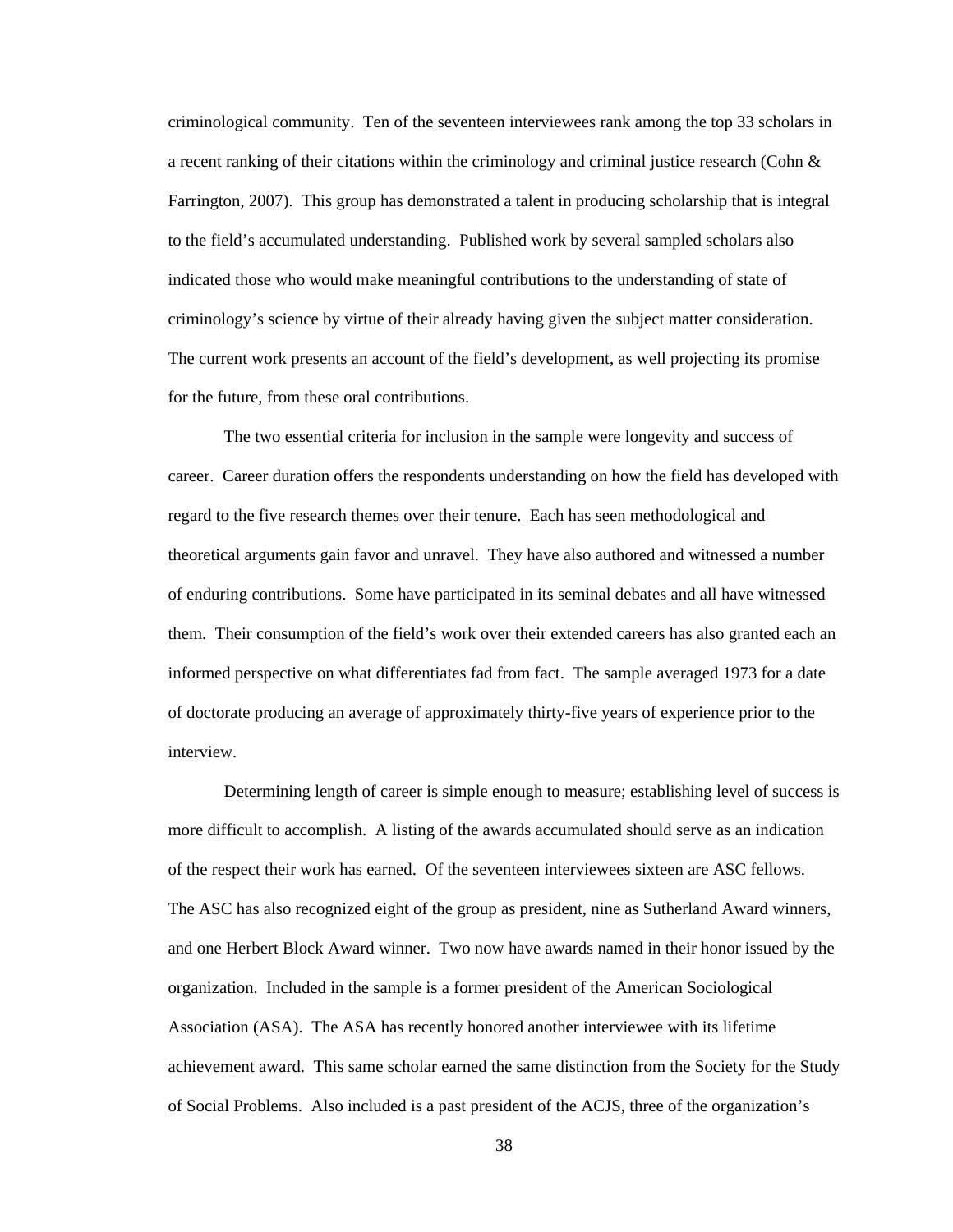Bruce Smith Jr. Award and two Founders Award winners. With reference to editorships the sample includes several who formerly managed the field's primary outlets such as *American Sociological Review* (1), *Criminology* (2), *Journal of Quantitative Criminology* (1), *Justice Quarterly* (1), *Journal of Criminal Justice* (1), and the criminology section of the *Journal of Criminal Law & Criminology* (1) as well as the *Theoretical Advances in Criminology* (1) annual series (1). Table 1 lists the names included in this distinguished group of criminologists.

| Freda Adler              | Robert Agnew          | Ronald L. Akers   | Robert J. Bursik Jr |  |
|--------------------------|-----------------------|-------------------|---------------------|--|
| <b>William Chambliss</b> | Francis T. Cullen     | Jack P. Gibbs     | John Hagan          |  |
| John H. Laub             | Janet Lauritsen       | Steven F. Messner | D. Wayne Osgood     |  |
| Robert J. Sampson        | Joachim J. Savelsberg | Lawrence W.       | James F. Short Jr.  |  |
|                          |                       | <b>Sherman</b>    |                     |  |
| Charles R. Tittle        |                       |                   |                     |  |

**Table 1: List of Interviewees** 

The purpose of soliciting participation from a select group of scholars rather than electing to draw a random assortment presents an accurate account of the field's evolution through the accounts of a few of its major contributors. Nevertheless, there are a few drawbacks to the sampling methodology. The most glaring limitations result from the experience of the cohort. The changes in the overall access to the pursuit of terminal degrees are a welcome, but recent, development for not only society at large but the field as well. As a result, the sample demonstrates a bias in favor of white males; stated alternatively, the sample does not include any minority representation and is limited in terms of female representation. There are disciplinary biases as well. Almost the entire sample obtained a sociology degree and there are no contributions from psychologists or qualitative researchers. The study opted for a focus on attempting a depiction of the evolution of mainstream criminology. What is lacking are the contrasting opinions of those working on the periphery of the field who are likely to regard the trends of the field in differential terms. This is not to gainsay the contributions of excluded scholars and scholarship. The strength of the sampling frame is that it is inclusive of the major contributors within the primary theoretical traditions of the field and permits a focused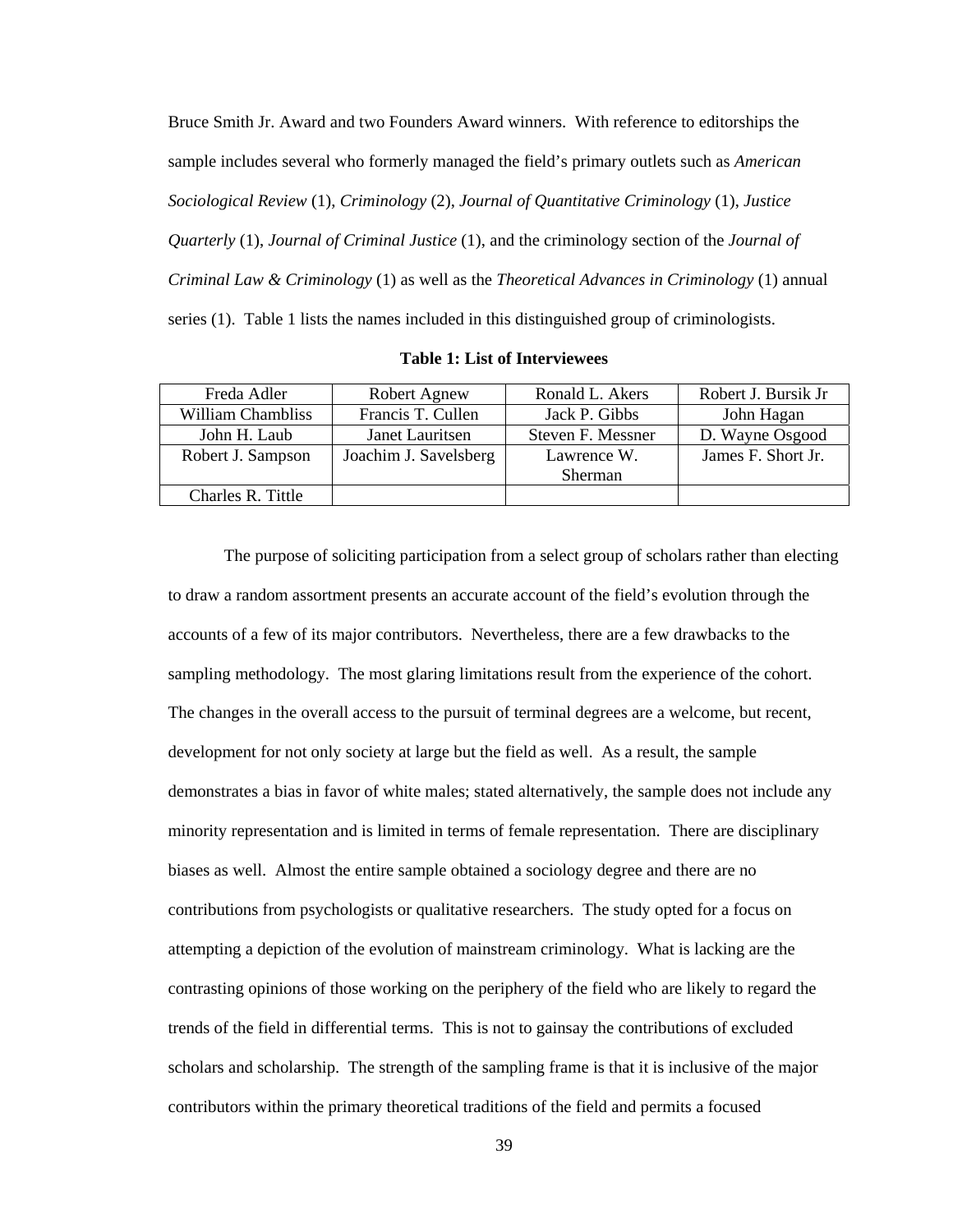conversation on the state of criminology as it has emerged from sociology. The tradeoff is that this involved some collateral discounting the perspectives of new and emergent contributions of those having entered the field at a later point in its development.

The work associated with selecting the sample having been discussed, attention can now be turned to explaining the scheduling of the interviews. Each of the participants was reached via email. A two paragraph explanation of the project outlining the topics to be discussed, rationale for inclusion, and mention of the name of the dissertation chairman (Dr. Richard Rosenfeld) was included in the initial contact. The mention of this last item was meant to convey the idea that the work underway met with the approval of another recognized criminologist. If a response was given at that point informed consent was then obtained and a mutually agreeable time to talk was established. Five of the interviews were conducted face to face at the 2008 annual meetings of the American Society of Criminology, only two of which were fully completed at the time. The remainder of the interviews were completed via recorded phone calls. The interviews range from twenty-eight minutes to an hour and fifty-two minutes in duration, averaging approximately an hour and fifteen minutes in length.

Prior to conducting the interview a copy of curriculum vitae was collected for each of the participants. A reading of these documents allowed for a more informed interview to be conducted. Items relevant to the interview contained therein include educational background, professional experience, awards, and publication history. A review of publication history allowed for an understanding of respective topical areas of interest as well as a reading of important pieces of literature that may have escaped my attention initially. These preparatory measures were meant to convey, within the context of the conversation, the idea that the time spent with them would not be wasted. As with another effort using a qualitative approach in approaching a sample of scientific elite (Zuckerman, 1977) these efforts paid dividends in the unsolicited compliments received at the conclusion of the interview to the effect that the discussion was productive and the questions worthy of consideration. When references were made during the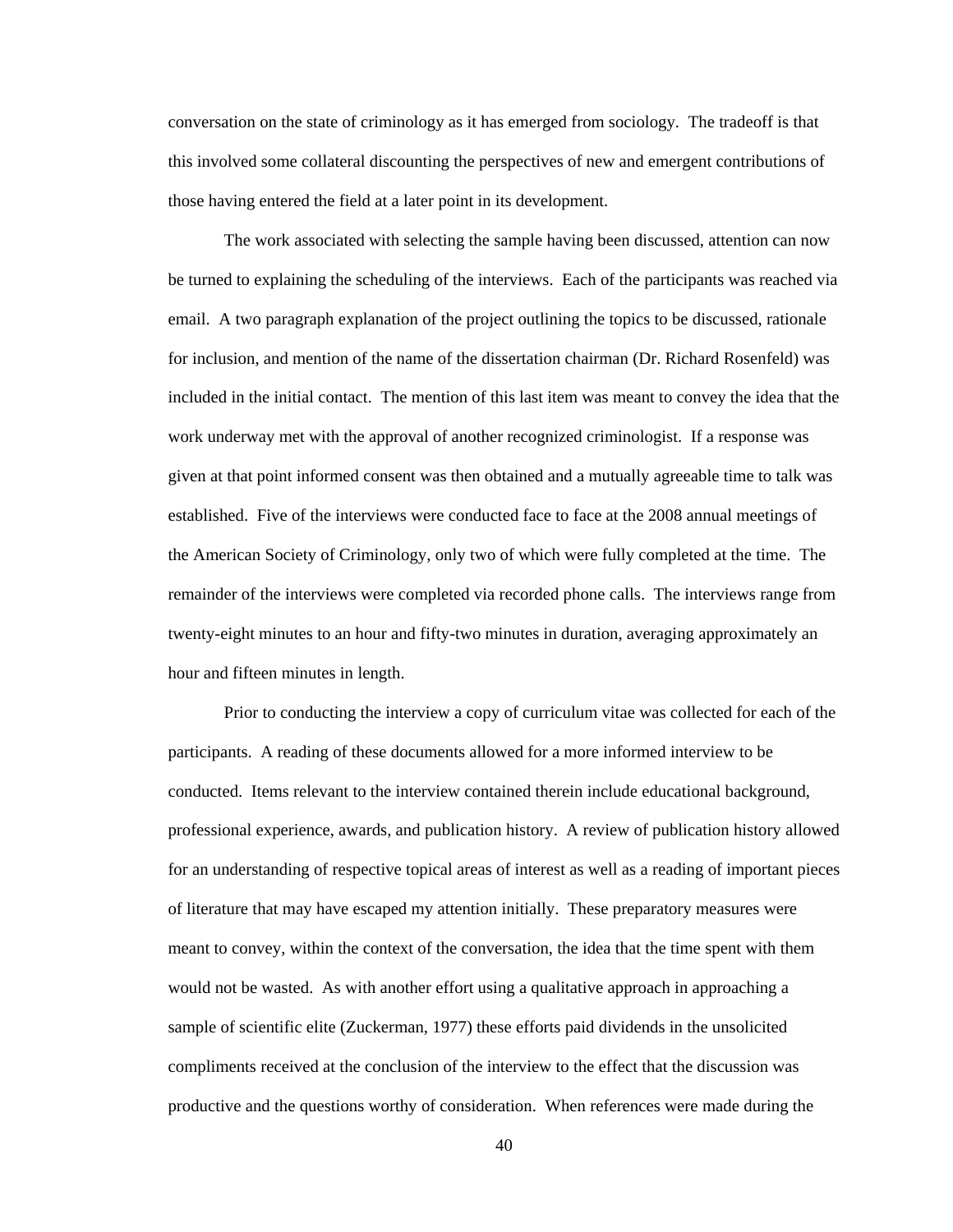course of conversation to these works an understanding of their content allowed for follow-up questions. Items referenced during the interview that were not read beforehand were read later in order to gain a better understanding of the points that were introduced in the context of the interview. A familiarity with interviewees' body of work also provided foundation for a focus on the strengths of each of the participants. Each has devoted energy to understanding unique aspects of the field. All of the questions detailed below (see also, Appendix 1) were asked of all the interviewees. However, additional time was spent discussing issues a reading of vitae suggested each had unique expertise in. Whenever possible, questions were posed in a manner that was relevant to each of their research agendas through citing examples drawn from their body of work. This represents an attempt to pose the themes of the work in more concrete terms through referencing familiar examples.

One of the conditions of participation in the current study was waiving anonymity. It cannot be denied that this condition likely contributed to eight of the scholar's declines. It was recognized at the outset that this was a risk worth assuming, especially as the work makes no pretense to being broadly generalizable. Stripping the interview of these identifiers to afford anonymity would have defeated the purpose of their collection on two grounds. First, the interview is an explicit exercise in exploring the careers and ideas of the sampled scholars. Obscuring their identity would undo the work of tailoring the interview to capture the strengths of each interviewee. Second, consumers of this research deserve to be made aware of identity of these scholars. Being human, each has biases that color their perspective. The work is meant to preserve a record of the interviewee's philosophical stance on their scientific approach for future scholars and document the frank self-assessment of their respective legacies. Each of the respondents has labored over the course of their respective careers to promote a particular perspective. Revealing the identities of the sources is an acknowledgement that each is offering a subjective account.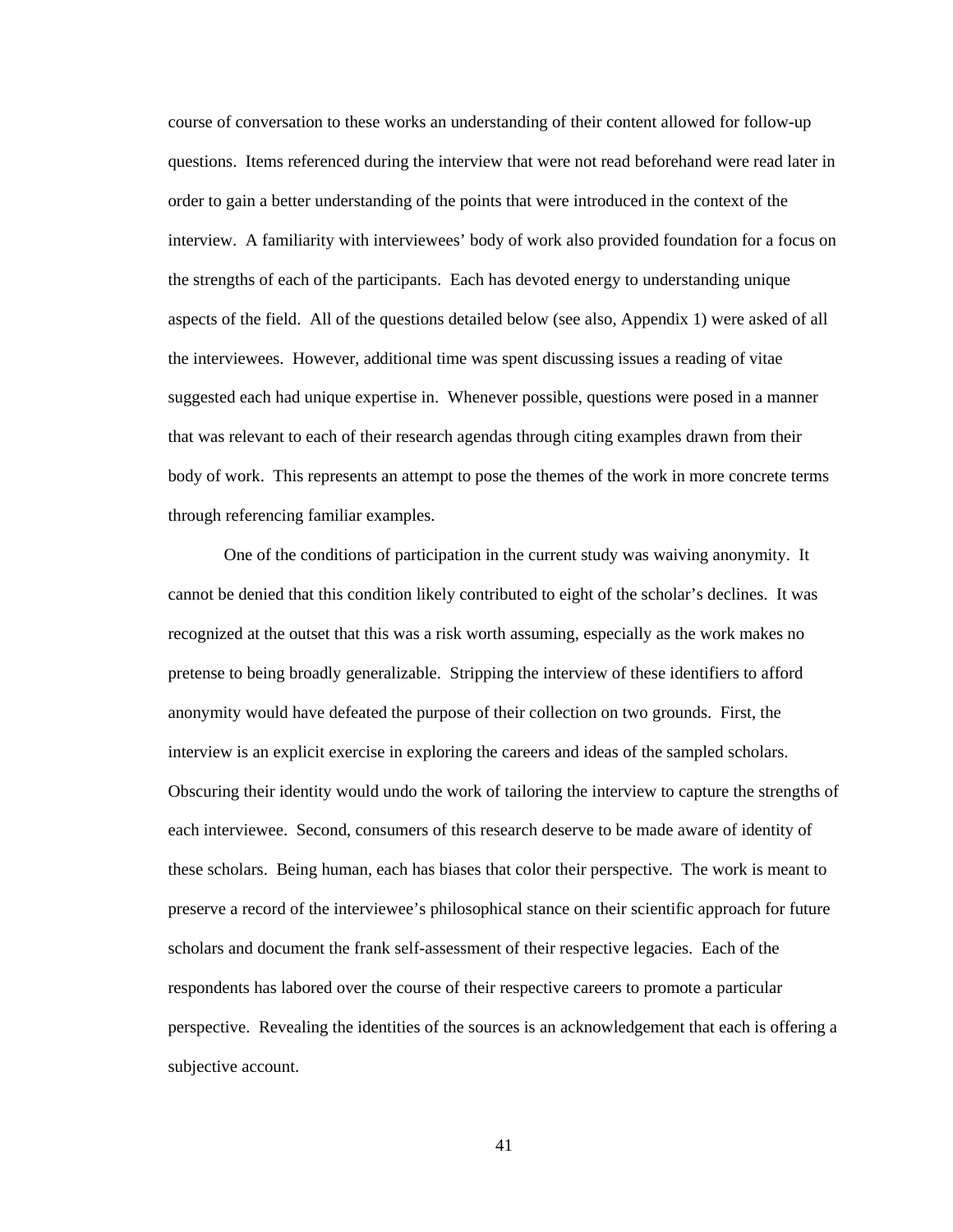To ensure that inadvertent admissions made in the context of the interview did not pose the potential for harm to themselves or others when published each participant was offered an opportunity to edit their transcript. The sample varied in how much attention each devoted to reconstructing the thoughts attributed. A few subjected the transcript to a comprehensive reworking, including additional references and recasting thought. This accounts for the italicization and parentheses around the comments included in the results; edits appearing in brackets are those of the author. The majority were content with what was committed during the audio recording. Most edits were minor, relating to transcription errors and the proper spelling of scholars names whom have long since passed. All of the alterations were accepted. This process provided the ancillary benefit of allowing the sample to clarify and extend remarks that may have been initially inchoate. Additionally, the revised transcripts improved the ease of reading through the removal of false starts and run-ons. Those segments hindering the effective communication of an idea (e.g. odd punctuation, misspellings or tangled diction) that managed to somehow make it through the editing process have been "smoothened" out of the final version (see Savelsberg  $\&$ Flood, 2003). What is reflected in the interview data is a product of the process of interview, transcription, review, and edit.

The interview was separated into four general concentrations: intellectual roots, professional activities and recognition, body of work, and conjectures on the state of the field. Its semi-structured format was meant to allow for a conversational flow. As such, Appendix 1 provides a rough indication of the questions asked, not a verbatim account of the interview protocol. For instance, the interviews seldom adhered to the sequence outlined; oftentimes content from one concentration would be addressed within the context of another question. After conducting a few interviews it became apparent that working strictly from the research instrument as originally conceived inhibited the natural progression of the conversation. Rather than interrupt a given line of logic it was decided that it would be best to let the interviewee guide me to the next thematic area. This permitted a continuity of thought. In general the structure and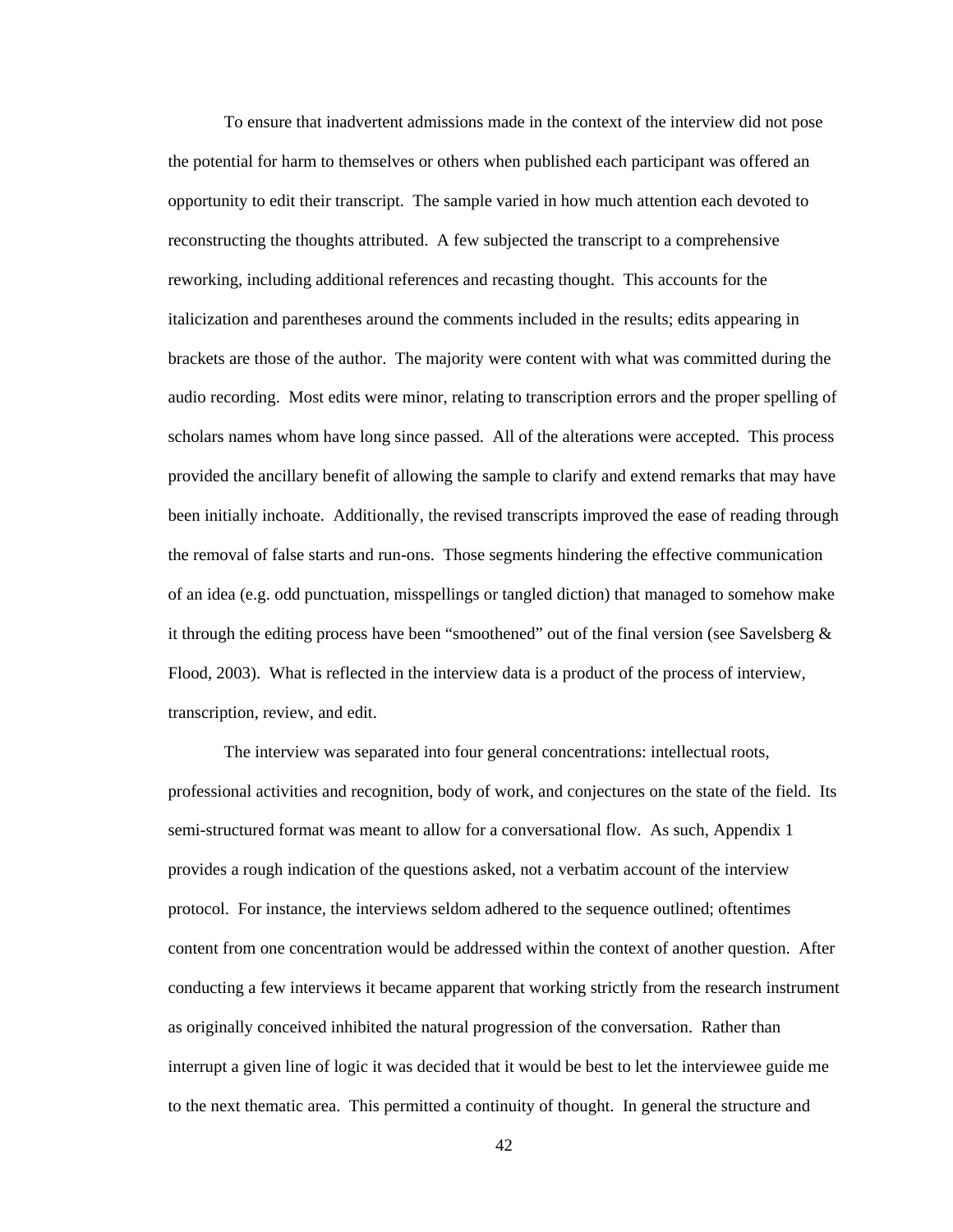flow of the discussion reflected the chronology of their careers. The instrument begins with questions pertaining to their training and early career. Concluding questions asked for thoughts on the current state of the field and predictions of its future. Not included on the interview instrument are the introductory remarks and concluding question.

Prior to conducting the interview a brief introduction to the overall project was offered. This was not scripted but generally included mentions of the oral history approach, "taking stock of the field", and paradigm. Several took this as an opportunity to ask clarifying questions. Generally, this preamble served to inform the interviewee of what kinds of content were of interest. The concluding question asked each if there was any content they think was overlooked in the discussion or if there was anything additional they wished to contribute. A few introduced ideas at that point and others offered to include additional thoughts in their edits of the transcript in the event they presented themselves later. The content of the concentrations comprising the body of the discussion will be outlined in the paragraphs below.

Each respondent was first asked for an account of how they came to be a criminologist. Many answered this question with an autobiographical account of the mentoring they received. In order to bring a dissertation into existence a faculty sponsor must be secured and the subject matter must demonstrate potential to inform the discipline within which they happened to be studying. Due to the limited number of criminology and criminal justice programs operating during the sample's formative years many migrated to the field from various disciplines. Only three of the sample graduated from criminology or criminal justice programs. The remainder dissertated as sociologists (11), social psychologists (2) or policy analysts (1). The perspectives each found in their graduate department influenced their early career in terms of determining both their research agenda and departmental location. Within these graduate programs they were given instruction and advice on what questions to explore and on the accepted methods with which to approach them. Those who did not have the benefit of a close mentor or arrived within criminology at a later point drew inspiration from figures found on their bookshelves.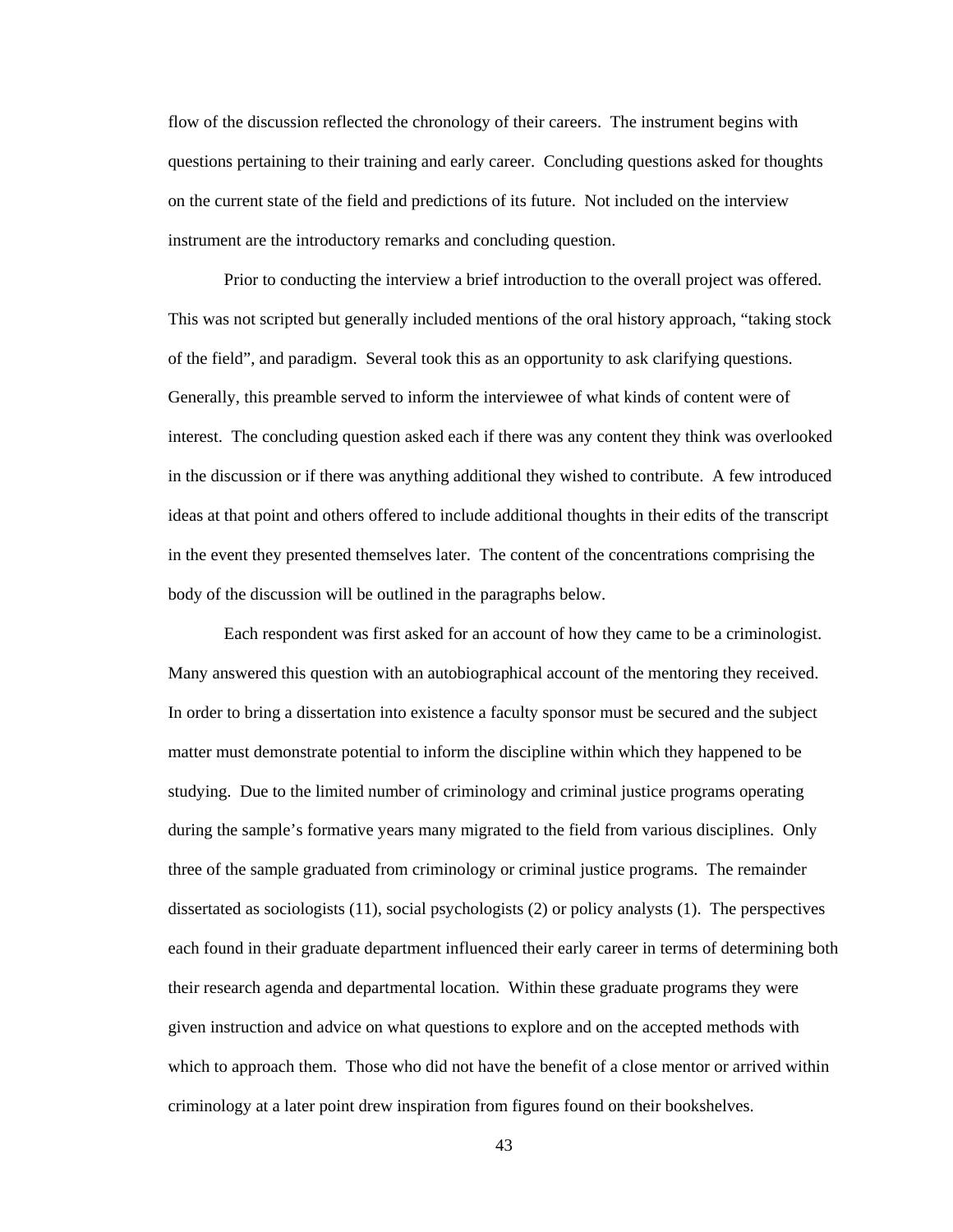Respondents were asked for the names of these scholars. Interviewees were then asked for an account of the theoretical and methodological training they were exposed to and that they now introduce to their students. This question informs on four important points. First, the stability and change reflected in the curriculum over the course of their careers will account for criminology's evolution. Second, answers to this question indicate the sources of the field's influence, its widening or narrowing of focus. Third, agreement between the respondents will indicate the extent to which there is consensus in the field on these points. Fourth, if there is variation between what is taught by those currently teaching from a sociology faculty and those within specialty departments it indicates different disciplinary emphases.

The next concentration (professional activities and recognition) generally corresponds to the thematic content of boundaries. Two primary questions were asked in this portion of the interview. First, each was asked to articulate their reviewer or editorial philosophy of what fits within the confines of criminology. This question was aimed at determining what topics, theories, and methods are accepted by the field as relevant, as distinguished from those that are not. Secondly, each was asked for an account of to what they attributed the success of their career. This was accomplished primarily through a discussion of the awards they had earned. In some instances respondents mentioned the content of the citation that was read when the award was bestowed. Others mentioned the work they suspected earned them distinction. For those that demurred over my asking, as nearly all did in some fashion, I inquired as to what contributions they have offered in which they took the most pride in. This question was founded on the assumption that these awards acknowledge a finding, approach, or the framing of a research question the field recognizes as integral. In a limited sense these contributions can be thought of as truths. Discussion of their work provided a segue into the next series of questions.

The following cluster of questions (body of work) asks respondents for a self-appraisal of the content of their careers. Interviewees were asked for a summary of the thematic content their work addressed over the duration of their careers. Is there a single question or several that inform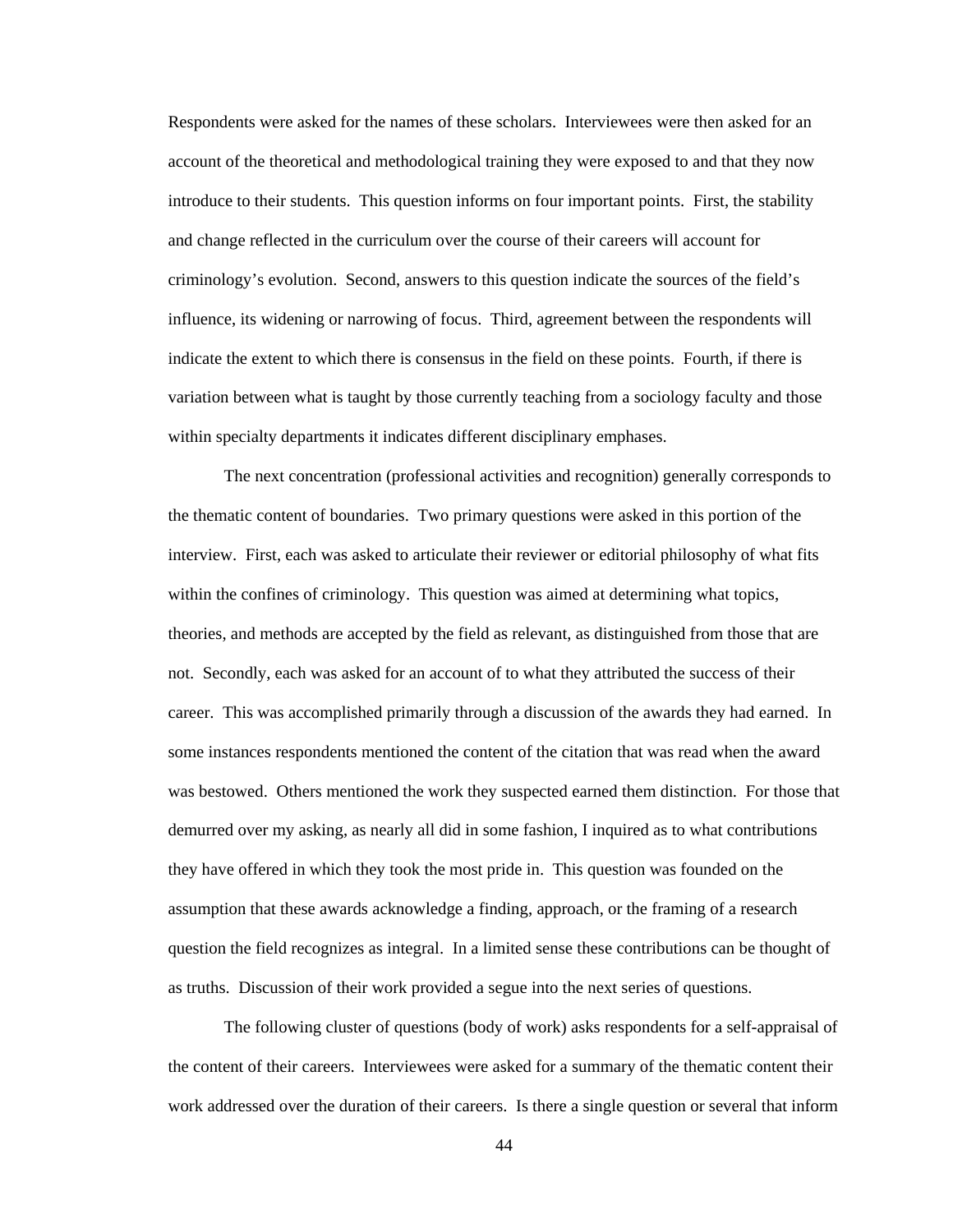the totality of their work? Ultimately, this question aimed at determining the scholars' point of reference; how are they framing the essential issue(s) they address? This question was followed by an inquiry as to where they would place the narrative in relation to the epicenter of the field. In an indirect manner this question asks the respondent what they regard as the basic question(s) the field is attempting to answer. Typically in reference to the earlier discussion on the awards or success the interviewee accumulated they were next asked for an account why their work was successful and where it may have met with criticism. The successes indicate, again, what the field has come to value and the process by which this comes to become part of the field's basic knowledge. Several indicated that their work met with success not when initially published but at a later point. This brought into the discussion speculation as to why this may have been the case. Accounts of where contributions met with criticism and how it was rejected immediately or eventually accepted suggest core tenets of the field. The field, like any other community, will tolerate only so much deviance. Outlining the terms of the debate also served as indication as to how ideologically driven the field is. Lastly, respondents were asked about their interaction with co-authors they had published with. Is consensus difficult to achieve on theoretical or methodological grounds based on the training of each of the co-authors? These predispositions indicate disciplinary boundaries in terms of the priorities each participant emphasized.

The final concentration (conjectures on the state of the field) encouraged the interviewees to offer an assessment of the current and projected condition of the field. The first question asked respondents for thoughts on whether there are any internal or external threats to the continued success of the field and what they might be. Those who mentioned a reduction in research funding were asked to what extent the logic expressed above (failure to predict crime decline producing a reduction in legitimacy in the eyes of policy makers and funding sources) was consistent with their view. At this point several were also asked for their impressions on how influential ideological biases in terms of research funding decisions are on shaping the field's research and what potential policy solutions are typically recommended and accepted. Next,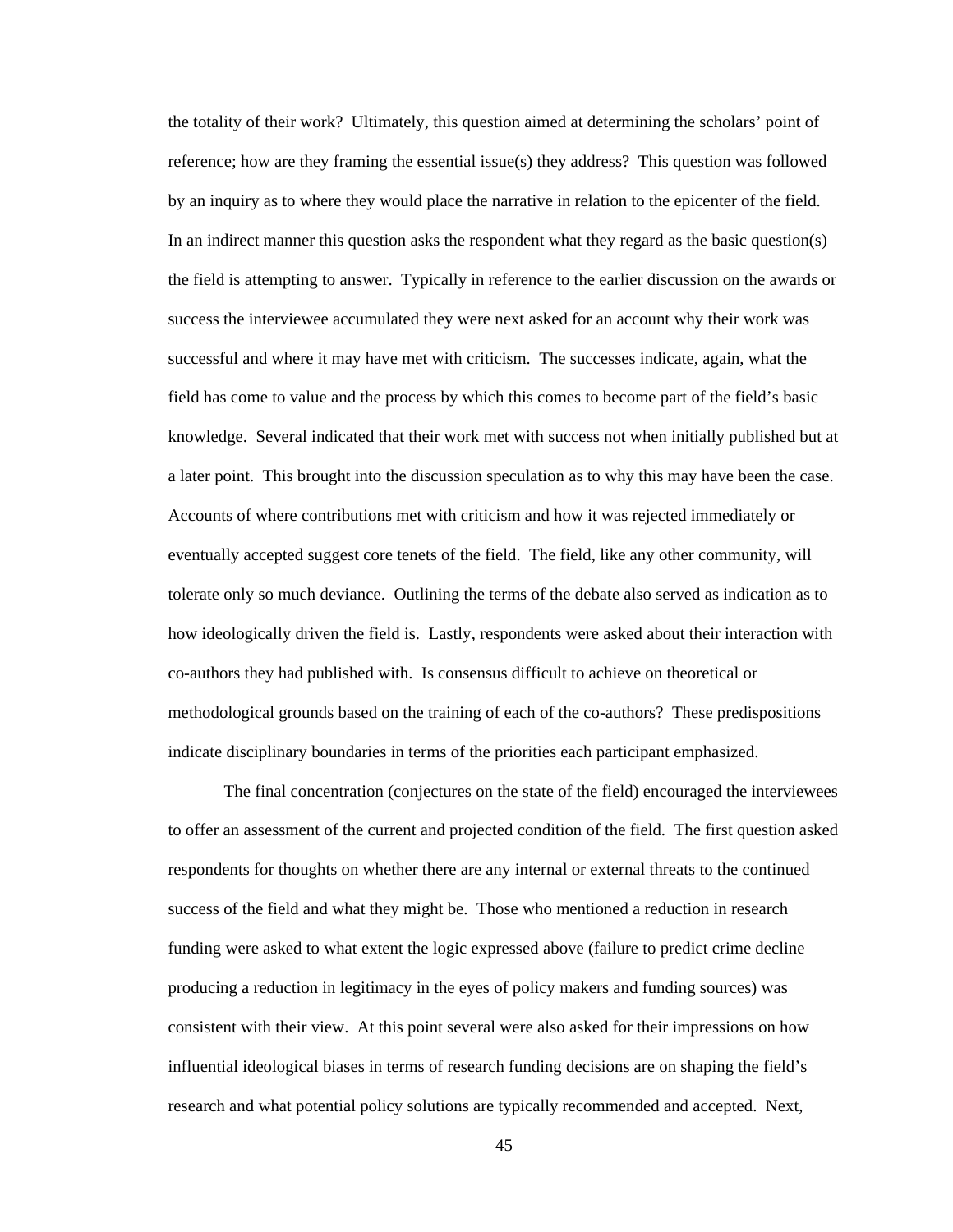respondents were asked for an account of what the field's fundamental assumptions or empirical foundation is. This indicates an opinion on whether the field has settled upon a perspective or a set of facts that they regard as foundational. A follow-up question asked whether they regarded these as being unique to criminology. The third subset of questions sought reflections on the departure of criminology from sociology. Is this cause for celebration or worry? What are the implications of this development? Will criminology have enough ideas to sustain itself, absent its association with sociology? The final questions asked interviewees for an account of lingering questions the field should give some consideration to addressing. What does the future hold for the field in terms of its content? Are there any trends emergent? This line of inquiry is aimed at finding where the field is evolving through determining where research is either being generated or is most needed.

#### *Quantitative Component*

The dataset collected by a team of researchers in the sociology department at the University of Minnesota (Savelsberg, King & Cleveland, 2002; Savelsberg and Flood, 2004; Savelsberg, Cleveland & King, 2004) serves as the centerpiece of the quantitative portion of the dissertation. The Savelsberg dataset was amassed with the primary end of determining how criminology's assuming a specialized academic orientation, complete with its own independent academic and bureaucratic structure, affects its science but contains several variables that inform the research question that is the focus of the current work. More importantly, it is the only dataset that is inclusive of all the criminology literature appearing in its major journals over the decades when criminology emerged into its own.

The dataset is comprised of 1,612 articles appearing in nine peer-reviewed journals (Table 2) from 1951 to 1993. The outlets include general sociology journals in addition to a group specializing in criminology and criminal justice content. Journals were selected for inclusion based upon their high ranking in terms of impact, as reflected in citation frequency (Allen, 1990) or on the basis of their reputation within the scholarly community (Shichor et al.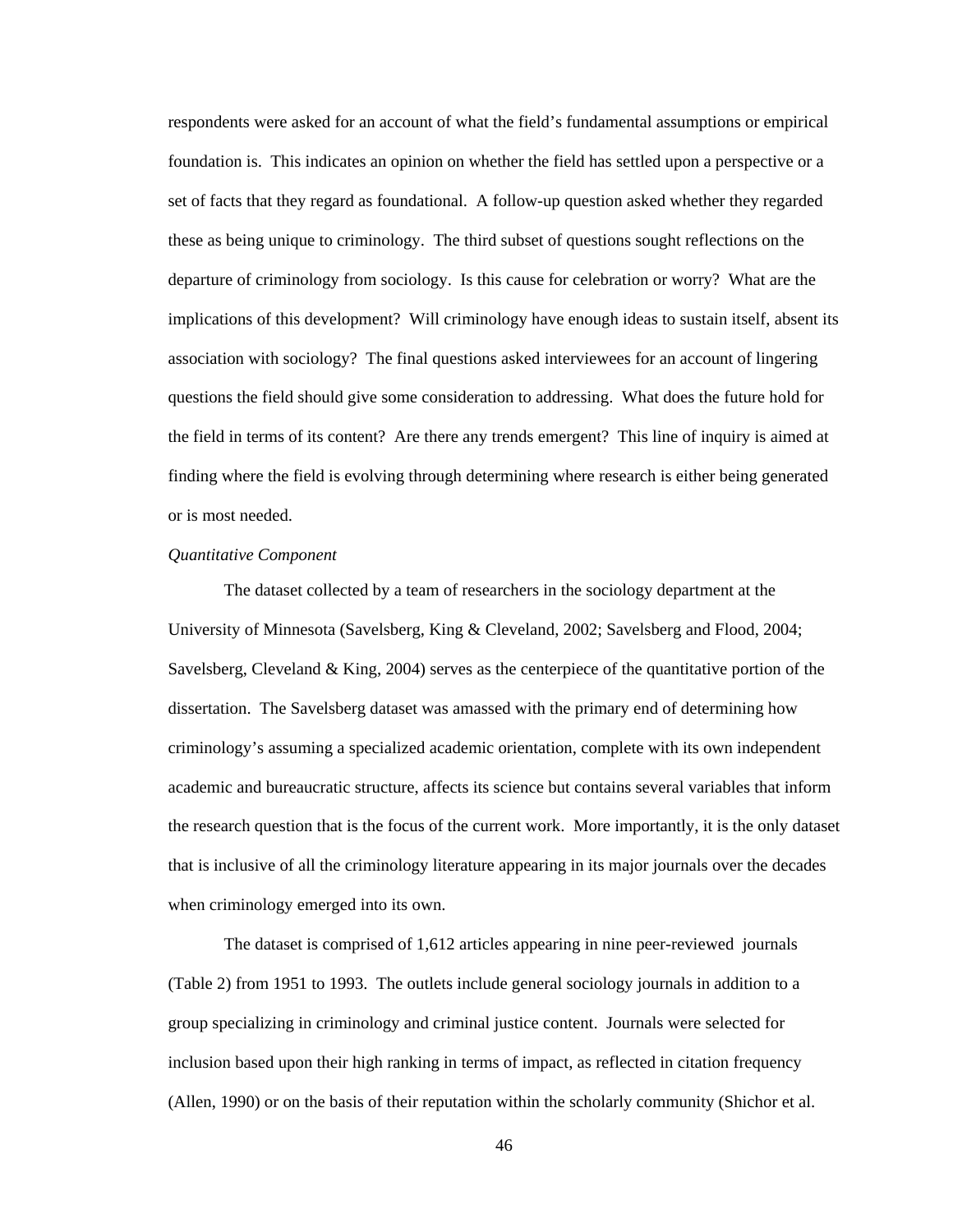1981). The inclusion of the field's highest rated journals and those catering to the wider audience of sociologists suggests that this dataset includes the most sophisticated research the field produced over its time span.

| American Journal of |                         | American Sociological       | Criminology                    |
|---------------------|-------------------------|-----------------------------|--------------------------------|
|                     | Sociology               | Review                      |                                |
|                     | Journal of Criminal Law | Journal of Criminal Justice | Journal Research in Crime $\&$ |
|                     | $&$ Criminology         |                             | Delinquency                    |
|                     | Law & Society Review    | Social Forces               | Social Problems                |

**Table 2: Academic Journals Included in the Savelsberg Dataset 1951-1993** 

The three criteria for article inclusion are enumerated as follows: 1) research articles or presidential addresses (i.e. research notes and discussions are omitted) 2) deal with crime, delinquency, or social control—either formal or informal—directed at curtailing crime or delinquency and 3) concerned with the contemporary United States (i.e. historical accounts and those applying to foreign countries are excluded). The selection of publications is comprehensive in its scope. The only articles appearing within the outlets listed that have been excluded are book reviews, commentaries, and rejoinders. Nearly every article having a bearing on matters proximate to the explanation of crime and its control have been included in the population from which the random selection has been drawn.

Following on the final criteria of inclusion mentioned, most of the authors in the dataset are Americans. However, this is not an admission that foreign authors and data from nations other than the United States are excluded. Scholars publishing from foreign universities who offered results whose generalizibility to a domestic understanding of the causes and control of crime was not explicitly denied are part of the dataset. Similarly, analyses of data from foreign countries have been included, again, provided their applicability to the United States was not explicitly denied. In fact, nearly one in six (16%) of the articles sampled in the latter time frame (see below) draw upon international data. The work is not intended as an account of the proceedings of criminology worldwide however.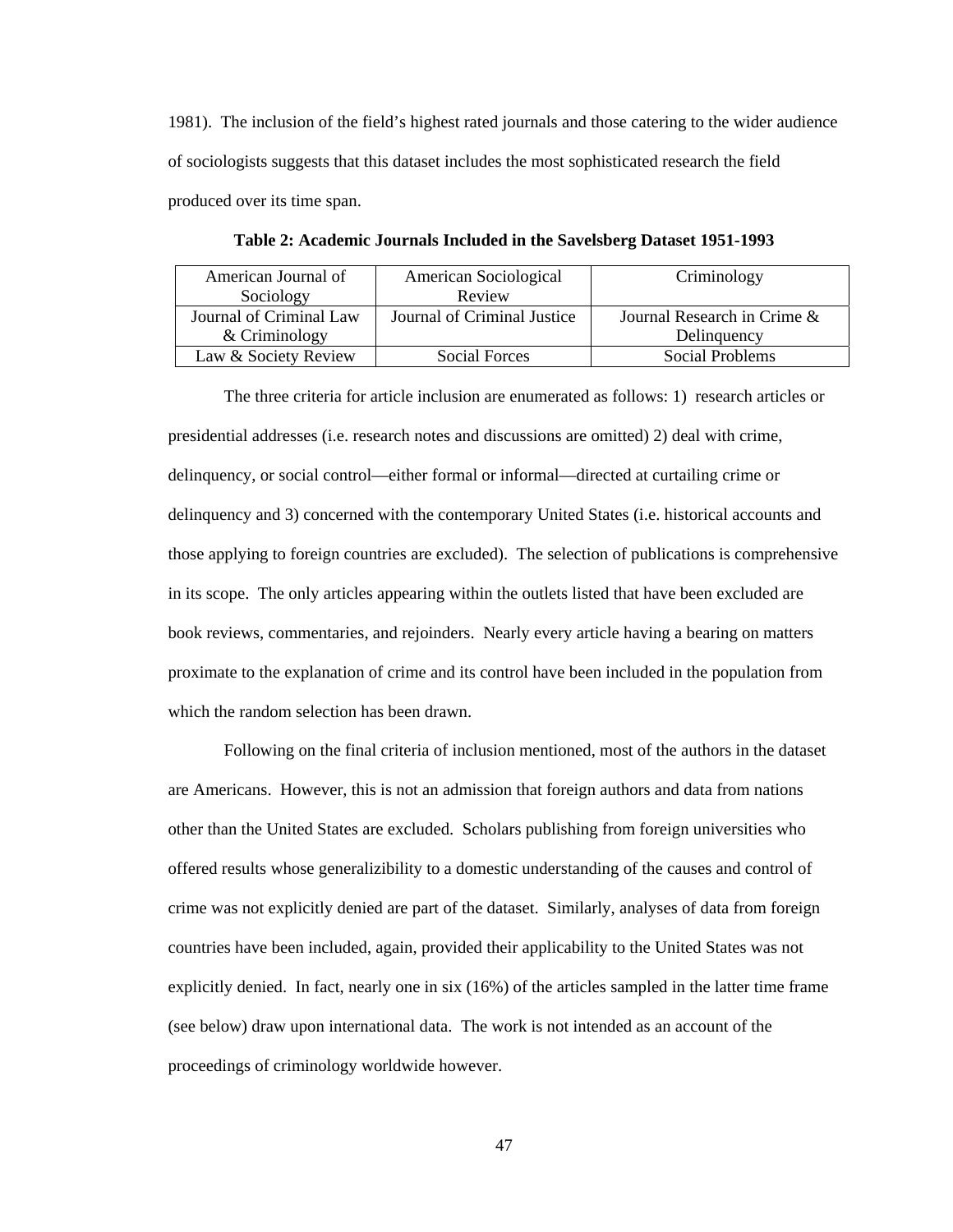#### *Extension of the Savelsberg Dataset*

The limitation of the Savelsberg dataset with reference to the present exercise is that it does not include content from several specialty or interdisciplinary journals that began publishing toward the conclusion of the time period covered in the primary dataset. Journals brought into existence following the conclusion of their efforts were also, for obvious reasons, excluded as well. Updating the dataset is necessary if we are to understand the scholarly implications of the departure of criminology from its sociological lineage in a more contemporary context. The remedy proposed involved applying the article selection criteria utilized in the primary dataset to an additional set of academic journals (Table 3). The extension of the data set also includes updated entries from the nine initial journal outlets. What follows is an explanation of the inclusion of additional journal outlets, the sampling of criminological contributions from these volumes, and the coding of variables.

**Table 3: Additional Sources Appended (Year of First Volume in Parentheses)** 

| Annual Review of Sociology | Crime and Justice: A Review    | Journal of Quantitative |
|----------------------------|--------------------------------|-------------------------|
| (1975)                     | of Research (1979)             | Criminology (1985)      |
| Justice Quarterly (1984)   | <b>Theoretical Criminology</b> |                         |
|                            | 1997)                          |                         |

The research cited in justification for the selection of the nine journals collected by Dr. Savelsberg (Allen, 1990 and Shichor et al., 1981) ranked both journal citation counts and regard within the profession, as measured by ratings offered by a sample of the field's practitioners. These journals, therefore, do not represent a simple enumeration of those ranked one through nine in terms of their impact factors. For example, *Crime & Delinquency* was ranked as a top five publication by Shichor et al. (1981) but was not included in the data. It can be inferred that a few of the journals showcasing research on specialized topics that ranked higher in impact scores were omitted as a result of their covering more esoteric subject matter, thus garnering less attention from the sampled professionals. The work of Savelsberg was intended, as is the contemporary sampling efforts, as a reflection of mainstream research; it aimed at the field's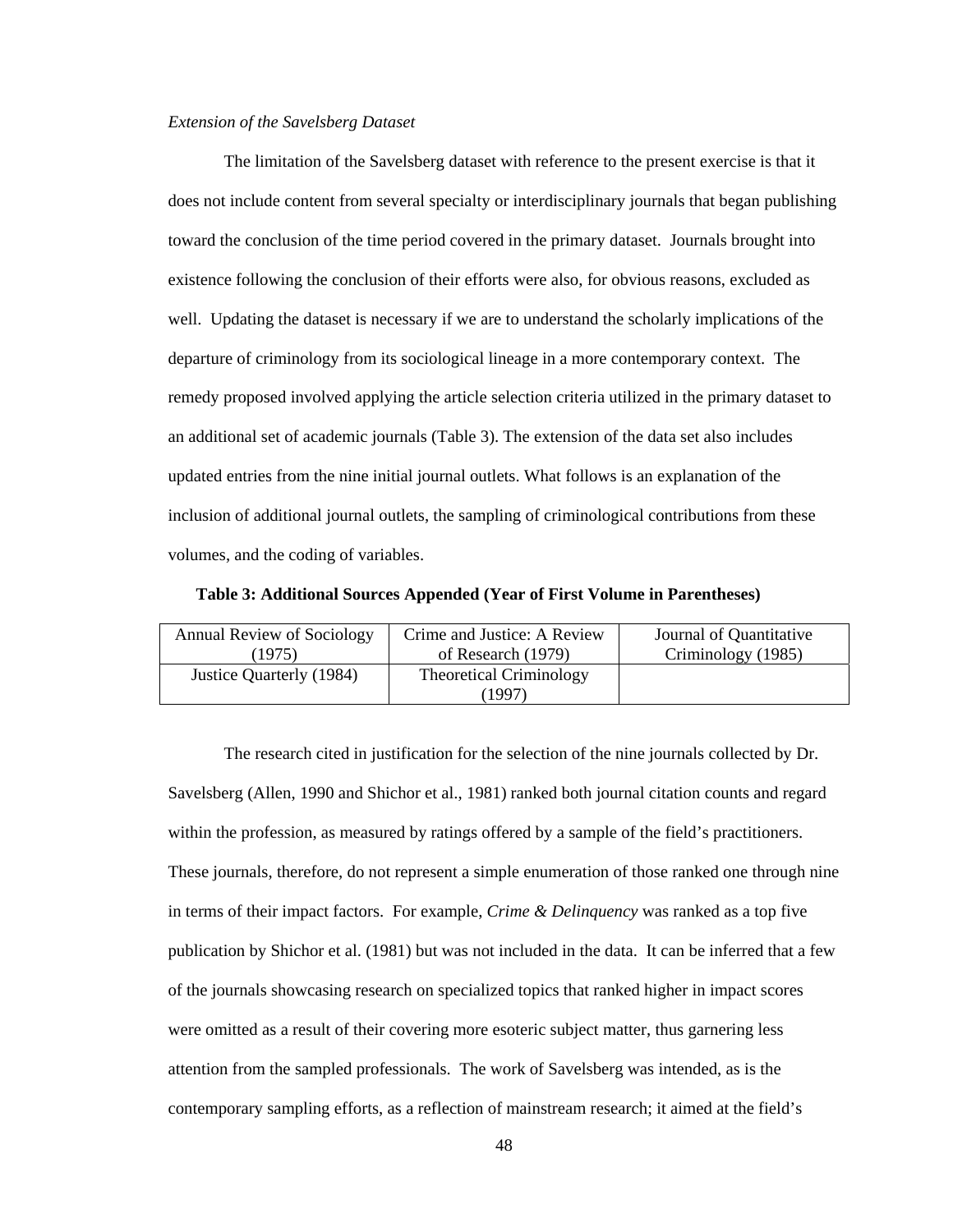center mass of research rather than peripheral concerns. The present work therefore made similar judgments in excluding similar journals catering to narrower readership and topical matters such as *Criminal Justice & Behavior*, and *Journal of Interpersonal Violence* in addition to those containing a greater proportion of foreign content (*British Journal of Criminology*) that rank highly in terms of their impact factors. The current work makes generalizations based on a sample of what are widely deemed to be respected mainstream journals. Characterizations of the field's research can thus be safely offered in terms of the trends of conventional research conducted by a maximum breadth of the field's practitioners and intended for a broad crosssection of its consumers.

The additional five journals include one general sociological journal and four with more specialized content. Expanding the scope of journal inclusion is recognition of the reality of the professional emergence of criminology as a field of study structurally distinct from sociology, complete with its own journals. To the Savelsberg dataset criminological and criminal justice articles appearing in fourteen journals (9 original outlets noted in Table  $2 + 5$  listed in Table 3) from 1993 to 2008 have been added.

Prior to discussing the specific variables collected one critically important difference in the appended dataset requires additional explanation. The dataset compiled under Dr. Savelsberg's direction was the fruit of a prodigious effort. Duplicating this enterprise, with the benefit of its research team and funding expenditure, is far beyond the capacity of the current undertaking. Rather than attempt to collect the peer reviewed criminology literature in its entirety (i.e. the population) the present effort has drawn a random sample of articles from the population of fourteen journals appearing from 1993 to 2008.

Applying a similar definition of what constitutes a criminologically oriented journal submission as Savelsberg produced a population of 2,680 articles appearing over the latter time frame. A reading of the table of contents of each volume, and in instances where there was ambiguity, the abstract, yielded a compilation of all those articles fitting the criteria of interest.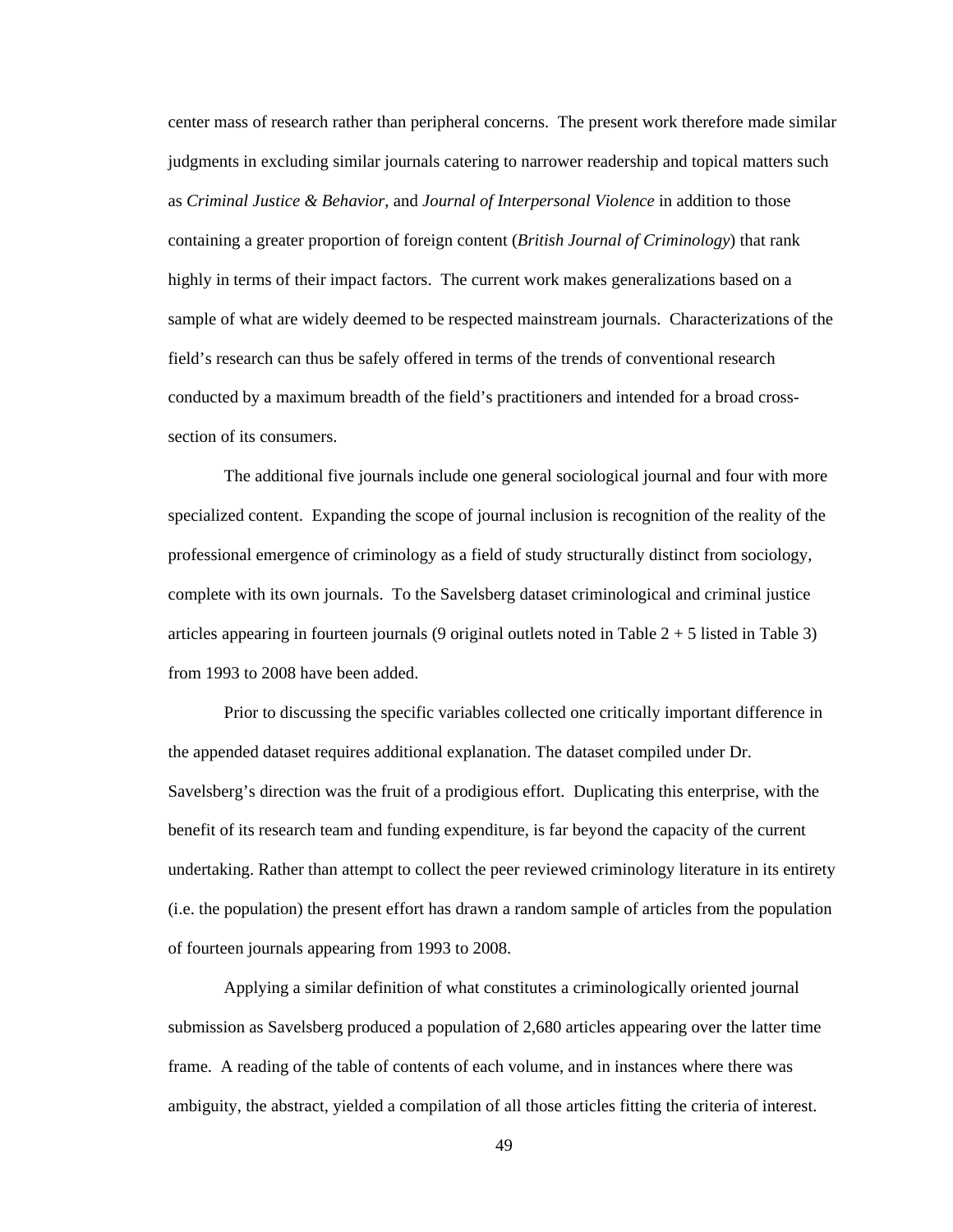These individual articles were then cataloged by year. From this population a sample of 501 articles (19%) was selected for coding. The number sampled per year is consistent with the year's representation within the population. For example, the number of randomly sampled articles increased from 1996 to 1997 as a result of *Theoretical Criminology*'s introduction to the sampling frame. A random number generator was used to determine which specific articles within each year were to be coded on the variables outlined below. The inclusion of the additional articles brings the total number of articles content analyzed to 2,109.

What this yields are estimates of the content appearing in the criminological literature. The differing strategies will add a layer of complexity in comparing the results extrapolated from the companion dataset with the base dataset. Rather than being a simple apples-to-apples comparison the appended data will require a more nuanced apples-to-orchard comparison. This will affect the interpretation of nearly all the graphs included in the chapters canvassing the substantive results. Nevertheless, this was thought to be an acceptable strategy given that special issues—volumes devoted to specific topical concerns—are a rarity within the field. This allows for generalizations on the field's discourse to be safely drawn from the randomly sampled articles as the bias of clearly discernable patterns in publishing poses negligible risks of coloring the results. In terms of interpreting the results there are dramatic drops in the overall numbers depicted in the figures beginning in 1993. The reader is encouraged to focus attention on the relationship between the categories represented with the line graphs rather than the total N. Proportions are used throughout the discussion in order to overcome the disparity in raw counts seen in the visual evidence. This provides for a standardization allowing for comparison between data coding efforts.

With the assistance of a few source materials totaling less than ten pages and additional guidance provided by Dr. Savelsberg an attempt was made at establishing interrater reliability through tabulating the percent agreement on the coding of variables selected for analysis in the dissertation (see below). An effort was made to read a selection of articles coded from 1951 to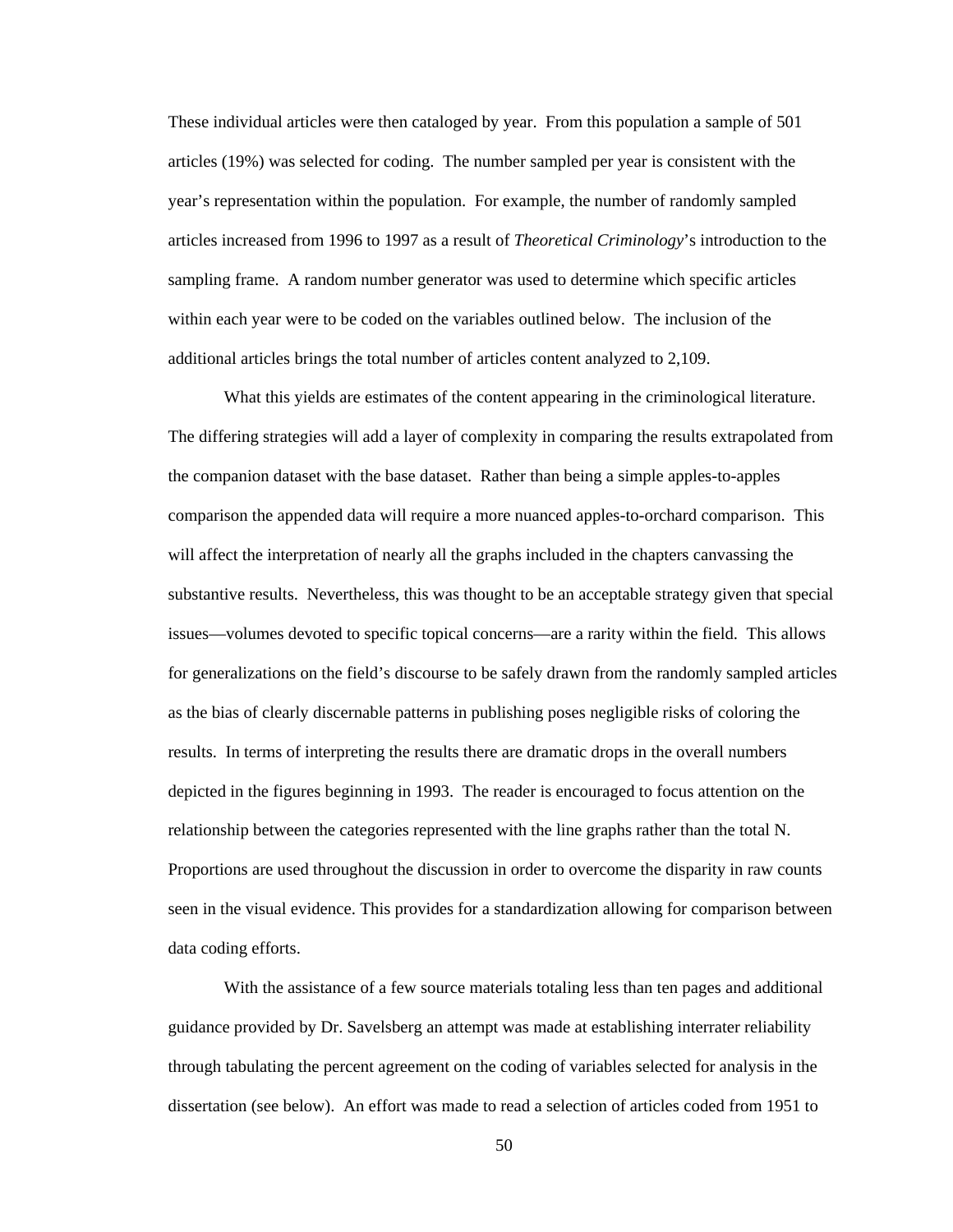1993 to better establish an understanding of how the codes were operationalized. When a consistent level of intuitive familiarity with the application of the coding scheme was established through reading and checking the coding of numerous articles a random selection of twenty publications was then drawn and coded. These codes were then contrasted against those seen in the Savelsberg data. The concordance rates are as follows: topic (100%), level of analysis (85%), unit of analysis (80%), study orientation (80%), data sources (98%), method of analysis (65%), and theory (91%). With the exception of the method of analysis comparison these are above the conventionally accepted minimum of 70% agreement (Carmines & Zeller, 1979). This represents an attempt to make the coding and interpretation of variables consistent throughout the time frame. The disparity with regard to the method of analysis resulted from incongruence in terms of agreement over multivariate and interpretive classifications. The remote prospect of improving the concordance, in light of the nearly two decade separation between data coding efforts, did not seem to merit the expenditure of additional energies.

In a similar manner, interrater reliability was established with roughly the same measure of success with the subsequent round of data collection. Each of the 501 articles was first coded by the author on the variables listed. Two coders were then recruited and offered written instructions on the operationalization of the coding structure. A random sample of 25 articles was then selected and coded. Comparisons were then made in terms of the percent agreement between the three coders. All but three variables (study orientation, level of analysis, and unit of analysis) exceeded the minimum acceptable percentage agreement.

A second round of coding addressed these lingering inconsistencies on the coding of these three variables. A review of the inconsistencies produced a list of articles in which there was total disagreement between the three coders. A one-hour phone conversation attempted to establish greater clarity in terms of improving convergence through pinpointing the source of disagreement. At the conclusion of the discussion 10 additional articles were randomly selected for coding on the three variables. Unfortunately, after this repeat effort two variables evidenced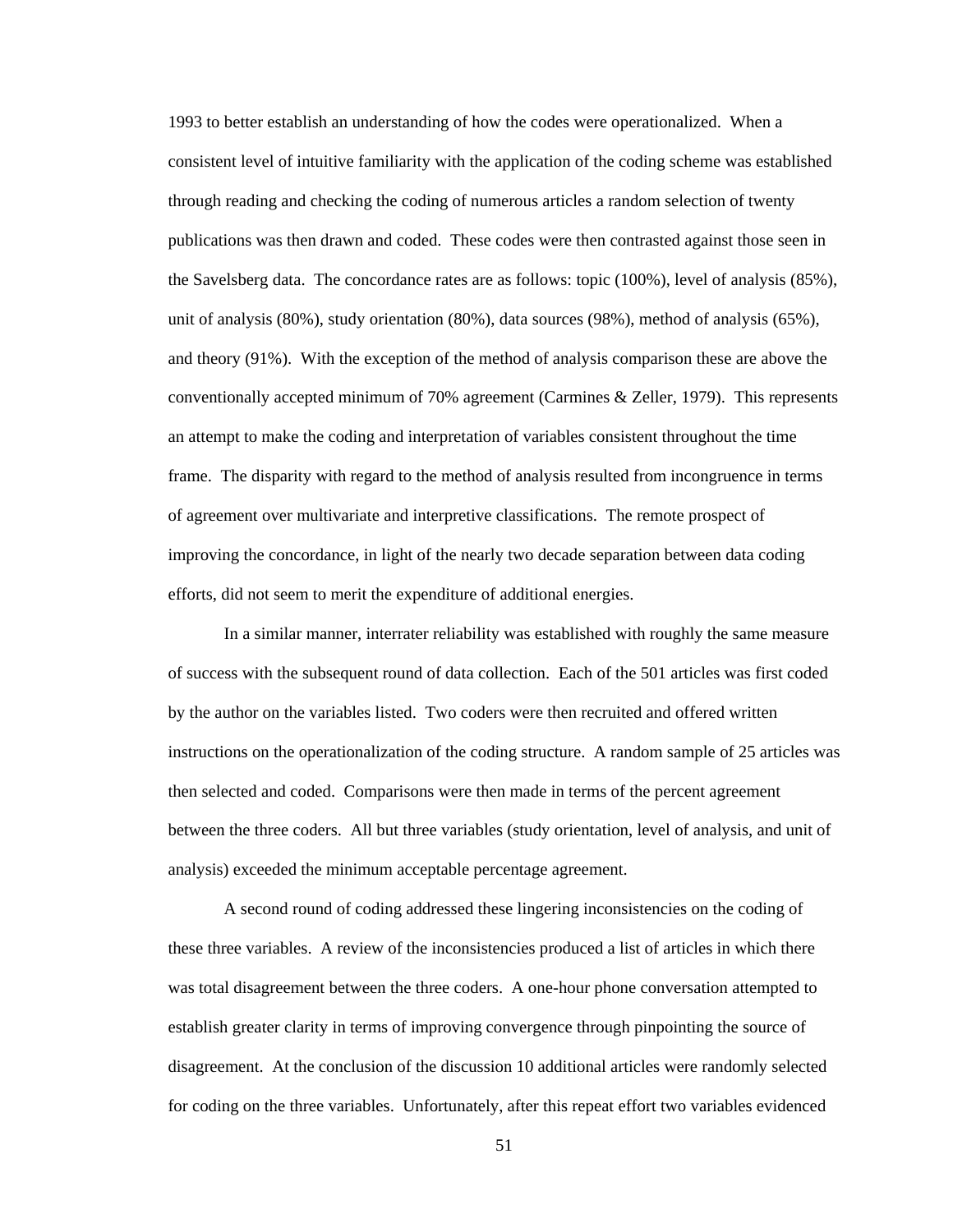persistent disagreement (level of analysis and unit of analysis). The disagreements appear to stem from inconsistencies in terms of differentiating the unit and level of analysis from the articles; research often measures variables at one level while making generalizations at another.

The quantitative data are comprised of fifteen variables (see Table 4). Eleven of the variables are drawn from the original dataset (Capitalized) and extended in the appended data set. Four additional variables have been created to track developments within the field subsequent to the construction of the original dataset (*Capitalized and Italicized*).

Journal of Publication , Type of Journal, Year of Publication, Theoretical Approaches, Topic of Article, Unit of Analysis, Level of Analysis*, Micro Subtype*, Method of Analysis, *Multivariate Subtype*, and *Temporal Orientation* are all more or less self-explanatory with the assistance of Table 4. This lists all the variables in the left column and the corresponding codes in the right. Those four coding schemes requiring additional elaboration are described in more detail immediately below.

Falsification of Theoretical Approach. This is a 3-point ordinal variable that rates a publication's support of a theory from rejection to neutrality to confirmation. A publication that addresses multiple theories has multiple ratings. These codes are drawn largely from the conclusions section. A publication invoking strong language to describe the findings denotes rejection ("fail to affirm") or confirmation ("supports", "affirms", etc.). Equivocal language ("unclear") or narratives emphasizing in equal portions the strengths and weakness of the finding's support for a hypothesis or differing aspects of a theory are coded as neutral. Publications which are do not represent tests of theoretical perspectives but offer extended commentary on their respective value have been coded here as well. Admittedly, these contributions do not represent falsification in the strict denotative sense but do stand as an indicator of how receptive the field is to contending perspectives.

*Purpose*. This variable captures the overarching intent of the publication. Theory construction is comprised of those articles intending to articulate a new conceptualization of a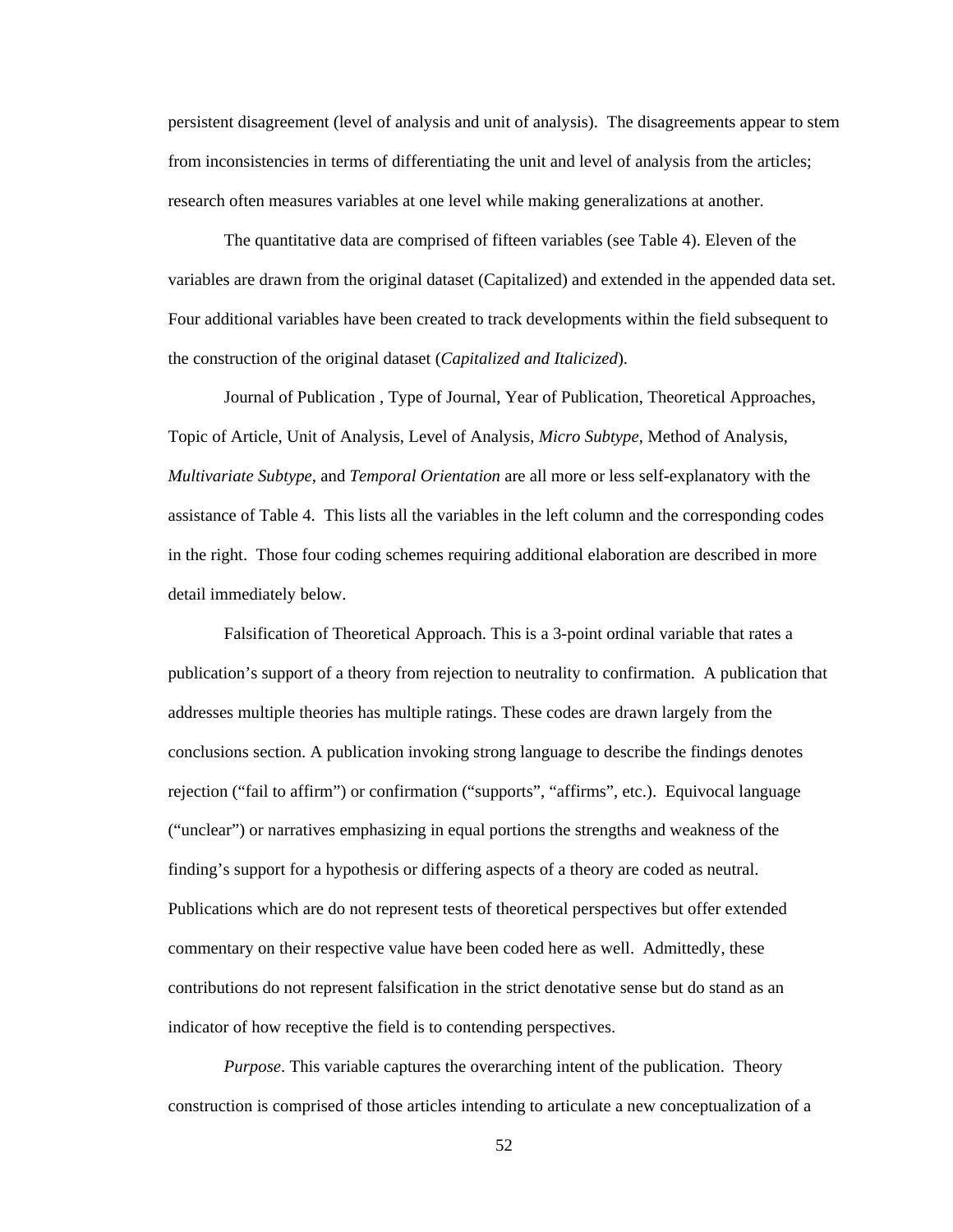given phenomenon. Those attempting to simply document a previously unexplored topic fall into the second category of establishing an empirical finding. Those articles which articulate a theoretical perspective and then evaluate its claims to truth through testing propositions using empirical data are considered as theory tests. Those that document or elaborate upon the application of extant or proposed methodology or statistical tools comprise the fourth category. Finally, a catch-all ("other") includes those that remain. This variable is intended to allow for a determination as to how much of the field's research is devoted to documenting, as opposed to explaining (i.e. theorizing), on the subject of crime and its control.

Study Orientation. Descriptive articles simply establish the prevalence of a previously unexamined phenomena. Its primary aim is answering "what?" Analytic/predictive contributions attempt to answer the question of, "why?" or account for variation. Modeling involves the creation of hypotheses to be tested. Publications seeking to forecast represent attempts to predict future behavior. Literature reviews entail the summation of a body of accumulated understanding. Finally, "other" catches all that remains. This variable has been coded from an interpretation of the analytic or methodological orientation of the given publication.

Data Sources. These are both primary (gathered by the author) and secondary sources of empirical evidence. The classifications are not mutually exclusive. For example, there may be two or more sources of primary or secondary data used in a given publication. For purposes of the current work these categories have been combined. The investigation is concerned less with whether the data were gathered *de novo* than with what types of data investigators are using to bolster their claims.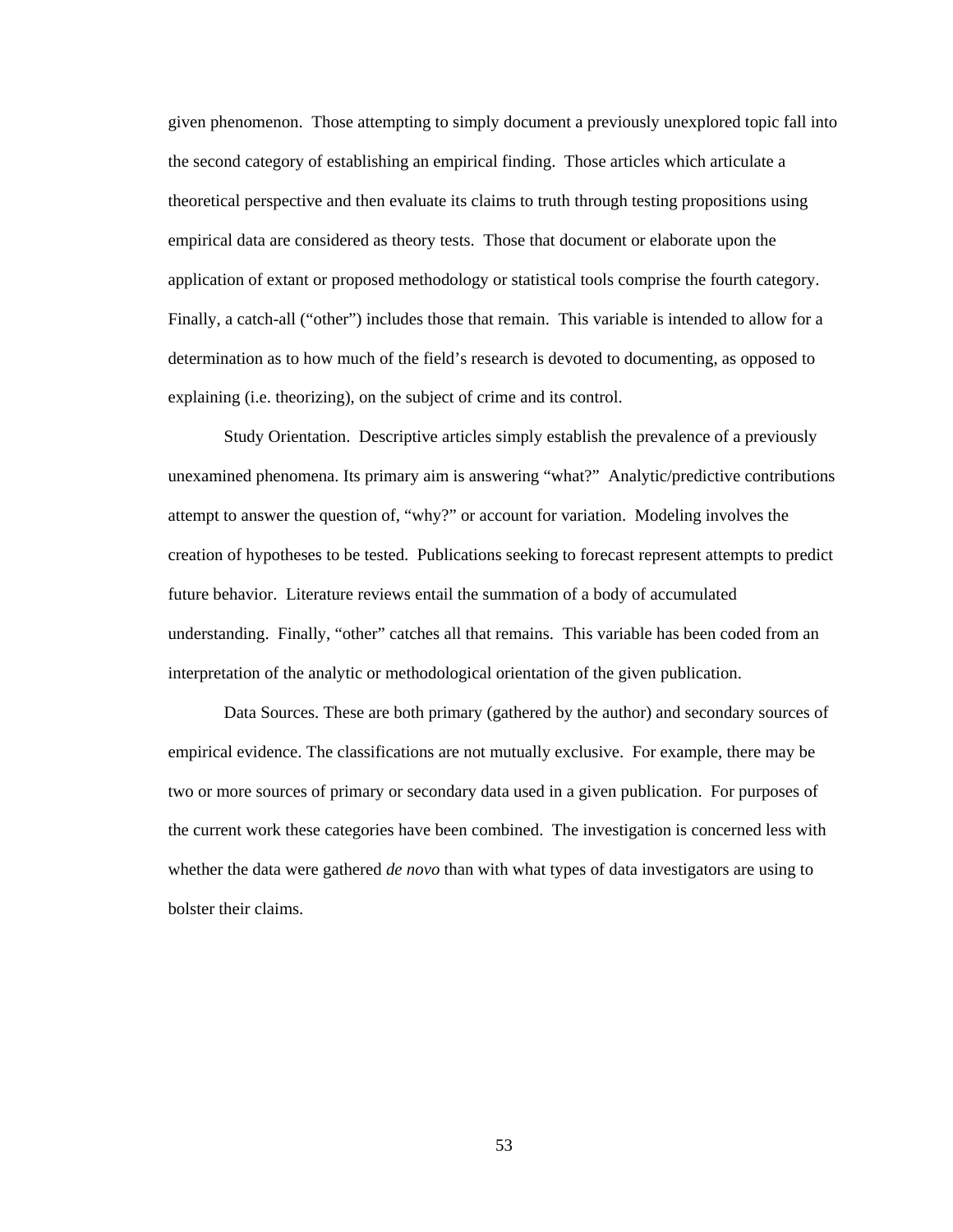# **Table 4: Variables and Coding**

| Journal of Publication         | See Tables $2 \& 3$ for a listing                                                                                                    |  |  |  |  |  |
|--------------------------------|--------------------------------------------------------------------------------------------------------------------------------------|--|--|--|--|--|
| Type of Journal                | Annual Review of Sociology, American Journal of Sociology,                                                                           |  |  |  |  |  |
|                                | American Sociological Review, Social Forces, and Social Problems                                                                     |  |  |  |  |  |
|                                | are coded as "sociology". All remaining are "interdisciplinary"                                                                      |  |  |  |  |  |
| Year of Publication            | year in which the article appeared                                                                                                   |  |  |  |  |  |
| <b>Theoretical Approaches</b>  | anomie, strain (Merton), learning/differential association, illegitimate                                                             |  |  |  |  |  |
|                                | opportunity (Cloward & Ohlin), subculture (autonomous—Miller),                                                                       |  |  |  |  |  |
|                                | subculture (reaction—Cohen), labeling, neutralization, early                                                                         |  |  |  |  |  |
|                                | socialization deficiency, drift/episode, biological/genetic, free                                                                    |  |  |  |  |  |
|                                | will/rational offender, class struggle (Marxist/conflict),                                                                           |  |  |  |  |  |
|                                | historical/constructivist, control, power/control, feminist, social                                                                  |  |  |  |  |  |
|                                | disorganization, legitimization of violence, and other                                                                               |  |  |  |  |  |
|                                |                                                                                                                                      |  |  |  |  |  |
|                                | The data drawn from articles published from 1993-2008 also                                                                           |  |  |  |  |  |
|                                | include: self-control, life-course, general strain theory, Moffitt's                                                                 |  |  |  |  |  |
|                                | developmental taxonomy and reintegrative shaming as well as the                                                                      |  |  |  |  |  |
|                                | older approach of and routine activities theory.                                                                                     |  |  |  |  |  |
| <b>Falsification of Theory</b> | Rejection/Neutral/Confirmation of the theories above. A substantive                                                                  |  |  |  |  |  |
|                                | inclusion was required for both theoretical varibles to be coded; a                                                                  |  |  |  |  |  |
|                                | mere passing mention did not suffice.                                                                                                |  |  |  |  |  |
| Topic of Article               | criminal behavior, victimization experience, informal/community                                                                      |  |  |  |  |  |
|                                | control, formal community mechanism, intra-agency relations, inter-                                                                  |  |  |  |  |  |
|                                | agency relations, academic behavior, meta-methods, meta-                                                                             |  |  |  |  |  |
|                                | theoretical, public opinion, fear of crime, and other                                                                                |  |  |  |  |  |
|                                |                                                                                                                                      |  |  |  |  |  |
|                                | These represent the dependent variables the articles are accounting                                                                  |  |  |  |  |  |
|                                | for.                                                                                                                                 |  |  |  |  |  |
| Purpose                        | theory construction, establish empirical finding, theory test, discuss                                                               |  |  |  |  |  |
|                                | methods/statistics, or other                                                                                                         |  |  |  |  |  |
| <b>Study Orientation</b>       | description, analytical/predictive, modeling, forecasting, literature                                                                |  |  |  |  |  |
|                                | review, or other                                                                                                                     |  |  |  |  |  |
| Data Sources                   | Personal experience, case records (drawn from official data), official                                                               |  |  |  |  |  |
|                                | statistics, survey, ethnographic, systematic personal interviews,                                                                    |  |  |  |  |  |
|                                | laboratory observation, simulation, psychological testing, content                                                                   |  |  |  |  |  |
|                                | analysis, other public sources, or other unpublished                                                                                 |  |  |  |  |  |
| Unit of Analysis               | individual (MI), interaction/small group (MI)—2 to 14 people, social                                                                 |  |  |  |  |  |
|                                | role (MI)—e.g. gang, gender, or race oriented publications, crowd,<br>community/neighborhood (ME), census tract (ME), court district |  |  |  |  |  |
|                                | (ME), formal organization (ME)—these include bureaucratic                                                                            |  |  |  |  |  |
|                                | agencies such as police departments and jails, city (ME), state (MA),                                                                |  |  |  |  |  |
|                                | society (MA), or method                                                                                                              |  |  |  |  |  |
| Level of Analysis              | Micro (MI), meso (ME), macro (MA), or muti-level. These                                                                              |  |  |  |  |  |
|                                | categories are aggregations of the codes detailed above.                                                                             |  |  |  |  |  |
| Micro Subtype                  | individual, small group (2 to 14 people), or interaction                                                                             |  |  |  |  |  |
| Method of Analysis             | bivariate, bivariate with one control, multivariate, interpretative,                                                                 |  |  |  |  |  |
|                                | historical/comparative, or other                                                                                                     |  |  |  |  |  |
| Multivariate Subtype           | Ordinary least squares, or other                                                                                                     |  |  |  |  |  |
| <b>Temporal Orientation</b>    | Cross-sectional or longitudinal                                                                                                      |  |  |  |  |  |
|                                |                                                                                                                                      |  |  |  |  |  |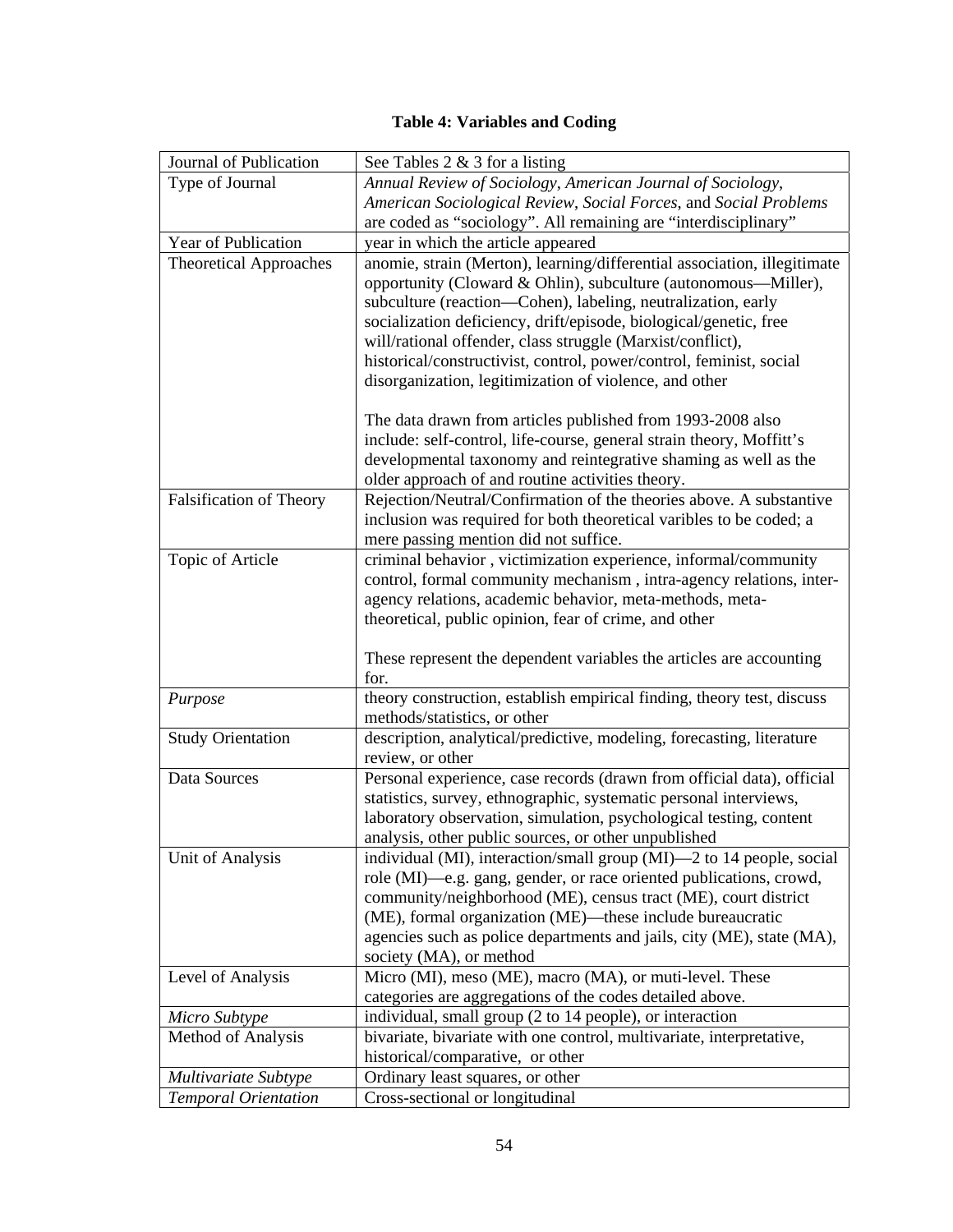Much of the analysis relies on a descriptive account of the evolution of the field based on these indicators. This account documents where trends are emergent and where they subside. This has been accomplished primarily through the use of the chi-square statistic to determine if statistically significant trends are present. The problem of filling missing or inadequate cells in the analyses that follow presented difficulty that was overcome through aggregating categories (on a few occasions) and years (in all cases). To determine whether the differences in trends over time reflected in the representative figures are statistically significant individual years were combined into larger increments ranging from two years to fifteen including yearly increments inbetween. As a result of the chi-square statistic being sensitive to larger numerical values, in the analyses that follow the yearly cycle requiring the least aggregation to meet with the conventional levels of statistical significance (i.e.  $p<0.05$  and  $p<0.01$ ) will be reported.

The coding of the theoretical variable aggregated the twenty-six perspectives into four classifications: structural (Marxist, anomie, power-control, routine activities, strain, illegitimate opportunity, labeling, general strain theory, feminist, historical/constructivist), cultural (differential association, reintegrative shaming, Miller subcultural, Cohen subcultural, legitimation of violence), control (control, rational choice, neutralization, self-control, life-course, drift/episode, early socialization deficiencies, social disorganization), and bio-social (biological/genetic, developmental taxonomy). Any given article could contain up to four theoretical constructs. The category of "other" has been excluded from this classification scheme. The presence of single case within multiple categories violates an assumption of the chisquare test that an observation appears in only a single cell. As a result an ANOVA test was conducted to determine if the differences in trends were statistically significant.

The following two chapters are oriented around thematic topics. The work, for the most part, introduces an analysis of the quantitative data prior to bringing the qualitative evidence to bear. The former is conceptualized as providing the structure of the work; the latter provides the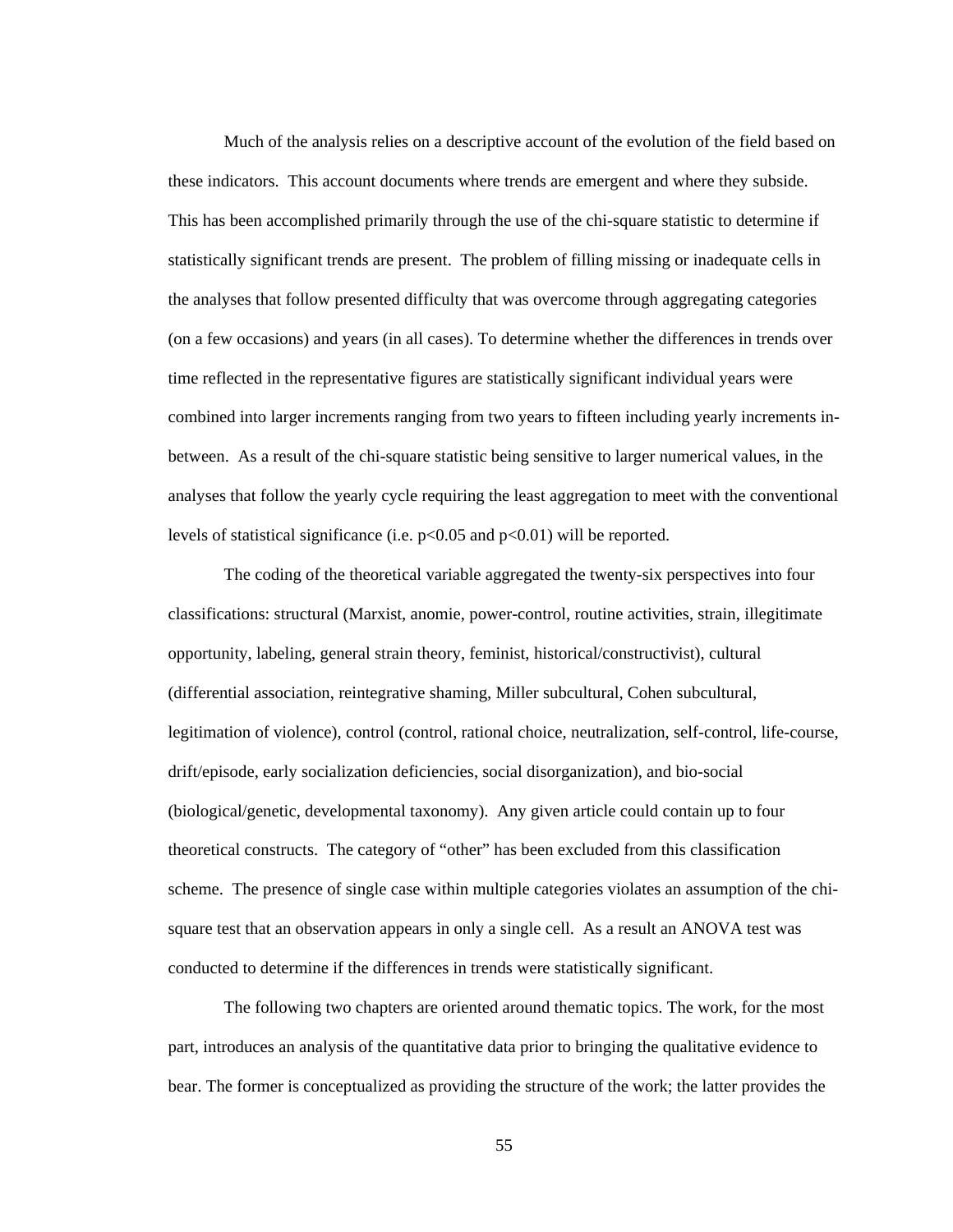context in which the results should be properly considered. The numerically oriented evidence is adduced with a content analysis of the field's research. The interview data are intended to enrich our understanding and interpretation of its meaning. Intertwining the types of data considered is intended as an offering of a global account of the field's development through their distinct perspectives.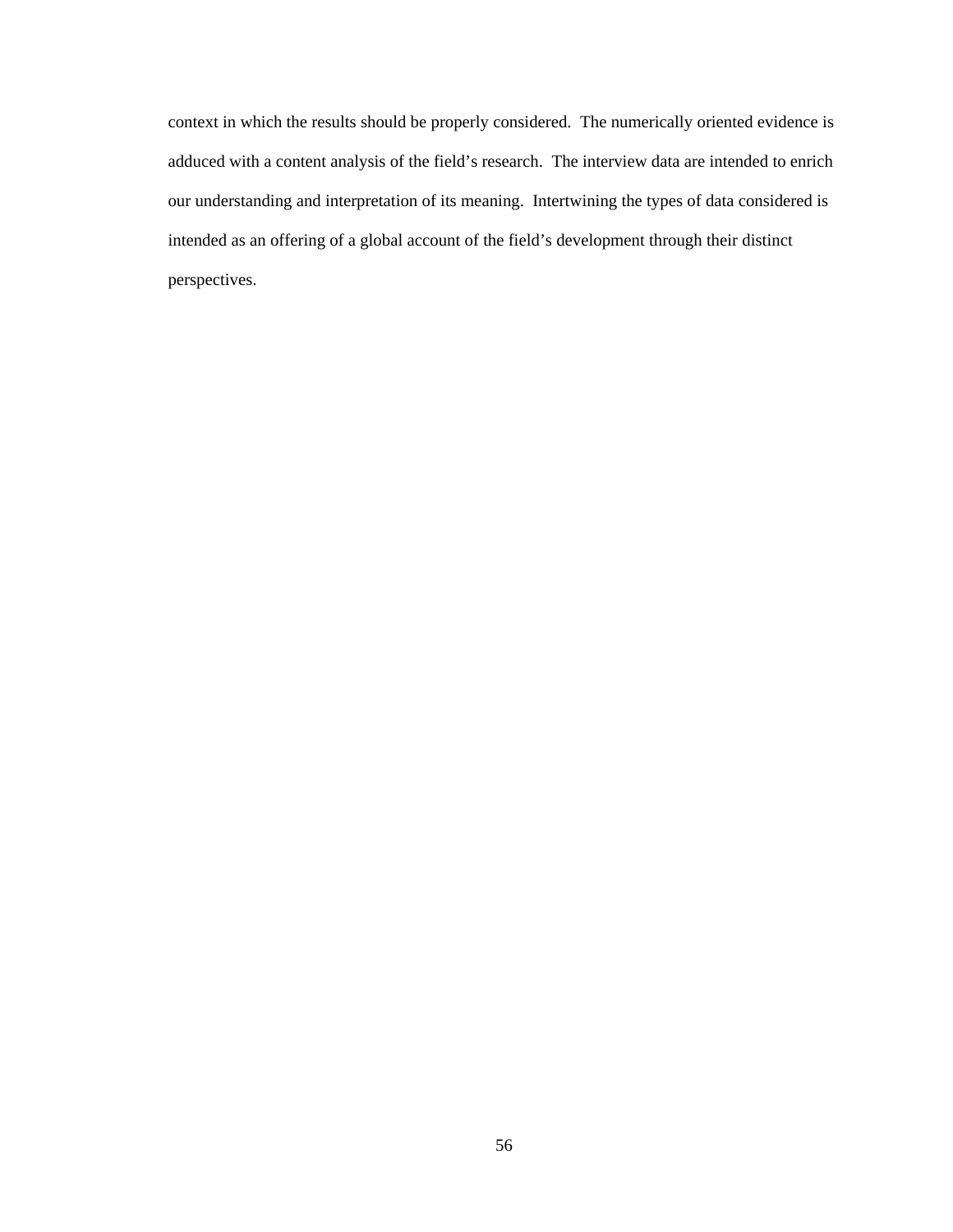# *Chapter III: The State of Theory & Methods*

The primary focus of the work confronts the substantive concerns raised by Savelsberg and Sampson (2002) to the effect that criminology lacks an intellectual core, conceptualized here as an underpinning theoretical perspective and methodological unity. Paradigm, if nothing else, is the demonstration of consensus on a general theoretical orientation with a companion methodology that aids in the deciphering of empirical events. The chapter, therefore, is partitioned into two portions, theory and methods. Prior to elaborating upon the specific findings a summation of the results is presented. This is to apprise the reader of the larger mosaic before delving into the minute accounts of which this is comprised.

 The theory portion of the chapter is divided into five general sections. First, an account of the field's use of theory in its peer-reviewed literature is presented. The overall contributions are split nearly evenly between those with and without a theoretical mention. The overall pattern is U-shaped with a slightly downward trajectory over the course of the study. Secondly, an examination of the appearance of theoretical approaches reveals there is a handful that can be considered mainstays, but none that are inarguably dominant. The catch-all category of "other" is a potential exception. This indicates the field, with its single identifying characteristic being a focus on explaining a dependent variable, resembles an academic tabula rasa of sorts; it is a veritable Rorschach onto which participants can project ideologies. Thirdly, a review of the trends in popularity of specific theories indicates a cyclical pattern. The fourth component includes responses from interviewees on why this is the case. Two general explanations were proffered: the invocation of any given theory is dictated by the larger cultural context in which the field is operating and the field's inability to explicitly falsify an approach means that theory is never completely beyond redemption; this is referred to as "falsification by atrophy". Fifth, and lastly, it is posited that while the field has lacked for a paradigmatic theory one may be emerging. The findings are unambiguous: at present criminology lacks a theoretical consensus.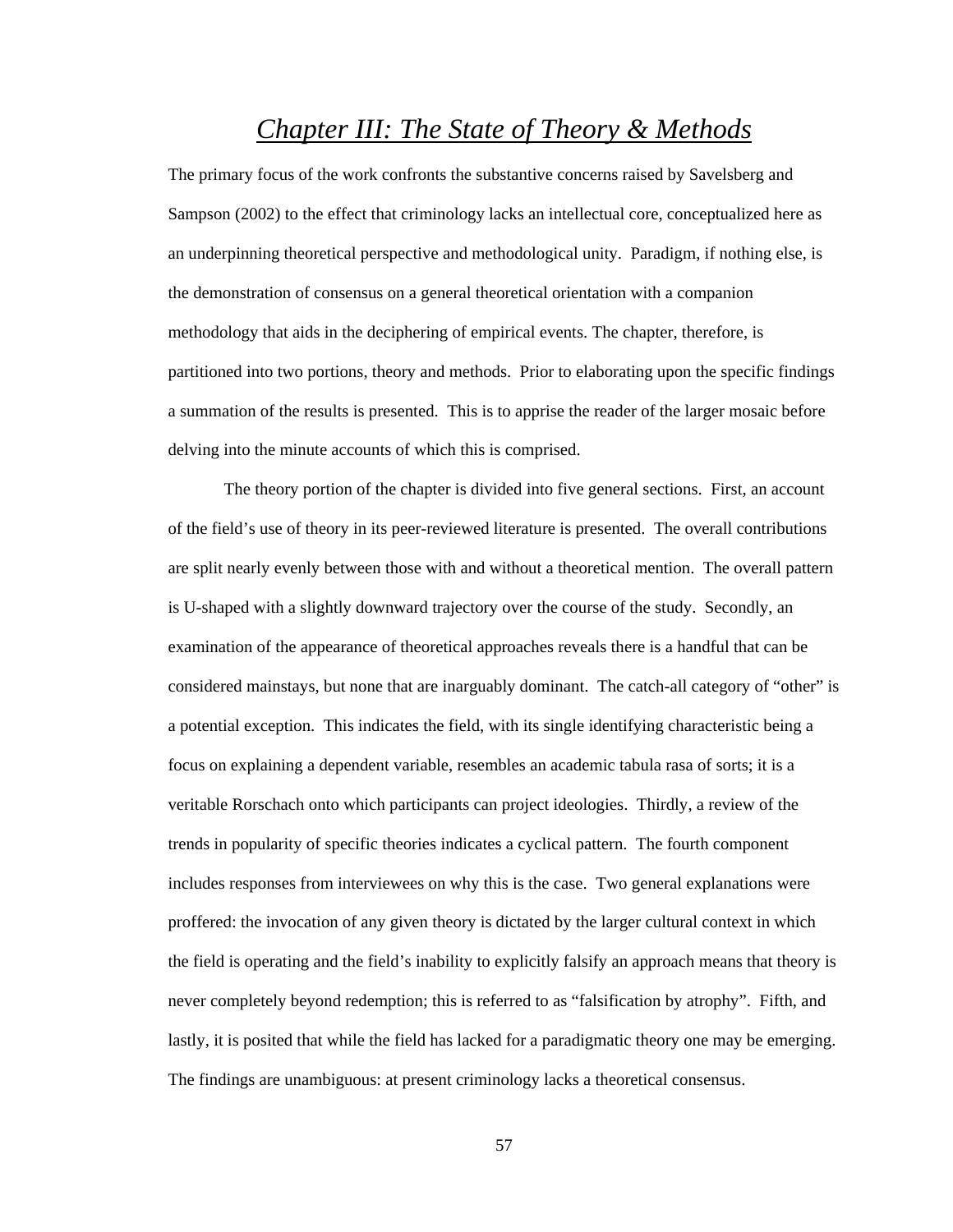A reading of the evidence related to the level of methodological consensus tells a more inconsistent story however. The peer reviewed research over the period is weighted decidedly in the direction of being quantitative, multivariate, and individual level. These wide margins are reduced over the latter sixteen years of the study, indicating that the addition of criminology and criminal justice journals contain alternately oriented research. The reactions from the sample interviewed suggest that the field is much less unanimous in terms of its methodology however. While it has developed unique methodology to address the non-normal distribution of crime the field defiantly guards its prerogative to draw from any and all methodology that may inform a more complete understanding of its subject matter. The field does recognize that there are "evolved preferences" in terms of the standards it imposes though. The incongruence between the findings suggests that the quantitative data were broadly measured in reference to the narrower definitions imposed by the respondents. This suggests grounds for future research on the field's research.

### *Theoretical Consensus*

#### *Generating Empirical Findings and Theorizing*

A review of the trends apparent in the field's peer reviewed literature suggests that despite the concerns of at least two interviewees (Adler and Bursik) the presence of theory has endured. Referenced within the 2109 articles are 1824 theoretical perspectives, or an average of 0.86 references per article. These references, however, were not evenly distributed throughout the data; more than half the articles (N=1092 or 52%) lacked a substantive reference to a theoretical point of view. On the other hand, the number of articles including at least a single reference to a theoretical perspective  $(N=1017 \text{ or } 48\%)$  parallel the field's overall output with consistency over the fifty-eight years included in the study (Pearson's r=0.88). Nearly a third (30%) of the journal publications included a substantive reference to a single theory and the remainder included references to two (9%) or more (9%) theoretical perspectives.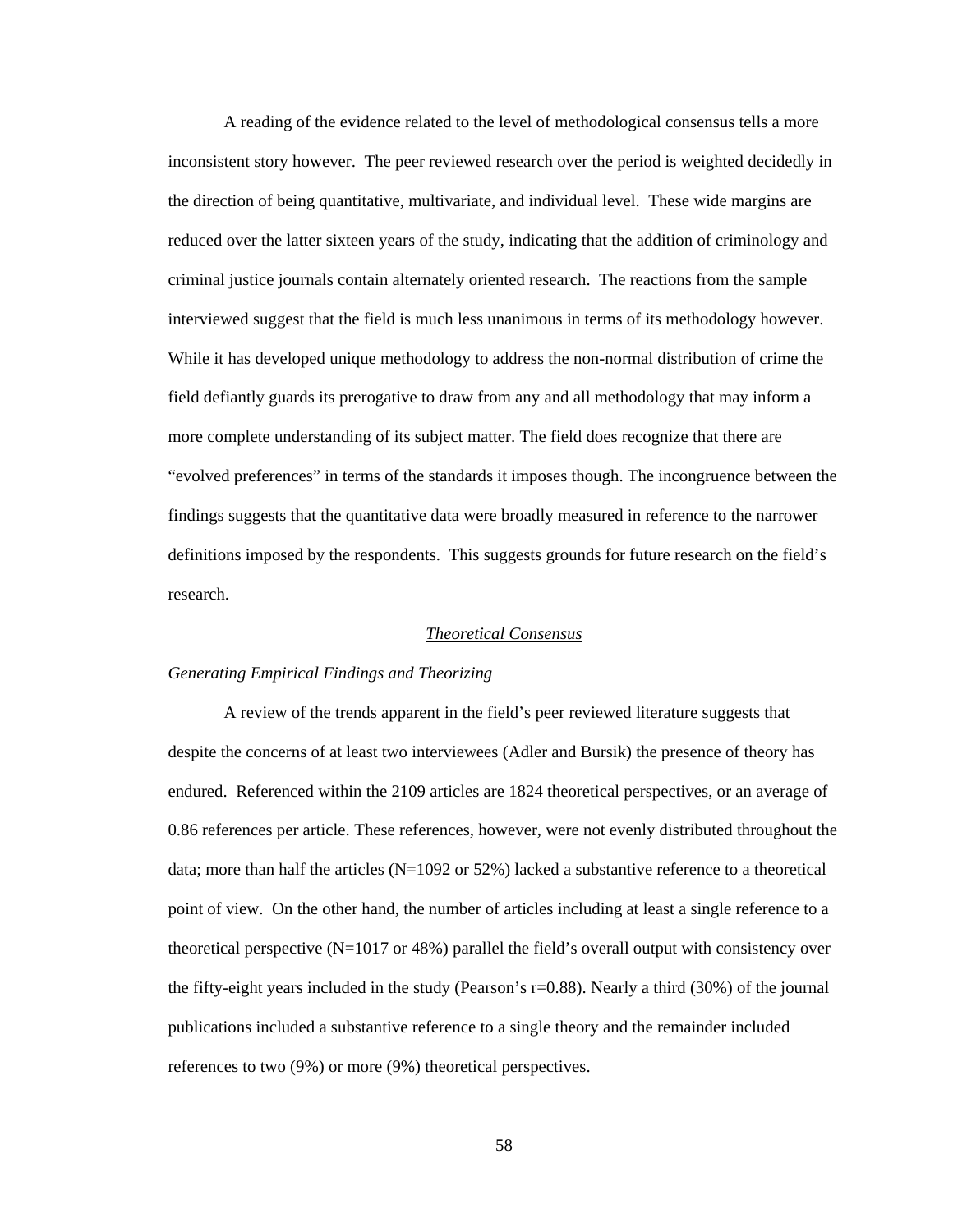Upon closer review, however, the suspicions raised earlier appear to have some merit. When percentages (# of articles including theory/total articles appearing in a given year) are plotted over time it is evident that the distribution is bimodal, with a slightly downward trend (Figure 1). From 1968 to 1985 the proportion of research invoking at least one theory dips below the overall study period average. In only four of seventeen years prior to the low ebb of theory is its proportion below the average. Alternatively, in eleven of the concluding twenty-three years the same trend is repeated. The trend-line depicted in the figure maintains relative stability as a result of these under-representations evident in the latter period being just slightly under the overall average. Additionally, the mathematical average over the period is also buoyed by several years in which theory is especially well represented. The early portion of the time frame was marked by the relative prevalence of theory. Theory began a gradual weakening through the midperiod prior to witnessing an erratic recovery through the approximately last quarter century covered in the analysis. One potential explanation for the trend reflected in the data is that the field in its earlier phase was devoted to generating theory by necessity. At this point the field lacked the financial wherewithal to generate data and chose to devote its resources to proposing theoretical explanations. Attention then shifted to evaluating theoretical expectations through generating empirical evidence without referencing theory per se. The inundation of research funding swung the pendulum in the direction of exploring and documenting the contours of crime. The sustained dip below average is also roughly consistent with the introduction of Law Enforcement Administration Assistance (LEAA) dollars into the field which lends credence to the hypothesis that governmental funding influences the field's research agenda.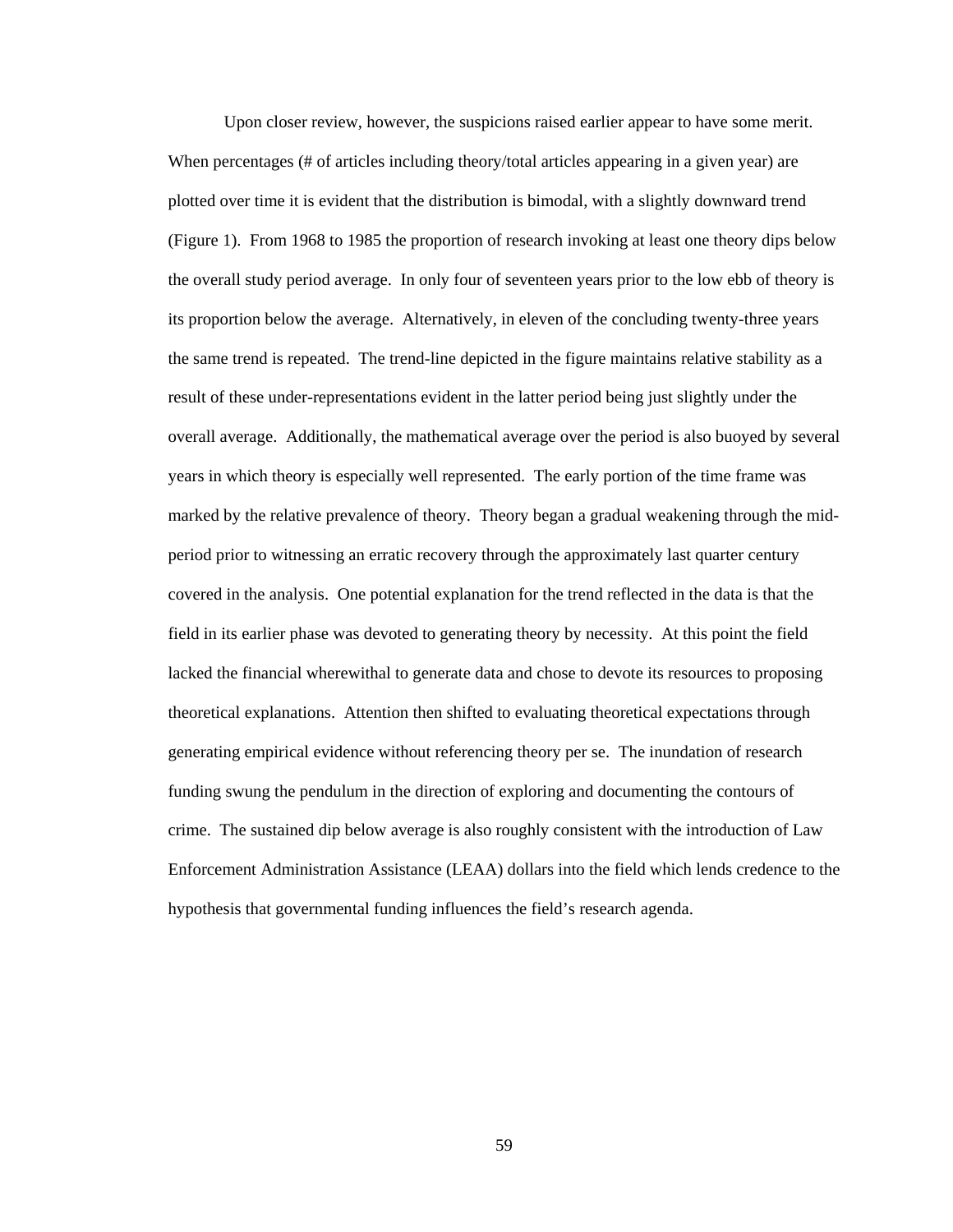

**Figure 1: Trend in Percentage of Articles including Theory** 

#### *Dominance of Theoretical Perspectives*

The scholarship of the field generally reflects a measure of appreciation for having its research agenda informed by theoretical constructs. The question then becomes: which of its perspectives, if any, is dominant? The answer to this question will be arrived at through approaching the data from two alternate angles. The first involves determining which theoretical perspectives maintain a consistent presence in the literature; those that are absent, and for longer durations, can be considered less integral than those with relatively more presence.

 In an additional analysis that is not shown the overall absence of the twenty-six respective theoretical constructs from 1951 to 2008 is depicted. The figure includes 1280 cells to be filled with values. Nearly half (46% or 568) denote the absence (i.e. zero count) of a theory during a given year. Only six are missing for less than a third of the fifty-eight years (listed in order of ascending absence: other, differential association, control, rational choice, strain, and Miller's subculture). An additional six (anomie, Marxist, illegitimate opportunity, labeling, social disorganization, and biological/genetic) are absent from between one-third and one-half of the time frame. The remaining eight are missing for more than half the time period covered in the study.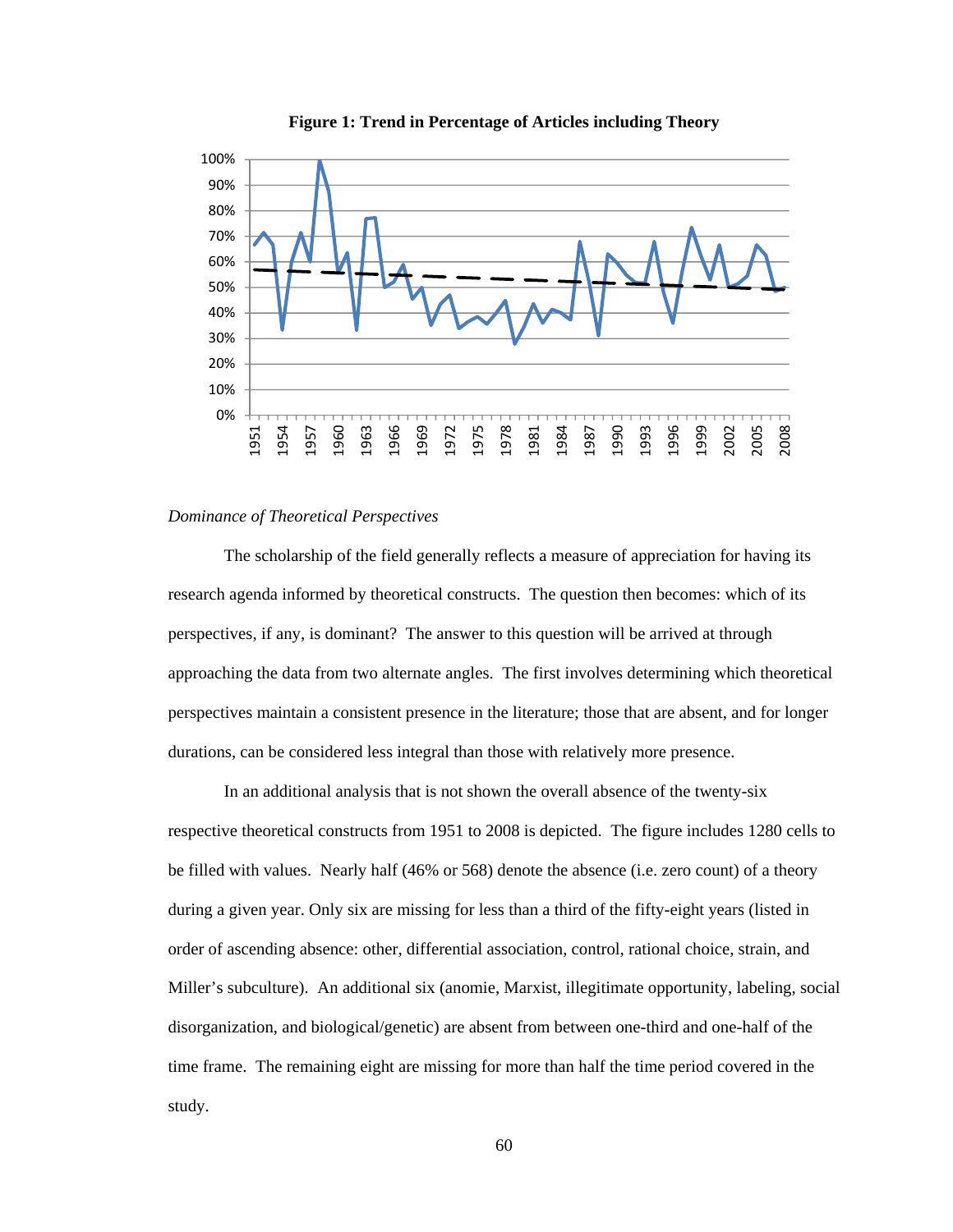The six constructs coded from the concluding sixteen years fared slightly better. Twothirds of the perspectives (routine activities, self-control, general strain, and life-course) were missing for less than half the time period accounted for. Of the twenty theories that overlap data collection efforts seven with the most cells with missing values (listed in order of ascending order of prolonged absence: early socialization deficiencies, neutralization, legitimation of violence, historical/constructivist, power-control, drift/episode, and feminist) are also those with the longest periods of continuous absence. Of the remainder, five are missing for periods of between six and eight years, and seven for half a decade or less. In general, this indicates that there are a cluster of theories that are chronically absent (roughly one-third), another of those that maintain a relatively consistent but tenuous presence (roughly one-third) and a few that can be considered to be mainstays within the field's literature (roughly one-third).

 The second manner in which an evaluation of the field's theoretical perspectives can be conducted is in determining the relative frequency of a perspective in terms of raw counts. The 1902 mentions of theory have been divided within the respective categories and can be seen in Table 5. The pattern that emerged in the review above is also evident in this context. Eight of the theories garnered more than one hundred substantive mentions (listed in descending order: other, differential association, control, rational choice, strain, Miller subcultural, labeling, and illegitimate opportunity) and together comprise nearly two-thirds of the total accumulated (64%, N=1219). Marxist theory, social disorganization and anomie fall just below the 100 threshold. With 315 mentions the catch-all category of other more than doubles the tally of its nearest competitor. This classification includes a broad assortment of theoretical constructs beyond the expansive list enumerated in the original dataset including theories that account for the criminal justice system's reaction to crime. This indicates that the field has been, to a significant extent, informed by an array of traditions beyond its immediate intellectual confines. On the other end of the continuum are six theories (feminist, neutralization, power-control, historical/constructivist,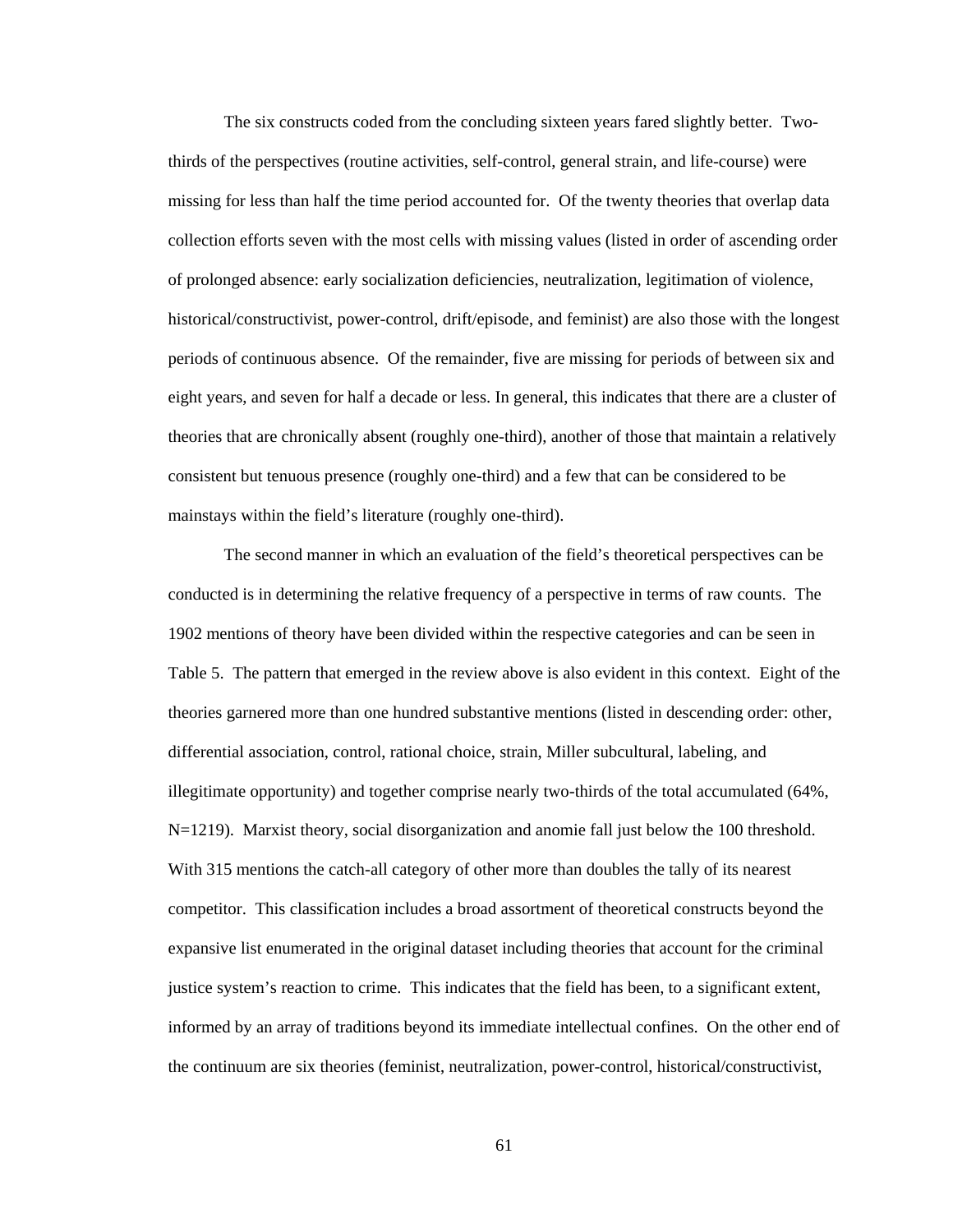drift/episode, and legitimation of violence) that constitute just over seven percent  $(N=135)$  of the total mentions.

| Other          | 315 | Anomie               | 75 | Theory Added in Appended |  |
|----------------|-----|----------------------|----|--------------------------|--|
|                |     |                      |    | Data                     |  |
| Diff. Assoc.   | 155 | Biological/Genetic   | 73 | 32<br>Routine Act.       |  |
| Control        | 143 | Early Soc. Def.      | 70 | 29<br>Self-control       |  |
| Rational       |     | Cohen subculture     | 46 | 17<br>Life-course        |  |
| Choice         | 141 |                      |    |                          |  |
| Strain         | 130 | Feminist             | 31 | <b>GST</b><br>16         |  |
| Miller         |     | Neutralization       | 31 | Reint. Shaming<br>11     |  |
| subculture     | 121 |                      |    |                          |  |
| Labeling       | 112 | Power-control        | 28 | Dev.                     |  |
|                |     |                      |    | Taxonomy<br>6            |  |
| Illegit. Opp.  | 102 | Hist./Constructivist | 18 |                          |  |
| Social Disorg. | 95  | Drift/Episode        | 17 |                          |  |
| <b>Marxist</b> | 78  | Legit. of Violence   | 10 |                          |  |

**Table 5: Theoretical Representation 1951-2008** 

As a result of being tallied for only sixteen of the fifty-eight years none of the six additional theories made significant contributions to the overall count. However, four of the six earned sixteen or more mentions (routine activities, self-control, life-course, and general strain). In fact, the thirty-two mentions of routine activities within this truncated time span outstrips the six least appearing theories among the twenty included in both the original and appended datasets. The fact that it gathered the number of mentions it did decades after its introduction (Cohen & Felson, 1979) suggests that it is a construct that the field employs with regularity. With just three fewer mentions, Gottfredson and Hirschi's (1990) self-control theory has managed to inform a nearly equal number of research efforts within contemporary criminology. Sampson and Laub's (1993) life-course theory and Agnew's (1992) general strain theory tallied approximately half the mentions of the aforementioned theories. Rounding out the group are Braithwaite's (1989) reintegrative shaming and Moffitt's (1993) developmental taxonomy.

*Trends in Theoretical Popularity*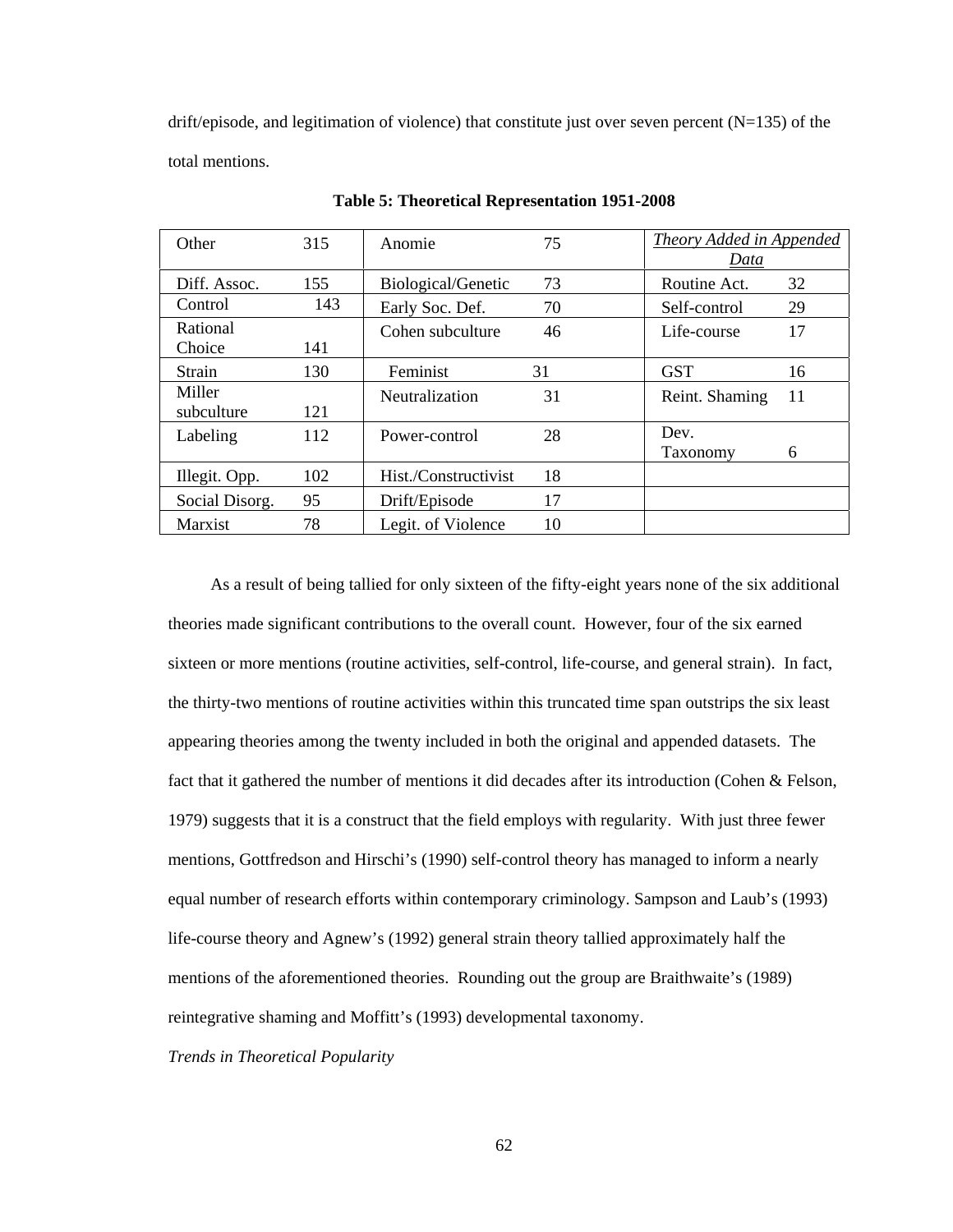When looking at the presence of theory overall from 1951 to 2008 it is apparent that no single theory demonstrates clear supremacy over the others overall. The question now shifts to one focusing attention on short-run trends. Are there periods in which a specific theory takes precedence over the remainder? How long does its popularity last? A look at Figure 2 reveals that there are few periods in which this is the case. Most of the peaks seen in the figure represent the largest category, "other". The three exceptions worth pointing out are labeling's peak in the early 1970s, rational choice's later the same decade, and control theory's at several points in the 1980s. The overlap of all twenty-six theories is so apparent that there is little point in differentiating each within the figure (e.g. there is no legend). The illustration is proffered as a depiction of the absence of theoretical consensus within the field for anything more than a brief period; the fact that it is not saying much is telling. In a characteristically precise formulation Jack Gibbs describes this state of affairs as one of "epistemological dissensus" in the course of our discussion.



**Figure 2: Trends in Theory 1951-2008** 

In a separate set of analyses (not shown—the graph is equally muddled) the percentages of each theoretical perspective is plotted against the remaining twenty-five. A similar pattern to that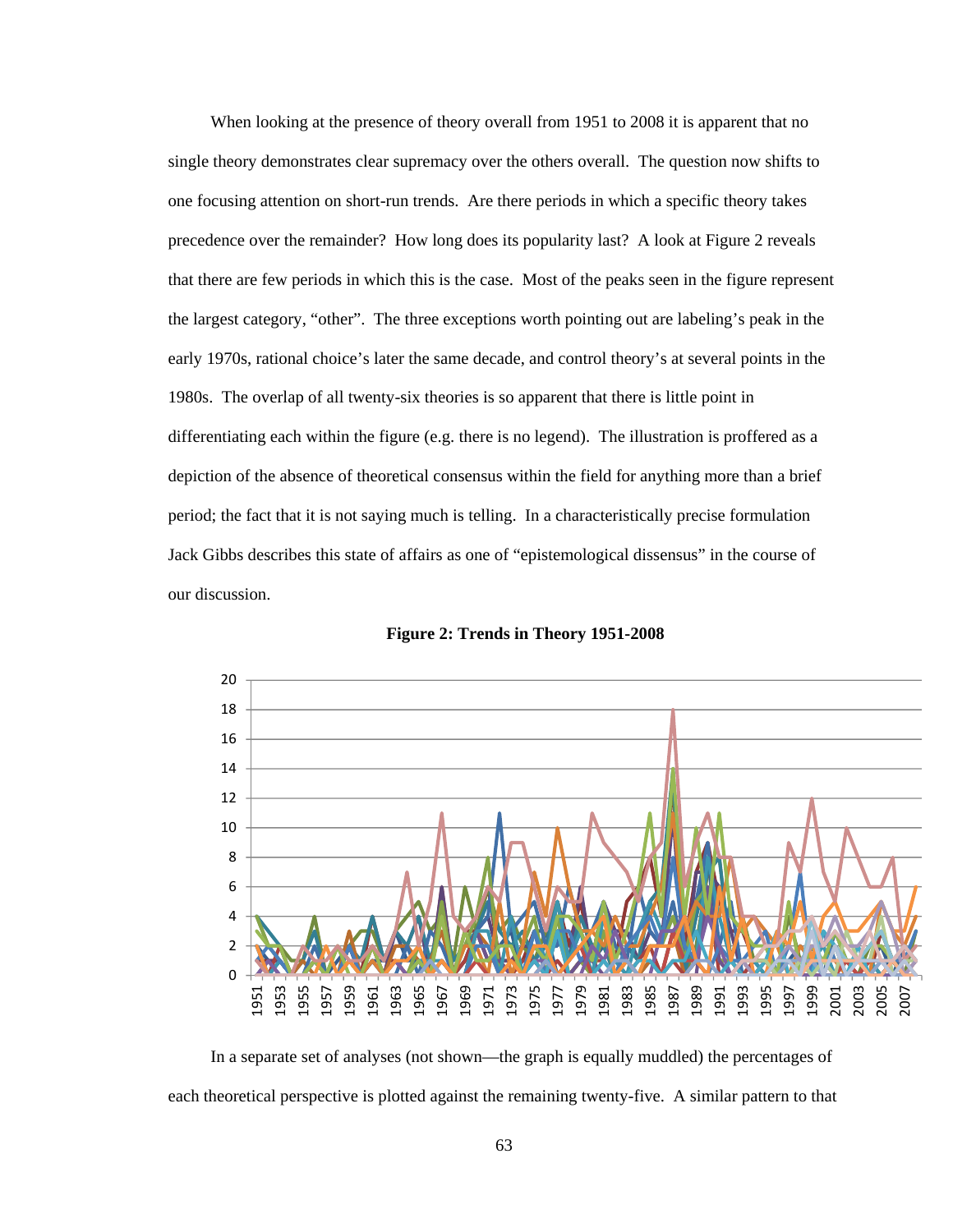which is demonstrated in the preceding emerged with this analysis. On average, nearly one-fifth (18%) of the theoretical mentions annually are attributable to the category of "other".

Differential association is the only remaining theory to average greater than one of ten mentions per year (11%) over the duration of the study. Eight others average better than five percent per year: routine activities (7%), Miller's subculture (7%), rational choice (7%), control (7%), social disorganization (6%), self-control (6%), strain (5%) and labeling (5%). The remaining sixteen theoretical perspectives are underrepresented, in that each contributes an average of 4% or less of the mentions annually. As with the pattern with the theory tallies (Table 5), nearly all of the peaks in representation are those of the "other" category. The early dominance of several theories in the introductory decade (1951-1960) is viewed with skepticism. Over this period an average of just over six articles were collected annually. The percentages advantage those few theories that were mentioned by virtue of a smaller denominator. In twelve of the remaining forty-eight years "other" theoretical constructs represent greater than 25% of the mentions ('64, '66, '68, '73-'74, '80, '82, '97, '99, '02-'03, and '06). The only named theory post-1960 that earned what could be considered predominance in the field was labeling's constituting nearly a third (31%) of the theory mentioned in 1972. This was the only theory to exceed a representation of 25% during the last forty-eight years of the study time span.

To ease interpretability the twenty-six theories have been grouped into four categories: structural (Marxist, anomie, power-control, routine activities, strain, illegitimate opportunity, labeling, general strain theory, feminist, historical/constructivist), cultural (differential association, reintegrative shaming, Miller subcultural, Cohen subcultural, legitimation of violence), control (control, rational choice, neutralization, self-control, life-course, drift/episode, early socialization deficiencies, social disorganization), and bio-social (biological/genetic, developmental taxonomy). Aggregating the data thus reduces the number of observations from 1902 to 1072. This reduction reveals that nearly half the references within the data are paired with one or more theories within groups or is inclusive of the category of "other" and therefore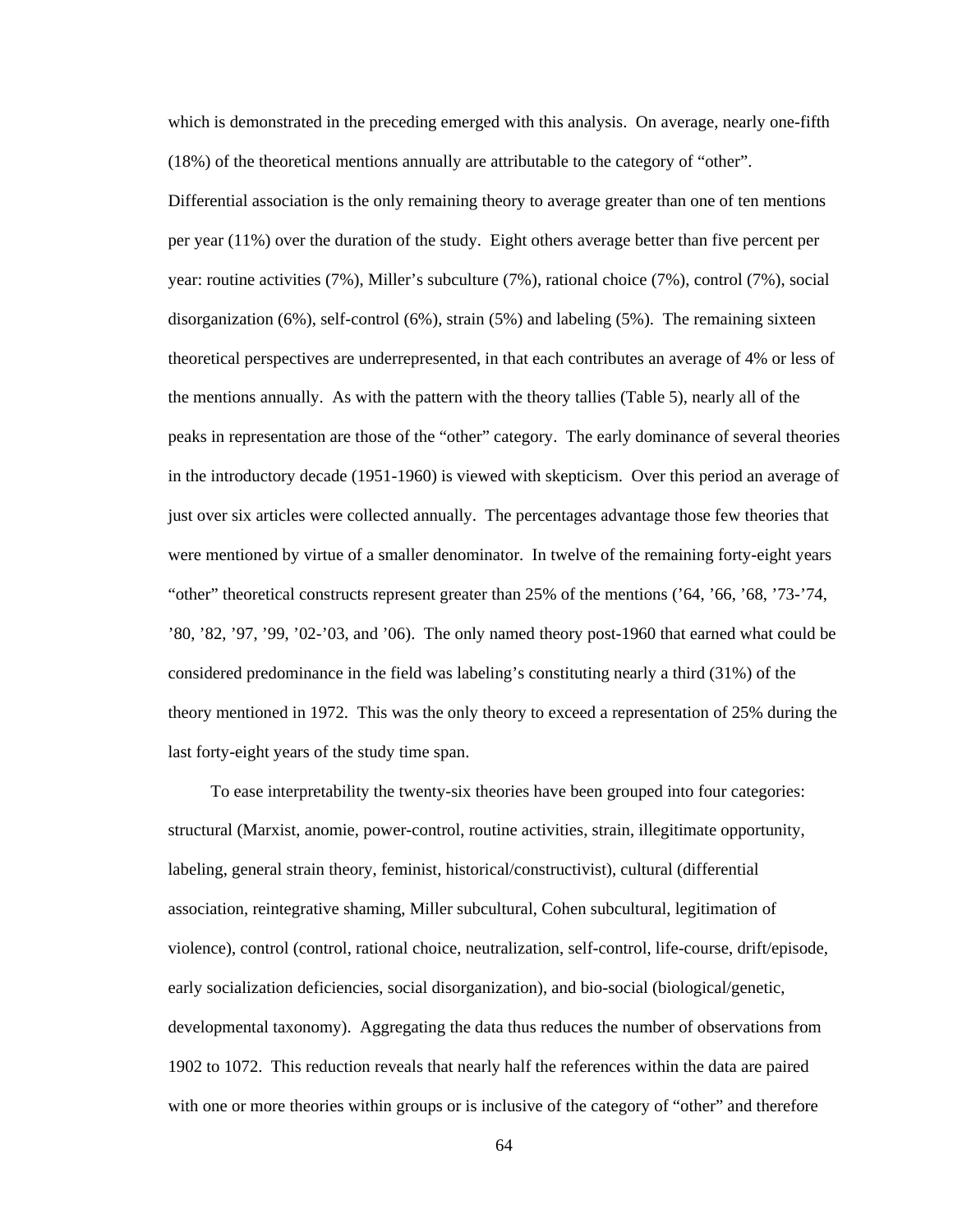omitted from the analysis. Enumerated in descending order of total overall appearances are structural theories (N=449 or 42%), followed by cultural (N=334 or 31%) and control theories  $(n=210 \text{ or } 20\%)$ , and lastly, biology (N=79 or 7%). In general the ordering throughout the time period follows the same pattern, with the exception of control eclipsing structural theory for the lead in 2000. The pattern is similar when the percentages are plotted against one another; from 1996 to 2008 control theory surpasses the structural theory representation in eight of the thirteen years. Excluding the eleven years in which observations were less than ten, there are fifteen years in which one of the four approaches met or exceeded half of the theoretical representation. Structural theories accounted for twelve of these and the balance represented by control theory.



**Figure 3: Four Theoretical Classifications** 

In order to test whether the trends within groups were statistically significant over the time period ANOVA analyses were conducted, the results of which are summarized in Table 6. At two-year intervals the cultural and control theories differ over time. At the five-year mark structural theories evidence statistically significant differentiation. Finally, biological theories fail to meet with the standard definition of statistical significance that the other three met  $(p<.001)$ .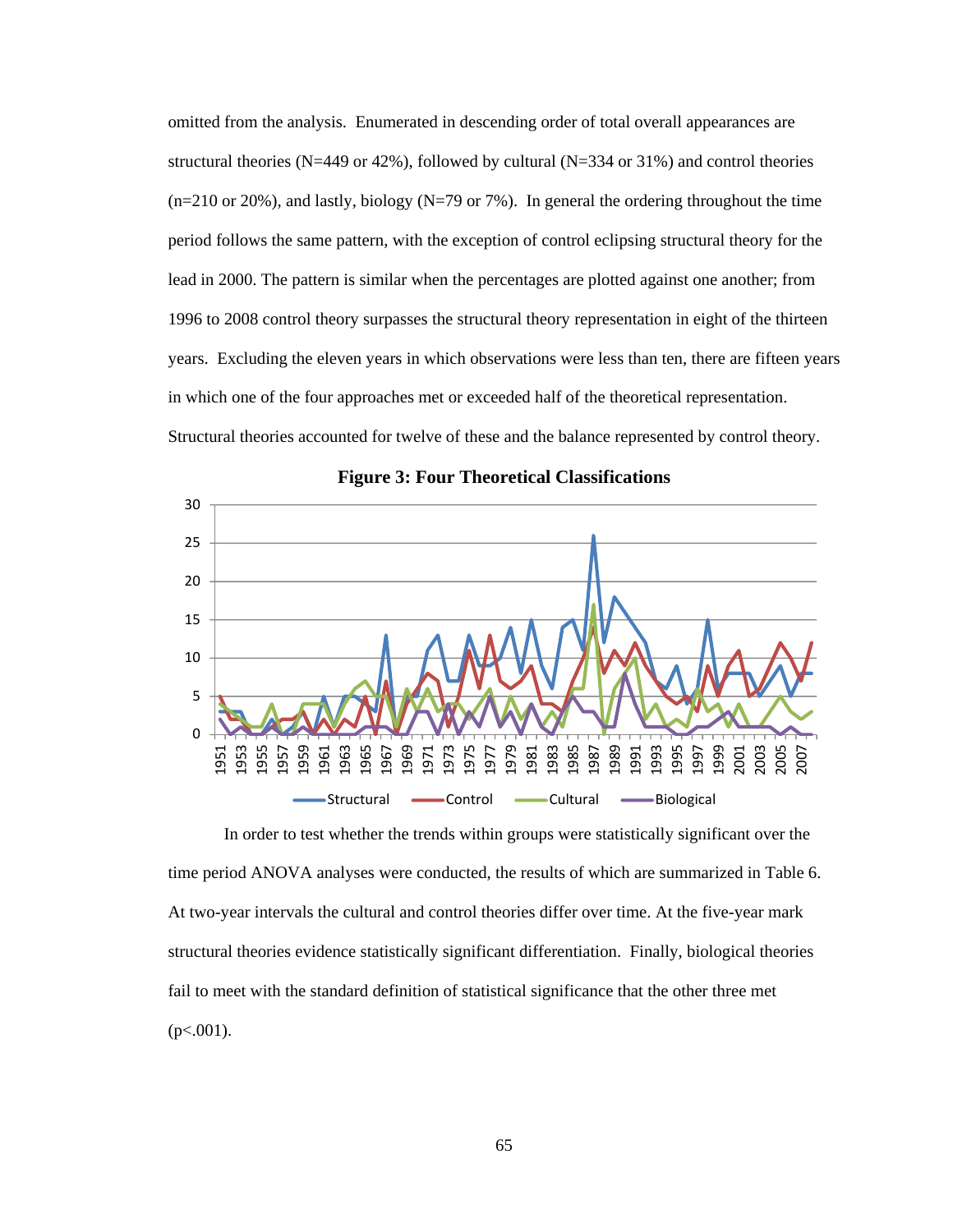|                            |                       | Sum of<br>Squares | df   | Mean<br>Square | F        | Sig.  |
|----------------------------|-----------------------|-------------------|------|----------------|----------|-------|
| <b>Structural Theories</b> | <b>Between Groups</b> | 4.28766           | 11   | 0.389787       | 2.341259 | 0.007 |
|                            | Within Groups         | 349.1215          | 2097 | 0.166486       |          |       |
|                            | Total                 | 353.4092          | 2108 |                |          |       |
| Cultural Theories          | <b>Between Groups</b> | 11.15049          | 28   | 0.398232       | 4.655087 | 0.000 |
|                            | Within Groups         | 177.9391          | 2080 | 0.085548       |          |       |
|                            | Total                 | 189.0896          | 2108 |                |          |       |
| <b>Control Theories</b>    | <b>Between Groups</b> | 10.53405          | 28   | 0.376216       | 2.892143 | 0.000 |
|                            | Within Groups         | 270.5707          | 2080 | 0.130082       |          |       |
|                            | Total                 | 281.1048          | 2108 |                |          |       |

## **Table 6: ANOVA Summary**

# *Commentary on Cyclicality*

Briefly stated, the qualitative findings affirm the results reflected in the content analysis. There is no single theoretical framework which commands unanimous allegiance from the field's scholars. However, there are a few that are acknowledged as providing the essential elements of a criminological perspective. These are traditions of thought that have endured in one form or another for a lengthy duration; they are more or less a consistent part of the conversation of criminology. The recent surge in efforts at "taking stock" suggests that at the center of the field lie a few conceptual tools which have withstood the rigors of challenges directed at them. When asked to place his primary theoretical contribution in relation to the field's theoretical core Ronald Akers replied:

Remember, it was two years ago when I think Frank Cullen had this *Advances in Criminological Theory: Taking Stock* [Cullen et al., 2006] the empirical status. He opened up with "here is the core of criminology." The first three articles were on what he called the core. One was on strain, by Bob Agnew. One was on control theory by Mike [Gottfredson] and Travis [Hirschi]. And one was on social learning theory by myself and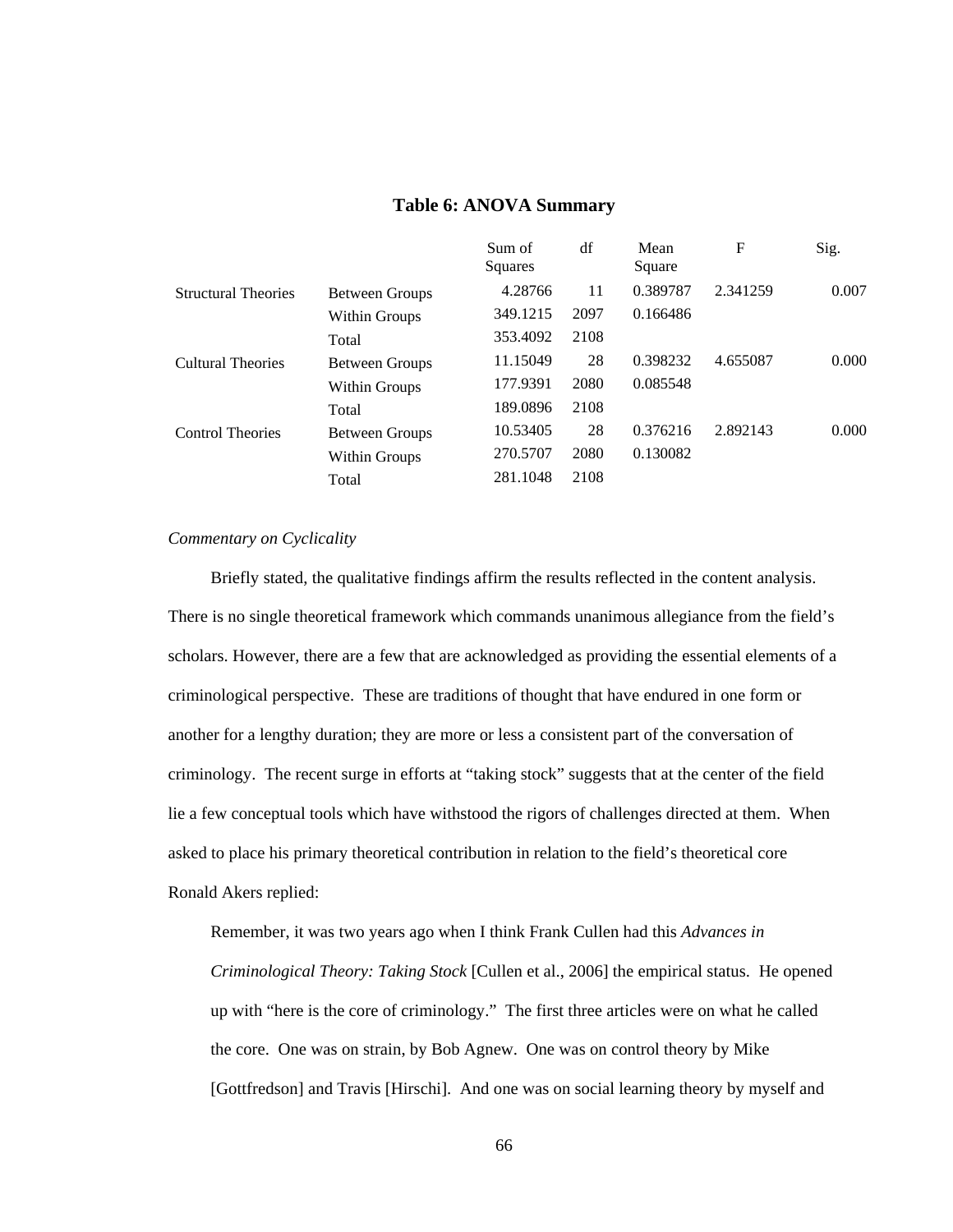[Gary F.] Jensen. Without seeming immodest or self-serving here, that makes sense to me. I think of this at least at the social psychological explanatory level. What is at the core of the field at that level? I think those are the three: strain, control theory and learning theory. Now these other theories certainly make contributions: labeling, reintegrative shaming, conflict theories and others. But they're not as central as explanations of criminal and deviant behavior as those three. So that would be my answer.

This is indication that there are fundamental explanations or approaches to the phenomena of crime that criminologists repeatedly seek guidance from. The three formulations mentioned strain, control, and social learning—have deep roots within the sociological tradition. The former two trace their lineage to Durkheim and the latter to Edwin Sutherland. The others mentioned in the quote—labeling, reintegrative shaming, and conflict—are important in that they have informed the conversation. But ultimately they have proved less resilient, their impact more ephemeral. They are characterized as being of peripheral influence.

The recurring pattern of these theories being proffered, criticized, rehabilitated and revisited suggests that criminology is engaged in an accumulation of knowledge that is not linear but cyclical. When asked why some theories are more resistant to dismissal than others Dr. Freda Adler, the lone interviewee who can be justifiably labeled as firm believer that the field has established a paradigm, suggests the following explanation.

Well they reappear for the same reason that if you want to make up a new word you can't get rid of the old alphabet, because they were tried and tested. There are parts of them that are time tested and there are others that are modified and become more sophisticated. Take social disorganization or social control. You can find their roots back in Plato and Aristotle. The theoretical constructs will come up in new contexts, and they're going to be refined. That is the beauty of our theoretical revisions. Basically we are dealing with social structures and cultures at the societal level (social explanations) and with why certain individuals commit crime (psychological explanations). As I said earlier, societal change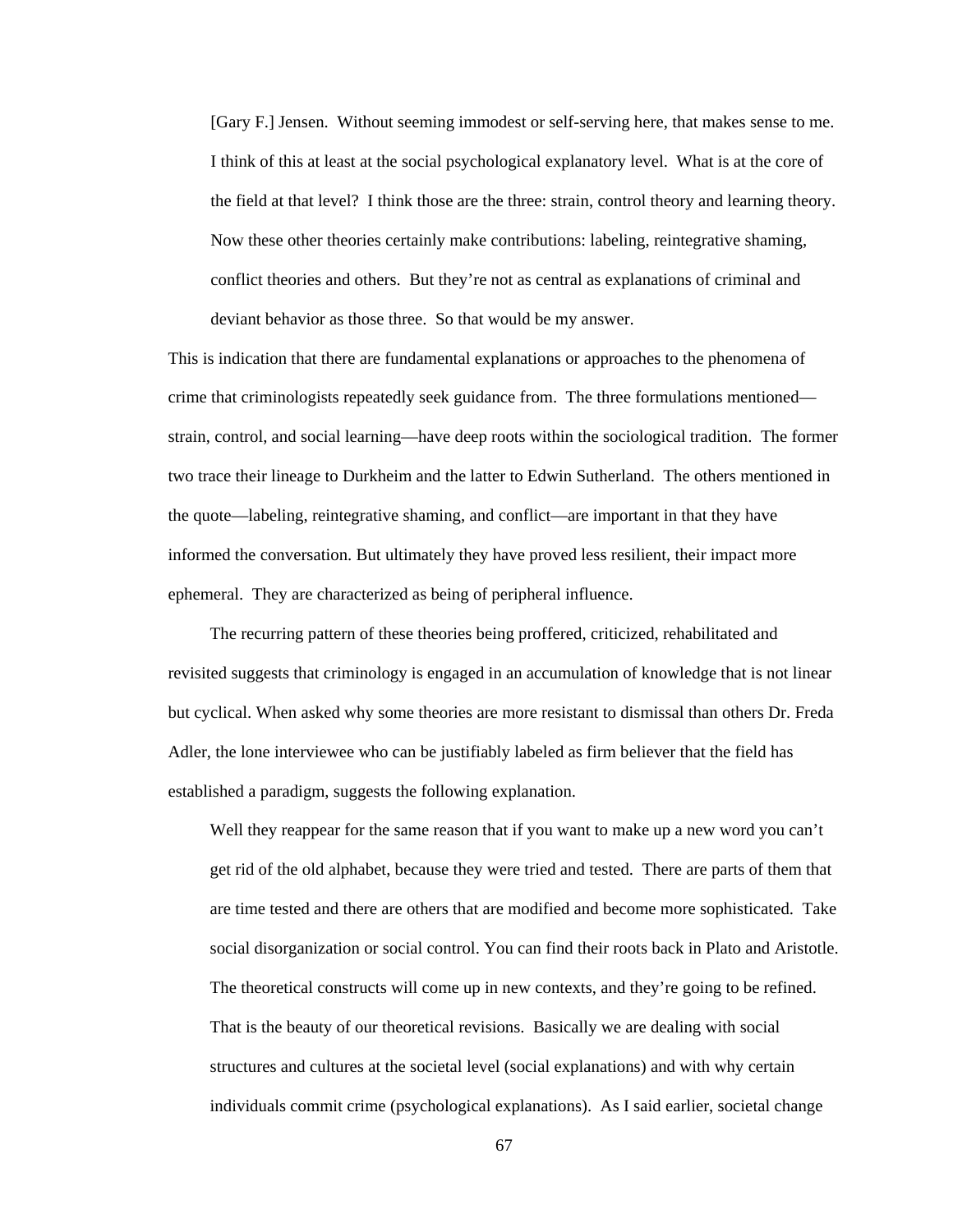results in a change in the questions asked, the choice of a theoretical framework within which to do the research and in the methodology used in the study. Again, we modify. Take Sellin's culture conflict [Sellin, 1938]. What better theory to begin to answer a comparative research question in today's world with its rapid growth of cultures in conflict. As a result of criminal activity being so intimately connected with these larger and continually changing forces the explanatory framework must demonstrate sensitivity to these cues. Alternatively there are traits that are structurally embedded in the framework of human interaction. Therefore, criminological theory must recognize their importance. As conditions change so does the conceptualization of the problem, hence the consistent efforts at refining at the margins. The foundational theories are never jettisoned entirely. The fundamental insights they offer are simply redefined, extended or clarified. What remain consistent throughout are a few basic elements that aid in the framing of the problem.

Dr. Bursik reiterated this point in our discussion.

I think it's—and I hate to use this term—there's very much of a dialectic process. Where you rediscover, reevaluate in light of new evidence. We're at a point now I think neighborhoods, for now, have hit their peak. I'm convinced of that. The stuff going on now is fine-tuning. But I don't see any big breakthroughs on the horizon. So people will move off into some other things. There'll be a few old farts still around doing neighborhoods. Then it'll come back and people will say, "Well, you know, we never really did look at this enough. There's this problem, but when approached from this way maybe that's not a problem."

BD: I'm wondering how much of that is tied to the evolution of methods.

A lot.

At some point the excitement over the refurbished contribution—in this case see Bursik and Grasmick, 1993— eventually subsides and the field turns its attention elsewhere. The renewed interest over neighborhoods has, in Dr. Bursik's estimation, reached the point of diminishing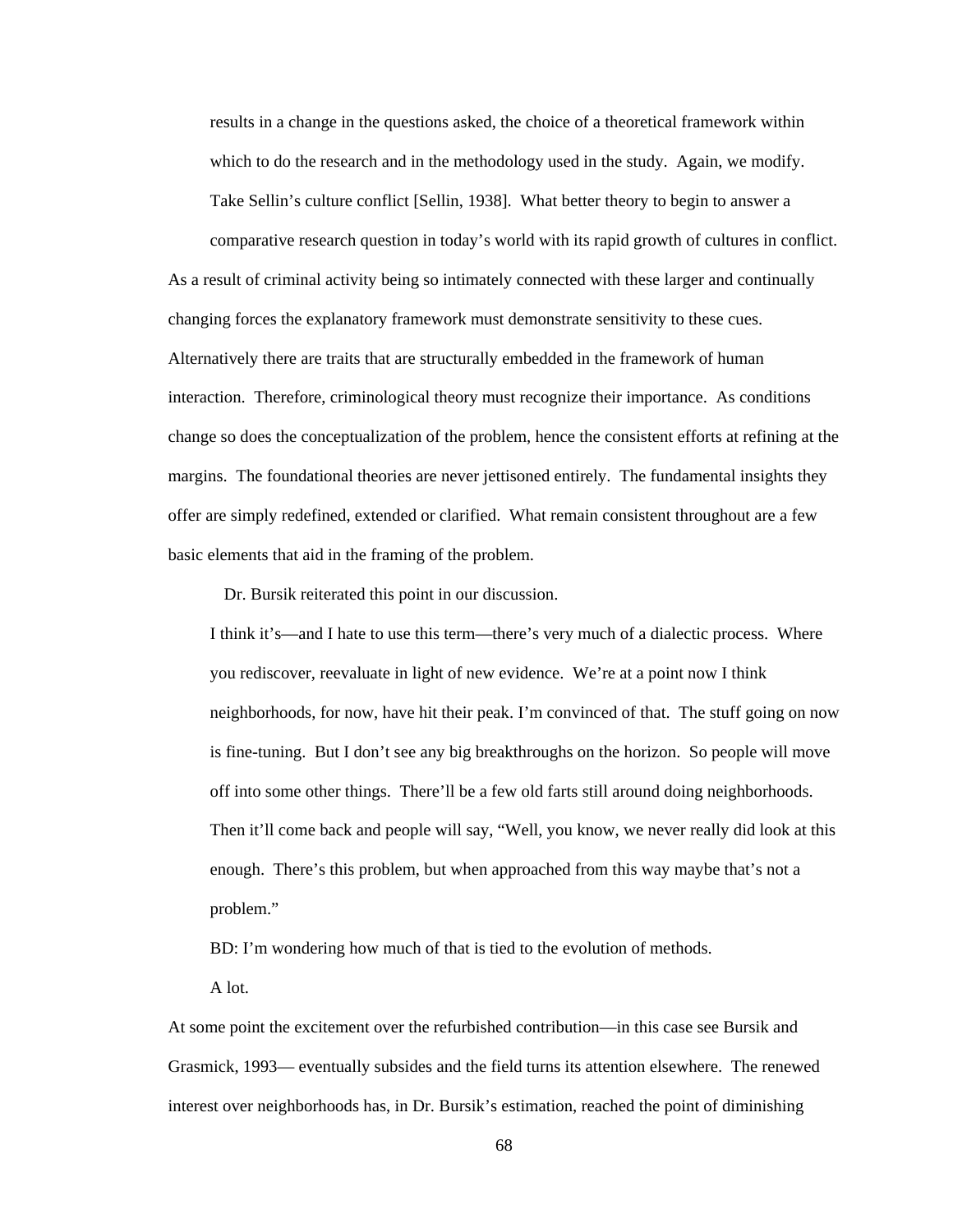returns. In Kuhnian terms it set forth an agenda and the normal scientific enterprise is nearing the point of exhaustion. All of the major questions that can be posed with the perspective have been attempted with the available data and methods. It will be fine tuned and shelved momentarily. Newer methods will evolve and data will be generated, allowing for an eventual innovation of the earlier perspective.

This leads to another related question: Are criminological theories ever falsified? To which Dr. Adler replies.

No. Theoretical constructs are modified over time not "falsified." Take *Crime and the American Dream* [Messner and Rosenfeld, 1994] for example. It did not negate Merton.

Likewise "general strain"[Agnew, 1992] did not negate strain. They modified it. These theories recognized a fundamental element of truth in the earlier work within the anomie tradition. Each also made explicit efforts to confront the evidence assembled against it in an effort to reshape the theory. The promising elements were accentuated and those that met with more resounding criticism were minimized. The resulting efforts extended the theoretical insights to confront a new set of questions without refuting the earlier work. Embedded within the idea of modification is an allusion to partial falsification. Elements that have failed to overcome criticism are excised, reduced, or reinterpreted in the new alliterations. These efforts were built not on the ashes of their referents but what remained of their foundations.

 These suspicions are substantiated by the quantitative data. Of the 1902 theory mentions 13% (N=248) are falsified (Savelsberg's research team coded these as "rejected" in their data). Table 7 lists the respective percentages for the twenty-six theories. Twelve of the twenty-six theories are falsified less than 10% of the time and all but one less than 20%. In general, those subjected to more tests are more likely to have been falsified. The field demonstrates a bias toward affirming rather than dismissing theoretical propositions in its peer-reviewed literature; null-findings are less likely to earn publication. The emphasis on documenting affirmative findings suggests that the field is interested in determining the particular strengths of an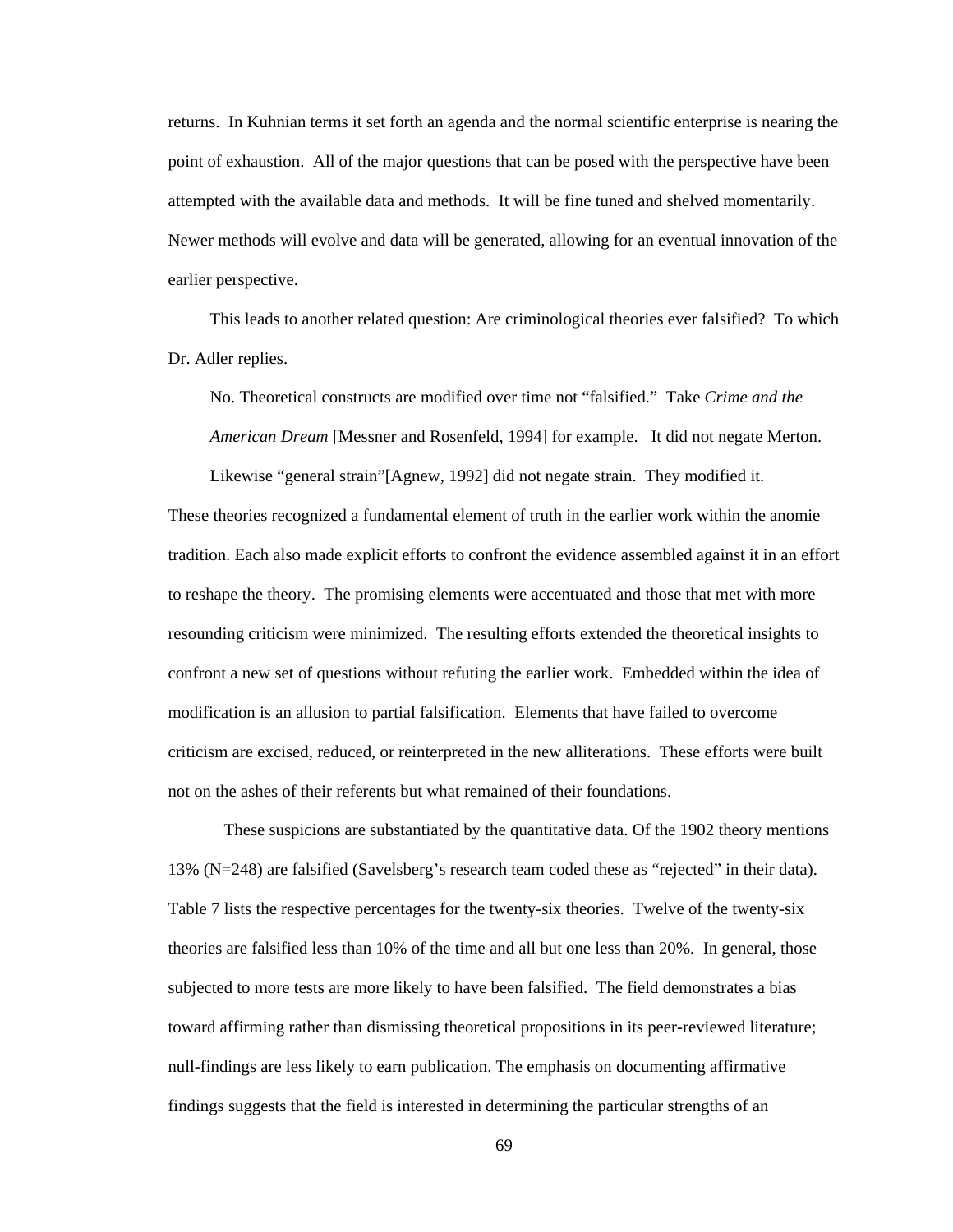explanatory framework rather than its limitations. The benefit of this approach is that it aids the expansion of knowledge. Theory is allowed to flower so long as it is able to find sufficient fertile soil within its intellectual environment. When it has exhausted its potential it either expires or simply maintains in stasis. The drawback is that the field fails to exorcise explanations that are deficient in explanatory power with any sense of finality. Only one tradition was mentioned as having been effectively dismissed by any of the interviewees, phrenology—the antiquated "science" of predicting criminality through assessing the contours of the skull, often derisively referred to as "bumpology".

| Dev.                 |       |        | Illegit. Opp.          | 10.8% | 11/102 |
|----------------------|-------|--------|------------------------|-------|--------|
| Taxonomy             | 0%    | 0/6    |                        |       |        |
| Life-course          | 0%    | 0/17   | Drift/Episode          | 11.8% | 2/17   |
| Reint. Shaming       | 0%    | 0/11   | <b>Rational Choice</b> | 12.1% | 17/141 |
| Soc Disorg.          | 3.2%  | 3/95   | Self-control           | 13.8% | 4/29   |
| Hist./Constructivist | 5.6%  | 1/18   | Other                  | 14.3% | 45/315 |
| Diff. Assoc.         | 5.8%  | 9/155  | Power-control          | 14.3% | 4/28   |
| <b>GST</b>           | 5.9%  | 1/17   | Feminist               | 16.1% | 5/31   |
| Routine Act.         | 6.2%  | 2/32   | Control                | 17.5% | 25/143 |
| Anomie               | 8%    | 6/75   | Strain                 | 18.5% | 24/130 |
| Neutralization       | 9.7%  | 3/31   | Labeling               | 18.8% | 21/112 |
| Early Soc. Def.      | 10%   | 7/70   | Marxist                | 19.2% | 15/78  |
| Legit. of Violence   | 10%   | 1/10   | Cohen subculture       | 19.6% | 9/46   |
| Miller subculture    | 10.7% | 13/121 | Biological/Genetic     | 27.4% | 20/73  |

**Table 7: Falsification Percentages (# of rejections/# of substantive mentions)** 

The results of this analysis, when coupled with the results attesting to the general absence of theoretical perspectives for lengthy durations imply that the field is not engaged in a conscientious effort at demonstrating the empirical inadequacy of its theories. Freda Adler's earlier quotation suggests a plausible explanation as to why this is the case. The field's application of a particular theory is not exclusively influenced by the strength of evidence adduced in its favor but rather through social forces beyond the field exerting themselves. Falsification does not occur through the continued testing and rejection borne by empirical tests of its propositions and assumptions. Rather, a given theory fades through its no longer being a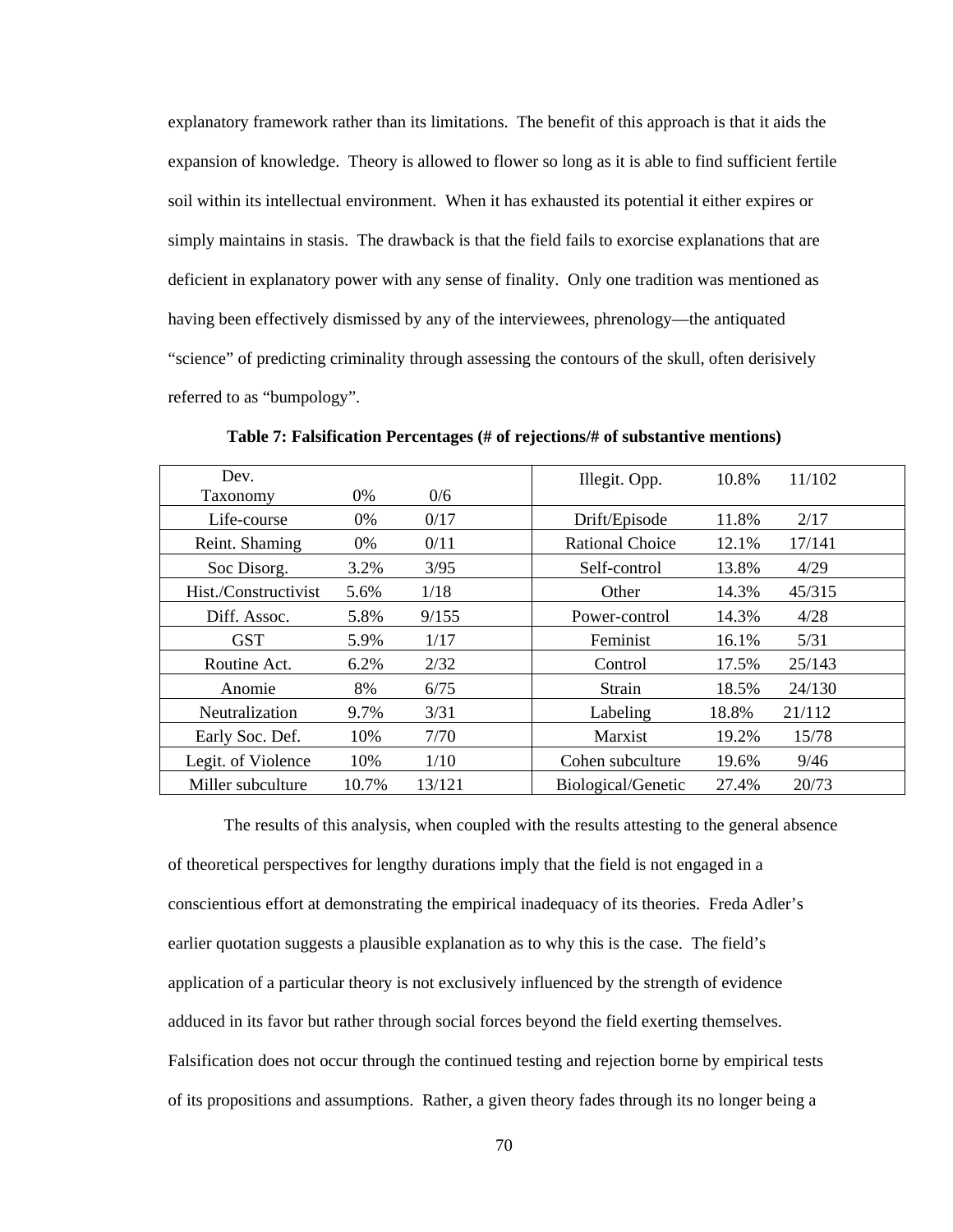referent the field draws inspiration from due to its collective interest shifting to other questions, some more ephemeral than others. The research question dictates the explanation to be employed. When the field's attention returns to a once dormant agenda the theory is revived and revised; this is why the inclination is to preserve rather than discard theory. Theoretical perspectives should therefore be characterized as guides to framing a research question and the proper interpretation of its results rather than being dogmatic assertions of eternal truths.

Steven Messner elaborates on a specific example of this recurring phenomenon.

I think, for example, that the work that's being done now under the rubric of neo-social disorganization theory is a significant advance upon the classical Chicago School. It's incorporated some of the core insights but also filled in some of the gaps, responded to some of the criticisms of some of the earlier work. It's richer, more sophisticated. So in training a graduate student who wants to work in this area, while I would certainly encourage the students to read Park & Burgess and so on at least selectively, I wouldn't want them to spend all their time on that and not read what Rob Sampson and Jeff Morenoff and Paul Bellair—and I'm leaving people out here but you get the idea—and Chris Browning are doing as well. This is good stuff; this has gone beyond the earlier work in significant ways.

Criminology and criminal justice are engaged in a scientific process of compiling knowledge. The evolution is not linear, but logarithmic or cyclical. Broadly outlined, there are three stages in the life course of a theory. First, a theory is articulated. Secondly, it is tested. This involves applying its propositions to nearly all the permutations of the phenomena that it can be, given the limitations of data and methods. Lastly, it inevitably encounters limitations or criticism which it is unable to overcome. At this point it is relegated to the margins. At an undetermined later point when the field is able to address these critiques, either through the development of data and methods or reinterpretation of the theory, the perspective is resuscitated and the process begins anew.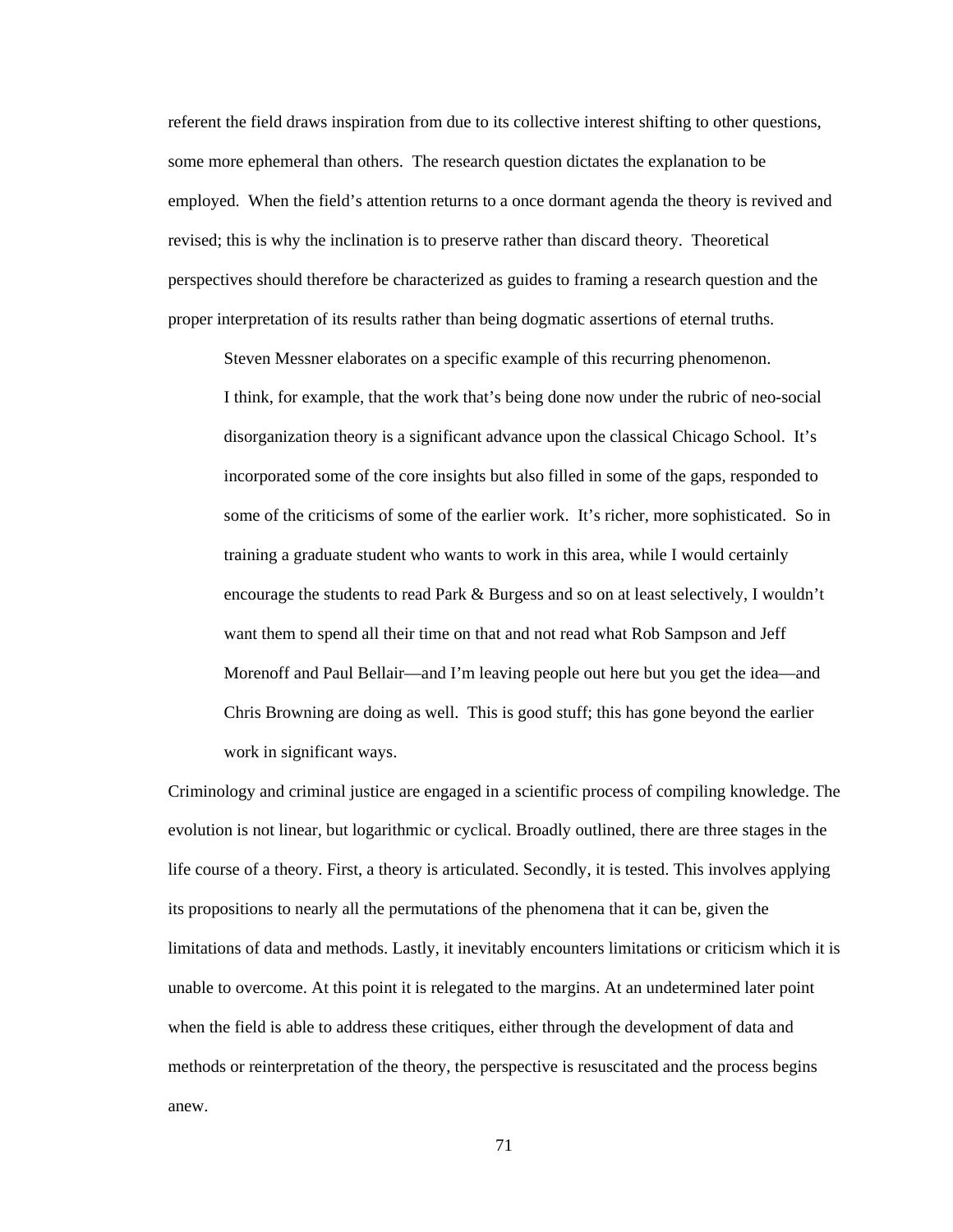It is arguable, however, that the problem of falsification is more fundamental than this. Some of the problems associated with achieving outright falsification can be attributed to the field's lack of effort in offering theories that are falsifiable. Perhaps theory tends to persist not because it has intrinsic value but because the field is incapable of making a firm determination as to its validity. Time and energy expended in defining the meaning of a theory and its components must be subtracted from that made available to testing it. A self-described "hopeless Popperian", Dr. Jack Gibbs describes criminology's predicament in the following.

But criminology, say what you will, it's a study. Someone comes along with a theory and then we spend decades debating how to test it. Then we go on to another untestable theory. By the way, I have to say this is probably where you and I part company on Travis Hirschi's stuff. I don't think his theory on control is subject to systematic tests, largely because he left control unconceptualized and didn't stipulate any measurement procedures. So people are simply left to their own when it comes to testing the theory. Now, I'd be the first to say what I'm criticizing Travis for is not peculiar to him; to the contrary. That's been the tradition in criminology.

The only solution to this impasse for criminology, according to Dr. Gibbs, lies in formal theory construction (stating in meticulous detail the theory's propositions). Overlooking the requirement of formally constructing theory leads to a proliferation of questions and not enough direction on answering them. "I would say above all what we suffer from is an inability to answer questions. It's not so much that we pursue unimportant questions." As a result, devising testable theories is the solution he promotes, with predictability being the ultimate aim of criminology as a science.

 Dr. Gibbs elaborates further on what he argues is the folly of the discursive method the field has been toiling within in its attempt to generate knowledge. His contention, as he admits, is cynical. It is a characterization of a field "wallowing" in its indecision through its failure to abide by a universal metric by which all theoretical contributions are to be graded. When asked to locate the source of the undulation of theory he states flatly,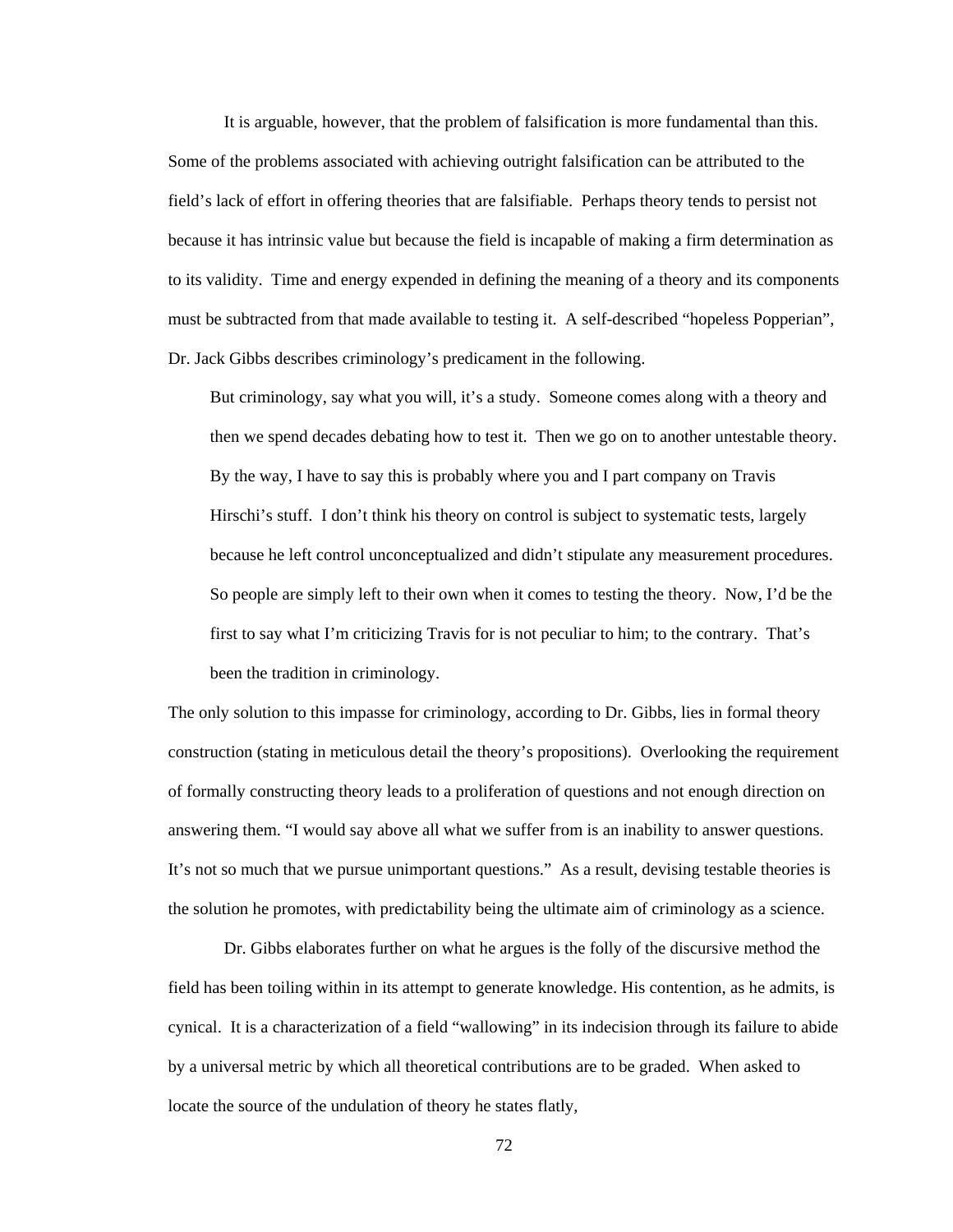Lack of consensus on appropriate criteria for assessing theories. There's something that I think I should make clear. There's a curious phenomenon in sociology and criminology that theories are evaluated in terms of the perspective that supposedly gave rise to the theory. That's very curious; you'd think it'd be the other way around, that perspectives would be judged by the theories that it generates. Now, it's the other way around. You judge theory in terms of perspective that supposedly generated it. I think that's crucial in the question of why these trends, why the short life? Because once the interest in theories declined then interest in perspectives declined.

In Gibbs' nomenclature a perspective is akin to that used by the present author to denote paradigm (personal communication, 2009). He argues that the evaluation of perspectives has been proceeding in the exact opposite direction of the way logic dictates. Satisfying perspectives ought to generate theories that are more adequate than their competitors. In a roundabout way he is stating that much like initiatives holding parents legally accountable for their child's wayward actions theoretical forebears (i.e. perspectives) should bear responsibility for the shortcomings of their progeny in the court of science. The field has been unable to move forward because it is attempting to advance in reverse.

Another hypothesis proffered in accounting for the plethora of theory is that it is an artifact of the problem the field is addressing. In explaining why criminology resembles a field more than a discipline Ronald Akers states:

In fact criminology to me is still more of a field of study than a discipline because it doesn't have any separate theoretical approaches that you don't find in other areas...

Criminology's not defined by its theoretical distinctiveness; it's defined by its dependent variable. It's defined by it's being a study of crime and criminal justice: law, crime, and criminal justice. That gives us some advantages. It makes for a more unified field of study than something like, say, family studies.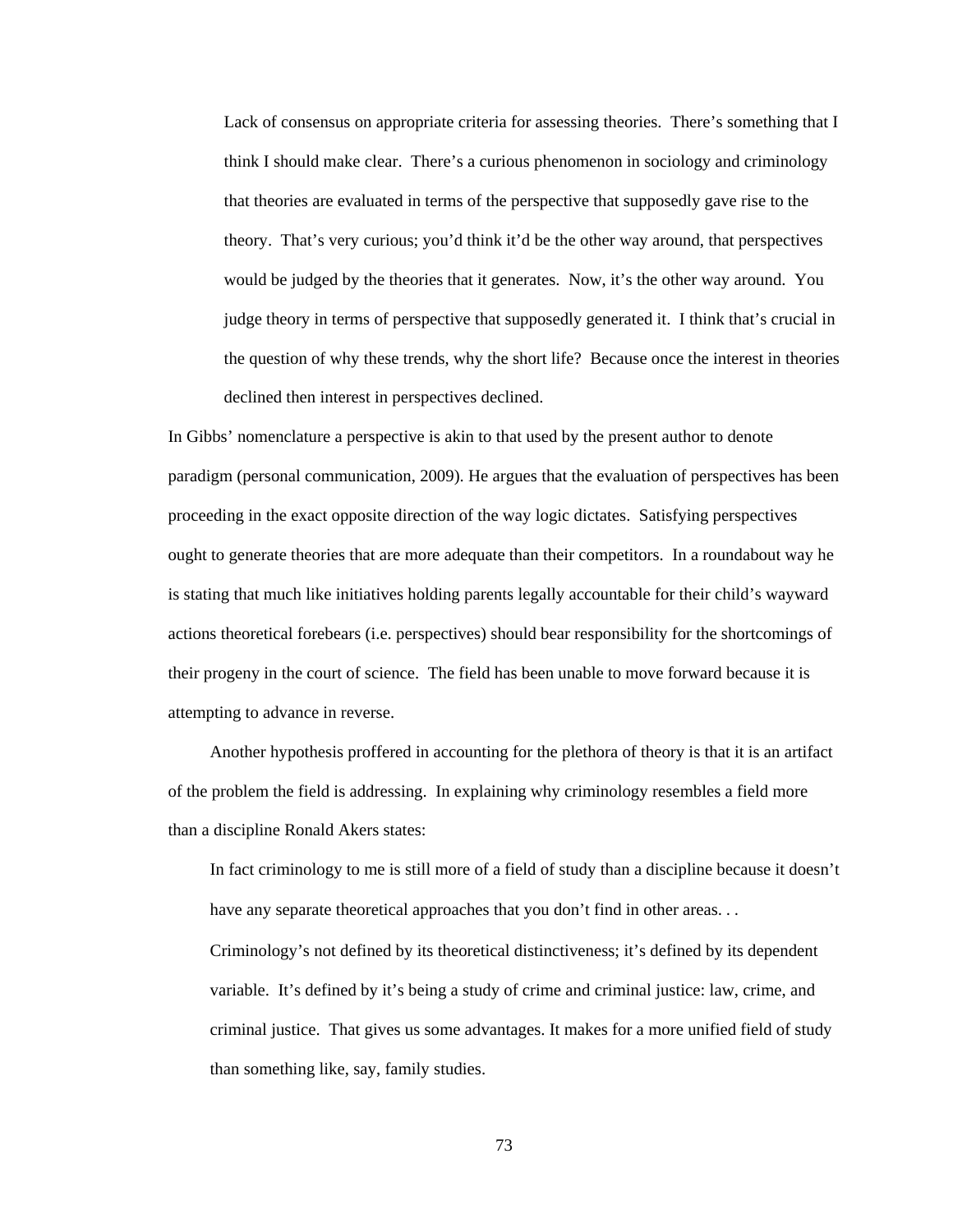Rather than lament the non-uniformity of theoretical perspective, it is suggested that this offers functional and professional advantages. Within the field a diversity of opinion can be located within its purview without sacrificing conformity, of which there is a scarcity. With little uniformity to be defended any contribution bearing on its explanation is permissible. Furthermore, Dr. Akers offers that relative to the field of family studies which is inclusive of a myriad of dependent variables (family structure, child rearing, spousal interactions, marital satisfaction, etc.) criminology is more coherent. This is attributed to the field's general agreement to focus on a dependent variable that is less diffuse than others.

 Robert Bursik also finds the lack of an overriding theoretical construct to be an advantage.

I think that's healthy. I think that's healthy for something so complex and so intrinsically multidimensional as criminology. Except in the crudest most ineffective sense how could you have a theoretical perspective that would tie together corrections and adolescent development? I'm not sure. It's like soc; it's an omnibus field with a bunch of little fields. It's like the social sciences being omnibus. Criminology's an omnibus thing. Not enough talk between the components I think. The fact that it doesn't have a common theoretical thread doesn't bother me.

In the above the benefit of having the flexibility of aggregations of normal science is pressed. The only theory that could potentially account for all the phenomena within the expanse of criminology would be banal to the point of being platitudinous. Rather than seeing criminology and criminal justice as addressing a single dependent variable, as does Dr. Akers, Dr. Bursik sees the field as populated by many. This artifact, combined with the lack of discourse between those working on specific research agendas, militate against achieving a more unified paradigmatic state, a point picked up later by Robert Sampson.

 Janet Laurtisen mentions that this reduces the likelihood of arriving at an all encompassing theory but argues that, at least in her research and potentially for the entire field as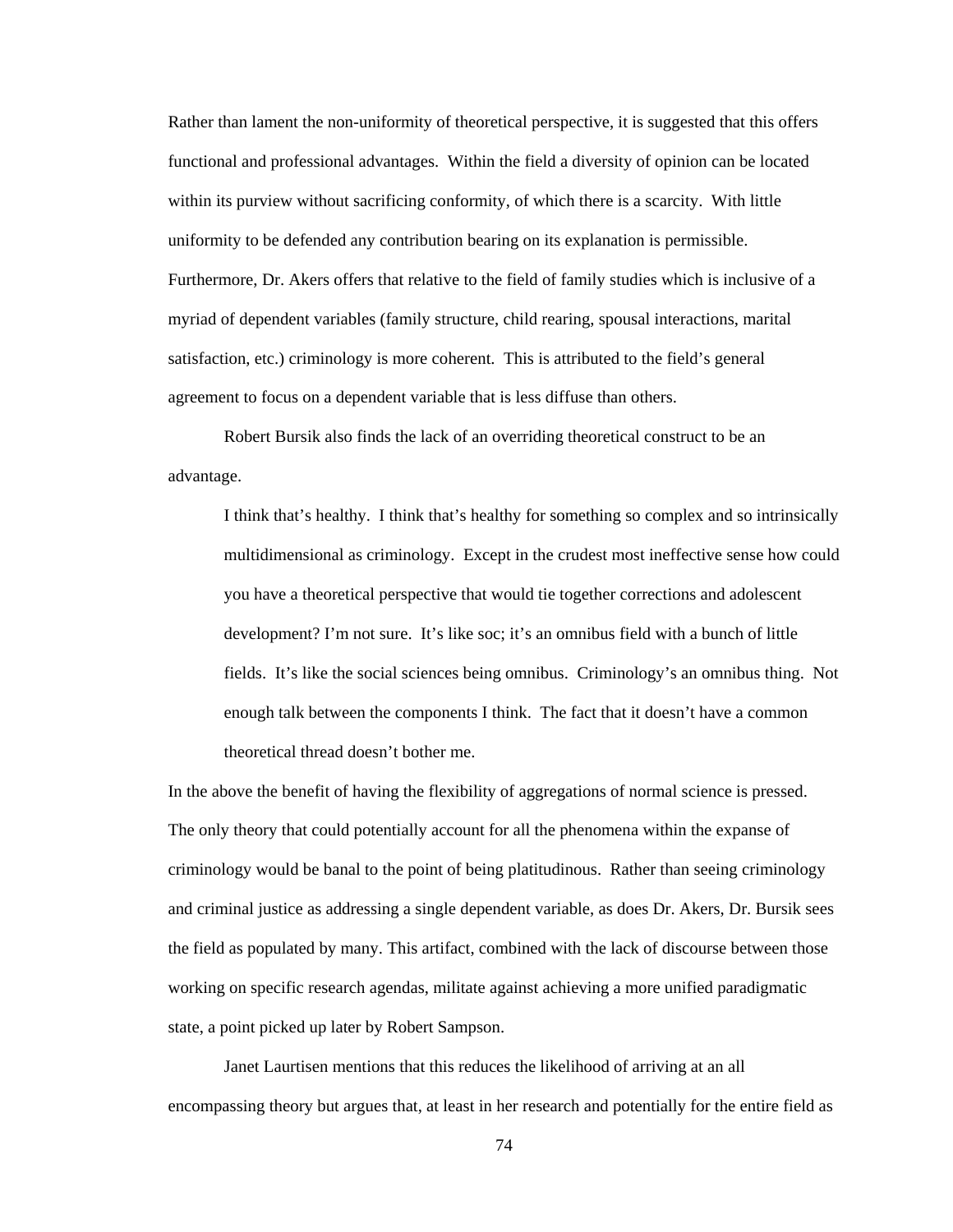well, dexterity counts for more than sure handedness. The task before her and the co-author mentioned is to account for a poorly understood phenomenon by integrating elements drawn a multitude of explanatory frameworks. A generalist approach allows for the incorporation of numerous perspectives to successfully cohere through the process of carefully sifting through the literatures available.

I would say that this [lack of consensus] is not necessarily a hindrance, unless one is trying to develop grand theory. In my own work with Karen Heimer on victimization trends among males and females, we have had to read widely, from quantitative methodology to feminist criminology to more mainstream victimization theory, such as routine activities and other kinds of frameworks. It has been very hard to summarize and synthesize all of the important insights from these perspectives in a way that will clearly guide our ongoing work. For example, when we are struggling with a particular problem, there may be no clear guidance on how to solve it from any one of those particular areas, although we derive different insights from each of them. Our research project investigate the conditions under which would we expect trends in male and female violence to be the same, or different. There seem to be countless 'explanations' or hypotheses, and we cannot possibly test them all. So one of our main challenges has been to determine what they have in common, these alternative explanations, and to create something more parsimonious. For us, and others too, it is an enormous project to try and make sense of the wide variety of relevant literatures now available.

In a field still in its infancy with respect to determining the parameters of its dependent variable this attribute offers the benefits that accrue to a malleable approach. This grounded approach permits the breadth of any relevant literature to be brought to bear on the question at hand. The task is to assess the validity of these competing explanations in generating a more parsimonious framework, one that brings us incrementally closer to the truth. The absence of a hegemonic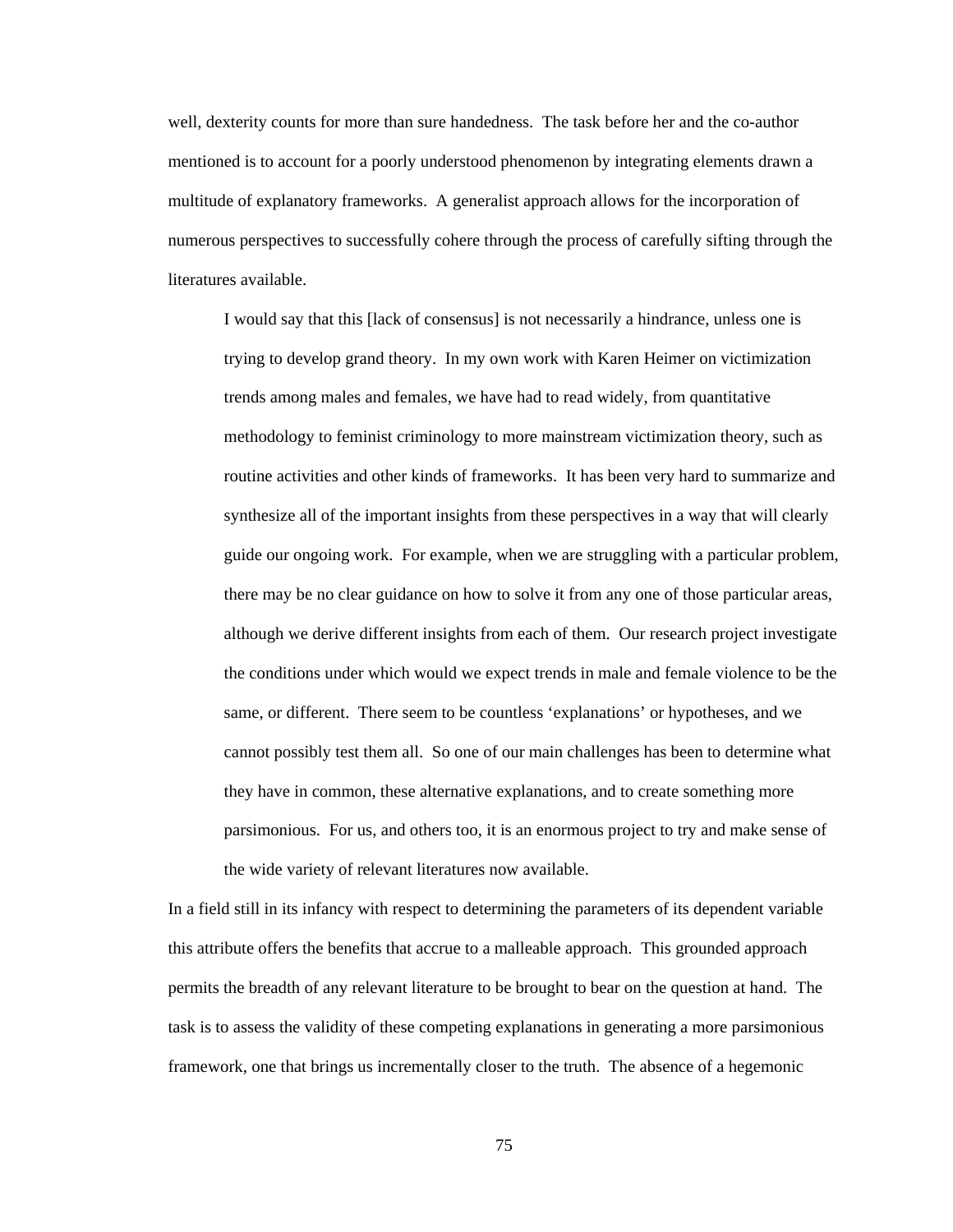theoretical construct facilitates flexibility in a manner that would be cumbersome if burdened by a creaky orthodoxy.

 Robert Sampson agrees in part but also suggests there are drawbacks. When asked to sketch the implications of a fissiparous development he offers the following.

It works against convergence. I think what specialization does -- again I am ambivalent about it because I do think that in criminology in certain respects it's healthy as in sociology-- is that specialization leads to the standardization of normal science, which we need. There's a lot of excellent research that's being done. But I think it's harder though for people to see the larger picture often. The buzzword is "silos". Everybody's siloed-- I can't stand that word because I hear it so much! But it is true that people don't know what other people are doing and then it also tends to lead to the recycling of ideas and rediscovery of the wheel. There are lots of dangers to it. But on the other hand I think there is a cumulative knowledge base that's been built. There are some very healthy research programs. So I think that the way you try to harness specialization and all these advances is to focus around research programs, big questions that have a grounding in a particular tradition.

This suggests a fundamental difficulty of the field. As it advances, the respective research programs are producing contributions to the growth of knowledge. The problem however, is that there are few elements that can weld the largely divorced elements into a coherent whole. A few interviewees suggested that there are difficulties in training generalists (Lauritsen and Messner) as well as acting as a practitioner with a generalist orientation (Short). These practical difficulties are the natural result of the expansion of the criminological enterprise that thwarts the development of a paradigmatic approach. The advances of the respective research programs offer promise that the fundamental elements that can potentially inform a unitary theoretical approach are being assembled. Until there arrives an agent or framework that can successfully integrate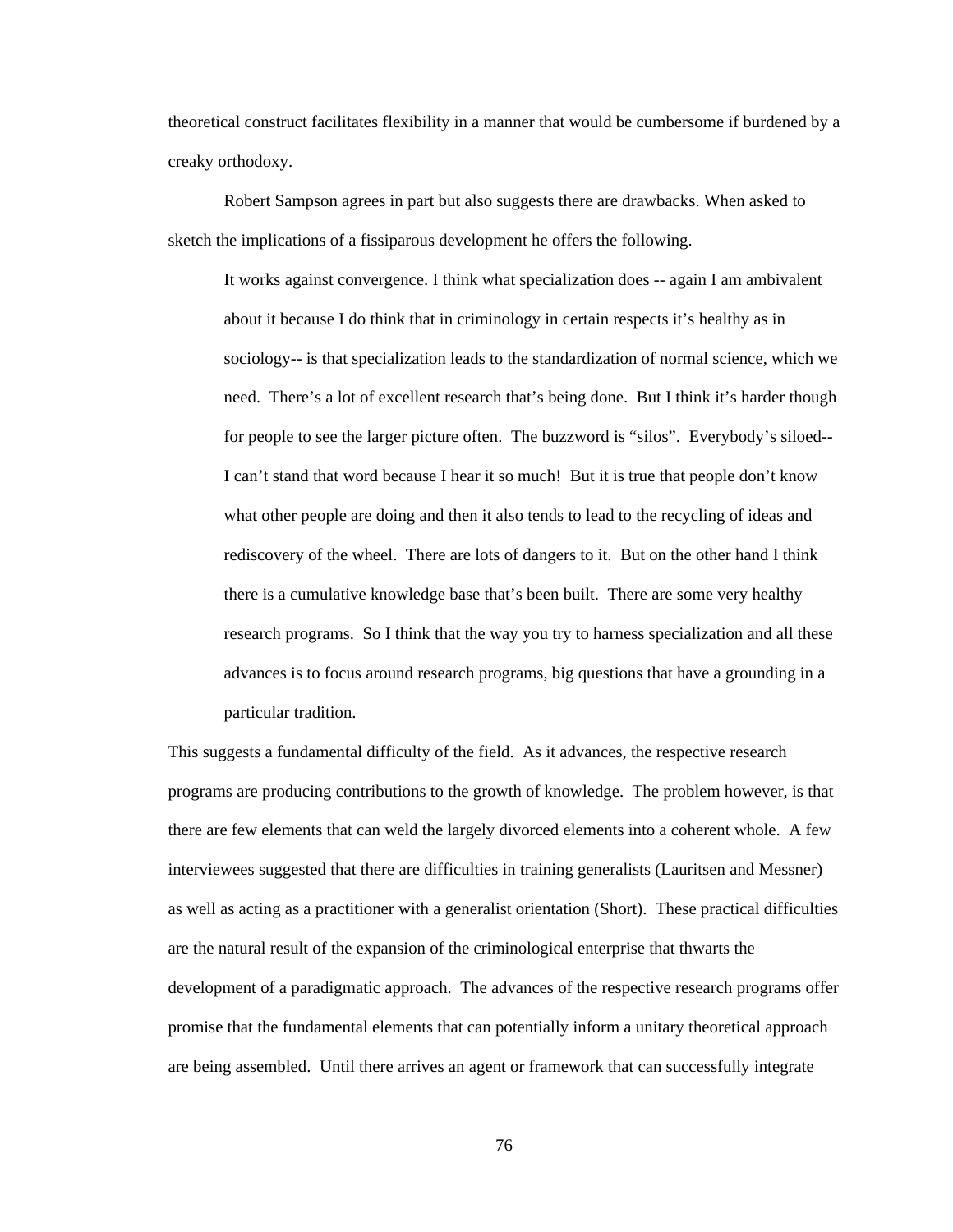these disparate agendas Dr. Sampson suggests the field will rediscover the wheel, so to speak, for the duration.

When asked to address the topic of the lacuna of a defining orientation he and Joachim Savelsberg articulated in their critique of the field (Savelsberg & Sampson, 2002) and alluded to in the above Robert Sampson continues,

What we meant, or at least I mean, is usually a discipline has an animating idea in terms of its assumptions about the world, not just a topic. So, criminology is a topic; it's about crime. But whether you agree with it or not sociology has an animating idea about social relationships, social interactions and emergent properties. If we had to say, we could go back to Durkheim if we wanted a canonical definition of the notion of what sociology's about. Economics, of course, is about utility maximization. There's a certain core idea to that. There is a consensus. Psychology and all the other disciplines are the same. Where economics is not just a subject matter; it's a certain assumption about how the world works. The same with sociology. Criminology, by contrast, is about crime and criminal justice. But today, it can be psychological; it can be sociological; it can be biological-- take the work of Adrian Raine. It's much more common now to see articles published on genetics, on neuroscience, psychology, biology. I don't agree with all these things but I think that's perfectly proper.

Dr. Sampson expressed a preference for a sociological approach while recognizing that others have made worthy contributions as well. The principle shortcoming that he points to in allowing the dependent variable to shape the field's explanations is in its creation of an atmosphere permissive of "super" or "phony interdisciplinarity". Specifically, he points to the atheoretical "stacking of variables", reminiscent of the Glueck's approach in an attempt to account for the most statistical variation. While emphasizing that there are costs and advantages to both approaches he characterizes this approach as "dangerous" and "mindless," and much prefers, "a leaner and conceptually oriented approach that doesn't try to be all things to all people."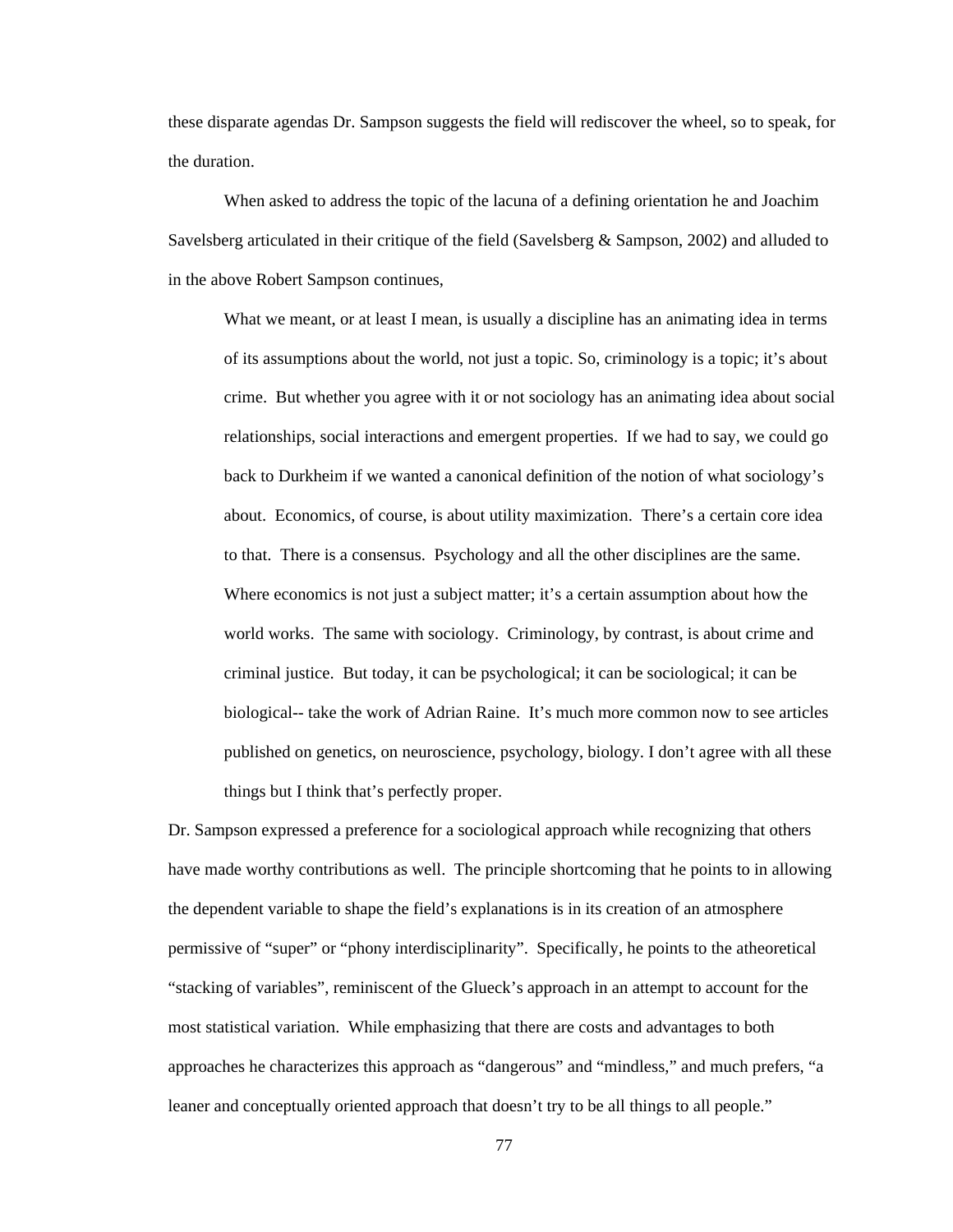Joachim Savelsberg relates a point of view on why the field lacks a single minded theoretical perspective in the following. His understanding of this issue is more pragmatic than those espoused in the preceding. When asked to remark upon the state of criminology in reference to his own academic profession, sociology, he states:

But I would certainly say [sociology has] a firmer theoretical orientation. I think whenever you build a field, be it criminology or something else that's multidisciplinary, where you have political scientists, psychologists, sociologists, etcetera talking to each other who in their home disciplines maybe use different theoretical tools but do try to communicate and try to write for reviewers who might be from the other fields, they will tend to downplay the theoretical apparatus with which they came to this field and focus more on technical and methodological data-driven aspects, maybe policy-driven aspects of this field.

Implicit in the quote is the contention that criminology, at this early stage in its formation, is not scandalized by its lack of a firmer theoretical orientation. In fairness, it should be noted that sociology has experienced a decline in the use of nomothetic (spatially and temporally infinite) explanation relative to ideographic (spatially and temporally finite) explanation since the late 1960s and appears to be similarly untroubled (Gibbs, 2009). Criminology seems to tacitly recognize the fundamental problem of its missing a unifying theoretical construct by agreeing to overlook the issue in the short term. Focusing attention on this aspect is likely to feed discord. Instead, the field devotes more of its attention to matters in which there are greater prospects for reaching consensus. Within the field this is more readily found in its data-driven or policy oriented aspects. This suggests that the field is attending to defining its problem at the moment through devoting resources to fact gathering. At some later point efforts can more fruitfully be devoted toward generating theory to account for crime. What will likely complicate these efforts is the field being populated by experts from numerous fields, each with a vernacular informed by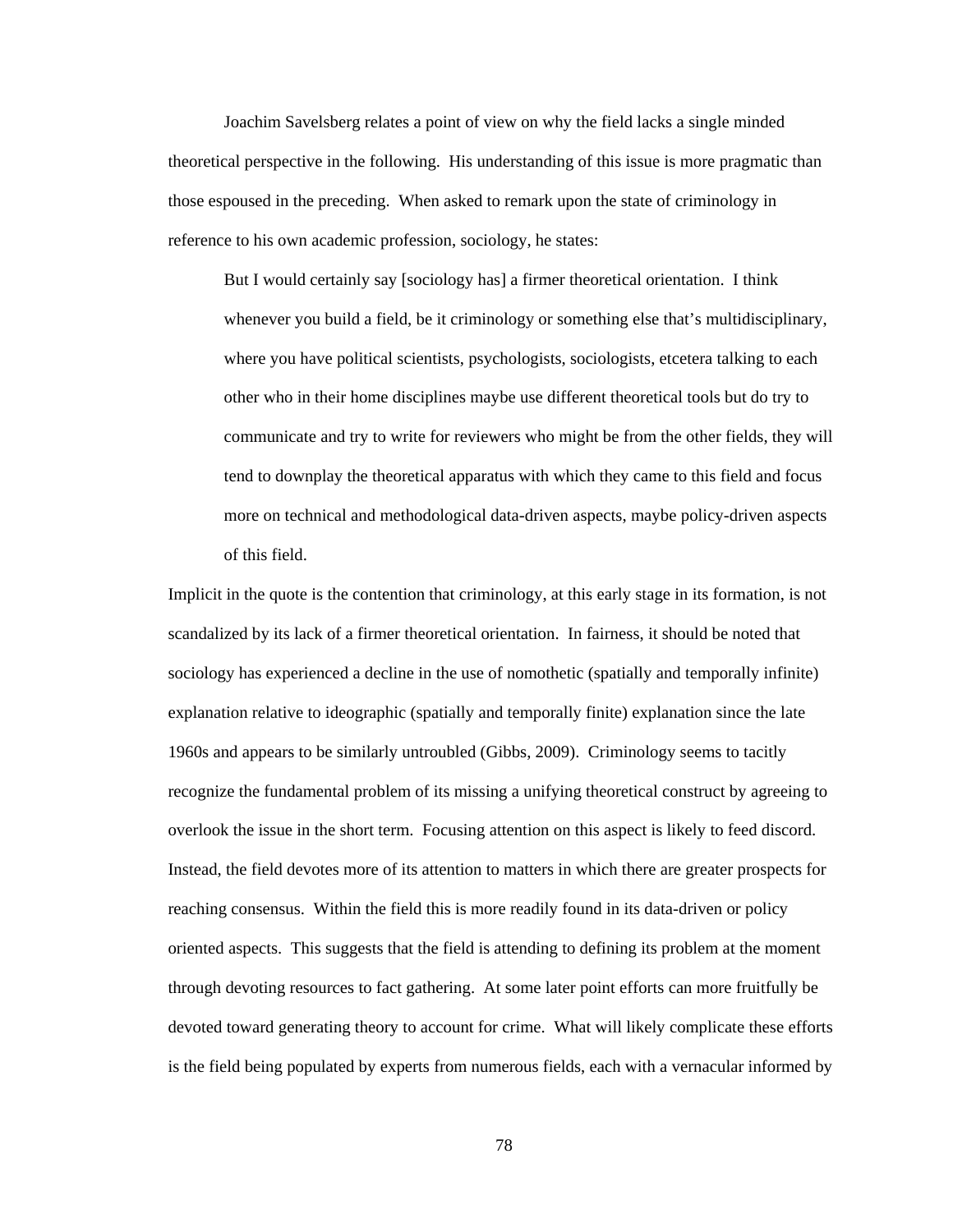their respective traditions. If consensus is to be developed a *lingua franca*, or uniquely criminological lexicon, will have to emerge in order to facilitate its maturation.

## *The Present and Future of Theoretical Consensus*

The nearly unanimous consensus of the interviewees is that the field has been progressing while lacking fundamental agreement as to what the guiding framework ought to be, although there are a few contenders earning consideration. Overall, the sentiment reflected in the data can be justifiably characterized as indifferent regarding the prospect of developing an overarching approach. When asked directly whether criminology currently possess a paradigm Francis Cullen agrees that the field has lacked one but is more optimistic over the future.

[T]he emergent paradigm in criminology is now the life-course paradigm, which includes developmental theories like Terrie Moffitt's. In fact, the life-course approach is not just the field's dominant paradigm. I think *it is criminology*. I think it's going to become increasingly absurd not to see the origins of crime as potentially starting in the womb, and not seeing events in adulthood as mattering, as Sampson and Laub would say. I think that you have that paradigm; it is not just a theory; *it is criminology*. It is the future of criminology. This approach is often presented, including in my theory books, as just another theory. But it's not just a theory. It is the way in which criminologists will now look at crime. (Cullen's italics)

Life-course theory is mentioned as providing several benefits from which the field can draw. The foremost advantage is its theoretical contribution being tightly coupled with a methodological approach (i.e. the use of longitudinal data). Part of the reason offered as explanation of life course assuming supremacy in the veritable free-for-all in criminology is generational effects. Future generations of scholars will be taught to recognize the approach as essential to building a common understanding through their graduate training. Enhancing this effect is the fact that several leading researchers (Sampson, Laub, Nagin, Paternoster, Farrington, the Loebers are all mentioned by name) have committed their research agendas to exploring criminology within the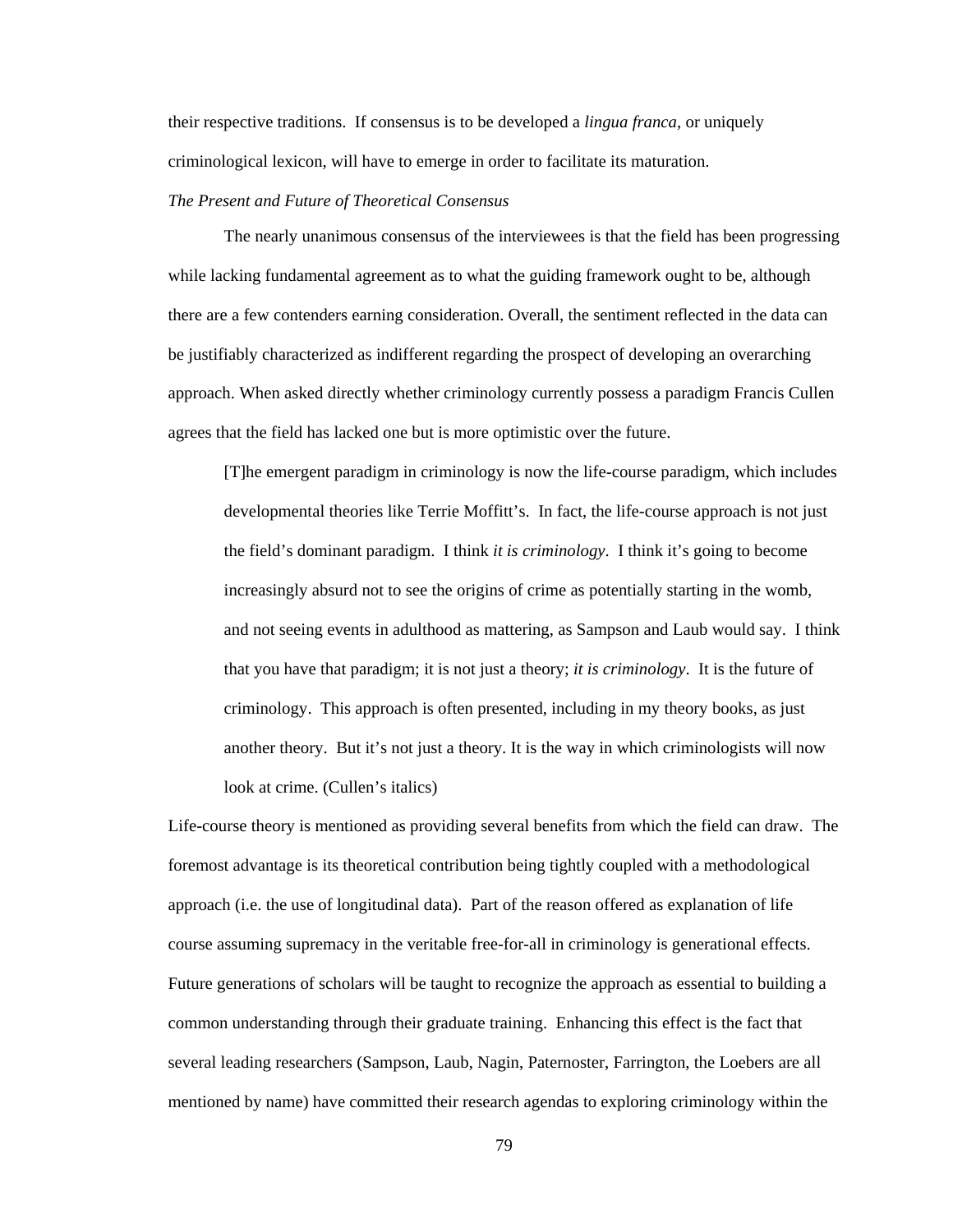life-course perspective. This provides a signal to future cohorts of scholars that the agenda set forth by the life course perspective is professionally rewarding. The additional advantage is that it can potentially mend the divide between criminology and criminal justice, which he contends is largely artificial. Dr. Cullen alludes to this with the mention that life course theory will come to inform the "interventions we privilege."

An additional advantage to the adoption of life course theory as the organizing schematic of criminology is its versatility. The framework allows for differing theoretical approaches to locate within its structure without fatally compromising its integrity (see also Laub, 2006). Several respondents (Ronald Akers, Francis Cullen, and Lawrence Sherman) cited biosocial/biological arguments as being in the ascendancy. Dr. Cullen implies that biological influences are evident throughout the life course and can therefore be combined profitably with other approaches.

In addition, all the biosocial data are going to be brought into this issue. Scholars in the review process will soon hear: "How do you know something has an effect if you have no control for biology?" My colleague John Wright is doing a lot of research on that. His goal is to wipe out all social effects with biological data! I'm being a little bit facetious here. But essentially, you've got to understand, there's good biology theories and there's bad biology theories. Terrie Moffitt has a good biology theory. We all love Terrie so she gets to have neuro-psychological deficits. Then there's the bad biology, everyone else's. So that's what I see as the main paradigm. I tell my students, "This is it. Don't even do any other criminology." Even if you do macro-level criminology, you're probably going to have to somehow tie it into multi-level models. Looking at how context matters at different ages, in different ways. It doesn't exclude all other criminology, but I think that it is the paradigm of the future. . . Now the remaining paradigm is the mainstream criminological theories—general strain theory, social learning theory, those kinds of things. Together, they still comprise a mainstream paradigm. But they, too, are getting sucked into the life-course paradigm. It's going to be hard to do a test of general strain theory, for example, if you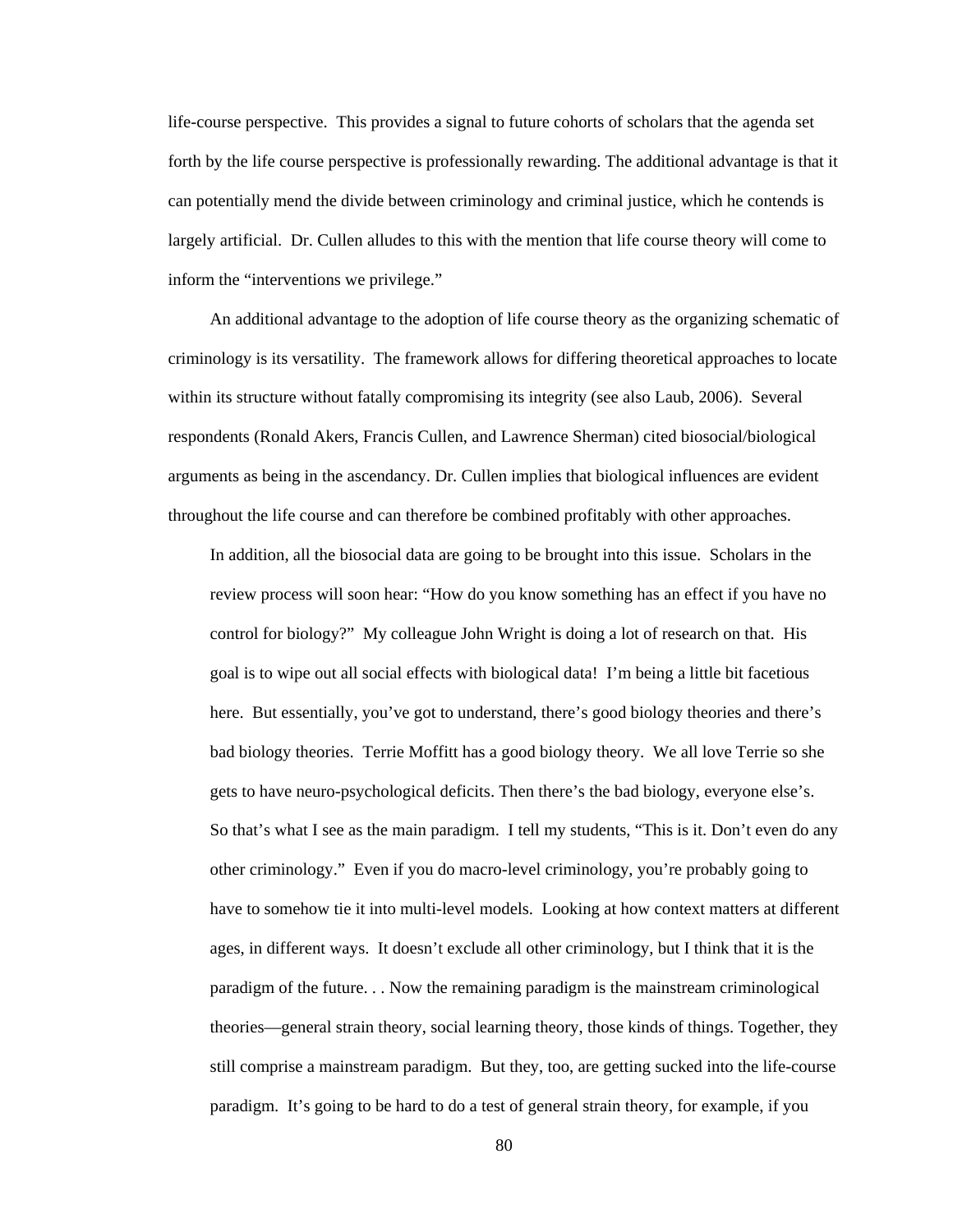don't do it within a life-course paradigm. So I think that we've gone from sort of having mainstream criminology and critical criminology to now having critical criminology and

life-course criminology. I think life-course criminology will dominate the field.

The biological approach will not be criminology's only perspective because context will always exert an influence. This leads to a preference for the term "biosocial" which recognizes the attempt to incorporate elements of both traditions in explaining criminality. The melding of the two approaches are facilitated under the auspices of the life-course approach which is characterized as exerting a force akin to vortex in reorienting the field's fundamental theoretical and methodological orientation. The more traditional theoretical approaches will all come to be subsumed by life course theory in that they will be required to make methodological genuflections in its direction.

 Finally, Dr. Cullen outlines another paradigm within the field, critical criminology. This, in contrast to the others, is characterized as being dormant; life course and biology are emergent while critical theory is marginalized as a result of its fundamental rejection of positivist methodology. In this regard it is truly an alternate paradigm by dint of its basic disagreement over the appropriate terms of debate. His pointing to a separate paradigm that addresses Sutherland's "making of laws" that is distinct from another prong of his definition of the field ("breaking of laws") should indicate to practitioners that a reconciliation of approaches holds potential for theoretical growth through fostering a more global understanding (see also Gibbs, 1987).

Now, I have to say that there is at least one other paradigm, which, by the way, I have learned a great deal from and am sympathetic to in many ways. And that's critical criminology. Critical criminologists are mostly anti-positivist unless the data support their conclusions. No critical criminologist has ever challenged the inequality-homicide relationship that I know of and said, "You can't believe the fact that inequality is related to homicide because it's based on quantitative statistics." But they're generally suspicious of positivist data; preferring to be much more qualitative. If they work within the life-course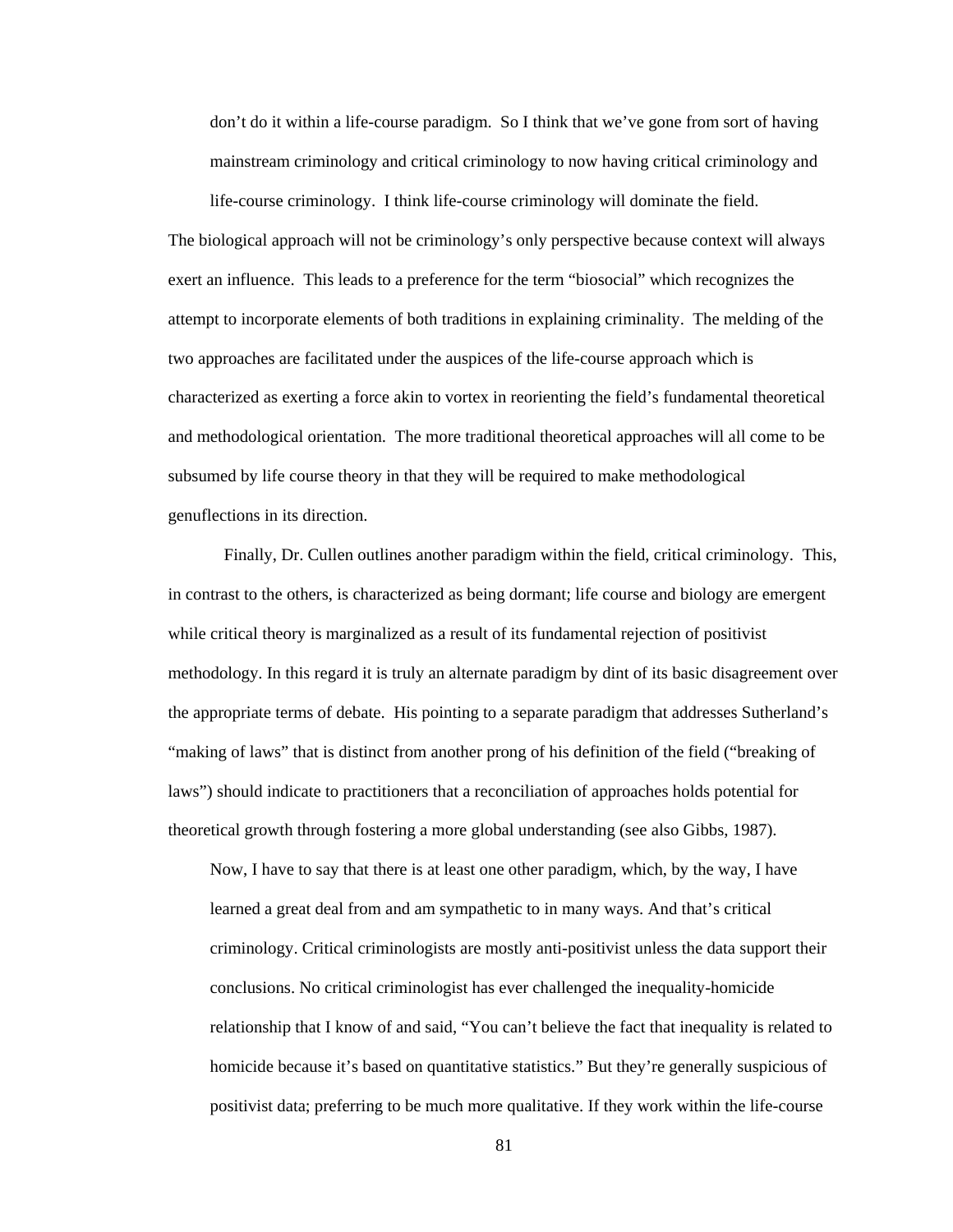paradigm, it's usually to show that causal factors do not generate effects. Rather, they want to show, for example, that there are gender-specific pathways in crime. But most scholars in critical criminology, and I include peacemaking criminology under this umbrella, are pretty comfortable with attending their own sessions at ASC. It's hard for those folks to get published in mainstream journals. So they have some of their own journals. But they have not been brought into the life-course paradigm explicitly—except, again, to try to argue that there are gender-specific pathways into crime. So critical criminology, that's sort of the other paradigm.

 So, what accounts for the anxiety over the lack of an all encompassing theoretical construct? Both former editors of criminology's flagship publication (*Criminology*) included in the sample, Charles Tittle and Robert Bursik, spoke of their efforts at maintaining the field's dedication to viewing the enterprise through the lens of theory. The latter encountered some resistance from contributors who thought otherwise, the source of which, he implies is generational.

Because there's this belief from some quarters that numbers speak for themselves. I grew up in an intellectual context that I don't believe that numbers speak for themselves. You can say with confidence that women make X percent less on the dollar than men do. But what that means though is a whole different thing. They don't speak for themselves. And to do that speaking you need some kind of interpretive framework. To even know what variables to use or consider you need an interpretive framework. Now your framework could be wrong but you just can pull variables out of your ass like some people do. Some of the neighborhood interventions projects—let's just get everything that's ever been done, run this regression with a hundred fucking things in it and see what happens.

The latter part of the quotation is an echo of the earlier sentiment contributed by Robert Sampson, albeit one offered in a more colorful and caustic tone. Essentially, both are arguing that the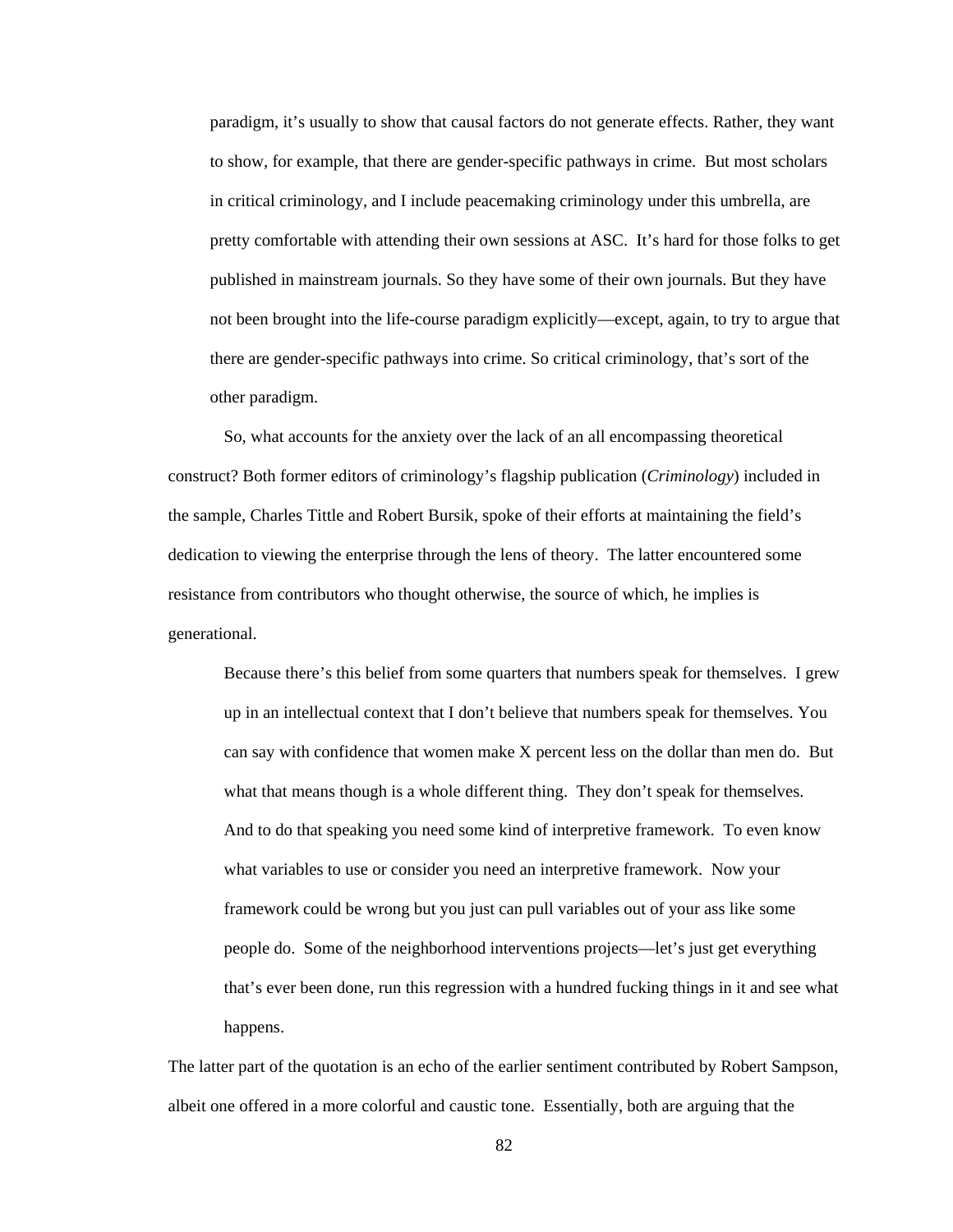empirical phenomenon falling within the field's purview can only be profitably interpreted through recourse to theory. Furthermore, Dr. Bursik states an opinion that theory is an *a priori* requirement for approaching a research question. A collection of randomly assorted variables processed through a statistical methodology merely to account for the most variation would be regarded as a desiccated product; theory is the element which gives empirical findings life by assigning them meaning. In essence he is arguing that methodological development can only take the field so far before it expires. This thought is affirmed by Steven F. Messner.

Methodology helps. My own view is that, I don't think methodological/statistical advances are really the driving engine. I think it's more theoretical, conceptual clarifications, elaborations and then the methodological tools help speed things up. For example, you take HLM. It's a useful statistical tool. But you have to know what are meaningful levels to be working with. You have to think about how processes interpenetrate across levels and so on. There's nothing in HLM software that can do that for you.

This now brings us to the question of what the field's state of agreement on a methodological approach is.

## *Methodological Consensus*

 The qualitative and quantitative evidence elaborated in the preceding unequivocally state that criminology lacks a monolithic or definitive theoretical perspective. The evidence with regard to its state of methodological consensus is more nuanced however. The quantitative evidence suggests the field has been settled on an approach for some time. This contrasts with the impressions offered in the qualitative data.

# *Statistical Methodology and Types of Data, Consistency in Approach*

 The field's peer reviewed research over the last half-century plus has been aimed at interpreting empirical evidence using an objectively social scientific approach. Nearly nine in ten articles (87% or 1833 of 2109) use one of the five respective approaches (bivariate, bivariate plus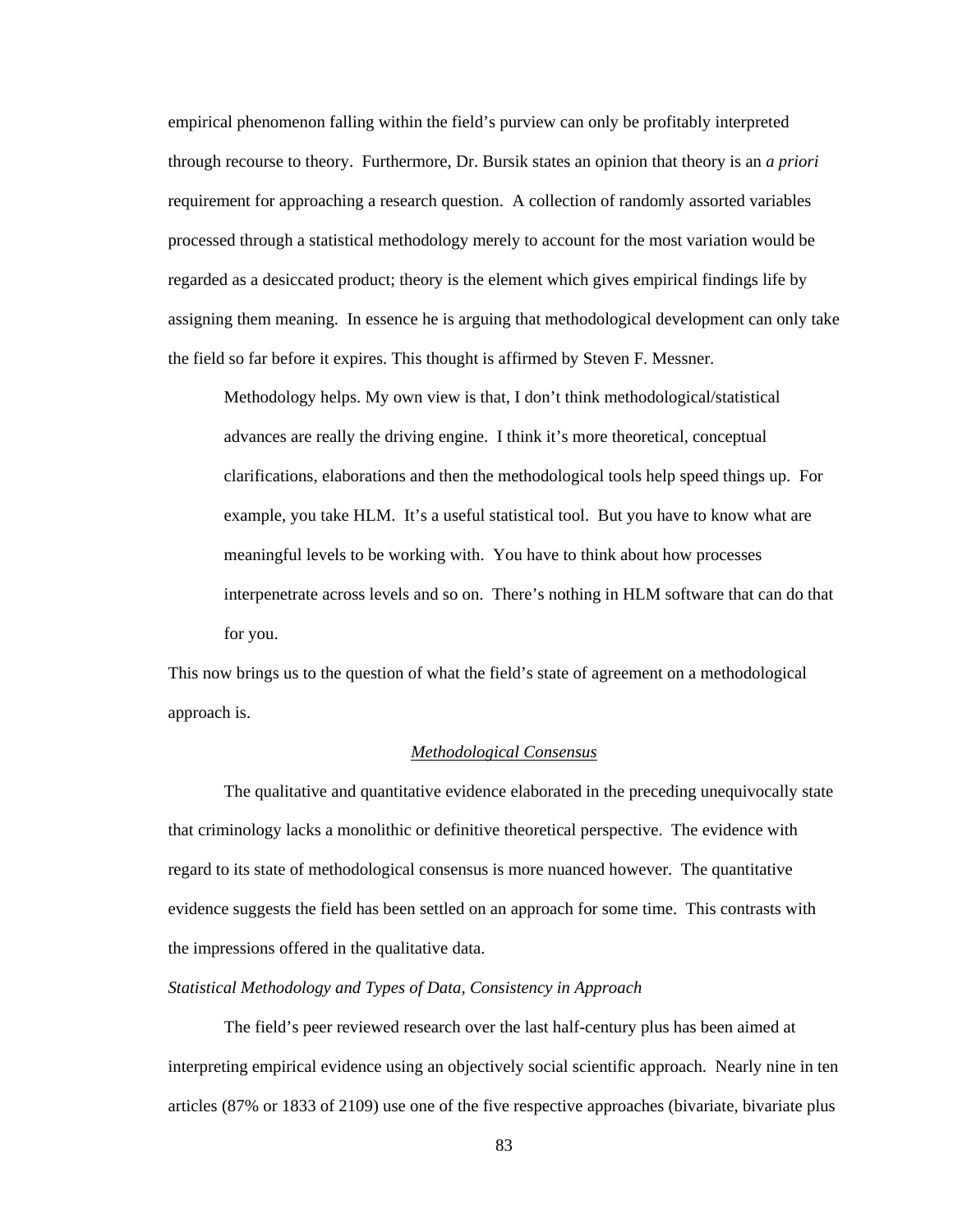1 control, multivariate, interpretive, and historical/comparative; see Figure 4). Conversely, 13% lack for a verifiably social scientific methodology. Of the 1833 publications relying one of the enumerated social scientific approaches nearly three of four  $(72\% \text{ or } N=1319)$  use a multivariate statistical methodology. 1958 was the last year in which this approach was less popular than any of the remaining. There were but brief points (1967-1969 and 1995) when it dips to near parity with the others. For but two years, of two-hundred thirty two possible, do any of the nonmultivariate methodological approaches exceed ten appearances in the data. For thirty-one of the fifty-eight years included in the study the multivariate methodology appeared twenty or more times in the literature which includes the ten years in which its tally exceeded forty. The multivariate methodology retains a marked advantage in the literature within the appended data when the percentages were plotted as well. Its supremacy was moderated over the final sixteen years when it's 68% representation dropped by four points and the interpretive approach, the next most prevalent, doubled from 10 to 20%. These differences in methodological trends are statistically significant (p<0.001) at six year intervals.



**Figure 4: Method of Analysis**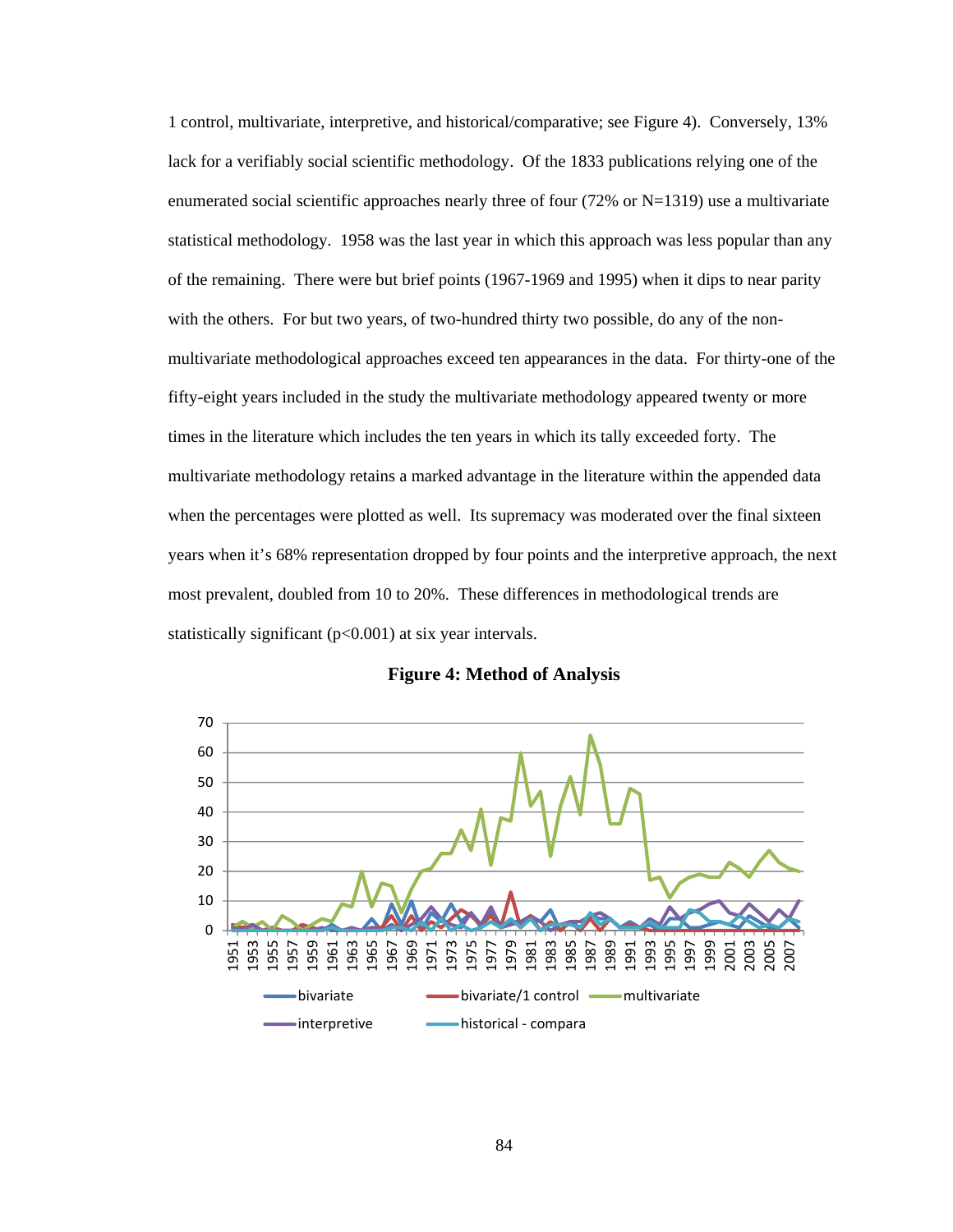The disparity in the use of the multivariate approach were evident at the dissertation proposal stage. At that point it was decided to bifurcate the multivariate category into ordinary least squares (OLS) and "other" in the appended data. During the concluding sixteen years of the study time frame there were 311 publications using a multivariate approach. The majority (77% or N=240) of the multivariate techniques were comprised of statistics other than OLS which comprised less than one-quarter of the multivariate category (23% or  $N=71$ ). The most popular within the catch-all category were logistic regression (N=98), hierarchical linear modeling  $(N=23)$ , negative binomial  $(N=14)$  and statistical equation modeling  $(N=12)$ . All the remaining approaches appeared less than ten times from 1993 to 2008. Figure 5 displays the differential between the approaches which reach statistical significance at the two year  $(p<0.05)$  and four year  $(p<0.01)$  intervals.



**Figure 5: Multivariate Subtype** 

 The analyses above attest to a bias in the field toward quantitative methodology. In order to determine to what extent this is true an additional set of analyses were conducted by dummy coding the methods variable into quantitative (bivariate, bivariate plus 1 control, and multivariate) and qualitative (interpretive) categories—the 98 cases of historical/comparative were excluded from the analysis. Of the 1739 articles 89% (N=1555) apply a quantitatively oriented approach.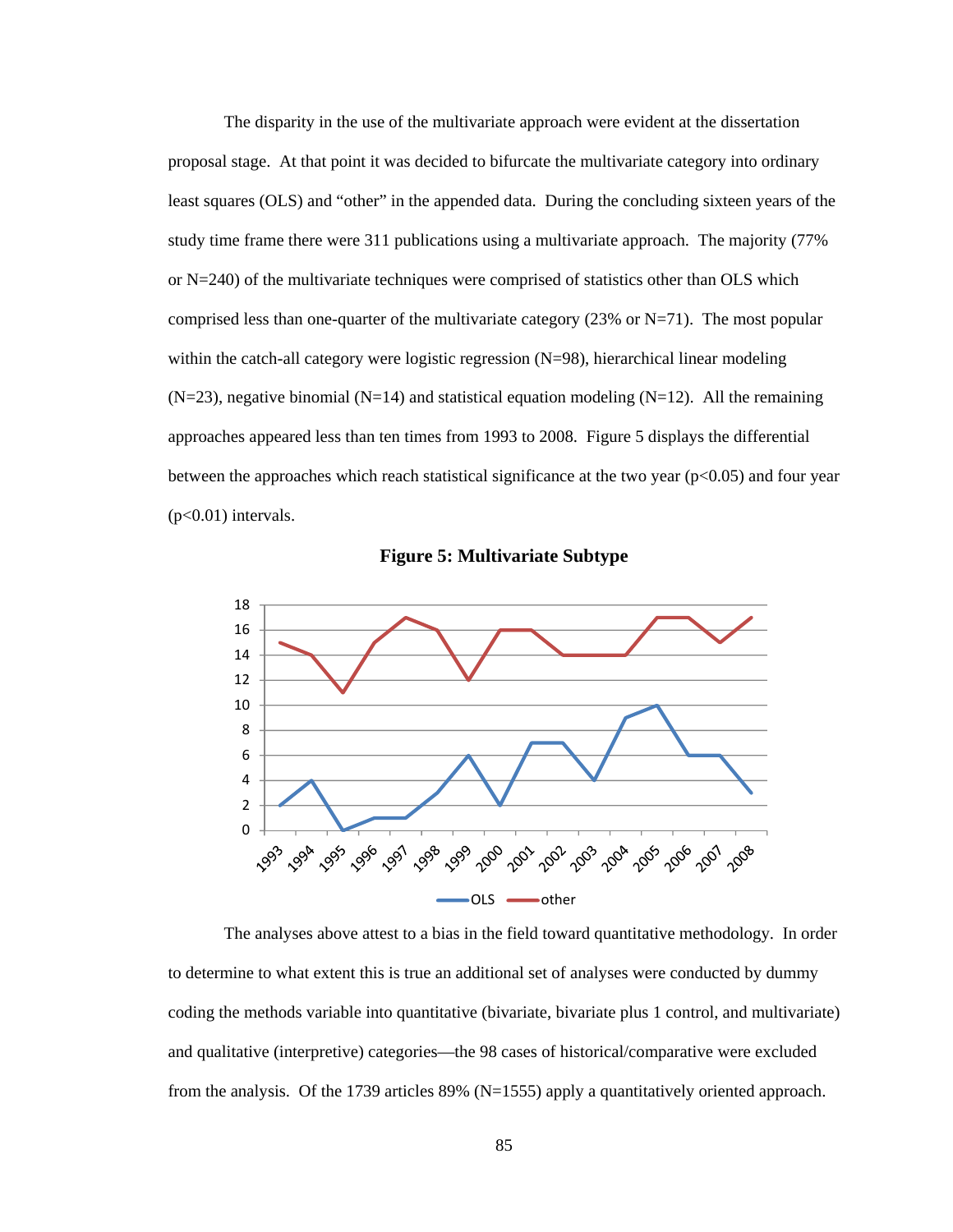At two year increments the differences are statistically significant  $(p<0.001)$ . The gap widens greatly beginning in the 1970's and remained until its convergence in 1993 (Figure 6). In the latter period the presence of quantitative methodology drops from near unanimity (94%) to being merely dominant (78%). Irrespective of this disparity, the quantitative approach is markedly preferred by those producing the field's peer-reviewed scholarship. At only two points does the qualitative approach appear as many as ten times in a year; in thirty-nine of the fifty-eight years recorded the quantitative approach is at least double this total.



**Figure 6: Qualitative and Quantitative Trends** 

The narrowing of the gap between quantitative approaches and qualitative is likely to arouse some opinionated discussion of its implications on the field's status as a science—Dr. Messner recounted in his interview the introspective and largely pointless feud over which should assume supremacy that once embroiled sociology. Jack Gibbs argues below that ordaining one approach as more scientific than the other is an academic exercise, in the pejorative sense of the term.

Well, methods has always had this very peculiar status. I know there are people who believe that quantification really killed off sociology. But that's another perspective, the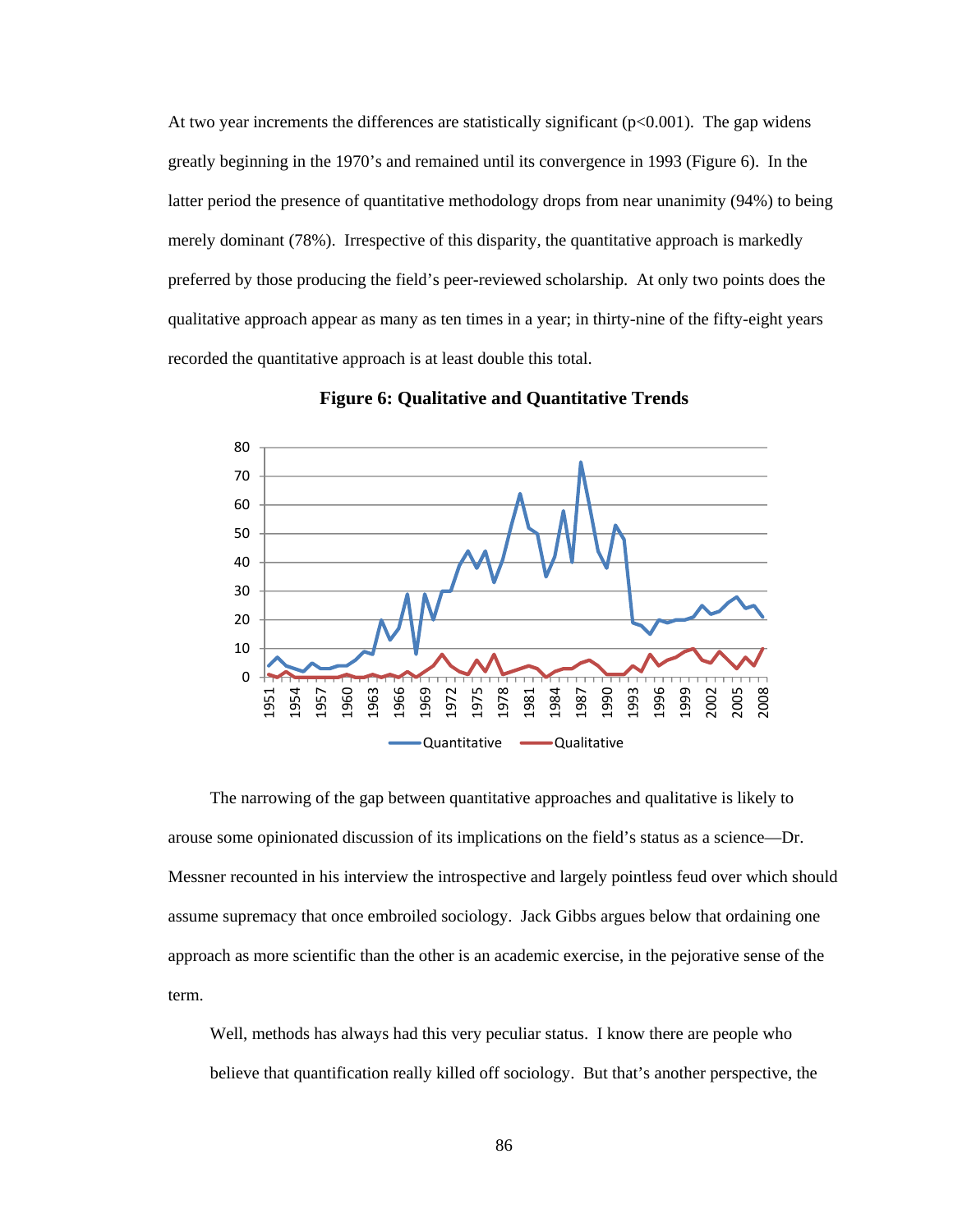humanist perspective. Frankly, I see the whole question of methods and quantification a red herring. I really do. When I hear someone rant against quantification, and linking quantification and science as though they're inseparable I always ask them, "Have you ever read Darwin's *Origin of Species*?" There's not a formula or equation in the whole damn book. So this idea that quantification and science are inseparably linked and therefore it's not good for the social sciences and sociology, I just part company with that argument. I don't think it's really constructive. But I know there are people who are sold on the idea that sociology and criminology's salvation lies in some method. I just say, "Har, har!"

The consensus seems set against this position however. The narrowing can be at least partially attributed to the qualitative methodologically oriented articles appearing in criminal justice outlets which generally hold a lower level of prestige (analysis provided in the following chapter).

 Others reject the positivist agenda altogether. Dr. Chambliss remarked in his discussion on how he came to reject the social-psychological approach he adopted at Indiana University where he earned his graduate degree. The critical perspective holds the notion that clearly discernable distinctions between criminals and non-criminals with disdain. The fundamental difference is in the questions each purports to answer; one is focused on explaining criminality, the other on legality. His opinion below is colored by the criticism that quantitative approaches hold the field's collective imagination as a result of funding influences exerted by the government, the selfsame entity charged with creating and enforcing the law.

I think criminology is distinctly in error to place so much emphasis upon quantitative research methods. That's not surprising, because that's what the government supports. Everyone wants to get research grants. And if you want to get research grants you have to do quantitative research because that's what the government will fund. But basically what I think drives criminology, and drives criminological theory, is qualitative research. The most important research is, generally speaking, that has had the biggest impact are things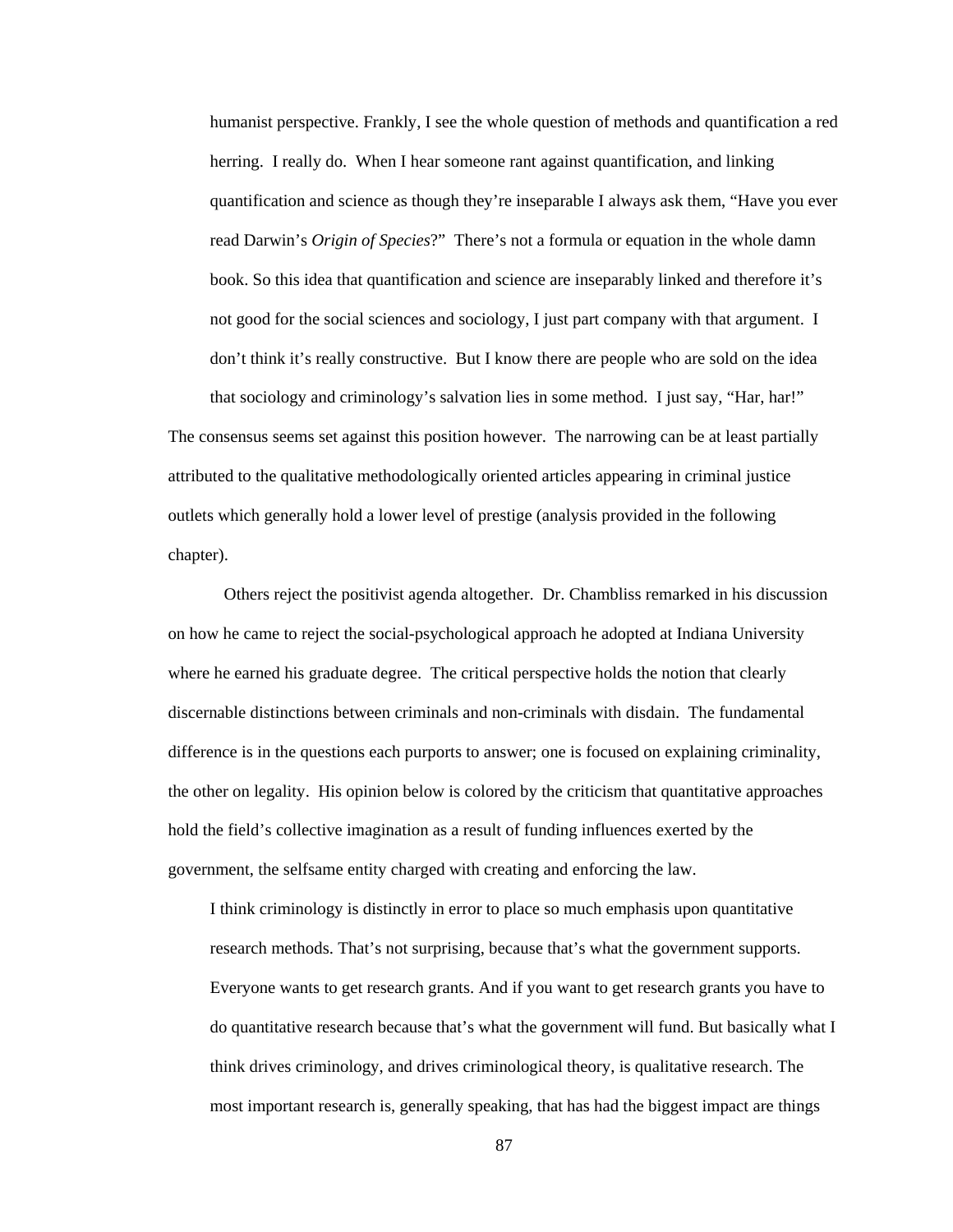like Anderson's study of the *Code of the Streets* or Gans' study of the *Urban Village*. These kinds of studies have been the ones that have driven both sociology and criminology to a much greater extent, I think, than the quantitative studies. That's not, to me, surprising because the quantitative studies are an attempt to employ ostensibly scientific methods that turn out to be rather unscientific in their application.

As another interviewee (Ronald Akers, citing a remark by Donald Cressey) suggested, the field has a cultivated regard for qualitative contributions as well. This is somewhat curious given the self-evident tilt decidedly in favor of quantitative approach. It is likely the field will always continue to rely on qualitative research for inspiration, even if it fails to elicit much regard as a scientific approach as reflected in peer-reviewed publications.

Making an accurate determination of what interpretive framework to set an analysis within is contingent on what type of data are at hand. An important consideration in this regard is temporal scope. Within the appended dataset a dummy variable denoting cross-sectional from longitudinal data was created. Overall, 489 of the 501 articles fit within the coding scheme. Greater than six in ten  $(62\% \text{ or } N=302)$  are cross-sectional and the remainder fall into the longitudinal classification. The trends shown in Figure 7 are statistically significant at the threeyear (p<0.05) mark only. For the first three years in the period the two categories overlap prior to the gap widening somewhat before reaching near equality in 1998. Over the remainder of the study the trends oscillate (diverge, converge, diverge). What this indicates of the field's research is that it is prone to fleeting interests.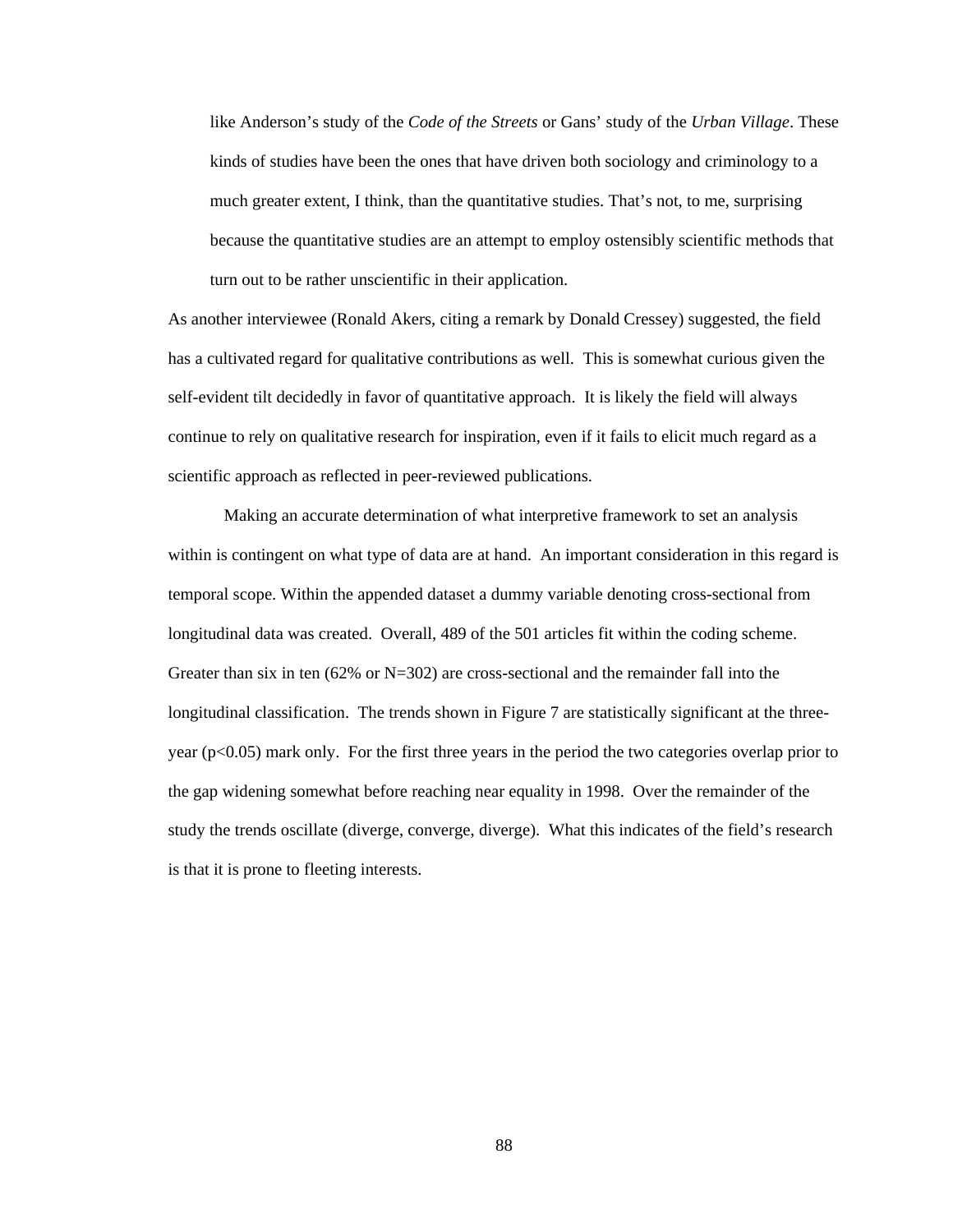

**Figure 7: Temporal Orientation** 

#### *Counterpoint: The Array of Methodologies Within Criminology*

When the critique that criminology lacks a unifying methodology (Savelsberg & Sampson, 2002) was raised with members of the interview sample the responses ranged from indifferent to indignant. Respondents typically suggested that this is of little importance; indeed, it may provide benefits. Other social sciences are similarly situated with regard to their methodological approach. The explanation provided by Ronald Akers below conveys this opinion well. In response to the question of whether criminology is devoid of a universally applied methodology he offers the rejoinder:

That's true. But that's also true for political science. It's also true for psychology. Those sciences all use the same methodology. They use survey design; they use sampling designs; they use statistical controls; or they do experiments. The experiments are quasi-experiments or you have real experiments. You have random assignment or non-random assignment. You take methods course in political science, you take a methodology course in sociology or criminology, psychology, there's a huge overlap in what you get exposed to. So I think it's true there's no unique criminological approach but there's some unique criminological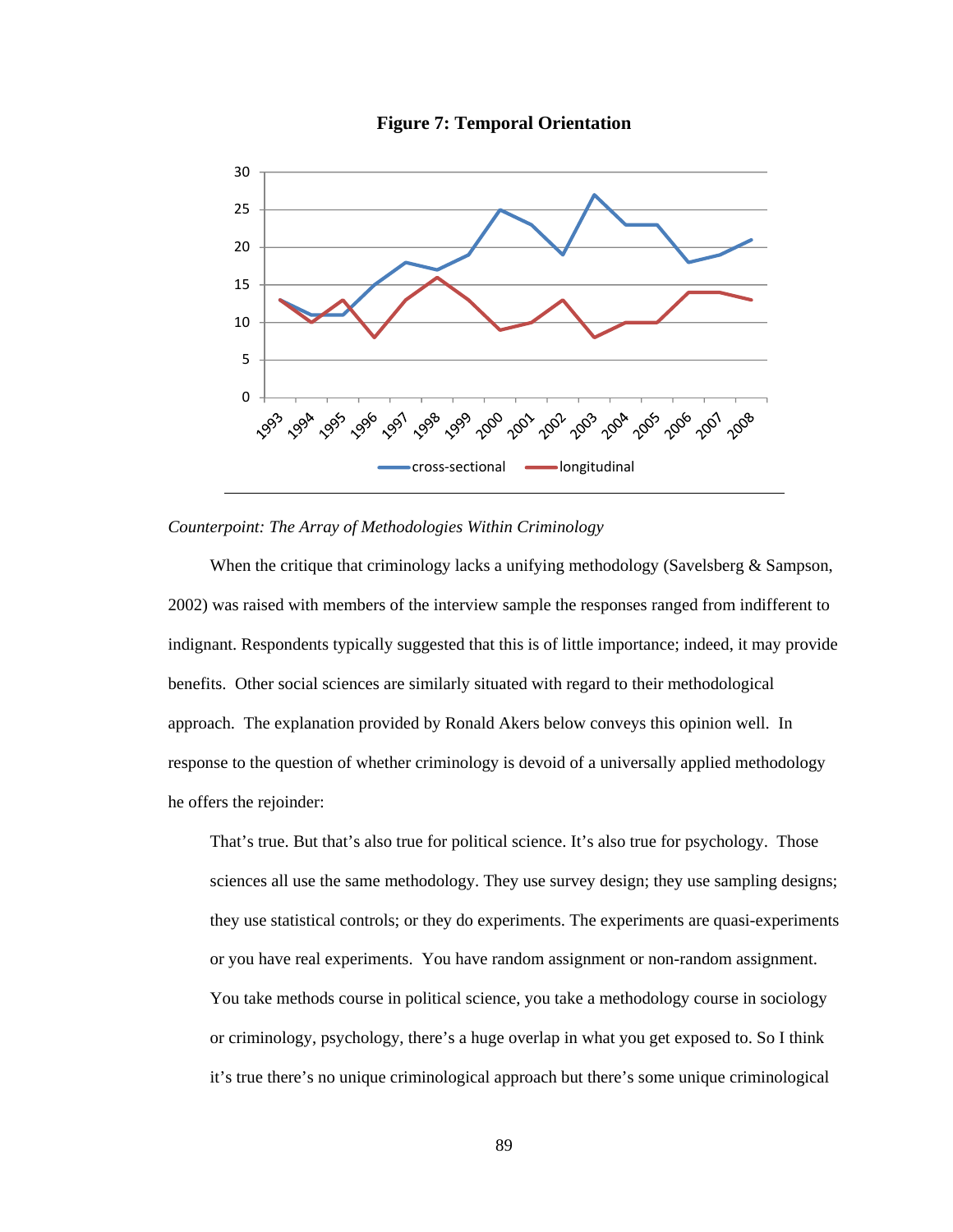data sources, like the Uniform Crime Reports. Lots of people use that. But that's always been the main official data source for criminologists. You now have these victimization surveys. Now we have these huge longitudinal data sets that are available to people. That's not unique to criminology but what area in social science does have a unique approach. What would it be?

The fact that the field lacks a uniform methodology does not *ipso facto* relegate it to non-science. From this one can infer that Dr. Akers does not regard a unifying methodology as the indispensible hallmark of a scientific enterprise. Criminology lacks a unifying methodology which is not to be confused with lacking adequate methodology entirely; it suffers from a surfeit, not an absence. The adaptability of being able to place the field's graduate students in other disciplines' methodology courses without suffering a diminution in the comprehensiveness of training provides it with leverage for continued growth. Indeed, the potential for intellectual growth overall may be enhanced by the allowance for a diversity of accepted approaches.

 The adoption and application of a variety of methodology drawn from any number of disciplines is not tantamount to suggesting this as evidence the field lacks for methodological rigor either. John Hagan argues that the field has not wanted for either methodological or theoretical strength over the course of his career.

I think the field of criminology has always had a strong methodological and theoretical base, both. The classical sociological theories of crime played a prominent role, and methods always being a prominent part of things, looking all the way back to the diagnostic tools that were developed for probation and parole kind of work, studies of the death penalty and so on. The period when I came into the field, in the '70s, there was a lot of borrowing from methods in sociology. You'd have these structural equations, categorical methods, event history models and so on were gaining prominence in sociology. Actually, both sociology and criminology are both more eclectic now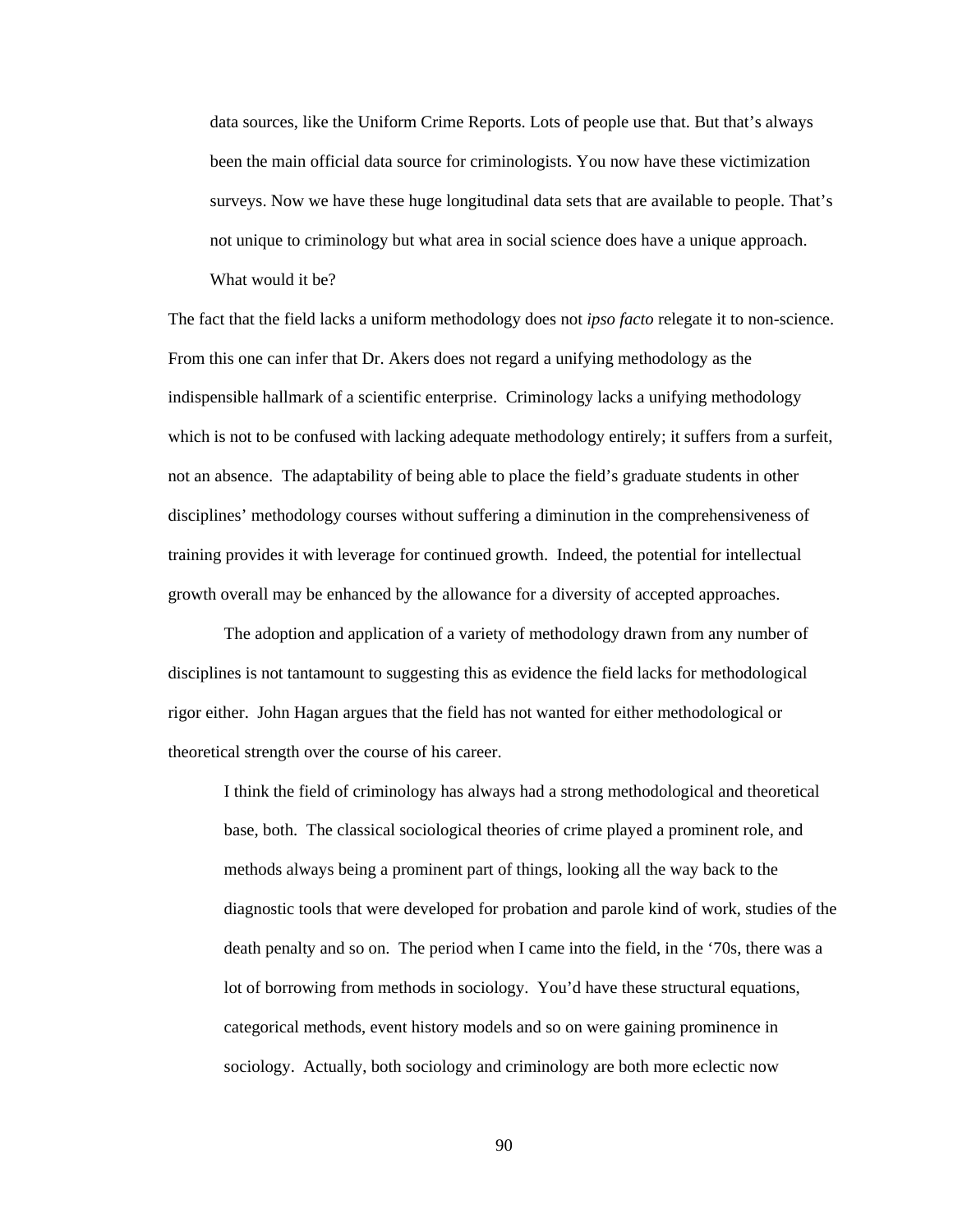methodologically. So I had great opportunities for training off in western Canada. You know, the field has only gotten stronger methodologically.

BD: It's been alleged by Joachim [Savelsberg] and Rob[ert] Sampson that criminology lacks a unifying theoretical and unifying methodological construct. To what extent do you see that as being the case?

I think that's true of criminology. Now I'm beginning to think it's true of sociology as well. There was a time when sociology—the '60s, '70s and even into the '80s—it was all about Marx, Weber, and Durkheim. There were three dominant schools: structural functionalism, symbolic interactionism, and conflict theory. But you look at the top journals now and that's not where we are; it's a much more wide-ranging eclectic filed, sociology is, with lots of borrowing from economics, evolutionary demographic techniques, imports from psychology and education for example. There was a period when LISREL was popular. There's a lot of eclecticism in sociology. I agree with the point they're making about criminology, but I think it may be true of sociology now as well.

The fact that the field demonstrates a tendency to draw inspiration from beyond its immediate purview is no cause for self-doubt. Elsewhere in the interview it was offered that sociology is more amenable to qualitative methodology than criminology however. This preoccupation with quantitative methodology may be a method of (over)compensating for a self-image that is sensitive to how its science is perceived by the wider disciplinary community.

While agreeing with that criminology lacks a unique methodology D. Wayne Osgood remarks that the field has applied little used methodological approaches with profit. When asked if he agrees with the contention that criminology evidences an absence of unifying methodology he offers,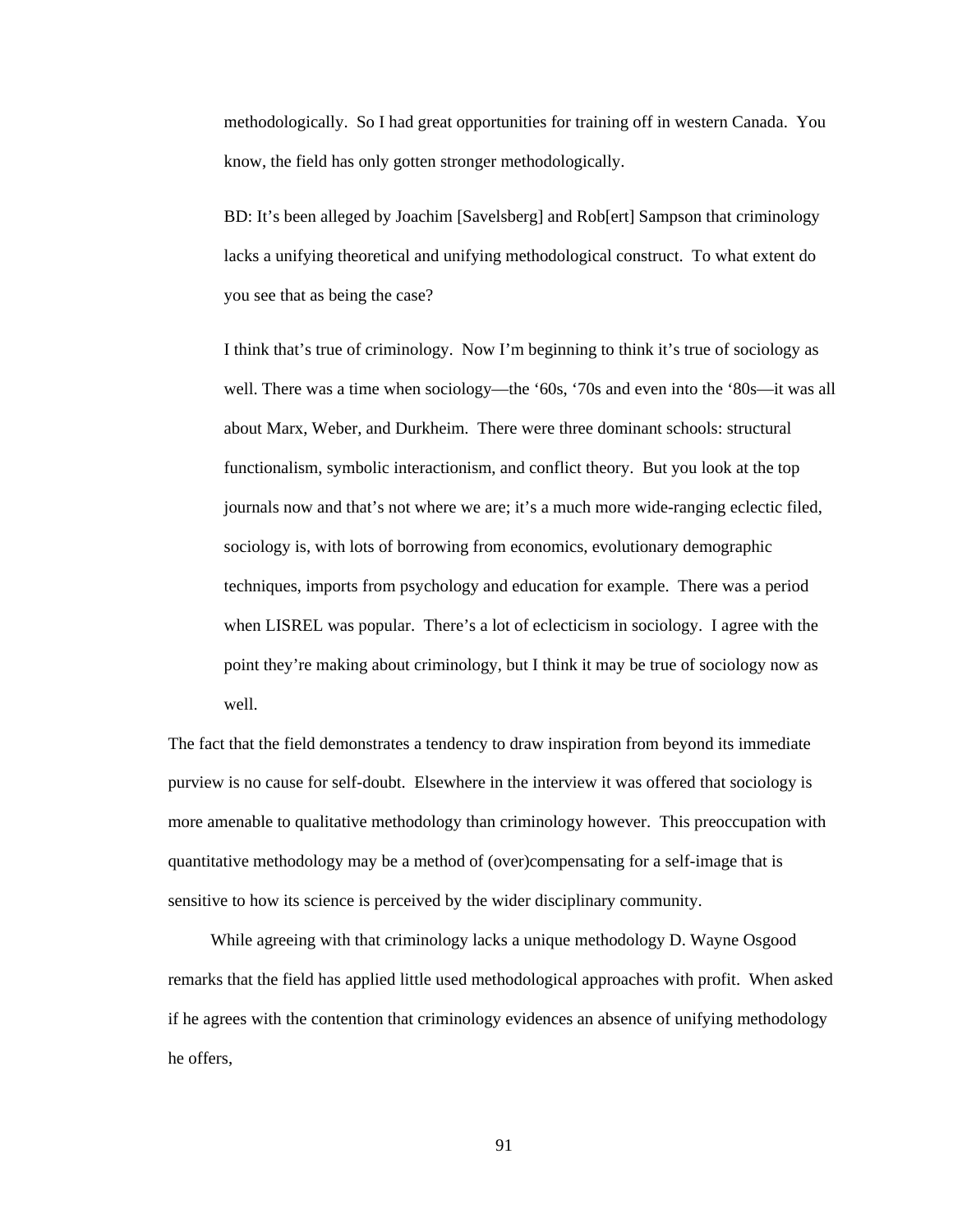No, not really. I think all the social sciences overlap a lot with methodology. Statistics are pretty agnostic with what they get applied to. And basic issues of research design and all that sort of stuff apply to anything that you want to learn something about. So engineering and medicine and all that, they do a lot of the same stuff we do. But if you compare them I think there's a lot of difference in evolved taste if nothing else. But there's also differences just because you work with crime data and it's got certain features. Certain things that work well with that in particular, and that gives us our own corner on methods that are somewhat different than others. . .Here's what justice system data look like. There are particular weaknesses that it has. So we have, particularly in the last twenty years we've developed a lot of statistical models for non-normal data. In another field that would be the exception rather than the norm. You can't get a measure of crime that's normally distributed. It would take really weird circumstances to create that. The most developed family of statistics is about normally distributed stuff. So they don't do us that much good. So we've been pretty good about picking up negative binomial, tobit, and all these sorts of things, hazard models, event history models. Criminologists do a lot more of that stuff than a lot of other fields just because our data are like that.

Like Dr. Akers he concedes that the field lacks a unique methodological frame of reference, but not entirely. These efforts at accounting for relatively rare events are not separate from the larger conversation on statistics but borrow more from it than the other social sciences. Because crime is exceedingly uncommon criminologists have been forced to incorporate and cultivate statistics that are adapted to account for non-normally distributed data. Engineering and medical statistical modeling attempt to explain such rare events as equipment failure and mortality of study subjects, making them an ideal resource. This sentiment is a reprise of his earlier argument that the field ought to be "stealing from its friends" (Osgood, 1998).

 The "evolved tastes" of particular fields are indicative of methodological preferences. These are conventions, forged through years of accumulated understanding, on what constitute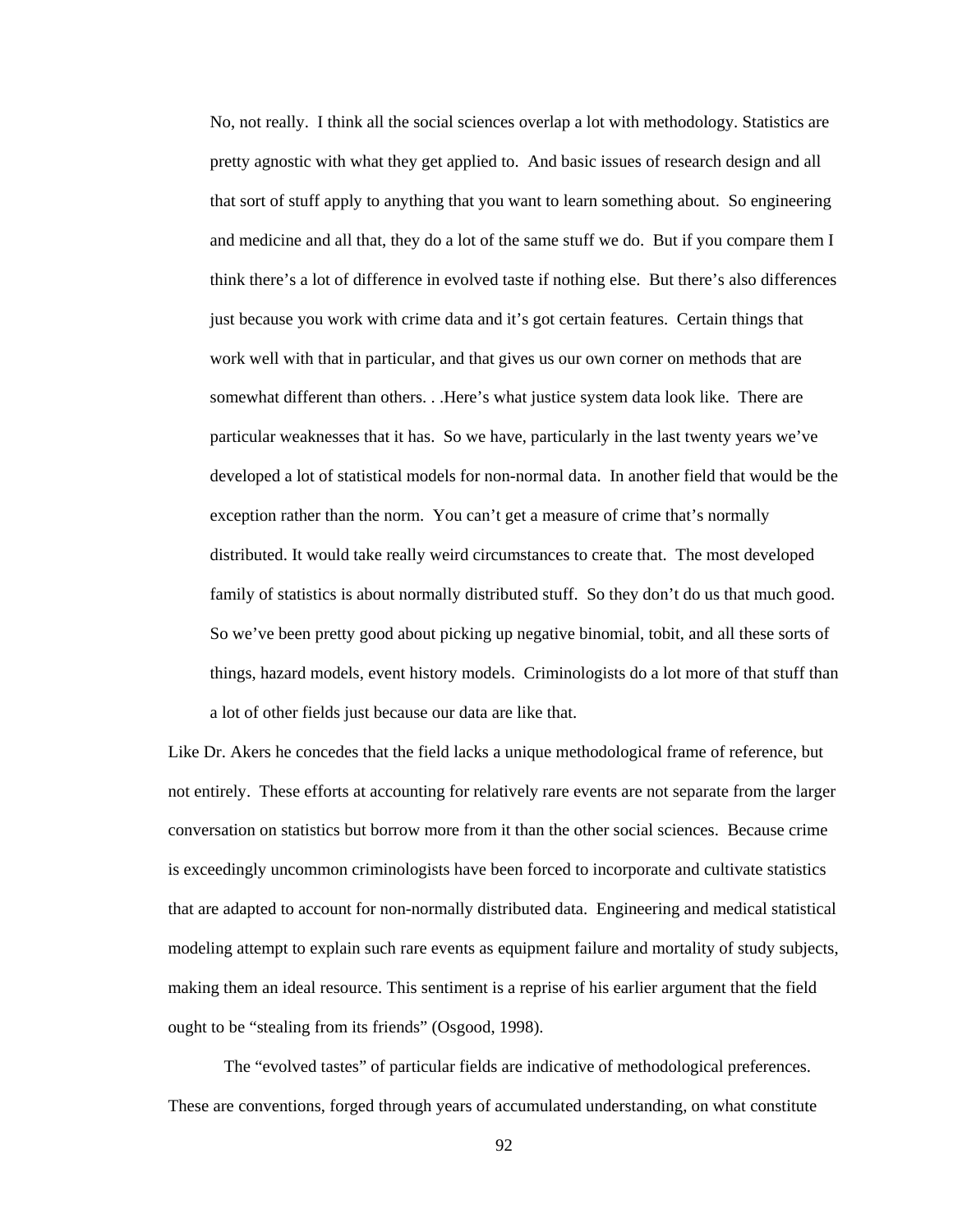approved means of generating knowledge. His experience in dealing with literatures as diverse as human development, criminology and beyond, the former via his wife and the latter through his being part of several research collaboratives, leads him to the following conclusion.

There are different priorities methodologically. If you were going in front of an audience in human development to talk about parental influence and delinquency they're going to be really attuned to measurement issues like does all your data come from one source. Because they're really skeptical if we were to study your delinquency and find out about parenting by asking you. They would say, "How do we know this it's just not all in your head? We would really like to hear from the parents too. Or even better, we'd like go to the home and observe." So a typical criminological paper on parental influence would have a lot of trouble getting in a really good developmental psych journal because they have high standards in areas that we aren't particularly worried about. At the same time, if one of their papers came to one of our journals, we'd be likely to say, "What's with this sample of two hundred families who live near your university? Who are they? Why should we be interested in them?" And then there might be statistics that aren't as sophisticated as we're used to, not dealing with the weird distributions as well. And they might not measure crime the way we'd want to. So it's kind of more like our judgments of the elements of quality can be really different from other fields. And I often say we ought to not be too parochial about that.

 Dr. Lauritsen whose recent work on victimization draws from a variety of approaches spoke of these differing shades of emphasis becoming evident via the peer-review process.

It's easy to notice in reviews of your manuscripts what kinds of training reviewers received when you read their comments because of the kinds of issues they raise in their reviews. A recent example is a paper we had written on trends in victimization. We suspected that one reviewer might be an economist because they had focused most of their attention, not on the substance, but on the analytical technique. Another reviewer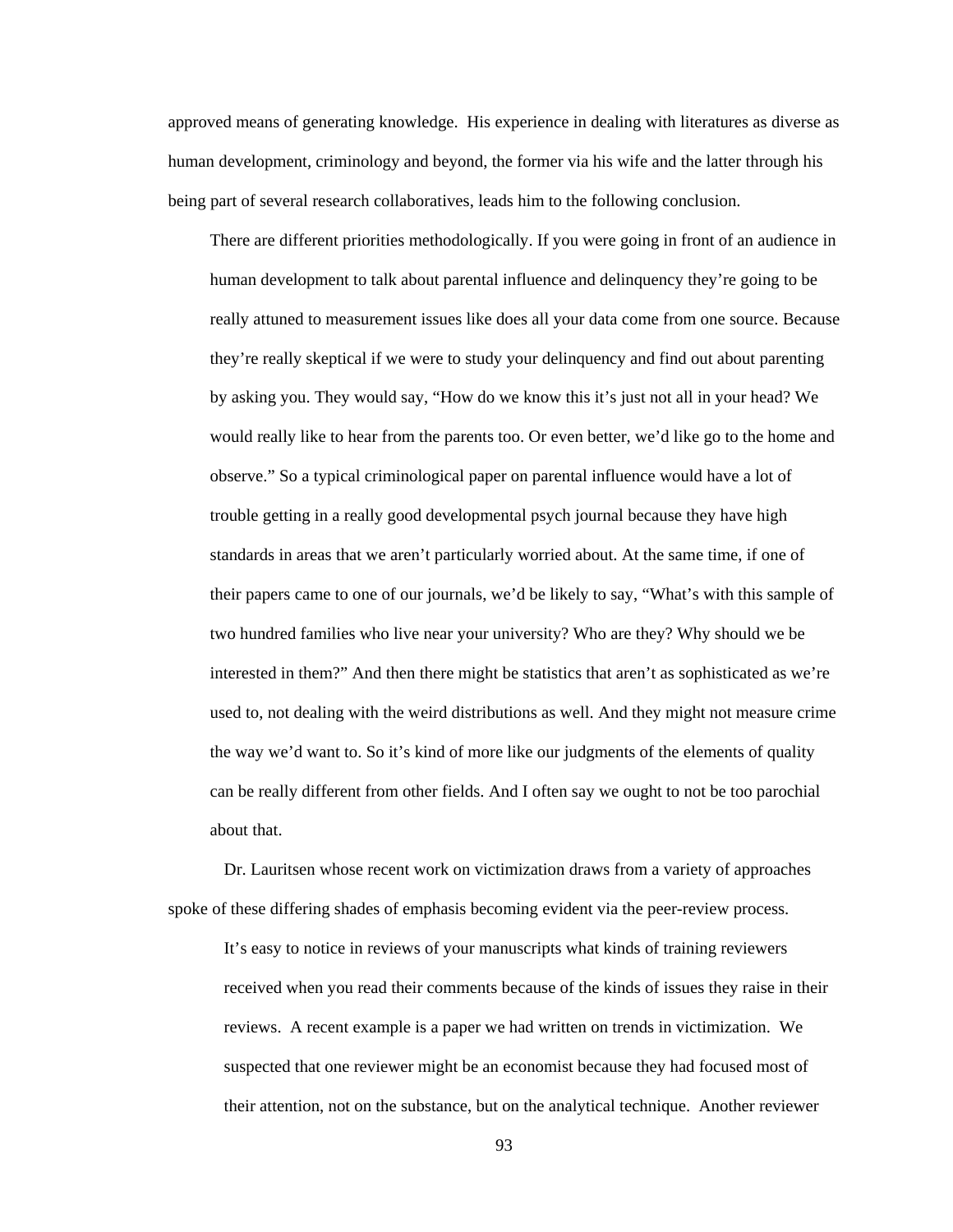appeared to be a survey methodologist because they focused their questions on those issues, and there was a reviewer who was focused on the substantive findings. I think this is a deliberate decision by the editor. Some reviewers wanted to make sure we were using the data correctly, and some wanted to ask whether we analyzed it correctly. The editor wanted to know if we made a substantive contribution to the literature. We were grateful for this diversity of reviewers because from them we learn important things: We do not know everything that the economists know; we do not know everything that the methodologists know. So we learn very helpful tips and references from the reviewers who were trained outside our discipline.

Dr. Savelsberg's comments in the previous section that the field hopes to achieve some level of consensus through focusing its attention on methodological commonality foretells of problems given the heterogeneity of the research traditions that overlap with the field. Reviewers drawn from a variety of differing disciplines each tend to critique a potential contribution based on their reading of alternate facets of the work. In many regards each reviewer is speaking past rather than to one another. This presents a practical difficulty in attempting to satiate each of the elements raised in the review. Assuming the reviewers are relatively indifferent to the other elements or that they are not intertwined this presents little problem for the contributor; to the extent that this does not hold true it does.

# *Objections to Generating a Uniform Methodology*

Another scholar takes a more direct approach in confronting the critique of criminology's lack of methodological consensus. Charles Tittle objects to the idea of establishing a universal methodology. He insists that this will not limit the field's claim to scientific authority. Rather, he argues that retaining a flexible approach will aid the search for truth. This conclusion results from his decoupling a unifying methodology from the list of requirements that rigorous science must meet. The dictates of a scientific approach demand the proper application of scientific methodology, not necessarily a unifying one.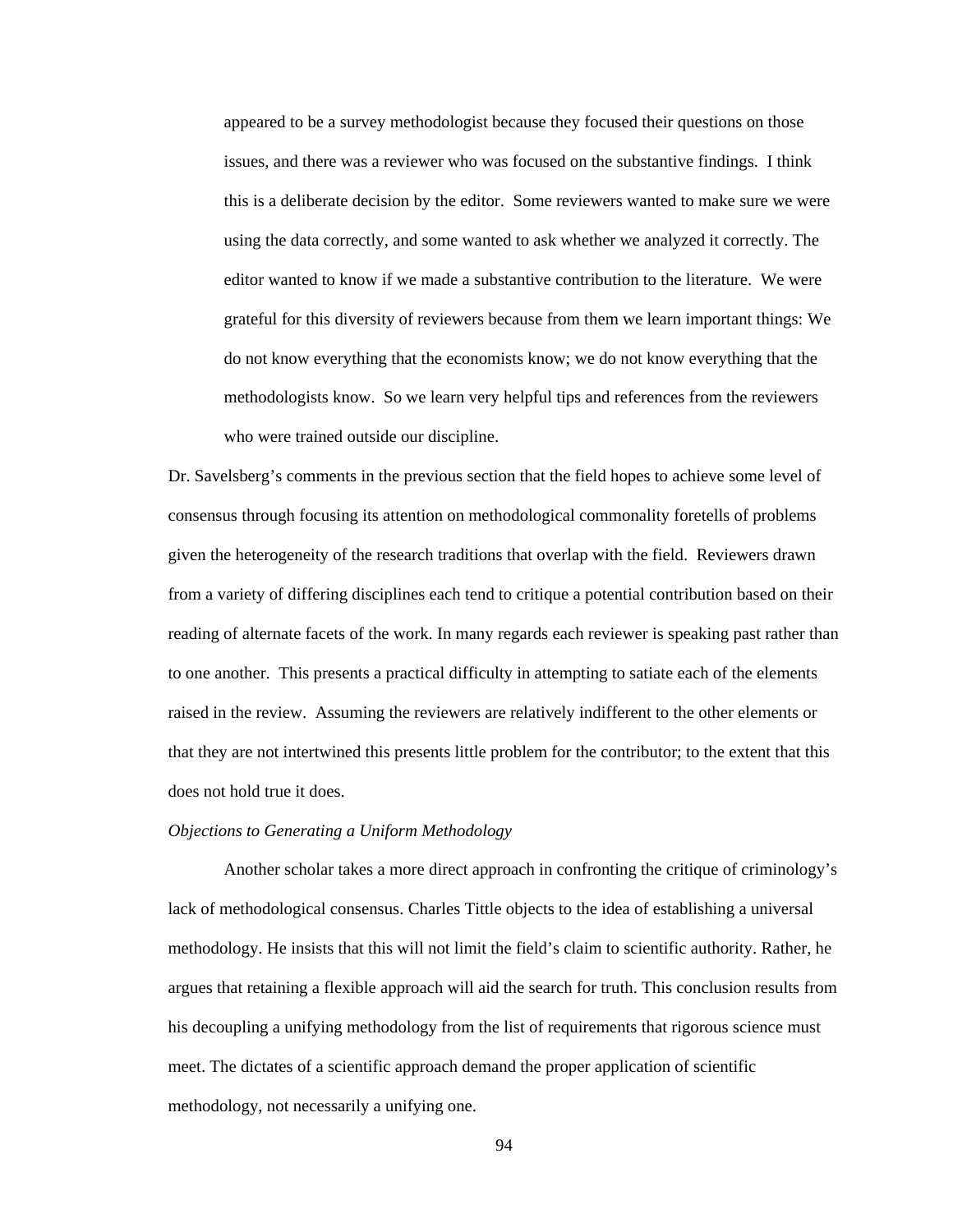I think that our work must be tied together by the logic and assumptions of science, not by a unified methodology. Indeed, diversity of methods is useful. The process of science is first to have an idea. Then, you need to bring every kind of empirical data you can to bear on that. Because there are many tools for organizing and collecting empirical observations, you wouldn't want to limit yourself to just one of those kinds of things. So, yes, we lack a unifying methodology in a sense of a scientific approach.

Dr. Tittle finds that the benefits of the flexibility of criminology's methodological approach are not worth the sacrifice of acceding to a single methodology. He cites economics as a discipline beholden to a single approach and thus as a cautionary example of why the field should avoid strict methodological uniformity.

We need to avoid becoming boxed in like economists have become. They can't get any new ideas because they are committed to one way of thinking and one way of doing things. Once you set such boundaries, going back to Kuhn's argument, they are very difficult to break down. Economics is too unified, which we must avoid.

Consistent with the thoughts expressed by Ronald Akers, the advantages of a multitude of approaches are highlighted and the limitations of a singular approach accentuated. Dr. Tittle gladly concedes the point expressed by field's critics but insists that having a number of methodological approaches provides more hope for gaining understanding. His comments warn against imposing an orthodoxy that would produce stagnation; the infusion of a variety of methodological approaches through tolerating porous professional and intellectual boundaries is a trait the field should accept, if not enhance, rather than suppress.

Dr. Lawrence Sherman echoes this sentiment that criminology would do itself disservice through insisting on adhering to a singular methodology. Reducing the array of methodological tools at its disposal would artificially stunt its potential for growth. Asked for a response to the critique that criminology lacks a unifying methodology he responds: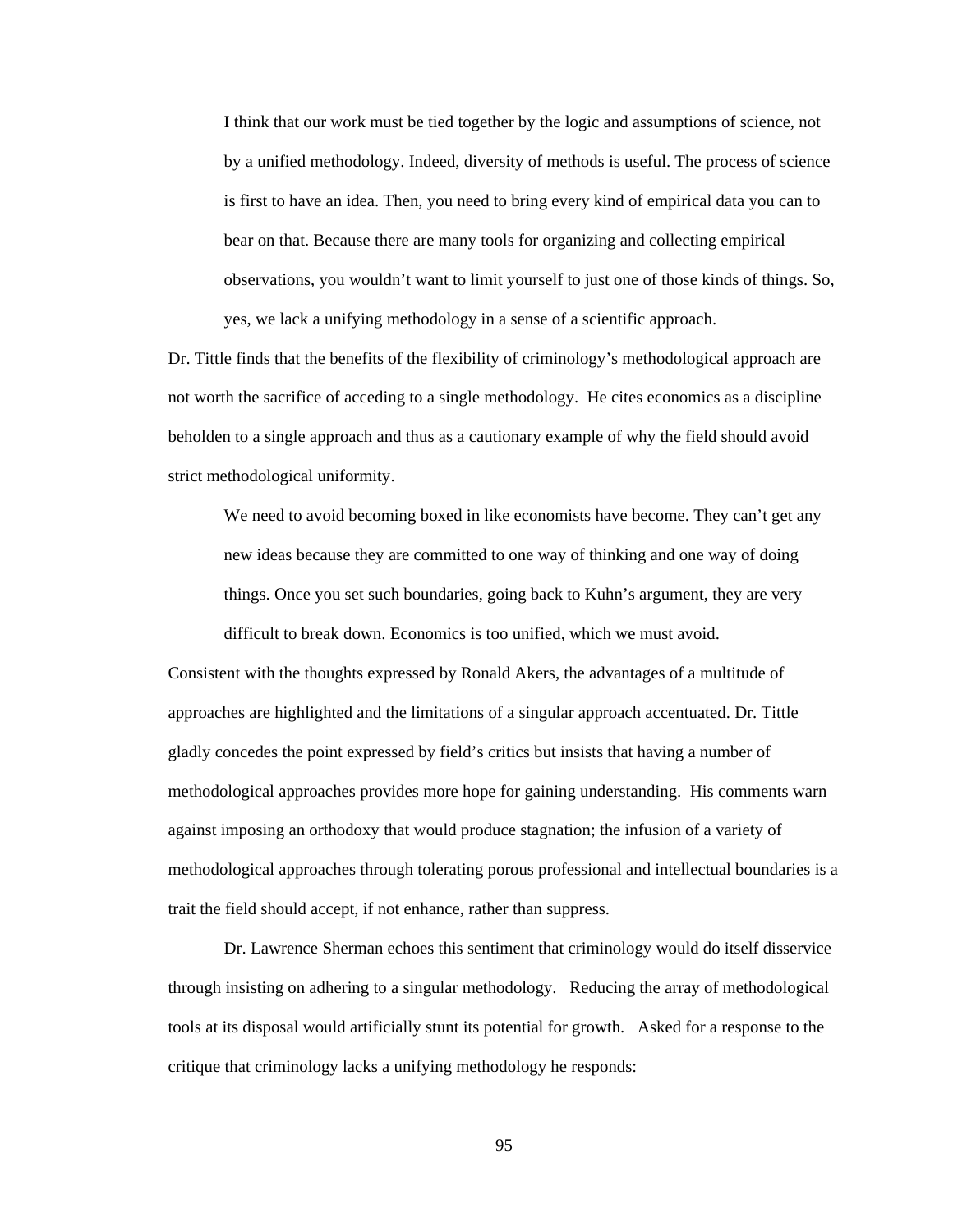I would simply reject that as criticism. I would say, "So what?" Medicine lacks a unifying methodology or a unifying point of view. You could say the same thing about biology if you want to stay away from professional practice. The truth about science is that it needs open architecture. It needs to be devoid of orthodoxy. Because it's orthodoxy, as Kuhn points out, that limits people to normal science. What I think is wrong with Kuhn is that to a certain extent normal science is a caricature of disciplines in at least the last fifty years which have been so polycentric. There is no one normal science; there exists congeries of normal sciences in all the subgroups within the field. So we have normal science in experimental criminology even if we're not a very big seat at the table.

Instead of developing a monolithic methodology the field has incorporated a number of perspectives, each demonstrating a normal science of its own. In many ways this sentiment affirms Robert Bursik's conceptualization of the field's theoretical state being "omnibus". Dr. Sherman continues,

[C]riminology will advance by integrating perspectives from as many fields as possible at many levels of analysis, with many methods; that we can't even say *a priori* what all those methods or fields may be since even in my lifetime and what's left of it there may be new methods and new fields invented.

 The mechanism by which the field would arbitrarily curtail its growth would deny itself unanticipated methodological innovations in the name of orthodoxy. Inviting in as diverse a number of methodologies as is feasible will augment further development and new fields that are unforeseen. Lastly, Dr. Sherman reiterates his earlier point that the criticism of the field's lack of an agreed methodology is misplaced:

But to go up to the high altitude and say, "Should criminology and criminal justice be all experimental? Should it be all control theory based? Should it be all any one method or theory?" I think really misses the point about science as an open form of inquiry, an open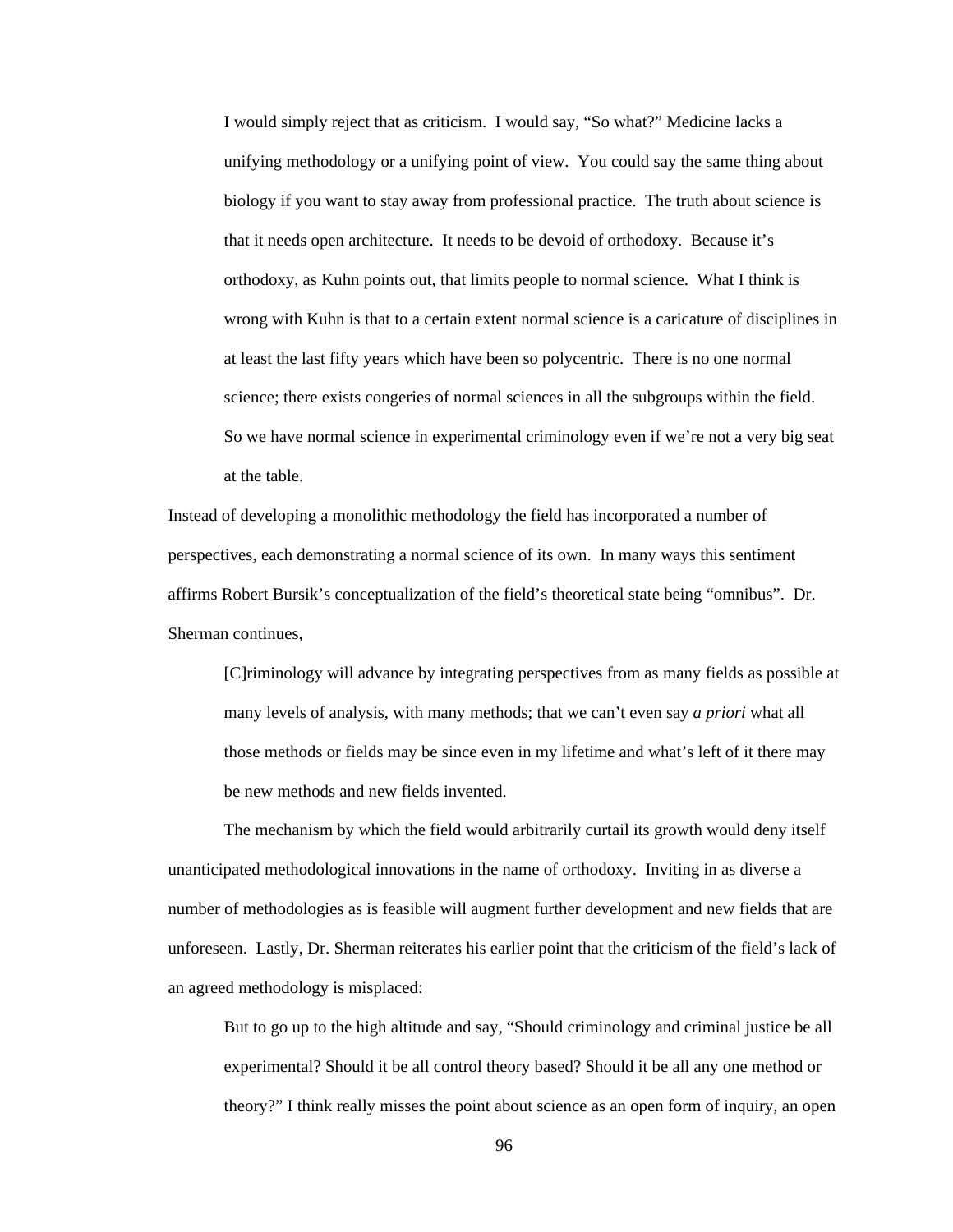systems enterprise, that is not helped by having a high level of consensus, but probably harmed.

Steven F. Messner points to an example of the problem alluded to in the above. Sociology experienced an internecine feud when it divided into factions debating the merits of which approach (qualitative/quantitative) was more scientifically justified. Attempting to impose methodological uniformity proved destructive to sociology. Perspective is offered through a comparison of methodological uniformity of criminology when juxtaposed with sociology. The field is not united, but it is more coherent than others. The relativity of the term "uniform" is what makes its assessment so fraught with difficulty.

I think there's probably more consensus in criminology today than in sociology, methodologically. You do have qualitative researchers, quantitative researchers, but it isn't a hostile relationship. You have quantitative researchers, people who are known for quantitative research, who will occasionally incorporate qualitative aspects into certain studies. Then you have qualitative people who occasionally do the opposite. So I don't think these are hostile camps. Also, what strikes me about the field is that there's more of an agreement about the importance of integrating theory and evidence than you find in some other disciplines. There's a shared commitment to that. Different people go about getting the evidence differently. It may be qualitative; it may be quantitative. Some use multi-level modeling whereas others are doing narrative analysis. But I think there'd be consensus on that.

The field, while it disagrees amongst itself with regard to methods, demonstrates a commitment to integrating theory and evidence. Having a group of scholars who recognize the importance of the interrelationship between theory and methods suggests a community receptive to establishing the basic tenets of paradigm. These attributes augur well for the growth of methodological innovation in that this will ease communication in this realm and the conversation will continue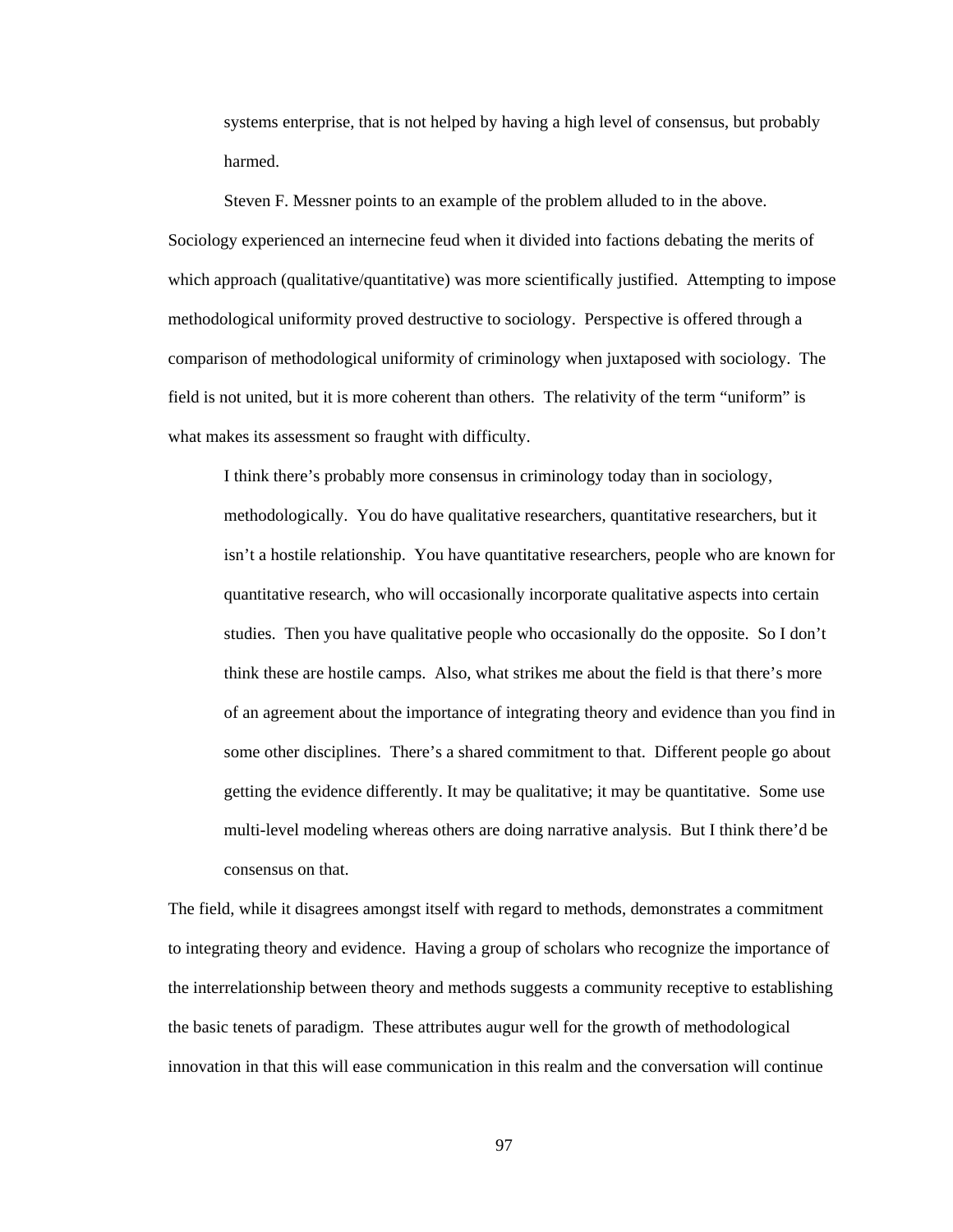to be informed by the maximum breadth of participants. Criminology's lack of a balkanized methodological terrain allows for findings to traverse boundaries with relative ease.

 Bolstering the points raised above, James Short suggests that unification can be achieved through attaching methodological innovations to theory (see also Steven Messner's comments on HLM in the preceding section). The field rewards methods that hold the promise of encouraging theoretical advances.

Well, I think that my main contribution was relatively minor. I helped to make the study of self-reported criminal and delinquent behavior more respectable. Once we started publishing that work other people decided they could use self reports too. Others have advanced that methodology in much more sophisticated ways than Nye and I ever did. We were, in a sense, pioneers because we advanced the method beyond the special populations to which it had previously been applied; and we used it to advance theory, which others had not done.

The success he and F. Ivan Nye had with introducing the self-report methodology was that it was articulated as an approach that was applicable beyond a specialized interest. Ronald Akers mentioned his success with an article he authored that replicated the Short and Nye methodology; it was one of the most cited in the field after its publication. Similarly, Dr. Osgood stated that his methodological contributions are among his most cited. To the extent that a broader audience can be generated the findings resonate. That a contribution joining theory and methods managed to attract attention from the body of criminology attests to the field's impulse toward adumbrating a paradigm even at this early point in its development.

### *Levels of Research/Analytic Approach*

 One factor that may ease the exchange of ideas is working more or less on the same level of explanation. Figures 8 and 9 illustrate that the field is committed to an individual level approach. The first figure plots all thirteen of the sub-types on a single graph. The line exceeding all the others in terms of its number of total appearances in the literature per year is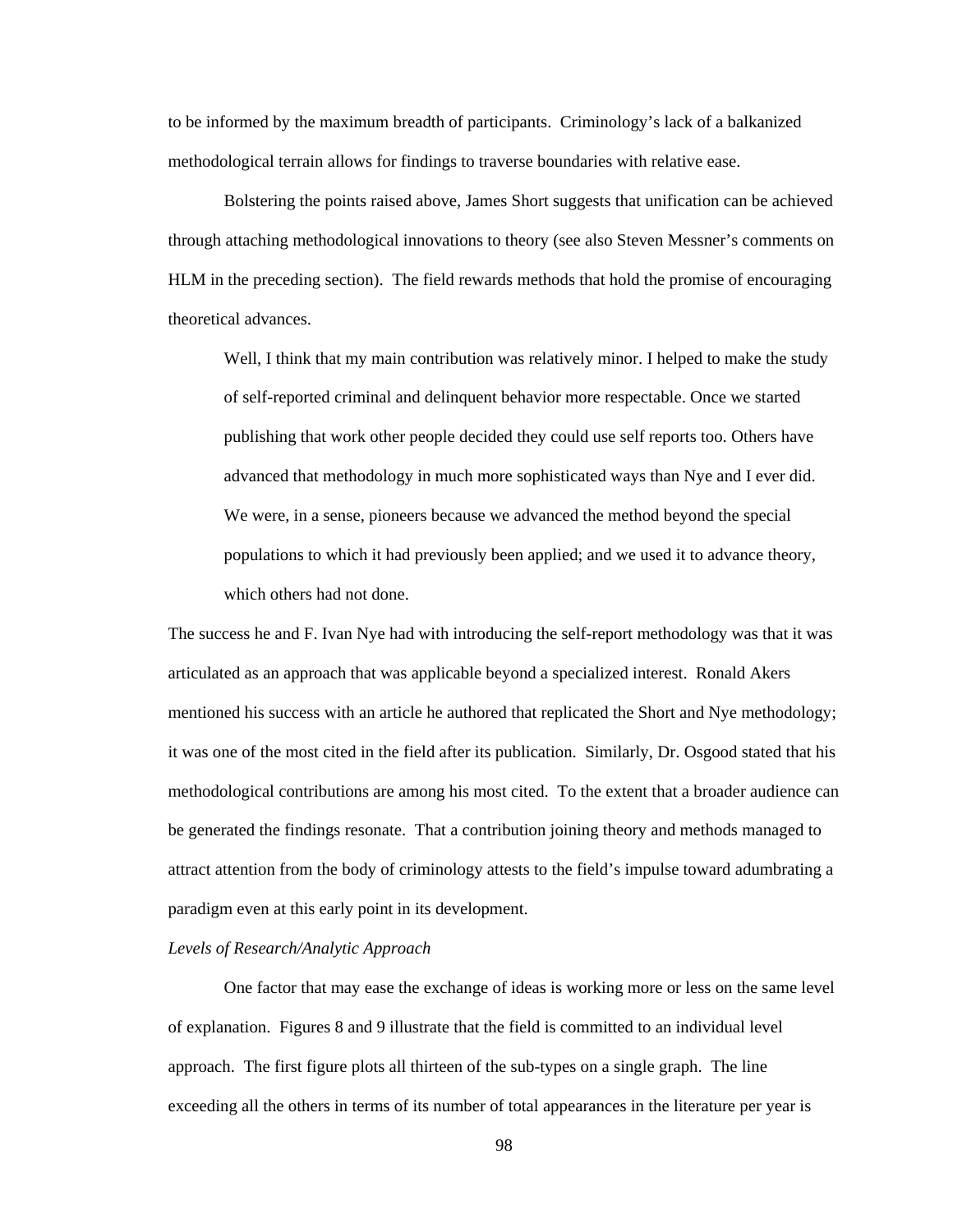that reflecting individual level research. Of the 1888 articles coded 53% ( $N=1008$ ) are those of individual level research. At the twenty year interval mark these differences reach statistical significance ( $p<0.001$ ). Its appearance in the literature is nearly halved ( $65\%$  to  $33\%$ ) between time periods. The balance of the offsetting proportion went to "social role" explanations which grew geometrically between data collection efforts. Figure 9 aggregates these finer distinctions into four broader classifications: micro, meso, macro, and multi-level. The differences are statistically significant (p<0.001) using the five-year increment measure. These differences are pronounced throughout the time span but attenuate at the break between datasets as well. The differential is most evident between micro and macro between periods. The advantage of micro drops from a 67% (73% to 6%) gap to one of a modest 25% (51% to 26%). In fact, the macro approach eclipses that of micro in 2007.



**Figure 8: Unit of Analysis**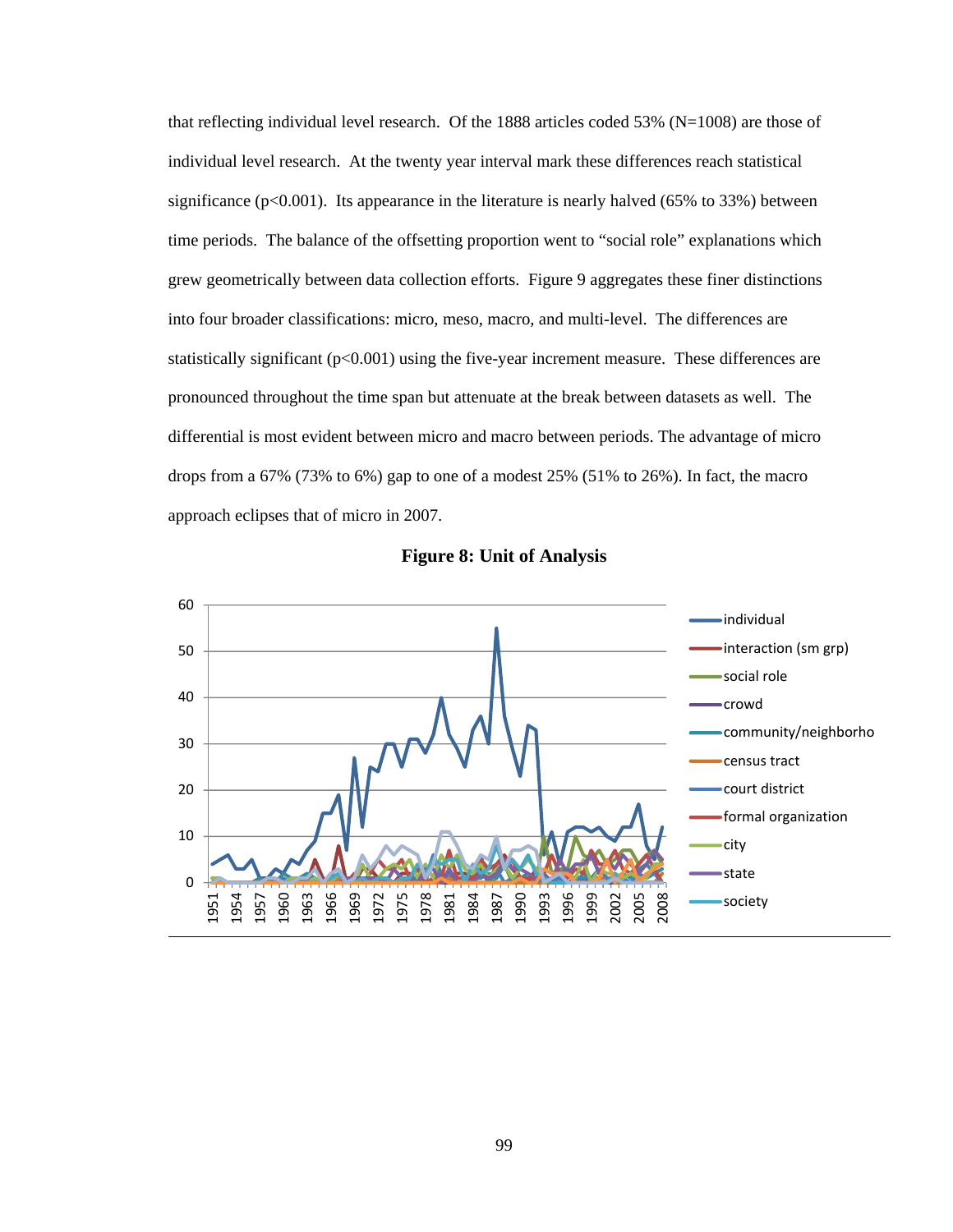



 The differences demonstrated in the above were evident prior to the collection of the appended data. It was decided to further disaggregate the micro perspective into three subcategories that are congruent with the earlier collection effort: individual, small group (i.e. 2 to 14 people), and interaction. Of the 229 references 206 (90%) are coded under the individual heading. As a result of this lopsided distribution none of the time cycles applied meets statistical significance in the chi-square analyses.

Over the course of the entire dataset the study orientation was coded into one of five categories: descriptive, analytic/predictive, modeling, forecasting, and literature review. The first two listed dominate the latter three in terms of their overall presence. During the first forty-two years the analytic/predictive orientation is dominant. Of the 2031 articles applying one of the listed approached three of four  $(N=1517)$  or 75%) use an analytic/predictive framework (Figure 10). The next most popular orientation is descriptive (N=231 or 17%) which meets or exceeds a yearly total of ten appearances three times prior to 1993. In contrast, the analytic/predictive orientation exceeds the thirty count mark for twenty-two consecutive years (1971-1993). In the appended data descriptively oriented articles—those aimed at simply documenting the prevalence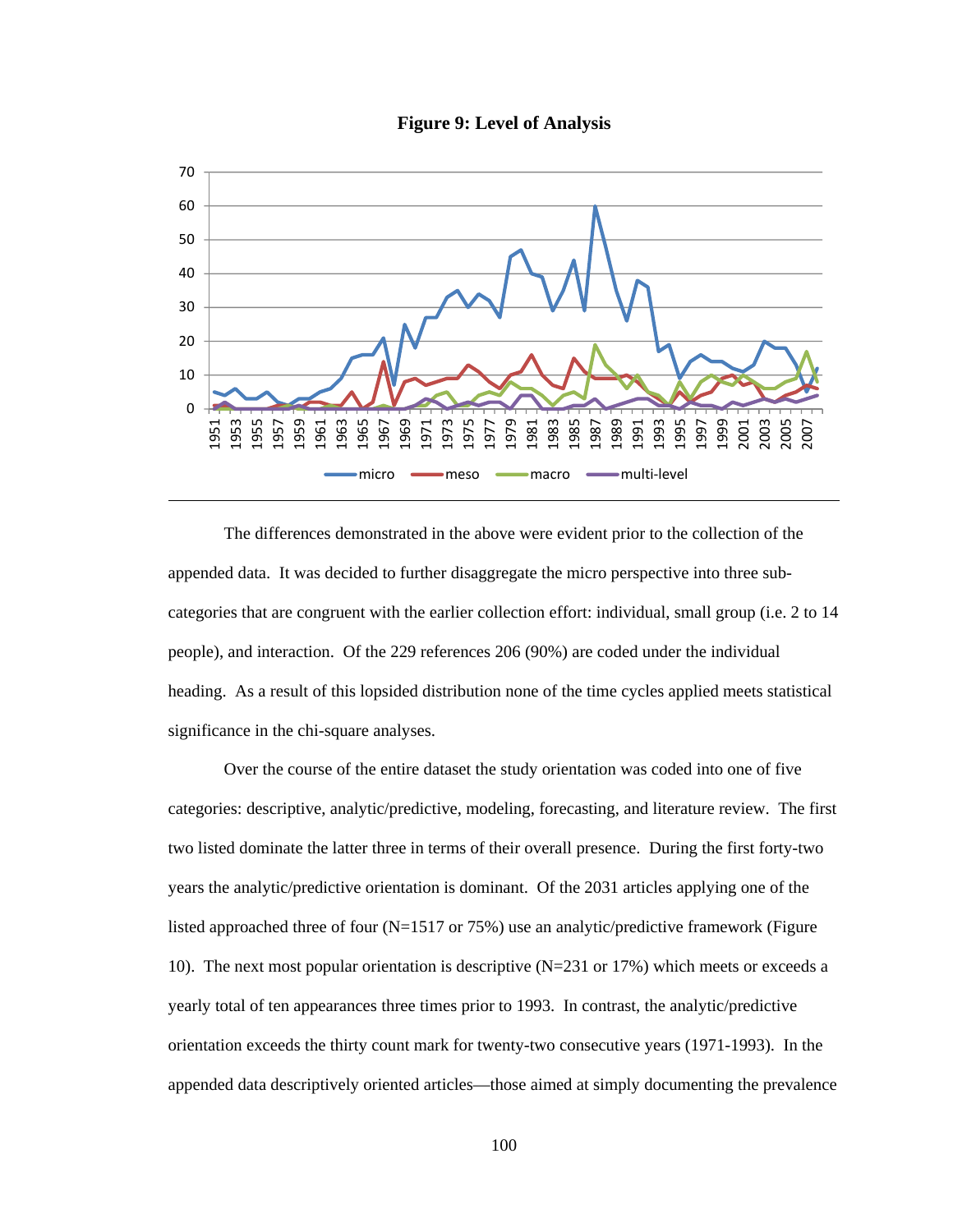of a previously unexplored aspect of crime and its control—constitute 40% (199/500) and analytic/predictive—articles attempting to account for why an event occurs—nearly half (48% or 240/500) of those sampled. In fact each supersedes the other for eight of the final years included. As a result of the general absence of the remaining three categories greater than 20% of the cells have expected values of less than five thus negating statistical significance in the chi-square analyses conducted with the yearly-increment variables.



**Figure 10: Analytic Framework** 

 There appears to be a disagreement between the findings based on the quantitative and its qualitative companion. The scholars interviewed suggest a wide assortment of methodologies is used in accounting for the causes and correlates of criminality. The quantitative evidence drawn from the field's research suggests otherwise. What accounts for the discrepancy? The supposition offered here is that the quantitative evidence account for methodology in more expansive, less specific, terms than that conceived by members of the interviewee sample. Only with the most general denotation of the term can the field be seen as having a consensus on matters of its methodology. The field is amenable to adopting methodology from any number of specific approaches that will grant it additional understanding of its subject matter; it is a prosaic,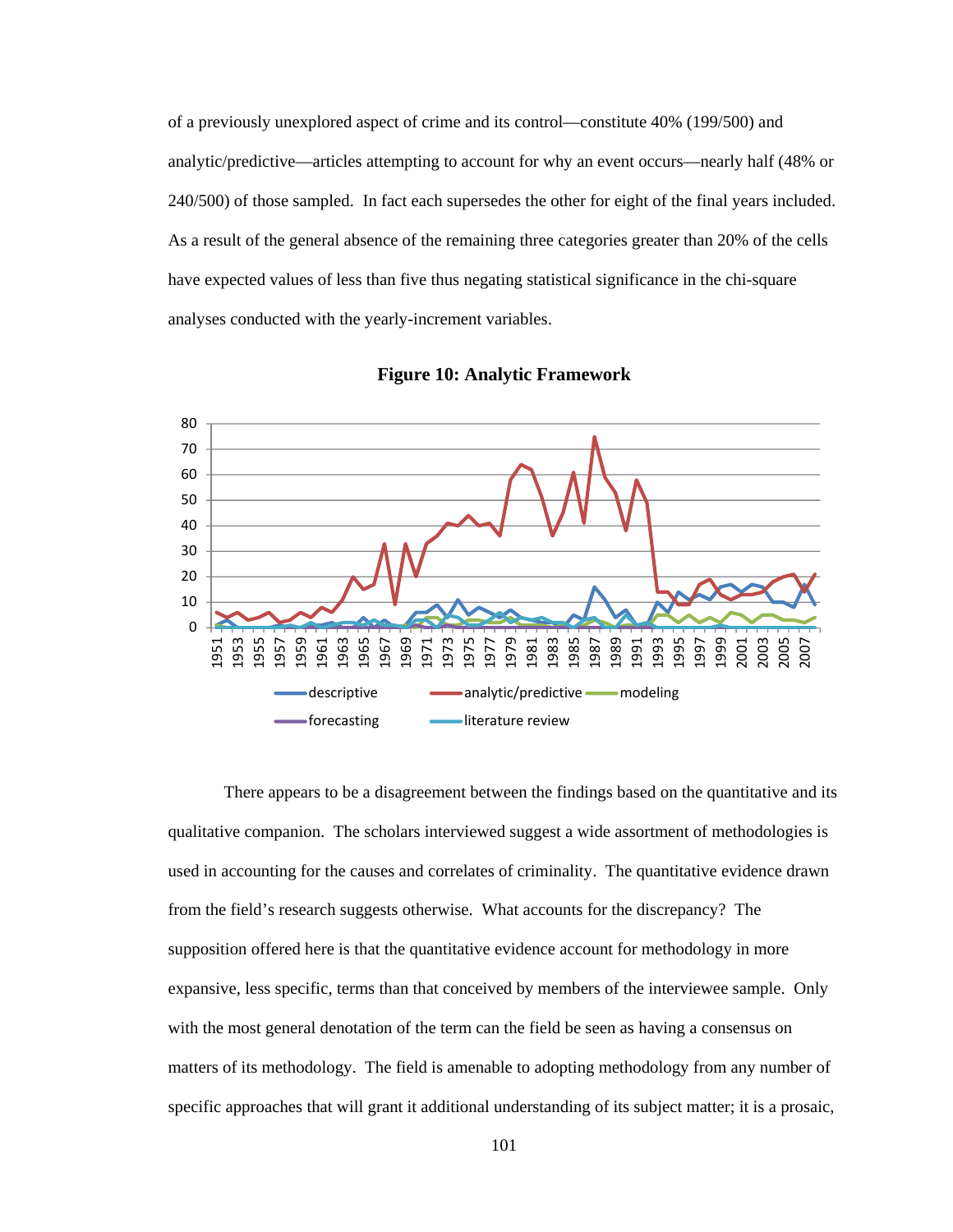ideologically neutral consideration. One interviewee, Lawrence Sherman, in fact spoke at some length of the efforts of which he is in the vanguard of to introduce experimental methodology to the mainstream of the field that would co-exist with the now dominant analytic approach. These efforts have resulted in the addition of both a journal and newly minted division within the American Society of Criminology. This adds yet another methodological arrow to the growing quiver with which the field aims to pin its subject matter.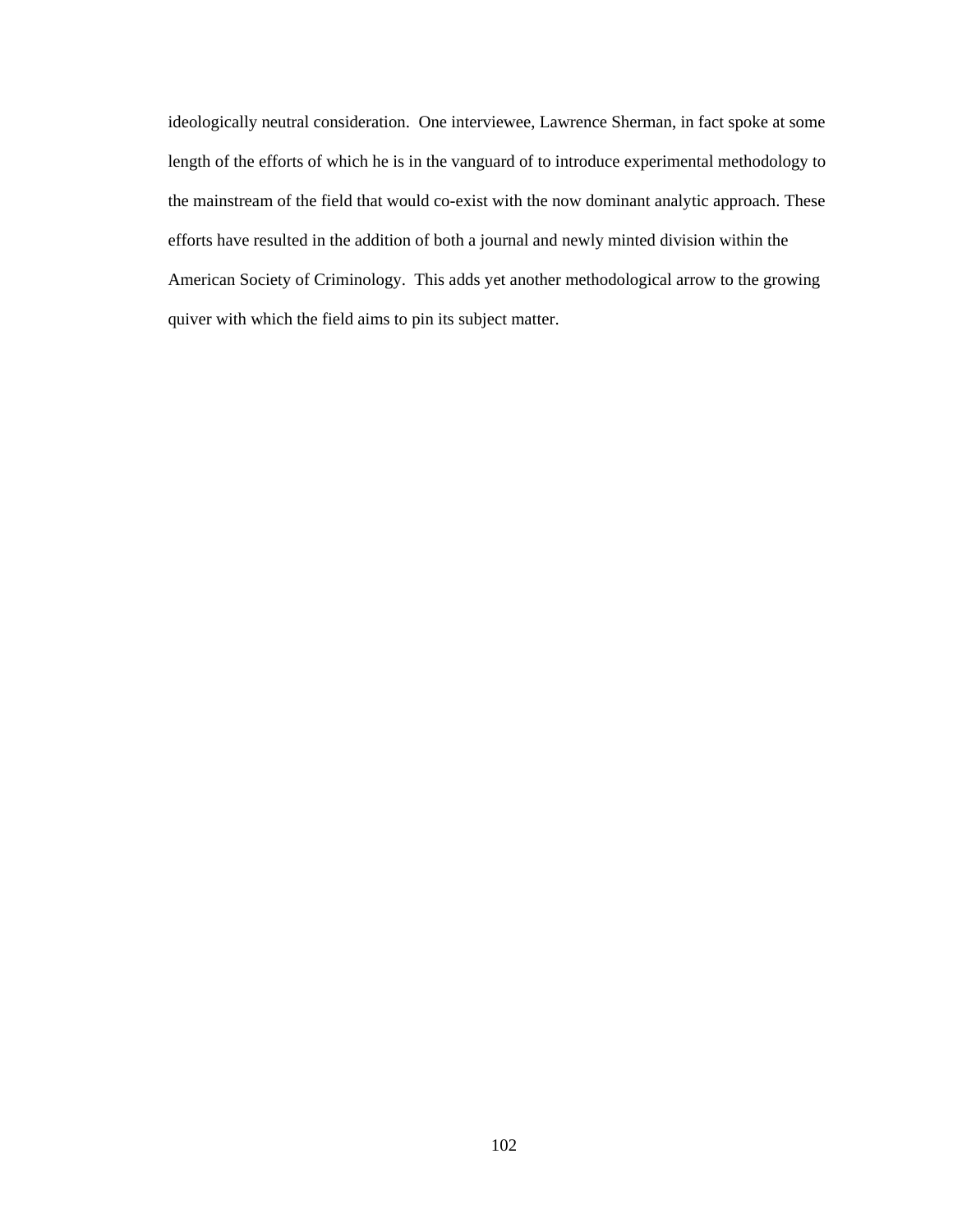# *Chapter IV: Boundaries, Departure, & Future of the Field*

 The preceding chapter constitutes the base of the overall inquiry, its focus bearing on the paradigmatic bona fides of criminology's science. It is argued that the field's theoretical and methodological consensus also has implications for its professional stature among its social scientific peers. The present chapter extends from this foundation, building out from its philosophical core towards its professional periphery in three successive segments. Each is, by increments, removed from the element presented immediately prior. The totality of the investigation, consisting of both the previous and present chapters, is offered as a comprehensive inventory of the state of the field through pairing an assessment of its science with its practice.

 The first segment, boundaries, unfolds in three steps. The first offers an account of what subject matter the field's scholarship is built around. The content analysis provides an indication of how the field defines itself in terms of its mandate or the subject matter within its purview (*The Center of the Field's Work Agenda*). The latter concentration draws attention to covering several animating theoretical and empirical/methodological debates and their resolution through inclusion of the interview data (*Internal Debate and its Resolution*). This offers an indirect method with which to determine two essential characteristics of the community's values. First, this gives insight into those elements around which consensus has accumulated. Those frameworks and findings that can be defined as essential to the criminological understanding will generate a defense. Secondly, accounting for what types of evidence are adduced and how debate is generally adjudicated, in terms of what arguments gain traction, serve as indicators as to how closely criminology adheres to the tenets of a disinterested pursuit of truth, the hallmark of a pure science (admittedly, this is an idealized—if not a caricatured—version of Science). The quotient of ideological versus evidential critique serve to indicate how much a field is belief versus empirically driven. The third and concluding portion will briefly discuss selected accounts of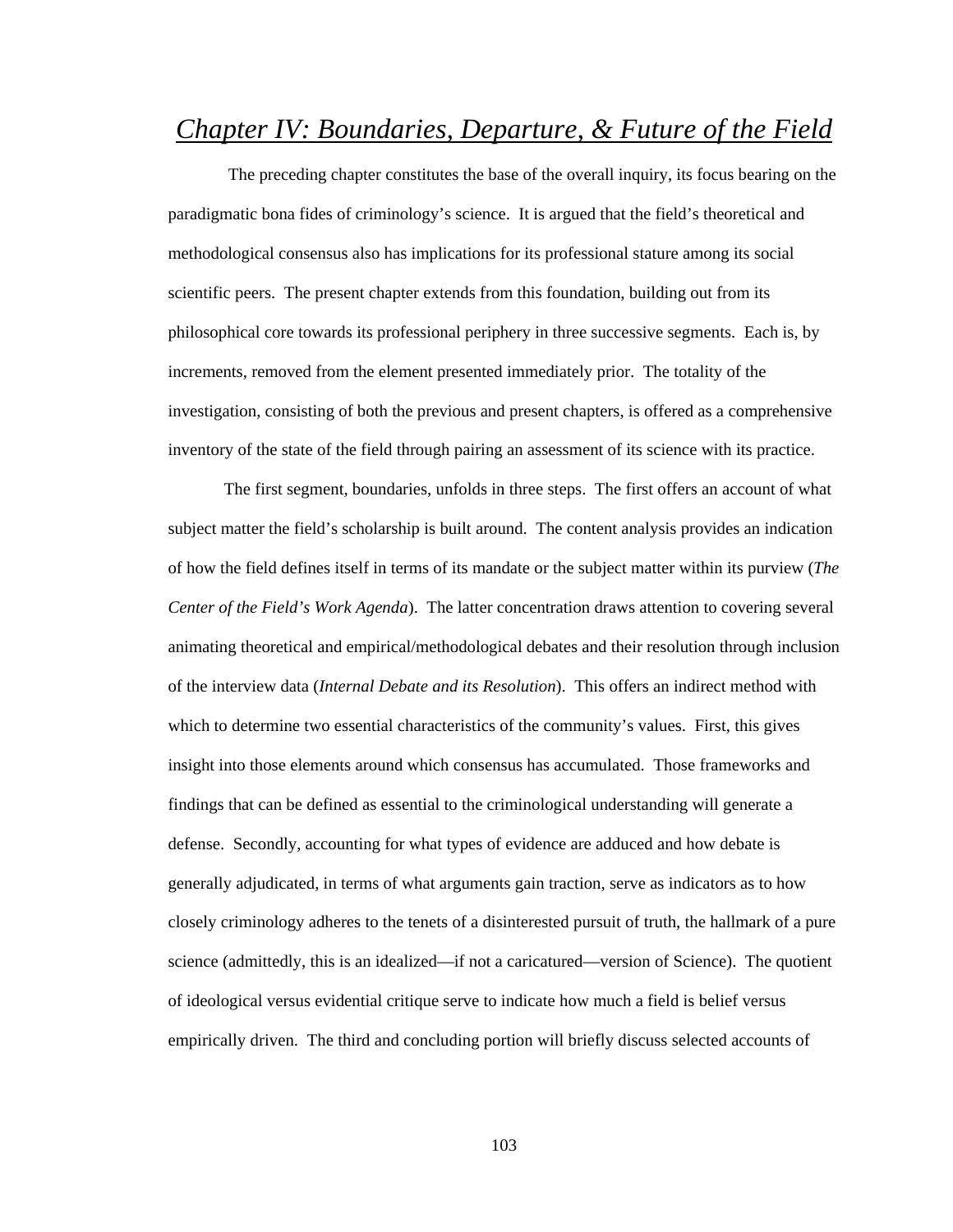where and how the field maintains its borders with external disciplinary actors in an effort to maintain its identity (*Defining and Maintaining External Boundaries).* 

 It has been widely accepted that criminology exists independent of sociology as an academic enterprise; on the college campus they increasingly maintain different physical territory. However, the question remains to what extent the two 1) occupy separate intellectual space and 2) demonstrate differing perspectives. A comparison of the attributes of criminologically themed articles appearing in disciplinary versus specialized (i.e. criminology or criminal justice) journals will determine to what extent this is the case. Furthermore, this will establish, empirically rather than anecdotally, how divided the two approaches are and when the departure began. Additional evidence drawn from discussions with the sampled criminologists lends further explanation to accounting for differing dispositions.

 The concluding segment of the chapter recounts interviewees' projections of where the field is headed both professionally and intellectually; it is a prospective assessment. Two primary sources that may inhibit the continued growth of the field are a potential diminution in research funding and negative implications arising from its isolation from sociology and subsequent splintering of its research topic into ever more esoteric subject matter, oddly a byproduct of its professional success. A few expressed concerns over what they regard as the field's sensitivity to seeking legitimacy through being perceived as relevant, implying that the growing convergence between state and science bolsters the former to the detriment of the latter. Lastly, suggestions on where the future of the field lie centers on the reintroduction of the themes of culture and power into the mainstream of the field's organizing framework. After all, if the field is to remain a viable intellectual pursuit it will need to continue to deepen its knowledge through incorporating promising elements into is research enterprise, refining its knowledge.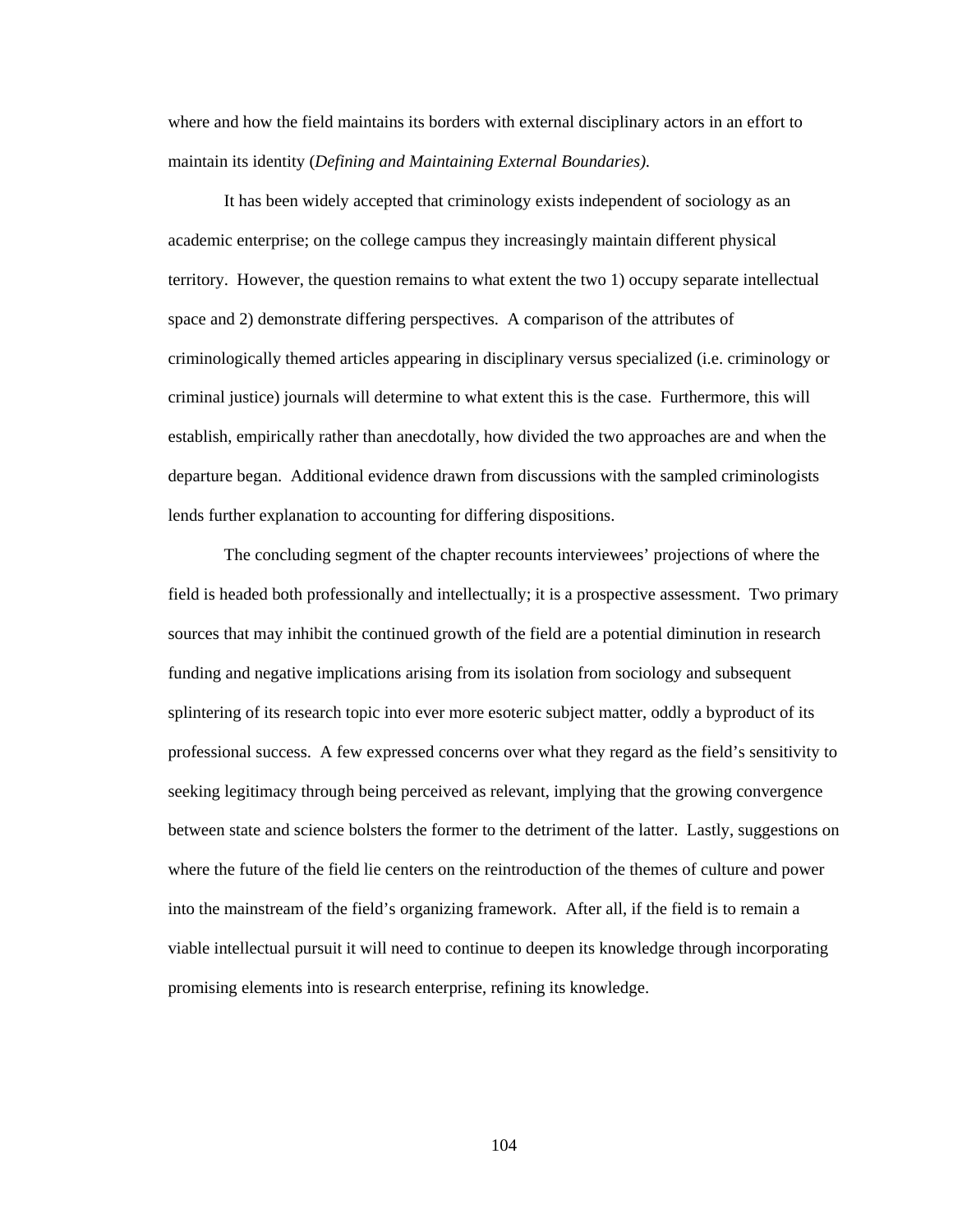#### *Boundaries*

## *The Center of the Field's Work Agenda*

 Criminology seeks, like any other field of endeavor, to delimit its task. It cultivates an understanding of a limited realm of the vast social sphere called human existence; the narrowing of its attention provides the promise of a concomitant increase in expertise. A look at the literature of the growing field offers indication as to what the collective enterprise is actively attempting to explain. The interests of the group, as seen through the scholarship generated, have traditionally concentrated around two particular points—accounting for criminal behavior and the justice system's response—as detailed below.

 A given article's topical focus was coded for each and classified under one of twelve possible headings (Figure 11). Two topical foci are prominent throughout, criminal behavior and formal control mechanisms. These represent the primary dependent variables the field's research is attempting to account for. When combined, the research focused on explaining criminal behavior (N=832 or 39%) and formal control mechanisms (N=709 or 34%) represent nearly three-quarters (73%) of that published in top peer reviewed journals over the last half-century plus. In the early years the two categories vie for dominance in the literature, with the balance generally shifted in the direction of criminal behavior. From 1969 to 1985, with only three exceptions, research accounting for the application of formal control mechanisms is more prevalent. Over the remaining twenty-four years research articles directed at explaining criminal behavior are more present in twenty. The patterns displayed in their percentages (analysis not shown) over time reveal the same general relationships. Again, it is difficult to deny the influence of LEAA in directing the field's attention to matters attendant to the meting out of justice during the 1970's and early '80's. The pendulum then swung in the direction of criminology (i.e. attempting to account for criminal behavior) through the remainder of the study. As a result of the clustering of values among the remaining ten categories throughout chi-square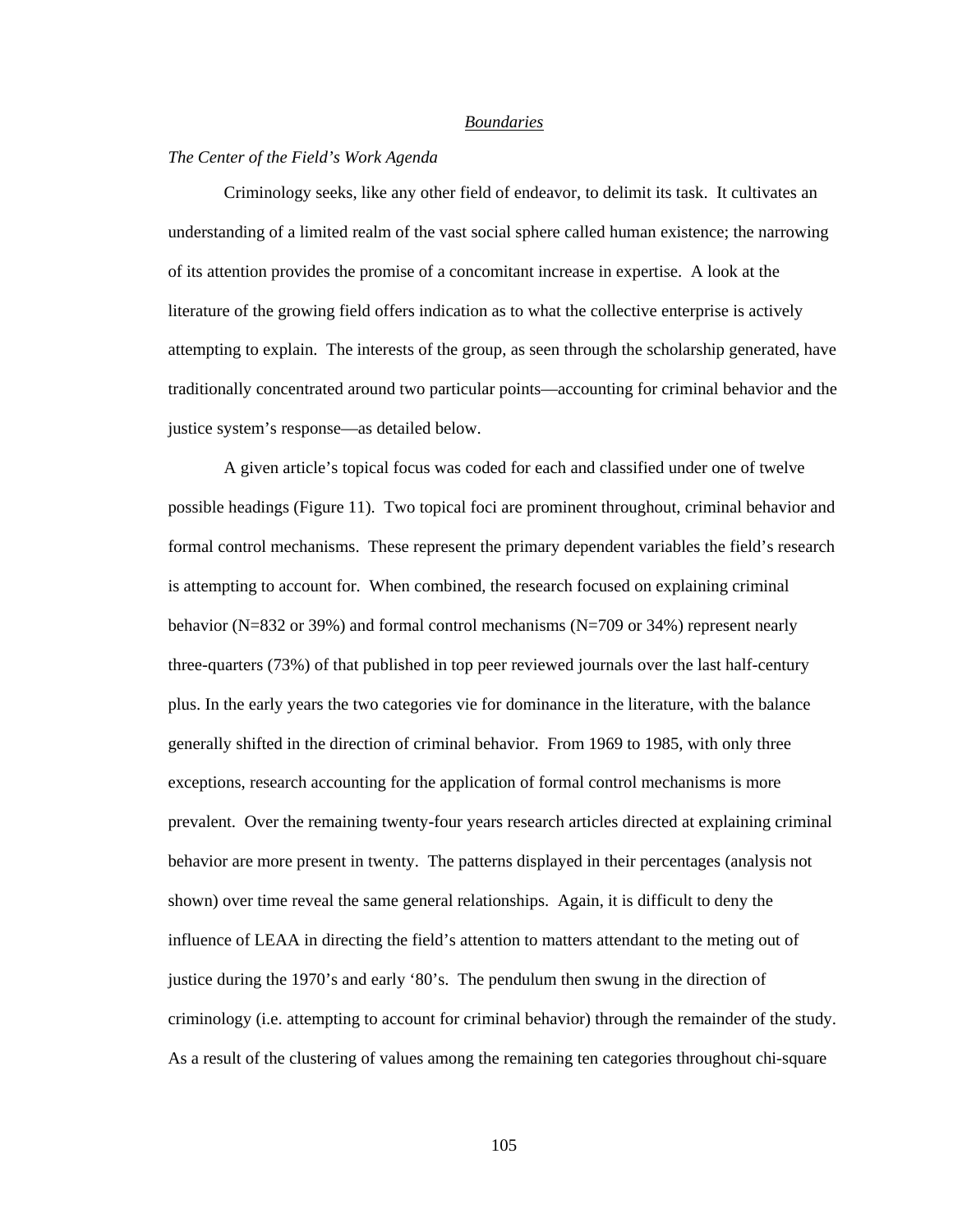analysis revealed statistically significant differences at no aggregation earlier than the twenty year interval mark ( $p<0.001$ ).



**Figure 11: Article Topic** 

The difficulty in establishing statistical significance in the chi-square analysis necessitated the aggregation of data if more meaningful patterns were to be detected. Toward this end, the twelve categories were collapsed into four: criminology (criminal behavior and victimization experience) criminal justice (informal community control, formal control mechanism, intra-agency relationship, inter-agency relationship, public opinion, and fear of crime), academic behavior (academic behavior, meta-methods, and meta-theoretical) and other (other). The dominant trend lines between the aggregated classification scheme (Figure 12) and that immediately above change relatively little; criminal justice maintains an advantage through the 1970s and '80s before their trend lines weave throughout the remaining time period. Overall, criminology averages nearly half (48%) of the articles, with criminal justice closely behind (41%). Criminology holds an advantage verging on superiority from the beginning through the mid-1960s. The advantage then shifts to criminal justice which hovers around or above the 50% mark until the mid-1980's where criminology is nascent once more. With the exception of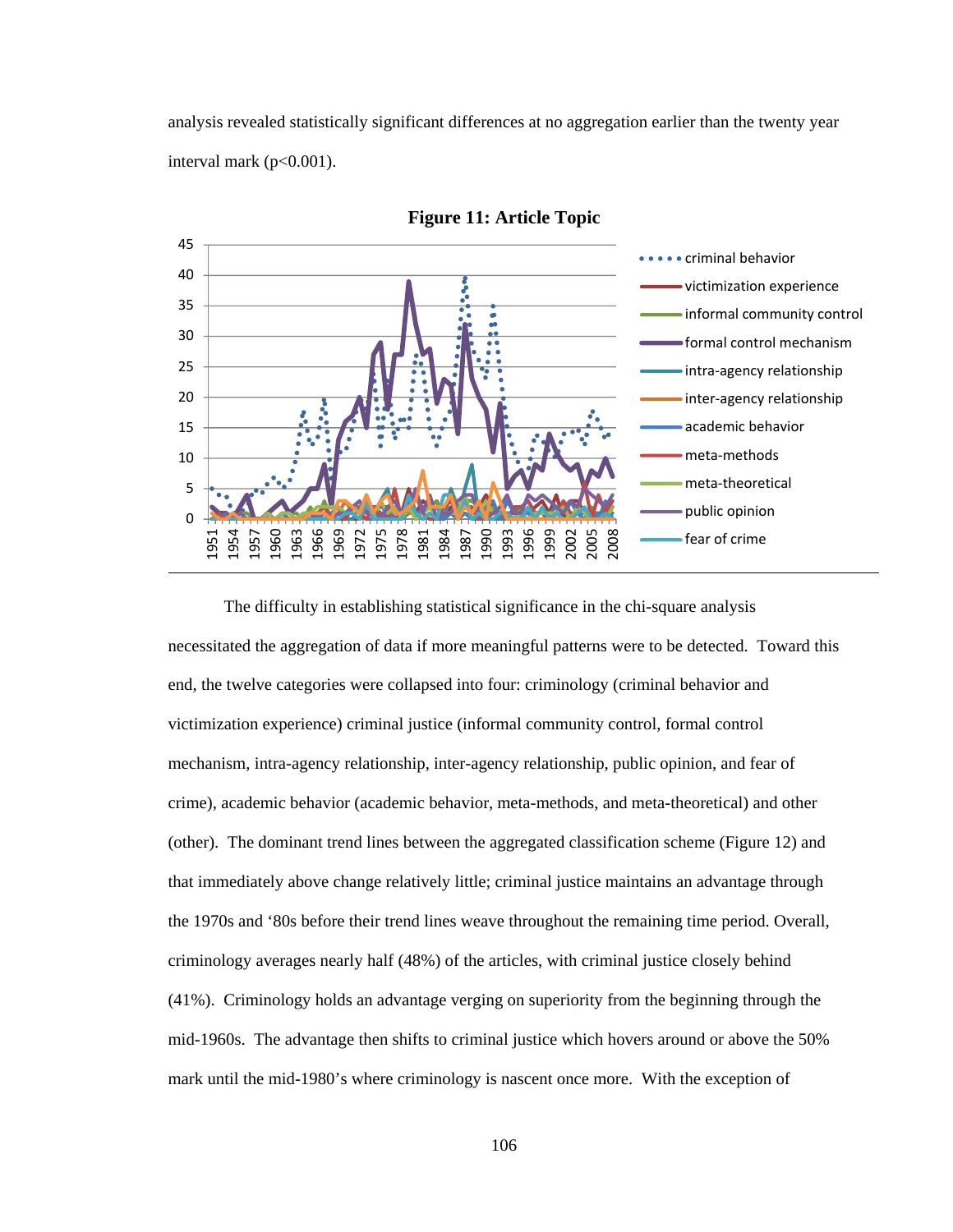academic articles growing from 7% to 11% between datasets, the differences in terms of output percentage were minor. These differences between categories in the overall sample, however, are statistically significant at five-year intervals  $(p<0.001)$ .





For the concluding sixteen-year segment of the data collected a variable documenting the primary purpose of the article was included. Each sampled article fell into one of five possible categories: theory construction, establishing an empirical finding, testing a theory, elaboration of methodology or statistical tool, or other. Chi-square analysis failed to reveal statistical significance in the differences between any of the yearly aggregations. This null-finding can be attributed to their being roughly two groupings (Figure 13). Less prevalent in the peer-review literature sampled are articles constructing a theory, discussing methods or statistical tools and other topics. The remaining classifications, establishing empirical findings and theory testing, are much more prevalent. For ten of the sixteen years the former exceeds the latter. When combined, establishing empirical findings (N=235 or 47%) and testing theory (N=171 or 34%) represent better than four of five (81%) of publications during the period.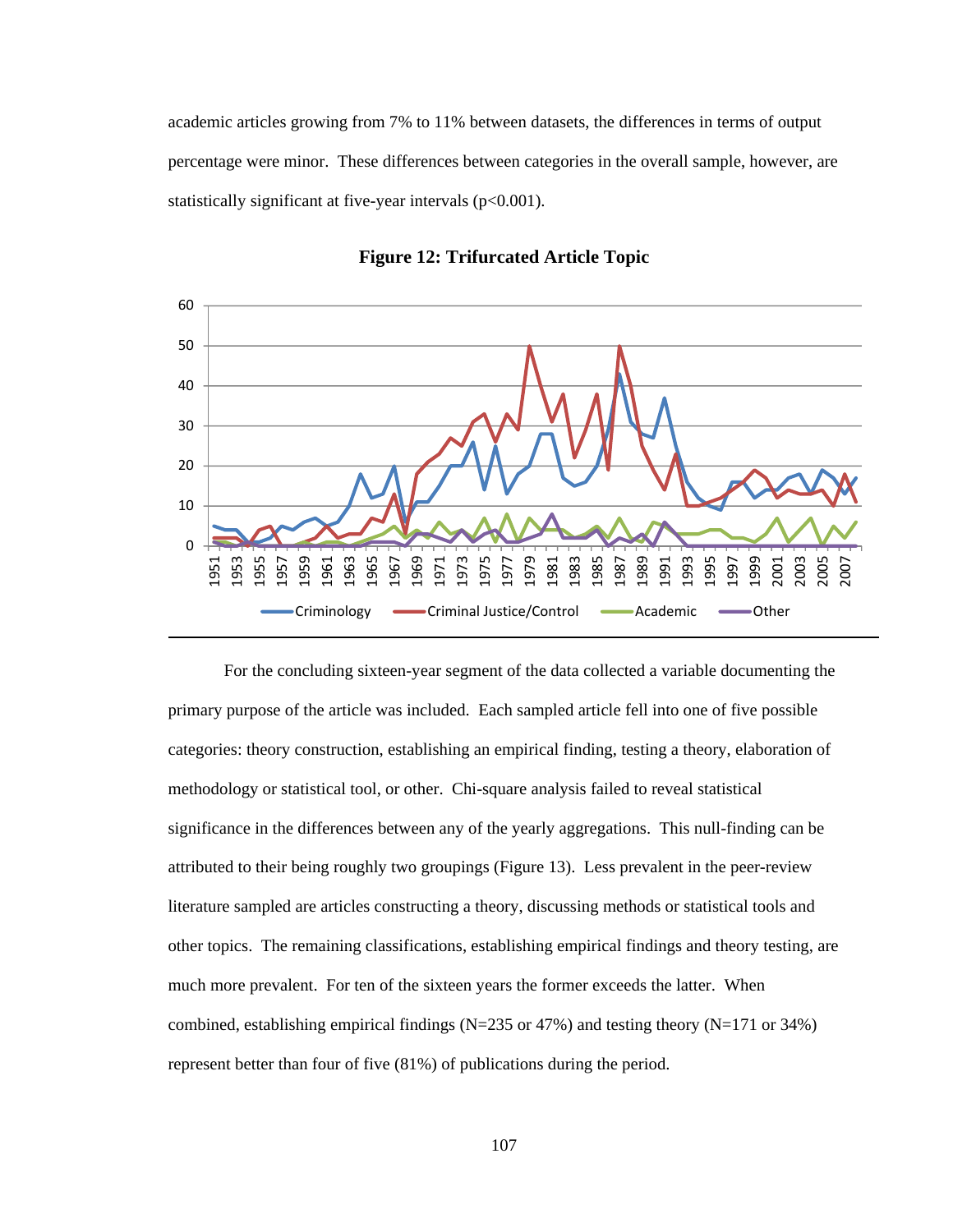**Figure 13: Purpose of Article** 



 Criminology's content, at least in terms of its peer-reviewed publications, is focused on the dual aims of accounting for the motives (or constraints) of criminal behavior and the criminal justice system response to these infractions, thus reaffirming the validity of Sutherland's enduring definition of the field. A closer look at the more recent research efforts finds that the field is in the business of, firstly, establishing empirical findings and, secondly, testing its theoretical propositions, thus demonstrating two Kuhnian attributes of a science. These two sets of trends are pronounced enough that they provide safe grounds for generalizing. What this characterization overlooks is the turbulence that is often roiling just below the surface. In exploring this point in the section immediately following we will disembark from that which is settled into the frontier of science where the rules become less firm and more improvised. In proceeding forward we will be revisiting the theme of cyclicality seen in the discussion of theoretical understanding in the previous chapter.

## *Internal Debate and Its Resolution (Theory)*

 The evidence presented in the previous chapter documents criminology's lack of unanimity in terms of having a comprehensive theoretical framework. Theories are offered,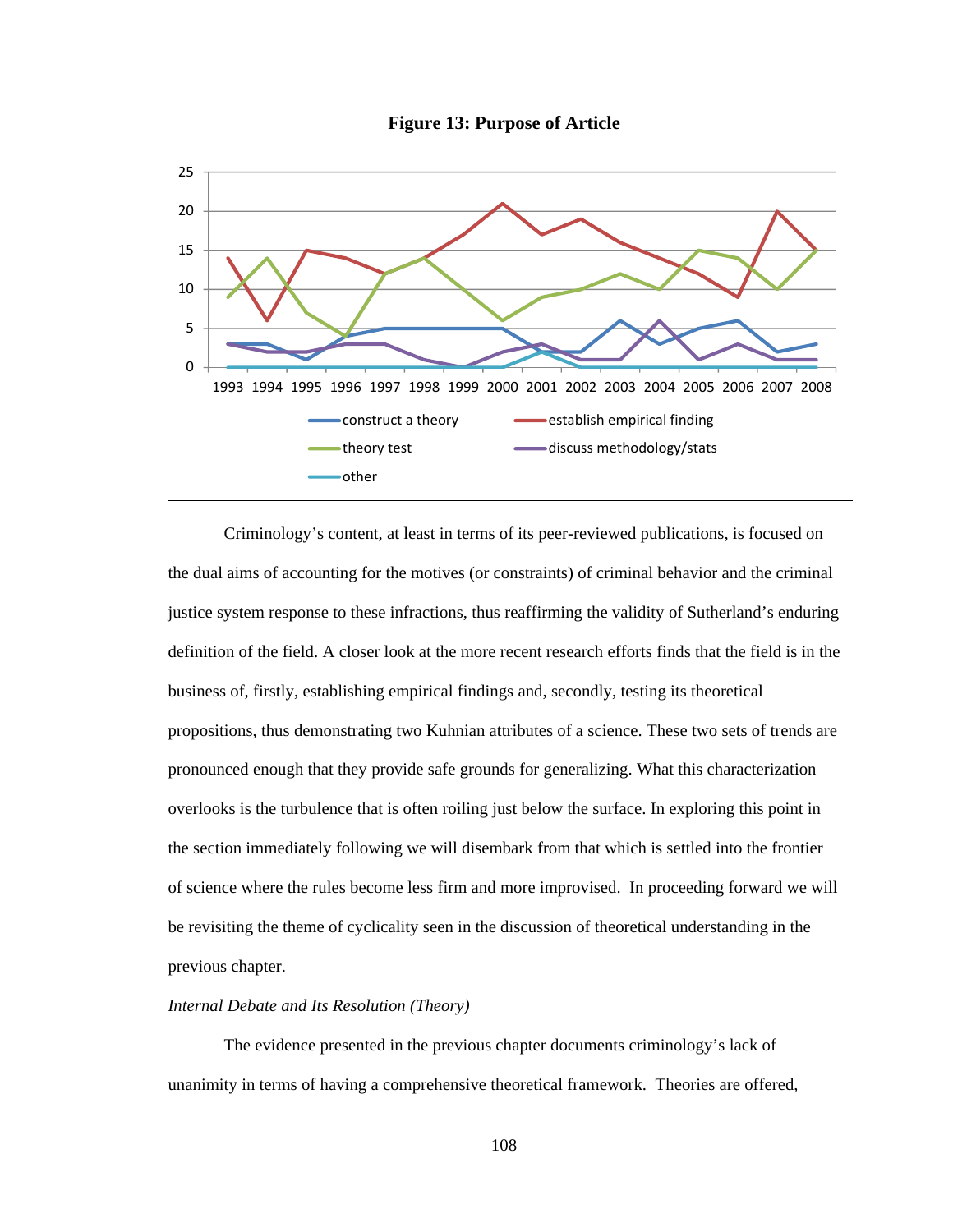explored, and atrophy, but never completely vanish. Several theories are also likely to be present in the literature during any given period. These observations beg the question of whether any elements are salient within the field, in addition to other relevant inquiries. What accounts for the reintroduction of theoretical frameworks? What influences their eventual success or failure? How do these perspectives overcome criticism? What accounts for their acceptance or rejection? Why are some more prevalent in the literature at different points? What factors influence their popularity? Most importantly, what do these transitions tell us about the field's fundamental understanding? What remains consistent throughout is debate. Through delineating the contours of the major arguments within the field and the substance of the disagreement, several interviewees have contributed to an appreciation for what the field regards as fundamental to its perspective.

 The earliest episode recounted was surrounding that of Freda Adler's *Sisters in Crime* whose timing was fortuitous.

But since it was written in the early 1970s when the women's liberation movement was rapidly gaining strength and acceptance, the apolitical book that I had written suddenly became extremely political. In order to defend my thesis that changing roles of women in the legitimate world, changed their illegitimate roles also, I accepted invitations for debates, talk shows, and so on. I spent three years discussing my work in an attempt to warn that our criminal justice system should prepare for an influx of women. I began my discussions with Barbara Walters and Johnny Carson. For three years I defended my thesis in the media—both television and print. I debated the president of the National Organization for Women, I argued on Face the Nation and a host of prime time news broadcasts. I had written an academic book which was put into popular culture.

Events transpiring in the larger cultural milieu served to draw what was a minor concern within the field into fodder for a discussion of the place of women in society *writ large*. The thesis that as opportunities for women generally opened there would be a concordant rise in their presence in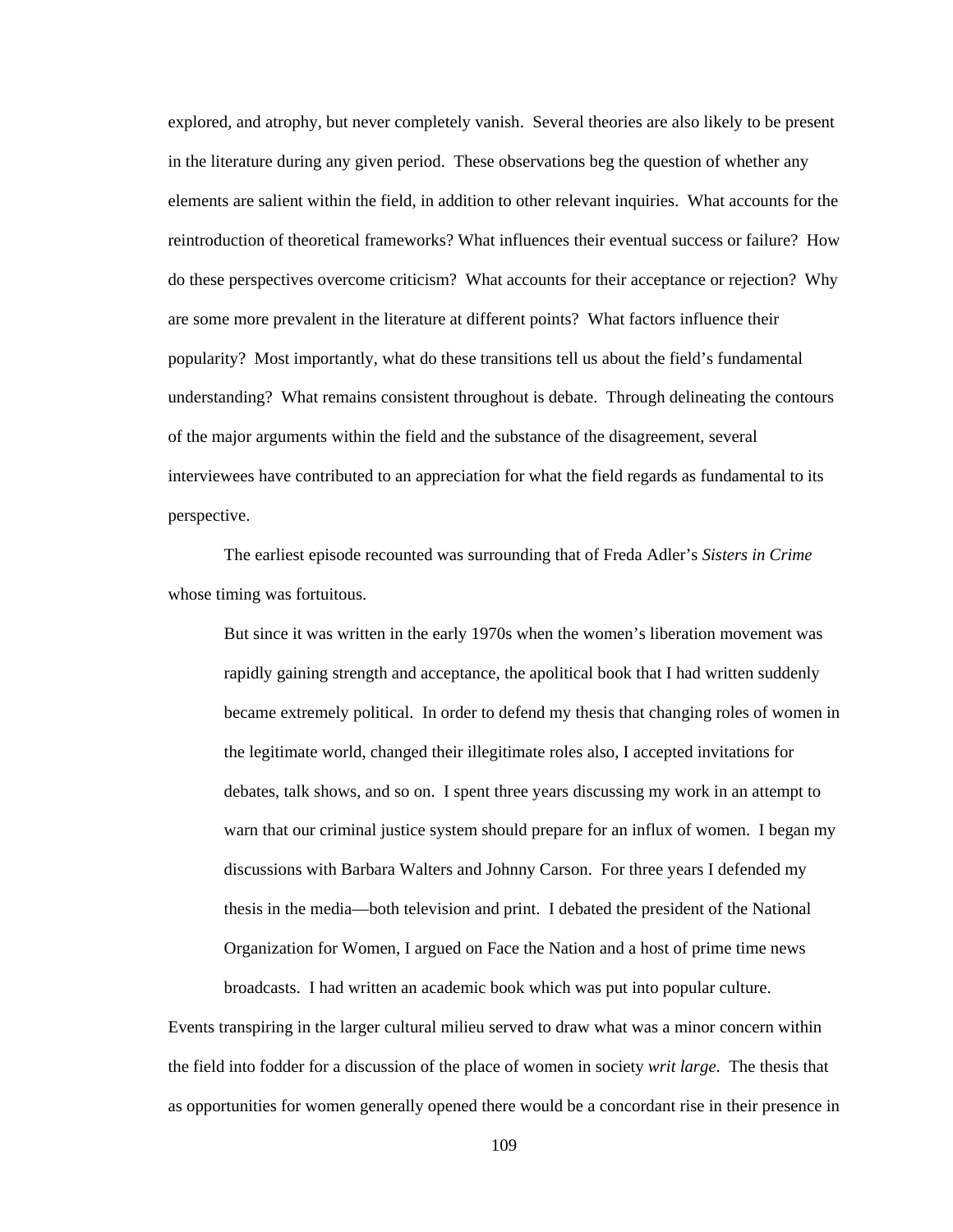the criminal justice system (as both client and personnel) threatened to reverse some of the advances of the women's liberation movement. The work, because it neatly captured then contemporary cultural anxieties, earned it a hearing in the popular media. Academic audiences are suspicious, at best, of having their arguments filtered through the popular press (Gieryn, 1999). So what accounts for the work having been reissued as a criminological classic a mere decade after its release?

 The dominant consensus from the interviewees sampled is that the field demonstrates a commitment to assessing claims to truth based on the accumulation of empirical evidence. Some of the hypotheses at their inception are rooted in little more than intuitive suppositions which arouse interest. The field, if it is intrigued enough, will then summon resources to determine the validity of the claims proffered. Dr. Adler discusses the process in the following.

It was a classic because my hypotheses were supported over time. Women did move up. Women did change. The types of crimes they committed also changed. They also made an entrance and continued to move up as practitioners in the criminal justice system. Back in the 1970s when I taught at the National Judicial College there were two female judges in my class. There were very few female police officers. Remember that when *Sisters* came out there was very little competition. Females were not the subjects of criminological research. I worked for several years on the manuscript. I didn't have any political fears. I was publishing a scientific book. The times dictated otherwise. But when the furor calmed, it became a source for scholars to find research questions and to expand our criminological horizons.

BD: Now, what do you think the legacy of that work is?

The legacy of the work is that it opened a new area of scientific investigation for academicians. Major grant funding appeared to support research in the area of female criminality, hundreds of research projects began in the United States and abroad, journals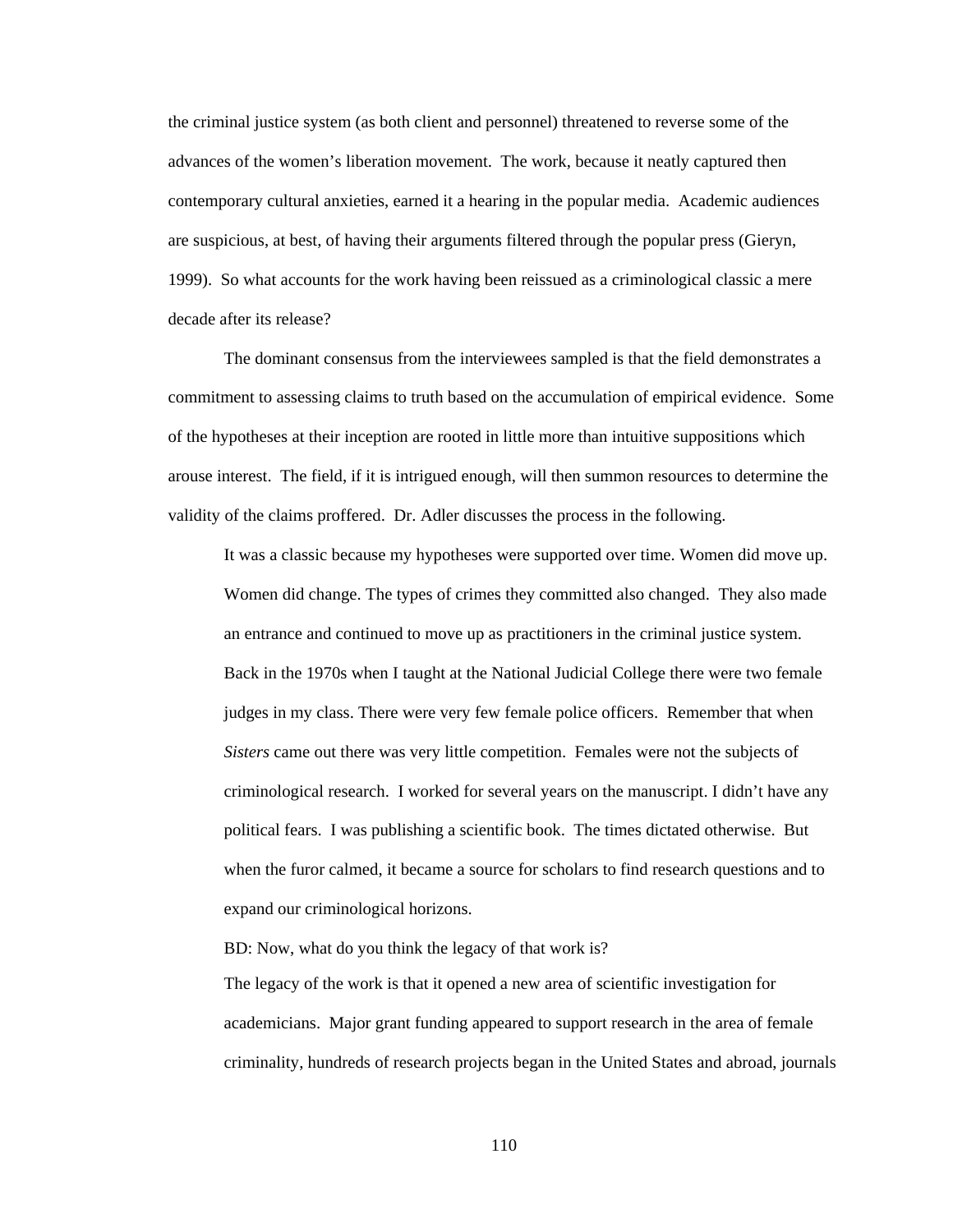came into existence—many supported, and many rejected, my thesis. But the topic of female criminality was established within our discipline.

The reward and recognition for her efforts came in the basic form of its demand for work from the field. Her premonitions were borne out in the data that were subsequently collected; this required an initial investment in research to investigate her provocative claims. The affirmation provided by these first studies represented findings the field could mortgage to pursue further understanding. More importantly, her thesis provided a foundation for the extension of the field's research efforts; it was the androcentric field's discovery of the female. It met a professional need to fill vacant intellectual space with knowledge or at the very least it was a topic that generated a considerable amount of debate. The field's professionals now had both research funding to augment their accumulated understanding and journals within which to publish. This practical concern succored the ascendency of the field. This allowed academic researchers opportunities to bolster their academic credentials through publishing; scholars could therefore lay legitimate claim to tenure. Succinctly stated, Freda Adler is recognized for having made a landmark contribution to introducing a compelling research agenda. It is difficult to deny that the agenda and, by extension, the field's researchers reaped dividends for having been so closely coupled with policy concerns in this instance. The high-profile debate encouraged policy makers into allocating research funding to preparing an adequate systemic response to Dr. Adler's forecast.

 Charles Tittle elaborates on the theme she raises, to the effect that if criticism can manage to generate research interest then the field will reward the messenger and their perspective. His early work challenged the primacy of the then dominant labeling theory as well as the solidity of the socio-economic status/crime link. This aroused some initial criticism but has gained a measure of credibility over the years. When asked how it eventually came to be accepted he replied,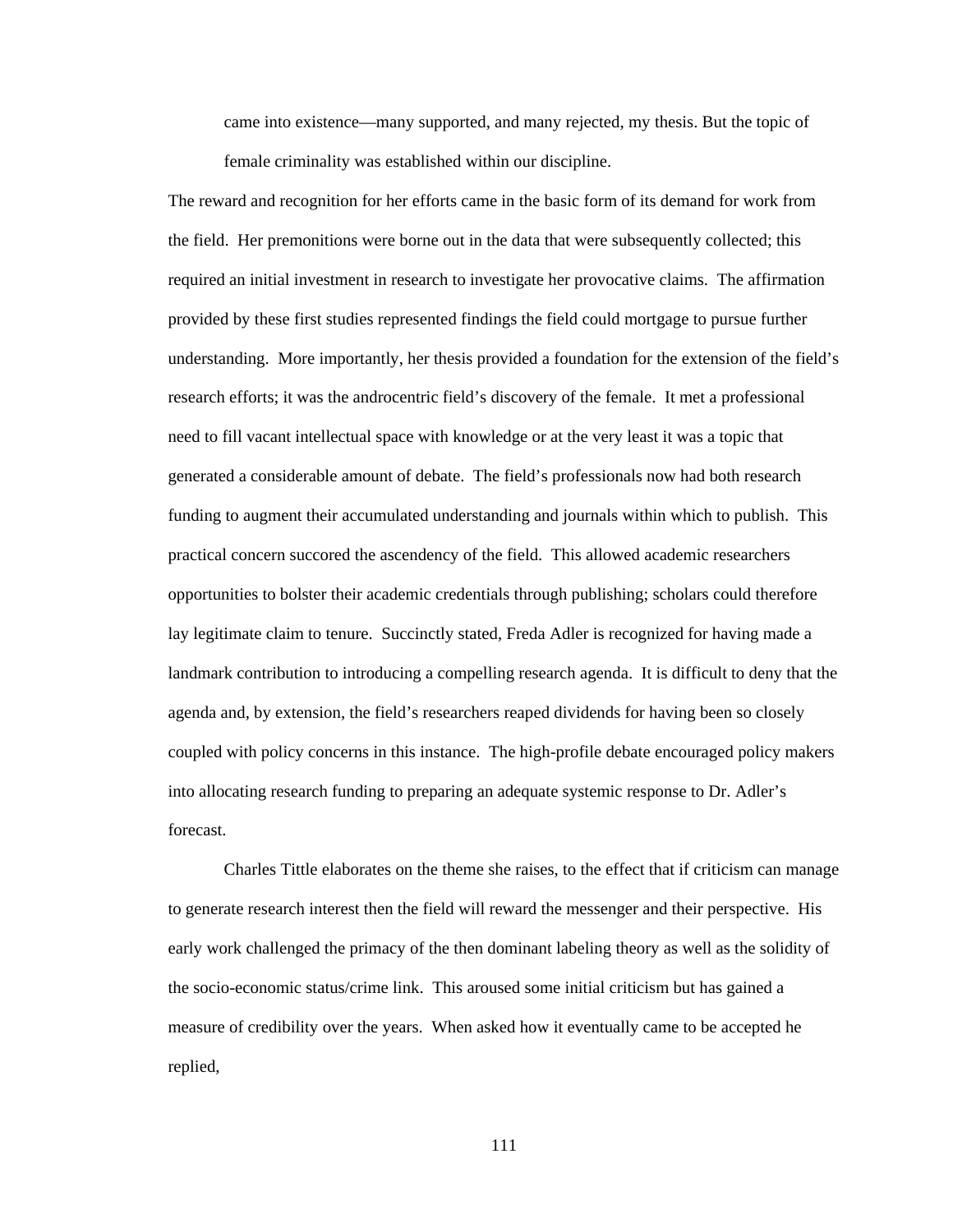Well I don't know if I overcame it [i.e. the criticisms]. The honest answer is that my challenges made work for people in responding to my critiques, analyses, and so on. My work provoked other people; stimulating them to prove me wrong. Anybody can succeed in our business if they can come up with an idea or a theory that is simple enough that a lot of people can use it, do research on it and get published. In other words, people become well known by making work for the community of scholars.

BD: I think there's a lot of truth to that.

So it's not that I've been influential in a compelling intellectual sense. It's that I've been a pain in the ass for people. And, being a pain in the ass means that I have made work for others, and such work allows them to develop a career.

 These efforts were successful at least in the sense they were articulated compellingly enough that they were not blithely dismissed. His agitation managed to spark a genuine reevaluation of the conventional thought on several vital issues throughout his career. In many ways his reopening matters long since settled could have threatened his professional credibility if some empirical support failed to materialize; a science can tolerate only so many Cassandras. Elsewhere in the discussion he mentioned the renowned sociologist Peter Rossi's thundering that to question the SES-crime relationship as being anything other than negative was tantamount to stating the earth was flat. This reaction betrays just how ensconced the finding had become and that the field had invested a considerable amount of intellectual capital in maintaining it as truth. In the end, he offers that a science is not to be identified for a finding it establishes but for an approach to understanding the world.

 Francis Cullen relates a similar scenario below. His effort at rehabilitating rehabilitation, the correctional doctrine left in tatters by Martinson's "nothing works" revolution, was poorly timed. Its saving grace was that his stance proved prescient. He mentioned a colleague's comment that his research agenda had him "pissing in the wind" and jokingly referred to his coauthored work, *Reaffirming Rehabilitation*, as being fortuitously named by virtue that anyone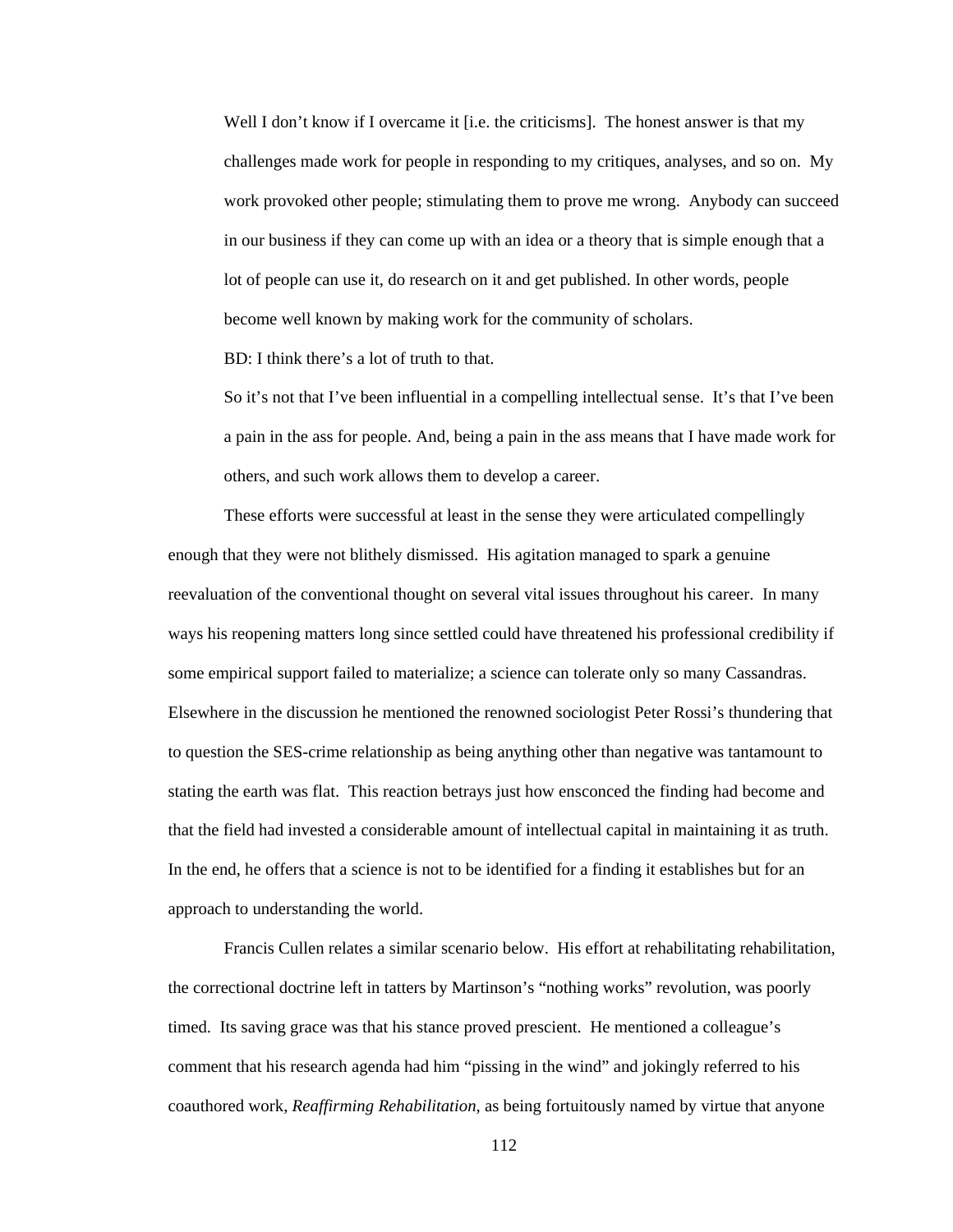looking to quote "some idiot who still supported rehabilitation" would cite the work. Similar to what transpired with reference to Dr. Adler, cultural events unfurled in a manner consistent with the arguments espoused. His work was one of the first to question the prudence of the compromise between the political left and right in brokering a deal that relocated discretion from correctional experts and bureaucrats to legislators. In many regards his assessment proved to anticipate future events.

And it is important that *Reaffirming Rehabilitation* predicted that the alternative to rehabilitation would be much worse—I don't think that there's anyone that can dispute this conclusion. Now, if we had retained a correctional system that had discretion, would things have been bad? They might have been bad, but not this bad. The whole point of my book was that scholars voiced justifiable critiques of the therapeutic ideal. But what they didn't understand was that the alternatives to rehabilitation were much worse—in terms of how the system would be oriented, how power would be distributed, the kind of people that would be hired to work in that system, and the punitive rhetoric that would be legitimated. So that was the warning, the caution, that *Reaffirming Rehabilitation* voiced. I think that prediction, that warning, is pretty hard to dispute; it was almost certainly correct, or at least partially correct.

His argument added a wrinkle that had been glossed over up to that point. The assumptions upon which the dominant antagonists at that point offered he found dubious. Much of the debate was centered on explaining alternative models and incorporated what he properly diagnosed as a misconception. The contribution he offered brought differing evidence to bear; it recast and renewed the debate.

 The odds of revitalizing the moribund rehabilitation correctional philosophy seemed especially weak at one point. The well-nigh universal condemnation, from both the political left and right, served as an epitaph for what was argued to be a self-evidently failed correctional approach. Unexpectedly, however, Dr. Cullen finds that Martinson's *coup de grace* resulted in a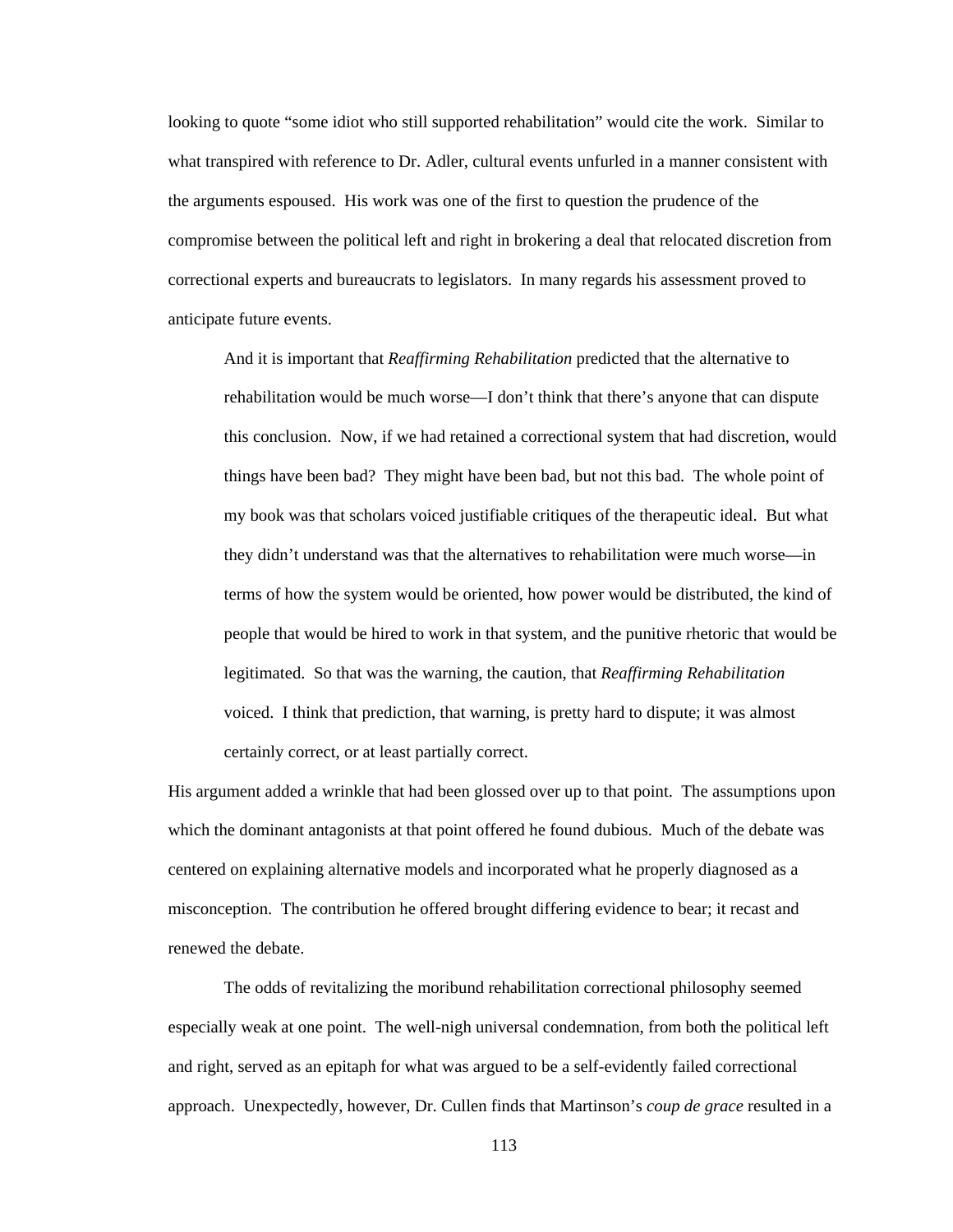tectonic shift in the debate, one that ultimately served to resuscitate and relegitimate rehabilitation. It was that shift that allowed he and a group of others—known colloquially as "the Canadians" (several colleagues at the University of Cincinnati were mentioned elsewhere as well)—to resurrect it.

But there was an important ironic and long-term effect of Martinson's work. It changed the terms of the debate from a critique over state discretionary power to the empirical issue of whether one could show that rehabilitation reduced recidivism. That is, Martinson succeeded in framing the debate as an effectiveness issue. Those who attacked rehabilitation said, "See. It doesn't work." Once you put things in those terms, then the validity of rehabilitation rests on this question: Is it effective or not? So, in the subsequent decades, scholars—many psychologists and from Canada—marshaled data, including meta-analytic reviews, to show that offender treatment worked. This scholarship instilled rehabilitation with renewed legitimacy—again, thanks, at least in a way, to Martinson!

In some ways he managed to alter the terms of the debate but in other important respects the debate remained untouched. What may have contributed to the success of renewing interest in rehabilitation was that the terms of the debate were accepted by the parties surrounding the debate. Rather than taking a root-and-branch approach to reasserting the value of rehabilitation, thus requiring the tiring expense of arguing for an entirely new perspective, the terms of the debate were simply acceded to. Thus the argument managed to capture some of the intellectual inertia of the "nothing works" movement in advancing its antithetical claims.

 Jack Gibbs is recognized for having reinvigorated the deterrence perspective in the immediate aftermath of labeling theory's supremacy. The marked emergence of deterrence in the wake of labeling's demise just a few short years before suggests that the pendulum of the field, as well as that of the culture at large, had swung swiftly in terms of its political orientation. This transition did not come without some friction however. Dr. Gibbs with tongue in cheek described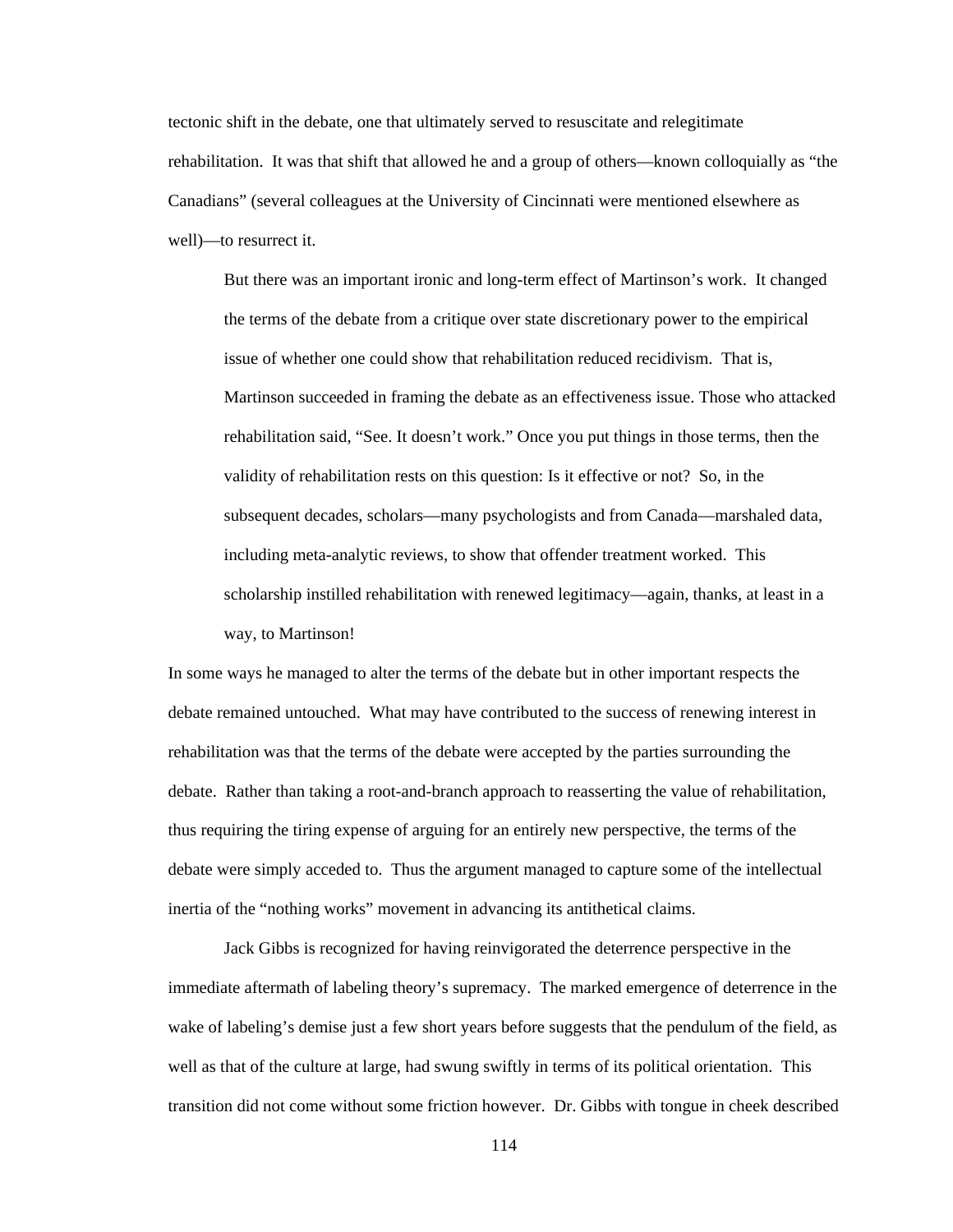the exchange between the respective camps as "rather warm". Here he recounts how his revival managed to reframe the debate.

But I renewed the old question of crime, punishment and deterrence. Rather than look at the death penalty which had dominated research prior to that I looked at the certainty and severity of imprisonment. I thought the findings were rather impressive. It appeared amongst states the greater the certainty of prison, the lower the homicide rate; the greater the severity of sentences for homicide, the lower the homicide rate. But the immediate point, Brendan, is this: prior to my sort of renewing—that sounds all too grandiose I know—prior to my renewing the question about crime, punishment, and deterrence, deterrence research had been dead. The findings on capital punishment all but buried the question. The line of reasoning was very curious. It seemed to be something like this, "Well if something as severe as capital punishment does not deter how could anything else deter?" I think that question was wrong because that ignored the certainty of capital punishment.

In a sense the identity of the theory had been transformed, its manifestation made over. The posing of a new research question, within the field's foundational theoretical perspective, served the additional benefit of making work for the field once more. Those wishing to defeat deterrence theory would be required to meet the perspective on different plane of the debate; supporters had new grounds on which to defend the perspective.

 The sense of solitude Dr. Cullen alluded to at one point in his pressing a faded agenda forward was echoed by William Chambliss. When he began working within a Marxist inspired agenda it was lumped with Stalinism and communism which were thoroughly discredited, if not outright scorned, in academe. Nevertheless, he and his agenda managed to endure and earn a few converts. When asked for a few remarks on to what he attributed his professional success he first quipped, "Of course, the quality of the work. What else could it be?" He then demurred,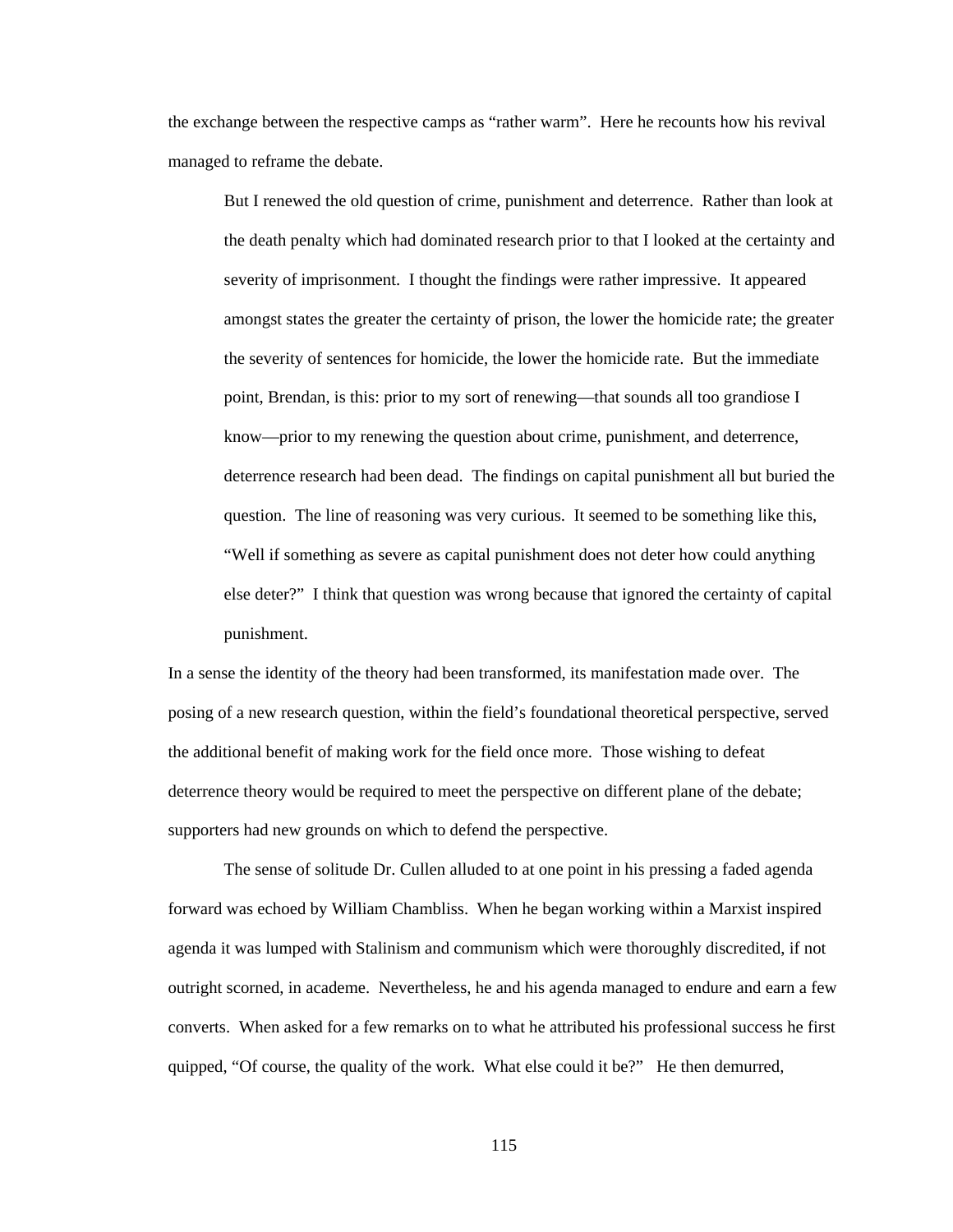I think that to some extent it was being involved in the early stages of several different movements that turned out to have legs, as they would say. I began writing in the sociology of law at a time when nobody was writing on the sociology of law. In fact, when I started writing in the sociology of law I was convinced that no one would ever really give me credit for that and that I should also do other kinds of research if I was going to ever get tenure or ever continue to work in a university. Because the sociology of law was simply not a discipline at that point; nobody had done it since Max Weber. The other thing was that I was one of the earlier people to start the area of conflict or critical, Marxian, or whatever you call it, criminology in the sociology of law. So the fact that I was interested in these things at an early stage I think was one of the important reasons why I've gotten a lot of recognition for what I did. I think that the other thing was, and it's similar to the other answer, was trying to ask different questions than conventional criminology was asking. I was trying to look at it from a different perspective. I think that made my work more visible than it would have otherwise been.

At first the agenda was simply ignored; in many respects this is worse than earning derision, as this is a sign that the perspective is inconsequential to the point of not meriting a rebuttal. At a later point it managed to irritate the field (see the rather testy exchange in the February 1979 Criminology). What eventually earned it a measure of success is that it, like so many of the examples cited above, offered a growing field new questions to ask. The radical perspective brought to the field an alternate understanding, one embedded within the heritage of holy trinity of modern sociology—Marx, Weber, and Durkheim. A familiar trope was offered a new varnish in order to attract a new cadre of proponents.

 How can the success of this approach be gauged? If a once controversial contribution eventually finds its way into the mainstream the body of scholars has legitimated it by making it a referent in the conversation.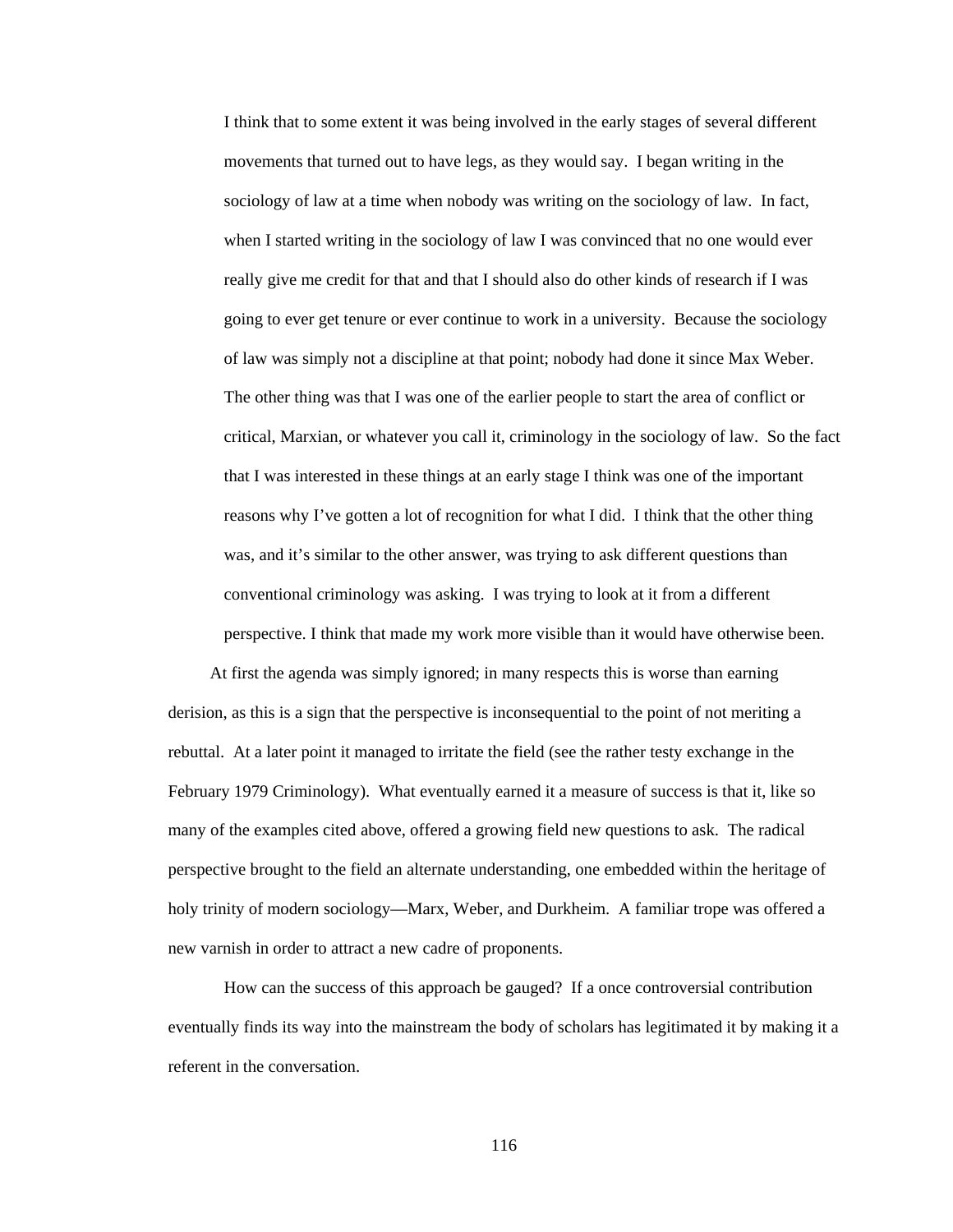I would qualify what you said about the conflict perspective being marginalized. In fact, I see the conflict perspective today as being more accepted than it was thirty years ago, in this sense, that every textbook, every reader contains conflict perspective as a legitimate perspective. Whereas thirty/forty years ago when I started writing from that point of view, and people like Turk, Quinney, and others were writing from that point of view, it was pilloried as not legitimate, as being political, as being Marxian, as being pro-Soviet Union. It was pilloried as being completely out of the mainstream. So the arguments were very very vicious. Today its importance has been usurped in a way because now people say, "Oh yeah, that's a legitimate perspective. It just asks different questions and has a different point of view." It, in a sense, has become more legitimate, not less legitimate. But I agree with what you said that it's more marginalized in that people pay less attention to it. It's now just become one more perspective amongst all these different ones.

Dr. Chambliss' reference to contributions from a conflict perspective being part of a textbook approach is not a trivial one. Textbooks—as Kuhn points out—are where knowledge that is least susceptible to problemetization is memorialized. The base of knowledge represented between its covers becomes the starting point from which future generations are encouraged to begin their journey to Truth. His reference to the pitched debate between the conflict and mainstream elements is indicative of the conservative tenor of the field that prevailed at one point. At some point an ideological thaw of sorts set in and the conflict perspective was acknowledged as valid. The attacks were ad hominem at the outset but eventually mellowed, through what process it is not discussed, to the point where at least a détente has been reached; critical and mainstream theory now co-exist. Science develops, he suggests, through a process conjectures and refutations (Popper, 1963).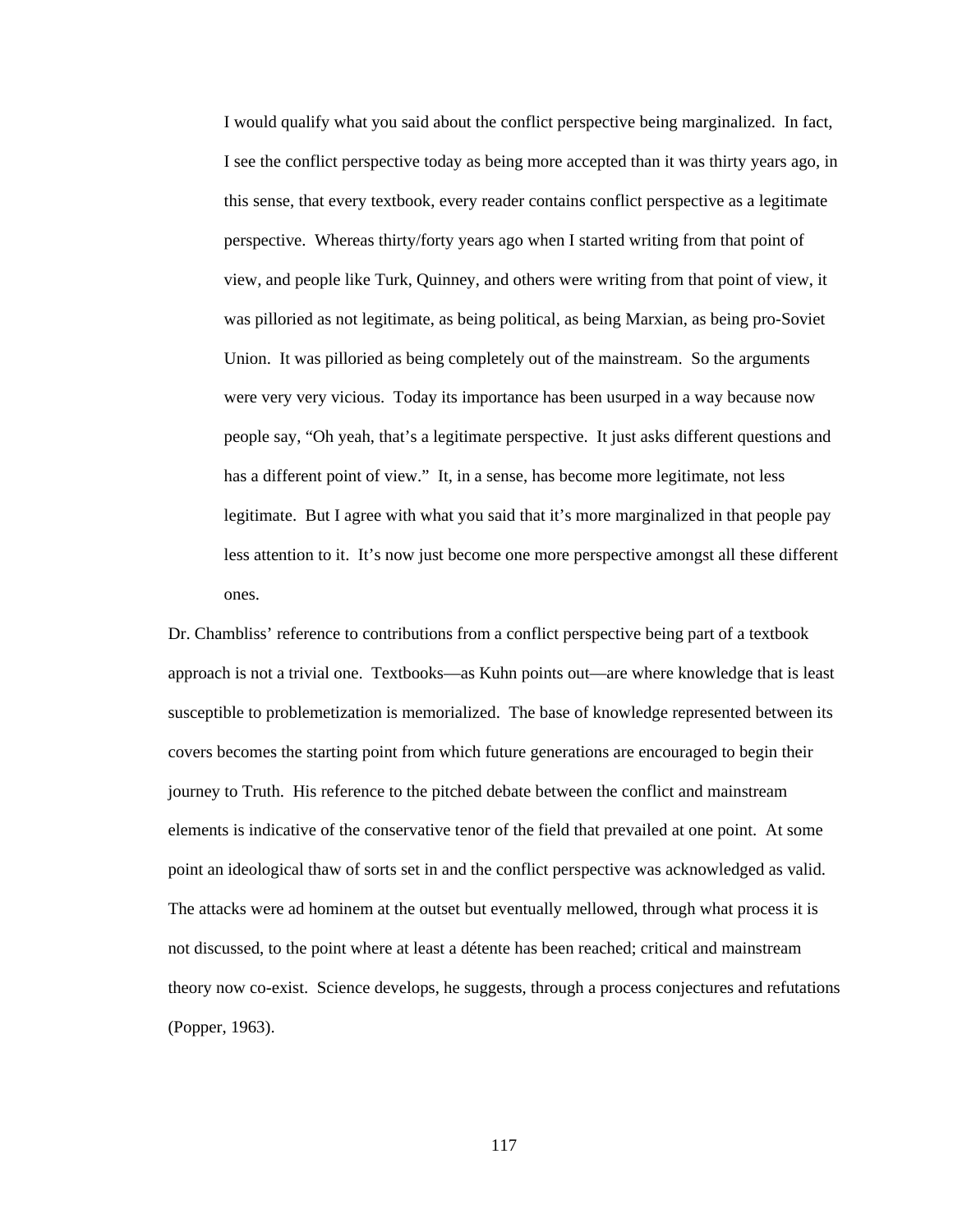The animating debate within the field in the 1990s was between life-course theory and self-control. Robert Sampson, one of the primary protagonists, spoke of the battle as being paradigmatic in the sense that both parties were articulating theories with corresponding methodological frameworks. Like Dr. Chambliss he offers that science advances through a process of contention and compromise. As with the earlier experience, conflict arose with a challenge being leveled at the dominant theory. Lifecourse theory (Sampson & Laub, 1993), although it can be considered a cousin of selfcontrol within the control theory family, was critical of what was then a theoretical juggernaut at that point in time (self-control).

Specifically, after *Crime in the Making* was published, well actually during our writing of that work we began to question some of the arguments in Gottfredson and Hirschi's *General Theory of Crime* which had come out in 1990 on stability of crime and specifically the notion of self-control in crime. Travis and Mike were both mentors. That was interesting. The fact of the matter is that *Crime in the Making* was still a theory of informal social control. It's still a social control theory. Looking back, but even at the time, I think what we were trying to do was to say that, "Look, both self-control and social control are important." We gave credence to changes in informal social control throughout the life course. In other words, age graded informal social control. At the time we thought that that wasn't consistent with the general theory of crime. Now since then some people have argued, "Well self control and social control are more compatible." And that debate is still going on. That was a debate that took place over a number of years. I think it was a healthy debate; it was a good one. I learned from it.

Although there were disagreements over the fundaments of the stability of criminal propensity he acknowledges that both self-control and life-course theory were built on the same foundation of social control. In the end, he states, self-control and life-course theory are more compatible than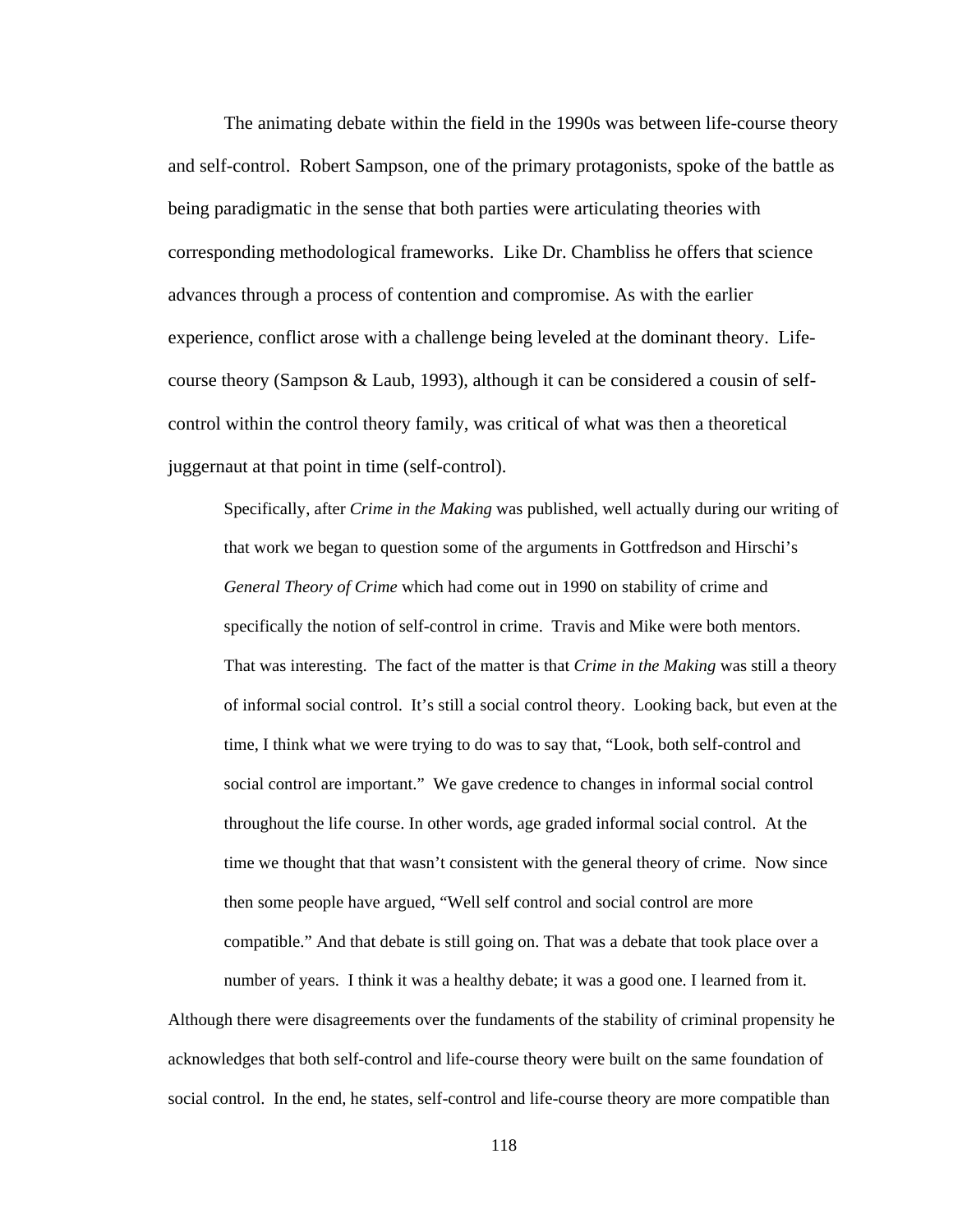inimical. This was accomplished through contrasting both with Terrie Moffitt's developmental taxonomy; similarity is a relative term. The compromise that is emerging has been facilitated by both being set within the control theory perspective. The terms of the debate have been at least tacitly agreed to; it is confined, the parameters limited.

 In recounting the debate he begins with the conclusion. In the beginning the negotiated compromise was far from foreordained. The parties entered battle with their polemics tempered, only to find them dulled through repeated contact.

I think we probably, in *Crime in the Making*, perhaps went too far. And I think general theory went too far as well. I think we both put forth perspectives that were a little bit more—how shall we say?—if you take sort of a purist level and you're pushing the logic of the theory we pushed the logic of life-course theory pretty far. I think it was a healthy move. It was an important debate I think, standing back, in the sense that it did generate research. I thought that there was interesting analysis of the debate in several different quarters, one by Larry Cohen and Brian Vila in I forget what year it was published [1996] but it was a very interesting article that analyzed *Crime in the Making* and *General Theory of Crime*. From the perspective of intellectual history I thought I was a nice adjudication. But I think it also led to debates about method, particularly a concern that we had that methods were driving a lot of the substantive agenda in criminology

particularly in the life-course. That was over methods for analyzing longitudinal data. The debate began with each bringing, at least in retrospect, an unforgiving approach. What made the debate pivotal, as opposed to peripheral, were two items mentioned within the context of the quote. Its centrality is firstly a function of its having been responsible for generating research to adjudicate claims. New questions demand new answers. Secondly, the debate over appropriate methodology undergirds the empirical element of criminology. The analysis of longitudinal data to determine the validity of life-course assertions required methodological innovations, the appropriateness of any given approach inevitably generating yet more debate. This affirms the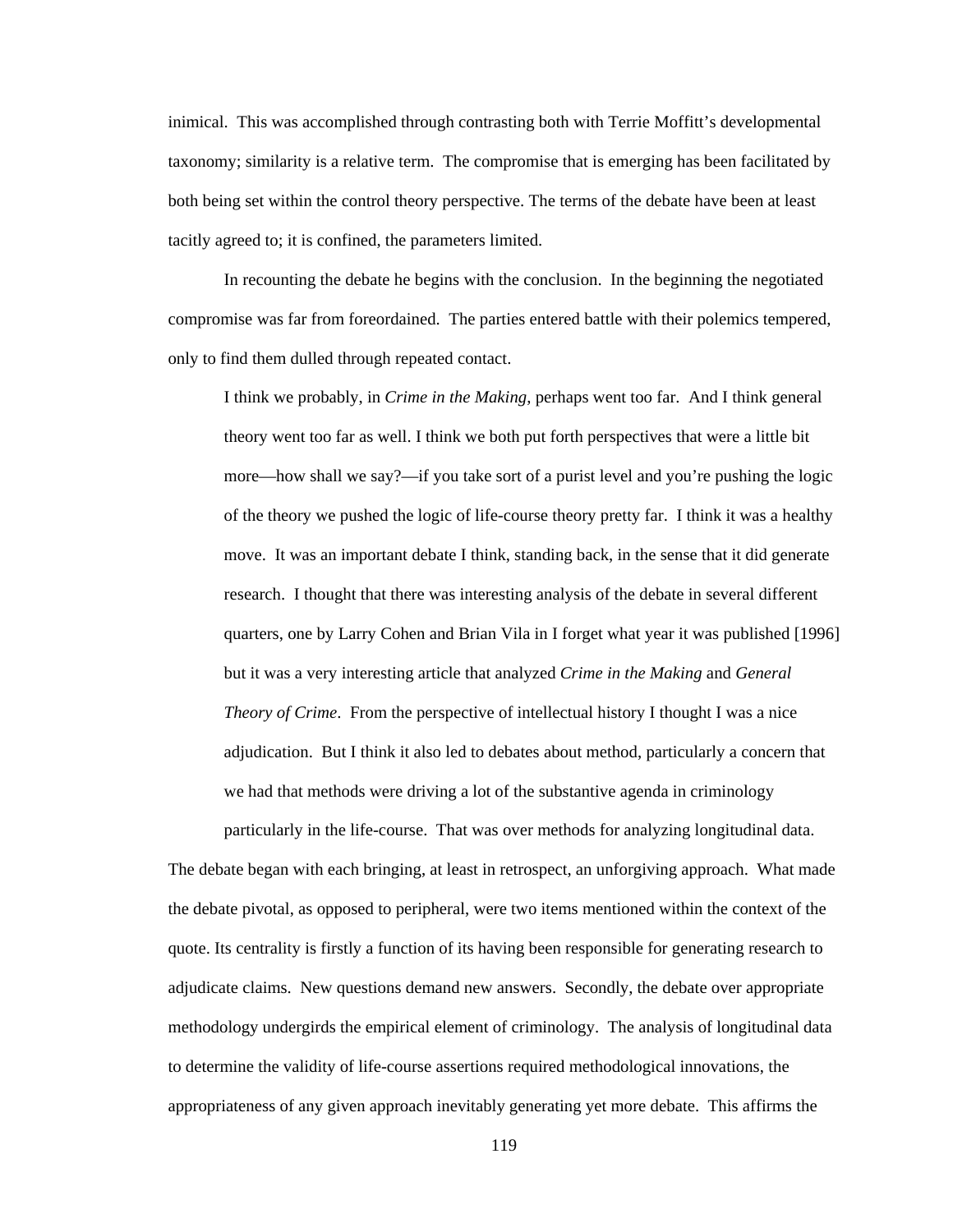insights granted earlier by James Short and Steven Messner that the field holds a reverence for the integration of theoretical and methodological approaches.

#### *Internal Debate and its Resolution (Empirical Findings/Methods)*

 The preceding has devoted space to elaborating on a few of the primary theoretical debates that have transformed the field over the past half century from Freda Adler's introduction of the study of female criminality to the self-control/life-course exchange. The field has also witnessed a few empirical/methodological debates as well. Some have capitalized on this through contributing to on-going theoretical debates, thus maximizing the breadth of audience by increasing its relevance. For example, in work cited immediately below the use of longitudinal data to determine the shape of the age-crime curve had implications on the theoretical debate mentioned immediately above.

Application of the term "debate," which implies an exchange of ideas, may be a misnomer in the instance described by Janet Lauritsen however. Her critique went unrequited.

One was early on, in which I found that it was difficult to use longitudinal, individuallevel data to study growth curves in delinquency and victimization because the data lacked reliability over time [Lauritsen, 1998]. I thought at the time that graduate students and other researchers would want to see if that was true in other data sets, especially some of the other individual-level, longitudinal studies. How good are our data for studying delinquency and victimization trajectories over time? Unfortunately, that question has not been studied much - I have not seen many replications with other datasets. Maybe it has been done and the findings are buried in technical reports somewhere. I think it is an important enough issue to have been addressed and published elsewhere. However I was told by someone working in another discipline (a biologist) that whenever you publish something that appears critical of a dataset or methodological approach you should not expect much response because few researchers want to criticize what they have spent years working on. Nobody wants to know whether their own data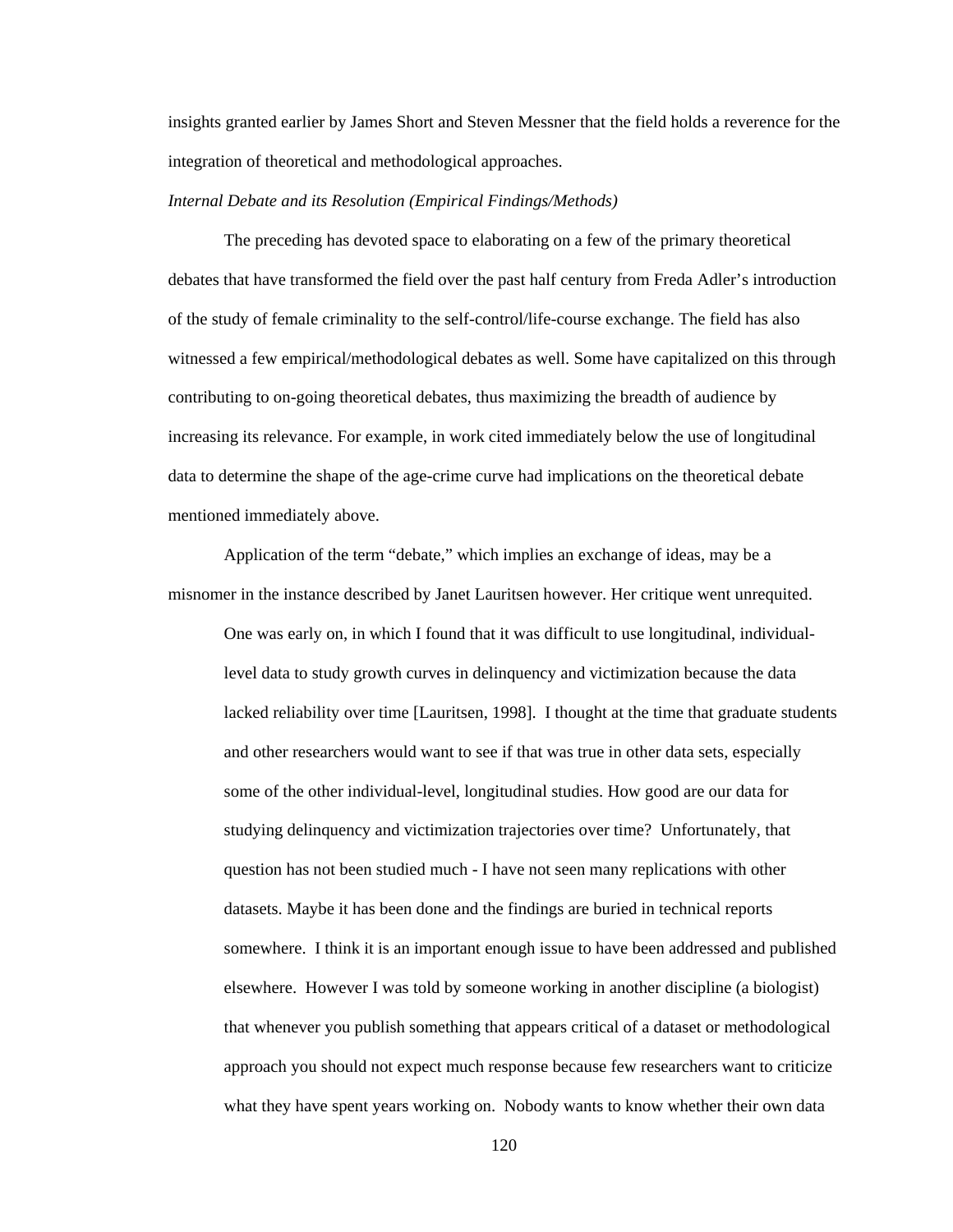might be flawed because they have made large personal investments in it. So the piece about potential problems with the over-time reliability of longitudinal data ended up - well, apparently it's read in methodological settings - it has been reprinted in methodology books. But what I was hoping future research would do - that hasn't happened. If measures in one dataset suffer from this problem, a similar set of measures in another dataset may not. And maybe that's because of the ordering of the questions in the survey, or the content of the survey itself. We have not gotten many answers about this issue. We can't learn how extensive this problem is because there are few published research studies about this. So this has been a concern of mine.

The shortcomings of earlier research pointed out by her contribution may have been so catastrophic to several research agendas that it left the field dumfounded. The critiques mentioned in the section above all had the practical virtue of generating a response through encouraging research. This contribution lacked for this pragmatic redeeming value. Longitudinal data, by definition, takes years to develop; generating alternate methodology also requires an investment of time; a response cannot be generated overnight. This is precisely what makes Dr. Lauritsen's analysis so devastating and the silence in response frustrating.

As with theoretical perspectives that are falsified via atrophy her critique will be salient through encouraging the redesign of longitudinal methodology. Insiders pay heed to the cautions specified even if the contribution is not cited explicitly. This is the best reaction a flatfooted field can muster in response, extending a tacit promise to make amends with future efforts.

I do know however, that the issue has been tested in the P[roject on] H[uman] D[evelopment in] C[hicago] N[eighborhoods] study because I asked Rob Sampson and Steve Raudenbush for comments on an early version of the paper to make sure I wasn't out of my mind - that my analyses were sound. Their assessment using the PHDCN showed that those data did not have the same problems. But I haven't heard that this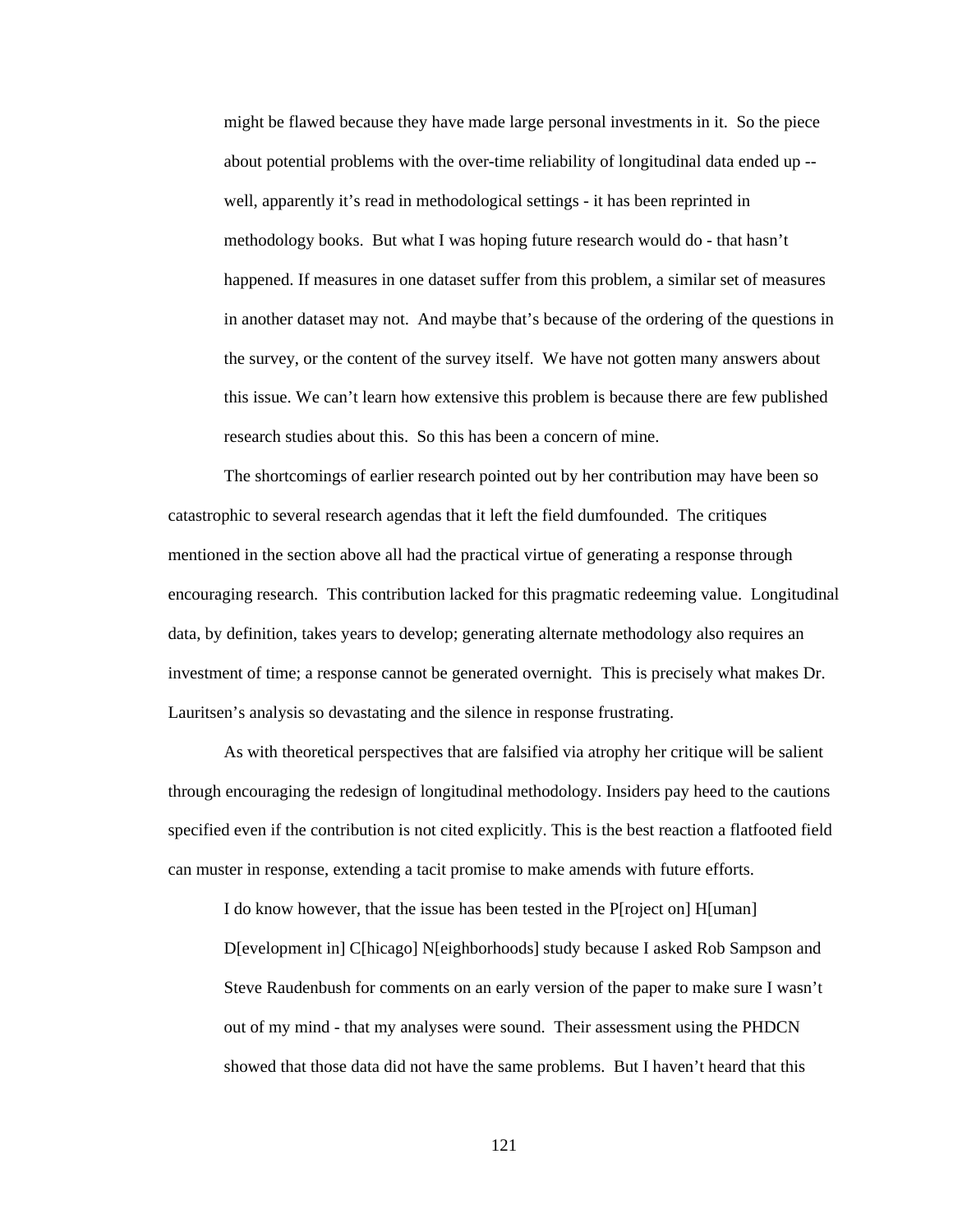issue was examined in other studies. If you challenge something, that challenge can easily be ignored.

Mention of having the paper reviewed by two colleagues to "make sure I wasn't out of my mind" is indicative of having encountered a startling discovery, contravening research that is embedded in the literature.

The fact that it has managed to make its way into textbooks while it is simultaneously buried in technical appendices is a paradox. This is suggestive that the field recognizes the power of her argument but has not yet managed to implement ameliorative measures or at least offer a cursory attempt to diagnose the origins of the problem. The field recognizes the symptoms but has yet to grasp the etiology of the problem. At some later date it may take up the challenge Dr. Lauritsen has articulated through generating research. In the event this happens she will earn greater recognition for her contribution as the careers of others cited throughout attest.

 D. Wayne Osgood recounts a similar situation involving a debate centering around one of the bedrock findings in criminology, the association between delinquent peers. The events recounted follow a similar pattern. An anomaly is found, remedial measures implemented, data are gathered and tested, and, finally, acknowledgement bestowed.

The biggest one I've had to deal with in recent years is nothing like that. It's about how to measure peer delinquency. From 1980 to '86 my main job was on a study of kids in training school and particularly on peer group influence. Out of what I was doing I got pretty convinced that it was really off the mark if you just asked kids how bad their friends are because it doesn't match up worth a damn with what you'll find if you ask their friends too. A piece I coauthored not too long ago got very strong reactions from some reviewers about pushing that point. So I pushed harder.

The field, to that point, had established an accepted measure of accounting for peer association and delinquency. His co-authored work aroused criticism from reviewers, an indication of the field's devotion to its conventional method. Rather than capitulate the point it was pressed with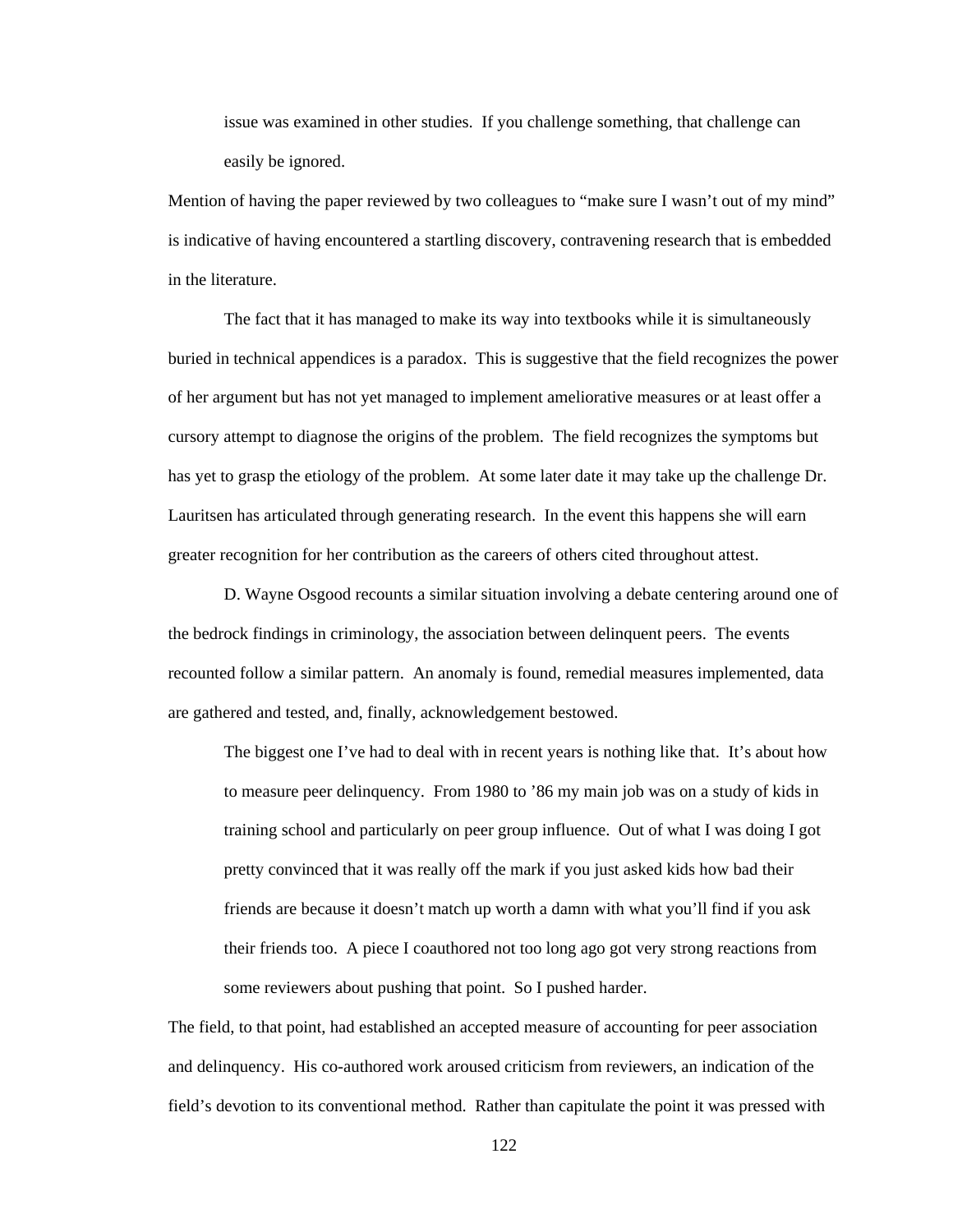more vigor. Ultimately this argument required an objective measure to determine which party was more accurately capturing the association.

Fortunately for the argument advanced there is a highly regarded dataset available that served to arbitrate the debate, The National Longitudinal Study of Adolescent Health. When asked if this can serve the end of definitively settling the argument he remarked,

I think it will. That really brought this to the fore. Now there's a really good dataset that had that. Now there's a lot more peer network stuff going on. I think the evidence is pretty straightforward to me on that point. I think there's enough new stuff going on with network type stuff. If you know who people's friends are and you're asking them about their friends and you have data from their friends, it just opens up more kinds of interesting questions. I think that's going to overwhelm the folks who don't like it.

The introduction of the dataset has facilitated the adjudication of his contention through spurring research. The dispute is apropos of one of the oldest feuds in criminology, that between social control and differential association. The fact that it is a methodological-empirical problem bearing on an enduring theoretical dispute raises the profile of the issue.

He, like several other interviewees, has faith that his argument will ultimately prevail as a result of the evidence adduced in its favor rather than it cohering with some preconceived ideological preference. In a similar spirit Francis Cullen confessed to voting left while being a committed positivist; that is, his political inclinations are separated from his scientific approach. There is an understanding that the community of scholars comprising criminology is responsive to thoroughly documented empirical findings, rather than being a group beholden to ideological predispositions. Here it appears that a new consensus is emerging replacing the old on community's verdict on the merits of the case. From this point a veritable normal science will begin anew. The status quo is being reset once more.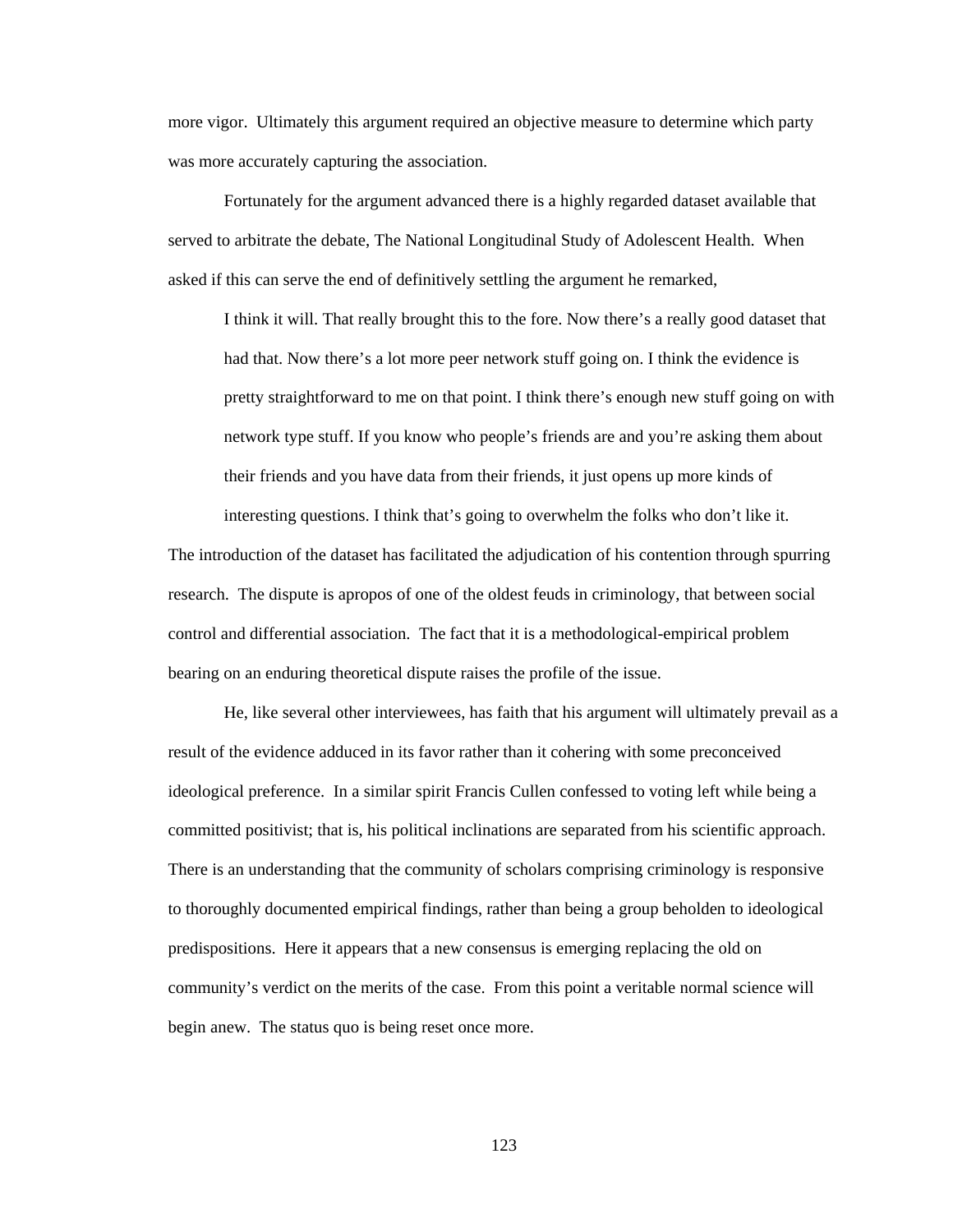# *Defining and Maintaining External Boundaries*

The quantitative data gives indication to a few of the defining characteristics of what criminology and criminal justice are about with regard to their research agenda. Part of the process of determining boundaries and in creating a more or less robust identity involves drawing contrasts with other traditions through the method of defining what it is not as well. Francis Cullen elaborates on the early departure of the field into a more coherent agenda that emerged from a more nebulous one, specifically, justice studies.

The first thing is that a number of years ago there was a movement to turn criminology into justice studies. You find, that's why the journal *JQ* is called *Justice Quarterly*. It should have been called *Criminal Justice Quarterly*. But the first editor was Rita Simon who had just become the dean of the school of justice at American University. The people in charge of the committee to name *Justice Quarterly* purposely named it *Justice Quarterly*, in my view, and not *Criminal Justice Quarterly* because they wanted to incorporate that broader sense of justice. That's how you got Arizona State which went from a school of criminal justice to a school of justice. Over the years, it moved so far away from criminology that John Hepburn and Scott Decker created a separate criminal justice program at ASU. I interviewed at Arizona State many years ago when John was on the faculty; he might have headed up the search committee. In any case, the original ASU program has been transformed and the school has every kind of justice study that you can imagine—and it's only tangentially related to criminology. So, justice studies took hold in some prominent places, but it did not, in the end, displace criminal justice. Part of the reason, I think, is that it was too leftist and a lot of students really wanted to do criminal justice—which is why some schools with the name justice studies in reality do criminal justice. And the schools that really went far in the other direction, like ASU, are almost a different discipline now. So I don't think we're a part of justice studies.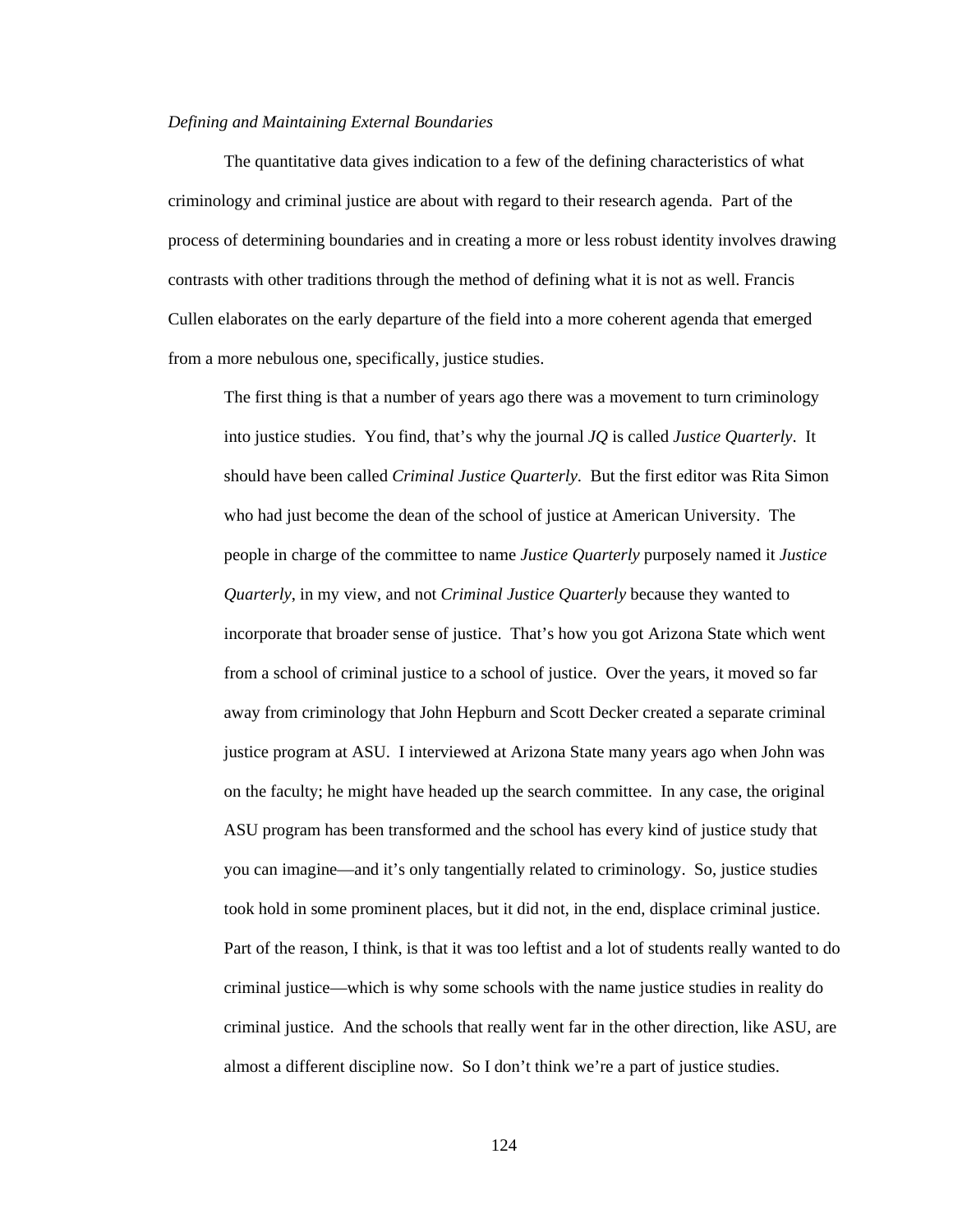Here we find the origins of the ACJS' flagship journal, *Justice Quarterly*. In this recollection the more specifically criminal justice agenda derived from a much broader and abstract conception of justice. This conception is institutionalized in the department of justice studies at the journal's original home, Arizona State University. The agenda of the department drifted to the point of only being peripherally related to the goings-on within criminal justice yet the name of the journal remains. Some of this departure has been attributed to leftist ideological leanings of the justice studies movement vis-à-vis criminal justice (a theme elaborated upon in a subsequent section). Dr. Cullen concludes with the second portion of his reply remarking that law and society concerns fall at the borders of the field.

The other area where it gets fuzzy is the whole issue of law and society because that starts getting into other forms of social control and into critical legal studies, which I see as outside criminology. So I would say that there are two ways of seeing the boundaries of our discipline. Think of a song that ends: "boom." Its over; the ending is clear. Now, other songs on the radio sort of trail off. Criminology is like the latter songs. I think our discipline sort of trails off on its outer edges. I think there's a clear core to the discipline; most people pretty much study crime and its control. But as you get to the boundaries, the peripheries, the discipline sort of fades away. And I think that there are some things that work their way into the field and other things that don't.

The interviewees all explained the field's collective efforts, in one formulation or another, as being directed at improving our understanding of crime and its control. Defining it at its extremes (e.g. deviance, legality) proves more of a chore however.

 Endogenous boundary drawing is marked through efforts to define criminology's subject matter through developing a sharper image of where it lies in terms of the fields more proximate to it. Boundary maintenance also requires the defense of intellectual territory from competing disciplines intent on franchising space within it as well. Most mentioned throughout the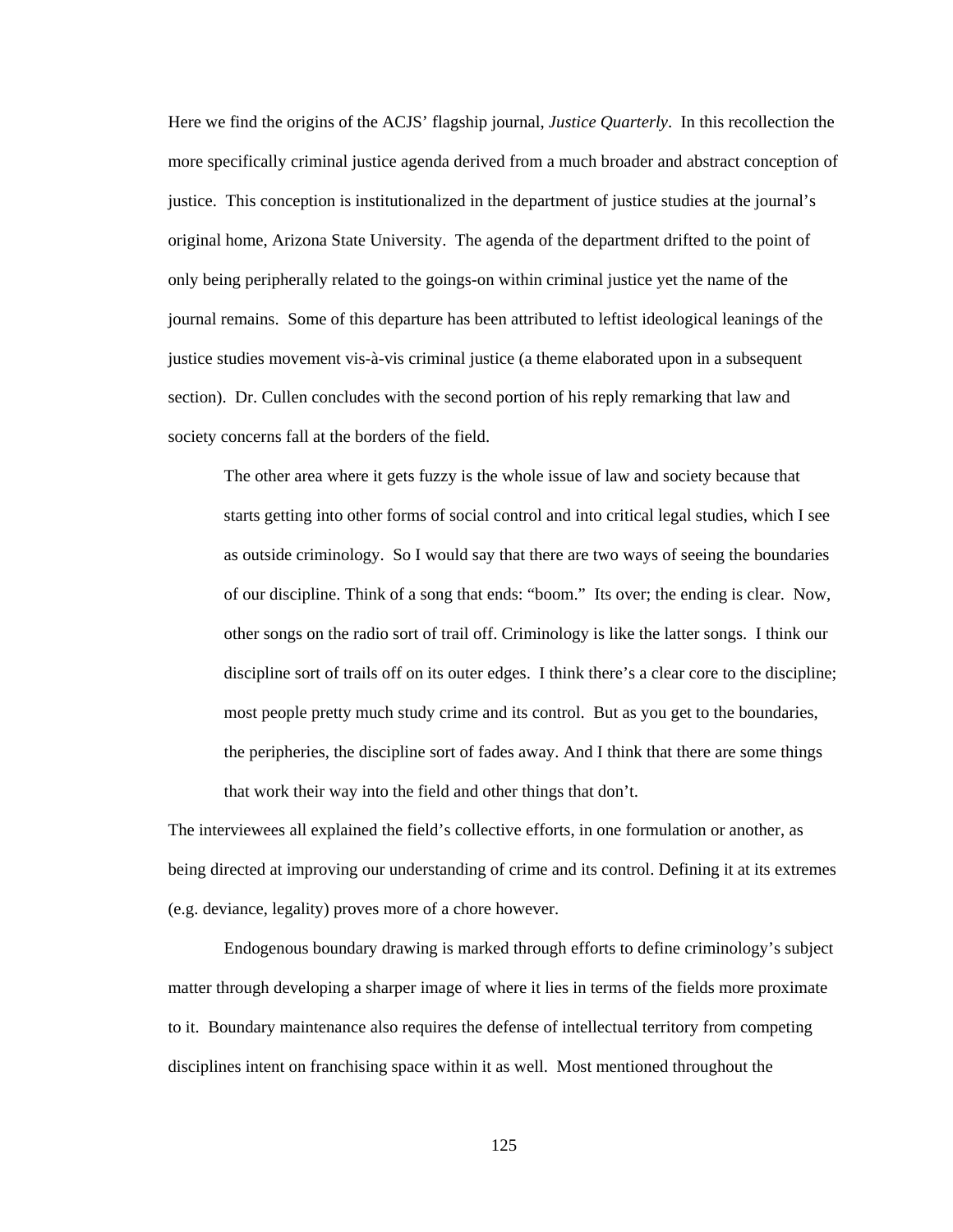interviews were the repeated efforts of economics in pontificating to the field how it ought to conduct itself.

One of the big disappointments with me, and that's one of the reasons I wrote that article back in 1990 on rational choice [Akers, 1990], is that as I said earlier, I have focused on having as many disciplinary approaches as we can in criminology. I'm all in favor of that. I want that, but I want it to be done in the right way. I don't want someone coming in from another field, another discipline, who's never had any knowledge of the field to come and tell us what's going on. That's what the economists did. They did that first in the '60s in terms of the criminal justice system. Then they came in and told us this in the '70s with regard to the explanations of crime. Then they came in and told us this about capital punishment. If you read what they write they don't cite anybody, except other economists. So they come in with a certain amount of assurances that they can predict and solve and so on. Well, economists didn't predict the crime decline either. But you read some of them now and they say, "We knew this all along." Well, they didn't know

it. And they have not explained it.

Multidisciplinarity of approach is explicitly encouraged, but only if done in a deferential manner. What Dr. Akers is objecting to is the flagrant omission of criminological contributions by external agents. Economists who deign to inform criminologists—who have devoted their careers to studying crime and criminality—that the accumulated wisdom of the field does not merit mention it earn the ire of many. For this reason economists are often characterized as interlopers. They are often spoken of in the contempt soaked tones which one would use to refer a deadbeat dad who dispenses unsolicited advice on how to raise one's children.

Economists have a record of recidivating when it comes to directing the field of criminology how to study crime. A recent entrant into the competition to attempt to annex a portion of criminology is public health. Janet Lauritsen spoke of how the urgency of having to confront violence in emergency rooms in the early 1990's and the concomitant expense that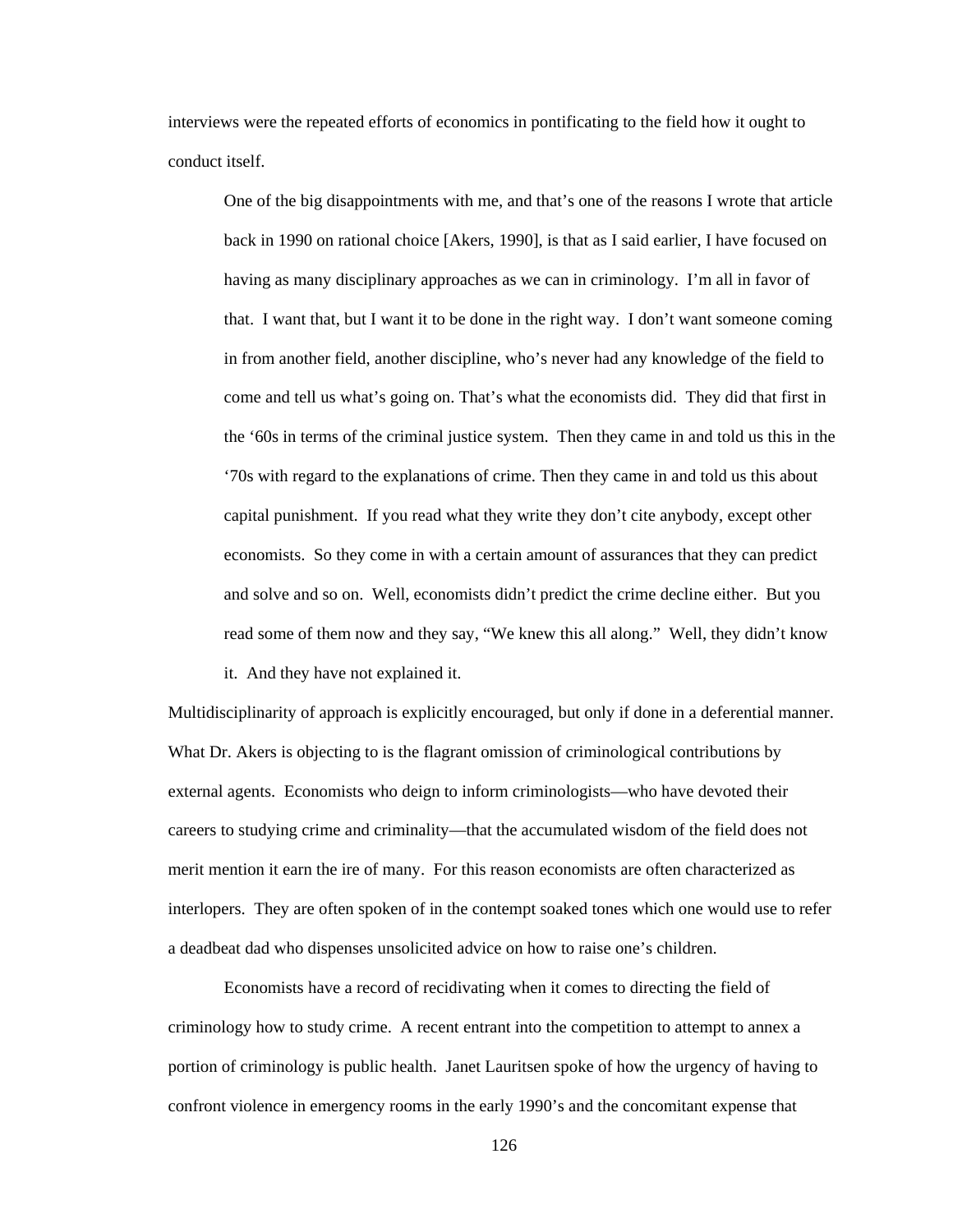accrued as a result gave them primacy in garnering funding to address the problem. While the NIJ, in her account, devoted its resources to improving policing and technology the Centers for Disease Control and the National Institute of Health were meeting the crisis in trauma centers. Here is an instance in which proximity to the problem lends public health additional stature and resources.

 Drawing bright lines between the field and its competitors has proven difficult for criminology given that its dependent variable is relevant to any number of social sciences. As a one-time custodian of the field's flagship publication, *Criminology*, Charles Tittle's editorial philosophy played a role in defining what disciplinary approaches were appropriate.

As far as what's relevant, it's pretty hard ahead of time to set forth any standards like that because some of the things that are actually relevant to crime related phenomena don't have much to do, ostensibly, with crime. For instance, if you have a theory about the way people make risk assessments, and there's a big body of literature in both psychology and sociology about how people assess risk, most of it has nothing to do with crime. But it's highly relevant to the crime question because a lot of criminal behavior is risky and you have to know how people assess risk and you have a whole legal system based on the assumption that if you provide penalties people will recognize and shape their behavior around them. In other words the assumption is that potential offenders will assess the risk rationally and act on those assessments. Most of the literature on risk assessment is not by criminologists; it's by psychologists and sociologists interested in things besides crime. When a paper showed up while I was editor that I and reviewers thought was strong work and could be construed, even indirectly, as having some relevance for crime, I was quite willing to print it even if it didn't have a word that said criminology in it anywhere. Some people have trouble with that approach because they like to think that it a paper has to say criminology or say it is about crime. But to me that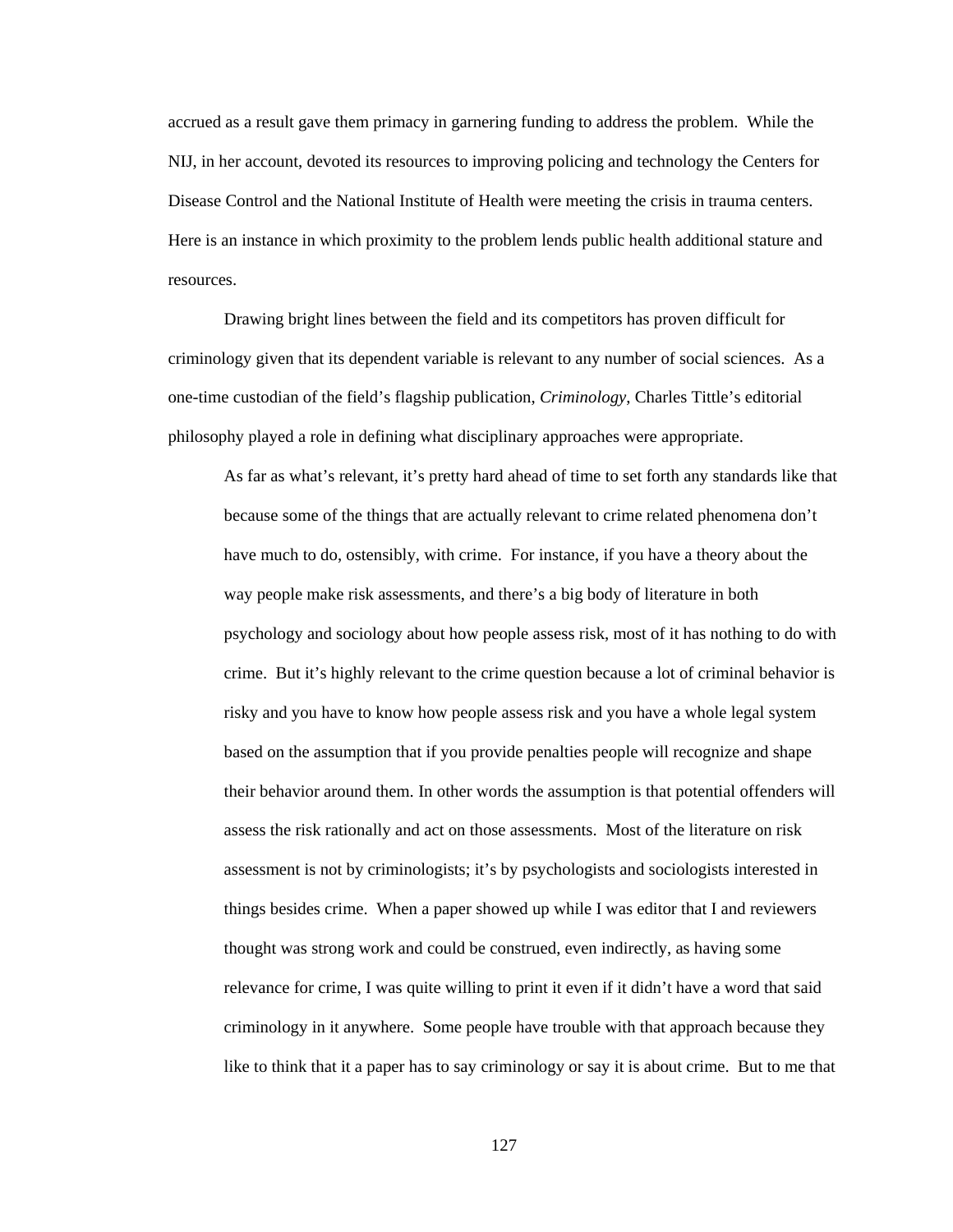doesn't make any sense because criminal behavior is not that different from lots of other kinds of behavior.

This philosophy, one that is shared by several other interviewees, looks askance at establishing predetermined boundaries on what is germane to criminology. Coincidently, another interviewee, James F. Short Jr., spent a period of his career exploring the ostensibly tangential concern of risk analysis mentioned by Dr. Tittle. Dr. Short mentioned developing an interest in the subject matter to enhance his reputation as a sociologist while removing some the narrowness of his identity as a criminologist. His presidential address to the American Sociological Association on precisely this topic attests the strength of his instincts (Short, 1984). However, in the next breath he recounted his mentoring a doctoral student who applied his work to explaining criminal behavior, lending credence to the editorial stance espoused above.

Rather than imposing boundaries by fiat those approaches that serve the ultimate utility of offering a more comprehensive account of crime and criminality are all welcomed regardless of origin. Criminology has to be as inclusive as possible as a result of crime being not all that dissimilar from a great number of legal activities. At least in the short term criminology will be receptive to including contributions that are seemingly remote.

 D. Wayne Osgood also enjoys the eclecticism of the field. His only problem is that there may not be enough. He regrets the tendency toward structure and rigidity and away from entropy. Professional concerns serve as a brake on border crossing however. When asked if he has defined a notion of what falls within the field versus what lies beyond when reviewing a manuscript he offers,

In general, I more often have the opposite reaction. For instance, there are psychologists, community psychologists, political science folks who are doing work about programs meant to impact aggression and violence amongst kids. That's really relevant. And their dependent variable is delinquency. I wish that we'd get more of that work published in our journals, if we want to understand crime and delinquency we should know about that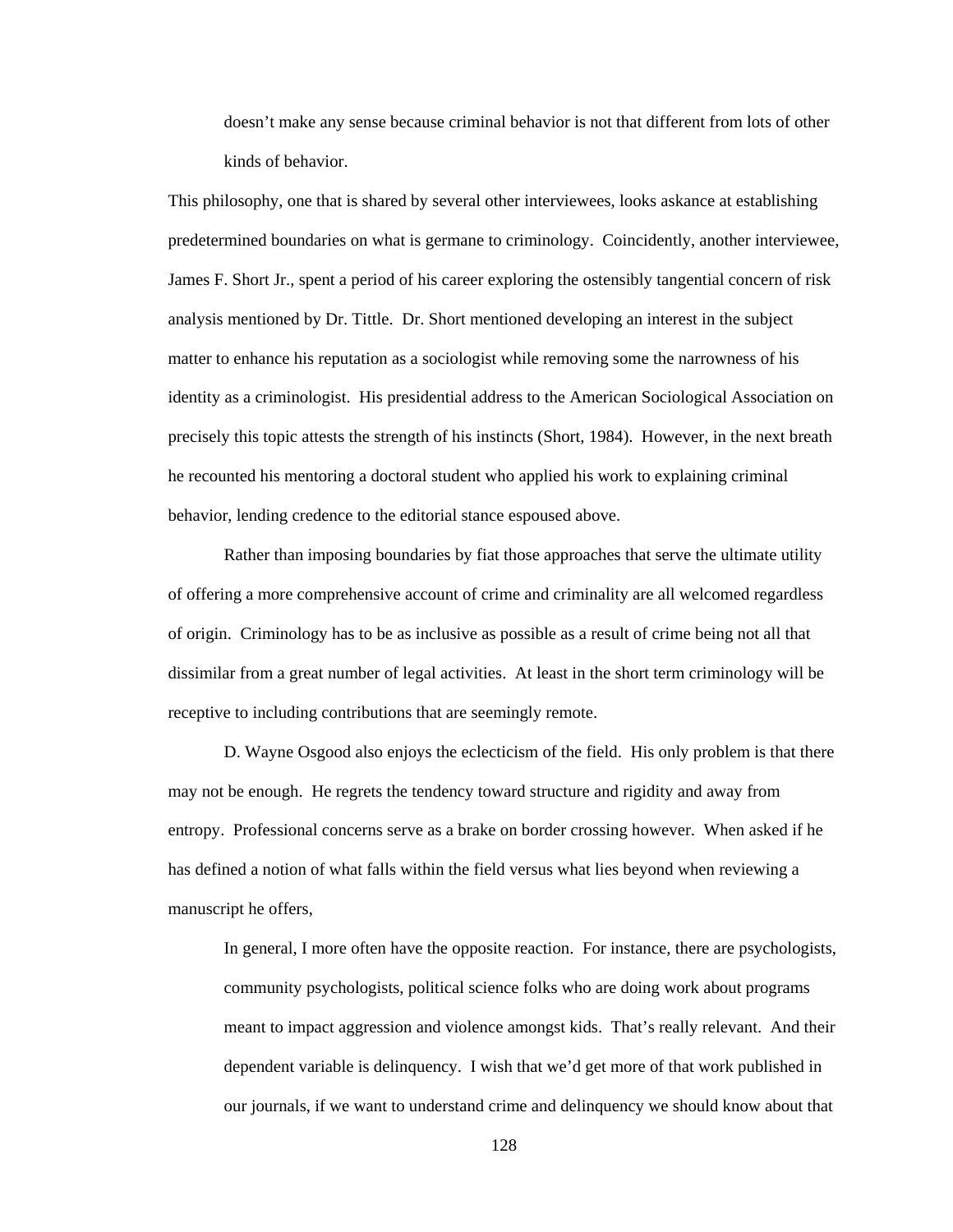stuff too. Now they're publishing for the audience that's relevant for where they want their careers to go, which is appropriate. But we shouldn't be ignorant about it. So I don't see much in the way of boundaries as an issue. I see lots of overlap. I don't see anything wrong with an economist studying the same thing I study. But if they do I'd like it to work out so that we hear about it from each other. Sometimes that doesn't happen as well as you'd like.

What handicaps the sharing of findings across disciplines are the professional concerns that are structurally embedded. Professional rewards are predicated on publishing in outlets the respective fields determine as prominent. The boundaries are erected to meet this exigency, not necessarily as a result of the subject matter being isolated. In terms of publishing, professional considerations trump science. Dr. Messner alludes to this in his discussion. He reduces the difference between economics and criminology in accounting for macro level influences on homicide to one of semantics; each has developed its own argot to define roughly equivalent phenomena.

 Lawrence Sherman speaks of this multidisciplinary ferment as holding the potential for advancing the field's understanding. A one-dimensional theoretical or methodological approach will not suffice to push us further into accounting for heretofore unexplained variance. He presents a metaphor in which criminology benefits from the structural inclusion of various approaches and their being tested in through their application as policy.

So I'm very optimistic that accumulation will not only be promoted by a multidisciplinary way of thinking about crime but will become more powerful by way of integration and cure the longstanding problem of unexplained variance that we find whenever we use only one level of analysis or one disciplinary/explanatory framework for understanding crime. As for discarding theories, let me give you a metaphor that I think describes what we're trying to do at Penn and that is of a wheel in which the hub is theory, explanatory/predictive theory, which would be constantly forming new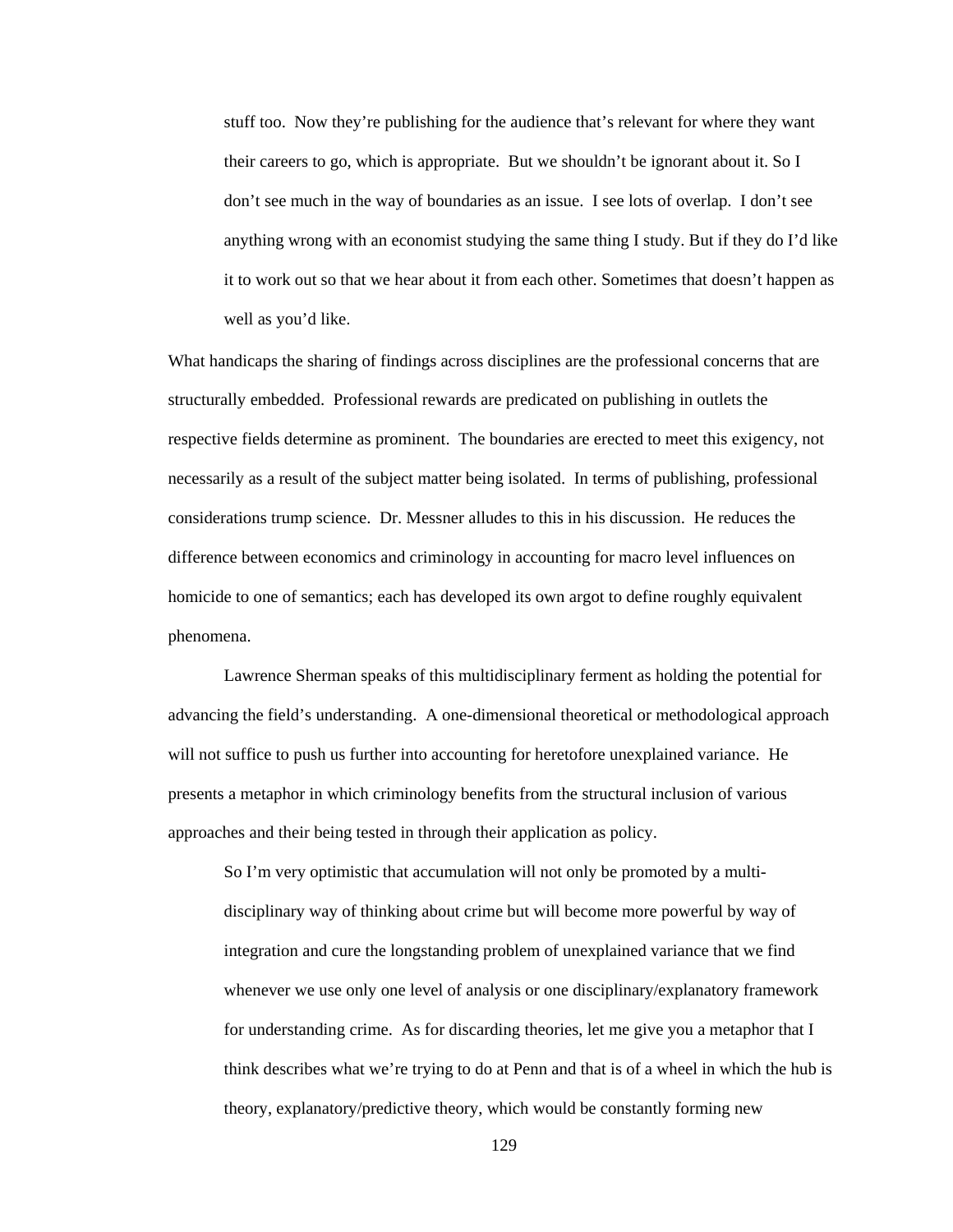hypotheses and discarding old ones when they should be discarded, with spokes that run from theory out to the wheel of policy application but also spokes running from the rim of policy application that represent different explanatory frameworks and research methods that feed into the hub of theory. So that you'd have a neuroscience spoke; you'd have a statistics spoke; you would have a history spoke; you would certainly have a

sociology and psychology spoke, or social psychology or clinical psychology spoke.

Criminology's science is conceived as a step-by-step narrative in which theory is generated and tested. In agreement with Dr. Tittle he places the emphasis on process as opposed to the identity of the contributors. An idea is fed into the system, eventually modified, and then subsequently fed back into the process. In this respect the Sherman Wheel is an object in perpetual motion, as is criminology's search for additional explanatory power. Here, cogently distilled, is an account of the field's cyclical development.

 Criminology defines its research mandate as one of explaining the causes of and reaction to crime. How the field goes about this, as seen in both the theoretical trends results as well as the present chapter, is subject to periodic shifts. Older theoretical frameworks are set aside and new methods challenge the established conventions with consistency. These trends are partially responsive to exogenous cues drawn from the socio-political culture. The primary contributing factor to the eventual success of these is the proposed challenge's prospects for exciting research in substantiating or rejecting the claims proffered. An additional contributing factor is in a given framework's potential for creating alternate research agendas through reframing of debate. This creates new research questions either de novo (e.g. Adler) or through revisiting elements of a dormant theoretical tradition (e.g. Gibbs). Making work for the field's practitioners can eventually earn scholars recognition in the event the critique successfully weathers the reaction it provokes. Criminology as a field is committed to assessing claims through evaluating the accumulation of empirical evidence; the role of ideology has been muted. Those scholars who raise these criticisms and have their critiques validated eventually earn professional recognition as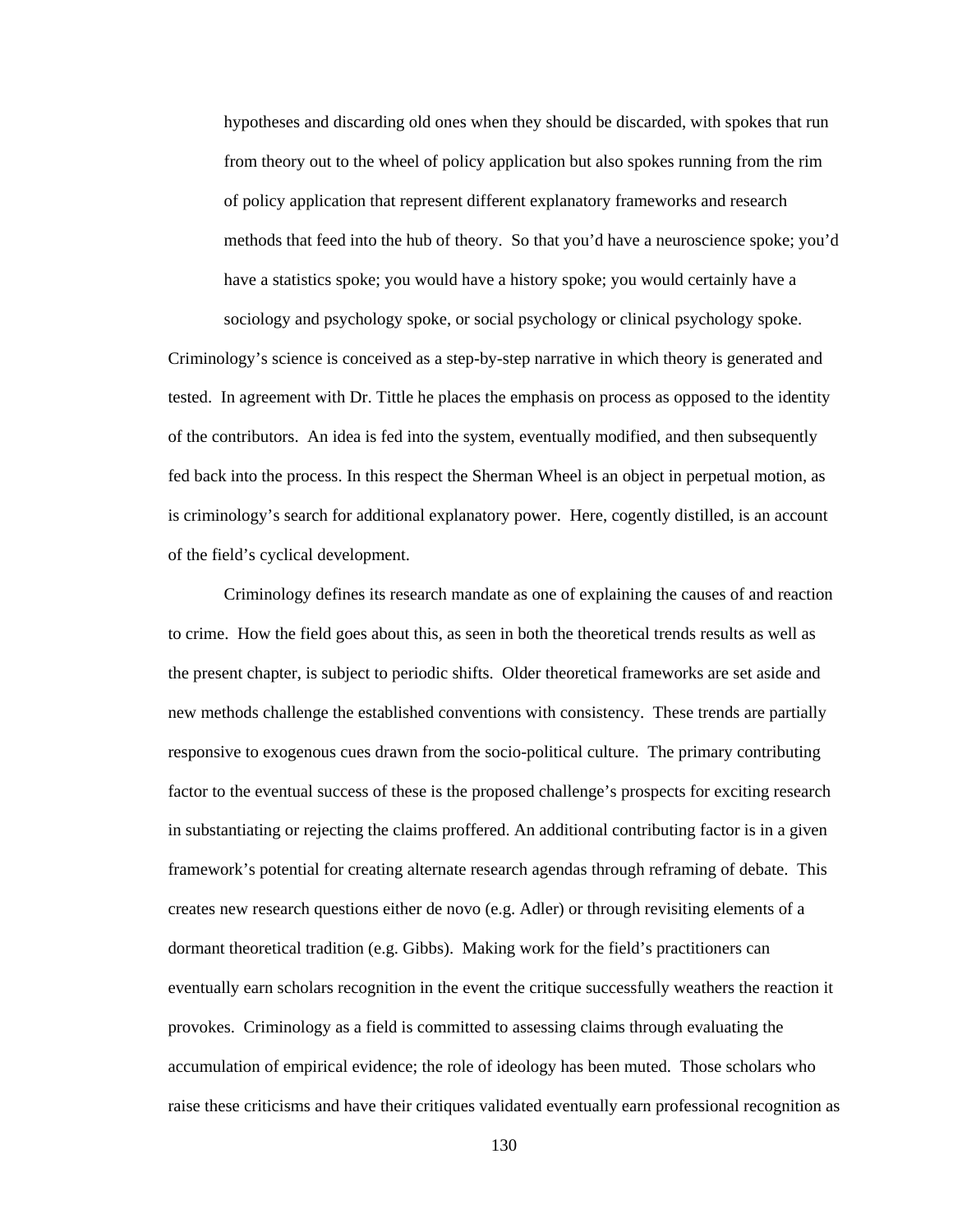a due reward for having risked intellectual capital in voicing concerns. There is, of course, a delay between the offering of these critiques and vindication.

 The field is now an independent venture. Within the smaller academic sphere the field has managed to successfully distinguish itself from both justice studies and law and society. The field has also rebuffed, with varying degrees of success, attempted efforts of disciplines such as economics and public health in injecting their disciplinary frameworks into the field—they are accepted in part but fail to dominate. These competitors tend to arouse suspicion and resentments, the former for a perceived arrogance and the latter for successfully siphoning research funding. However, as seen in the reflections on the state of the field's theoretical consensus, there is reluctance, if not outright rejection, of any attempt to impose firm boundaries on the profession. The field appreciates the benefits that accrue by virtue of allowing an expansive breadth of disciplinary emphases within it. Setting foreordained restrictions is inconsistent with its ethos of maximum inclusiveness. The field is *multi*disciplinary rather than *inter*disciplinary; the disparate elements congregate with one another but do not act in concert. This recent diffusion is in marked contrast to the balance of its existence in which criminology developed its enterprise under the nearly exclusive tutelage of sociology.

# *Departure*

 Criminology has managed to establish its own academic market, complete with the accoutrements of respected peer-reviewed journals and graduate departments. A look at the development of the field shows a quick departure from sociology beginning roughly at the time of LEAA's birth in the late 1960s in terms of where each opted to publish research findings. The theoretical and methodological content of the criminological work appearing in the sociological versus criminology/criminal justice journals show statistically significant differences over the time period as well. The separation of the two approaches has been ascribed initially to marginalization, then to creativity. Sociology felt the upstart field wanted for rigor in research in recommending criminologically oriented research to appear in specialized journals. Criminology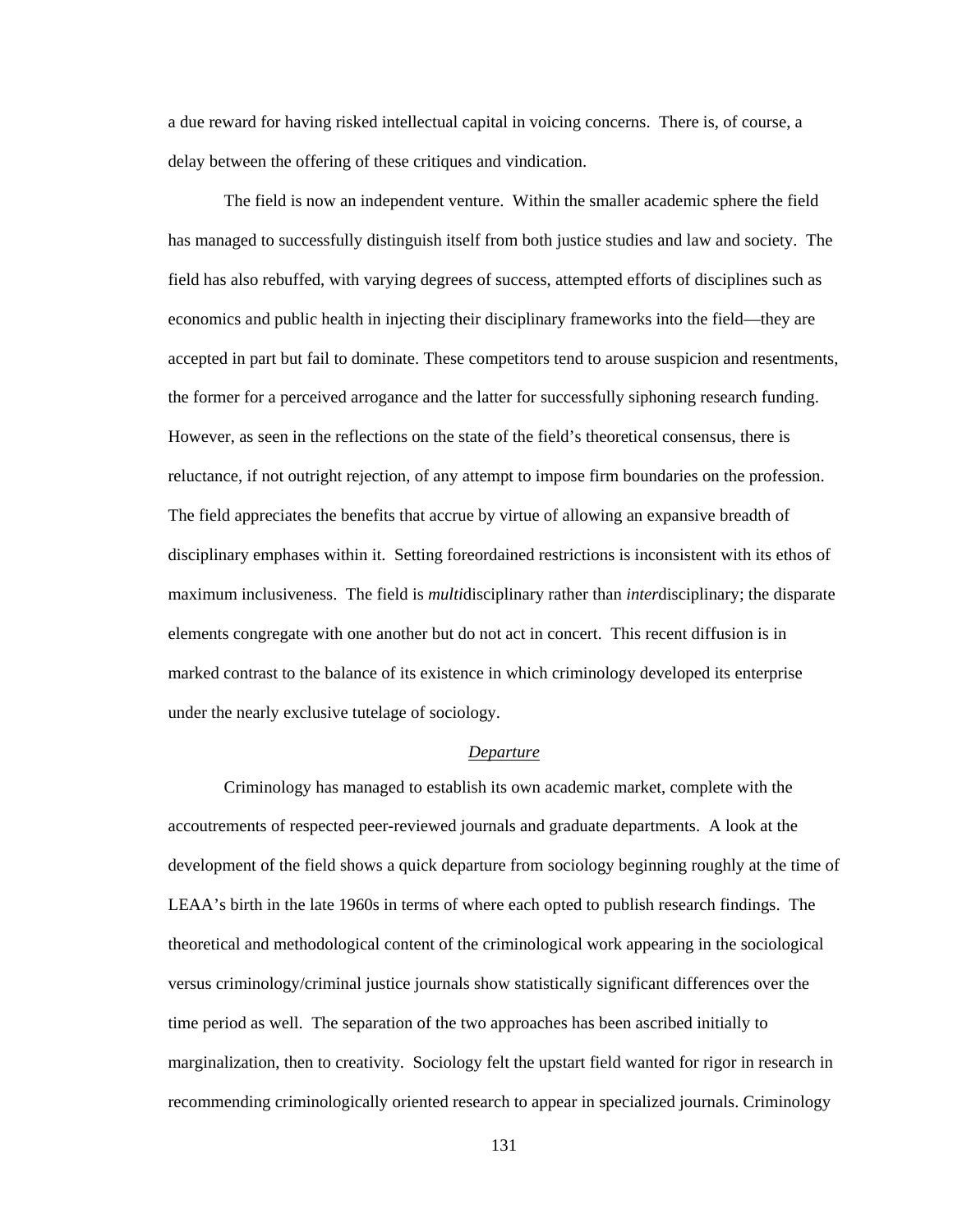responded through developing its science and its journals. These outlets are now recognized as equals in terms of their intellectual content.

 The professional divide has contributed to the divergence as well. Sociology and criminology/criminal justice departments evidence differing dispositions to a fundamental question that underpins the question of social order—what is the proper role of the state? Sociology as a discipline, with its tradition of activism, is generally critical of the application of state power in controlling deviant populations. Criminal justice is less suspicious of these kinds of interventions. Stated alternatively, sociology has a left leaning political orientation and criminology a relatively conservative one.

## *Exodus from Sociology Journals*

 An important signal of a division between studies or disciplines is the degree to which they inhabit different intellectual space. The quantitative data collected indicate whether a criminologically oriented article appeared in either a disciplinary journal (sociology outlet) or an interdisciplinary journal (Figure 14). Over the years criminology has migrated from its home in sociology to specialty journals with a measure of rapidity. 1966 marks the last year in which sociology journals presented near half of criminology's peer reviewed output. From 1967 to 1992 this average drops to 19%. In the appended data, with the inclusion of randomly sampled article drawn from six additional journals, all but one of which was interdisciplinary, this average drops to anemic 7%. As a profession with its own self-sustaining journals, complete with its own network of reviewers and standards, criminology is functionally emancipated from its parent discipline.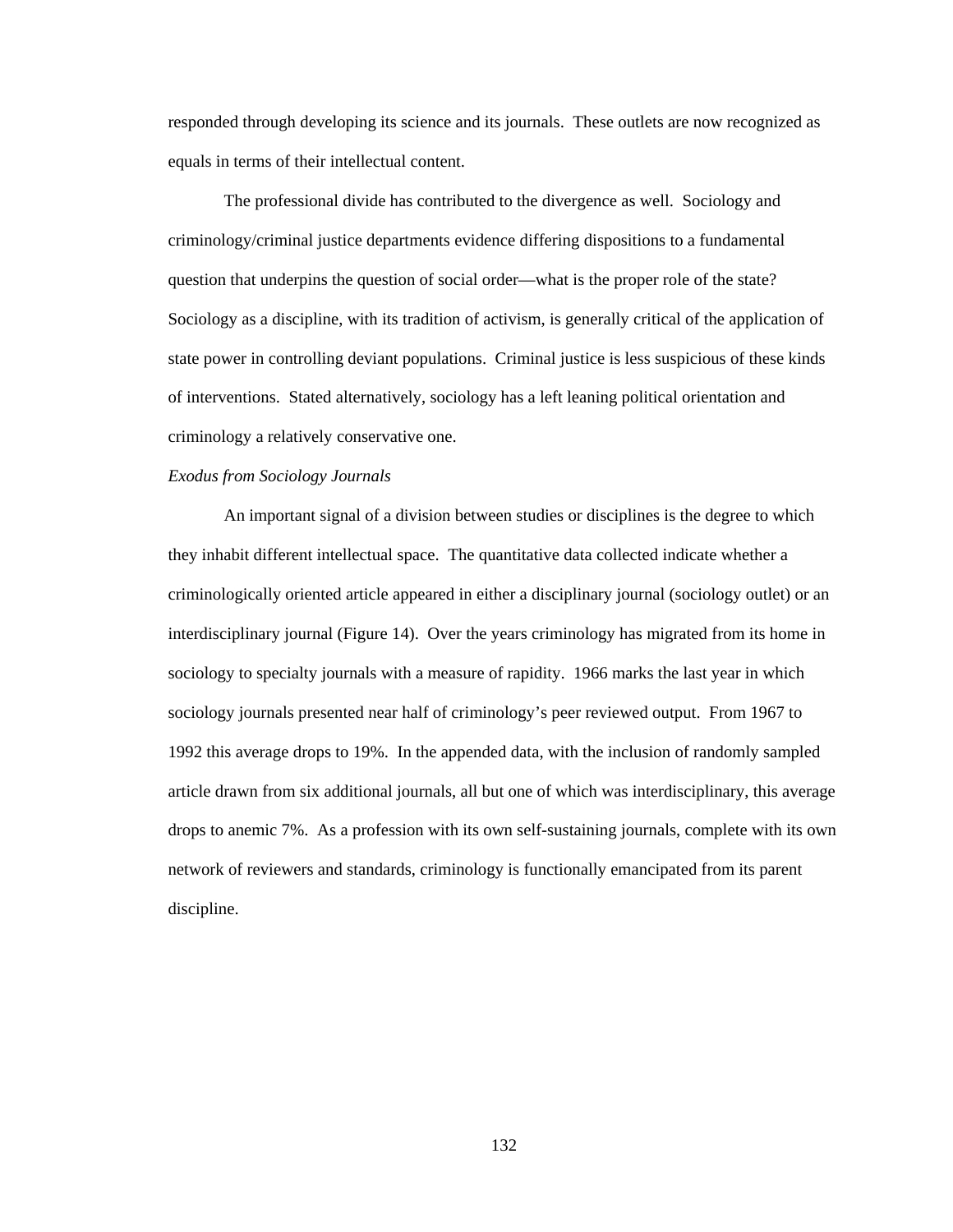

**Figure 14: Journal Location of Criminology's Content**

 Ronald Akers recognizes that criminology has assumed a unique professional persona through publishing in non-sociological outlets. He attributes this to push and pull factors.

I think it was a combination of things. This is part of what my 1992 presidential address was about is there developed within sociology more and more resistance to the idea that criminology is central to sociology. I think as the editors come in they came more and more to see, "Well, these don't really measure up. This isn't really sociology; it's something else; it's criminology; it's cops and robbers. It's really not good quality." That was part of it. The other part of it was simply, and I saw this on my own for a long time I would send my stuff to general sociology journals but more and more when I got them back they wouldn't even read it. They'd say, "As editor I think this is something more appropriate for *Criminology*, or more appropriate for *Justice Quarterly*." They would say, "Send this to a criminology journal." So part of it was the sense that this is not good enough quality. But most of it was, "Now you have other outlets." In some ways I didn't like that but in others it's just kind of a natural reflection of the fact that not only did we have other outlets but they're doggone good outlets. I'll put the quality of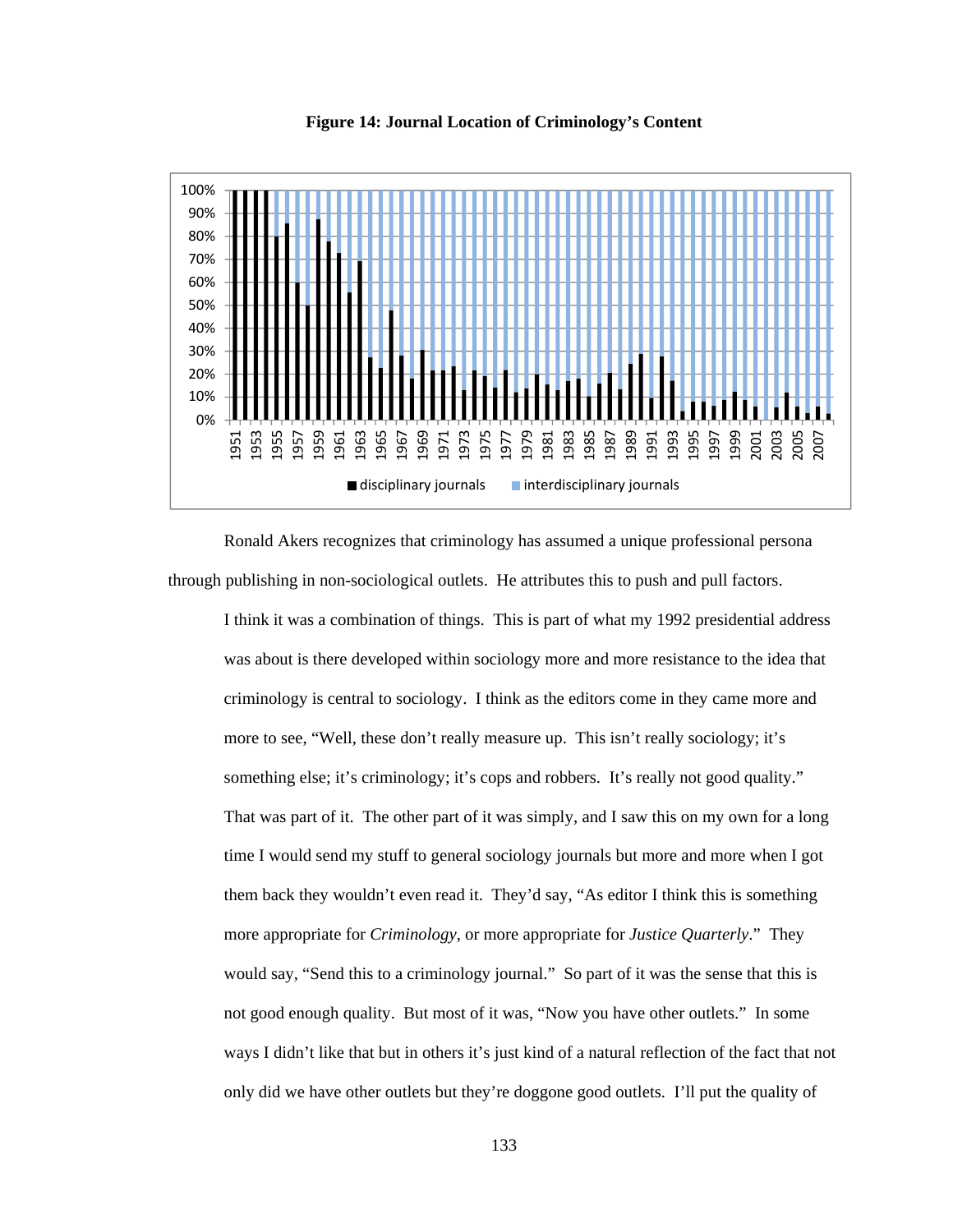*Criminology* up against *ASR* any day of the week. It doesn't have quite the power rating because of the difference in the size of the fields but in terms of the rejection rates, the quality of its theory, the qualities of its research and so on, it's every bit the peer of *ASR*. Some of it I didn't like but others it was a natural development of a field that has grown, gained prominence, certainly now has established pretty much solid academic acceptability.

The quote demonstrates ambivalence over this development, regret over being dismissed from sociology mixed with cheer over the quality of the field's journals. Two factors are invoked in accounting for this state of affairs, one related to topical concerns, the other quality of intellectual product.

 Sociological outlets—*ASR*,*AJS*, *Social Forces*, *Sociological Quarterly* were all specifically mentioned—in the earlier stages regularly showcased criminological research. Editors, acting as gatekeepers, elected to defend sociology's identity by excluding criminological content. Part of this may have resulted from its need to maintain a superior status to an emerging field that taught little more than, in the words of one interviewee (Charles Tittle), "handcuffs and guns" at that point in time. The intellectual content of its output was seen as dubious; offering the upstart field the benefit of the sociological imprimatur was likely to impose costs on its respectability within the social sciences generally. As criminology grew it needed outlets to publish in if it was to gain acceptance in the academic sphere. New outlets developed, at which point editors of sociology outlets began suggesting criminology submissions would be better located there. Ted Chiricos' statement that he would be bringing criminology back in after his recent ascension to the editorial post of *Social Problems* was cited by Dr. Akers as a welcome countertrend. Criminology, left to its own devices, eventually developed an intellectual product that is now recognized as a peer; however, several stated the field now tolerates too many mediocre journals.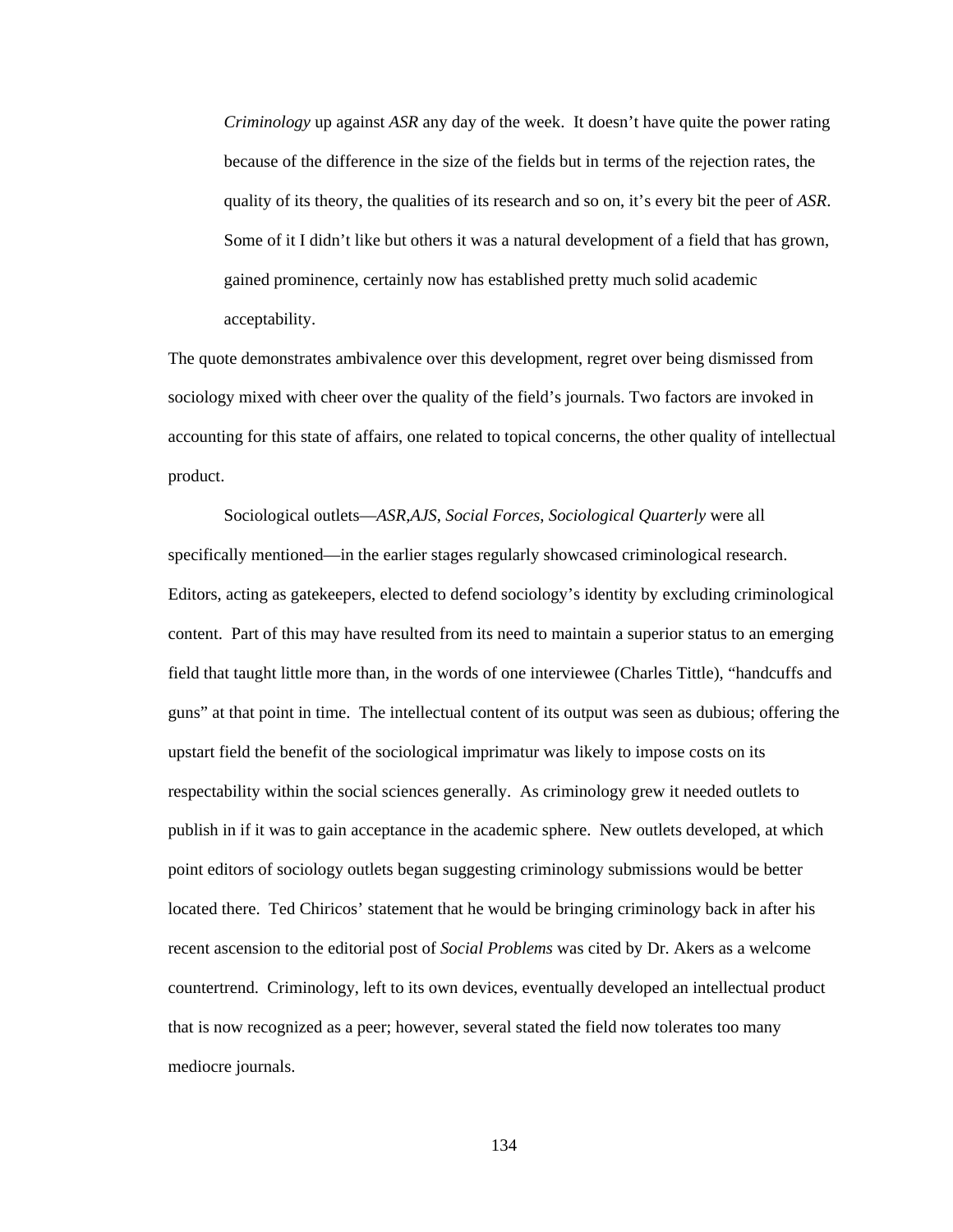One characteristic of criminological research that seems to limit its appeal to sociology generally, as well as to its highly ranked journals specifically, is its limited applicability. Joachim Savelsberg explains that criminology's orientation is one that is narrow and more circumscribed vis-à-vis sociology. When asked if he sees discernable differences between standard fare on offer in criminology versus that appearing in sociology outlets he finds there are.

Yes I do. I do because I think an article published in a general sociology journal should also be of interest to people who do something other than criminology. It should be of interest, of course, to other criminologists but it should also be of interest to people who have a broader sociological interest. So when I get my copies of *ASR*, *AJS*, or *Social Problems* I would like to be able to read with interest articles on organizational sociology, or economic sociology or sociology of the family and gain from that reading. So I expect that those articles will be written not just for people who totally specialized in family sociology or in organizational sociology, but also try to draw some links to broader sociological themes. I think authors of criminology-oriented articles should do the same when they try to get published in general sociology journals.

Following up on the point implied in the preceding as to whether criminology is drawing from a limited body of knowledge he stated that, "It might draw on a more specialized literature, on a thematically more specialized literature".The upshot of this is that sociology demonstrates greater intradisciplinary cohesion than criminology; at least two other interviewees (Hagan and Lauritsen) questioned this characterization however. Articles appearing in its primary journals are required to meet a mandate that the work generate an interest from the broad spectrum of sociology. It does this through offering content that speaks beyond a technically focused audience. It attempts this through referencing memes that carry a general, rather than specific, valence; in essence there is a common coin with which ideas are traded within the community. As an example of this he offers that his contributions within the sentencing literature incorporated themes drawn from Max Weber's sociology of law. The Weberian canon is recognized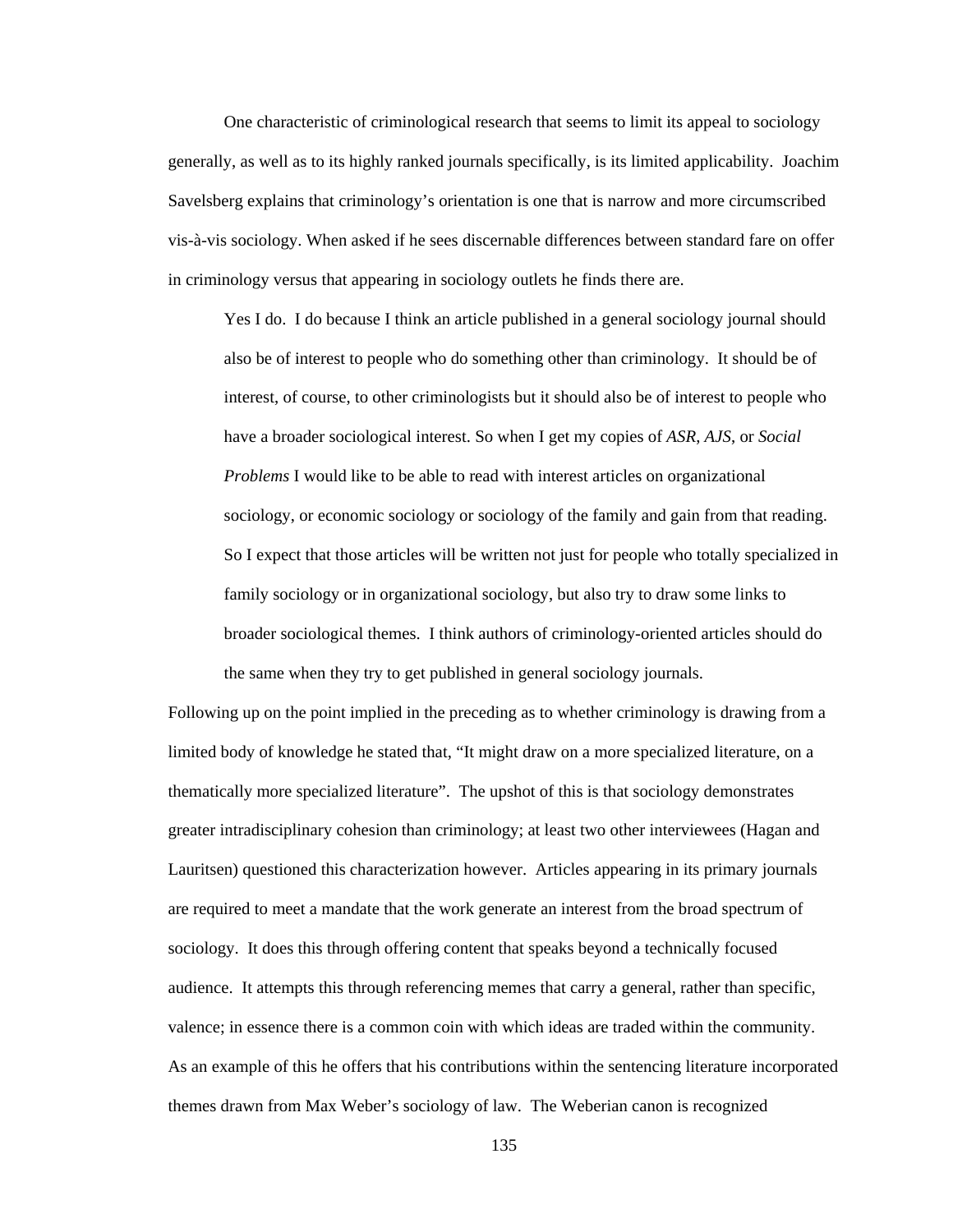throughout a substantial portion of the discipline as being at the foundation of its understanding. This is part of an emphasis within his work of infusing criminology with a sociological mindset, one that appreciates an approach linked to bridging leitmotifs.

 A chi-square analysis of the evidence collected from the quantitative dataset reveals that these observations are well founded. The data were divided by journal type. Disciplinary journals are those espousing a sociological orientation, the remainder are interdisciplinary (i.e. criminological). There are more than three times as many of the latter than there are of the former (1407 to 402). When divided according to several article characteristics statistically significant differences are found (Table 8). While only a third (33%) of sociology journal contributions lack for a theoretical contribution, better than half (56%) of criminology's do. On three of the four theory classifications (structural, cultural, control, but not biological) statistically significant (p<0.01) differences are found, all with theoretical presence being more pronounced in sociology. Sociology is, somewhat unexpectedly, more receptive to quantitative research and criminology to qualitative. Additionally, sociology is more inclined toward the use of official data; the differences in the appearance of ethnographic data are statistically even however. The differences in terms of the level of analysis are statistically indistinguishable as well. The qualitative/quantitative divide can also be seen in terms of sociology's evidencing more of a multivariate statistical approach and analytic/predictive orientation.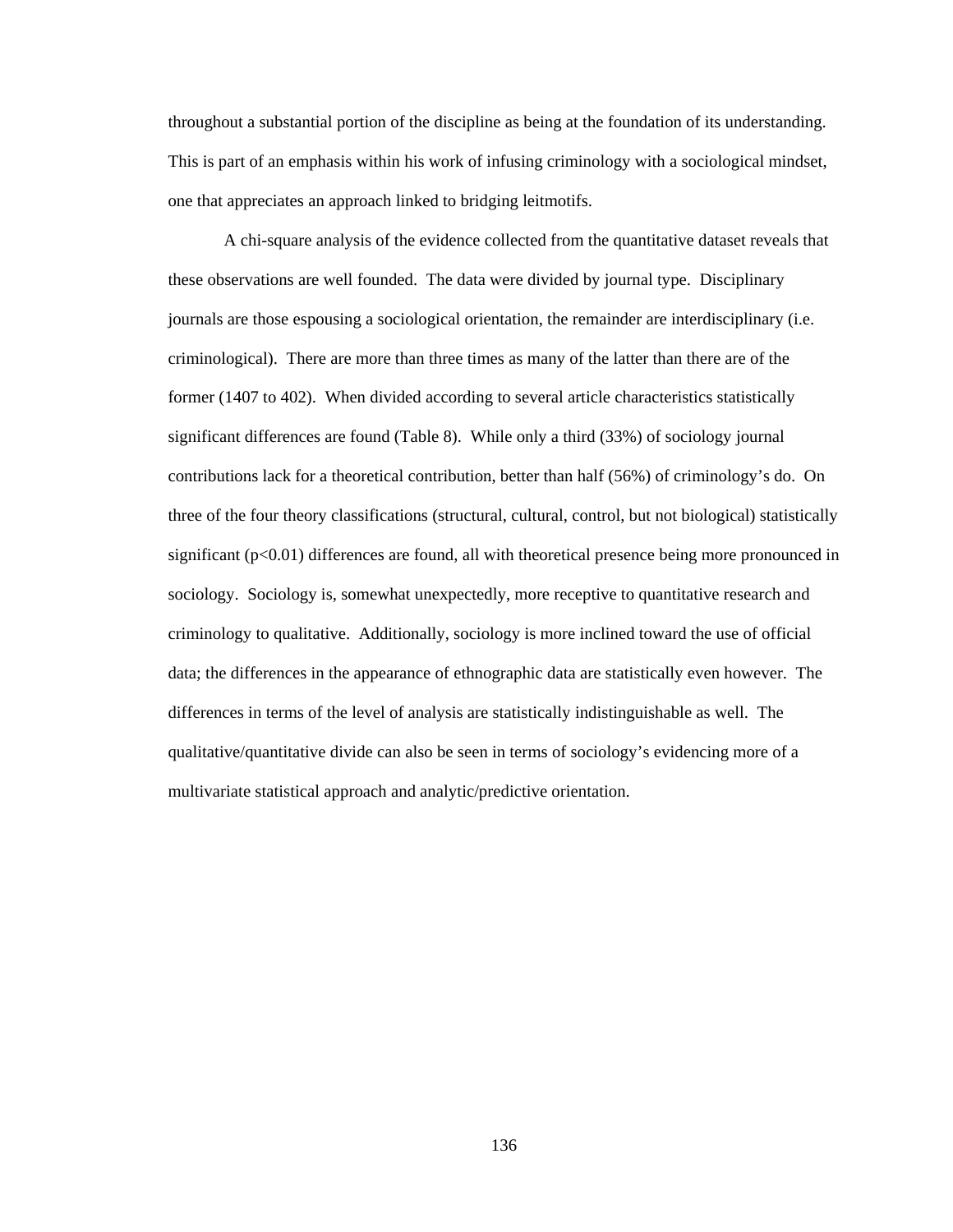| <b>Variable</b>                  |                                | Sociology $(N=402)$ | Criminology $(N=$<br><b>1407</b> ) |
|----------------------------------|--------------------------------|---------------------|------------------------------------|
| Theory*                          | At Least 1 Theory<br>Mentioned | 67%                 | 44%                                |
| <b>General Approach*</b>         | Quantitative                   | 81%                 | 72%                                |
|                                  | Qualitative                    | 5%                  | 10%                                |
| <b>Data Sources</b>              | Official*                      | 28%                 | 15%                                |
|                                  | Ethnographic (NS)              | 6%                  | 5%                                 |
| <b>Level of Analysis</b><br>(NS) | Micro                          | 56%                 | 57%                                |
|                                  | Macro                          | 16%                 | 11%                                |
| Method*                          | Multivariate                   | 81%                 | 68%                                |
| <b>Study Orientation*</b>        | Descriptive                    | 8%                  | 19%                                |
|                                  | Analytic/Predictive            | 87%                 | 71%                                |

**Table 8: Differences in Sociology and Criminology Journal Contribution Characteristics** 

Column percentages do not tally to 100% due to omitted categories. Only those thought most illustrative have been included.

 $*_{p<0.01}$ 

 Dr. Sampson shared a story which illuminates on this thematic divide between approaches through a vignette on the acceptance of an article with an orientation on the sociology of knowledge (Laub & Sampson, 1991). Two well regarded journal outlets, *AJS* and *Criminology*, evaluated this contribution based on differing grounds.

Absolutely. They work in different ways too. For example, some people were surprised to hear about the article that we published on the Glueck-Sutherland debate, which was a kind of sociology of historical ideas. We originally submitted that to *Criminology*. It got rejected flat out. We disagreed completely with the reviews and didn't even attempt to revise it. We submitted it to the *American Journal of Sociology* and it got accepted. That's because, in hindsight we probably should have known better. We thought originally, "This is about Sutherland, who's Mr. Criminologist, and the Gluecks. It should really be of interest to criminologists." But at the time the editors and the reviewers didn't think it was empirical. It wasn't a test of a theory. It was kind of viewed as speculative, whereas the *American Journal of Sociology* viewed it as asking a legitimate kind of question. I think criminology right now as a field is a bit conservative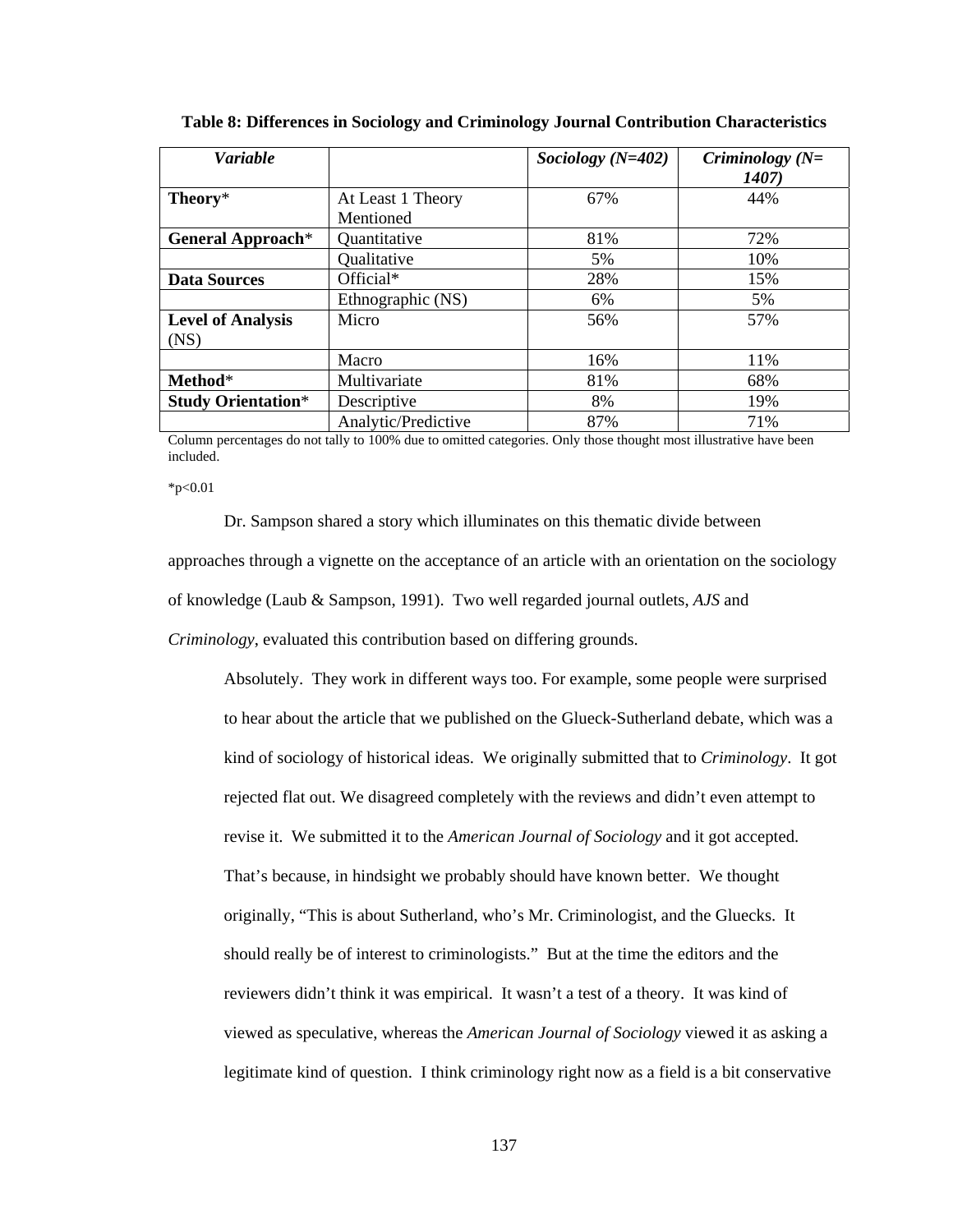in terms of its working persona. I think it's very much right now in a theory testing mode, normal science. You have to have a hypothesis, a dataset, and a test. Whereas the *American Journal of Sociology*, and sociology generally is much more about letting a thousand flowers bloom. There's much more diversity in terms of methods, ethnography, different kinds of questions and so forth. So, there is a difference. I think that it may hurt criminology actually if it continues its somewhat rigid stance. Now I want to be clear: it's nuanced. The good side of criminology is that it is a little bit more interdisciplinary. It's a lot more interdisciplinary than, let's say, sociology. So again, you're going to get articles on topics that you won't see in sociology. But I do think that comes at a cost.

Criminology is characterized as an interdisciplinary pursuit wedded to specific day-to-day understanding of its scientific personality. The field is locked into a mode of theory testing, which demands a normal scientific gestalt. This approach is analogized to an assembly line approach with a hypothesis, dataset, and test. Sociology, alternatively, has a more fluid orientation. It is one that is permissive of a wider diversity of methodological approaches and attempts to answer a wider range of questions. As a result, a question initially perceived as having something to contribute to criminology's understanding of its heritage is rejected from its flagship journal by dint of its not being sufficiently empirically oriented while it is recognized as legitimate inquiry by a leading sociology outlet.

Robert Bursik suggests that some of the more creative criminological work was the natural outgrowth of the training that sociology, and disciplines more generally, required of its adherents. Using an reference to a noted singer-song writer he states that the sociological worldview is more diffuse in terms of its working identity despite criminology being an interdisciplinary exercise.

Well, then there were only a handful of criminology or criminal justice departments. Just a handful. Berkeley had one. Albany had one. Just a few. Most criminologists were trained in other departments. I was trained in soc[iology]. Some came from economics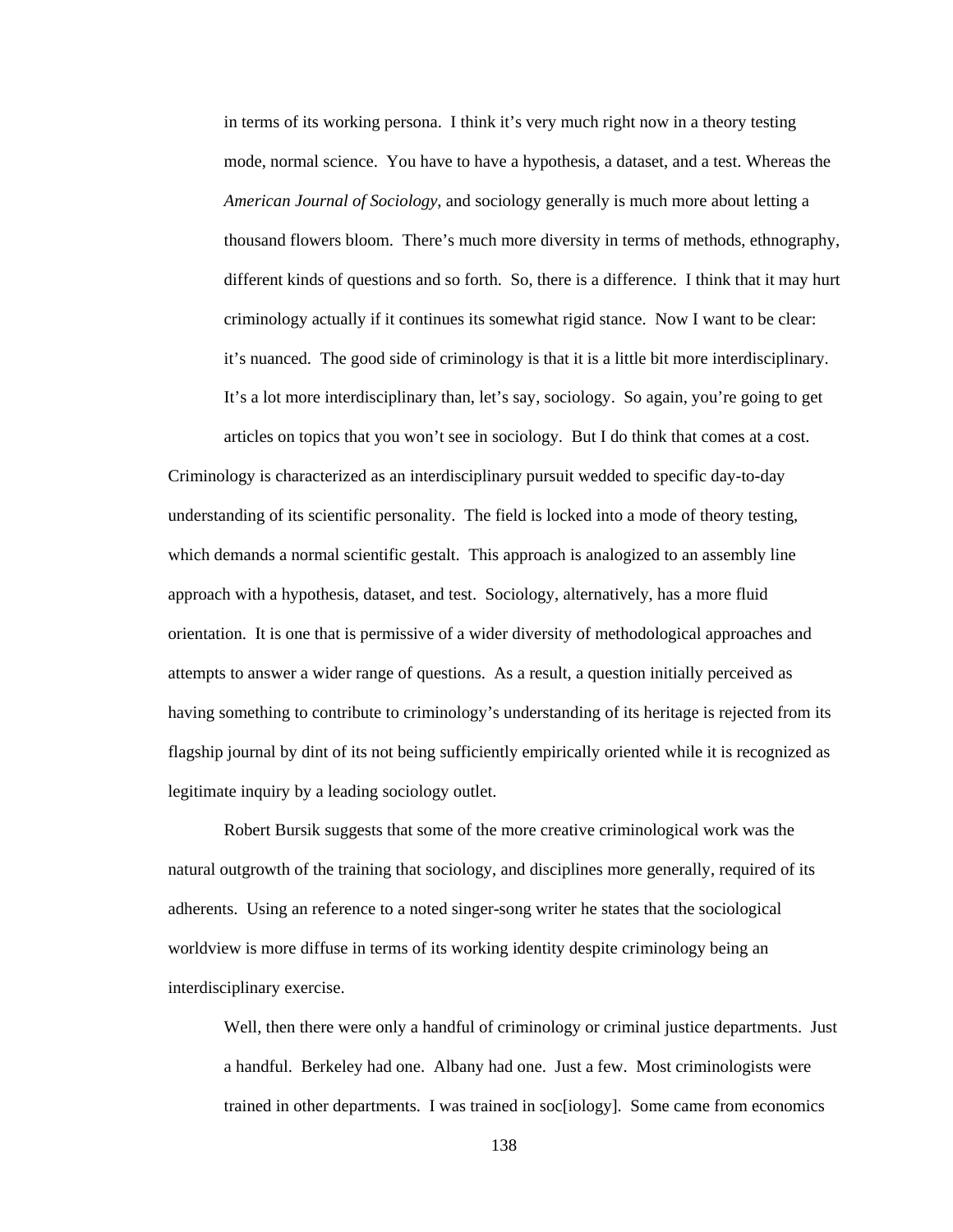or political science or social work. That had a real good advantage because you had to place your material in a much broader framework. You couldn't be a Neal Young criminologist and play a one note guitar solo for forty-five minutes. That was good. So folks in my generation you see drawing from all kinds of literatures that are kind of unusual. Sampson's my generation. Hagan's a little bit before me but pretty much my generation. He's just encyclopedic with the shit he draws from. And you were forced to do that.

The reference to this being a generational phenomenon is critical, in light of the fact that criminology has now managed to carve out an institutional niche in the university structure. This suggests that the limited criminological orientation may become calcified by virtue of a reduction in the infusion of alternative professional orientations. Criminology departments are now able to hire graduates trained entirely within the criminology and criminal justice tradition; it now has the potential to become not only self-sustaining but self-referential. Some regard this as a blessing; others are skeptical.

## *Institutional Perspectives*

In terms of the respective dispositions regarding the working understanding of the application of state power there are differences of opinions that are nearly axiomatic. This is likely the fruit of a reformist tradition that is deeply rooted within sociology. On the other hand, criminology and criminal justice are fundamentally less averse to the application of power by virtue of having largely been midwifed by the state.

 Francis Cullen, who was trained as a sociologist at Columbia University but has spent his professional life working within criminal justice departments, admits to a *faux pas* which illuminates the dispositional divide.

I was giving this talk to the sociology department at Cincinnati, where my wife Paula has been the chair for years, and the facial reactions varied from mixed to perplexed. Then something suddenly dawned on me on why this was occurring. I told the faculty and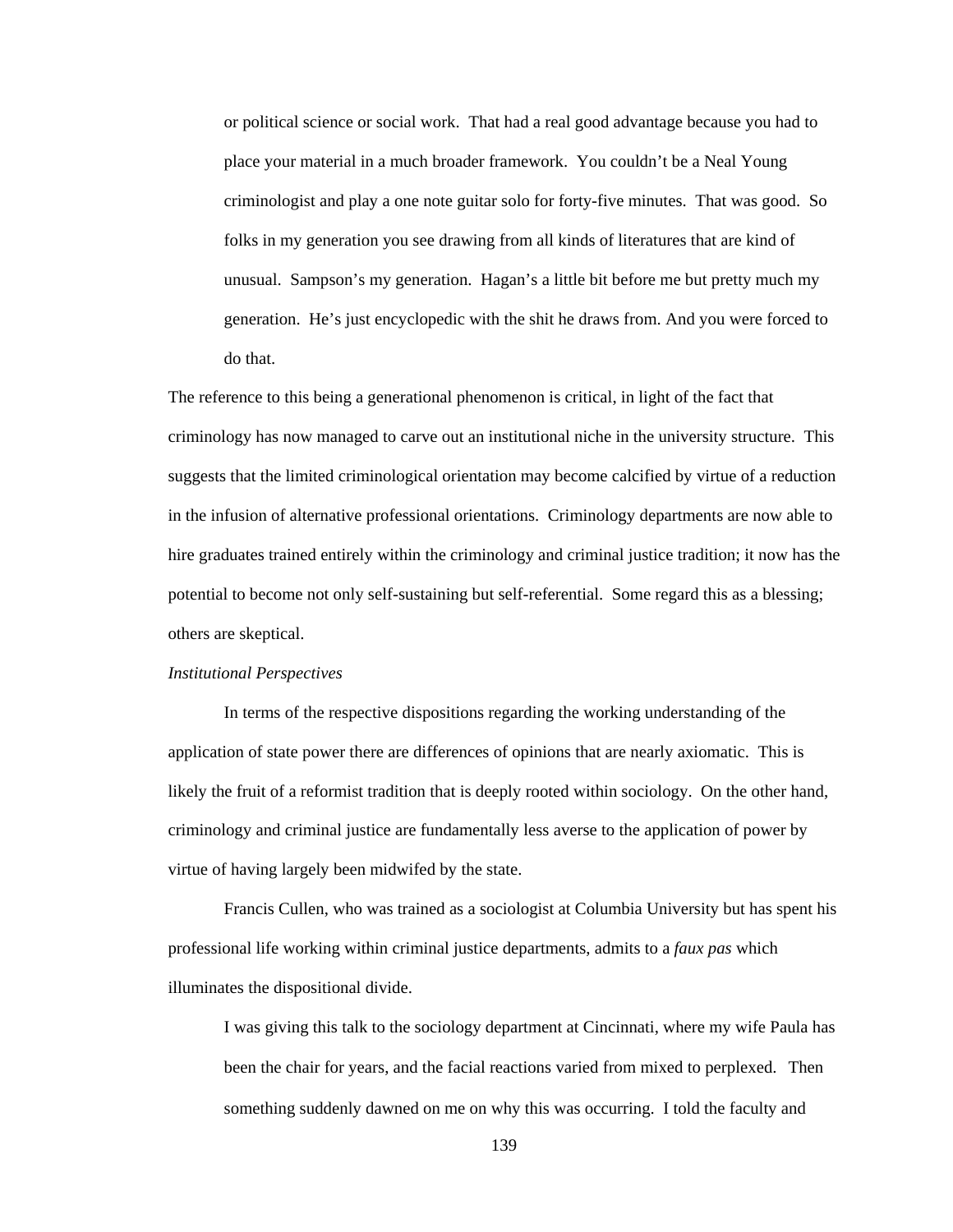students at the talk: "The problem is that in criminal justice we think control is good. In sociology departments, you think control is bad."

These reactions suggest something at the visceral or gut level about the general perspective held by each. What he regarded as uncontroversial, at least in reference to the worldview he has become accustomed to within criminal justice, elicited a vexed reaction from those of another discipline. The question of power is an issue in which the two seem to be at odds in terms of its acceptance.

 Elsewhere in the discussion he elaborates on the ideological incongruence. Criminology finds its range of explanation constrained as a result of its sociological legacy, but differs from its former sponsor nevertheless. Criminology's heritage and long tutelage within sociology has meant it has adopted its understanding of what constitutes admissible policy solutions and theoretical assumptions. His feelings on criminology emerging into its own are ambivalent. Here he elaborates on the downside.

But at times, criminology has become a highly ideological field. And that leftist bias comes from sociology. I think it constrains the education of our students. For example, if I get up at an ASC meeting and I say, "I oppose capital punishment." No one will say anything. But if I say "I'm for capital punishment"—which I'm not—but if I were to say that, I'd get booed. You can say at a meeting, "Well, social bonds change offenders. If offenders get a good job and meet a good mate, they will change." And no one will say anything to you. But if I said that planned intervention in a correctional system that involves a well-organized treatment program can change criminal behavior, at least half the audience will think I'm full of shit. Now let me get this straight, Sampson and Laub's three-item measures showing that social bonds change white males from Boston (where I grew up), that's unquestioned truth at a criminology meeting. But four hundred studies based on a meta-analysis of what works—criminologists are not sure about that one! Of course Rob and John's study is a classic—an exemplar of first-rate scholarship and they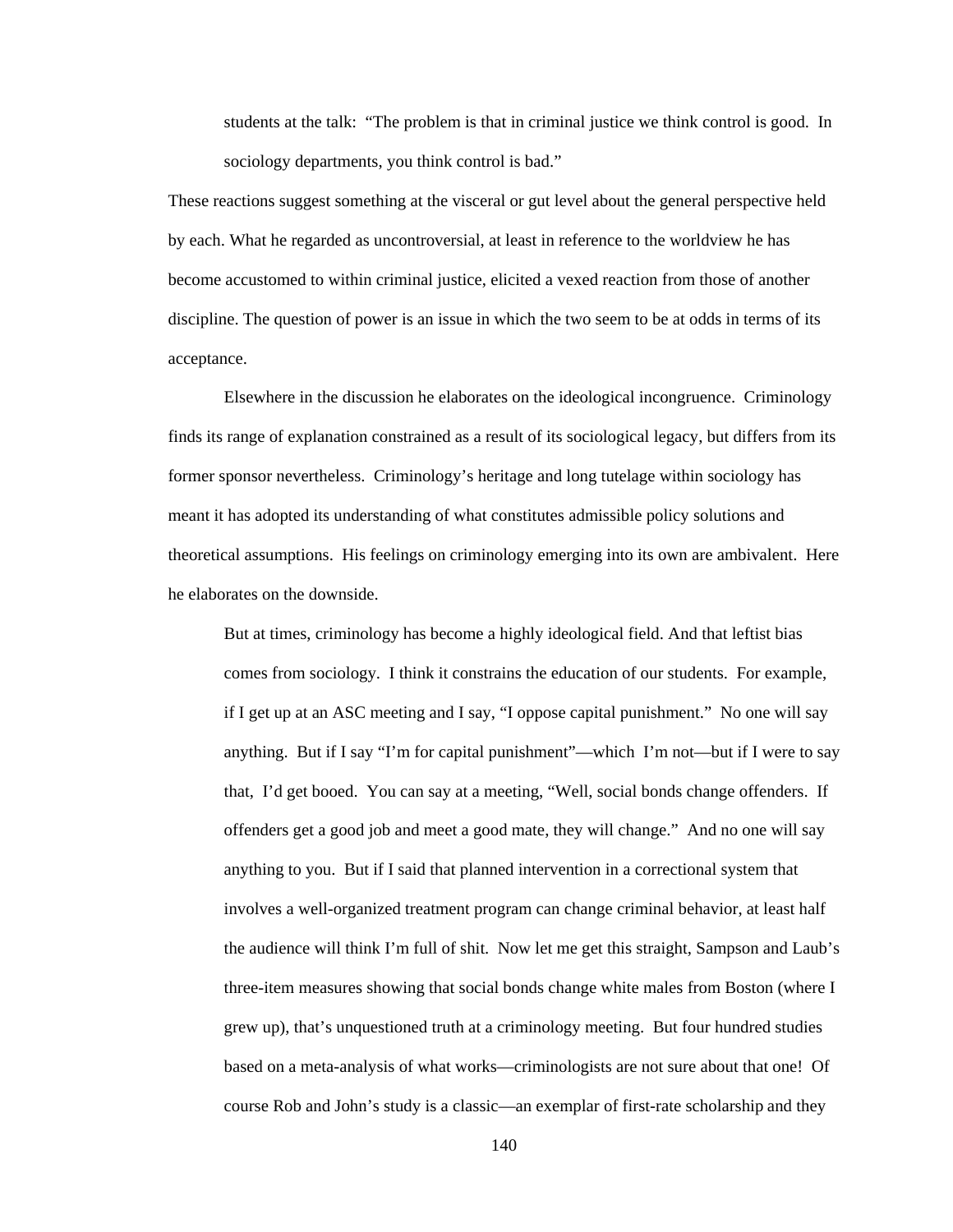were using the measures available to them. That's not the issue. Rather, it is that their findings are welcomed uncritically because they are ideologically pleasing whereas as others—say about rehabilitation or about Gottfredson and Hirschi's self-control theory are greeted with suspicion and scrutinized. So I think that part of the problem is what criminologists are willing to bring into the discipline. Of course, we don't want to bring in all social science disciplines. We like sociology, but we don't want economics in our field because the economists all bastards! Right? The only thing they want to measure is the costs of punishment, which they want to inflict on offenders! We don't want them around. In short, we like people trained in sociology because they echo our way of thinking.

Those positions that challenge the leftist sociological orientation are required to meet more stringent requirements to prevail. This lack of total impartiality indicates that those arguments that cohere more closely to its worldview are privileged; those that are seen as an affront are wont to generate questions. Criminology is not a value free interdisciplinary field.

Robert Sampson concurs with the tenor of this characterization offered in Dr. Cullen's quotation leading this section. Criminology and sociology begin from separate *a priori* origins. The former is more likely to accept the power of the state to define its content, the former to question this presumption.

I think that's right. In the sense that sociology's always had a little bit more of a muckraking tradition. It focuses in on the social. It tends to look at things from different viewpoints: the law of unintended consequences, self-fulfilling prophecies. These are major concepts. You take Merton's work or others. Criminologists, especially in the policy world, tend to start from existing institutions and don't step back and consider legitimacy. Sociology of law, for example, has never made the inroads into the core of criminology. In other words, don't forget there is a whole other world out there on law and society, associations, and journals. Criminology does seem to start with the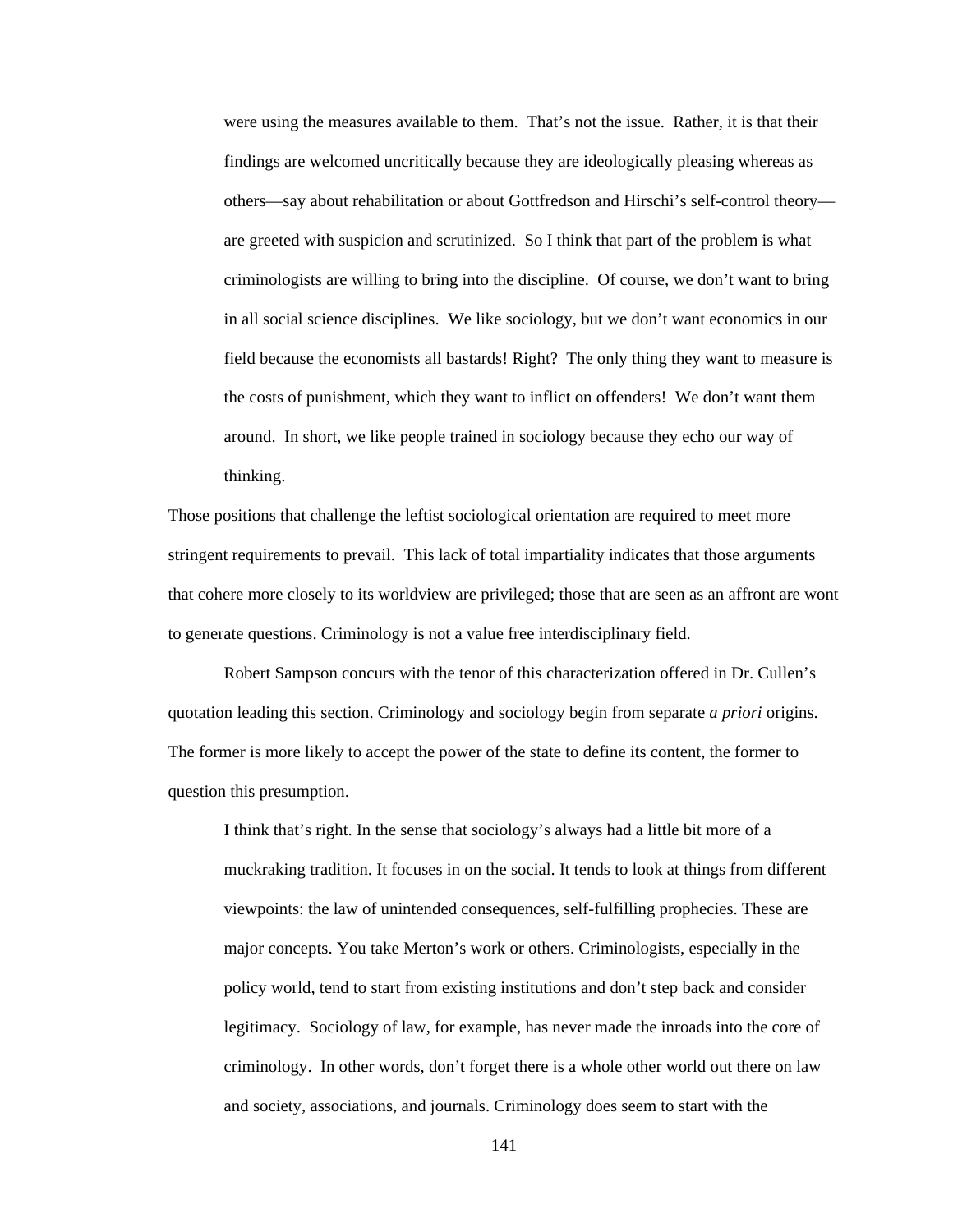assumption of legitimacy of institutions and works within that framework which is why it's so policy relevant, or sees itself as being policy relevant. Whereas if you talked to someone in Law & Society, they'd be sort of dumbfounded at the notion of policy relevance in the way that ASC sees itself. There are certainly differences of that sort. I think one has to be on guard against the dangers.

The advantage of criminology in assuming a more deferential posture to the state is that it manufactures work that is applied and policy relevant. This provides an abundance of professional advantages. Alternatively, this arguably weakens its academic profile. Criminology has provided a less receptive audience to the sociology of law; its investigation begins at a later, less fundamental point. It is indifferent to a research agenda that it sees as pointless; why problemetize settled matters? Therefore the two work within frameworks which disagree on the topic of exploring the legitimacy of law. Within the field this is evident in the critical approach's peripheral position.

 Joachim Savelsberg suggests that this state of affairs can be traced to criminology's attempt to cultivate an individual sense of identity. The separation is motivated by its efforts to affect a professional image that is distinct from its parent.

My speculation is that, as you know, criminology has partly consciously attempted to isolate itself or become independent from sociology and develop its own institutions, its own departments, its own journals, so on and so forth. The more criminology did that, the more reluctant sociology programs were to hire criminologists, or maybe only a couple, just to get enrollments up in certain courses for which there would be high demand. Then, of course, there is—maybe in general—a different ideological perspective, and I think that matters too, in sociology versus criminology/criminal justice programs. I would assume that most faculty in either type of program are more on the liberal side. But people in criminology/criminal justice programs are possibly a little more—how shall I put this?—they are a notch more conservative, much more believing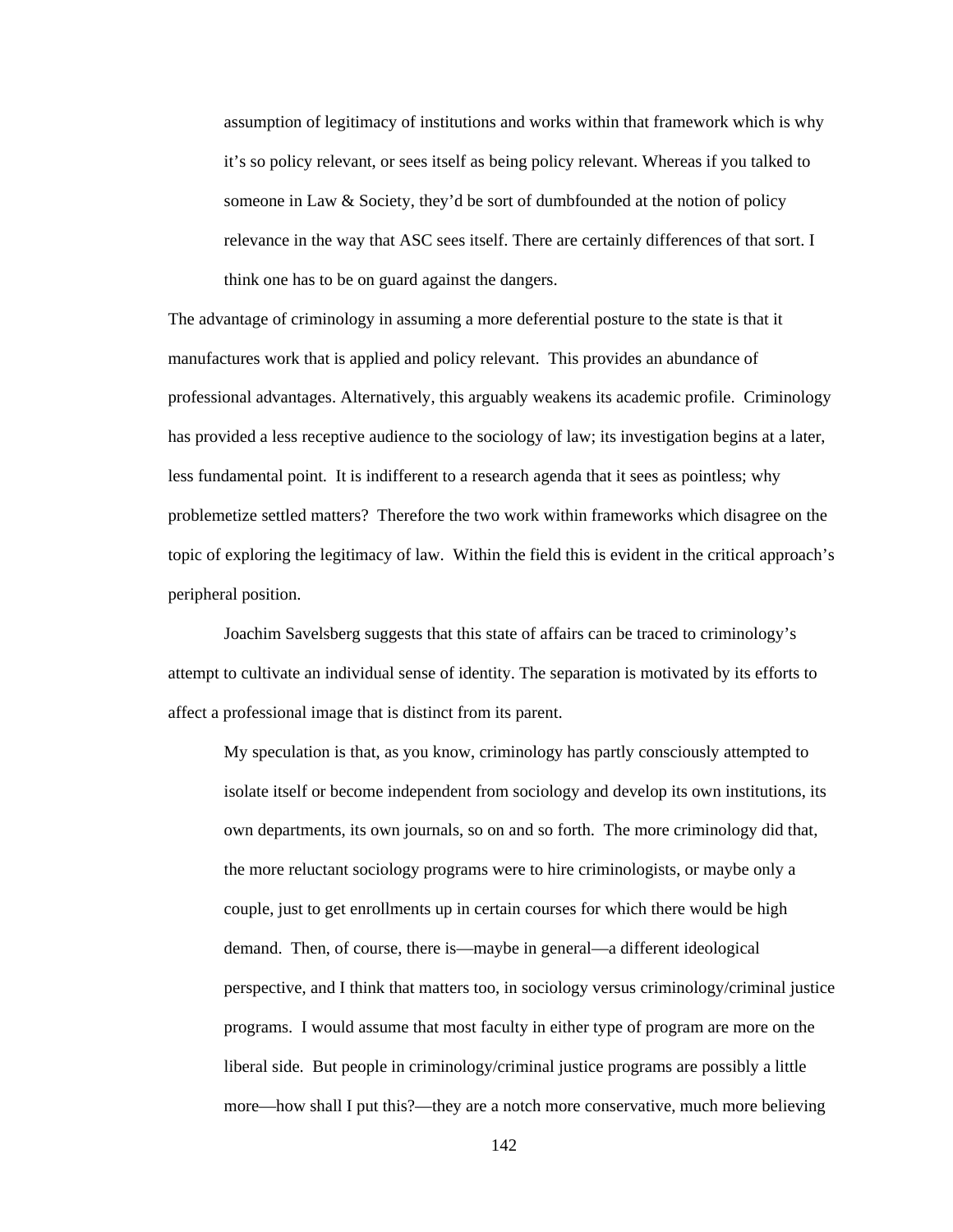that government is trying to do the right thing, and asking how can we help government do the right thing. Whereas in sociology departments, especially in the area of social control there is a more generalized mistrust of what government is trying to do. But that's pure speculation. I think you know of some studies that were done in the 1980s, I believe, on network ties, on overlapping membership in different sections in the American Sociological Association. Those studies show that criminologists are structurally somewhat—remember that these are sociological criminologists—not totally but somewhat isolated within the American Sociological Association. That might have been a push factor toward establishing an independent criminology. And then, of course, there were pull factors, having to do with government funding and so on. You know my thoughts about that (from my publications on this theme).

Criminology's conscious attempt to create a unique academic architecture—complete with departments, journals, and organizations—outside of sociology has generated resentments from its former sponsor. Sociology, as a profession, is now only willing to hire enough faculty to satisfy student demand; Francis Cullen laments that deviance has been pared down to criminality. This indicates the subject matter's popularity but also the discipline's attenuating and begrudging respect for it as a research agenda.

The concern over how the conflation of the aims of the profession and governmental funding streams and how this may serve to dilute the field's claim to being objectively scientific was raised with several interviewees. Despite this, most agreed that the field's intellectual and professional health is satisfactory. That should not be read as an indication that there were no concerns over the continued expansion of the field however. The concluding empirical portion of the work discusses a few of the anticipated threats to the field's growth as well as promising prospects for the shaping of new facets of its research agenda.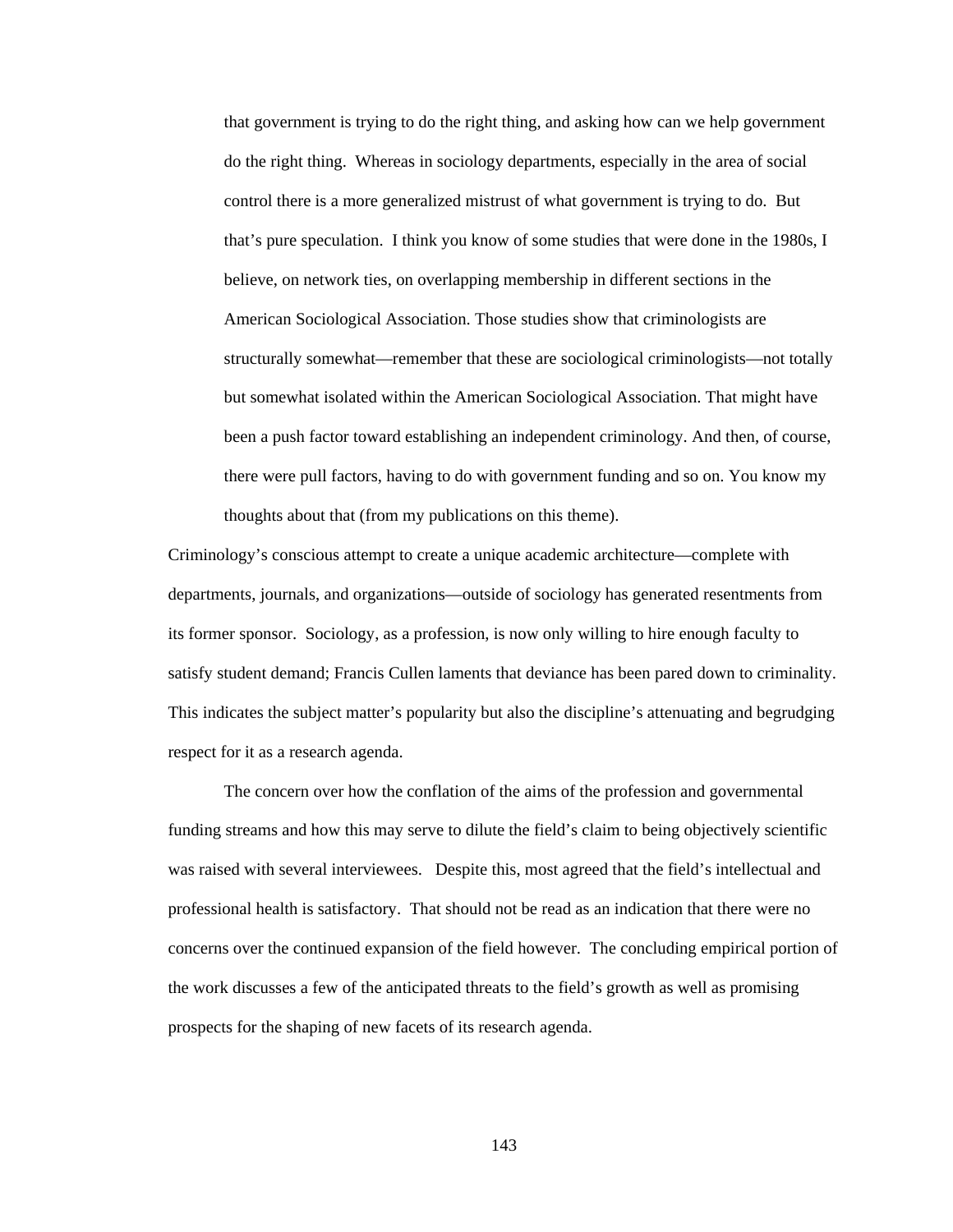# *Future of the Field*

The dissertation to this point has been an effort at taking stock of the field's development to date, an entirely retrospective account. To conclude the interview respondents were asked for assessments on the current state of the field, its potential for continued growth, and predictions on where future research is heading.

### *Threats to the Continued Ascendancy of the Field*

There was only a single exception, Freda Adler, to the prevailing opinion that criminology is poised for some measure of plateau in its growth. The predictions aggregated around two primary emergent concerns. The first is that the field may encounter a reduction in the funding of its research. The concern is embedded in the opinion that the field waxes and wanes in terms of its policy relevance. It is simultaneously enhances and hinders the field's vitality. The second set of issues stems from concerns of the professional-intellectual state of the field. The field, as it has grown geometrically, has become removed from its source of ideas. Additionally, as it has grown it has become more fractured, less coherent. Its center mass has now divided into congregations of specialists generating research on ever more specialized topics.

 The dominant socio-political development affecting the United States at the time of the interviews was the financial meltdown resulting from the collapse of the housing market. The catastrophic impact was seen to have implications on the funding that the field would come to earn in its aftermath. A cut in funding, Steven Messner notes, would reduce funding for innovative research, much of which is produced in academic environments.

One thing that always worries you, and you don't have to be a Marxist to figure this, is resources. You can't do much of anything without resources. Funding for innovative research sometimes gets cut. Who knows what's going to happen now. A lot of quality research is produced in academic environments. If things get really tough you might not have the same application of basic human labor, scholarly power to developing the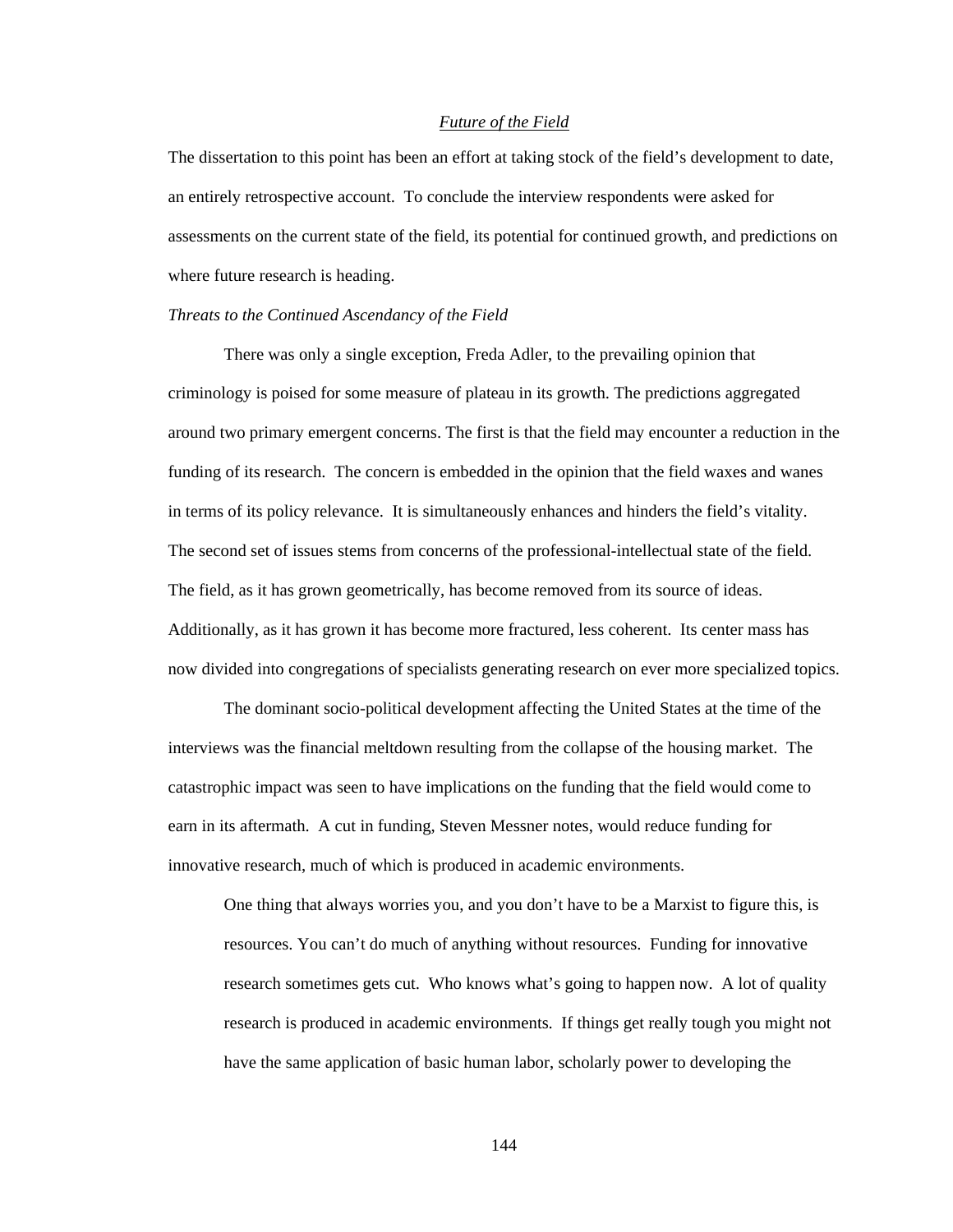discipline. That will obviously be a hindrance. I think occasionally the danger of ideological interference occurs. That's always troubling.

Funding research that is less basic would likely assume priority in the event the federal budget is further limited. The last comment is a reference to an earlier portion of the discussion in which presidential administrative preferences and their influence on types of research were elaborated upon. The vicissitudes of administrative whim ultimately shape what issues the field directs its research energies to untangling. The inevitable by-product of working within the policy arena is that the association between funding sources and agenda setting ultimately clouds its image as a science.

 Criminology seems to both benefit and suffer from its association with policy. Some of this results from the mere innuendo, whether true or not, that the two are closely intertwined. Dr. Akers argues that to the extent that the (mis)conception that the field is beholden to the state's interests holds the public imagination the field could potentially reap ill consequences. Implicit in the association is a tacit presumption that the field's expertise can be pressed into the service of the state in its aim to control crime.

It could be that something happens somewhere along the way that there's some sort of promise, if you will, that the field, even if it doesn't make it explicit, if it's just some sort of assumed or implied promise that there's certain things we can solve. "We can solve the crime problem," for instance. Even to the extent that that's assumed and we don't deliver on that then I think there'll be a backlash.

The comments above were offered prior to a discussion of how the inability, even *ex post facto*, to arrive at a definitive consensus on why crime declined precipitously beginning in 1993. Almost all of the interviewees were dismissive of this failure being of much import. Some cited the lack of available data to make an accurate determination of its causes. Others invoked political science's lack of foresight in predicting the demise of communism. Political science as a discipline has managed to survive despite this, several stated, so why can't criminology follow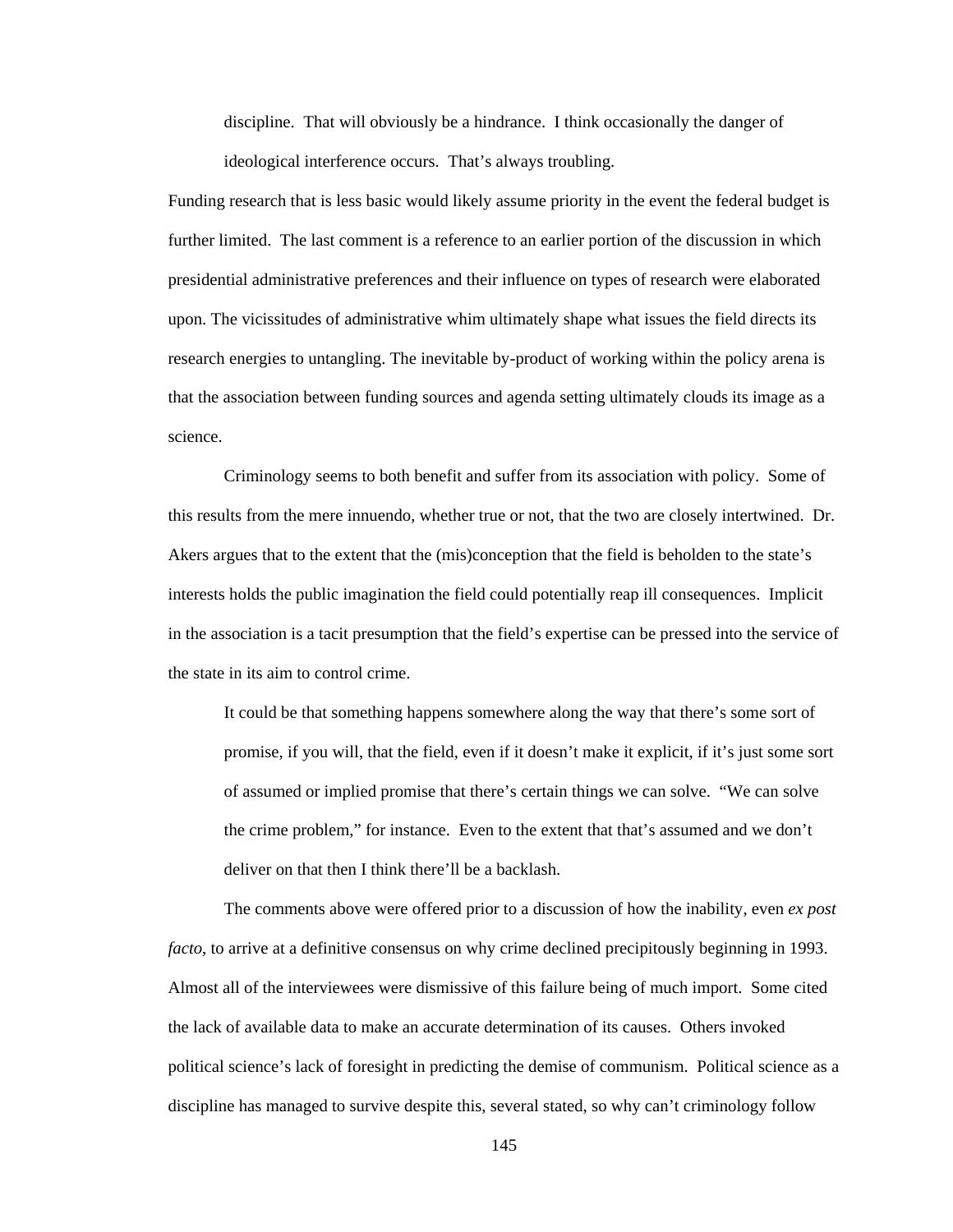the same pattern? This collective shrug may be attributable to a genuine lack of concern over the field's loss of credibility or a skepticism that the critique carries much value. It could also be indicative of an overestimation in the field's sense of self. Criminology is significantly younger than political science. As a result the latter can draw on accumulated reserves of academic capital to sustain it through crises. Criminology may lack such a luxury.

Ronald Akers continues on this note, citing an example of how sociology's development ebbed as a result of its association with policy and an inability to manifest its promise. When asked to remark on where the sources of any looming threats to the continued growth of criminology as a profession he states,

Right now I don't see anything to torpedo it. But here's something that might happen. At this point we have not been that heavily involved in policy, I'm talking about criminology as a field. This is one of the laments that many people make that we don't have enough impact on criminal justice policy as a field. I think we're growing in that. I think more and more people are paying attention to what we're doing and looking at, especially in terms of applications of the theories we have to treatment and prevention. I think if we get very heavily into that. That's been part of our appeal. Look, this is an academic discipline but one that's highly relevant. It's one that immediately speaks to issues that we're worried about as a society. At one time that was the reputation that sociology had. That it was relevant. That if you studied sociology you would know something about society and you could figure out way to try and change it. Well, after a while we didn't deliver on that promise. So starting in the late '70s and going all the way through into the '90s sociology began declining. They lost programs. Well, you saw that at Washington University there. They started losing students and enrollments went down. So by the time I wrote that piece in '92, the Southern Sociological Society presidential address, the number of sociology degrees being granted were fewer than the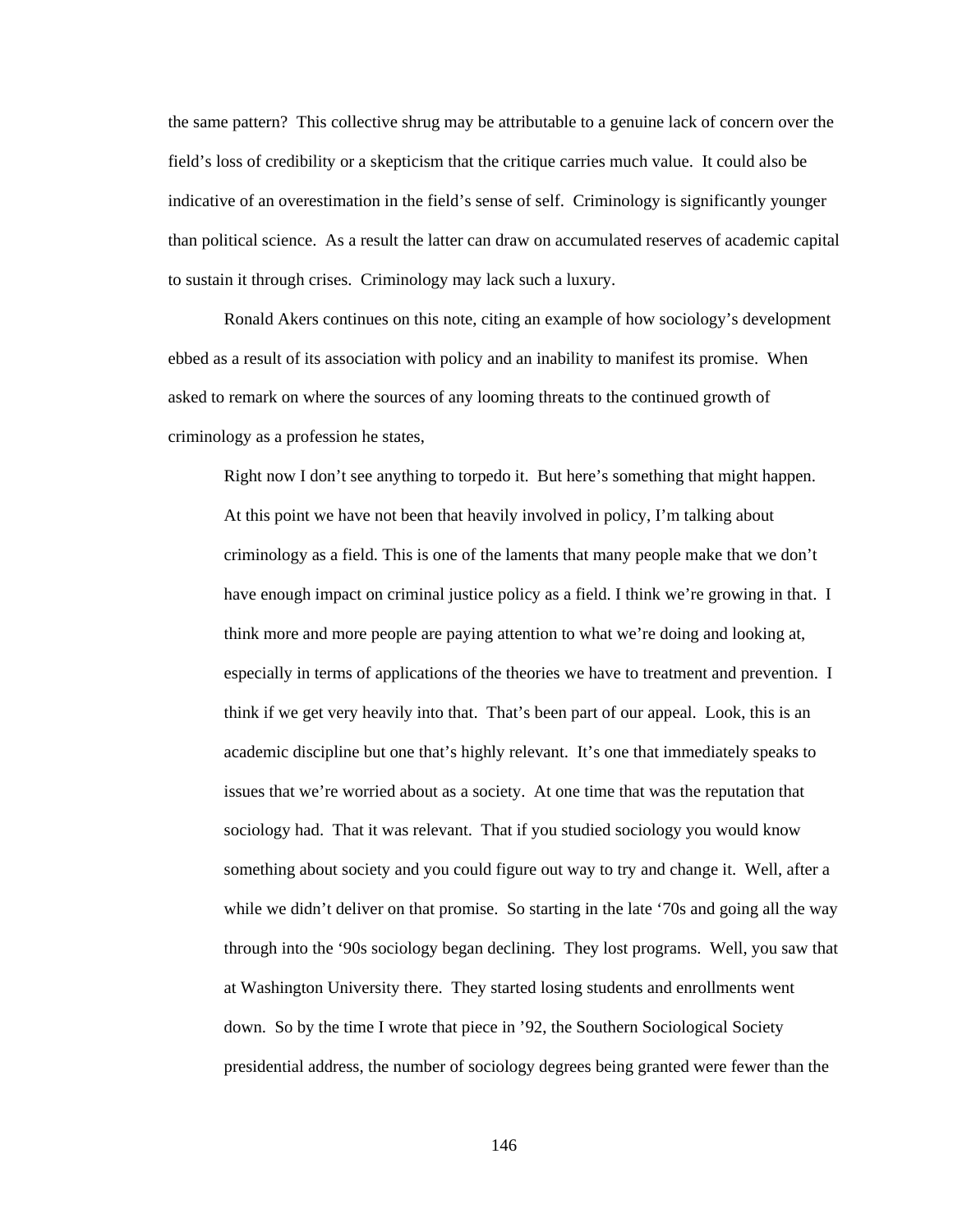number of criminal justice and criminology degrees. Since then sociology has also grown and has gotten back more to policy relevant issues.

Criminology is certainly not immune to these issues. The solution that this seems to lead one in the direction of is in reducing the emphasis on being relevant. It should become more detached and objective, less of an advocate. This is a position advanced by critical criminology, generally, and by at least two other interviewees specifically (Savelsberg and Tittle).

William Chambliss guides our attention to another pragmatic curriculum related consideration in the following.

It's not going to die but it's going to seriously decline in its academic importance in the next ten to fifteen years. We're already seeing signs of it. The money is going to dry up. The number of police is going to dry up. People are going to be decarcerated because states can't afford to keep all these people in prison. So all of these things will decrease the federal and state funding for police officers, the training of police officers, and the like. These are structural changes. We have more police officers than we need. We have far more people in prison than anybody wants to have in prison. All of that is going to cause a decline in the demand for police officers. This will, of course, cause a decline in the demand for the training of police officers which is what criminal justice programs are doing. Even those, like the one's I'm involved in, that try to criticize the entire structure of policing, nevertheless a third of my students are going into law enforcement. Another third are going into law. Another third are confused and don't know what to go into. So that's going to definitely decline. The funding will decline. We're going to get less money for doing these studies that have not proven to be of any use to anybody anyway. I think we'll go back to the 1950s where it's kind of a small discipline within political science or sociology. These independent criminology departments will slowly disappear. All of which I think is a good thing.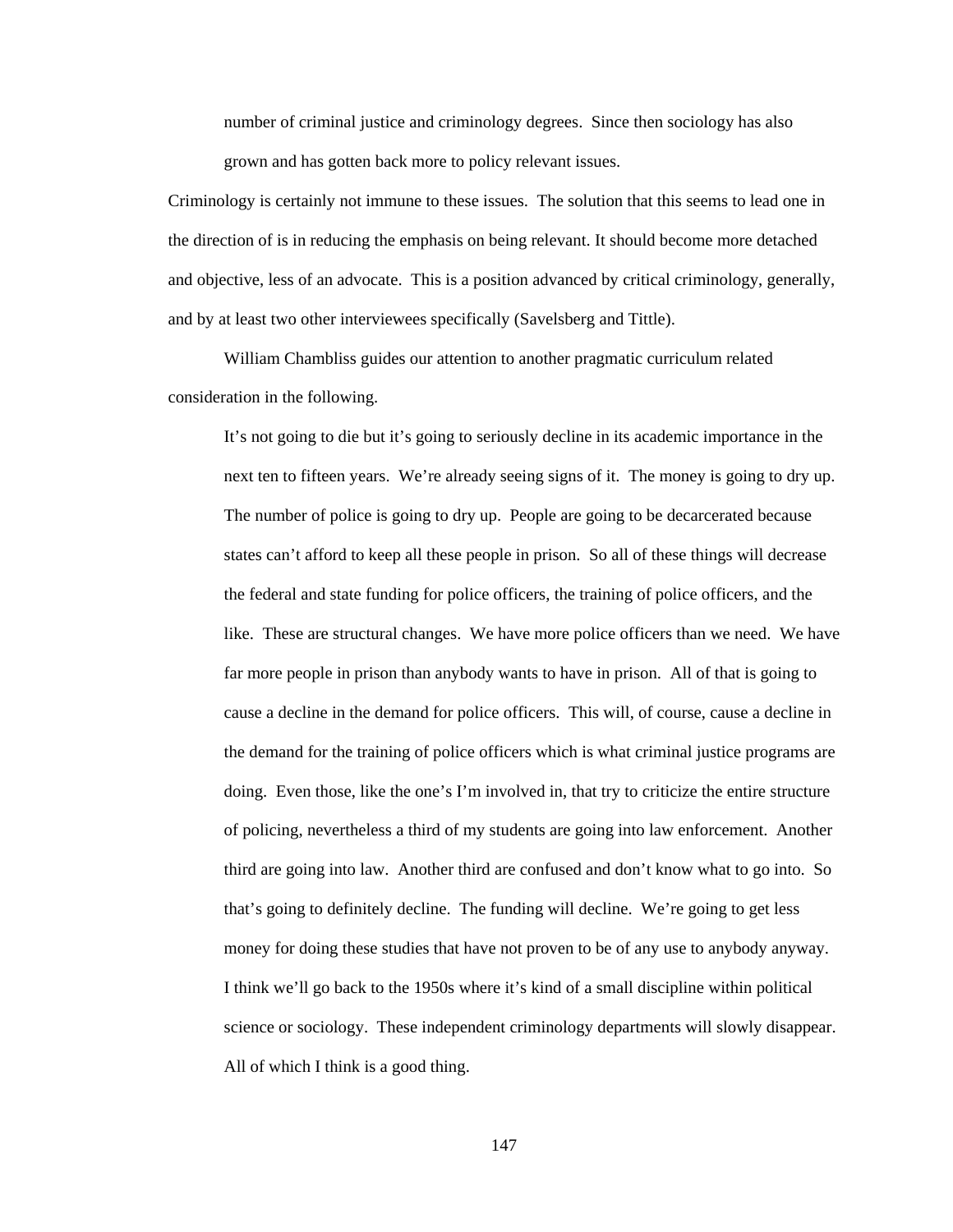In short, a cascade of policy adjustments will reduce the need for the training of criminal justice bureaucrats. Thus the need for separate departments will fade.

 Robert Sampson suggests that the field, through the unabated growth in one of its primary organizing bodies, the American Society of Criminology, may become a victim of its own success.

One, I don't think growth for growth's sake is good or necessarily should be pursued. I've seen that in the ASC as an organization. There's this notion that more is automatically better. I'm not sure that's true. The actual quality of the meetings, in my opinion, has not gone down simply because there's more diversity I think, but there's just so much now. I think it's hard to maintain the high quality of the conferences. That's happened in sociology too. The larger they get overall the quality of individual panels goes down, especially to the extent it becomes more specialized. For example, I know there's a lot of disagreement on this, but I find it strange when you have a specialty organization like criminology that within it you then start having divisions. A lot of people think that's crazy. "How can you be against divisions?" It's not so much that I'm against it. But what does it mean when you split off from a discipline and you have a specialty field and then you start having sub-divisions? So you have divisions by groups like race and gender. Then you now have methods, like the Division of Experimental Criminology. We have a *Journal of Quantitative Criminology*. I actually don't think all this is a good idea because it tends to reify boundaries that probably shouldn't exist. If a study is a good study then it doesn't matter if it's experimental or not, or quantitative or qualitative. So I don't think these divisions have a lot to do with the substantive intellectual question; they have to do with administrative and organizational reasons. I think over time, if it continues to proliferate, then you're going to see just that. Then there'll be another society. Well, there's already the Academy of Criminal Justice Science. Then you can imagine the ASC splitting into two. Then you can imagine the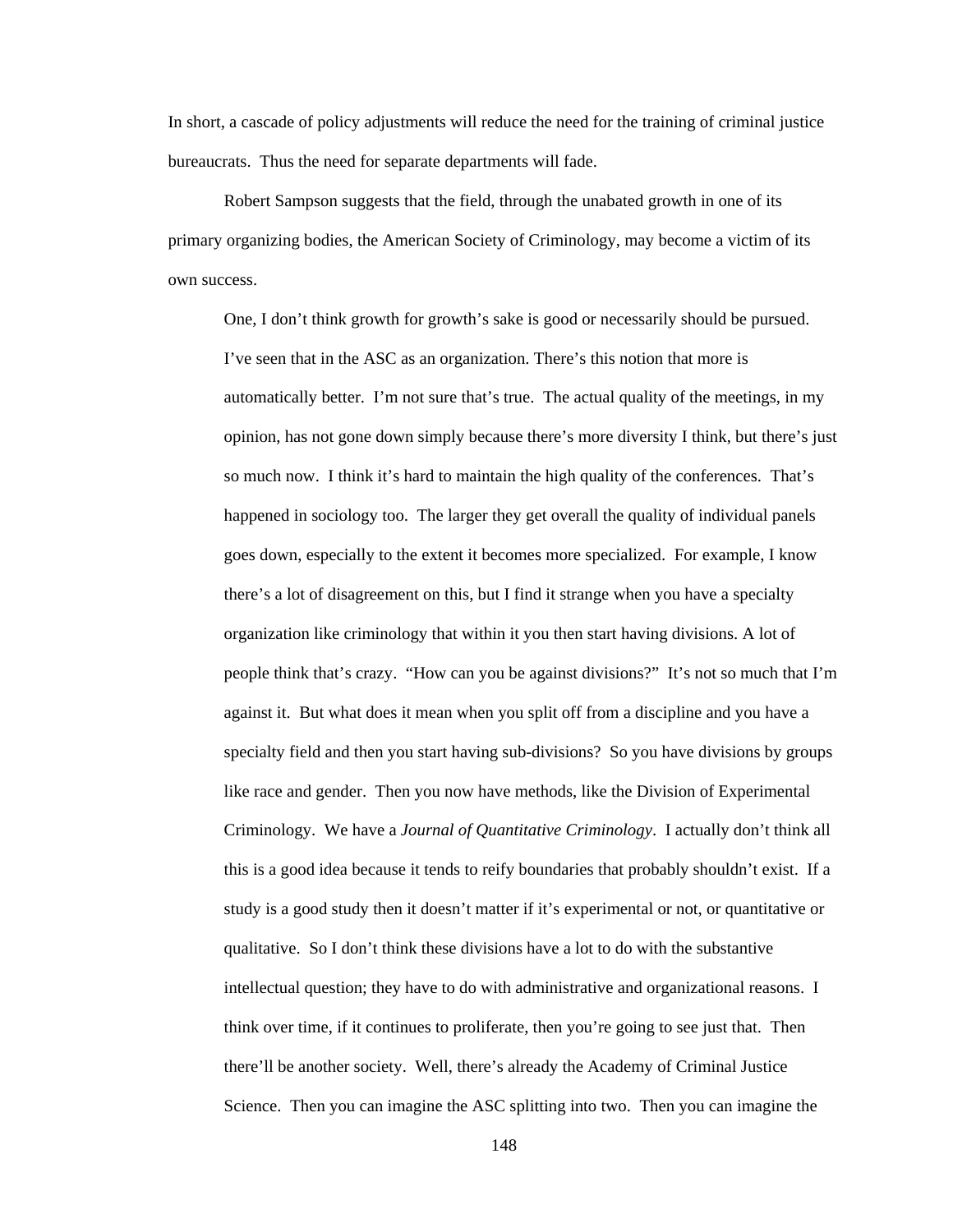experimentalists peeling off and so on and so forth. They'll have their own meetings. To some extent that's good. You want people to have an opportunity to talk with one another. But I think we need to keep our eyes on the prize and really not splinter too much. Secondly, again I go back to the policy question and the funding that drives criminology. I think this has a history going back to they used to call it LEAA, doing research driven by what the government wants rather than by what the right scientific questions are. I think that's a real danger for criminology to get too close to policy in that sense. I'm hopeful that danger can be recognized. Certainly we should be policy relevant, but there needs to be a certain independence of both the organization and the work of criminologists from the policy world.

There is a negative correlation between the coherence of the field's research agenda and its organization's size. Size seems to hinder effective communication.

 Robert Bursik draws our attention to another issue, the institutional segmentation of criminology from sociology. He seems to suggest that its interdisciplinarity has produced an insularity that threatens to leave the field marooned.

We are by nature a synthetic discipline. We drew, in the American case, from urban sociology. Without urban sociology there's no criminology in the United States. In Europe without studies of political economy there's no German criminology. The thing that used to bug me and it's always been one of my mantras. I'm so tired of criminologists who learn about the social world from criminologists. Criminologists have a narrow point of view. Any other discipline has new and invigorating perspectives on this. When you look at what's being done in urban research or adolescent development that's not too bad. Those guys aren't bad. The adolescent development folks, even though I'm not partial to it. A lot of those guys have come out of psych, which is really in tune with that developmental stuff. That, I don't have too much of a beef with. But to have people who learn urban soc from me and Sampson and Peterson,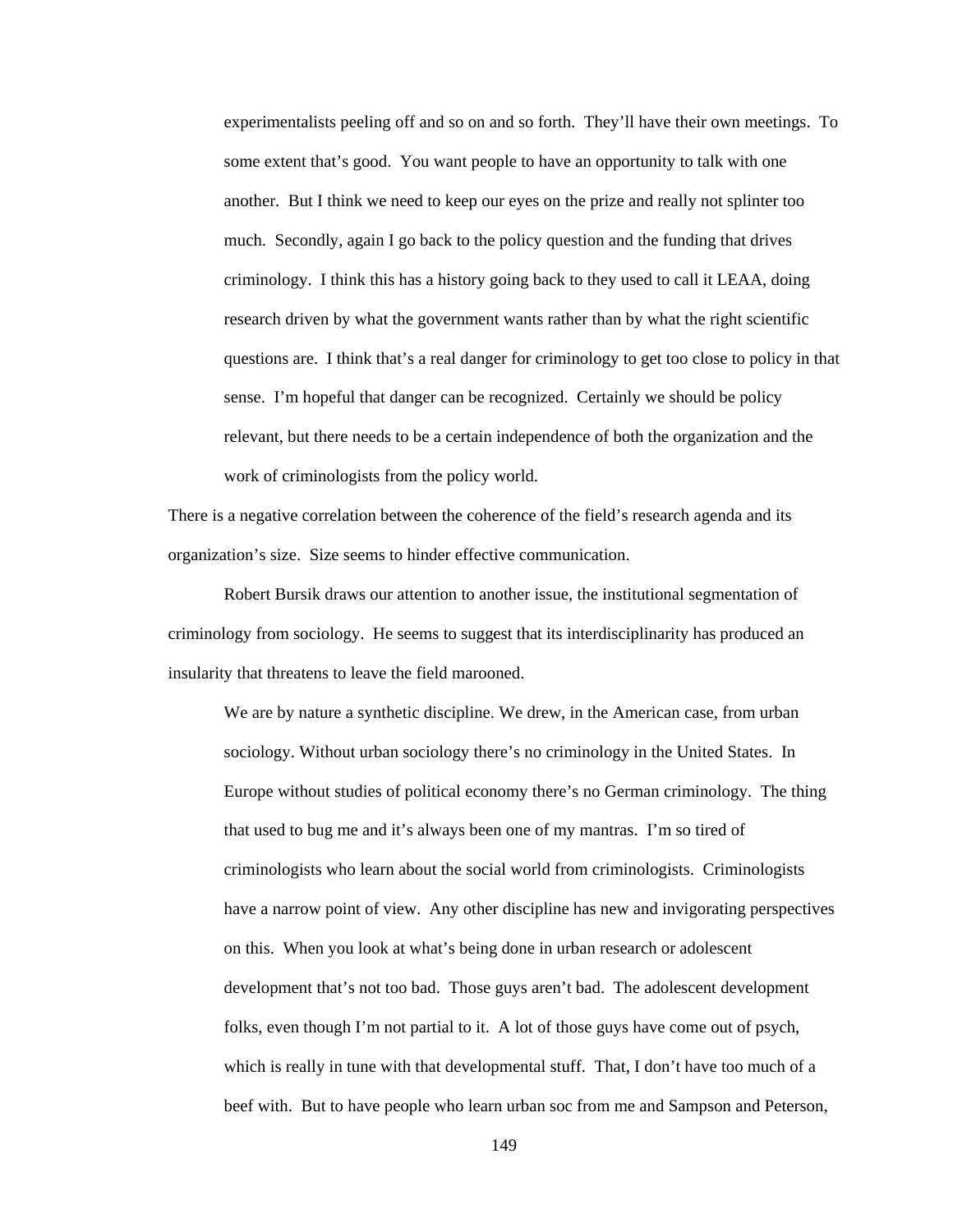that's bullshit. Go read some urban sociology and learn what it's about. I agree onehundred percent. We're losing a lot of our vitality. I used to look at the citations and it used to bug me as editor. It's very group auto-erotic.

BD: What's the implication from all this?

That it feeds upon itself and that it withers and dies. It's just like belonging to a cult that believes in chastity. Sooner or later everybody's going to die. And you're not going to recruit anybody for Christ sakes. You need fresh blood from the outside. We used to get that all the time. But with more and more folks coming out of departments with a strictly criminological orientation some of that's disappearing. You used to count on new cohorts to bring in new ideas. That still happens statistically, but idea-wise you don't see it as much as you used to.

Dr. Bursik uses a felicitous metaphor of procreating through the generation of offspring. Criminology's myopia and self-referential nature suggests inbreeding detrimental to its long-term prospects. Expanding upon this one can see a characterization of the field as sterile. The implication from this narrowness of perspective is that the field, failing to incorporate external ideas while neglecting to generate new ones from within will eventually disappear. Seemingly, its interdisciplinarity has come to mean non-disciplinarity.

# *Expansion of Criminology's Horizons*

 The section immediately above presents a somewhat dour foreshadowing of what the field is becoming, much of it centered on the critique that the field is overly invested in both policy and the criminal justice professions. As an intellectual pursuit there are ample grounds for expansion however; these give reason for optimism. Several interviewees offered advice on where criminology is likely to establish successful outposts on the frontiers of knowledge. What follows is an enumeration of compelling research questions the field's leading intellects suggest merit greater attention of theoretical (themes of power, culture, biology, and state crime),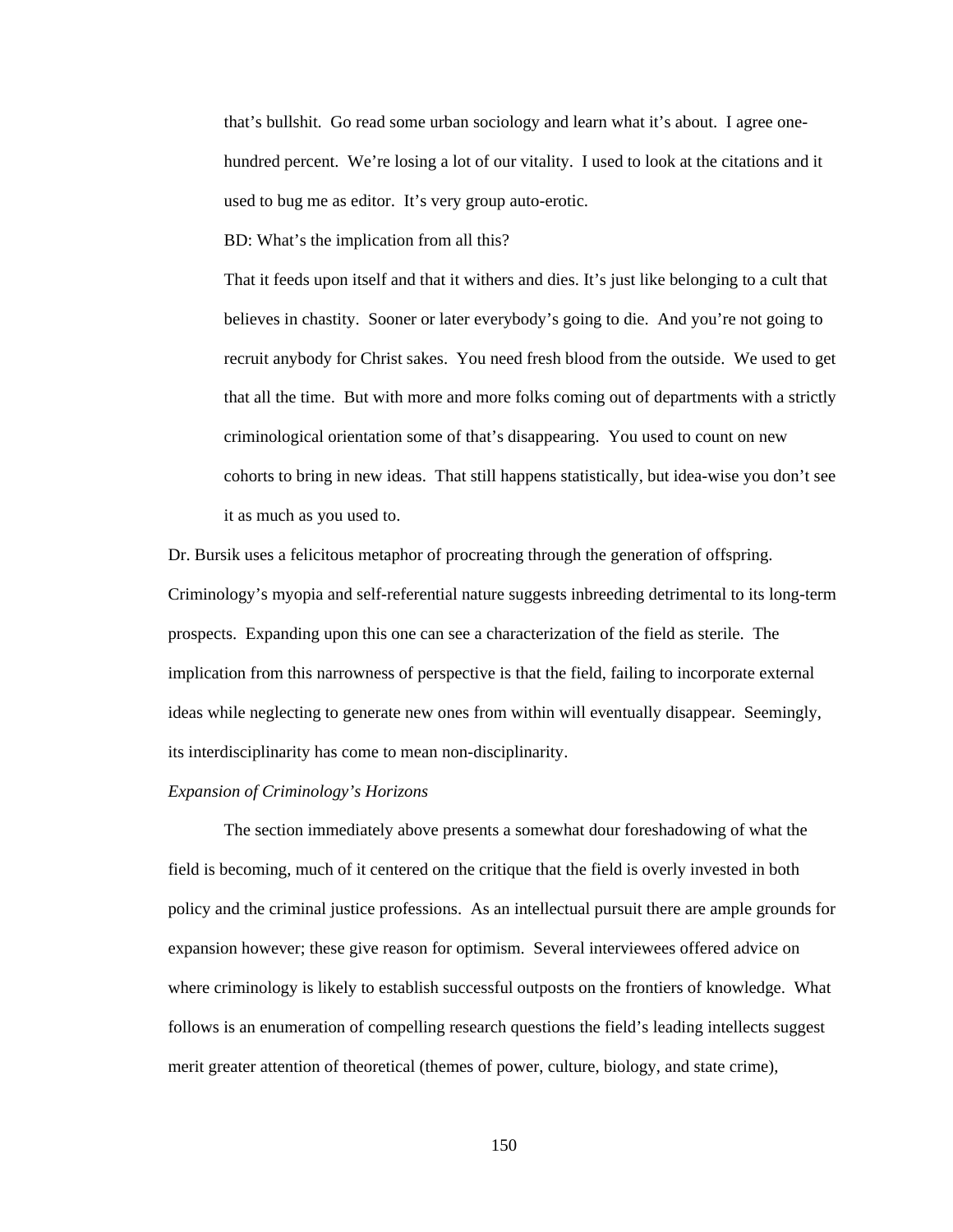methodological (time/space nexus, macro/micro division) and empirical research question (accounting for cross-national differences in crime rates, white-collar crime) ilk.

Robert Bursik suggests that the field may advance by looking backwards. The field has lost contact with a basic organizing principle, one that is more pervasive within sociology, power. The sociology of law, as well as the critical/radical approach, could serve to rejuvenate the field.

One of the things we come and go on is that we don't keep in mind like we should, that's at the heart of this whole thing is the issue of power. Somebody had the power to make the law. Somebody had the power to enforce the law. We lose that focus on power. And I think that's what gives so much richness to the earlier stuff because people recognize that. We just kind of chopped it down and said, "Well you've got conflict theories and consensus theories." It's so much more complicated than that. I wish we had kept our thumb on the power question but we don't.

This once powerful orientating mechanism has been compacted into a cliche. He is suggesting that the notion be problemetized through injecting complexity into this conventional understanding. Doing so would affirm the cyclicality of the accumulation of the field's knowledge once more; a dormant theme can once again be revived.

Some suggested that the field would be best served through the continued pursuit of normal science. Dr. Tittle stated the field should devote itself to deepening its understanding of the subject matter already before it. Freda Adler pushes the field in the direction of both continuing to integrate the interdisciplinary theoretical strands as well as awakening itself to an international/global understanding. Robert Sampson, in the following two quotes, affirms them both. When asked what lingering questions the field should give consideration to addressing he begins,

Well, I think everything in a way. I don't think this is necessarily the most important question, but one that comes to mind given the way you asked the question is the macro societal question that I've thought that we've never really answered. Criminology,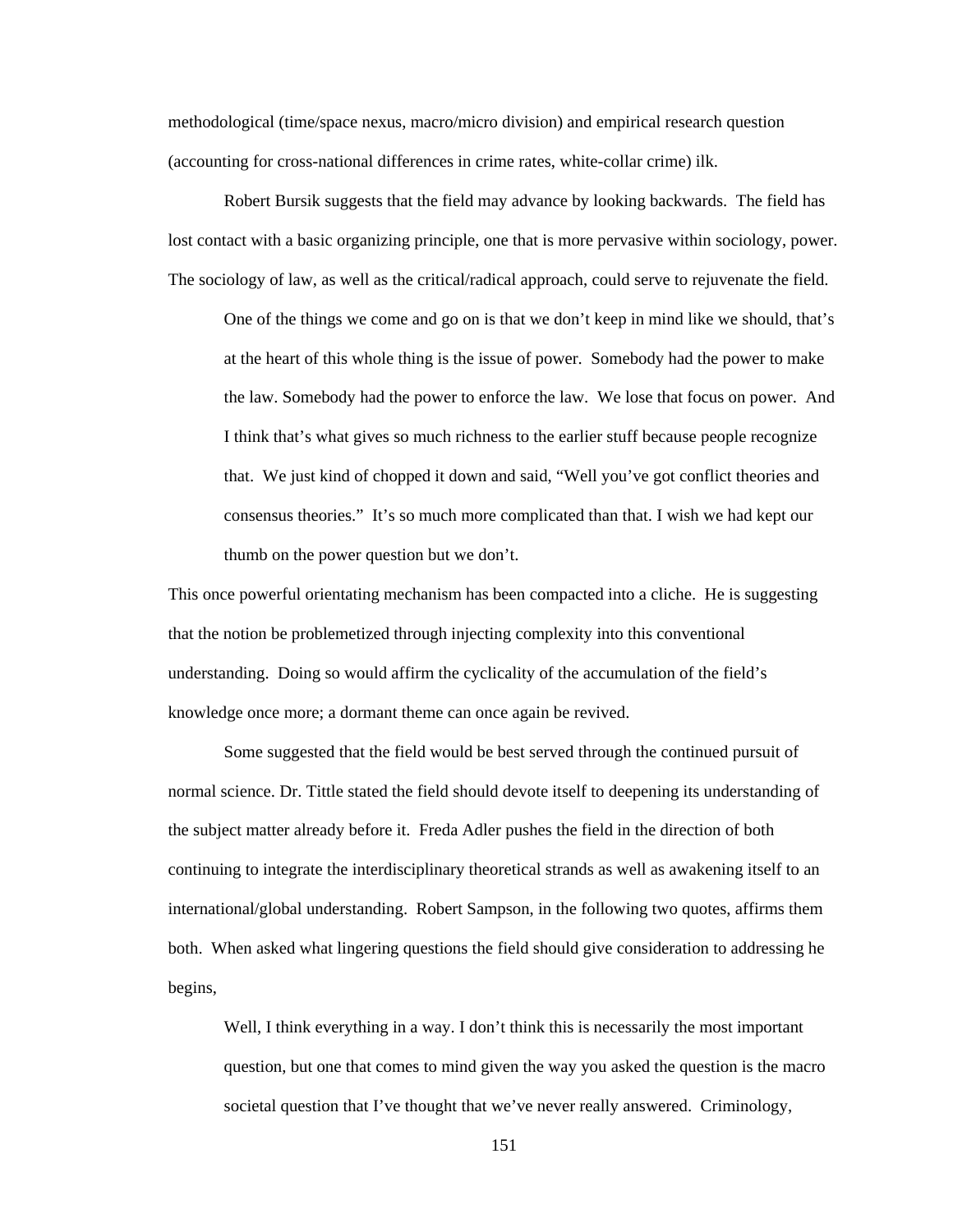sociology really doesn't either, have a good answer to societal differences in crime. There's such huge variation around the world. I just don't think there's a really convincing, credible, or consensus viewpoint on that. Certainly temporal variations in crime are similar. Historically, the '60s, the recent decline in crime. If you go back through time there's still a lot of puzzles there, a lot of questions to be answered. That's for sure.

Criminology has much to accomplish in terms of solidifying its understanding on the issues presently before it. There are also compelling questions to be asked on phenomenon drawn from historical patterns. This implies that the explanations offered in accounting for these are less than convincing, or that these questions have generated insufficient attention. Establishing the patterns of crime to be explained cross-nationally has been afforded by the availability of new data. There seems to be a developing literature which attempts to provide a satisfactory explanation on the topic but, as yet, no *fait accompli*.

Continuing on, Dr. Sampson gives insight into what he considers to be promising framework within which answers to these questions can be obtained.

I think that it may well be that to answer those questions we're going to have to take on some new frontiers. For example, something that never had much of an impact in criminology—I never understood why—concerns the cross national question. I've wondered why there isn't much more of an impact of anthropology, history as well. Anthropological notions of societies and changes in cultures, and so forth. I don't think criminology's handled culture very well at all. That's another way of saying it. I think anthropology, especially some of the classic works, has a lot to say about culture. I haven't incorporated it particularly so I'm not saying I've done it. That's an example of a frontier that may or may not be useful.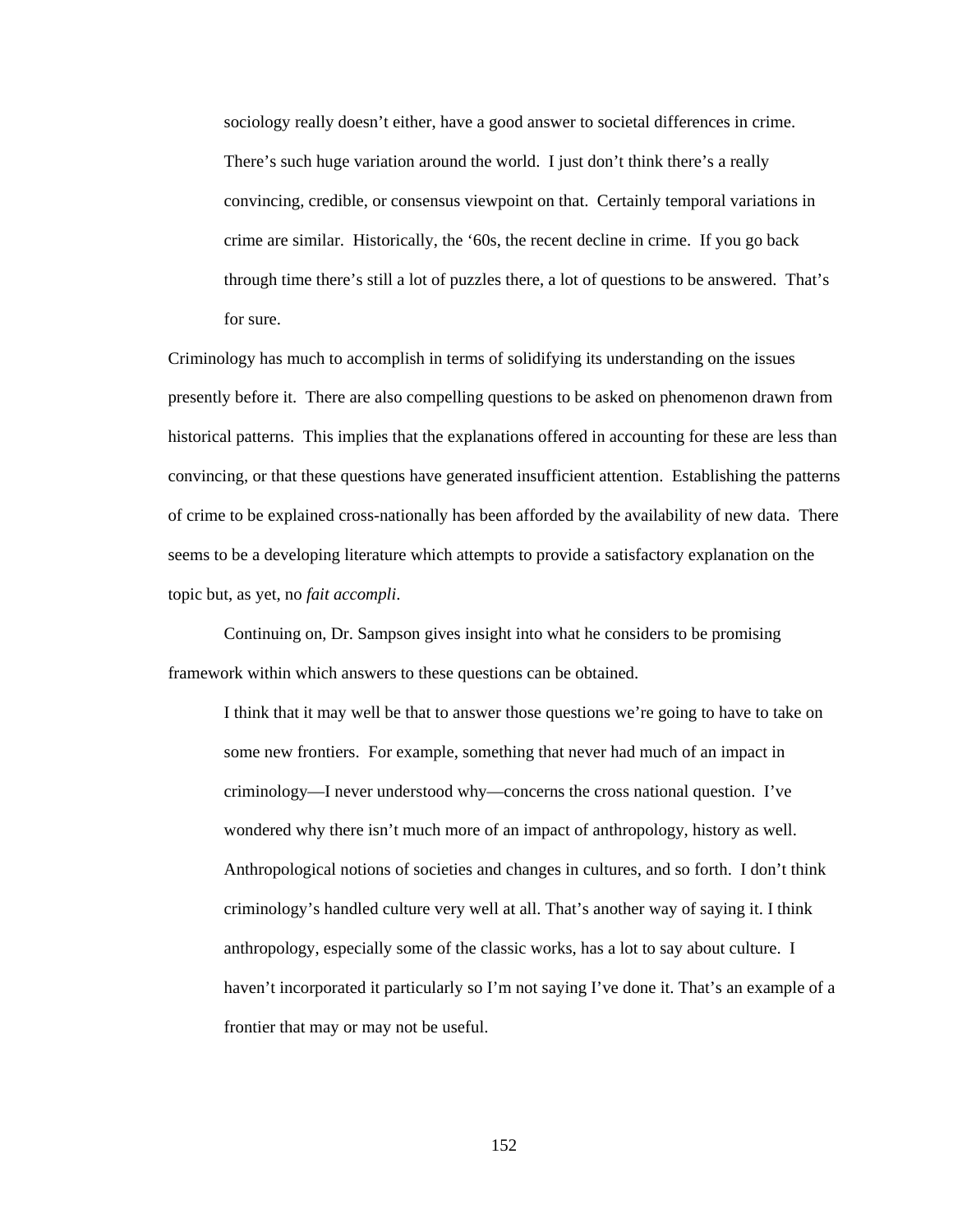In this regard interdisciplinarity may help, in that the field can access an anthropological or historical frame of reference without violating any disciplinary taboos in terms of the tools it applies.

 Steven Messner speaks of methodological advances he would like to see in a different context below. Here he explains that the expansion of normal science as well as applying the field's methodology to explaining international trends is an invigorating prospect.

Well I think we are wrestling with important questions all the time. I'd say one of the things that we still need to work on, and this relates to the stuff I do so it's very prominent in my mind right now, is bringing together—and this is something that N[ational] C[onsortium] O[n] V[iolence] R[esearch] was quite concerned with—time and space. Temporal dynamics and spatial patterns. We have good research on both separately; but actually bringing the two together and understanding the processes linking them. I think that's a real challenge for criminologists interested in the types of things I'm interested in. I suspect you'd get a very different answer from somebody who's interested in more individual level analysis. Again, going back to my interests here: understanding the interrelationship in levels and in change. If you look at homicide rates for the advanced nations, if you take a historical perspective you see one thing about declining levels and where it's declined and so on. Then you look across nations at the levels and you see something quite different. How do we explain both phenomena in an integrated way? That, I see as a very exciting challenge for the future.

The field has generated an understanding of how crime is temporally and geographically patterned, albeit as separate problems. The next challenge before it—and it created an institutional support for this—is to marry the two. Creating a unified approach will require a breakthrough in overcoming level of analysis issues that have demonstrated a tenacious persistence. Some as yet undevised methodology, statistical or otherwise, will require an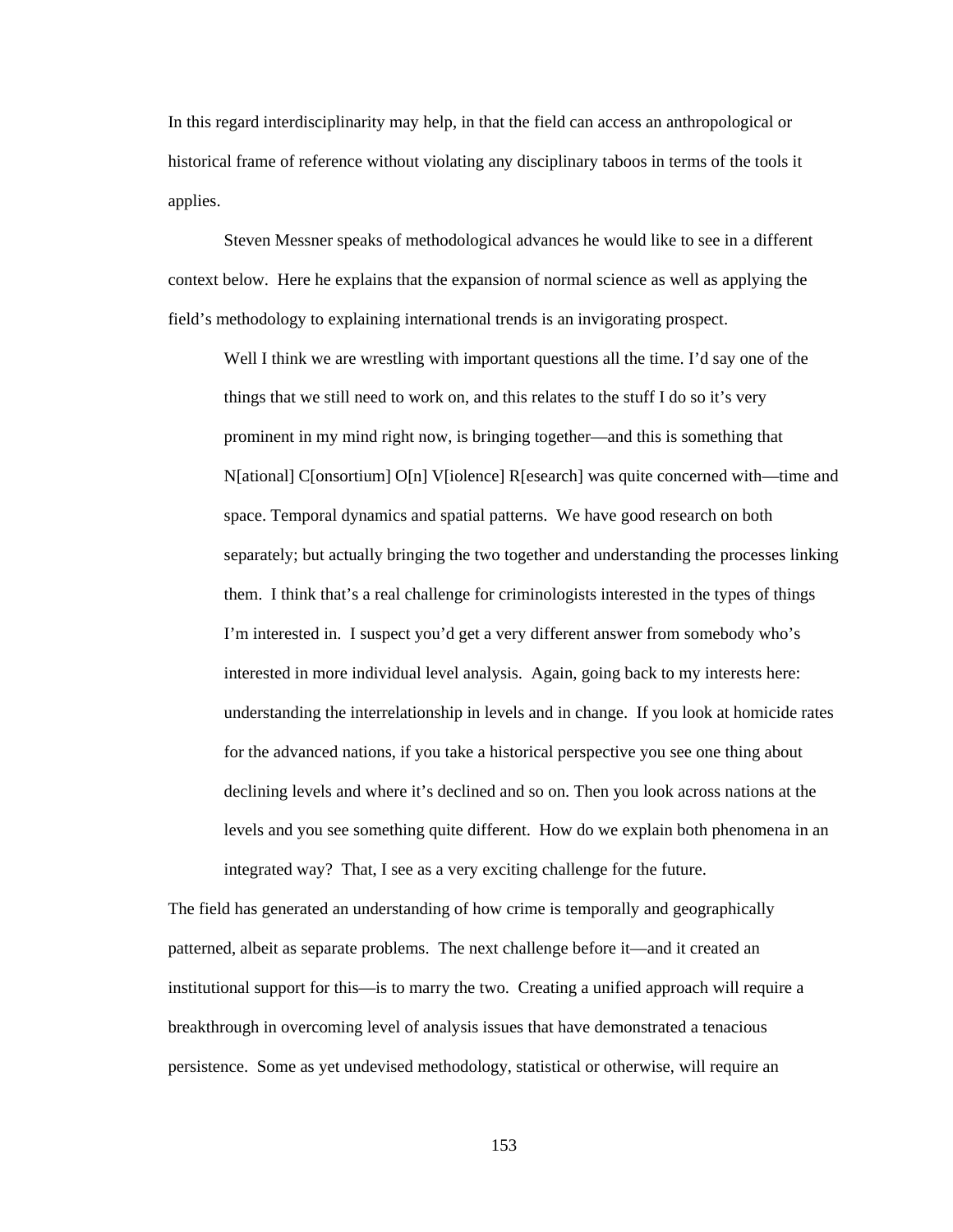imaginative formulation in order to unlock a deeper understanding of crime through the application of the field's research energies.

 Aspects of the contributions of Drs. Messner and Sampson are combined in Ronald Aker's estimation of what the field will be exploring in the near term—overcoming the micro/macro divide and explaining societal differences in crime rates. He suggests these investigations will lead the field in the direction of an old bugaboo of sociology, biology.

The other thing I see down the road is that what we will more and more include in the second part [accounting for cultural differences] is biological processes. I just don't see how we can get out of it because this DNA and all this other stuff is coming through. We have a much better idea of that than we used to. When we say biological what do we mean by that? So I think the links between the social context, social structure, and what happens at the individual level I think more and more we're going to have to pay some attention to that as including biological processes. Thus far it's all or primarily been promise.

Elsewhere in the present work biology is mentioned as being in its ascendency, as it is by a couple of other interviewees (Cullen, Sherman). Dr.Akers alludes to this being part of a larger fascination with using biological indicators to account for variation in crime. He describes this eventuality as almost foreordained. The zeitgeist has shifted back to where it once was (e.g. Lombroso) yet again.

 This last item takes us full-circle in, once again, encouraging the field to reexamine dormant agendas. Several interviewees (Adler, Hagan) mentioned that white collar crime is an underexamined issue. Dr. Savelsberg devotes the early portion of the following quote to encouraging the field to advance its understanding of this issue once more. The concluding portion is spent introducing an agenda that his own work, and that of John Hagan, has been tending to lately, genocide.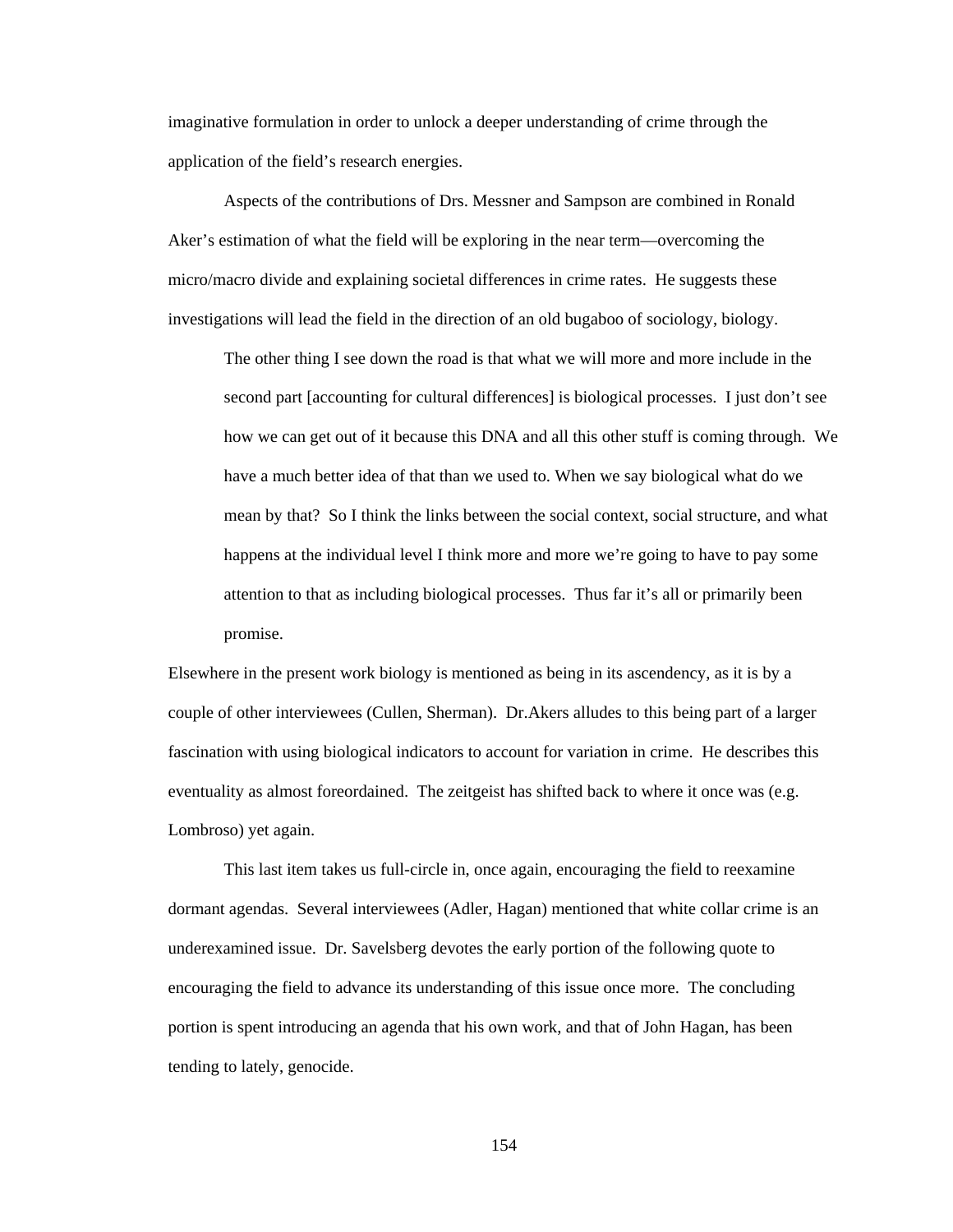There are certain types of crime that continue to be underrepresented in terms of criminological interest. This starts when Edwin Sutherland did successfully introduce white-collar crime, corporate crime into criminology. But I think it is still undervalued in criminological research, given all the harm that results from white-collar and corporate offenses. I think there's way too little work done in that area. So this is a field that's been established and needed to be established just given the amount of harm caused by those sorts of offenses. But it's still undervalued in criminology. Then of course, yes, there are those acts which are committed by state actors. That is typically the case for crimes like genocide, crimes against humanity, war crimes and so on. Those have been neglected, almost completely neglected, by criminologists.

The questioning of state actors in perpetrating criminal activity harkens back to the critical approach. William Chambliss suggests that the critical approach is uniquely suited to explaining such phenomenon. Joachim Savelsberg's approach emphasizes liberating the field from the dominance of the state in pursuing these questions.

 While the field is assuredly poised for some kind of reduction in its expansion—its growth cannot continue infinitely—there is no reason to believe that its intellectual élan will be sapped. Ideas are continually, if incoherently, being pursued by the field. There are growing suspicions however that the field's growth as an independent enterprise may further remove it from the orbit of the disciplines and its source of inspiration. Nevertheless, the vanguard of criminology polled in the dissertation has been adroit in pointing the field in the direction of compelling questions in need of a response and suffers no lack of enthusiasm in stating that criminology is equal to the task before it.

# *Summation of Practical Implications*

 Criminology is set in its working identity of explaining the origins and response to criminality. As Francis Cullen pointed out in the course of our talk this is consistent with both Sutherland's definition and the research agendas of many of the field's notable figures.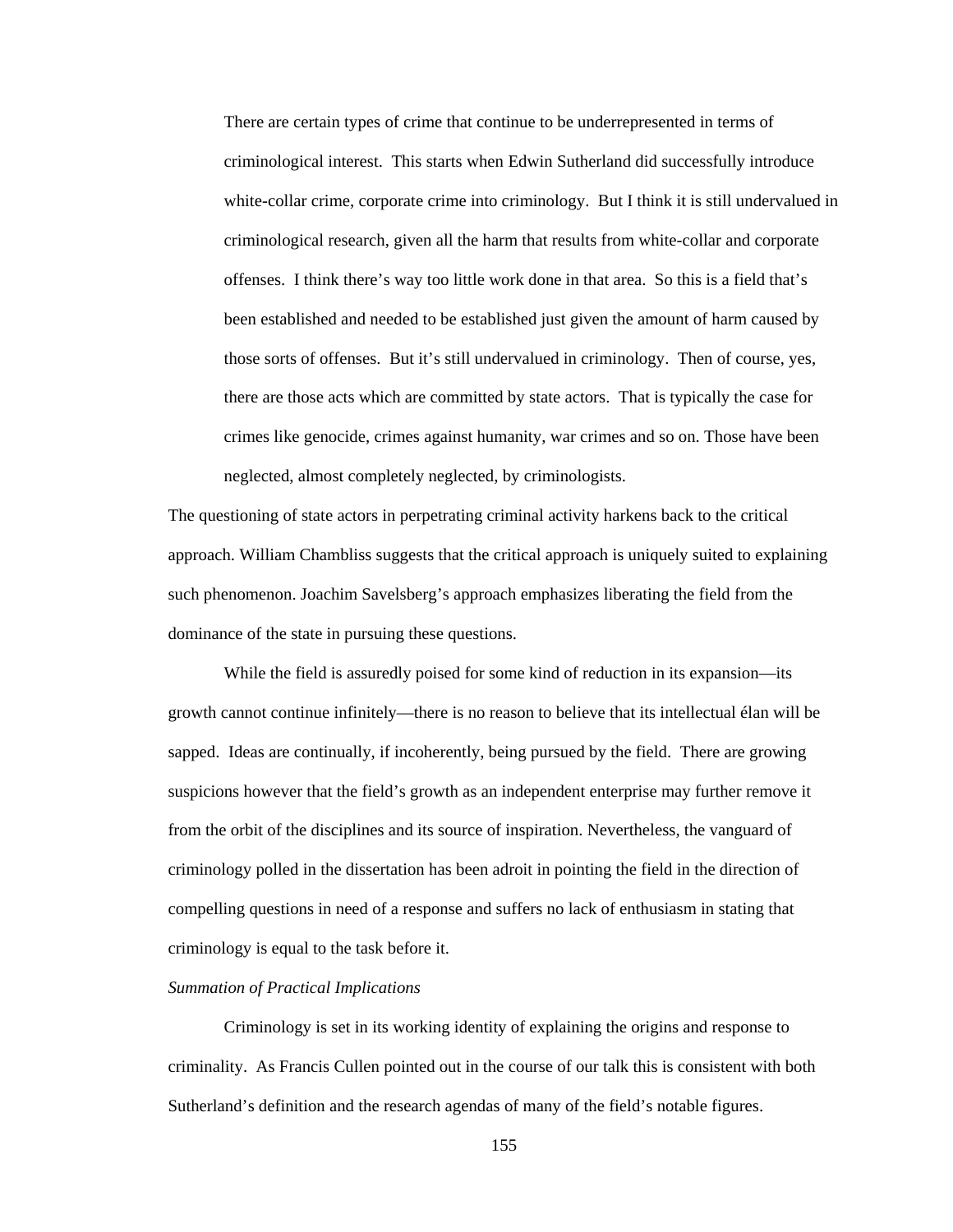Sutherland himself, Donald Cressey, Richard Cloward, and Gresham Sykes all managed to balance an interest in developing theory with exploring the control of crime, primarily through prison research. After the effects of the dispensation of LEAA funding dissipated the criminological and criminal justice topics were pursued with nearly equal interest over the remaining decades of the study period.

 The field's research is responsive to cultural influences as well. This can be seen in such examples as the emergence of feminist criminology, the rise and demise of labeling, the dismissal and eventual acceptance of critical theory, and the rehabilitation of rehabilitation. A few of the theoretical debates have been fiercely contested but the field is committed to affirming the winner through evaluating the accumulated evidence with collective objectivity. This is especially so when debate manages to generate a compelling work agenda.

 The field has managed to create a working personality through defining a measure of internal cohesion and establishing borders with external disciplines. In professional terms the field has managed to separate itself from both justice studies as well as the law and society agenda. Methodologically, it has accomplished this through evolved preferences. The boundaries are still somewhat makeshift however in that the field insists on capturing and incorporating influence drawn from a broad array of sources. This may prove increasingly difficult as the field has successfully erected its own infrastructure of late.

 The field now works from a location that is somewhat remote from sociology. This has burnished its professional credentials through establishing respected peer-reviewed journals and generating a research agenda complete with funding. Some question whether the field has become too interested in establishing itself as "relevant" though. Sociology evidences, in the estimation of those interviewed, less of a concern in establishing this. Criminology and criminal justice are more at ease moving its understanding forth from a perspective that shares the presumptions of the state.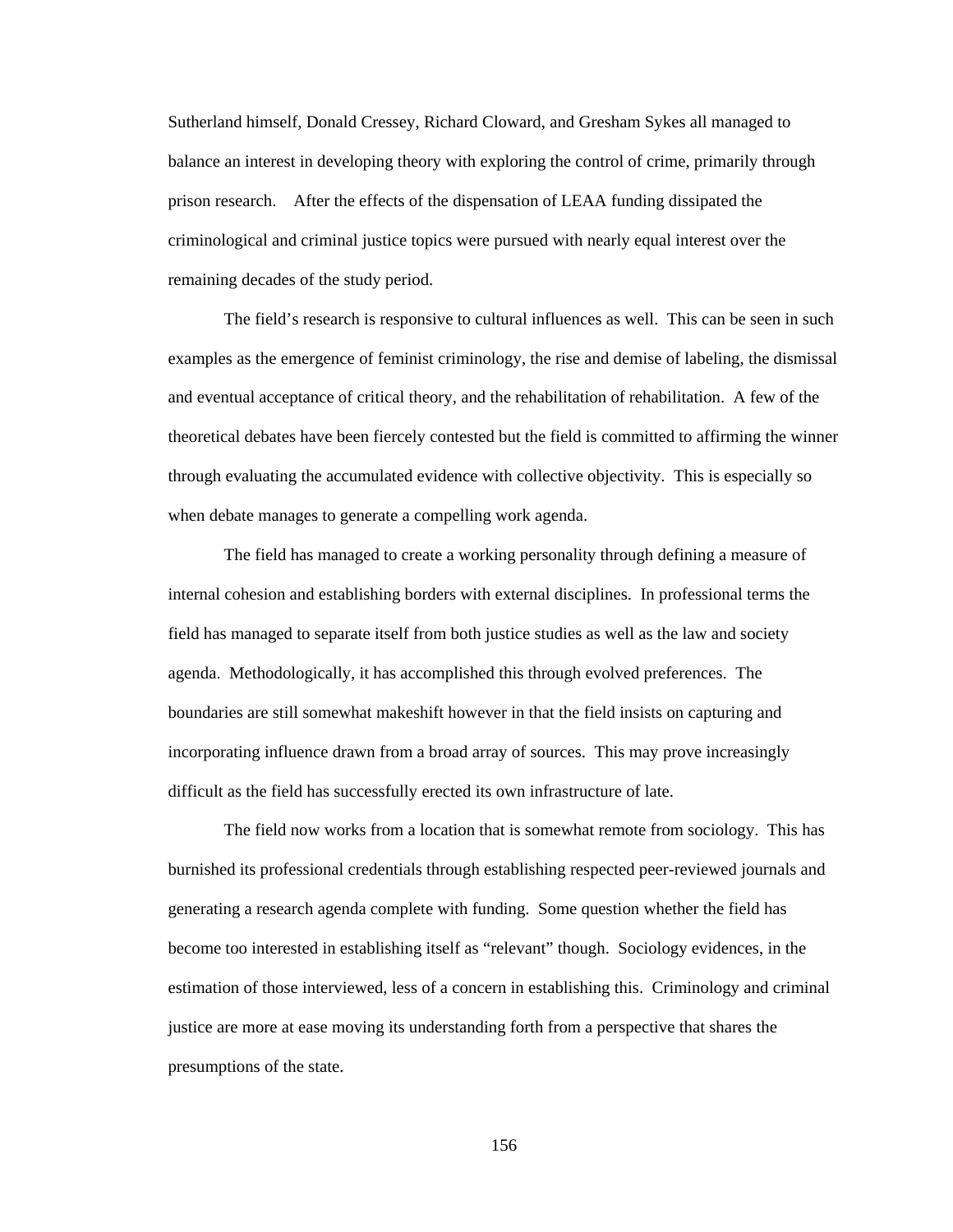The advantage afforded by refraining from questioning the legitimacy of the state is that it allows the field access to research funding. As the economy contracts this relationship may be tested. Oddly, this may prove of some aid in allowing for the exploration lingering historical puzzles, pushing methodology forward, and allowing for the pursuit of an agenda that explores the legitimacy of state power. An ancillary benefit is that this will likely prune the field's weaker journals and re-center its attention on more academically oriented topics.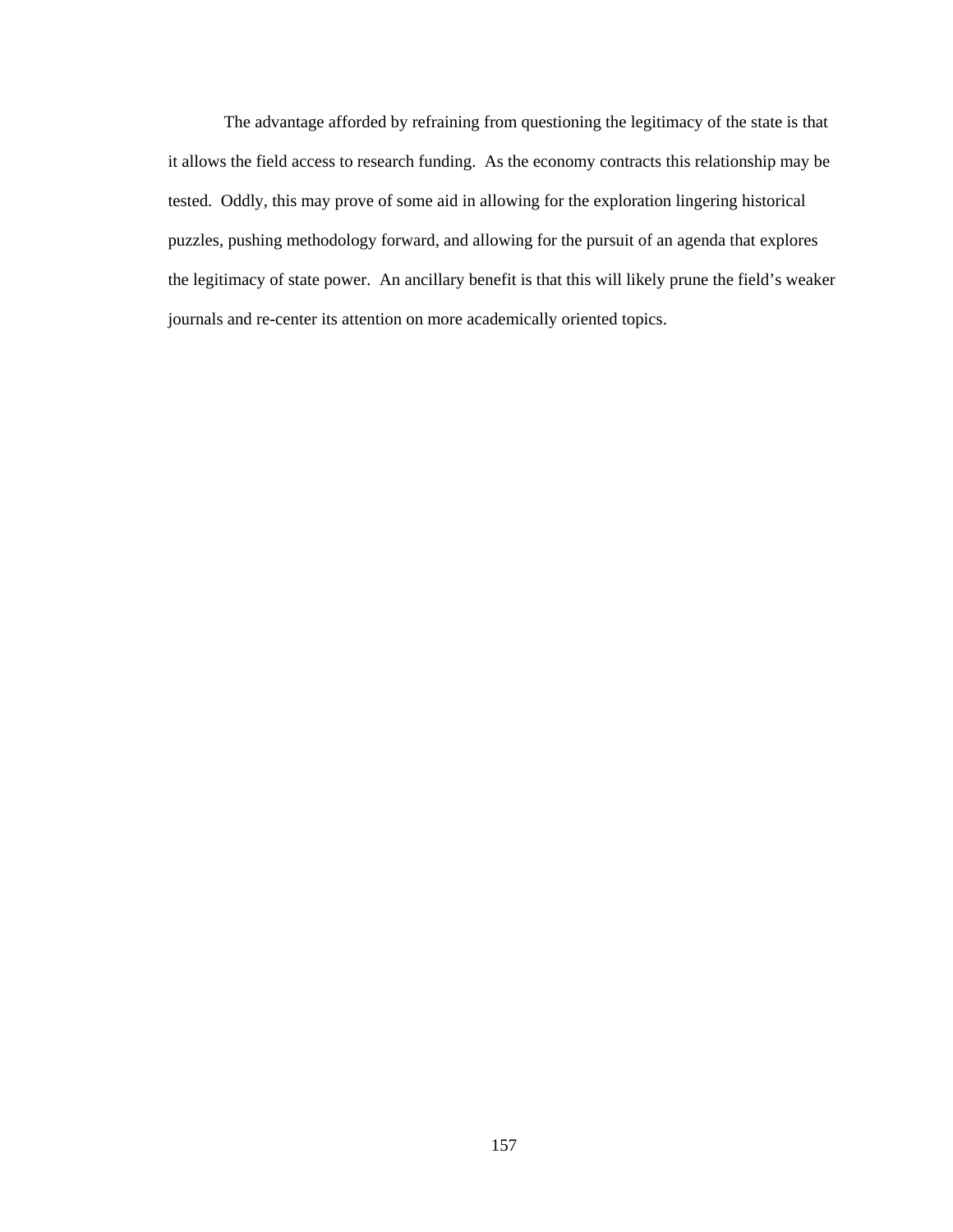# *Chapter V: Conclusions*

 The present undertaking has been an attempt at taking stock of the field of criminology. Broadly conceived, it is bifurcated into segments of the core and frontier. The heart of the work examines the state of the field's theoretical and methodological consensus. This portends to be one of the first responses to the clarion call that the field lacks an "intellectual core" (Savelsberg & Sampson, 2002) or "soul" (Laub, 2006). As the field grows, and concerns over its association and influence by political actors escalate, it would be well served to address concerns from within rather than leaving it to be dissected by external agents. It is simply part and parcel of being a conscientious and introspectively alert science. An inventory of its contributions is a necessary first step in appraising its value; a veritable character sketch is required. The assessment must be forthright and the field receptive to notion of confronting its criticism in a sober, objective manner. The field cannot rest on its professional laurels alone; its science must advance and produce meaningful insights if it is to endure. Consumers of the present work should bear this in mind, as the results are somewhat mixed. What follows in this brief chapter are a summary of the conclusions on the major research question, suggestions on what the field ought to consider in terms of a general research orientation, and, finally, a discussion of the limitations of the work and suggestions on extending the present research in a narrower vein.

### *Summation of Findings*

 A cursory look at the field suggests a chaotic state of theoretical affairs. The research literature is split between theoretical and a-theoretical (i.e. empirical documentation) contributions. No particular theory evidences clear supremacy over the others for anything beyond a brief interval. Theories disappear from the literature for periods before resurfacing. The category of "other" dominates in terms of its number of appearances within the field's research. These indicators suggest an incoherent theoretical paradigm.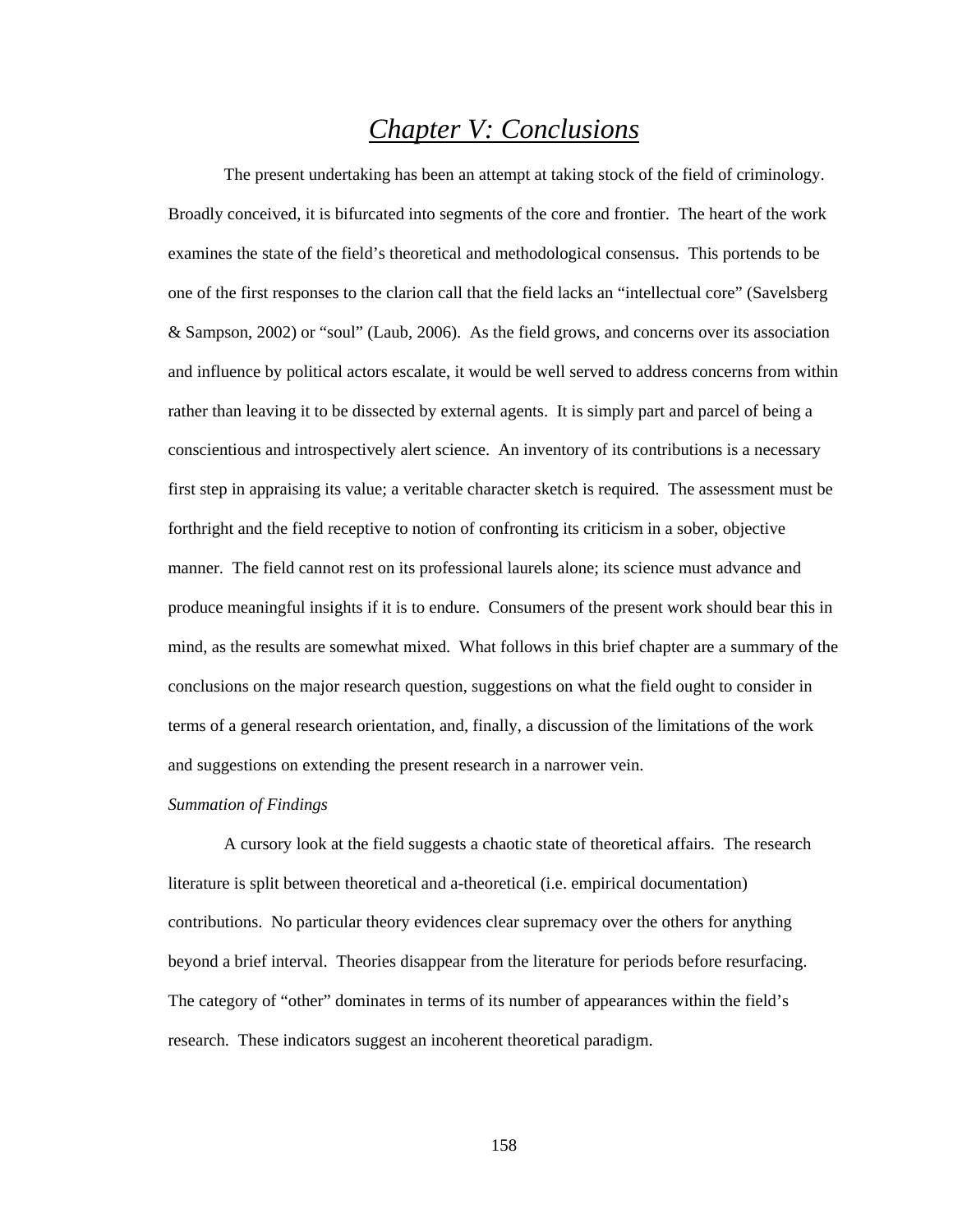Theory is the integral element in the field's proceedings. It is responsible for providing a format, a language, with which ideas can be exchanged and explored. Theory is a context that defines the aspects of the crime problem to which attention should be drawn. It provides a shorthand understanding of the phenomena to insiders and it attempts to outpace competitors in explaining the issue. To the extent that theoretical frameworks that are divergent proliferate it exacts a tax on these exchanges. It is a situation akin to traveling in a foreign land in which norms, expectations, and assumptions differ. Translation, both literal and cultural, is required in order to reach a basic understanding. Time spent in overcoming these obstacles cannot be devoted to expanding collective understanding. For this reason the epistemological dissensus outlined above is disconcerting, but the field is not bereft of signs of paradigm.

Deeper examination reveals that there is room for optimism in the field's theory cohering. The abundance of theory being generated reveals the underlying dedication of the field to arrive at a more parsimonious explanation of crime and its control—even if it lacks a concrete sense of what theory should aspire to, a non-trivial concern. Additionally, there are a few theories that can be considered to be mainstays within the literature (anomie, control, differential association, rational choice, social disorganization, strain, subcultural theories). These are traditions which inform the intellectual proceedings with some measure of consistency. They tend to develop logarithmically however; the essence of the theory is intact but its manifestation differs by era. Theory emerges; normal science unfolds; limitations are then encountered; finally, it atrophies, lies dormant, and the process begins once more.

The results in terms of methodological unity are somewhat complicated. The quantitative evidence points to a field almost exclusively dependent on multivariate statistical methodology aimed at the individual level of explanation that is analytic/predictive in orientation. The remarks offered by the interview respondents differ from this rather dramatically however. In the estimation of those sampled, criminologists differ in terms of their preferred methodology. They admit of no apologies for this state of affairs; the field's elite regard this as an attribute to be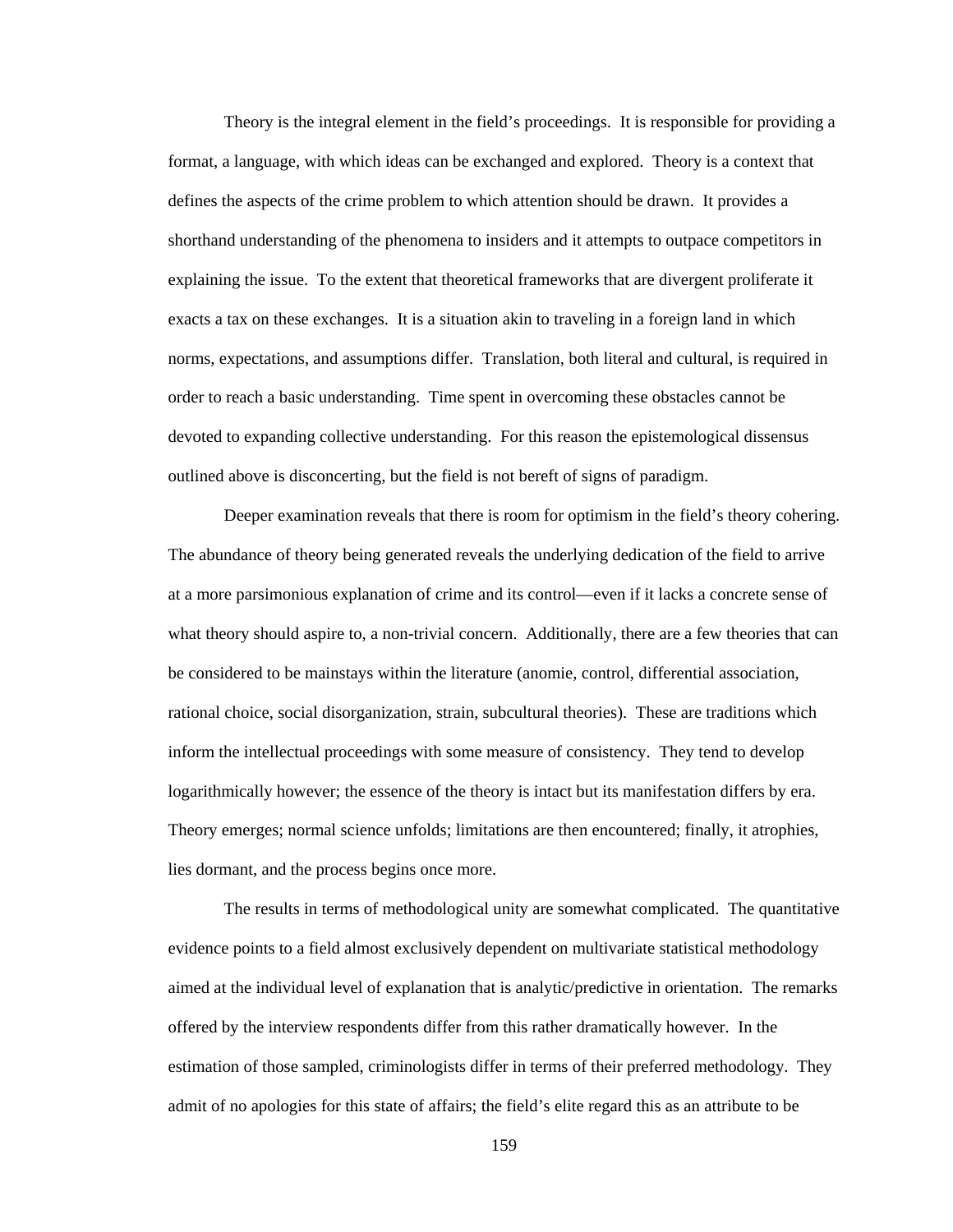tenaciously defended. If order is to be achieved it will be spontaneous rather than coerced. From the standpoint of achieving paradigmatic status these results are not as disconcerting as those pertaining to the theoretical state of affairs. The field is still devoted to exploring all the permutations of crime and its control in an attempt to more perfectly define its subject matter. Recourse to *all* the available social scientific methodology bearing on the question should be marshaled in meeting this demand.

The second major theme of the work concerned itself with issues that were less proximate to the notion of paradigm but shaped by it nevertheless (Boundaries, Departure, & Future). Criminology is willing to accept contributions from any number of disciplines, provided due deference is paid to the field. Those failing to do so are likely to be dismissed as presumptuous and uninformed, as is economics. The field has demonstrated a commitment to adjudicating disagreements through the use of data. Ultimately, the accumulated interpretation of these serve to mediate disputes. This attribute also means that the field's assumptions are not fixed and immutable. Questions arise at intervals and evidence reevaluated; seemingly no assumption is inviolable. The insistence on questioning things, especially authority and established wisdom, is a legacy of sociology's influence on the field. The institutional norms between the two are markedly different. Criminology is helped in part and hindered in part by its dissociation from sociology. Releasing itself from the fetters of sociology allows it the prospect of exploring an array of solutions, including anthropology and biology. However, as several have warned, this could also mean assuming an indentured servitude to the state. The influence of policy and politics on the field has resulted in concerns over the field's long-term viability as a profession. The field as a whole may have adopted the short-term solution of putting its expertise at the disposal of the state in its early development but this influence is likely to wane in the coming years, as a result of a devastating recession if nothing else. In an ironic twist the straitening of financial resources could provide a long-term benefit through weakening this link. Weaning itself from the government's underwriting of its research agenda through seeking financial support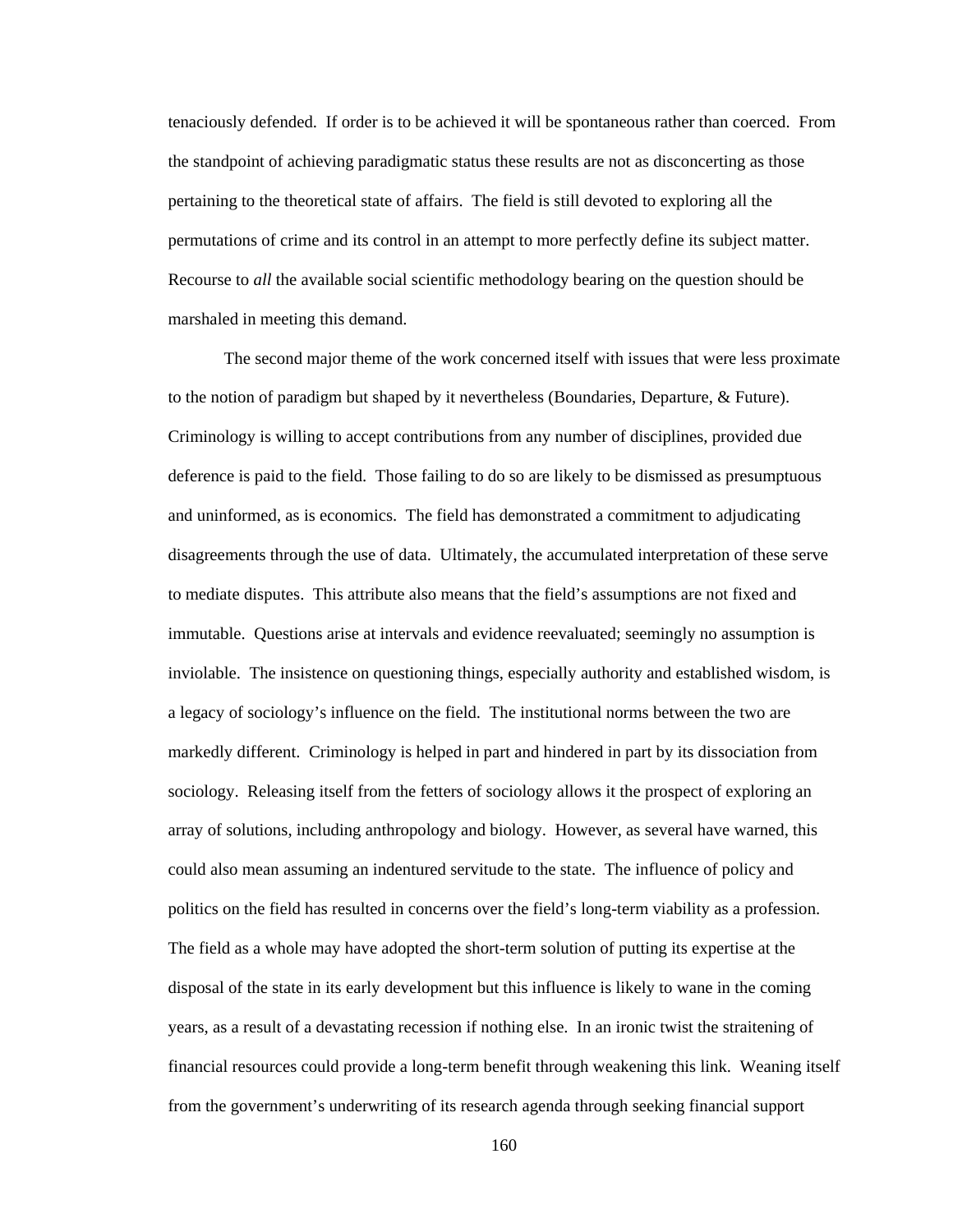from private foundations may also serve a similar end. The future is wide open in terms of the subject matter the field looks to explore in the coming years as well: international/comparative, power and state crime, biosocial influences, culture, reconciling the micro/macro divide all present exciting opportunities for enriching our understanding of crime and criminality.

On the principal organizing question undergirding the investigation—Does criminology have a paradigm?—the answer is, in short, not yet. There are dim but emergent signs of order in terms of a few theoretical orientations that define the field but nothing approaching consensus on the issue. The field's interests are at least partially dictated by exogenous influences, like funding streams and social movements, which serve to limit the field's attention span. An allegiance to explaining a portion, rather than the whole, of the three-pronged definition of the field's dependent variable is the linchpin of the enterprise, which is to say there is an underwhelming measure of continuity across the field and across time. In terms of limiting the methodological scope and establishing disciplinary boundaries the evidence adduced and prevailing sentiment demonstrate an attitude of unabashed *laissez faire*. Much of the field's research belies this however, as it clearly demonstrates a commitment to quantitative methodology but this is an all too permissive definition of agreement bordering on a platitude. If a paradigm is to mature from this quasi-adolescent phase of the field's development it is likely to be spontaneously organized. The field has tenaciously defended its prerogative toward applying the entire array of tools along the methodological continuum. Criminology's default disposition is to resist conformity.

# *Proposed Global Research Agenda*

 Criminology should seek to consolidate its gains along two concurrent tracks, intellectual and professional/organizational. The field demonstrates an enthusiasm for development. The challenge will be in directing its creative energies. Criminology can potentially turn its proliferation of theory and methods from a confusing morass into a cogent account of its science. Unfortunately, there seems to be alacrity for cataloging the field's knowledge inadequate to the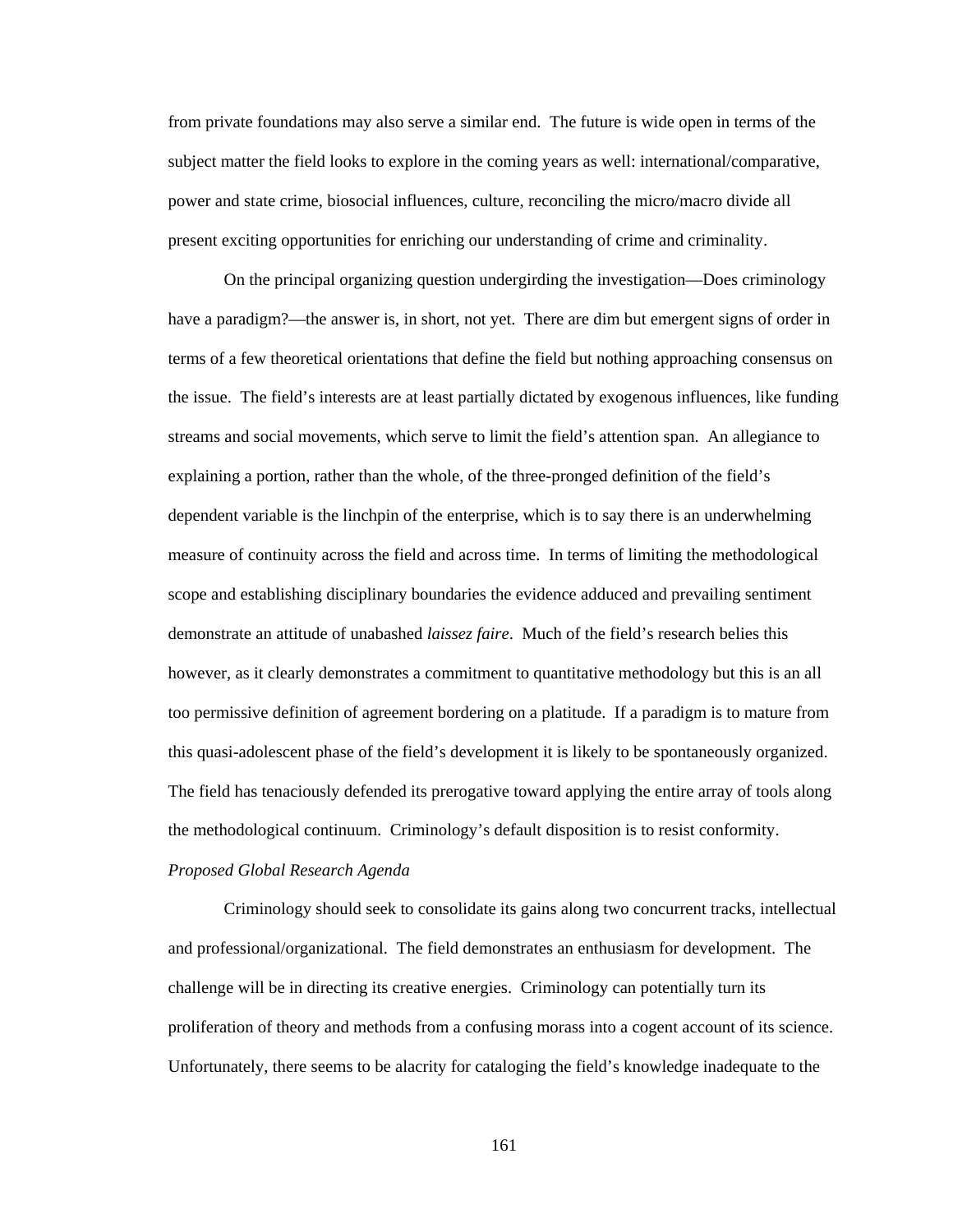task at present. Francis Cullen, his initiative at "taking stock" while ASC president notwithstanding, laments this in the following,

But at the end of the day, what sociological theory has produced any intervention that's of any utility? Okay, a couple have borrowed ideas from social bond theory. But my main point is important: You would be hard pressed to find an intervention that a criminological/sociological theory has developed that is now capable of reducing crime that can be shown to be an effective, evidence-based program. And so what I think I'm getting at here is that at some point, I think we have a field which is self-perpetuating worn-out theories. We don't organize the knowledge that we produce. We don't have very good ideas about how to stop crime.

He suggests continued efforts, conducted through the meta-analytic technique and taking-stock, will bear fruit in terms of dismissing shopworn theories. The time has come to begin the process of revisiting these and painstakingly appraising their value. Those that are not worth maintaining should be unapologetically set aside. Demonstrated efficacy in producing policy and predictive potential are the unforgiving standards that should be remorselessly imposed. The fact that the field has produced few interventions of value should make any criminologist chary of rushing into the policy arena with a proposed panacea. The value of the field's understanding is that it acts as a sensitizing mechanism, not that of its contribution as a science with a capital "S". Dr. Cullen continues emphasizing the above is not intended to suggest that the collective efforts of the field have amounted to nil.

Let me hasten to say that criminology has had its successes; it has served important purposes. It's done good things in the world. It's fought ridiculous punitive policies. It's falsified boot camps. It's showed that scared straight programs don't work. It's fought racialized thinking of the worst kind. It's made a case that social processes matter. It's led to some useful intervention programs. So I'm not saying that criminology hasn't done a good job.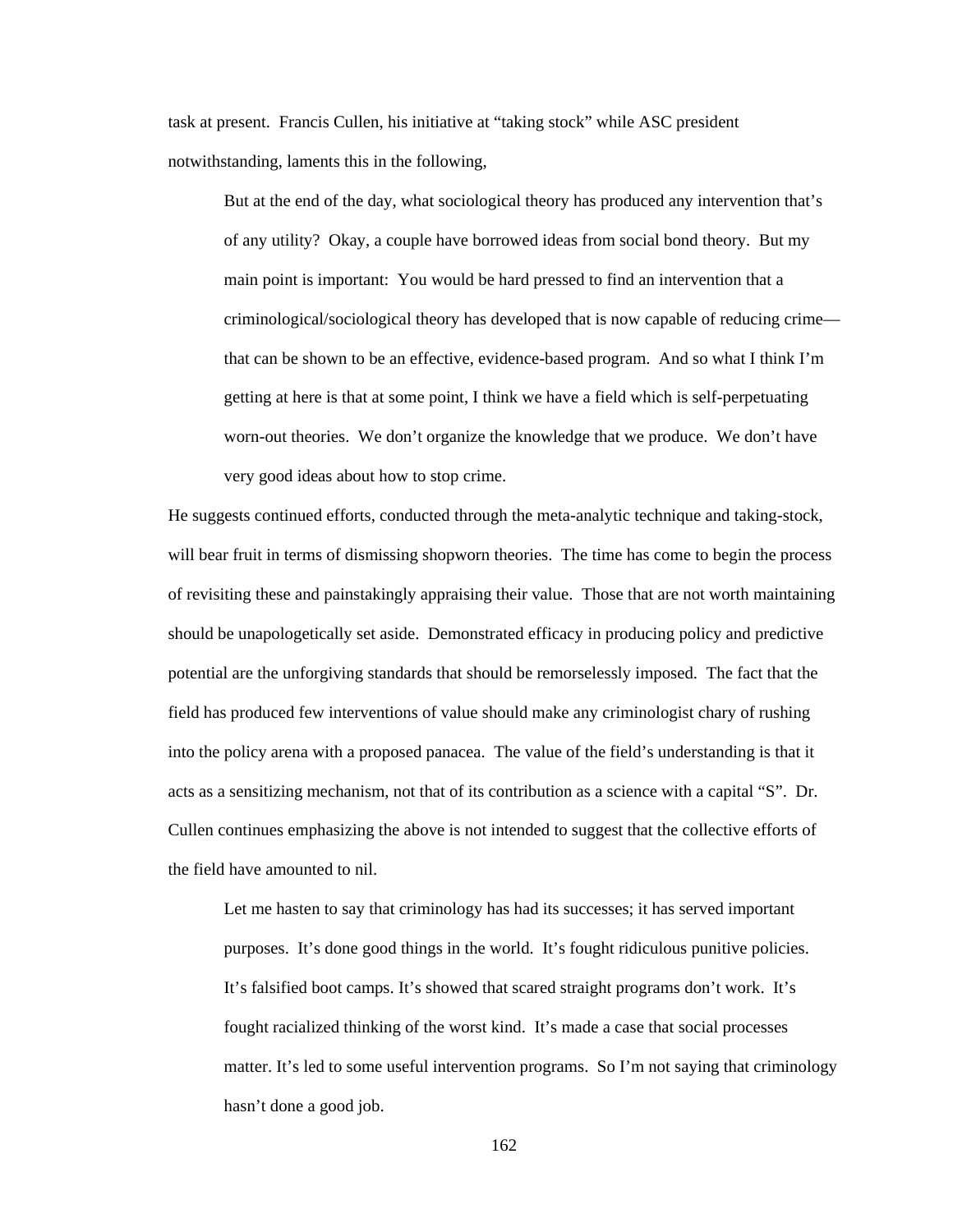The alternative implied is that the field may drop its pretense to a rigid fealty to scientific legitimacy, at least in the same sense as that of the natural sciences, and assume a more humble posture of sensitizing the public to the implications of policy adjustments. The upshot is that this will make the field less "relevant" in the manner it has become inured to and more academic.

 This prodigious agenda should seek to include contributions drawn from three disciplines, history, sociology, and philosophy. A field as interdisciplinary and intellectually permissive as criminology should find little difficulty in accepting commentary from each. These disciplines have had lengthy developments and could contribute immeasurably to the refining of criminology's understanding of itself. Criminology has now been working within the positivist framework for over a century. Rather than eschewing this rich history it should embrace its heritage through developing a total appreciation (including its imperfections) of each of its theoretical strands. The focus on discovering the next big finding is predicated on the assumption that the field's development, like that of its cousins in the natural sciences, is linear. This is a questionable presumption at best. The exemplar the field should seek to emulate is not physics but economics. Understanding is unlikely to be cataclysmic, rather it will emerge piecemeal through the painstaking process of sustained debate. Within each of criminology's theoretical traditions efforts at accounting for the origins, development, strengths, and shortcomings of each should be detailed. There are a number of compelling questions to be answered with a retrospective account. How did the respective theories evolve? From whence did they come? Why do they fall into disfavor? How are they rehabilitated? How does the field regard those that are dormant? All satisfying questions, each in search of an answer. Each requiring a historical framework, complete with a methodology that is not driven by numbers. The benefit is that the field has acquit itself quite well when opportunities to publish are evident.

 The agenda above can be productively augmented through the inclusion of themes drawn from sociology. The sociology of law holds potential for reintroducing the notion of power as an orienting mechanism into the field once more. This would also produce the ancillary benefit of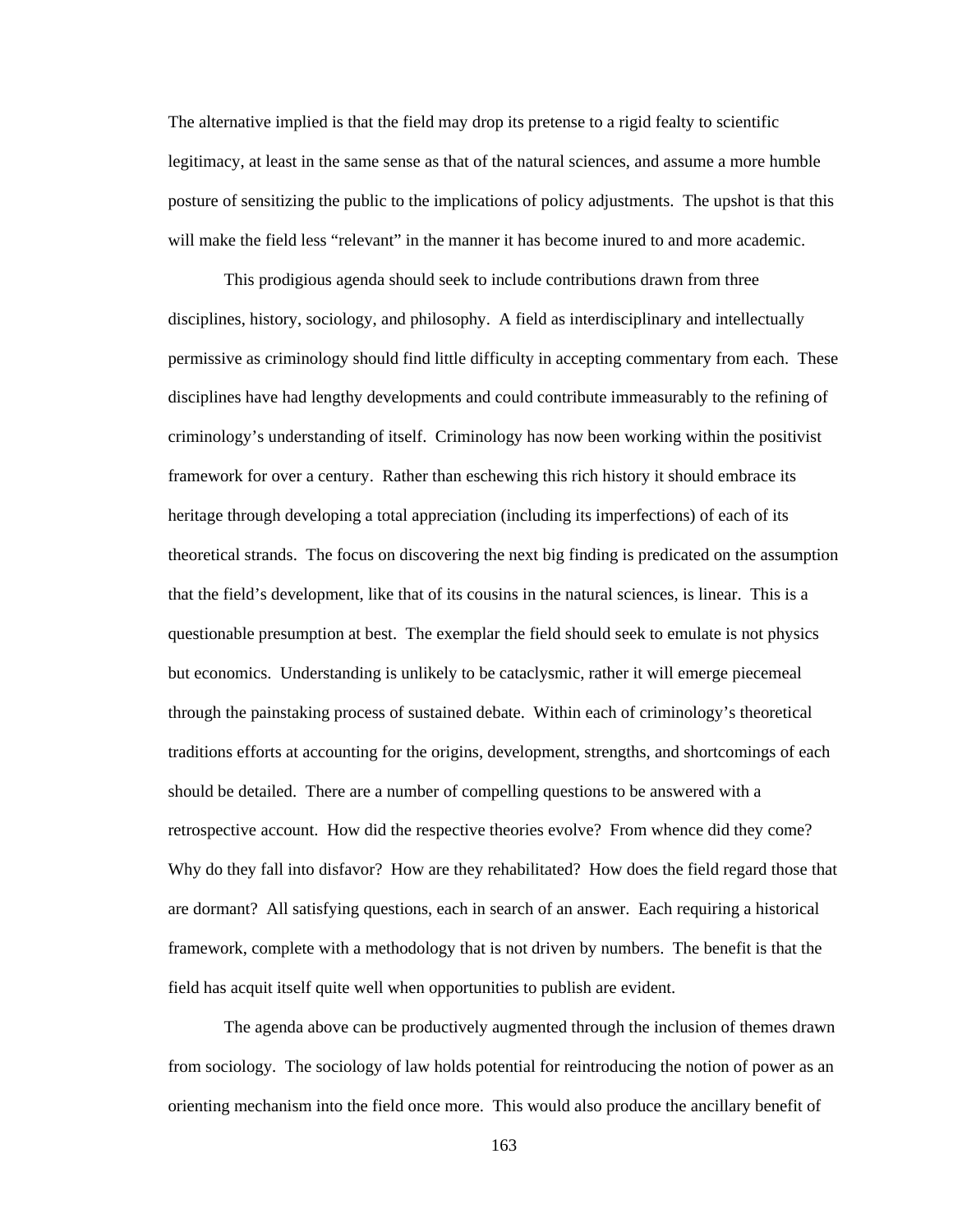consolidating both the field's intellectual affairs and the profession through bringing the three elements of Sutherland's definition of the field into one. The divided efforts of the field to understand the individual elements of the tripartite definition in absentia of the others do a disservice in terms of unifying the efforts aimed at achieving a global understanding. Research devoted to exploring a singular element should attempt to broaden understanding on the others as well. For a field that is centered on the explanation of a dependent variable the problem of compartmentalizing its task magnifies the disjuncture. Recognition that each of the elements bears relation to the others, however minimally, serves to anticipate a path forward that is pantheoretical and would serve to harmonize the study of criminology with that of criminal justice.

Simultaneously, the sociology of knowledge can inform the historical approach in drawing links between the evolution of theoretical/methodological developments and forces of gestalt. For instance, the anti-authoritarian feeling that defined the 1960s undoubtedly succored the popularity of the labeling perspective. Similarly, the backlash against this movement figures prominently in the explanation of the re-ascendance of rational choice theory. How these events impacted the intellectual proceedings of the field is a story left to be told. How is knowledge transmitted within the field? What parties are responsible for theoretical frames of reference enduring or vanishing? These are questions are beginning to attract research attention, a promising sign to be sure.

 Lastly, philosophy should be consulted in the defining of the terms of each theory. Theory is the essential tool the field uses to gather knowledge. It establishes the nomenclature used in building an understanding. It defines the parameters of interests, focusing attention on specific aspects of the phenomena before it. And it relies on language to convey ideas. The definitions of which this language is comprised imply a philosophical grounding. Revisiting formal theory construction, with its mandate that each construct be explicitly defined in great detail, may be one method by which this can be accomplished. When working within an intellectual market the terms of trade must be agreed to before trade can flourish. Thomas Kuhn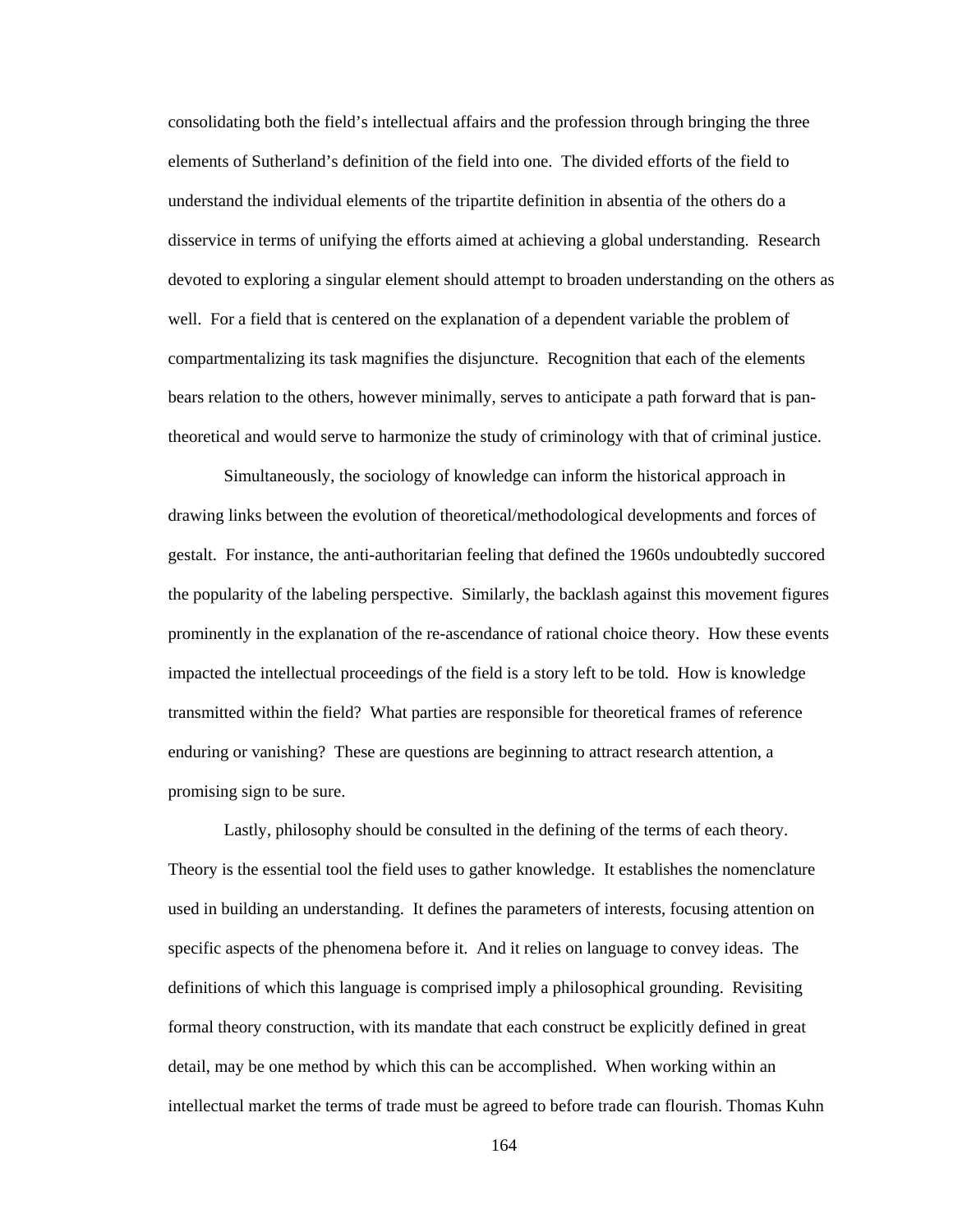suggests that paradigm can emerge spontaneously, provided enough empirical content has been amassed that theorizing can inhere. To this contention Jack Gibbs, an ardent proponent of formal theory construction, remarks,

We've tried the discursive mode for about a hundred and fifty years and where has it gotten us? I'd say if fragmentation and incoherence has a pay off where in the hell is it? So that argument just leaves me cold.

Of the three research agendas suggested this is likely to produce the most reluctance to engage in. The strictures imposed by the formal theoretical approach are regarded as overweening. Furthermore, the field as a matter of workaday disposition is ingrained in the empirical tradition. However, it is imperative that the underlying assumptions of theory are made evident and explicit for all to see. Ambiguity also works against falsification. That more articulation is required is attested to by the protracted wrangling over what a given theory intends to say. Authors of theory ought to, as a matter of professional courtesy, be required to offer insights into how a given construct should be measured. Falsifiable propositions should be proffered. Admittedly, the proposal for more theorizing can engender additional quarreling over terminology. The point of the exercise, and its intrinsic value, is to make the field aware of the language it employs.

 All three disciplines should seek to contribute to an understanding of how the various theoretical strands interrelate. What is envisioned is a Linnaean taxonomy where the developments of each are charted against one another. As in biology, each of the theoretical animals in the criminological ecosystem should seek to trace its lineage and evolution. The product of this would be an understanding of where the traditions are interrelated, overlap, and depart. An attempt to locate the intellectual influences of each should serve to navigate the enterprise. This process could be furthered through capitalizing upon the on-going efforts of taking-stock within the respective literatures. Who are the forebears of each? What tradition informs the others? Are some more-or-less extinct? What adaptations have been made? Have traditions evolved to form families with others?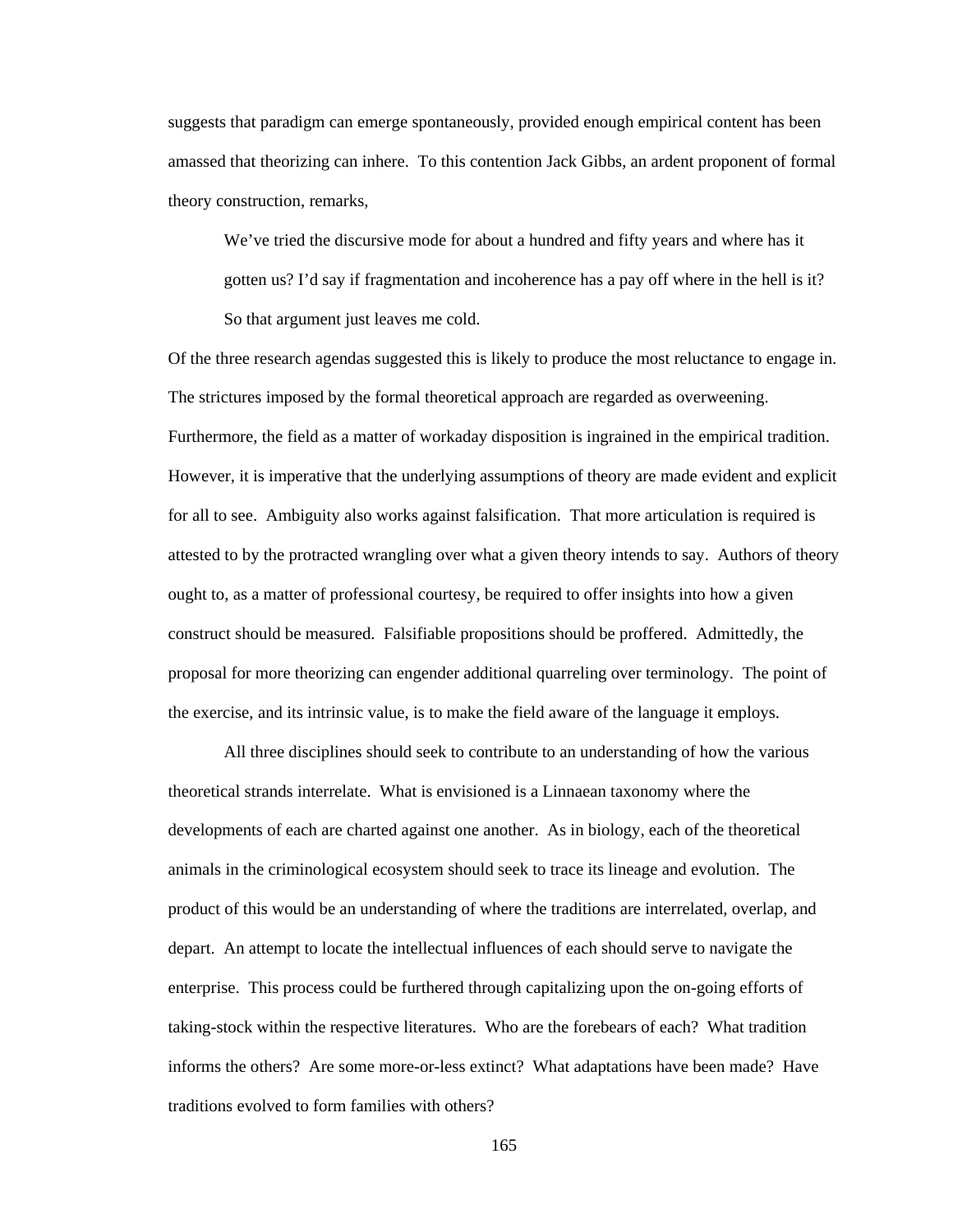Included in this mandate is an effort to map the geography of the criminological knowns as well as its known unknowns. The first step in the process requires an assiduous documentation of what it has conclusively documented and established as fact. Several efforts such as the Maryland Report (Sherman et al. 1997) and the Campbell Collaboration have set the standard in this regard. The field has an emerging awareness of its need to begin evaluating the copious amounts of research it has conducted to date. What it is less aware of is the content of the pressing questions that it has yet to answer. The field has relied, with some success, on leading intellects to direct its attention to emerging issues like state crime.

The field can foster these developments through offering institutional supports. These would not require an inordinate investment of resources. The field, through its growth in the number of journals, has demonstrated an interest in publishing results. One manner in which it could successfully falsify ideas is to christen a Journal of Falsification. Manuscripts purporting to test theoretical concepts using approved methodology that fail to produce the anticipated result could be submitted for review. Reviewers would challenge authors to overcome questions of spuriousness and misspecification. Explanations as to why the approach did not produce a result as expected should serve as an indication of what the known-unknowns are. Additionally, this would reduce the so-called "file drawer" problem faced by the meta-analytic technique. Only those results that have produced statistically significant findings are currently available in the literature. This suggestion may sound farcical but it would serve to bolster the field's acceptance of a scientific approach in a truly Popperian sense. Additionally, the prospect of having yet another journal in which to publish may prove irresistible to the professional inclinations of the field's practitioners. Allocating additional journal space to exploring issues surrounding the history and philosophy of criminology could also serve to compensate for the lack of funding this type of research seems to generate.

The American Society of Criminology could also serve as a catalyst in these efforts as well. This would require the continued support, through encouraging sessions at its annual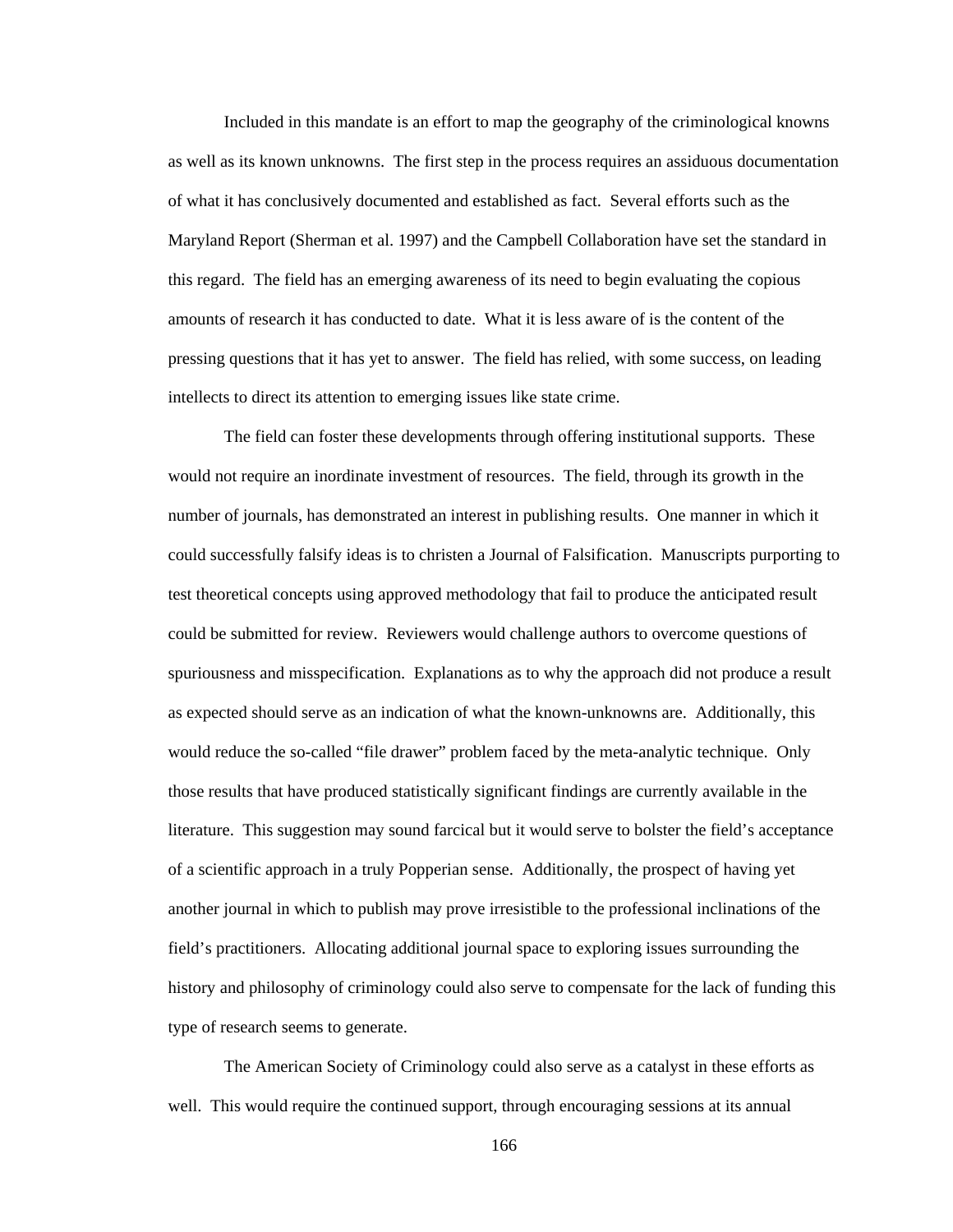meetings of content devoted to defining theory as well as assessing its strengths and weaknesses. The organization could also support these efforts through continuing to serve as a forum in which the history and identity of the field can be productively delineated—see recent Sutherland and Presidential Addresses by John H. Laub (2006), Robert J. Bursik (2009), and Nicole Rafter (2010).

### *Limitations & Additional Specific Research*

 As with all research efforts from time immemorial, this work is not without its limitations. These suggest of future efforts to remedy shortcomings and enrich our understanding of the workings of criminology. The qualitative sample is not drawn from a cross-section of the field. Discussants have been purposefully drawn from what could be considered to be the elite of the field. Only three of the seventeen received terminal degrees from criminology or criminal justice departments. The opinions expressed by later generations of scholars may differ as a result. Only future research can determine to what extent this is the case. Contrasting the thoughts of two different cohorts of scholars would allow for a more definitive assessment of how institutional perspectives are at variance between generations. An additional benefit this would provide is recognition of the changing face of the field in terms of its inclusion of more diverse gender and ethnic representation as well as a more contemporary reflection of its intellectual constitution. Perhaps there is an emergent order to the field that has been overlooked by the more experienced sample.

 The quantitative findings could be pressed further through an extension of the present research as well. Although the research was inclusive of a great number of peer-reviewed articles by the field having been published over better than half a century it is superficial in the sense that additional understanding can be facilitated through more in-depth analyses of article content. The aspects of the article content that have been more broadly measured can be refined into a more specific coding scheme. Initial results suggest this is a promising vein of research. A more fruitful manner in which this can be pursued would involve the compilation of citation counts.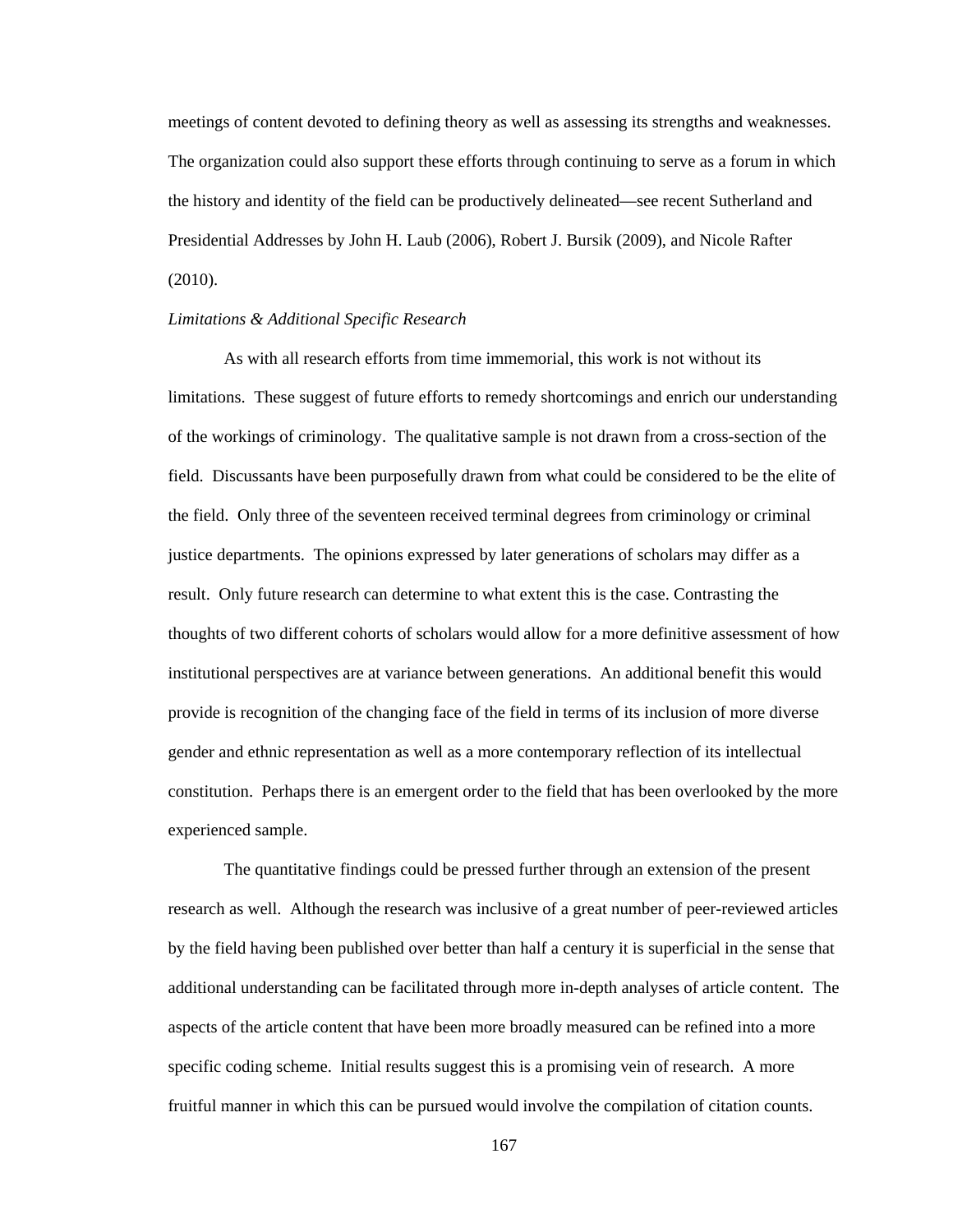Each article within the dataset contains a list of references that constitute a rich untapped reservoir of the field's intellectual undercurrent.

 Attaching citation count data to the database compiled, in addition to including books and research monographs in the sampling frame, will produce a more textured account of the field's understanding. A simple list of the most cited works would serve to denote a canon of the field's most esteemed contributions; this list is likely to be dominated by books. An analysis of the citation careers of these would amount to a marker of intellectual trends. The coding of articles into differing intellectual strata could further enlighten the field of both its internal proceedings and those drawn from external sources. Articles could be classified into the numerous theoretical perspectives. A tally of each by year would serve as an additional indicator of intellectual trends. Classifying each article by its disciplinary origin would allow for a determination of where the field is drawing inspiration from. Mapping the respective schools of thought could offer a collective cognitive map of sorts. Each of these potential benefits represents exciting prospects for deepening the field's appreciation of its composition and evolution. Much of the field's agenda setting in terms of laying out the major topics of interest are introduced in books. Alternatively, much of criminology's raw empirical research (i.e. atheoretical findings) appears in research monographs; these are likely to be more explicitly policy oriented contributions. The exclusive focus on peer review research presented in the preceding neglects both the theoretically rich scholarship of books and the data driven findings documented in monographs. A truly comprehensive account should not overlook these additional contributions in an attempt to gain a complete understanding of the field's paradigmatic status.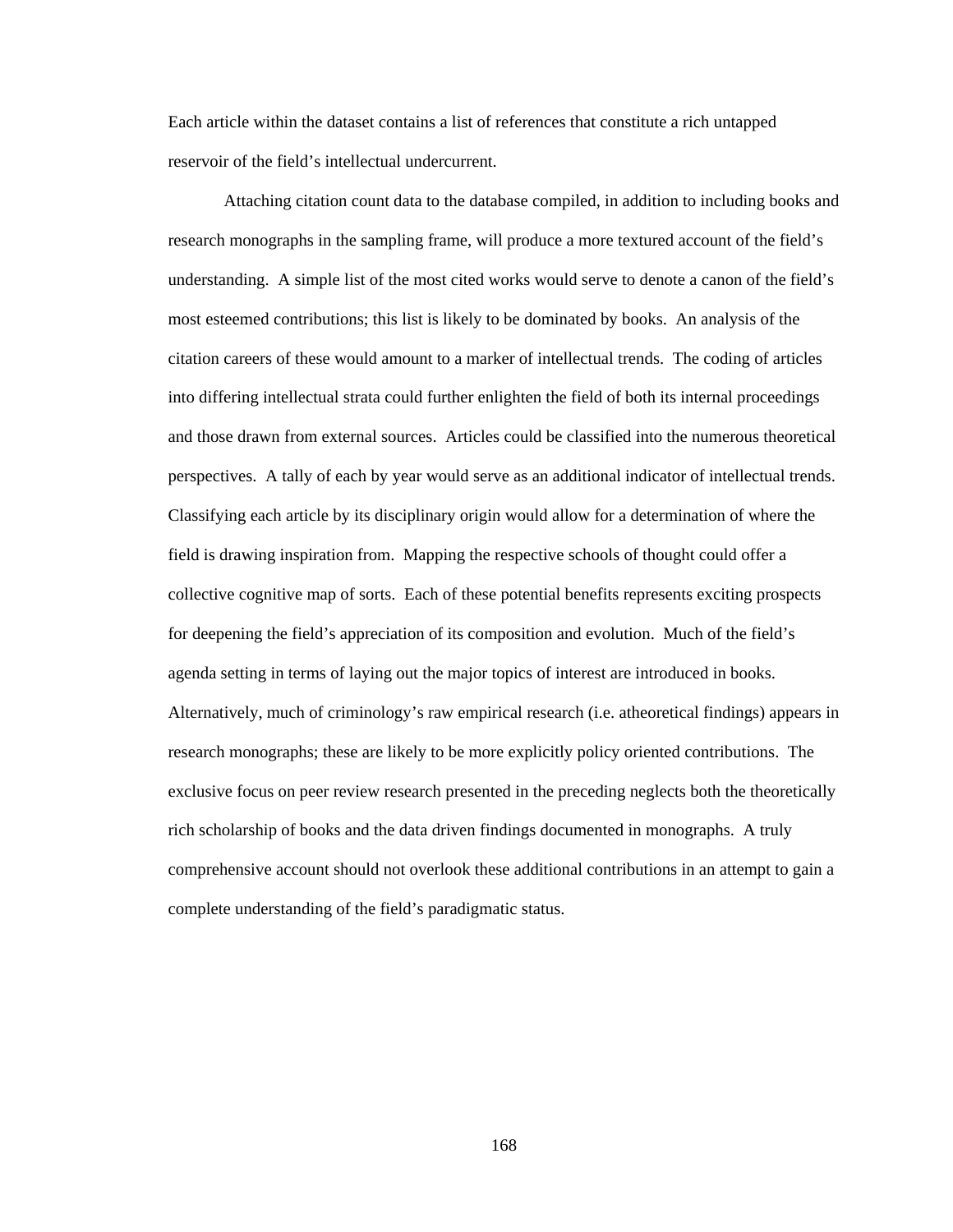# References

- Abbott, A. (1988). *The system of professions: An essay on the division of expert labor*. Chicago, IL: University of Chicago Press.
- \_\_\_\_\_. 2001. *Chaos of disciplines*. Chicago, IL: University of Chicago Press.
- Adler, F. (2002). Reflections on a scholarly career: An interview with Marvin Wolfgang. In Bernard Cohen, Robert A. Silverman, and Terence P. Thornberry, (eds.) *Criminology at the millennium*. Norwell, MA.: Kluwer Academic Publishers.
- Agnew, R. (1992). Foundation for a general strain theory of crime and delinquency. *Criminology* 30(1), 47-87.
- \_\_\_\_\_. (Forthcoming). Revitalizing Merton: General Strain Theory. In *The origins of American criminology, Advances in Criminological Theory Vol. XX*, Cullen, Francis T., Cheryl Lero Jonson, Andrew J. Myer and Freda Adler (eds.), New Brunswick, NJ: Transaction Publishers.
- Akers, R. L. (1990). Rational choice, deterrence, and social learning theory: The path not taken. *Journal of Criminal Law & Criminology* 81(3), 653-676.
- \_\_\_\_\_. (1992). Linking sociology and its specialties: The case of criminology. *Social Forces* 71(1), 1-16.
- Allen, M. P. (1990). The "quality" of journals in sociology reconsidered: Objective measures of journal influence. *Footnotes* 18(9), 4-5.

Anderson's 1991 Directory of Criminal Justice Education Cincinnati: Anderson.

Anderson, E. (1999). *Code of the streets*. New York: W.W. Norton.

Bennett, J. (1981). *Oral history and delinquency: The Rhetoric of Criminology*. Chicago, IL: University of Chicago Press.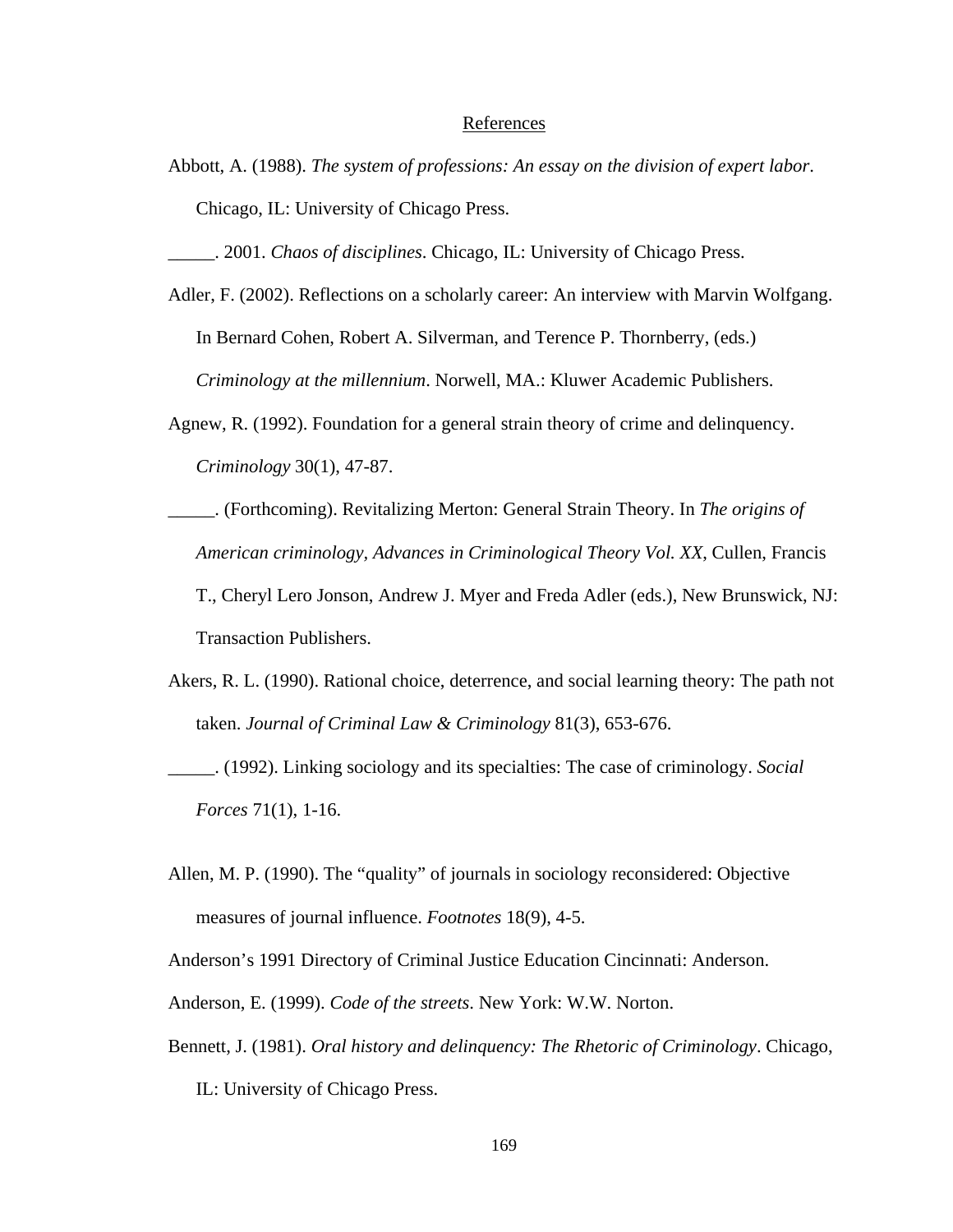Becker, H. (1963). *Outsiders: Studies in the sociology of deviance*. London: Free Press.

- Bernard, T. (1990). Twenty years of testing theories: What have we learned and why. *Journal of Research in Crime and Delinquency* 27(4), 325-347.
- Binder, A. (1987). Criminology: Discipline or an interdiscipline? *Issues in Integrative Studies* 5: 41-67.
- Blumstein, A. & Wallman, J. (eds.) (2000). *The crime drop in America*. Cambridge, UK: Cambridge University Press.
- Braithwaite, J. (1989). *Crime, shame, and reitegration*. Cambridge, UK: Cambridge University Press.
- Bursik, R. J., Jr. (1988). Social disorganization and theories of crime and delinquency: Problems and prospects. *Criminology* 26(4), 519-551.
- \_\_\_\_\_. (1998). A premature encapsulation. *The Criminologist* 13(5), 1, 6-8, 10, 17.
- \_\_\_\_\_. (2009). The dead sea scrolls and criminological knowledge: 2008 Presidential Address to the American Society of Criminology. *Criminology* 47(1), 5-16.
- Bursik, R. J., Jr. & Grasmick, H. G. (1993). *Neighborhoods and crime: The dimensions of effective community control*. Lanham, MD: Lexington Books.
- Carmines, E. G. & Zeller, R. A. (1979). *Reliability and validity assessment*. Thousand Oaks, CA: Sage Publications.
- Cavendar, G. (1993). Doing theory: An interview with Albert K. Cohen. *American Journal of Criminal Justice* 18(1), 100-18.
- \_\_\_\_\_. (1994). Social ambiguities: An interview with Jerome H. Skolnick. *American Journal of Criminal Justice* 19(1), 133-143.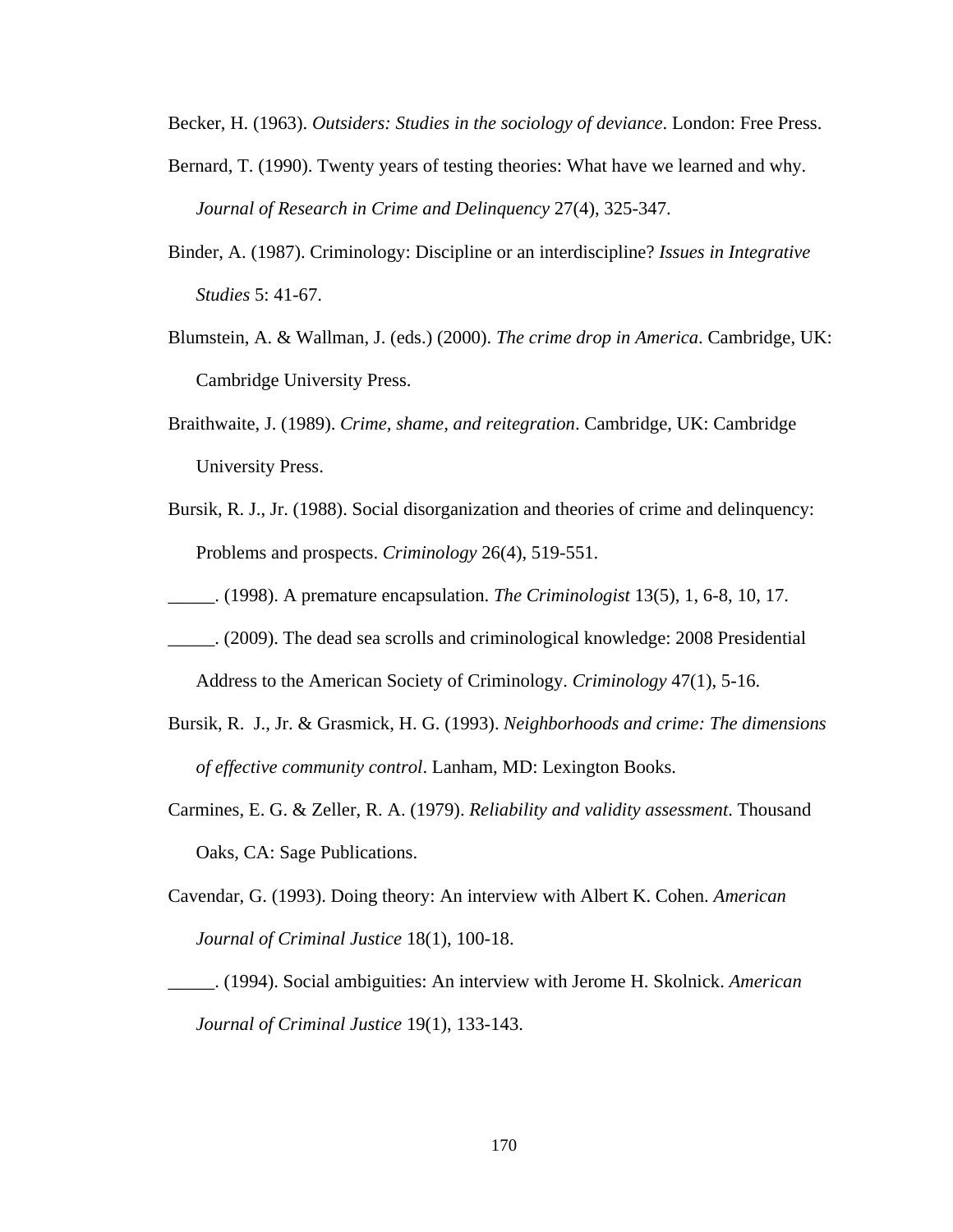- \_\_\_\_\_. (1995). We matter: The lives of girls and women: An interview with Meda Chesney-Lind. *American Journal of Criminal Justice* 19(2), 287-301.
- \_\_\_\_\_. (1996). I tried to change the world: An interview with Coramae Richey Mann. *American Journal of Criminal Justice* 20(2), 259-271.
- Chambliss, W. (1987). I wish I didn't know now what I didn't know then. *The Criminologist* 12(6), 1, 5-7, 9.
- Clear, T. (2001). Has academic criminal justice come of age? *Justice Quarterly* 18(4), 709-726.
- Cloward, R. A. & Ohlin, L. E. (1960). *Delinquency and opportunity: A theory of delinquent gangs*. Glencoe, IL: Free Press.

Cohen, A. (1955). *Delinquent Boys: The Culture of the Gang*. Glencoe, IL: Free Press.

- Cohen, L. E. & Felson, M. (1979). Social change and crime rate trends: A routine activities approach. *American Sociological Review* 44(4), 588-607.
- Cohen, L. E. & Vila, B. K. 1996. Self-control and social control: An exposition of the Gottfredson-Hirschi/Sampson-Laub debate. *Studies on Crime and Crime Prevention* 5(2), 125-150.
- Cohn, E. G. & Farrington, D. P. (1990). Differences between British and American criminology. *British Journal of Criminology* 30(4), 467-482.
- \_\_\_\_\_. (1994). Who are the most influential criminologists in the English-speaking world? *British Journal of Criminology* 34(2), 204-225.
- \_\_\_\_\_. (1996). *Crime and Justice* and the criminology and criminal justice literature. In N. Morris & M. Tonry (eds.), *Crime and Justice: A Review of Research*, vol. 20. Chicago: University of Chicago Press.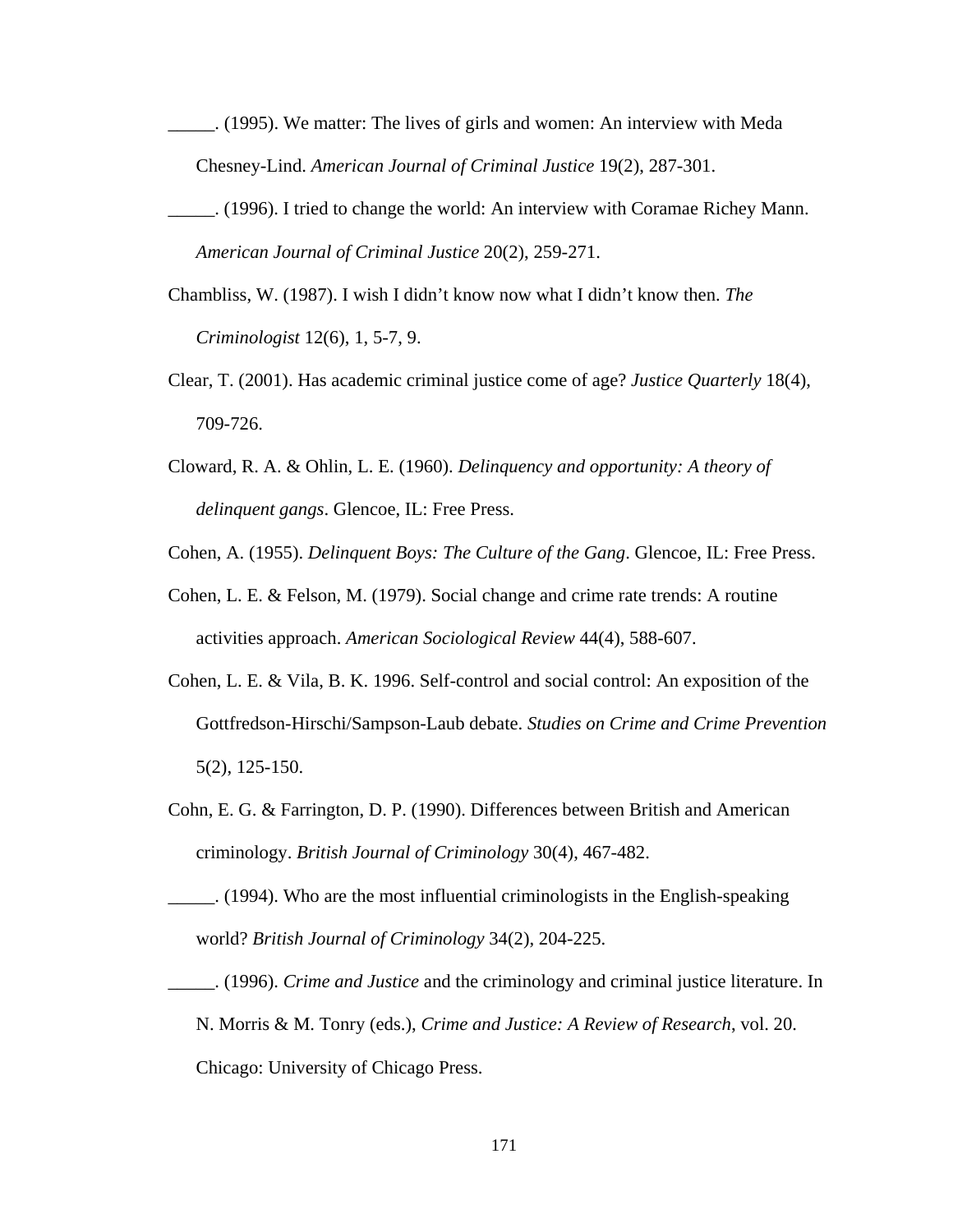- \_\_\_\_\_. (1998a). Changes in the most-cited scholars in major American criminology and criminal justice journals between 1986-1990 and 1991-1995. *Journal of Criminal Justice* 26(2), 99-116.
- \_\_\_\_\_. (1998b). Changes in the most-cited scholars in major international journals between 1986-90 and 1991-95. *British Journal of Criminology* 38(1), 156-170.
- \_\_\_\_\_. (2007). Changes in scholarly influence in major American criminology and criminal justice journals between 1986 and 2000. *Journal of Criminal Justice Education* 18(1), 6-34.
- Cohn, E. G., Farrington, D. P. & Wright, R. A. (1998). *Evaluating criminology and criminal justice*. Westport, CT: Greenwood Press.
- Cole, S. (1992). *Making science: Between nature and society*. Cambridge, MA: Harvard University Press.
- Collins, R. (1998). *The sociology of philosophies: A global theory of intellectual change*. Cambridge, MA: The Belknap Press of Harvard University Press.

Crane, D. (1975). *Invisible colleges (2nd Ed.)*. Chicago: University of Chicago Press.

- Cullen, F. T. (1995). Fighting back: Criminal justice as an academic discipline. *ACJS Today* 13(4), 1, 3.
- Cullen, F. T., Jonson, C. L., Myer, A. J., & Adler, F. (eds.) (Forthcoming). *The origins of American criminology: Advances in Criminological Theory*. New Brunswick, NJ: Transaction Publishers.
- Cullen, F. T. & Messner, S. F. (2007). The making of criminology revisited: An oral history of Merton's anomie paradigm. *Theoretical Criminology* 11(1), 5-37.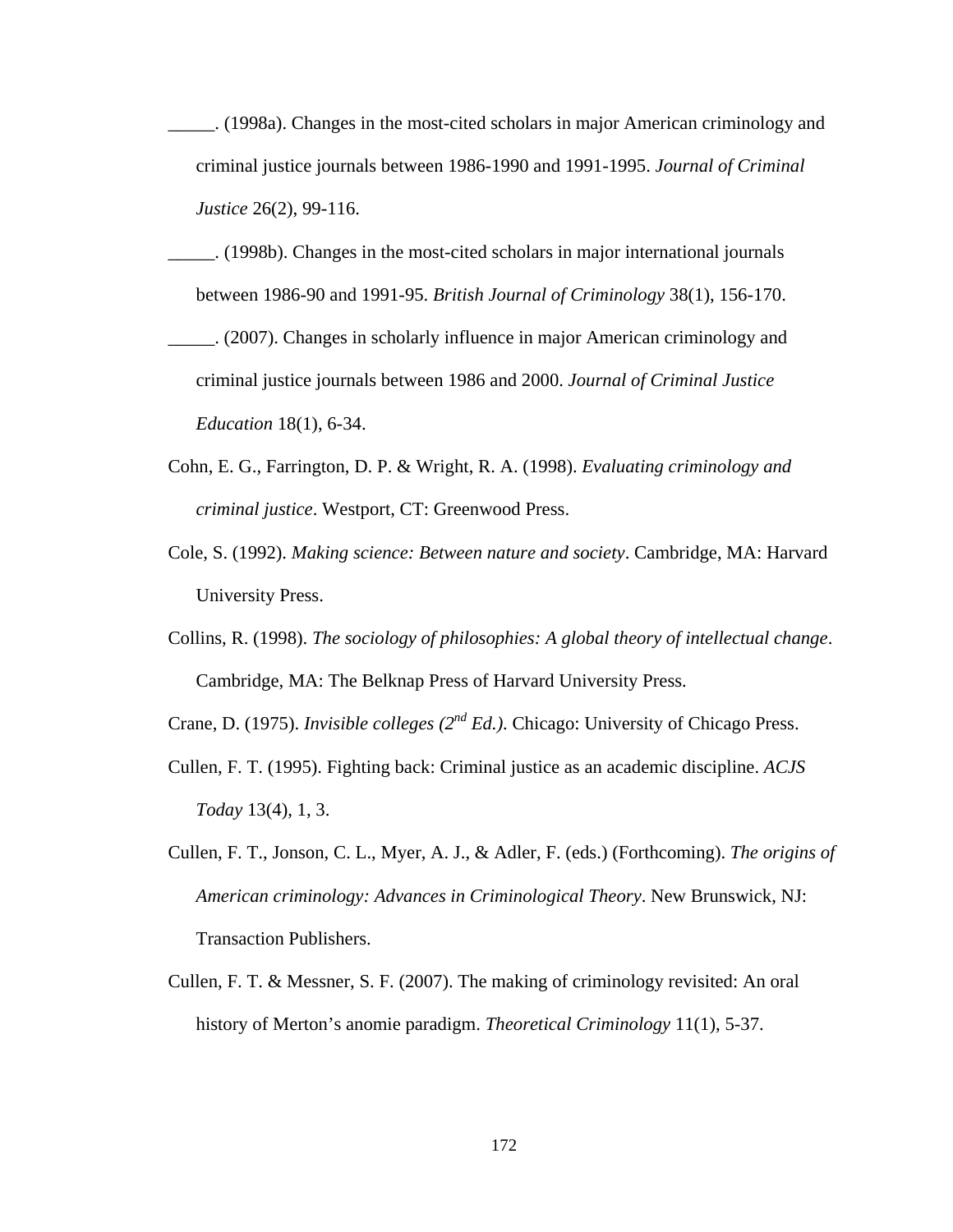- Cullen, F. T., Wright, J. P. & Blevins, K. R. (eds.). (2006). *Taking stock: The status of criminological theory. Advances in Criminological Theory, vol. 15*. New Brunswick, NJ: Transaction Publishers.
- Ellis, L., Cooper, J. A., & Walsh, A. (2008). Criminologists' opinions about causes and theories of crime and delinquency: A follow-up. *The Criminologist* 33(3), 23-26.
- Ellis, L., & Hoffman, H. (1990). Views of Contemporary Criminologists on Causes and Theories of Crime. In L. Ellis & H. Hoffman (eds.), *Crime in biological, social, and moral contexts*. New York: Praeger.
- Ellis, L. & Walsh, A. (1999). Criminologists' opinions about causes and theories of crime and delinquency. *The Criminologist* 24(4), 1, 4-6.
- Feyerabend, P. (1975). *Against method*. London, UK: Humanities Press.
- Fleck, L. (1979). *Genesis and development of a scientific fact*. Chicago: University of Chicago Press.
- Freidrichs, R. W. (1970). *A sociology of sociology*. New York: Free Press.
- Fuchs, S. (1992). *The professional quest for truth: A Social Theory of Science and Knowledge*. Albany, NY: State University of New York Press.
- Gans, H. (1992). Sociological amnesia: The noncumulation of normal social science. *Sociological Forum* 7(4), 701-710.
- Geis, G. & Dodge, M. (eds.). 2002. *Lessons of criminology*. Cincinnati, OH: Anderson Publishing.
- Gibbs, J. P. (1987). The state of criminological theory. *Criminology*. 25(4), 821-840. \_\_\_\_\_. (2009). *Rejections: Dissent without modification, survival of the unfit, and control failures in criminology, mathematics, and sociology*. Unpublished Manuscript.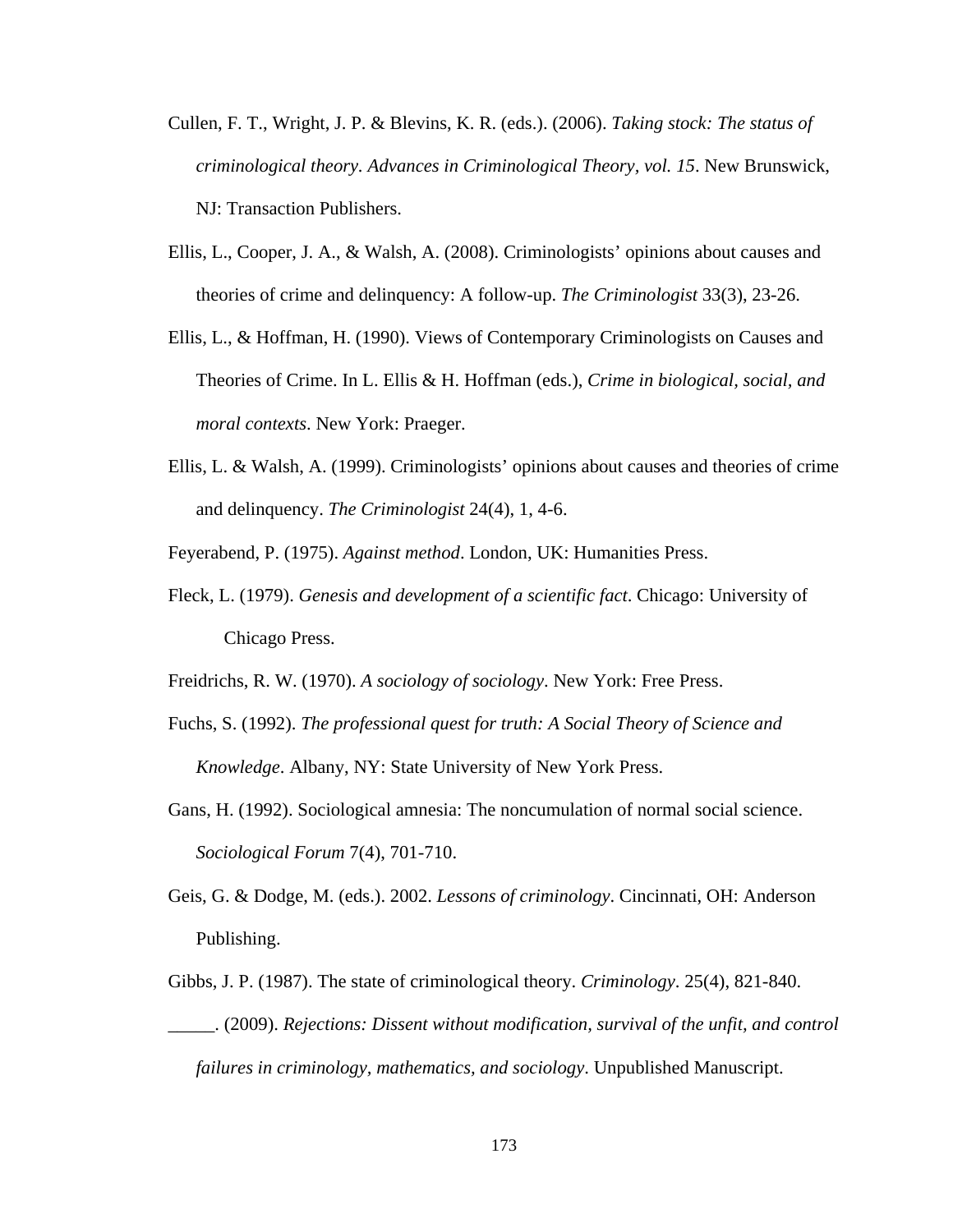\_\_\_\_\_. (2009). Personal communication. Letter dated December 11.

- Gieryn, T. (1999). *Cultural boundaries of science: Credibility on the line*. Chicago, IL: University of Chicago Press.
- Gottfredson, M. & Hirschi, T. (1990). *A general theory of crime*. Stanford, CA: Stanford University Press.
- Haskell, T. L. (2000). *The emergence of professional social science*. Baltimore, MD: The Johns Hopkins University Press.
- Hayek, F. A. (1955). *The counter-revolution of science: Studies on the abuse of reason*. Glencoe, IL: Free Press.
- Hirschi, T. (1969). *Causes of delinquency*. Berkeley, CA: University of California Press. \_\_\_\_\_. (1979). Separate and unequal is better. *Journal of Research in Crime and Delinquency* 16(1), 34-38.
- Horowitz, I. L. (ed.) (1969). *Sociological self-images: A collective portrait*. Beverly Hills, CA: Sage.
- Hyderbrand, W. (1990). The technocratic organization of academic work. In C. Calhoun, M. W. Meyer & W. R. Scott (eds.), *Structures and constraint: Papers in honor of Peter M. Blau*. Cambridge, UK: Cambridge University Press.
- Jeffery, C. R. (1978). Criminology as an interdisciplinary behavioral science. *Criminology* 16(2), 149-169.
- Jones, D. A. (1986). *History of criminology: A philosophical perspective*. New York: Greenwood Press.
- Kirp, D. L. (2003). Education for profit. *The Public Interest* 152, 100-113.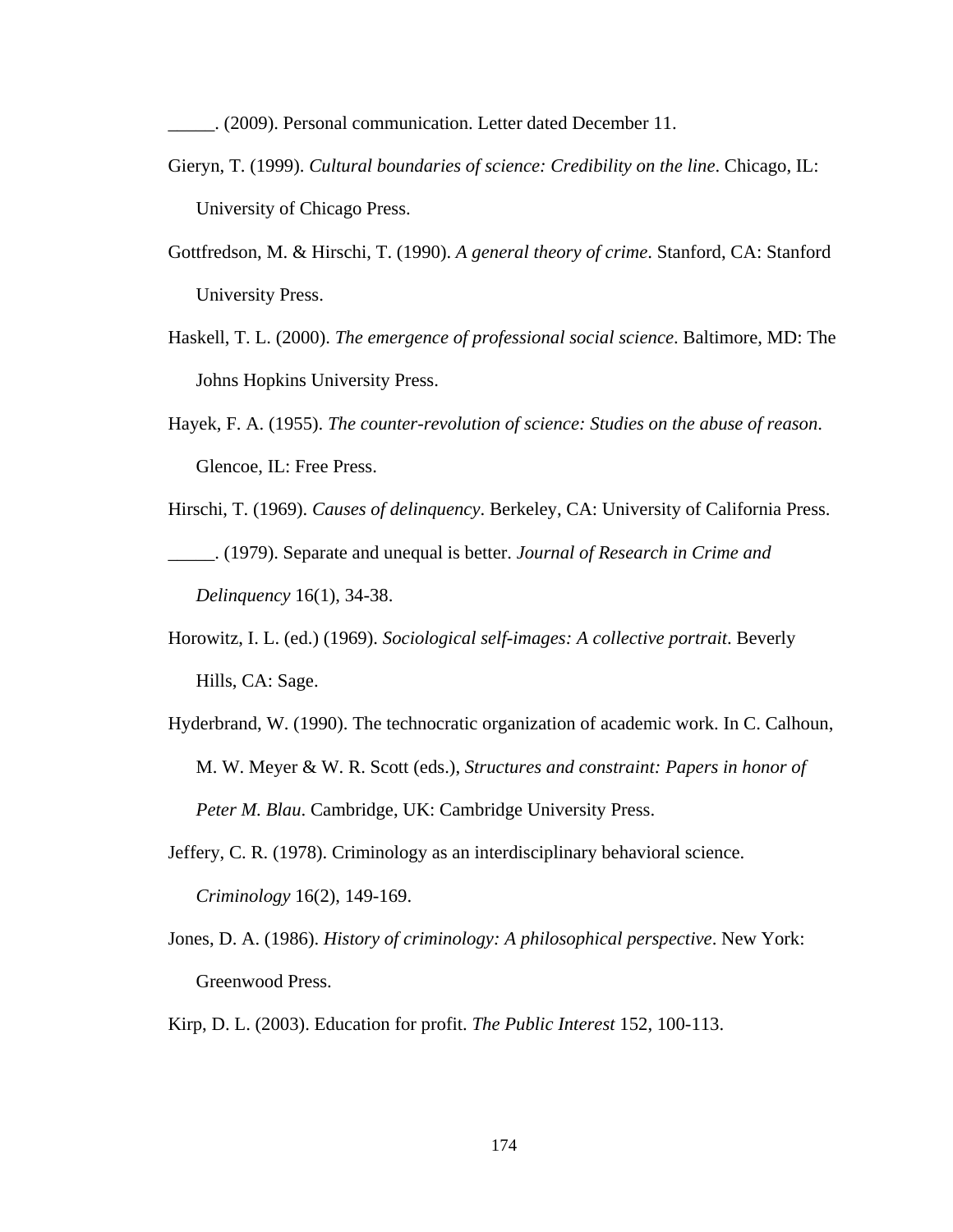- Kornhauser, R. R. (1979). *Social sources of delinquency: An appraisal of analytic models*. Chicago, IL: University of Chicago Press.
- Kuhn, T. S. (1970). *The structure of scientific revolutions*. Chicago, IL: University of Chicago Press.
- Larson, M. S. (1977). *The rise of professsionalism: A sociological analysis*. Berkeley, CA: University of California Press.
- Latour, B. (1976). *Science in action: How to follow scientists and engineers through society*. Cambridge, MA: Harvard University Press.
- Laub, J. H. (1983). *Criminology in the making: An oral history*. Boston, MA: Northeastern University Press.
- \_\_\_\_\_. (2002). Introduction: The life and work of Travis Hirschi. In J. H. Laub (ed.) *The craft of criminology: Selected papers of Travis Hirschi*. New Brunswick: Transaction.
- \_\_\_\_\_. (2004). The life course of criminology in the United States: The American

Society of Criminology 2003 Presidential address. *Criminology* 42(1), 1-26.

- \_\_\_\_\_. (2006). Edwin H. Sutherland and the Michael-Adler Report: Searching for the soul of criminology seventy years later. *Criminology* 44(2), 235-257.
- Laub, J. H. & Sampson, R. J. (1991). The Sutherland-Glueck debate: On the sociology of criminological knowledge. *American Journal of Sociology* 96(6), 1402-1440.
- Lauritsen, J. L. (1998). The age-crime debate: Assessing the limits of the self-report data. *Social Forces* 77(1), 127-154.
- Lipton, D.S., Martinson, R., & Wilks, J. (1975). *The effectiveness of correctional treatment: A survey of treatment evaluation studies*. New York: Praeger.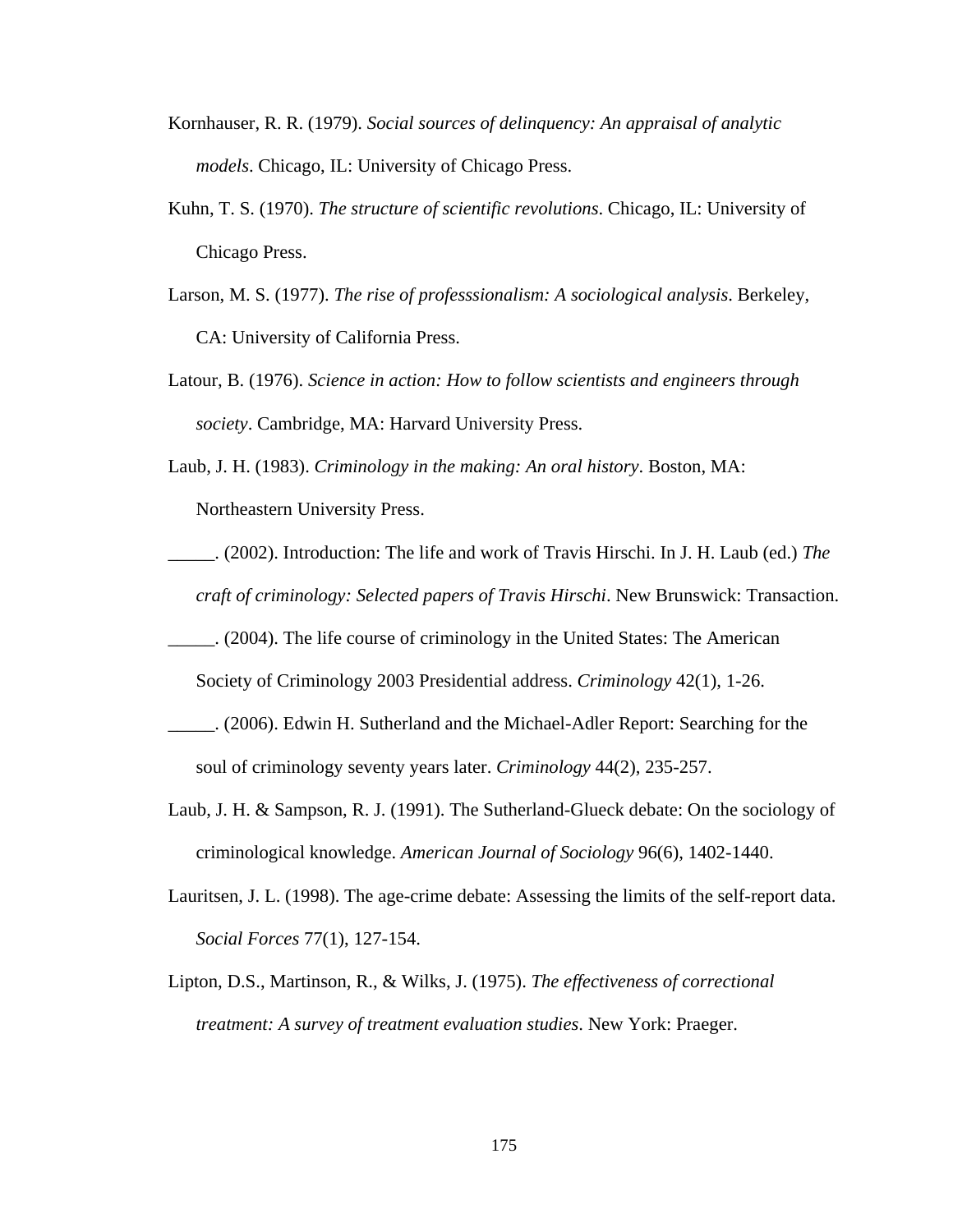Lotka, A. J. (1926). The frequency distribution of scientific productivity. *Journal of the Washington Academy of Sciences* 16(12), 317-323.

Mannheim, H. (ed.). (1960). *Pioneers in criminology*. Chicago, IL: Quadrangle Books.

- Masterman, M. (1970). The nature of a paradigm. In *Criticism and the growth of knowledge*, I. Lakatos & A. Musgrave (eds.) Cambridge, UK: Cambridge University Press.
- Merton, R. K. (1938). Social structure and anomie. *American Sociological Review*. 3(5), 672-682.
- \_\_\_\_\_. (1970). *Science, technology, and society in seventeenth-century England*. New York: Harper & Row.
- \_\_\_\_\_. (2000). Opportunity structure: The emergence, diffusion, and differentiation of a sociological concept, 1930s-1950s. In *The legacy of anomie theory: Advances in Criminological Theory Vol. 6*, F. Adler & W. S. Laufer (eds.) New Brunswick, NJ: Transaction Publishers.
- Messner, S. F. & Rosenfeld, R. (1994). *Crime and the American dream*. Belmont, CA: Wadsworth.
- \_\_\_\_\_. (Forthcoming). Revitalizing Merton: Institutional-Anomie theory. In *The Origins of American Criminology, Advances in Criminological Theory Vol. XX*, F. T. Cullen, C. L. Jonson, A. J. Myer & F. Adler (eds.) New Brunswick, NJ: Transaction Publishers.
- Moffitt, T. E. (1993). "Life-course-persistent" and "adolescence-limited" antisocial behavior: A developmental taxonomy. *Psychological Review* 100(4), 674-701.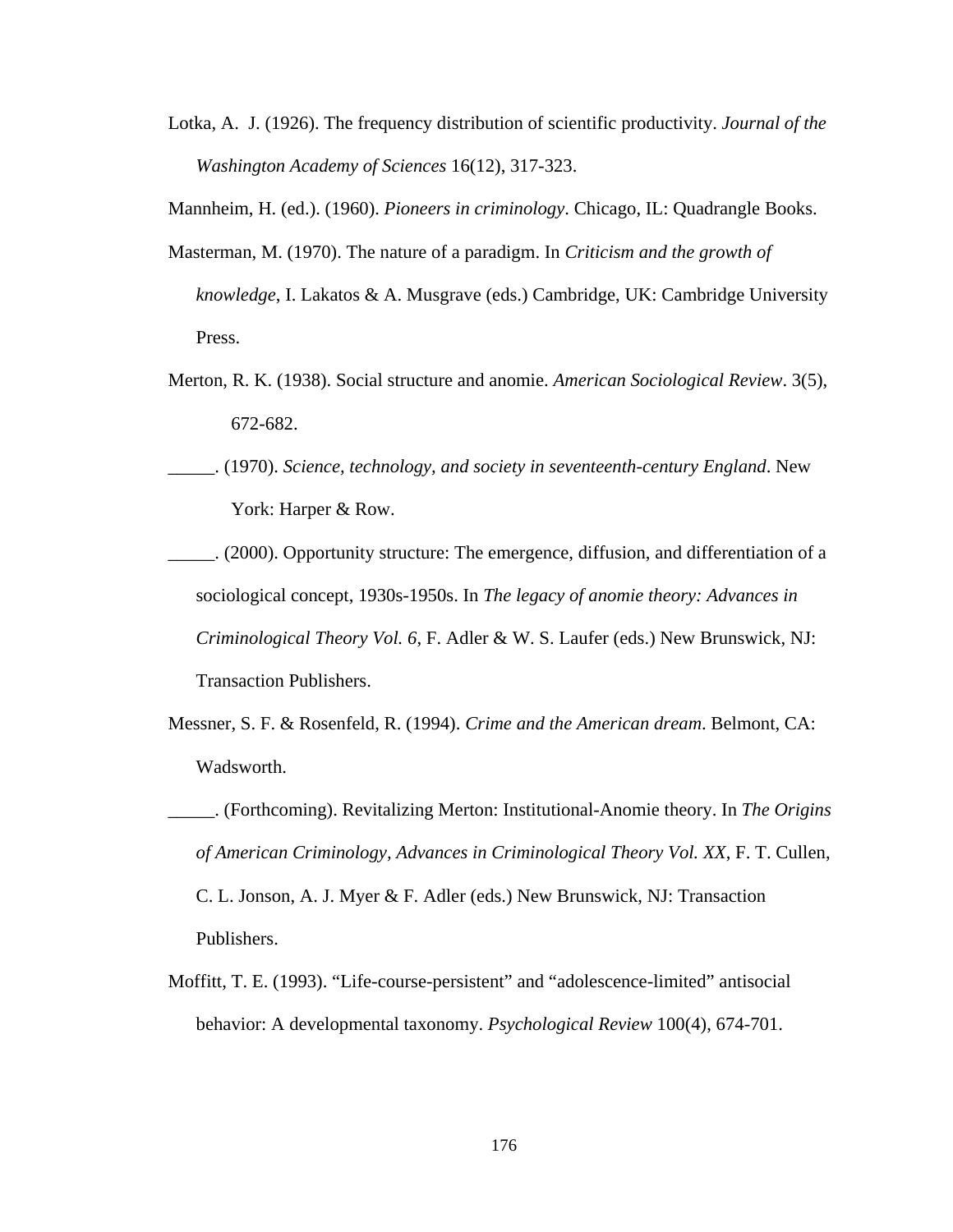- Michael, J. & Adler, M. J. (1933). *Crime, law and social science*. New York: Harcourt, Brace.
- Morris, A. (1975). The American Society of Criminology: A history, 1941-1974. *Criminology* 13(2), 123-166.
- Mullins, C. J. (1973). *Theories and theory groups in contemporary American sociology*. New York: Harper & Row.
- Murray, C. (2003). *Human accomplishment: The pursuit of excellence in arts and sciences, 800 B.C. to 1950*. New York: Harper Collins.
- \_\_\_\_\_. (2008). *Real education: Four simple truths for bringing America's schools back to reality*. New York: Crown Forum.
- Nisbet, R. A. (1966). *The sociological tradition*. New York: Basic Books.
- \_\_\_\_\_. (1976). *Sociology as an art form*. New York: Oxford University Press.
- Nozick, R. (1974). *Anarchy, state, and utopia*. New York: Basic Books.
- Oberschall, A. (1972). The institutionalization of American sociology. In A. Oberschall (ed.), *The establishment of empirical sociology*. New York: Harper & Row.
- Osgood, D. W. (1998). Interdisciplinary integration: Building criminology by stealing from our friends. *The Criminologist* 23(4), 1, 3, 4, 41.
- Pfeffer, J. (1993). Barriers to the advance of organizational science: Paradigm development as a dependent variable. *The Academy of Management Review* 18(4), 599-620.
- Popper, K. R. (1959). *The logic of scientific discovery*. New York: Harper & Row. \_\_\_\_\_. (1963). *Conjectures and refutations: The growth of scientific knowledge*. London: Routledge.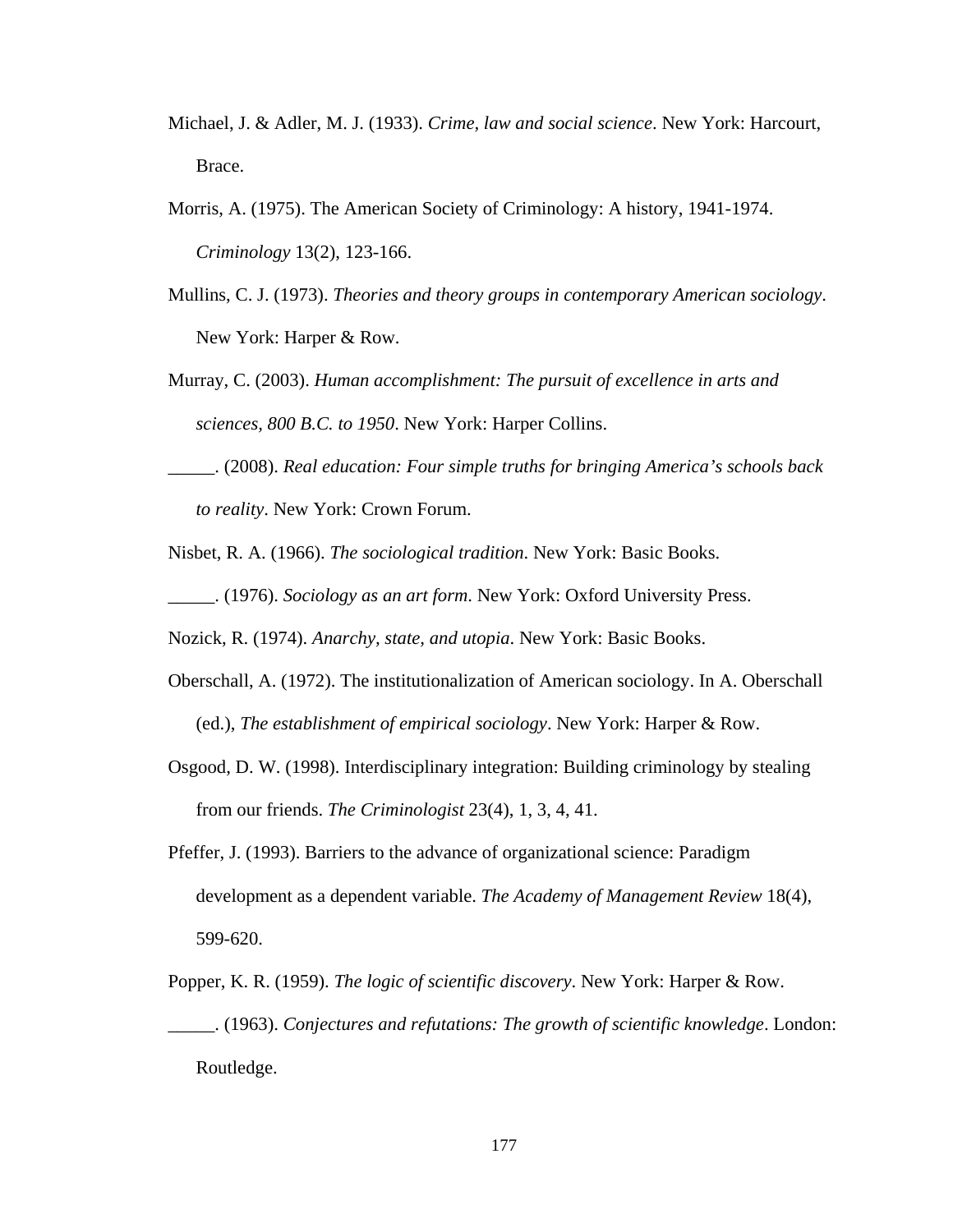- Pratt, T. C. & F. T. Cullen. (2000). The empirical status of Gottfredson and Hirschi's general theory of crime: A meta-analysis. *Criminology* 38 (3), 931-964.
- \_\_\_\_\_. (2005). Assessing macro-level predictors and theories of crime: A meta-analysis. In M. Tonry (ed.), *Crime and Justice: A Review of Research, Volume 32*. Chicago: University of Chicago Press.
- Price, D. J. D. (1965). *Little Science, Big Science*. New York: Columbia University Press.
- Rafter, N. (2007). Somatotyping, antimodernism, and the production of criminological knowledge. *Criminology* 45(4), 805-833.
- \_\_\_\_\_. (2008a). *The criminal brain: Understanding biological theories of crime*. New York: New York University Press.
- \_\_\_\_\_. (2008b). Criminology's darkest hour: Biocriminology in Nazi Germany.

*Australian and New Zealand Journal of Criminology* 41(2), 287-306.

- \_\_\_\_\_. (2010). Science and memory in criminology—The American Society of Criminology 2009 Sutherland Address. *Criminology* 48(2):339-355.
- Rawls, J. (1971). *A theory of justice*. Cambridge, MA: Belknap Press of Harvard University Press.
- Ritzer, G. (1975). *Sociology: A multiple paradigm science*. Boston: Allyn and Bacon.
- Robinson, M. B. (2002). An analysis of 2002 ACJS papers: What members presented and what they ignored. *ACJS Today* 22(4), 1, 3-6.
- Ruffinengo, M., Mueller, D. & Collins. P. (2008). Starbucks and the Sheraton: An analysis of papers presented at the 2007 ACJS meeting in Seattle. *ACJS Today* 33(2), 1, 3-9.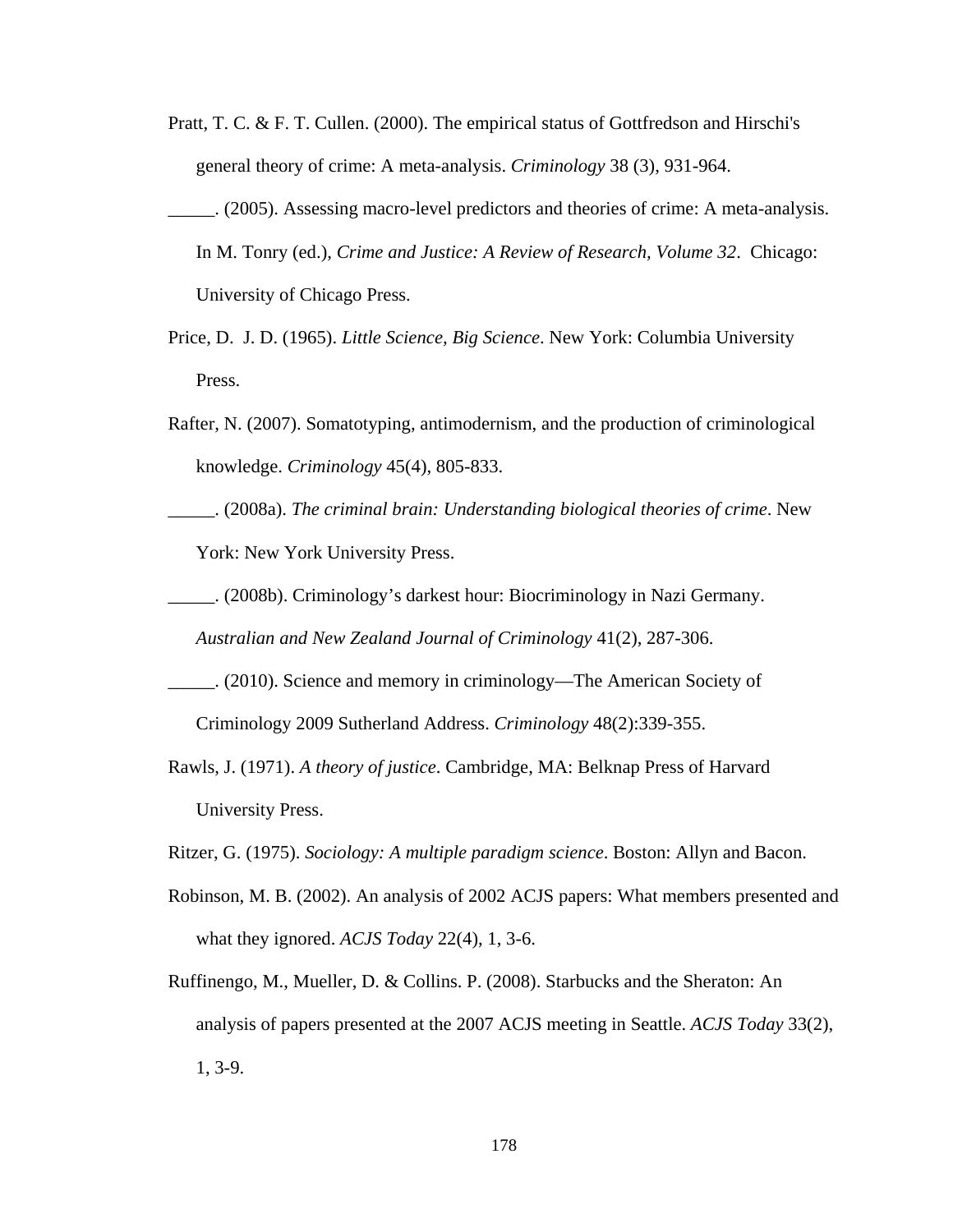- Sampson, Robert J. and John H. Laub. 1993. *Crime in the making: Pathways and turning points through life*. Cambridge, MA: Harvard University Press.
- Sampson, Robert J. Forthcoming. "Communities and crime revisited: Intellectual trajectory of a Chicago-School education." In F. T. Cullen, C. L. Jonson, A. J. Myer, and F. Adler (eds.), *The origins of American criminology: Advances in Criminological Theory, Volume 16*. New Brunswick, NJ: Transaction Publishers.
- Savelsberg, Joachim J. (2007). Between worlds: Marginalities, comparisons, sociology. In M. Deflem (ed.) *Sociologists in a global age: Biographical perspectives*. Aldershot: Ashgate.
- Savelsberg, J. J., Cleveland, L. L. & King, R. D. (2004). Institutional environments and scholarly work: American criminology, 1951-1993. *Social Forces* 82(4), 1275-1302.
- Savelsberg, J. J., & Flood, S. M. (2004). Criminological knowledge: Period and cohort effects in scholarship. *Criminology* 42(4), 1009-1041.
- \_\_\_\_\_\_. (in press). Criminology meets Collins: Global theory of intellectual change and a policy-oriented field. Sociological Forum 26(1).
- Savelsberg, J. J., King, R. D. & Cleveland, L. L. (2002). Politicized scholarship? Science on crime and the state. *Social Problems* 49(3), 327-348.
- Savelsberg, J. J. & Sampson, R. M. (2002). Mutual engagement: Criminology and sociology? *Crime, Law & Social Change* 37, 99-105.
- Sellin, T. & Wolfgang, M. (1964). *The measurement of delinquency*. New York: Wiley.
- Shaw, C. R. (1930). *The jack-roller: A delinquent boy's own story*. Philadelphia, PA: Albert Sarfer.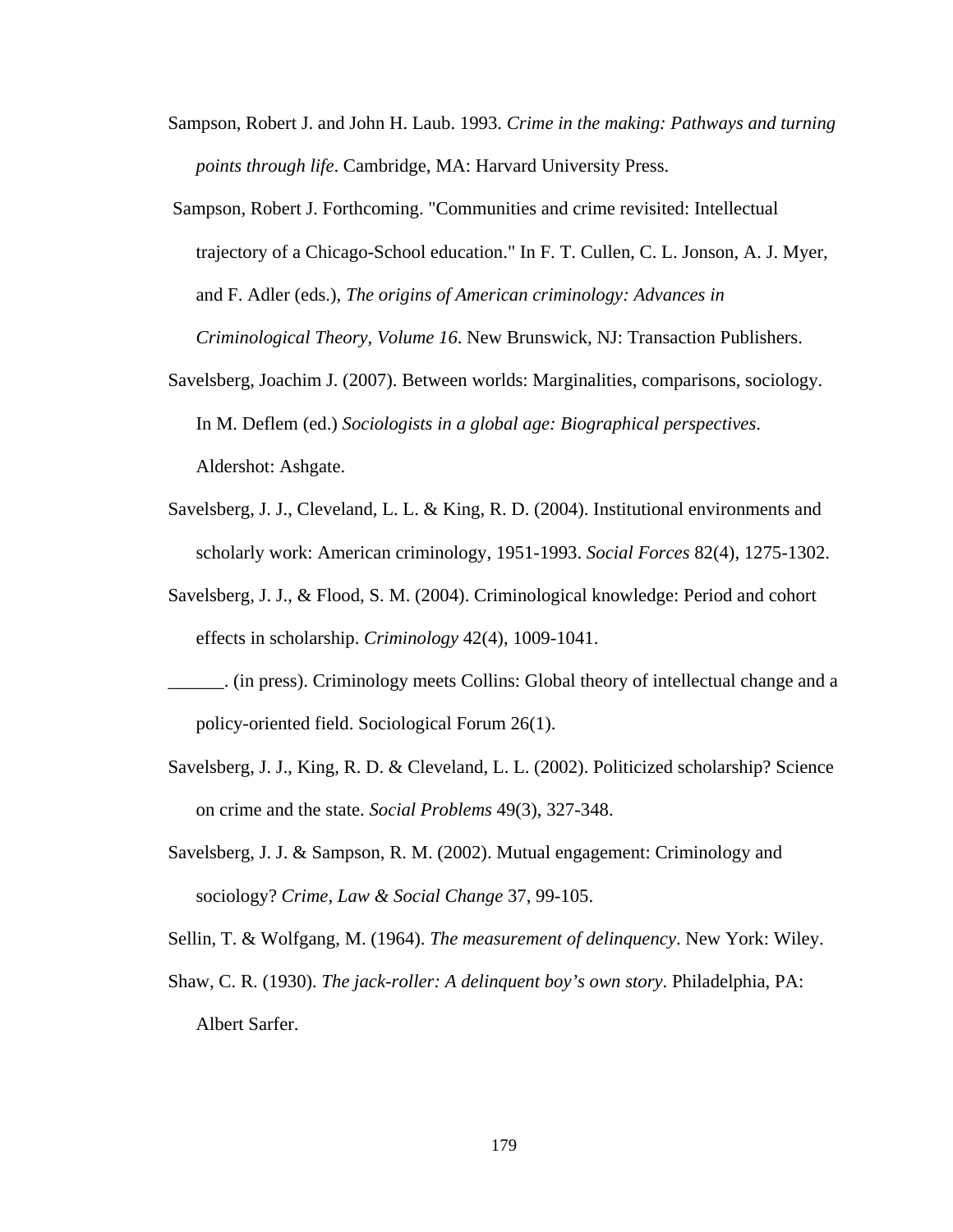- \_\_\_\_\_\_. (1931). *The natural history of a delinquent career*. Chicago, IL: University of Chicago Press.
- Sherman, L. (2005). The use and usefulness of criminology, 1751-2005: Enlightened justice and its failures. *The Annals of the American Academy of Political and Social Science* 600, 115-135.
- Sherman, L. W., Gottfredson, D., MacKenzie, D., Eck, J., Reuter, P., & Bushway, S. (1997). *Preventing crime: What works, what doesn't, what's promising*. Department of Criminology and Criminal Justice, University of Maryland. College Park, MD.
- Shichor, D., O'Brien, R. M., & Decker, D. L. (1981). Prestige of journals in criminology and criminal justice. *Criminology* 19(3), 461-469.
- Short, J. F. Jr. (1969). A natural history of one sociological career. In *Sociological Self-Images: A Collective Portrait*, I. L. Horowitz (ed.). Beverly Hills: Sage.
- \_\_\_\_\_. (1979). On the etiology of delinquent behavior. *Journal of Research in Crime and Delinquency* 16(1):28-33.
- \_\_\_\_\_. (1984). The social fabric at risk: Toward a social transformation of risk analysis. *American Sociological Review* 49(3), 410-424.
- Short, J. F. Jr. with Hughes, L. (2007). Criminology, criminologists, and the sociological enterprise. In *Sociology in america: A history*, C. Calhoun (ed.) Chicago, IL: University of Chicago Press.
- Shutt, J. E., & Barnes, J. C. (2008). Reexamining criminal justice "star power" in a larger sky: A belated response to Rice et al. on sociological influence in criminology and criminal justice. *Journal of Criminal Justice Education* 19(2), 213-226.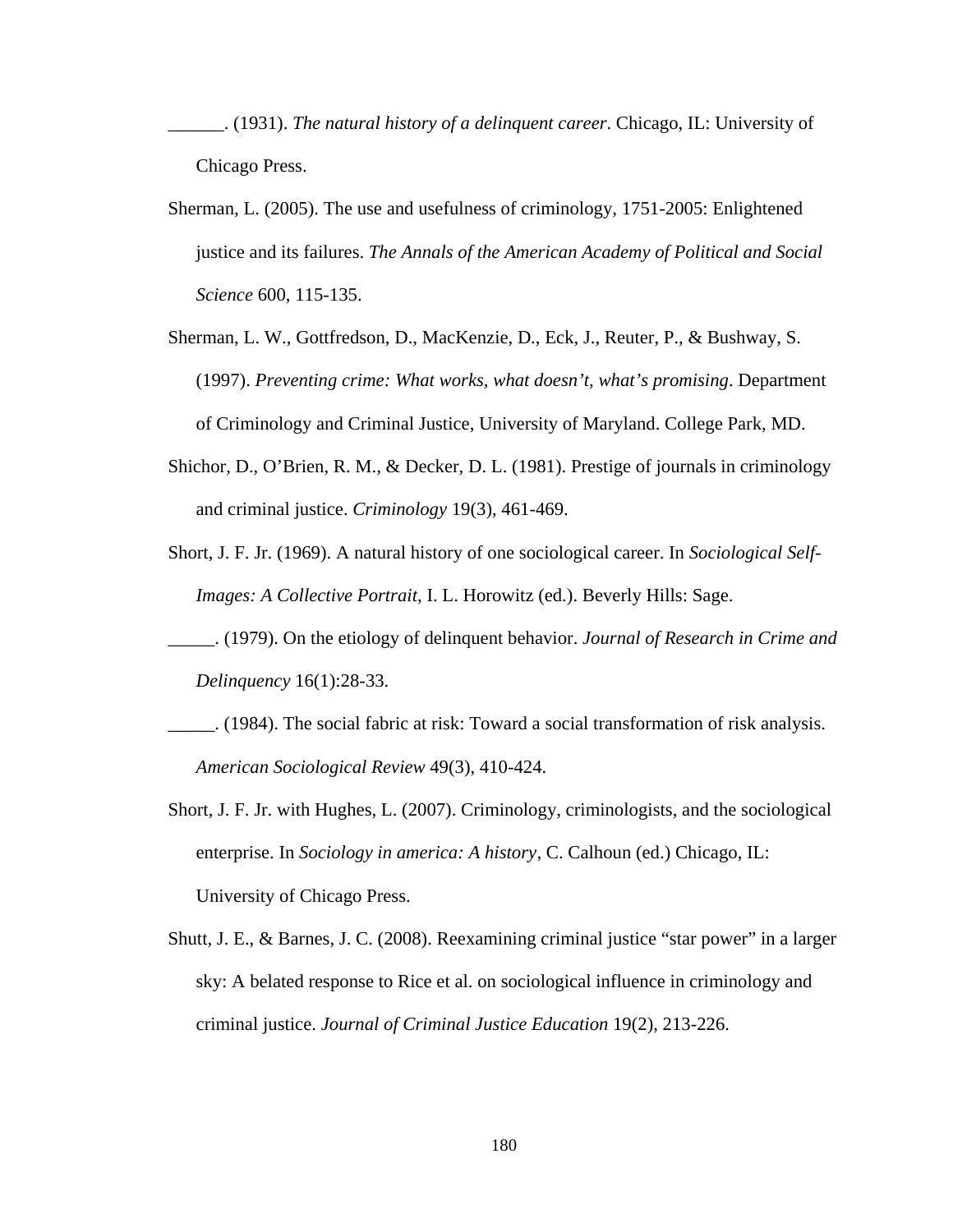- Stephan, P. E. & Levin, S. G. (1992). *Striking the mother lode in science: The importance of age, place, and time*. New York: Oxford University Press.
- Stokes, D. E. (1997). *Pasteur's Quadrant*. Washington D. C.: Brookings Institution Press.
- Sutherland, E. H. (1947). *Principles of criminology (4th ed.)*. New York: J. B. Lippincott.
- Terkel, S. (1970). *Hard times: An oral history of the Great Depression*. New York: Pantheon.
- Turner, S. P. & Turner, J. H. (1990). *The impossible science: An institutional analysis of American sociology*. Newbury Park, CA: Sage Publications.
- Walsh, A., & Ellis, L. (1999). Political ideology and American criminologists' explanations for criminal behavior. *The Criminologist* 24(6), 1, 14, 26-27.
- Whitley, R. (2000). *The Intellectual and Social Organization of the Sciences*. New York: Oxford University Press.

Wilson, J. Q. (1975). *Thinking About Crime*. New York: Random House.

- Wolfgang, M. E. (1963). Criminology and the criminologist. *Journal of Criminal Law, Criminology and Police Science* 54, 155-162.
- Wolfgang, M. E., Figlio, R. M., & Thornberry, T. P. (1978). *Evaluating Criminology*. New York: Elsevier.
- Wright, R. A. (1995). The most-cited scholars in criminology: A comparison of textbooks and journals. *Journal of Criminal Justice* 23(4), 303-311.
- Zeman, T. E. (1981). *Order, crime, and punishment: The American criminological tradition*. Unpublished posthumous dissertation. University of California, Santa Cruz. Department of Political and Social Thought.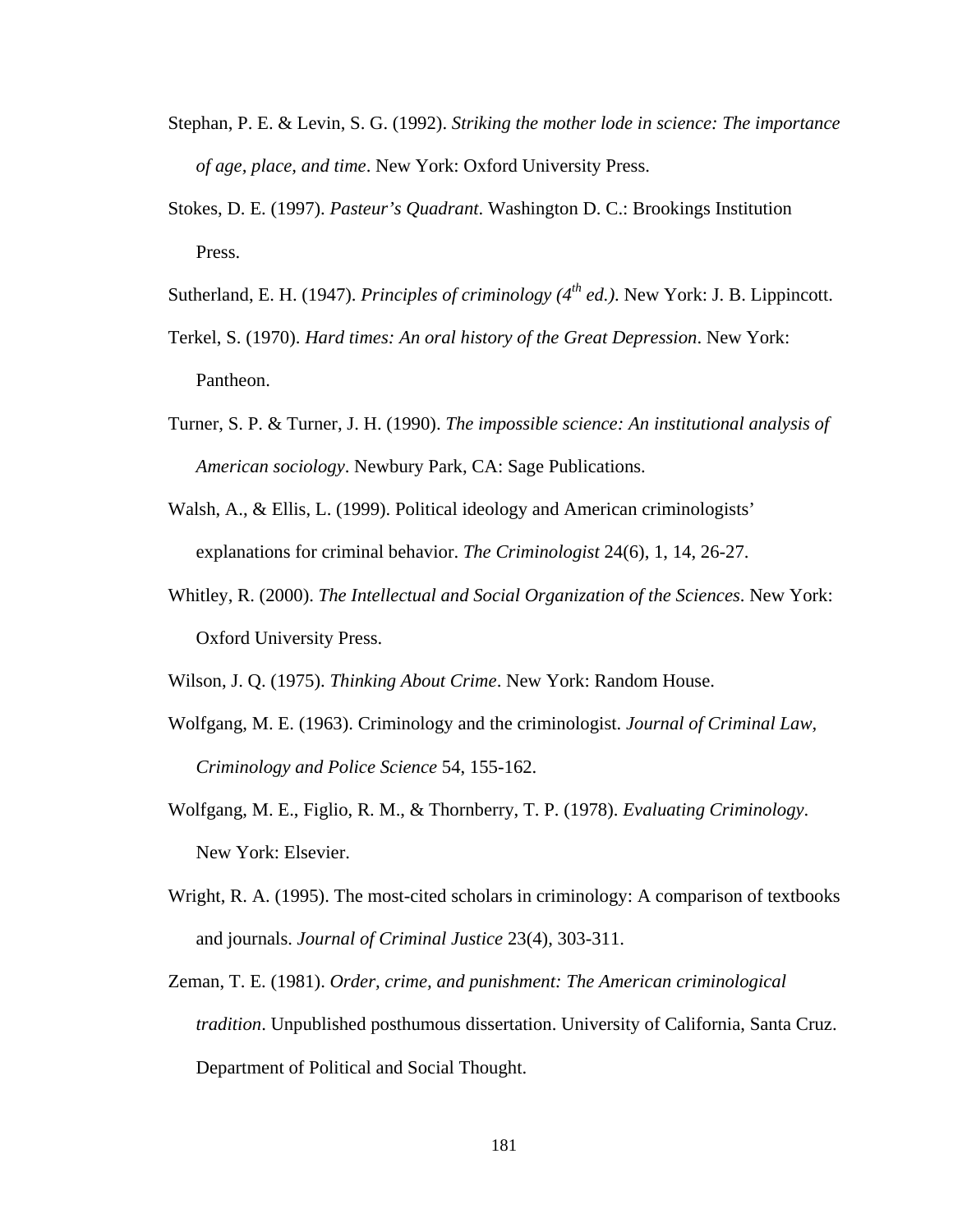Zimring, F. E. 2007. *The great American crime decline*. New York: Oxford University Press.

\_\_\_\_\_. (2008). Criminology and its discontents: The American Society of Criminology 2007 Sutherland Address. *Criminology* 46(2), 255-266.

Zuckerman, H. (1977). *Scientific elite: Nobel laureates in the United States*. New York: Free Press.